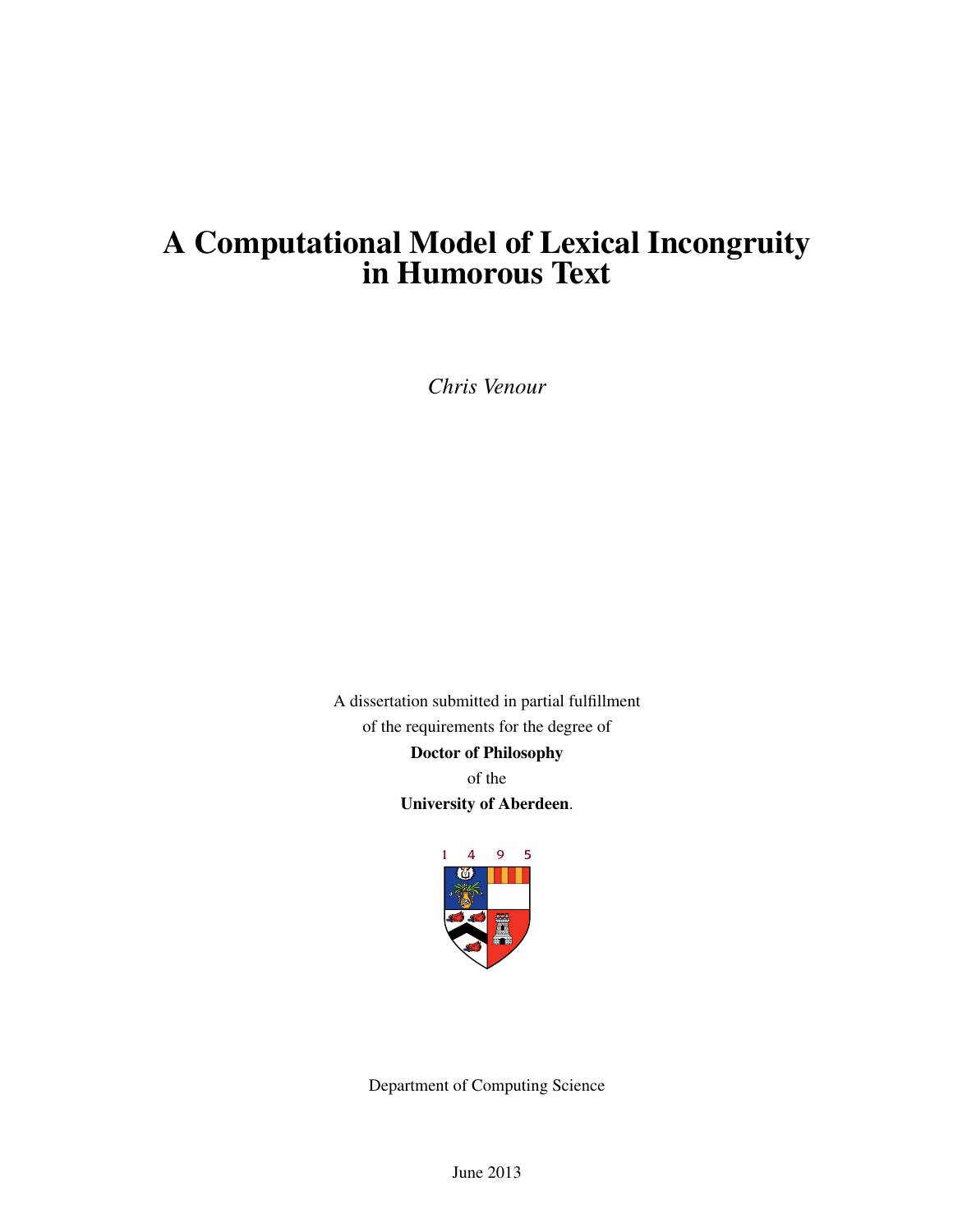# Declaration

I hereby declare that I alone composed this thesis and that its content is the result of my own research. No portion of the work contained in this document has been submitted in support of an application for a degree or qualification of this or any other university or other institution of learning. All verbatim extracts have been distinguished by quotation marks, and all sources of information have been specifically acknowledged.

Signed:

Date: June 2013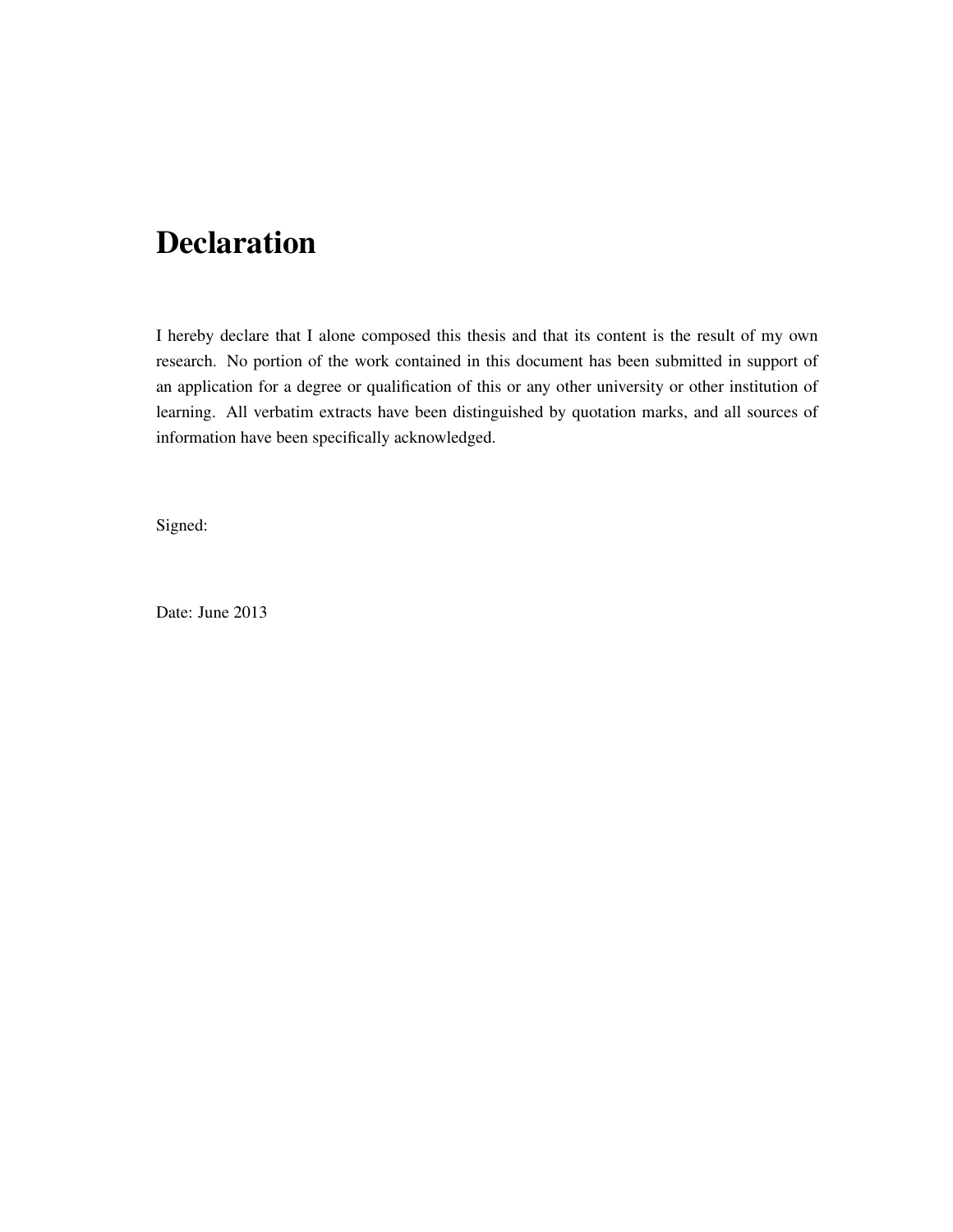### Abstract

Many theories of humour claim that incongruity is an essential ingredient of humour. However this idea is poorly understood and little work has been done in computational humour to quantify it. For example classifiers which attempt to distinguish jokes from regular texts tend to look for secondary features of humorous texts rather than for incongruity. Similarly most joke generators attempt to recreate structural patterns found in example jokes but do not deliberately endeavour to create incongruity.

As in previous research, this thesis develops classifiers and a joke generator which attempt to automatically recognize and generate a type of humour. However the systems described here differ from previous programs because they implement a model of a certain type of humorous incongruity.

We focus on a type of register humour we call lexical register jokes in which the tones of individual words are in conflict with each other. Our goal is to create a semantic space that reflects the kind of tone at play in lexical register jokes so that words that are far apart in the space are not simply different but exhibit the kinds of incongruities seen in lexical jokes. This thesis attempts to develop such a space and various classifiers are implemented to use it to distinguish lexical register jokes from regular texts. The best of these classifiers achieved high levels of accuracy when distinguishing between a test set of lexical register jokes and 4 different kinds of regular text.

A joke generator which makes use of the semantic space to create original lexical register jokes is also implemented and described in this thesis. In a test of the generator, texts that were generated by the system were evaluated by volunteers who considered them not as humorous as human-made lexical register jokes but significantly more humorous than a set of control (i.e.nonjoke) texts. This was an encouraging result which suggests that the vector space is somewhat successful in discovering lexical differences in tone and in modelling lexical register jokes.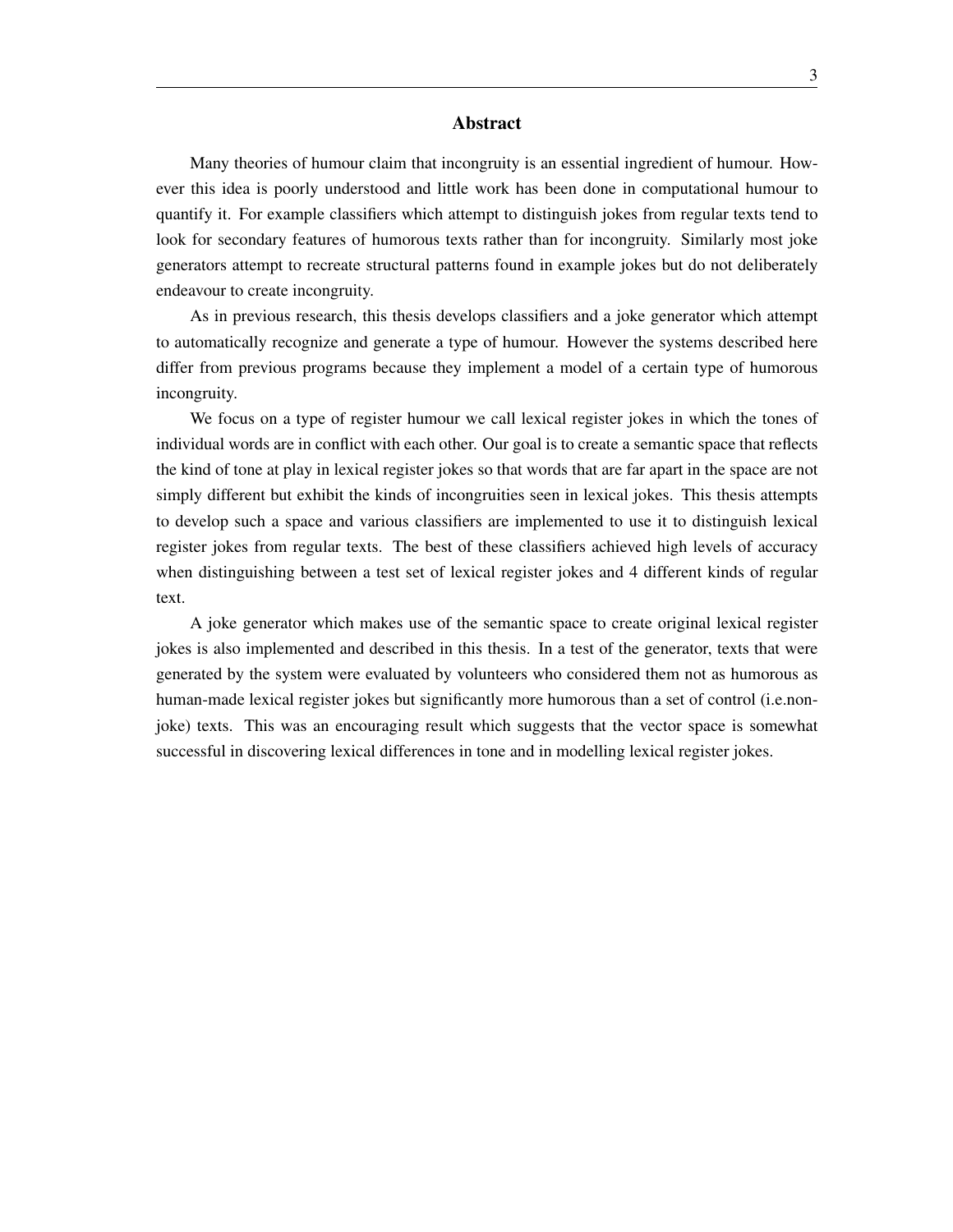# Acknowledgements

I would like to thank my supervisors Graeme Ritchie and Chris Mellish for their constant support, expert advice and great kindness. I cannot imagine better supervisors and feel very fortunate to have been their student.

Thank you to my fellow students Matthew Dennis and Roman Kutlak for generously helping me get the Mechanical Turk system to work. Thanks also to Robert Mankoff for sending me hundreds of New Yorker captions to be used for testing.

Thank you to all my family for their love and support. Special thanks to my brother David who taught me how to write essays a long time ago now. My education probably would have ended prematurely without his incredibly generous and patient help.

Finally, I would like to thank my dear parents Ralph and Jean Venour. Thank you for always being so encouraging and supportive. This dissertation is dedicated to you, with all my love and gratitude.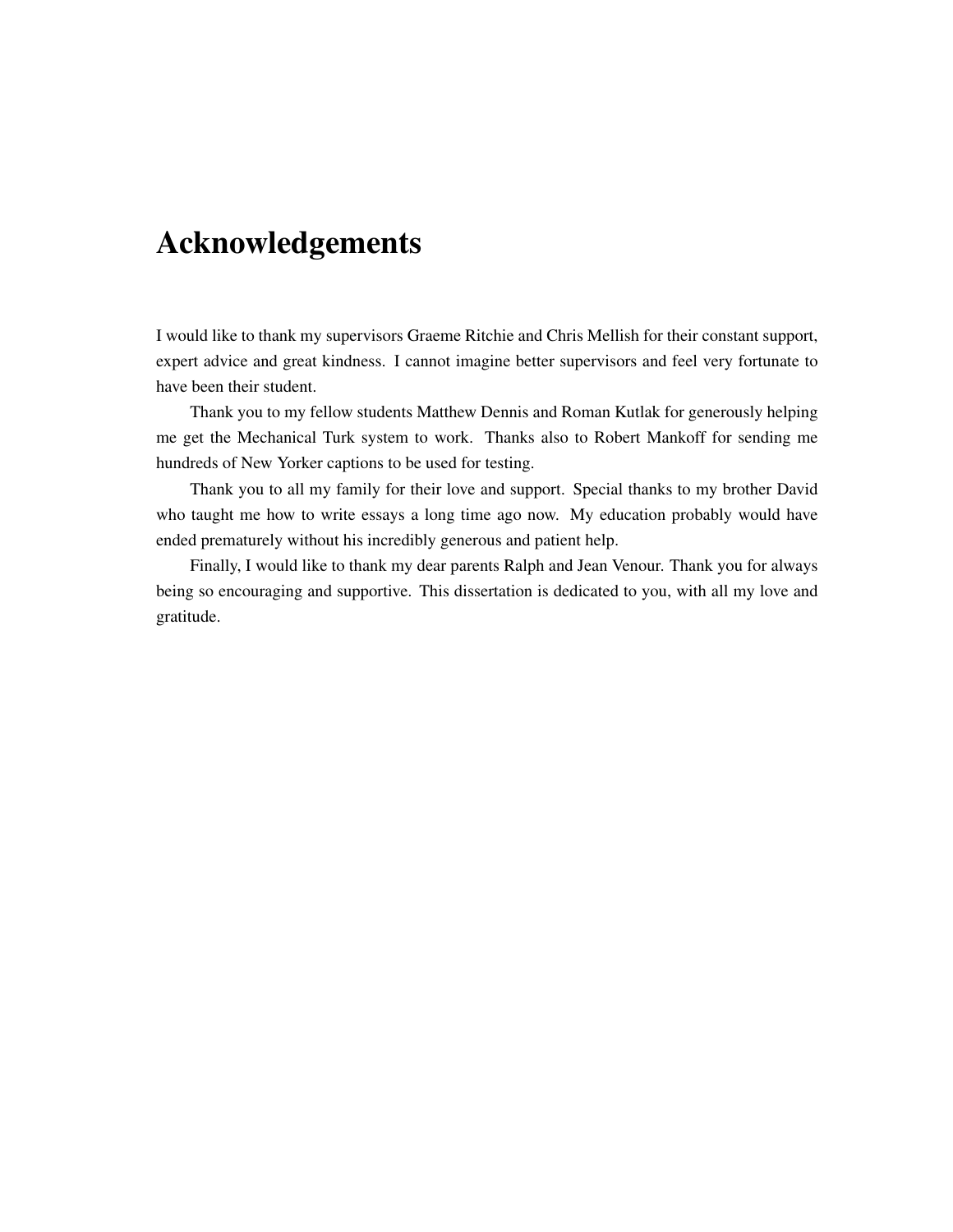# **Contents**

| $\mathbf{1}$   |                                                                               | <b>Introduction</b>     |                                                                                                |  |  |  |  |  |  |  |  |  |
|----------------|-------------------------------------------------------------------------------|-------------------------|------------------------------------------------------------------------------------------------|--|--|--|--|--|--|--|--|--|
|                | 1.1                                                                           |                         |                                                                                                |  |  |  |  |  |  |  |  |  |
|                | 1.2                                                                           | 10                      |                                                                                                |  |  |  |  |  |  |  |  |  |
|                | 1.3                                                                           |                         |                                                                                                |  |  |  |  |  |  |  |  |  |
|                | A semantic space for recognizing and generating lexical register jokes<br>1.4 |                         |                                                                                                |  |  |  |  |  |  |  |  |  |
|                | 1.5                                                                           |                         |                                                                                                |  |  |  |  |  |  |  |  |  |
| $\overline{2}$ |                                                                               | <b>Related research</b> |                                                                                                |  |  |  |  |  |  |  |  |  |
|                | 2.1                                                                           |                         |                                                                                                |  |  |  |  |  |  |  |  |  |
|                |                                                                               | 2.1.1                   |                                                                                                |  |  |  |  |  |  |  |  |  |
|                |                                                                               | 2.1.2                   |                                                                                                |  |  |  |  |  |  |  |  |  |
|                |                                                                               | 2.1.3                   |                                                                                                |  |  |  |  |  |  |  |  |  |
|                |                                                                               | 2.1.4                   |                                                                                                |  |  |  |  |  |  |  |  |  |
|                |                                                                               | 2.1.5                   |                                                                                                |  |  |  |  |  |  |  |  |  |
|                | 2.2                                                                           |                         |                                                                                                |  |  |  |  |  |  |  |  |  |
|                |                                                                               | 2.2.1                   |                                                                                                |  |  |  |  |  |  |  |  |  |
|                |                                                                               | 2.2.2                   |                                                                                                |  |  |  |  |  |  |  |  |  |
|                |                                                                               | 2.2.3                   |                                                                                                |  |  |  |  |  |  |  |  |  |
|                | 2.3                                                                           |                         |                                                                                                |  |  |  |  |  |  |  |  |  |
|                |                                                                               | 2.3.1                   |                                                                                                |  |  |  |  |  |  |  |  |  |
|                |                                                                               | 2.3.2                   |                                                                                                |  |  |  |  |  |  |  |  |  |
|                |                                                                               | 2.3.3                   |                                                                                                |  |  |  |  |  |  |  |  |  |
| 3              |                                                                               |                         | <b>Estimating difference in tone</b>                                                           |  |  |  |  |  |  |  |  |  |
|                | 3.1                                                                           |                         |                                                                                                |  |  |  |  |  |  |  |  |  |
|                | 3.2                                                                           |                         | Why not use a lexicon? $\ldots \ldots \ldots \ldots \ldots \ldots \ldots \ldots \ldots \ldots$ |  |  |  |  |  |  |  |  |  |
|                | 3.3                                                                           |                         |                                                                                                |  |  |  |  |  |  |  |  |  |
|                |                                                                               | 3.3.1                   |                                                                                                |  |  |  |  |  |  |  |  |  |
|                |                                                                               | 3.3.2                   | The corpora $\ldots \ldots \ldots \ldots \ldots \ldots \ldots \ldots \ldots \ldots \ldots$     |  |  |  |  |  |  |  |  |  |
|                | 3.4                                                                           |                         |                                                                                                |  |  |  |  |  |  |  |  |  |
|                |                                                                               | 3.4.1                   |                                                                                                |  |  |  |  |  |  |  |  |  |
|                |                                                                               | 3.4.2                   | Computing the most distant word in a text using various distance metrics                       |  |  |  |  |  |  |  |  |  |
|                |                                                                               | 3.4.3                   |                                                                                                |  |  |  |  |  |  |  |  |  |
|                |                                                                               | 3.4.4                   |                                                                                                |  |  |  |  |  |  |  |  |  |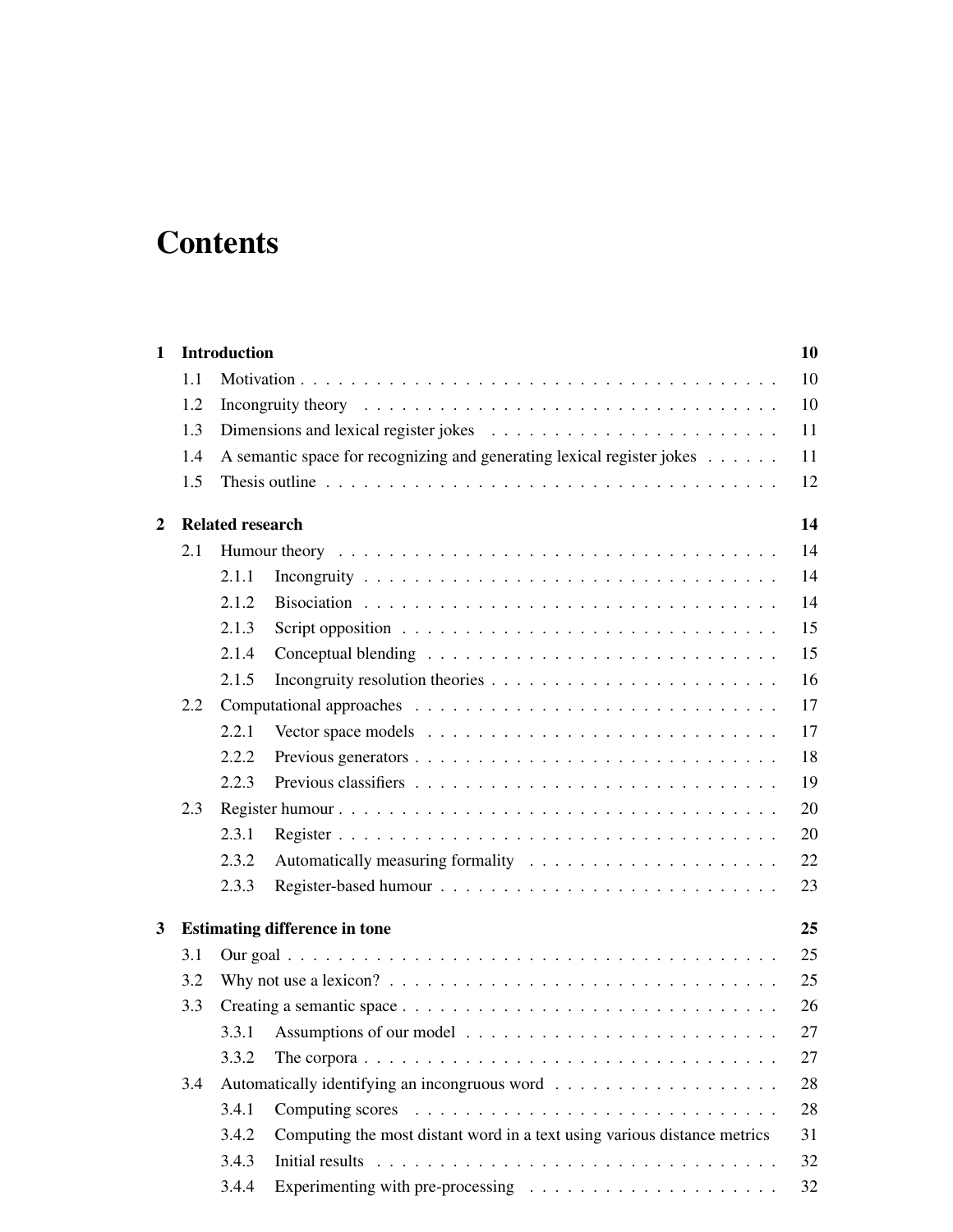|   |     | 3.4.5                |         |                                                                                                 | 33 |  |  |  |
|---|-----|----------------------|---------|-------------------------------------------------------------------------------------------------|----|--|--|--|
|   |     | 3.4.6                |         |                                                                                                 |    |  |  |  |
|   | 3.5 |                      |         | Automatically distinguishing between lexical register jokes and 'regular' text                  | 35 |  |  |  |
|   |     | 3.5.1                |         |                                                                                                 | 36 |  |  |  |
|   |     |                      | 3.5.1.1 |                                                                                                 | 36 |  |  |  |
|   |     |                      | 3.5.1.2 |                                                                                                 | 38 |  |  |  |
|   |     | 3.5.2                |         |                                                                                                 | 38 |  |  |  |
|   | 3.6 |                      |         |                                                                                                 | 39 |  |  |  |
|   |     | 3.6.1                |         | Using PCA to improve estimates of tonal difference                                              | 39 |  |  |  |
|   |     | 3.6.2                |         |                                                                                                 | 40 |  |  |  |
|   |     | 3.6.3                |         |                                                                                                 | 41 |  |  |  |
|   |     | 3.6.4                |         |                                                                                                 | 45 |  |  |  |
|   |     | 3.6.5                |         |                                                                                                 | 45 |  |  |  |
|   |     |                      | 3.6.5.1 | Plotting words into the 3 components space                                                      | 45 |  |  |  |
|   |     |                      | 3.6.5.2 | Plotting words into the first two components space                                              | 46 |  |  |  |
|   |     |                      | 3.6.5.3 |                                                                                                 | 46 |  |  |  |
|   |     |                      | 3.6.5.4 |                                                                                                 | 46 |  |  |  |
|   |     |                      | 3.6.5.5 |                                                                                                 | 47 |  |  |  |
|   |     |                      | 3.6.5.6 | Conclusion of building a semantic space using PCA components                                    | 47 |  |  |  |
|   |     | 3.6.6                |         | A slight modification to the PCA classification                                                 | 47 |  |  |  |
|   |     |                      | 3.6.6.1 | Plotting words into the 3 components space                                                      | 47 |  |  |  |
|   |     |                      | 3.6.6.2 |                                                                                                 | 48 |  |  |  |
|   |     |                      | 3.6.6.3 |                                                                                                 | 48 |  |  |  |
|   |     |                      | 3.6.6.4 |                                                                                                 | 48 |  |  |  |
|   |     |                      | 3.6.6.5 | Conclusion of building a semantic space using PCA compo-                                        |    |  |  |  |
|   |     |                      |         | nents (without zscores) $\ldots \ldots \ldots \ldots \ldots \ldots \ldots$                      | 48 |  |  |  |
|   | 3.7 |                      |         | Problem with development set of lexical register jokes                                          | 49 |  |  |  |
|   | 3.8 |                      |         | Classification results on improved development set of lexical register jokes                    | 51 |  |  |  |
|   | 3.9 |                      |         |                                                                                                 | 52 |  |  |  |
|   |     |                      |         |                                                                                                 | 53 |  |  |  |
| 4 |     | <b>Data Sparsity</b> |         |                                                                                                 | 55 |  |  |  |
|   | 4.1 |                      |         |                                                                                                 | 55 |  |  |  |
|   | 4.2 |                      |         |                                                                                                 | 55 |  |  |  |
|   | 4.3 | 56                   |         |                                                                                                 |    |  |  |  |
|   |     | 4.3.1                |         |                                                                                                 | 56 |  |  |  |
|   |     | 4.3.2                |         | Profile B $\ldots \ldots \ldots \ldots \ldots \ldots \ldots \ldots \ldots \ldots \ldots \ldots$ | 58 |  |  |  |
|   |     | 4.3.3                |         |                                                                                                 | 58 |  |  |  |
|   |     | 4.3.4                |         |                                                                                                 | 59 |  |  |  |
|   | 4.4 |                      |         |                                                                                                 | 59 |  |  |  |
|   | 4.5 |                      |         | Testing whether words with profile A or D always appear as outliers $\dots \dots$               | 60 |  |  |  |
|   | 4.6 |                      |         |                                                                                                 | 62 |  |  |  |
|   |     |                      |         |                                                                                                 |    |  |  |  |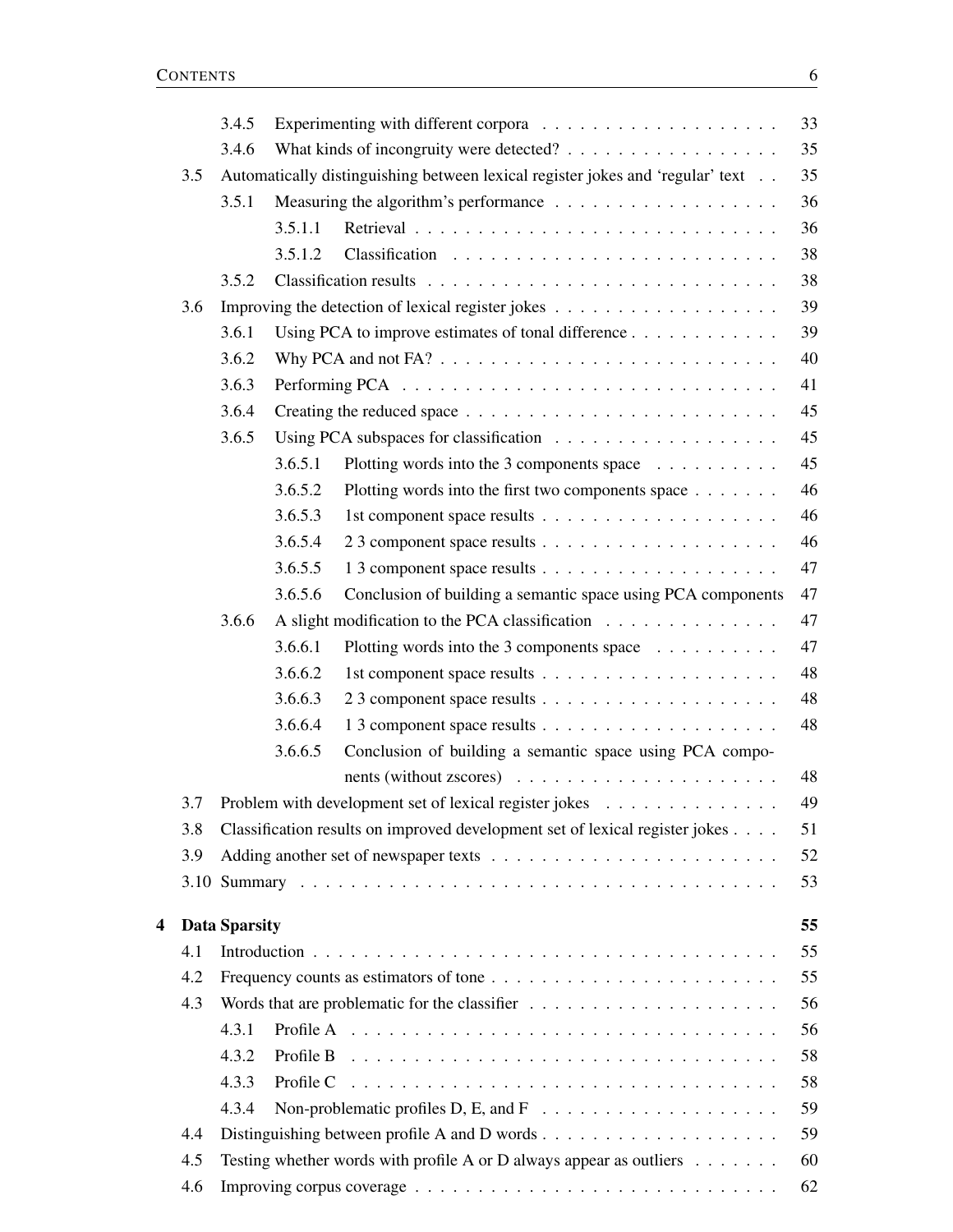|   | 4.7 | 63                                                                                                            |  |  |  |  |  |  |  |
|---|-----|---------------------------------------------------------------------------------------------------------------|--|--|--|--|--|--|--|
|   | 4.8 | Other classifier errors involving problematic words                                                           |  |  |  |  |  |  |  |
|   | 4.9 |                                                                                                               |  |  |  |  |  |  |  |
|   |     | 65<br>4.9.1                                                                                                   |  |  |  |  |  |  |  |
|   |     | 66<br>4.9.2                                                                                                   |  |  |  |  |  |  |  |
|   |     | 66<br>4.10 Using PMI to improve detection of lexical register jokes                                           |  |  |  |  |  |  |  |
|   |     | 69                                                                                                            |  |  |  |  |  |  |  |
| 5 |     | 71<br>A better model of lexical register jokes                                                                |  |  |  |  |  |  |  |
|   | 5.1 | 71                                                                                                            |  |  |  |  |  |  |  |
|   | 5.2 | 72                                                                                                            |  |  |  |  |  |  |  |
|   |     | 73<br>5.2.1                                                                                                   |  |  |  |  |  |  |  |
|   | 5.3 | 74                                                                                                            |  |  |  |  |  |  |  |
|   |     | 75<br>5.3.1                                                                                                   |  |  |  |  |  |  |  |
|   | 5.4 | 75                                                                                                            |  |  |  |  |  |  |  |
|   |     | 76<br>5.4.1                                                                                                   |  |  |  |  |  |  |  |
|   |     | 77<br>5.4.2                                                                                                   |  |  |  |  |  |  |  |
|   | 5.5 | 78                                                                                                            |  |  |  |  |  |  |  |
|   | 5.6 | 78                                                                                                            |  |  |  |  |  |  |  |
|   | 5.7 | 79<br>Where did classification go right and wrong? $\ldots \ldots \ldots \ldots \ldots \ldots$                |  |  |  |  |  |  |  |
|   |     | 79<br>Explaining the output of the classification program<br>5.7.1                                            |  |  |  |  |  |  |  |
|   |     | 81<br>5.7.2<br>Comparison of intuitive and automated clustering                                               |  |  |  |  |  |  |  |
|   |     | 5.7.2.1<br>81<br>Jokes where classifier and our intuition agree                                               |  |  |  |  |  |  |  |
|   |     | 5.7.2.2<br>Jokes whose words were clustered nearly the same way as our                                        |  |  |  |  |  |  |  |
|   |     | 81                                                                                                            |  |  |  |  |  |  |  |
|   |     | Joke where clustering is quite different from intuition, but not<br>5.7.2.3                                   |  |  |  |  |  |  |  |
|   |     | 83<br>obviously wrong $\ldots \ldots \ldots \ldots \ldots \ldots \ldots \ldots$                               |  |  |  |  |  |  |  |
|   |     | Jokes where clustering is significantly different from intuition<br>5.7.2.4                                   |  |  |  |  |  |  |  |
|   |     | 83                                                                                                            |  |  |  |  |  |  |  |
|   |     | 86<br>5.7.3                                                                                                   |  |  |  |  |  |  |  |
|   | 5.8 | 87                                                                                                            |  |  |  |  |  |  |  |
|   | 5.9 | 88                                                                                                            |  |  |  |  |  |  |  |
|   |     | 89                                                                                                            |  |  |  |  |  |  |  |
|   |     | 5.11 Classifying more complicated lexical register jokes<br>89                                                |  |  |  |  |  |  |  |
|   |     | 92                                                                                                            |  |  |  |  |  |  |  |
| 6 |     | 94<br><b>Testing the classifiers</b>                                                                          |  |  |  |  |  |  |  |
|   | 6.1 | 94                                                                                                            |  |  |  |  |  |  |  |
|   | 6.2 | 95<br>Validating the test set $\dots \dots \dots \dots \dots \dots \dots \dots \dots \dots \dots \dots \dots$ |  |  |  |  |  |  |  |
|   | 6.3 | 96                                                                                                            |  |  |  |  |  |  |  |
|   |     | 97<br>6.3.1                                                                                                   |  |  |  |  |  |  |  |
|   | 6.4 | 98                                                                                                            |  |  |  |  |  |  |  |
|   | 6.5 | 99                                                                                                            |  |  |  |  |  |  |  |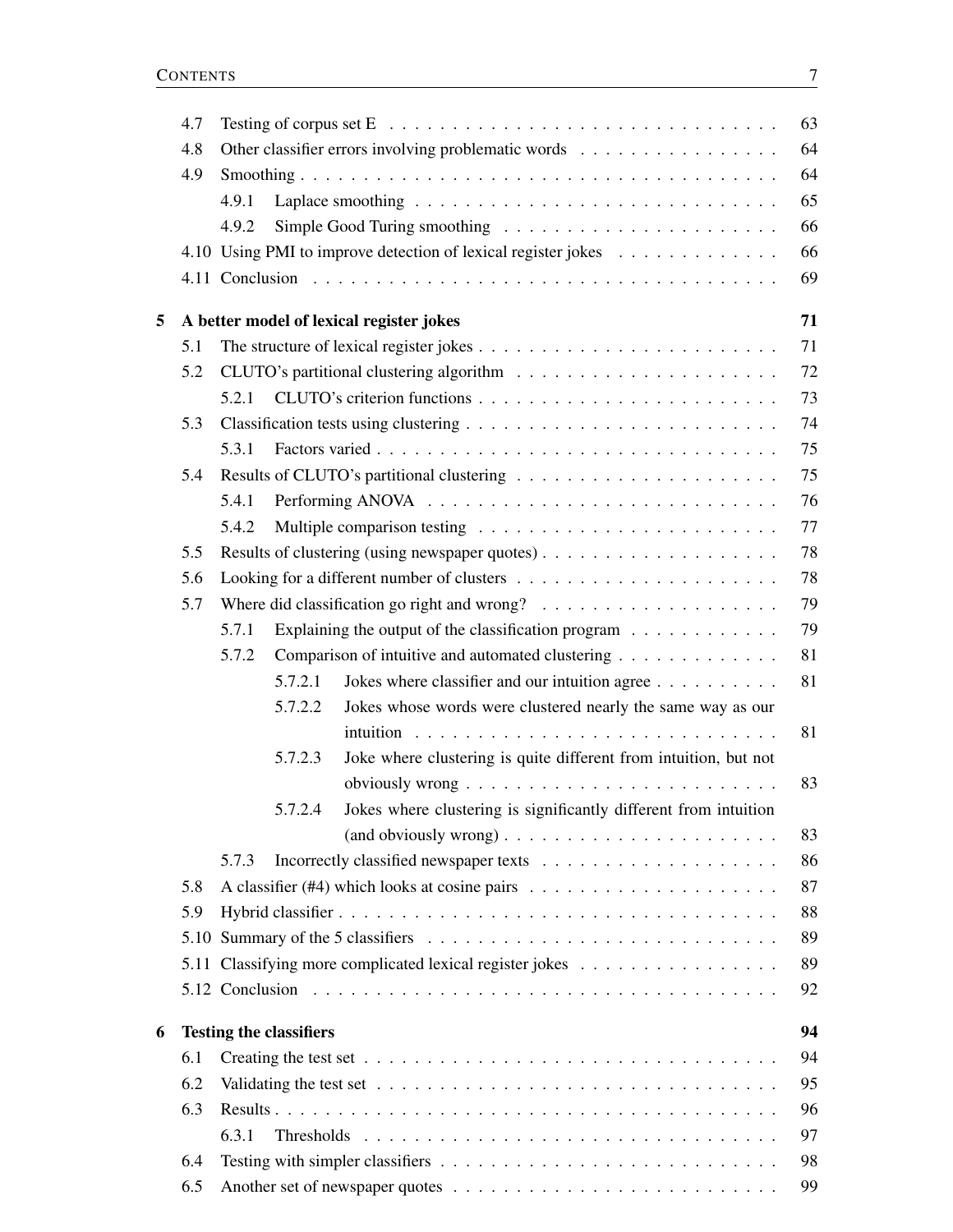|   | 6.6 |       | 99<br>Testing with other kinds of regular text $\dots \dots \dots \dots \dots \dots \dots \dots \dots$                             |  |
|---|-----|-------|------------------------------------------------------------------------------------------------------------------------------------|--|
|   |     | 6.6.1 | 100                                                                                                                                |  |
|   |     | 6.6.2 | 101                                                                                                                                |  |
|   |     | 6.6.3 | 101                                                                                                                                |  |
|   | 6.7 |       | 101                                                                                                                                |  |
|   | 6.8 |       | 103                                                                                                                                |  |
| 7 |     |       | 104<br><b>Generator development</b>                                                                                                |  |
|   | 7.1 |       | 104<br>Building a joke generator $\ldots \ldots \ldots \ldots \ldots \ldots \ldots \ldots \ldots \ldots \ldots$                    |  |
|   | 7.2 |       | 105                                                                                                                                |  |
|   | 7.3 |       | 106                                                                                                                                |  |
|   | 7.4 |       | 106<br>Step 3: check uniformity of tone $\ldots \ldots \ldots \ldots \ldots \ldots \ldots \ldots \ldots$                           |  |
|   | 7.5 |       | 109                                                                                                                                |  |
|   | 7.6 |       | 109                                                                                                                                |  |
|   | 7.7 |       | 109                                                                                                                                |  |
|   | 7.8 |       | 109<br>Step 7: reject synonyms with problematic profiles                                                                           |  |
|   | 7.9 |       | 109                                                                                                                                |  |
|   |     |       | 110                                                                                                                                |  |
|   |     |       | 111                                                                                                                                |  |
|   |     |       | 111                                                                                                                                |  |
|   |     |       | 112<br>7.11.2 Test #2 - varying the uniformity and joke boundaries                                                                 |  |
|   |     |       | 114<br>7.11.3 Test #3 - raising the frequency and corpus thresholds $\dots \dots \dots$                                            |  |
|   |     |       | 115                                                                                                                                |  |
|   |     |       | 116                                                                                                                                |  |
| 8 |     |       | 117<br><b>Evaluation of the generator</b>                                                                                          |  |
|   | 8.1 |       | The potential seed texts $\ldots$ $\ldots$ $\ldots$ $\ldots$ $\ldots$ $\ldots$ $\ldots$ $\ldots$ $\ldots$ $\ldots$ $\ldots$<br>117 |  |
|   | 8.2 |       | Results of generation<br>118                                                                                                       |  |
|   | 8.3 |       | 119                                                                                                                                |  |
|   | 8.4 |       | 120                                                                                                                                |  |
|   |     | 8.4.1 | 121<br>Performing ANOVA and multiple comparison test                                                                               |  |
|   |     | 8.4.2 | 121                                                                                                                                |  |
|   | 8.5 |       | 123                                                                                                                                |  |
| 9 |     |       | <b>Improvements and extensions</b><br>127                                                                                          |  |
|   | 9.1 |       | 127                                                                                                                                |  |
|   |     | 9.1.1 | 127                                                                                                                                |  |
|   |     | 9.1.2 | 130<br>Confusing changes to common expressions                                                                                     |  |
|   | 9.2 |       | 130                                                                                                                                |  |
|   | 9.3 |       | 131<br>Possible problem with the model - incongruity of tone not sufficient                                                        |  |
|   | 9.4 |       | 133                                                                                                                                |  |
|   |     | 9.4.1 | 133                                                                                                                                |  |
|   |     | 9.4.2 | 134                                                                                                                                |  |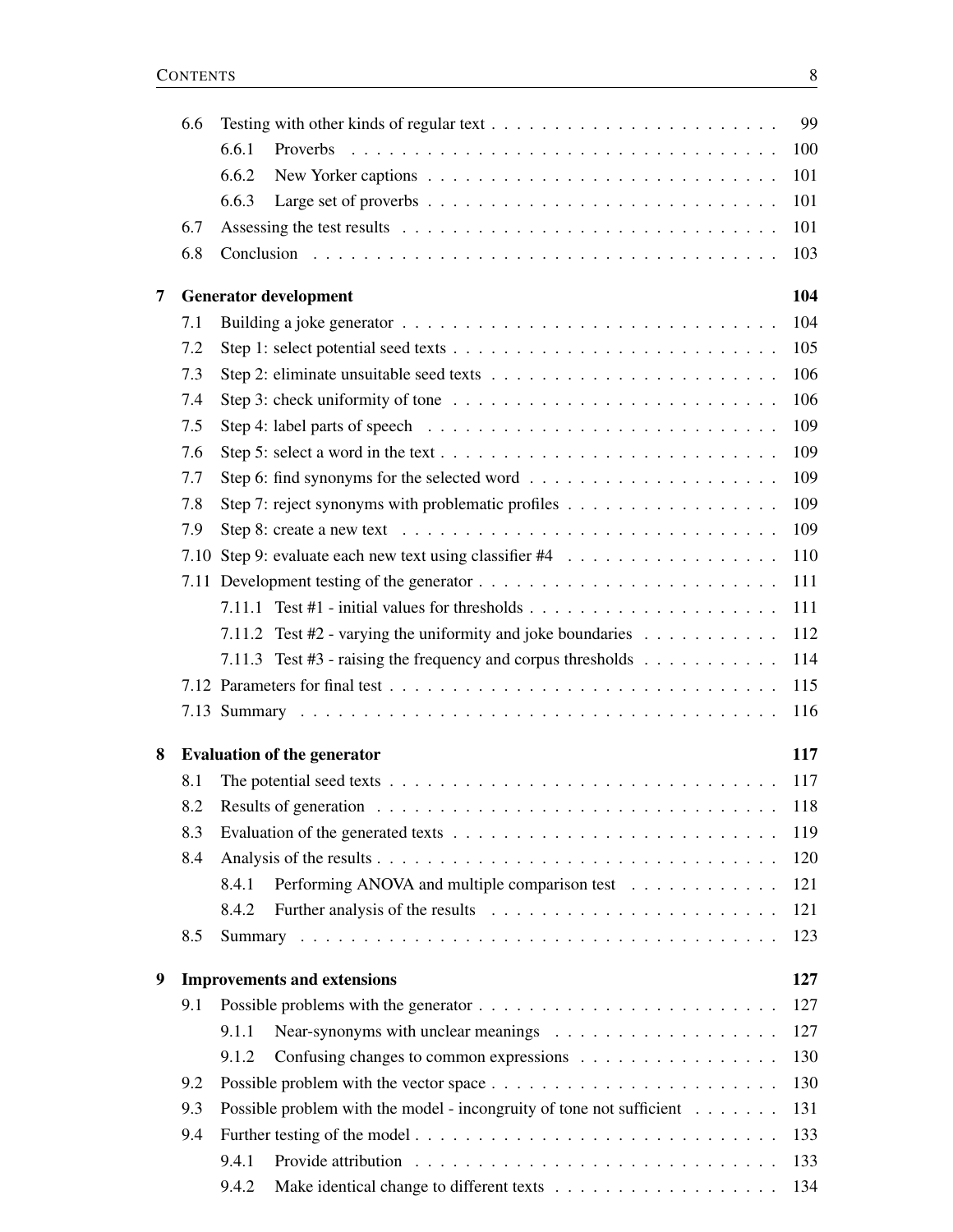|   | 9.5 | 134             |                                                                                                  |     |  |  |  |  |  |  |
|---|-----|-----------------|--------------------------------------------------------------------------------------------------|-----|--|--|--|--|--|--|
|   |     | 9.5.1           | Syntactic tests                                                                                  | 134 |  |  |  |  |  |  |
|   |     | 9.5.2           |                                                                                                  | 134 |  |  |  |  |  |  |
|   |     | 9.5.3           |                                                                                                  | 135 |  |  |  |  |  |  |
|   |     | 9.5.4           |                                                                                                  | 135 |  |  |  |  |  |  |
|   |     | 9.5.5           |                                                                                                  | 136 |  |  |  |  |  |  |
|   |     | 10 Summary      |                                                                                                  | 137 |  |  |  |  |  |  |
|   |     |                 |                                                                                                  | 137 |  |  |  |  |  |  |
|   |     |                 |                                                                                                  | 138 |  |  |  |  |  |  |
|   |     | 10.3 Conclusion |                                                                                                  | 139 |  |  |  |  |  |  |
| A |     |                 | The corpora used in corpus sets $A - E$                                                          | 140 |  |  |  |  |  |  |
|   | A.1 |                 |                                                                                                  | 141 |  |  |  |  |  |  |
|   | A.2 |                 |                                                                                                  | 142 |  |  |  |  |  |  |
|   | A.3 |                 |                                                                                                  | 142 |  |  |  |  |  |  |
|   | A.4 |                 |                                                                                                  | 143 |  |  |  |  |  |  |
|   | A.5 |                 |                                                                                                  | 143 |  |  |  |  |  |  |
| B |     |                 | The regular texts of the development and test sets                                               | 145 |  |  |  |  |  |  |
|   | B.1 |                 |                                                                                                  | 145 |  |  |  |  |  |  |
|   | B.2 |                 |                                                                                                  | 146 |  |  |  |  |  |  |
|   | B.3 |                 | Test set #1 of newspaper quotes $\ldots \ldots \ldots \ldots \ldots \ldots \ldots \ldots \ldots$ | 147 |  |  |  |  |  |  |
|   | B.4 |                 |                                                                                                  | 148 |  |  |  |  |  |  |
| C |     |                 | How we clustered the lexical jokes by hand                                                       | 149 |  |  |  |  |  |  |
|   | C.1 |                 |                                                                                                  | 149 |  |  |  |  |  |  |
|   | C.2 |                 | Development set of more complicated lexical jokes                                                | 150 |  |  |  |  |  |  |
|   | C.3 |                 |                                                                                                  | 150 |  |  |  |  |  |  |
| D |     |                 | All the texts output by the generator                                                            | 152 |  |  |  |  |  |  |
|   | D.1 |                 |                                                                                                  | 153 |  |  |  |  |  |  |
|   | D.2 |                 |                                                                                                  | 153 |  |  |  |  |  |  |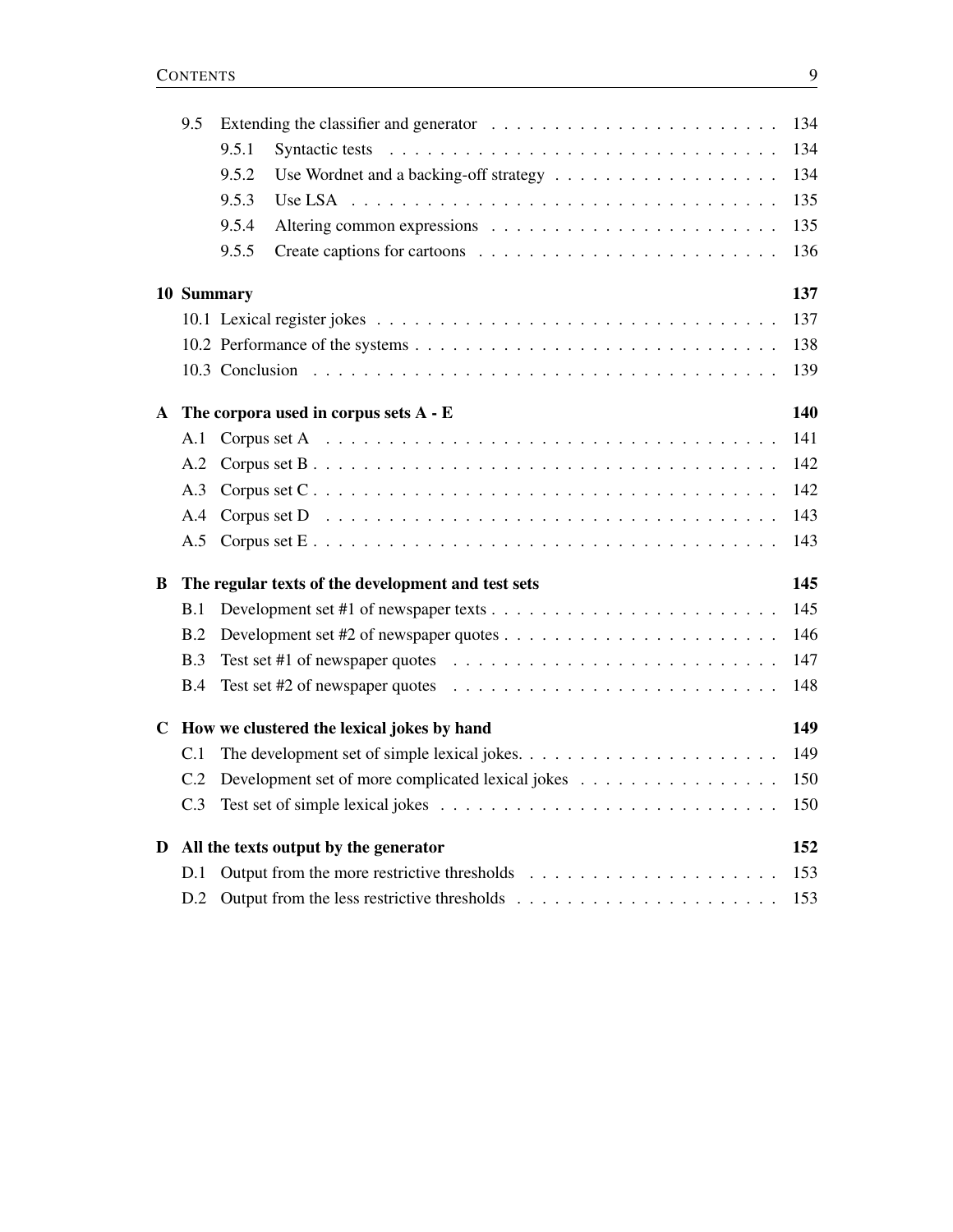# Chapter 1

# Introduction

## 1.1 Motivation

The study of humour using computational techniques is still at a very early stage, and has mainly consisted of two kinds of project: the computer generation of small subclasses of humour (Stock and Strapparava, 2003; Manurung et al., 2008), and the use of text classification to separate humorous texts from non-humorous texts (Mihalcea and Strapparava, 2006). Little of this work has so far explored what many theories of humour claim is an essential ingredient of humour: incongruity (Attardo, 1994; Ritchie, 2004). On the other hand, non-computational humour research fails to construct clear and formal definitions of this concept (Ritchie, 1999, 2004). This thesis attempts to address some of these problems by creating and implementing a precise model of a simple kind of humorous incongruity.

The type of textual humour we focus on, sometimes called "register-based" humour (Attardo, 1994), is where the tones of words are in conflict with each other. We model this phenomenon by finding a semantic distance metric between lexical items, so that the intuition of "words clashing" can be made precise. The semantic space we build is intended to provide an objective and quantifiable way of measuring a certain kind of humorous incongruity. The space we have developed is designed to automatically identify a particular class of jokes, and it is also used to generate original jokes of this type.

## 1.2 Incongruity theory

Incongruity theory is probably "the most widely accepted humour doctrine today (and) was born in the seventeenth century when Blaise Pascal wrote 'Nothing produces laughter more than a surprising disproportion between that which one expects and that which one sees"' (Friend, 2002). The idea of incongruity has been variously defined in the literature - so much so that "it is not even obvious that all the writers on this subject have exactly the same concept in mind" (Ritchie, 2004) - but few commentaries offer more detail than the vague description left by Pascal. Although some detailed work has been done describing some of the mechanisms of humorous incongruity - see the two-stage model (Suls, 1977) and the forced reinterpretation model described by Ritchie (2004) - models such as these are still not specified enough to be implemented in a computer program. We make some progress in this regard by creating a precise model of a certain kind of incongruity and implementing it to recognize and generate a class of humorous text. The kind of humorous incongruity we formally model and then test in both a classifier and generator involves creating opposition along the dimensions of words.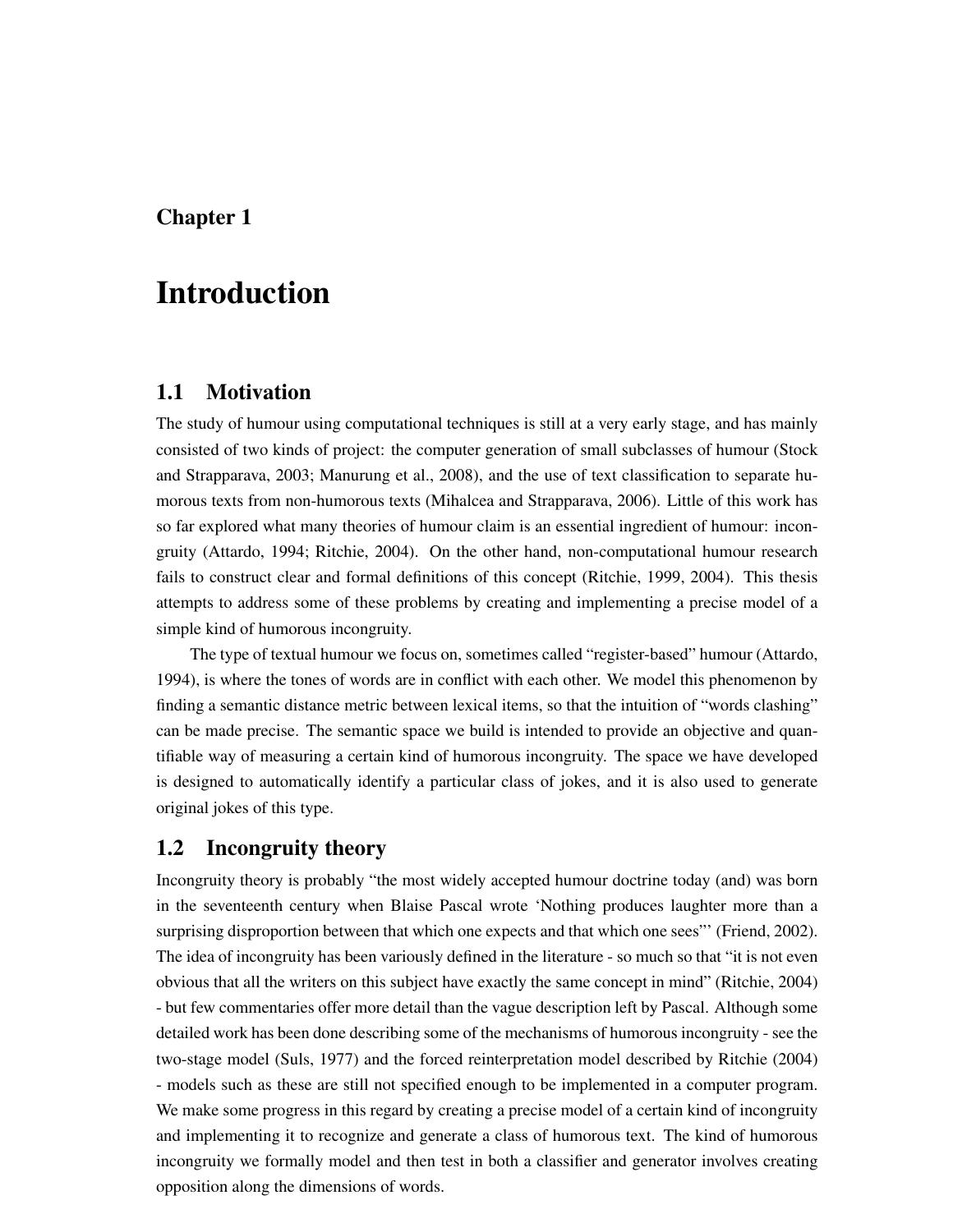## 1.3 Dimensions and lexical register jokes

Near-synonyms are words that are close in meaning but not identical, and they reveal the kinds of subtle differences that can occur between words - nuances of style or semantics which make even words that share the same 'dictionary' meaning slightly different from each other. For example the words 'bad' and 'wicked' are near-synonyms - both mean "morally objectionable" - but differ in intensity. Similarly the words 'think' and 'cogitate' are almost synonymous but differ in terms of formality. These distinctions between near-synonyms – the ideas of 'intensity' and 'formality' in the examples above - are what we call dimensions. Our thesis is that humorous incongruity can be created by forming opposition along these and other dimensions.

To illustrate this idea, consider the following humorous text, taken from an episode of "The Simpsons" (Sunday, Cruddy Sunday) in which Wally and Homer have been duped into buying fake Superbowl tickets:

Wally: Oh, how could I fall for fake tickets? Gee, the fellas are gonna be crestfallen.

Instead of saying 'disappointed', Wally uses an outdated, highly literary and formal word, 'crestfallen'. This choice of word smacks of a kind of effete intellectualism, especially in the highly macho context of professional sports and the result is humorous. In choosing the word 'crestfallen', it is suggested that Wally mistakenly anticipates how 'the fellas' will react – with sadness rather than anger – but he has also chosen a word that is:

- noticeably more formal than the domain made salient by the scene (football)
- has an opposite score on some sort of 'formality' dimension than many of the other words in the passage ('gee', 'fellas', 'gonna')

This kind of incongruity, formed by creating opposition along one or more dimensions, appears to be the crux of a subclass of humour we call *lexical register jokes*. Using the idea of dimensions, we aim to automatically distinguish lexical register jokes from non-humorous text, and also to generate new lexical register jokes.

# 1.4 A semantic space for recognizing and generating lexical register jokes

We believe that there is a significant subset of lexical register jokes in which the relevant dimensions of opposition have something to do with formality, archaism, literariness, etc.; for brevity, we will allude to this cluster of features as tone. As we do not know exactly how these dimensions are defined, how they are related, and how they combine to create incongruity, it is not feasible to simply extract ratings for lexical items from existing dictionaries. Instead, the distribution of words within suitable corpora are used as a way of defining the tone of a word. For example, in Figure 1.1 the cells represent the frequencies of words (rows) in various corpora (columns): the darker the cell, the higher the frequency. The words 'person', 'make' and 'call' display similar frequency count patterns and so might be considered similar in tone whereas the pattern for 'personage' is quite different, indicating that its tone may be different.

More precisely, our methodology for constructing the vector space works as follows: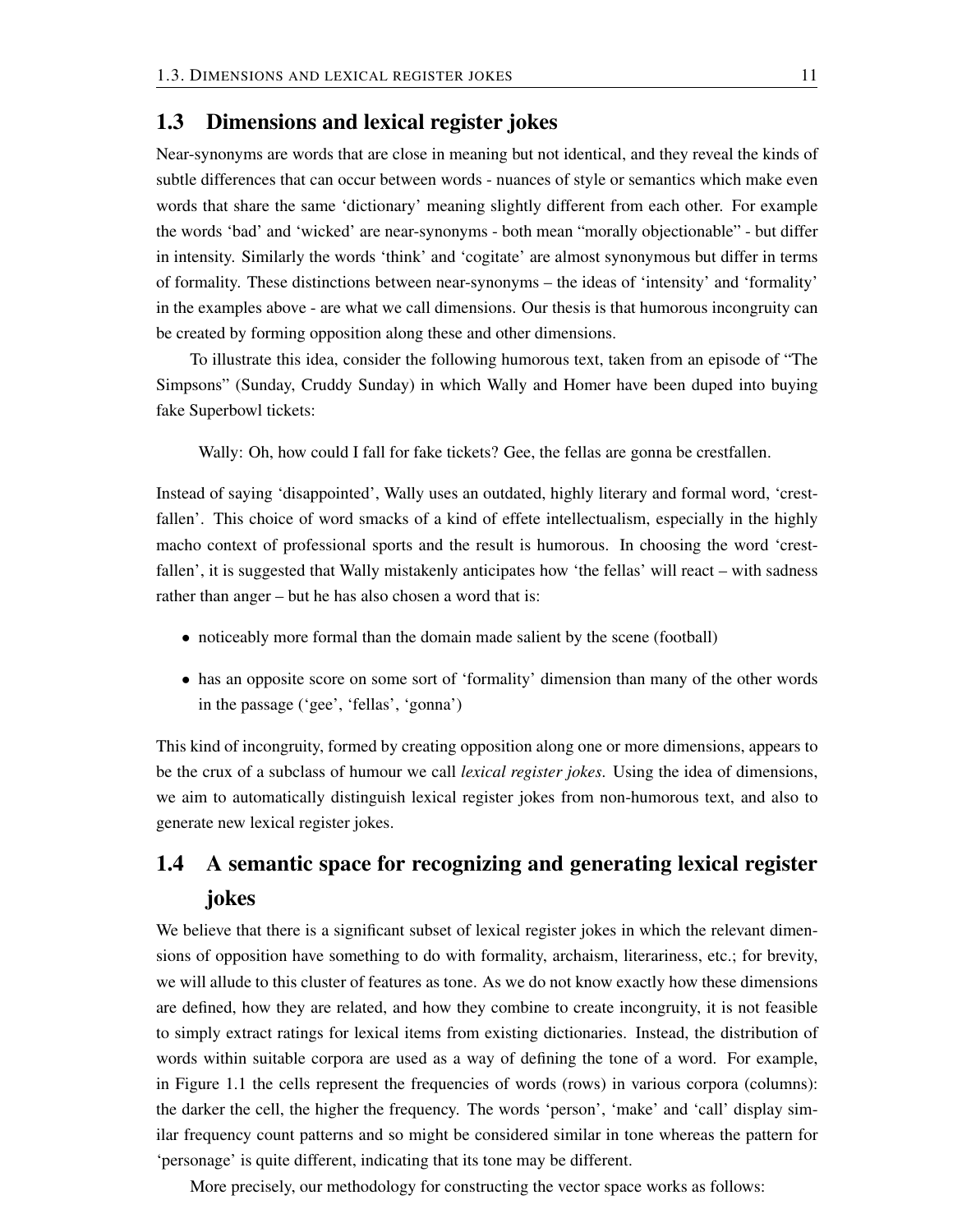

Figure 1.1: Using frequency count patterns as 'tonal fingerprints'. Cells in the table represent the frequencies of words (rows) in various corpora (columns).

- select corpora which we judge to exhibit different styles or registers
- create profiles of words by computing their frequencies within the corpora
- use the corpora as dimensions, and the frequencies as values, to form a multidimensional space
- plot words from texts into the space
- try various distance metrics to see which one displays the anticipated clustering patterns.

Five different classifiers are implemented in this thesis and four of them make use of this vector space to automatically distinguish lexical register jokes from other kinds of text. (Classifier #2, which is introduced in Chapter 4, estimates differences in tone in a significantly different way than the others. It analyses co-occurrence statistics of words to estimate their difference in tone).

A generator was also built and makes use of the vector space to generate lexical register jokes. This system attempts to modify seed texts (i.e. regular texts that are not lexical register jokes) in such a way that at least one pair of words in a text are significantly far apart from each other in the space. Volunteers were asked to evaluate the output of the generator and scores show that the generated texts were considered not as humorous as human-made lexical register jokes but were regarded as significantly more humorous than non-joke texts.

## 1.5 Thesis outline

The thesis is organized in the following way:

- Chapter 2 describes previous research that is relevant to this thesis. For example previous work on register humour, near-synonyms, incongruity, joke generation, and classification is discussed.
- Chapter 3 describes our attempts at building a semantic space which reflects the tone of words and introduces a vector space classifier (classifier #1) which aims to distinguish lexical register jokes from regular text.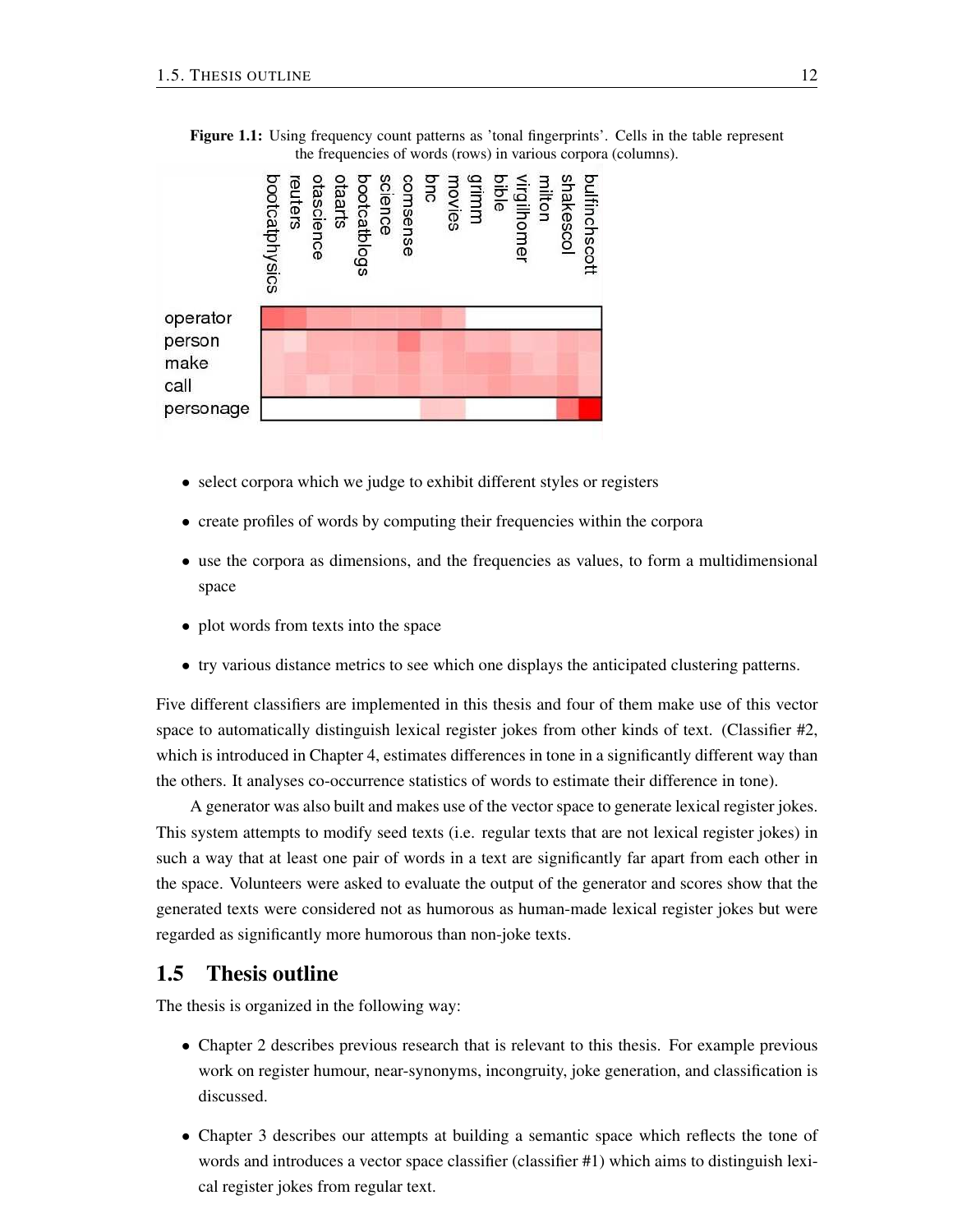- Chapter 4 discusses the extent to which corpus sparsity might be responsible for classifier errors and explores what might be done to correct these errors. A second classifier (classifier #2) which uses the web as a giant corpus to estimate the co-occurrence of words is also introduced.
- Chapter 5 provides a more precise model of lexical register jokes and describes three new vector space classifiers (classifiers #3 - #5) which align better with this new model.
- Chapter 6 evaluates the performance of the five classifiers that have been developed up to this point, in a final test on unseen data.
- Chapter 7 describes how the best performing classifier (classifier #4) was modified into a system that generates lexical register jokes.
- Chapter 8 discusses a final test of the generator and assesses its performance.
- Chapter 9 discusses how the generator might be improved and extended and explores whether incongruity of tone alone is a sufficient condition for humour.
- Chapter 10 offers some final conclusions about the work.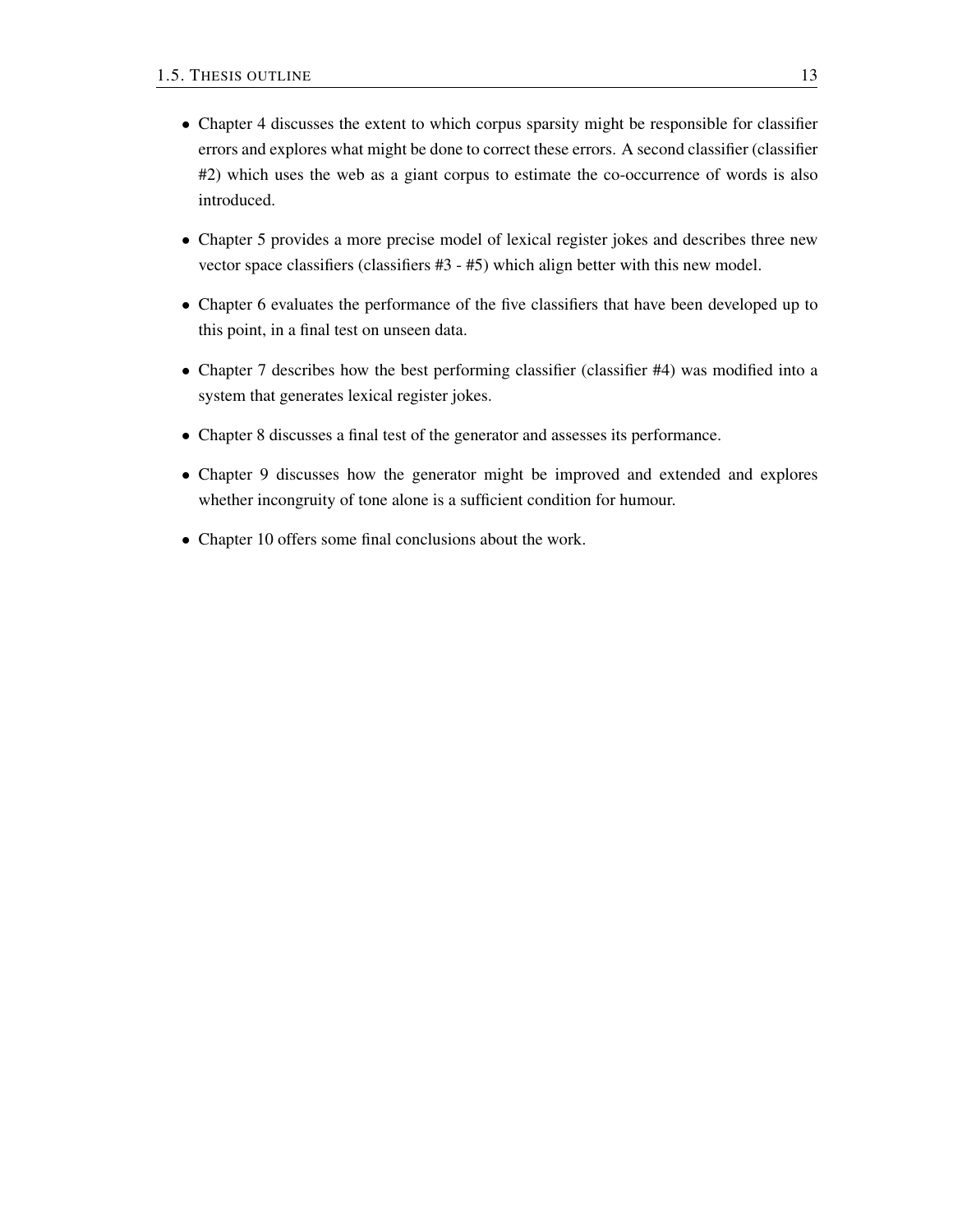# Chapter 2

# Related research

## 2.1 Humour theory

### 2.1.1 Incongruity

Many theories of humour (for example Koestler (1964); Keith-Spiegel (1972); Suls (1983)) claim that incongruity is an essential ingredient of humour. But as Ritchie (2004) argues in a review of the literature on this topic, these theories fail to construct clear and formal definitions of the concept. One of the few attempts to make the idea of incongruity tangible is Nerhardt (1970). In this paper, Nerhardt describes a set of experiments in which a series of increasingly heavier weights were placed in the hand of a subject, whose eyes were closed, in order to create an expectation about how heavy the next weight would be. (The experiments only investigate this direction of change i.e. Nerhardt does not test whether increasingly lighter weights, ending with a final heavy weight, have a humorous effect).

The aim of the experiment was to determine whether people would laugh when they were given a weight that "deviated ... from what they expected" and the author hypothesized that "the frequency of laughter is a function of the discrepancy between expectations and actual states, a higher frequency being connected with greater discrepancy up to a certain point" (Nerhardt, 1970). Results of the experiments supported his hypothesis and it was determined that "(t)he greater the divergence of a stimulus from expectation in one or many dimensions, the funnier the stimulus" (Nerhardt, 1970). He concludes that "variation in incongruity alone ... is capable of eliciting the experience of humor".

This experiment raises an important issue. It suggests that perhaps all that is required for humour is to create an expectation which is then defeated. Yet not all surprising things are humorous. Our research explores this subject to some extent by asking the following question: is incongruity of tone, which is a kind of surprise, sufficient for generating a type of humour or does something else have to exist in a text? Veale (2004) addresses this issue when he suggests that incongruity may not be a "root cause" of humour but is merely 'epiphenomenal' i.e. a secondary phenomenon that often occurs in jokes but is not primarily responsible for their humour. Veale argues that to explain why a text is funny, "a humour theory must not look to incongruities but provide a social explanation for why we enjoy insulting others". Chapter 9 explores this topic in more detail.

### 2.1.2 Bisociation

Koestler (1964) uses the term bisociation rather than incongruity and defines bisociation as "the processing of a situation or idea ... in two self-consistent but habitually incompatible frames of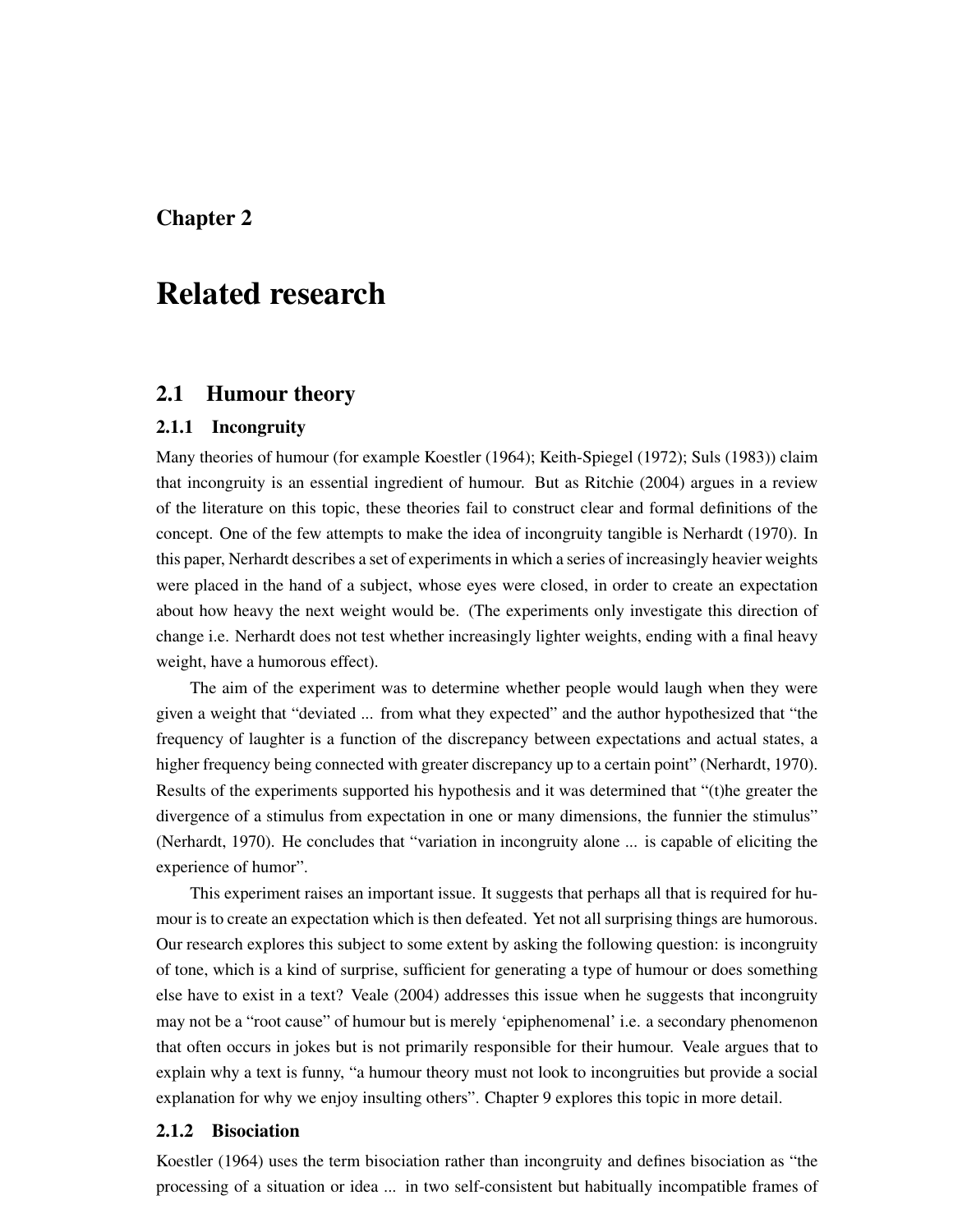reference". Ritchie (2004) points out, however, that the theory is unclear about the meaning of the concepts it uses such as 'frames' , "perceive in" and "habitually incompatible". Ritchie (2004) asks, for example, "how does viewing something as frame-conflict tell us anything we would not glean from viewing it as some other form of logical clash (such as the overriding of default inference) or even just informally saying that there has been a clash between two perspectives?". The frame data structure, for example, "can be seen to be so general that it makes very little claim about how the knowledge is structured. The answer to 'what is a frame?' is virtually anything" (Ritchie, 2004).

Furthermore, the theory is unclear about how "humorous bisociations differ from other alignments or clashes between frames that might occur in, for example, analogies, misunderstandings, or poetic figures of speech (metaphor, simile, etc.)".

Lexical register jokes can be modelled in terms of bisociation theory - two incompatible frames of reference are evoked by a text with formal and informal tone - but looking at the jokes in this way only confuses our model (which is fully described in Chapter 5) by introducing the vaguely defined concept of frames.

#### 2.1.3 Script opposition

Incongruity is described as "script opposition" in the "Semantic Script-based Theory of Humour" (SSTH) (Raskin, 1985) and also in the latter theory's reincarnation as the "General Theory of Verbal Humour" (GTVH) (Attardo and Raskin, 1991).

The SSTH argues that a text is a joke if the text is compatible with two different scripts but the scripts are somehow 'opposite'. Later descriptions of script opposition in the GTVH (see for example Attardo et al. (2002)) argue that a script "has an internal hierarchy so that some parts are more salient or foregrounded than others" (Ritchie, 2009b) and that two script are opposed (and therefore generate humour) if some of their foregrounded parts differ.

Lexical register jokes could perhaps be described in terms of script opposition but doing so confers no benefit to our model or implementations. Like the concept of 'frames' in bisociation theory, the notion of a script in the SSTH and the GTVH is so vague that it "could be any type of knowledge structure whatsoever" (Ritchie, 2004) and making use of this undeveloped concept would only obscure our model of these kinds of jokes.

#### 2.1.4 Conceptual blending

The theory of "conceptual blending", first described by Fauconnier and Turner (1994), was originally proposed to model 'general' cognitive processes such as "categorization, the making of hypotheses, inference, analogy, metaphor and narrative". More recently, however, the theory has also been used to model humorous texts (see for example Kyratzis (2003); Lundmark (2003)).

Traditionally two-space models of expressions such as metaphors have been proposed in which a concept (called the 'target') is described in terms of another concept (the 'source') (see for example Lakoff and Johnson (2003)). For example expressions such as "he shot down all my arguments" and "your claims are indefensible" reveal a common conceptual metaphor that "argument is war". Here the concept of an argument (the target) is understood and "partially structured by the concept of war" (the source) (Lakoff and Johnson, 2003).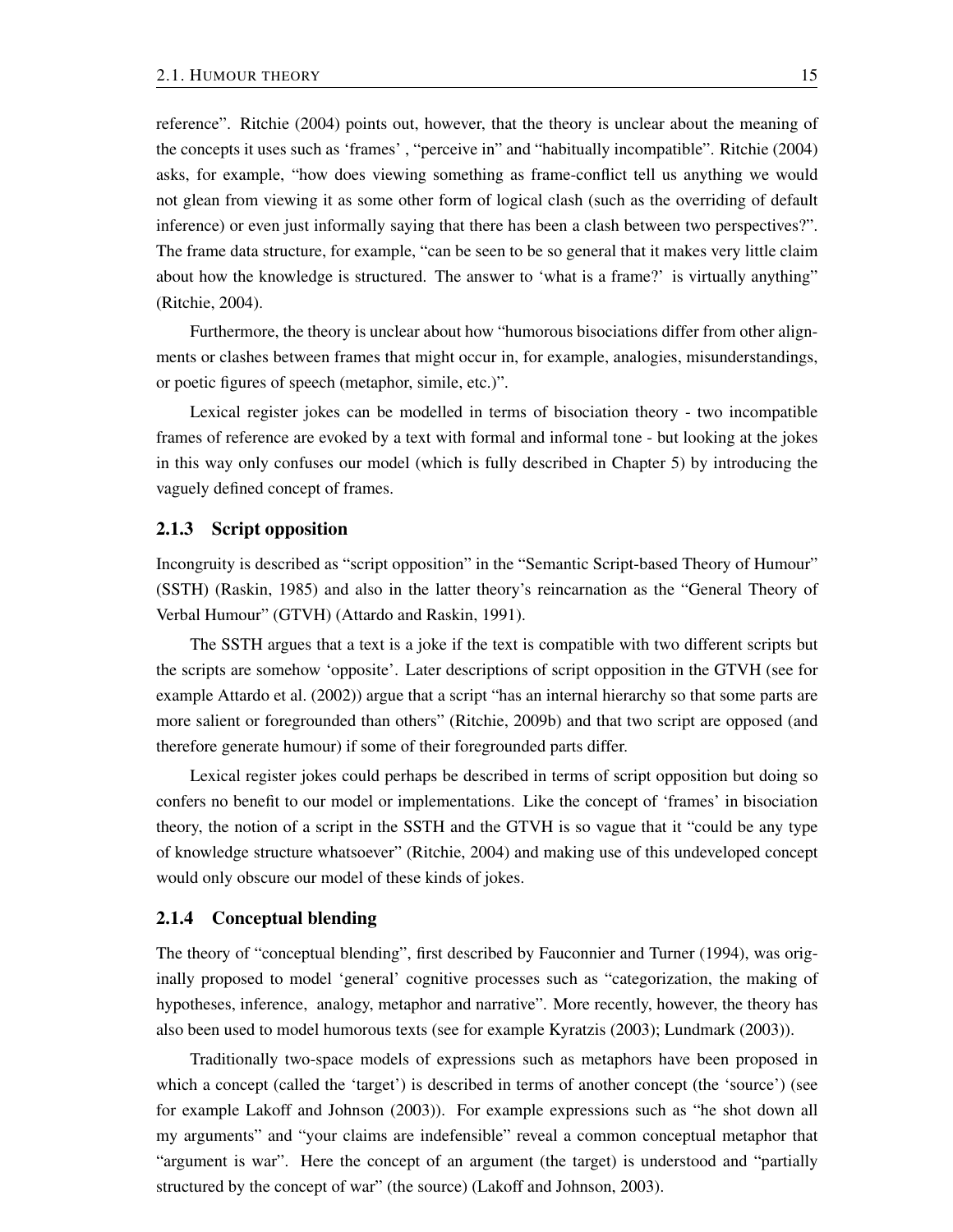The theory of conceptual blending argues that two-space models cannot explain certain phenomena, however. For example two-space models fail to describe metaphors which have features that are not present in either the source or target domains. The metaphor "his surgeon is a butcher", for example, refers to an incompetent surgeon "but the concept of incompetence is not present" in either the surgeon or butcher domains (Kyratzis, 2003).

The theory of conceptual blending therefore introduces the idea of multiple "mental spaces" and most importantly a "blended space", which combines elements from the target and the source domains, which are re-labelled as "input spaces". Although the blended space "is created with elements from the input spaces", it is possible for it to have "its own emergent structure" (Kyratzis, 2003). Thus, in our example, the cruder instruments and practises of the butcher's trade are mapped into a new space, as are the tools and practises of the surgeon's craft, which require more precision and care. From this new blended space the notion of incompetence emerges.

Some theorists argue that the idea of conceptual blending "appears to be perfectly suited for the analysis of humorous texts" (Kyratzis, 2003). They propose that a blended space yields a metaphor if the boundary or line separating two disparate concepts is somehow "obliterated and the two items fuse to form a single entity" whereas a joke is created if the "boundary or line separating" two joined items is emphasized (Kyratzis, 2003).

Like bisociation and script opposition, the idea of conceptual blending, although interesting, is too vague and undeveloped to be of theoretical or practical use in this thesis. For example the concept of "mental spaces", like the idea of 'frames' in bisociation theory and 'scripts' in the SSTH and GTVH, is too abstract and undefined to be used in a computational model and important details about how the 'boundary' separating two items might be 'obliterated', to create a metaphor, or 'emphasized', to create a joke, are not provided by the theory.

#### 2.1.5 Incongruity resolution theories

Incongruity resolution (IR) (Suls, 1977; Katz, 1993; Martin, 2007) is a popular theory of humour which states, that humour depends not only on the presence of incongruity but that that the incongruity has to be somehow "resolved or made sense of" (Oring, 2003).

Ritchie (2004) argues however that there is no "single, definitive statement" of the theory and that a number of different versions have been proposed. Ritchie explains that these versions of IR theory differ in terms of the following features:

- 1. scope: some researchers argue that all forms of humour involve incongruity resolution whereas others "merely claim that IR gives a good description of some subclass of humour".
- 2. sequentiality: a "widespread informal idea of IR" is that jokes create "an ordered sequence of events, with the audience first perceiving the incongruity, then grasping the resolution". However "a non-process-oriented variant of IR is not only logically possible" but has been proposed for example by Oring (2003).
- 3. location of incongruity: the various incongruity resolution theories propose that a clash of concepts occurs within humour but opinions vary about where this conflict takes place .
- 4. extent of resolution: opinions differ about whether the resolution wholly or only partially removes the incongruity.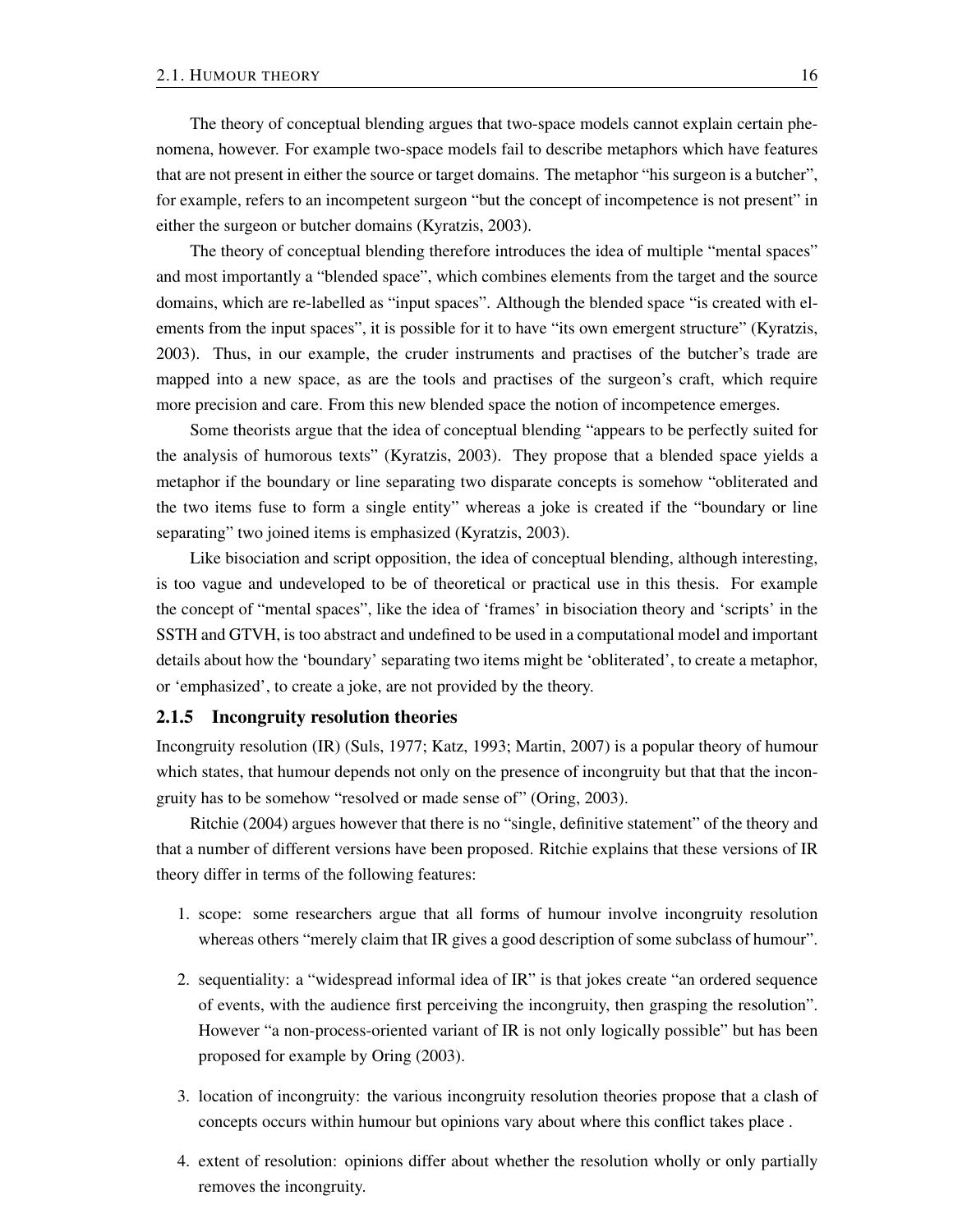The GTVH, for instance, can be regarded as an incongruity resolution theory which is "a sequential model, the scope of which is all verbal humour" (Ritchie, 2004). One version of GTVH (there appears to be many) claims that script opposition creates incongruity and that something called "Logical Mechanism" (LM), "which is rather under-defined", constitutes the resolution. LM is described as an optional feature of jokes and so this version of GTVH would be classified as an IR theory which argues for "partial or full resolution".

The theory of humour in Oring (2003) states that humour is the result of "appropriate incongruity" and it too can be regarded as an IR theory, with the following parameters:

- 1. scope: all of humour
- 2. sequentiality: non-sequential ("there is no need for the incongruity to be perceived prior to the resolution" Ritchie (2009b)).
- 3. location of incongruity: "as this is a non-sequential framework, it is not meaningful to ask whether the incongruity is related within the processing" (Ritchie, 2009b).
- 4. extent of resolution: partial ("Oring's notion of 'appropriate' is a form of partial resolution" Ritchie (2009b)).

The type of humour modelled in this thesis can be regarded as an example of sequential incongruity resolution: a reader encounters at least one incongruity of tone (which can take place anywhere in the text) and, it appears that if this incongruity is resolved in a certain way (i.e. a particular kind of explanation for it is found), the result is humorous. See Chapter 9 for details.

## 2.2 Computational approaches

From the literature (Lessard and Levison, 1992, 1993, 2005; Manurung et al., 2008) we see that there is methodological precedence for performing small scale studies of subclasses of humour. Developing detailed descriptions of particular types of humour may be a better approach than immediately attempting to create a general theory of all humour because the latter might easily "fail either in its generality (i.e. not cover all the possibilities) or in its accuracy (i.e. cover some data incorrectly)" (Ritchie, 2004). Some detailed models of particular subclasses of humour have been constructed and a handful of joke classifiers and generators have been created. This thesis implements both kinds - joke classifiers and a generator - and they make use of a vector space to estimate the tone of words.

#### 2.2.1 Vector space models

The generator and most of the classifiers implemented in this thesis make use of a vector space in which the position of a word, which appears as a vector in the space, is an estimate of its tone. Turney et al. (2010) argue that vector space models (VSMs) are "arguably the most successful approach to semantics". Their paper, which is a survey of how these models have been used to solve various problems in semantics, identifies three classes of VSMs:

1. VSMs which determine the similarity of documents. Example applications perform tasks such as document retrieval, clustering, classification, essay grading, question answering, and call routing.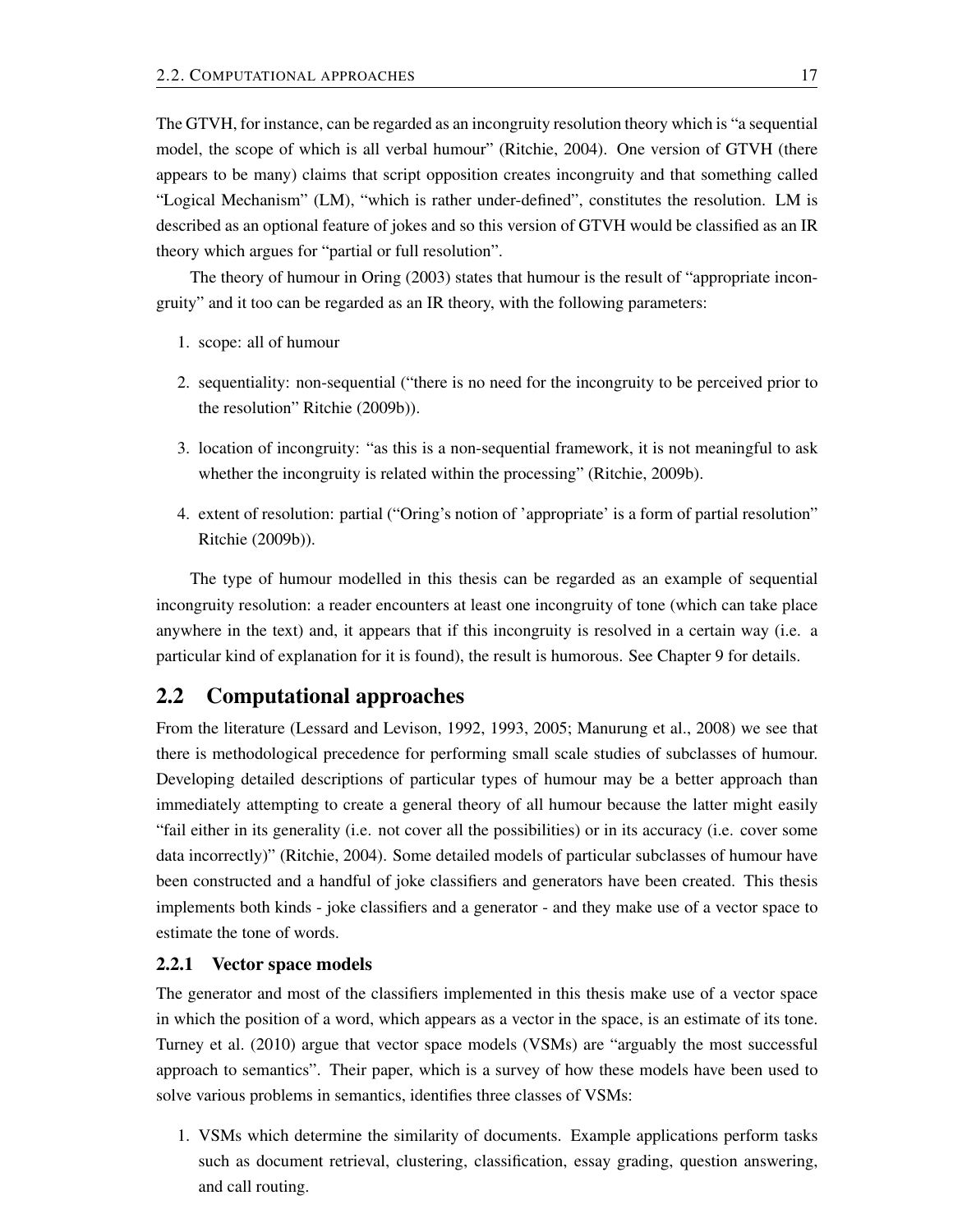- 2. VSMs which determine the similarity of words. Example applications perform tasks such as word similarity, clustering, classification, automatic thesaurus generation, word sense disambiguation, context sensitive spelling correction and semantic role labelling.
- 3. VSMs which determine the similarity of relations. Example applications measure pattern similarity, and perform tasks such as automatic thesaurus generation and analogical mapping (e.g. "mason is to stone as carpenter is to x" where  $x = wood$ ).

The first class of VSMs listed above builds a *term-document* matrix. If a document collection contains *n* documents and *m* unique terms, the term-document matrix X is built which has *m* rows - "one row for each unique term in the vocabulary" - and *n* columns - "one column for each document" (Turney et al., 2010). The simplest kind of matrix X contains frequencies - each row consists of how many times a word appears in each document. Columns of the matrix are therefore document vectors and an assumption made by the model is that vectors that cluster together in the space are likely to be about similar topics. The system described in Salton (1971) "was arguably the first practical, useful algorithm for extracting" this kind of semantic information using a termdocument matrix.

Turney et al. explain that Deerwester et al. (1990) "were inspired by the term-document matrix of Salton et al." but focused instead on the row vectors of a frequency matrix rather than the column vectors in order to determine the similarity of words. A document "is not necessarily the optimal length of text for measuring word similarity", however, and so VSMs that belong to the 2nd class listed above, build a *word-context* matrix in which "the context is given words, phrases, sentences, paragraphs, chapters, documents, or more exotic possibilities such as sequences of characters or patterns" (Turney et al., 2010). The VSM developed in this thesis belongs to this 2nd class of VSM and the contexts it uses to estimate the similarity of word tone are corpora which vary in size from 150,000 to 1.7 million words.

The third class of VSM builds a *pair-pattern* matrix in which "row vectors correspond to pairs of words, such as *mason:stone* and *carpenter:wood*, and column vectors correspond to the patterns in which the pairs co-occur, such as "X cuts Y", and "X works with Y". This kind of matrix was first introduced by Lin and Pantel "for the purpose of measuring the similarity of patterns; that is, the similarity of column vectors". As Turney et al. explain "patterns which co-occur with similar pairs tend to have similar meanings" and so "pattern similarity can be used to infer that one sentence is a paraphrase of another".

All the VSMs outlined above make what Turney et al. call the "distributional hypothesis": "words that occur in similar contexts tend to have similar meanings". The vector space model developed in this thesis makes a similar assumption - that words with similar tone tend to appear in the same contexts. Other assumptions underlying our model are described in Section 3.3.1 of Chapter 3.

#### 2.2.2 Previous generators

Nearly all previously built joke generators create puns that play with homophones i.e. words that sound or are spelt similarly (Lessard and Levison, 1992, 1993, 2005; Binsted, 1996; Manurung et al., 2008). These systems tend to rely on the vagaries of chance – the accident of homophony - to create a humorous clash of ideas. Results suggest, however, that the nature of the opposition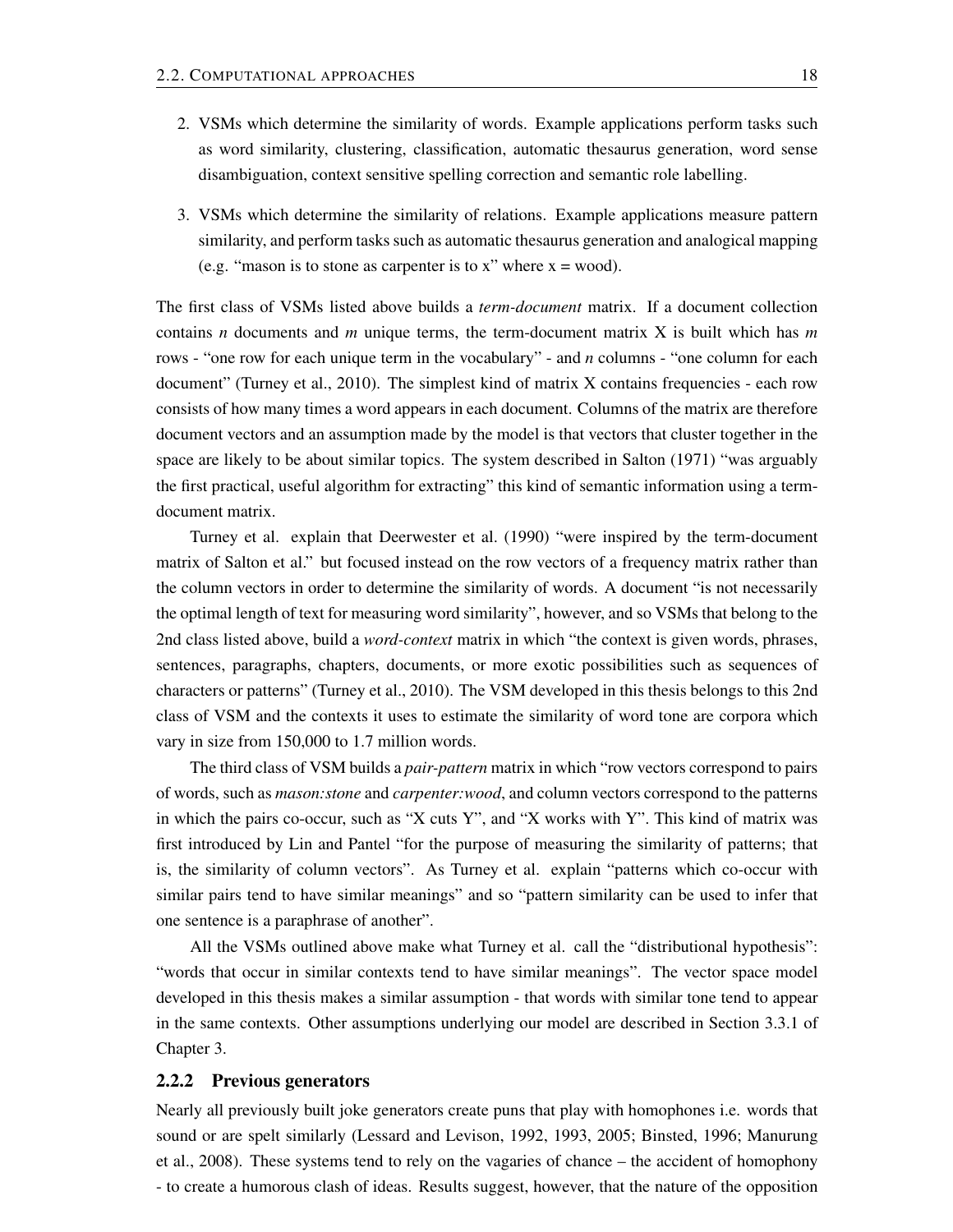or clash of ideas that occur in puns and in many types of humour is important and needs to be considered. For example if just any pair of homophones is indiscriminately brought together in a pun, as they are in previous implementations, the resulting clash of ideas is more likely to be odd rather than humorous because homophones, although different, are not necessarily incongruous in a way that leads to humour. What that way is - i.e. the difference between "different ideas" and "humorously incongruous ideas" - is still a mystery and one that computational humour hopes to solve one day.

A system that does not generate puns - the HAHAcronym system (Stock and Strapparava, 2003) - takes as input an abbreviation (such as MIT) and its meaning (e.g. "Massachusetts Institute of Technology") and attempts to output an alternative phrase which is amusing (e.g. "Mythical Institute of Theology"). The program substitutes a subset of the words in the original phrase with words that have roughly the same rhythm but which belong to an 'opposing' domain. A list of opposing domains (such as religion vs. technology) was hand built and a lexicon of words annotated (again by hand) with domain labels was used by the program to make the word substitutions.

The generator implemented in this thesis does not assemble words that have been pre-selected as incongruous (as in the HAHAcronym system), nor does it attempt to build contexts for homographs that often have widely divergent meanings (as in the pun generators). Instead, its mandate is to automatically estimate the tone of words and create a clash of tone along the formality dimension in each of the texts it generates. Chapter 9 speculates about whether this is sufficient to generate humour. This thesis is also unique in that a model of a type of humorous incongruity is implemented and used to automatically recognize and generate a certain type of humour whereas previously built systems are not based on models of incongruity.

#### 2.2.3 Previous classifiers

Mihalcea and Strapparava (2005) argue that previous work in computational humor "has focused mainly on the task of humor generation" and "few attempts have been made to develop systems for computational humor recognition". In this paper they claim that they are the first to use machine learning techniques to recognize humorous texts. Text categorization is "one of the testbeds of choice for machine learning" but presumably automatic classifiers had never been tested on humorous texts until 2005.

The goal of their initial experiments was to build an automatic classifier which can distinguish between one-liners and "structurally and stylistically similar" non-humorous texts of the same length: sentences from the BNC or Reuters. Two kinds of automatic classifiers frequently used for text classification were tested in their experiments: a Naive Bayes classifier and a Support Vector machine. The best results achieved were accuracies of 77.84% in distinguishing one-liners from BNC texts (using SVM) and 96.89% in separating one-liners from Reuters texts (using Naive Bayes).

Mihalcea and Strapparava's research is similar to the work described in this thesis because a semantic space is used to distinguish between humorous and non-humorous text. Vectors in their space, however, represent texts and position in the space is based on features of those texts. Our vector space, on the other hand, is used to dissect an individual text: separation in the space is between words of a single text rather than between two kinds of text. A more important difference, however, is that in our work, separation of texts is performed using a model of incongruity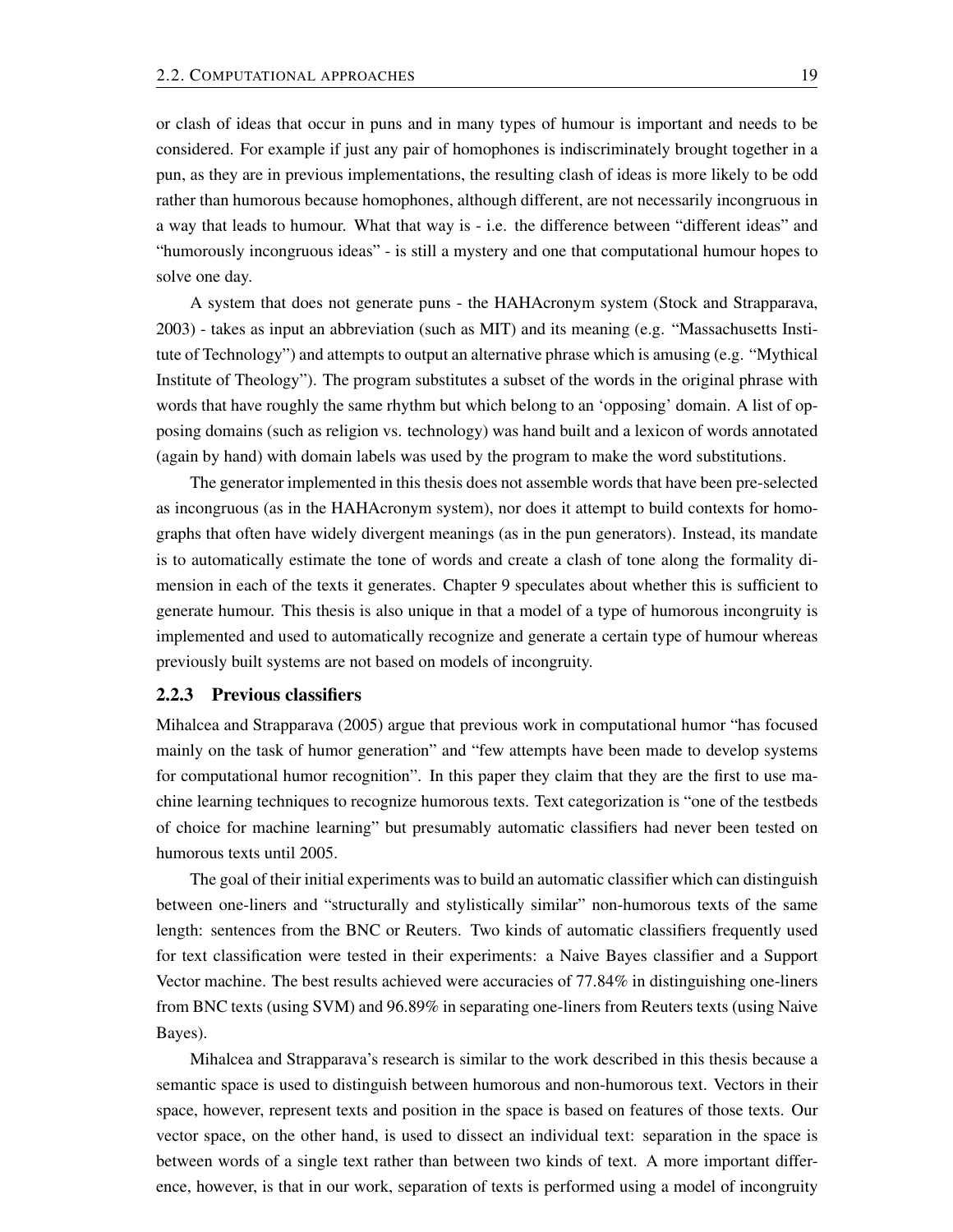whereas the classification used by Mihalcea and Strapparava (2005) is performed by looking for secondary features of humorous texts such as vocabulary choice or whether alliteration occurs in a text. In Mihalcea and Strapparava (2006) the authors argue that a notion of incongruity was implemented in their system - that antonymy is a simple kind of incongruity which the classifiers use, among other features, to detect humorous texts. But results suggest that this is too simplistic a notion of incongruity and the authors admit that "more sophisticated humor-specific features" need to be employed. Indeed when antonymy alone was used to separate texts, the classifiers performed only slightly better than random in discovering humorous texts: 55.7%, 51.4%, 50.5% and 51.8% accuracies resulted when trying to separate one-liners from Reuters, BNC, proverbs and commonsense statements respectively. This thesis implements a more sophisticated model of incongruity which we believe is not a secondary feature of texts but represents the crux of a certain subclass of humour.

In Mihalcea and Pulman (2007) the authors examine "the most discriminatory features learned from the text classification process" performed in Mihalcea and Strapparava (2005). When classifiers were trained, certain features emerged as important for distinguishing between humorous and non-humorous text and the authors examine these features to determine something about the nature of humorous texts. A bag of words approach was used by the classifiers and so these emergent features were words that proved to be most useful in separating humorous and nonhumorous texts. The bulk of these words could be divided into two categories: words with negative polarity and human-oriented words and this offered empirical support of a hypothesis made in Mihalcea and Strapparava (2006) which claimed that these types of words appear more frequently in humorous text than in regular text. A possible improvement of the joke generator developed in this thesis might be to use, as seed texts for generation, texts that have some of the features Mihalcea and Pulman identify in this paper - i.e. texts with human oriented words and negative words might also be sought.

### 2.3 Register humour

### 2.3.1 Register

We are studying a kind of humour that involves clashes between the tone of words. As far as we know, this type of humour, which is sometimes referred to as register-based humour, has never been computationally modelled before. One reason for this might be that, as Attardo (1994) suggests, a detailed and formal definition of register has been lacking. Attardo quotes Halliday (1988), for instance, who vaguely defines register as "a cluster of associated [linguistic] features having a greater than random  $[...]$  tendency to co-occur" and Catford (1965) is similarly obscure when he defines register as "a variety correlated with the performer's social role on a given occasion". Partington (2008) does not shed much light on the matter either when he defines register as "a way of speaking or writing regularly associated by a set of participants with a certain set of contextual circumstances".

In the absence of a formal definition of register, researchers tend to develop intuitive notions of the idea. Attardo (1994) argues that register is sometimes described as 'extra' information that is somehow added to "objective descriptions of reality" and that often this added information pertains to emotion: "register deals with the affective, emotional side of language rather than with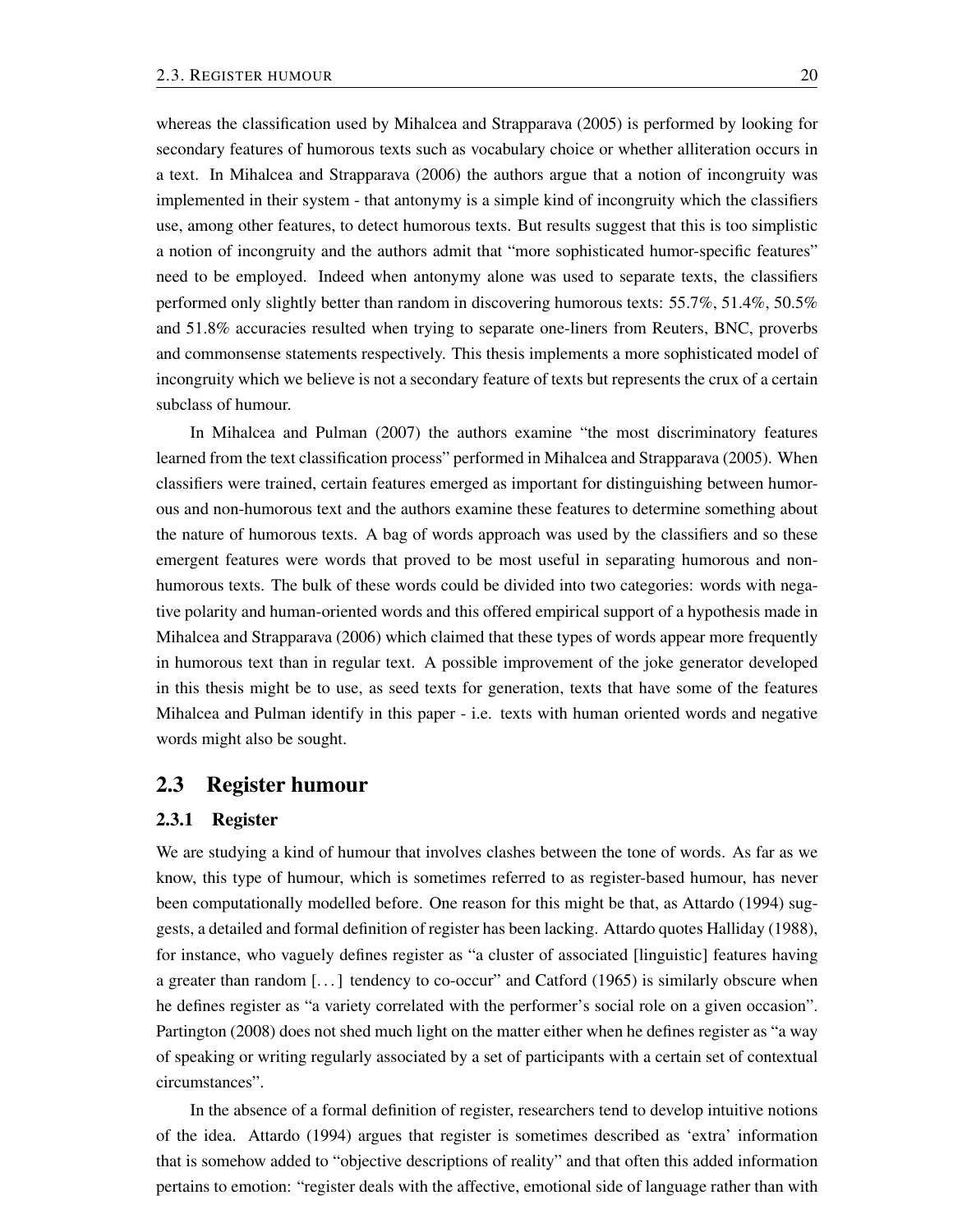the objective, factual aspect of communication". Other kinds of information communicated by register have been proposed such as "social roles/situations" (i.e. who the speaker is and what he/she does) and ... "field of discourse" (i.e. what the speaker is using the text for, like discussing, insulting etc)" (Attardo, 1994).

Biber (1988) makes use of quantitative measures, rather than his intuition, to examine the concept of register (which Biber refers to as 'style'). Some descriptions of register (such as Halliday's above) regard it as "a set of choices among 'linguistic features'" and Biber uses statistical methods to discover which sets of features might define particular registers. Biber is specifically interested in discovering how the registers of (transcribed) speech and writing differ. Profiles of these two kinds of text are built by computing frequency counts of 67 linguistic features (such as infinitives, wh clauses, possibility modals, and contractions) in example texts. Factor Analysis (FA) is then performed on the data to determine which features tend to co-occur in speech and which others co-occur in writing. Biber's quantitative analysis discovered, for example, that written scientific texts often contain numerous passive verbs and nominalizations but markedly few pronouns and contractions whereas the opposite occurs in conversational text. Biber suggests that these co-occurrence patterns - the expression and supression of different groups of linguistic features - can account for the different kinds of register in texts.

We are interested in estimating differences in the tone of individual words, rather than distilling the differences between speech and writing. Therefore, instead of computing the frequencies of linguistic features in texts, we compute the frequencies of words in corpora which we believe vary in lexical tone. Like Biber, we then use Principal Components Analysis (PCA) to discover the k most important dimensions of variation  $(k <$  total number of corpora). Cosine distances between the resulting word vectors are then used to estimate their difference in tone.

Paiva and Evans (2004, 2005) build on the work of Biber when they implement a natural language generator which aims to control the style of texts. Like Biber, Paiva and Evans perform a "corpus-based factor analysis" to find which groups of linguistic features determine a particular style. They then correlate these groups of linguistic features with 'internal' decisions that a natural language generator makes so that control can be exerted over the style of texts output by the generator.

Biber and Paiva and Evans, therefore, look at numerous linguistic features and attempt to determine which correlations among these features determine the styles of texts. We focus more on the register of individual words - on the variation that takes place at the lexical rather than textual level. Edmonds (1999) provides a detailed analysis of the kind of word-based register we are interested in when he develops a "computational model for representing the fine-grained meanings of near-synonyms and the differences between them". He argues that there is probably no such thing as a perfect synonym - synonyms are not identical because each one will either omit or add some connotation or nuance. The words 'fat' vs. 'Reubenesque', for example, are near-synonyms but they differ in terms of how critical and formal they are. The words 'wicked' and 'naughty' also differ in a number of ways. The word 'naughty' is less formal, has a childish overtone to it, does not have a religious connotation to it and is less forceful or intense. Edmonds refers to the differences between near-synonyms as *dimensions*. One might say, therefore, that the words 'naughty' and 'wicked' differ in terms of formality, religious, and intensity dimensions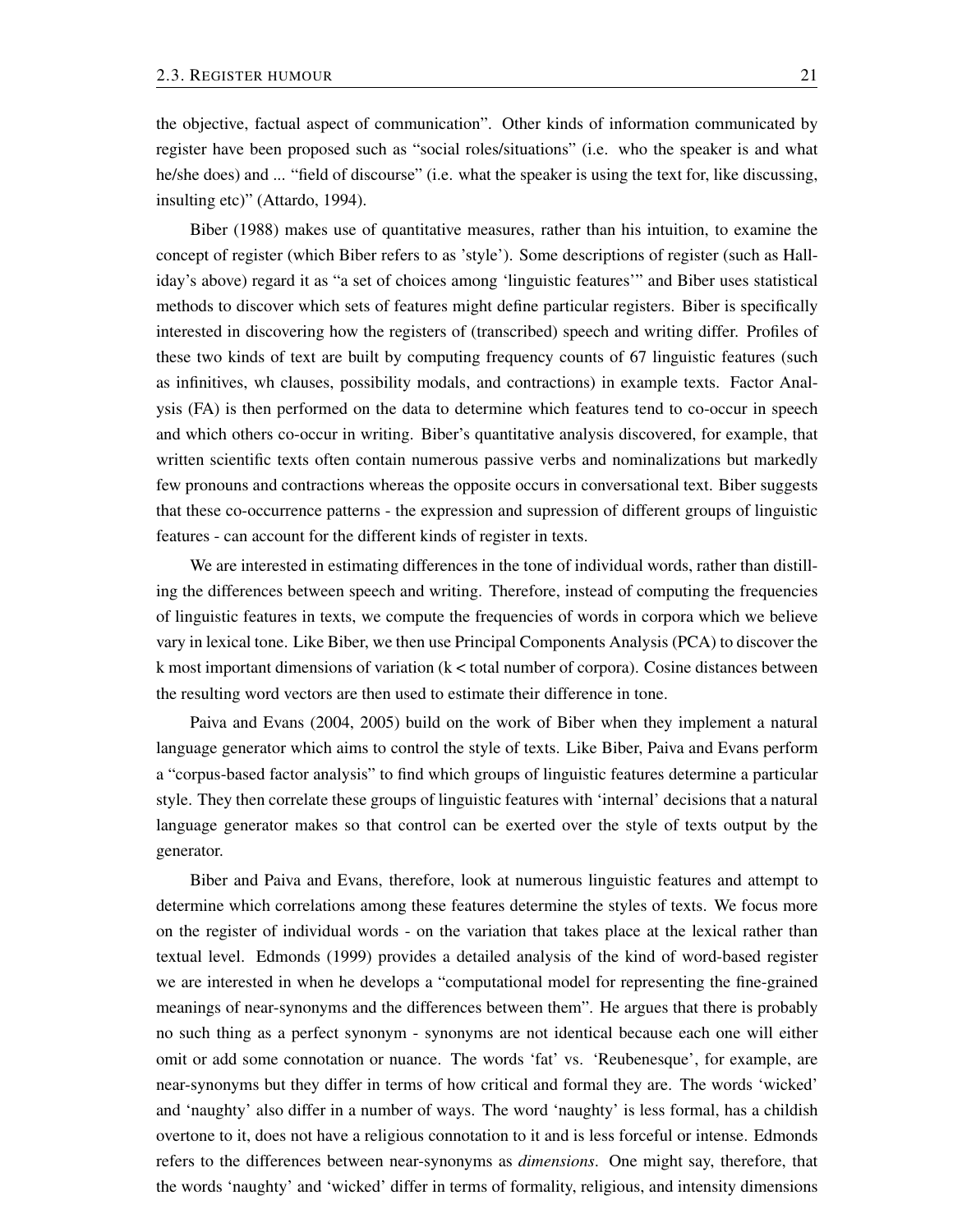(and some kind of adult vs. child dimension).

Edmonds identifies numerous dimensions and organizes them into categories, one of which is "stylistic tone" or register - he uses these two terms interchangeably. Stylistic tone is composed of a number of dimensions such as 'formality', 'force', 'floridity', 'familiarity', 'colour', 'concreteness', and 'simplicity'. We believe that 'formality', which Edmonds claims is "the most recognized" of the stylistic tone dimensions, is often at play in lexical register jokes, but as Edmonds notes "dimensions often cannot be defined in clear-cut terms because there are many correlations between them" (Edmonds, 1999). For example

formal words are often flowery, forceful words are more intense or 'stronger' than others, so they are often simple, non-flowery, and concrete; floridity and colour may be the same dimension: they refer to 'bookish', literary, or sophisticated words, so they are often more formal and less simple; simple words are often more familiar or common (Edmonds, 1999).

The formality dimension therefore seems to be a kind of potpourri of different dimensions which are difficult to identify separately. Edmonds does not define a complete and discrete taxonomy of dimensions, nor does his model provide practical resources which might be of use in this thesis (such as a system that can automatically determine how a group of near-synonyms differ). But his research provides a valuable framework for understanding the different dimensions of word-based register. Interestingly, he models "a lexical-choice process that can decide which of several nearsynonyms is most appropriate in any particular context" and one of the goals of our thesis is to do the opposite: to construct texts in which the most inappropriate near-synonyms are chosen, for humorous effect.

#### 2.3.2 Automatically measuring formality

Brooke et al. (2010) implement and test various algorithms for estimating the formality of words. The simplest measure is based on word length - the longer the word, the higher its formality score (a value between -1 and 1) and another straightforward method assigns a high score to words with latinate affixes. A more complicated measure uses frequency counts of a word in "two corpora which are known to vary with respect to formality" and computes a ratio of these frequencies to estimate the formality of the word.

The most complicated algorithm in Brooke et al. (2010) uses Latent Semantic Analysis (LSA) to estimate the formality of words. A matrix in which "the row vectors correspond to the ... frequency of words in a set of texts" is computed and Singular Value Decomposition (SVD) - see Turney and Littman (2003) for details - is used to reduce the dimensionality of that matrix. Cosine distances between a word vector *w*, whose formality is to be estimated, and various seed words (which are known to be extremely formal or informal) are then computed and used to estimate the formality of word *w*.

Combining this LSA method with the other formality measures mentioned above, Brooke et al. (2010) create a system that achieves 85% accuracy in identifying "the relative formality of word pairs" when the pair of words are near-synonyms (and may not differ greatly in terms of formality) and nearly 100% accuracy when comparing words with extreme formality differences (Brooke et al., 2010).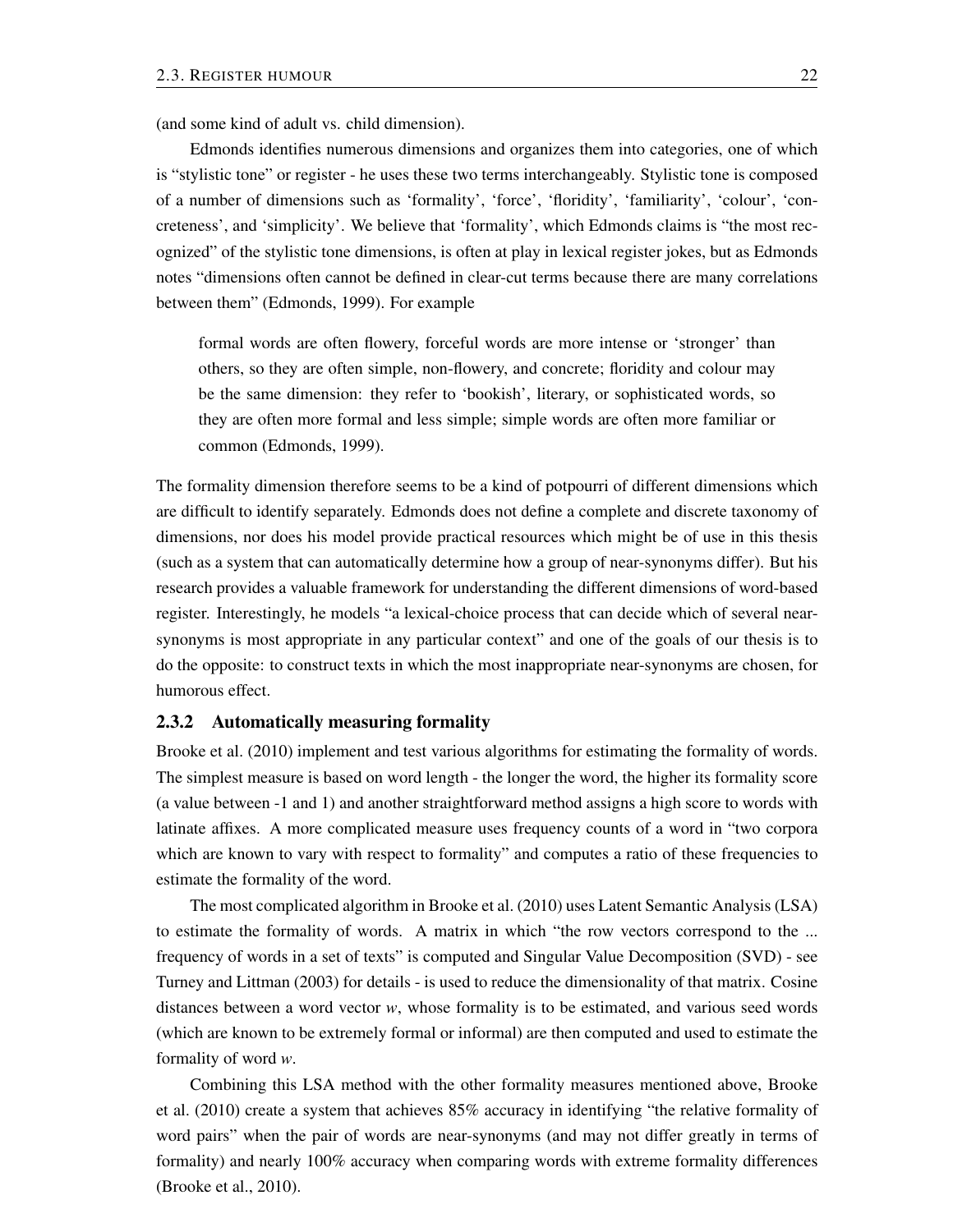The LSA method used by Brooke et al. (2010) is similar to one used in this thesis (and described in Chapter 3) in which frequencies of words in numerous corpora are computed and Principal Components Analysis (PCA), instead of SVD, is used to discover the k most important dimensions of variation  $(k <$  total number of corpora). Cosine distances between the resulting word vectors are then used to estimate their difference in tone.

Brooke et al. (2010) post-dates the creation of the vector space model described in this thesis (first reported in Venour et al. (2010) and then in Venour et al. (2011)) and differs from our research in some important ways. For example Brooke et al. use two lists of seed words and two corpora which are, somehow, "known to vary with respect to formality". We have deliberately decided not to deal with hard notions of formality, as this amalgam of dimensions seems hard to define. Also, we make use of 25, rather than just 2 corpora, which we think vary in terms of the kind of tone at play in lexical register jokes. Nonetheless, it would be interesting to implement and test the algorithms described in Brooke et al. (2010) in a lexical register joke classifier and generator and to compare those results with the ones yielded by this thesis.

Brooke et al. (2010) state that their LSA method was "inspired and informed" by Turney and Littman (2003) in which the authors use LSA to automatically determine the semantic 'orientation' of a word - whether a word 'sounds' positive or negative. In that same paper, Turney and Littman experiment with another statistical measure - Pointwise Mutual Information (PMI) - to infer the semantic orientation of a word and one of the classifiers built and tested in this thesis uses a variation of this method to classify texts. (See Chapter 3 for details).

### 2.3.3 Register-based humour

Some linguistic research on register humour has been done but Attardo (1994) argues that this research is scarce. He cites the work of Alexander who writes that register humour results from "selecting a lexeme or phraseological unit from a different style level than the context would predict" (Alexander, 1984). Alexander provides the following quote from Woody Allen as an example:

[H]e was halfway through a new study of semantics, proving (as he so violently insisted) that sentence structure is innate but that whining is acquired (Woody Allen "Remembering Needleman" in Side Effects)

Attardo, reflecting on Alexander's example, points out that the reader of this passage does not need to understand what the terms "phrase structure" or even "semantics" mean in order to appreciate the joke - she only has to regard them as examples of "academic talk" whose tone conflicts with the informal word 'whining'. Interestingly, the classifiers and generator built and described in this thesis are more ignorant about the meaning of words than even the most obtuse reader imagined by Attardo. These systems are not equipped with any knowledge of semantics and are designed to look only to the register of a text when attempting to recognize or generate lexical register jokes. One of the aims of this thesis is to determine whether such a narrow focus can suffice in fully modelling this kind of humour.

A more recent study of register humour argues that it occurs in "diverse forms of communication" such as written literary works and semi-conversational speech (Partington, 2008). Numerous instances of register humour are found, for example, in the comic novels of P.G. Wodehouse. In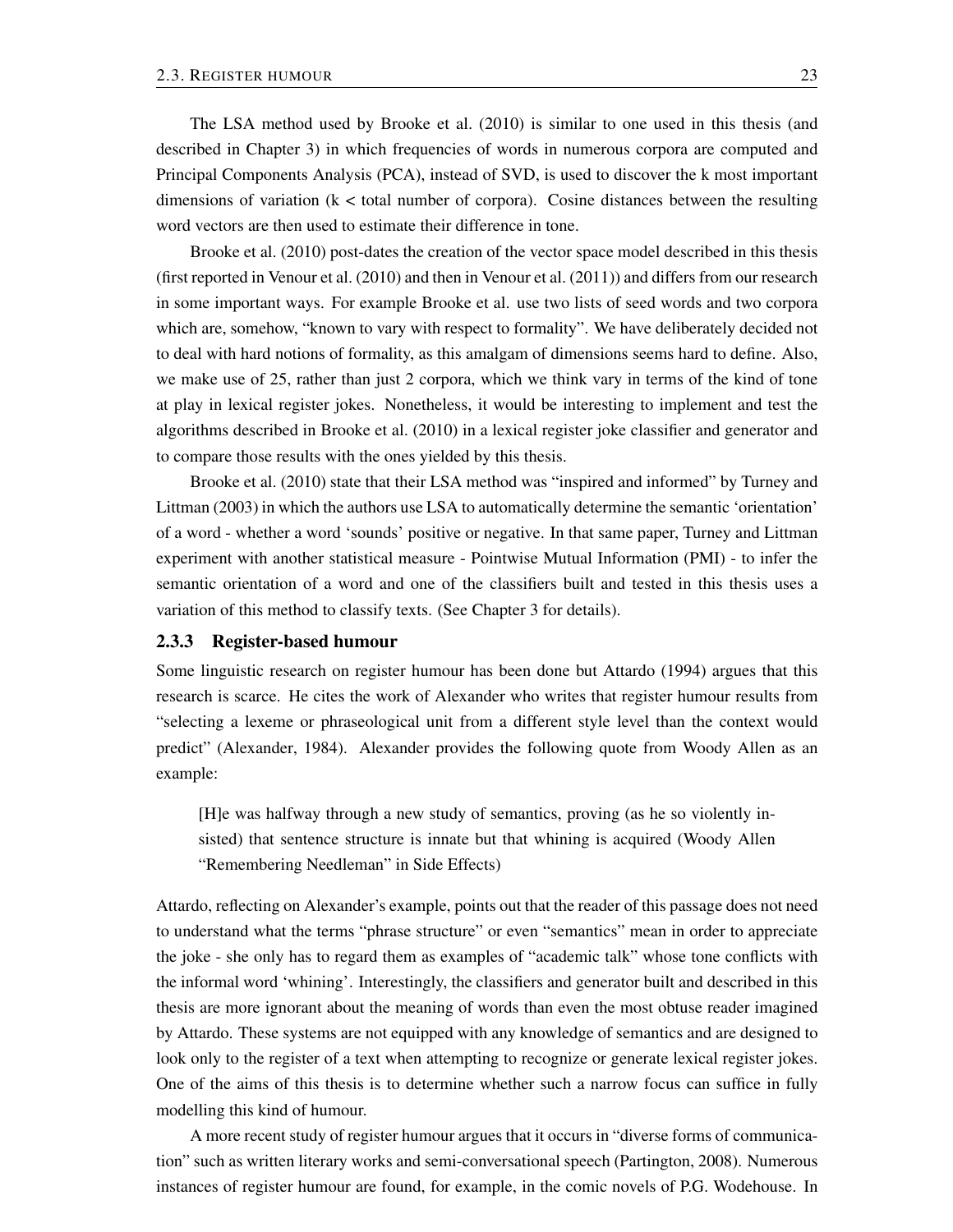this study, Partington points out that Wodehouse's novels contain numerous informal words such as 'blighter', 'chump', 'gulped', 'bloke' and 'baffled' as well as "strikingly formal" words and phrases like "injudicious", "at this juncture", "the work of a moment" and "paltering with the truth". Partington notices that certain phrases are often repeatedly invoked to mix "formalisms and informalisms very closely in the same segment of text" (Partington, 2008). For example the formal phrases "as regards" and "endeavouring to" are frequently combined with informal words or phrases:

as regards his getting blotto

as regards the fusing of her soul and mine, therefore, nothing doing

... where Bill, the fox-terrier, had encountered an acquaintance, and, to the accompaniment of a loud, gargling noise, was endeavouring to bite his head off

Partington points out other kinds of register humour in Wodehouse's writing. For example "banal, mundane events" are often expressed using "high-flown language":

Mr. Fink-Nottle appears to have realized at this point that his position as regards the cabman had become equivocal. The figures on the clock had already reached a substantial sum, and he was not in a position to meet his obligations.

The narrations of Wooster, a recurring character in the novels, demonstrate "constant movement between the elevated and the mundane" and this same kind of movement can also be seen in exchanges between characters. Indeed in the following dialogue, the characters self-consciously allude to the change in register:

I was able to insert a chemical substance in his beverage which had the effect of rendering him temporarily insensible.

You mean you slipped him a Mickey Finn?

I believe that is what they are termed in the argot, madam.

Partington's examples demonstrate that register play can occur at the level of words, phrases, syntax and subject matter. This thesis focuses exclusively on word-based clashes of register, however, but the other ways in which incongruities of tone can be expressed would be interesting topics for future research.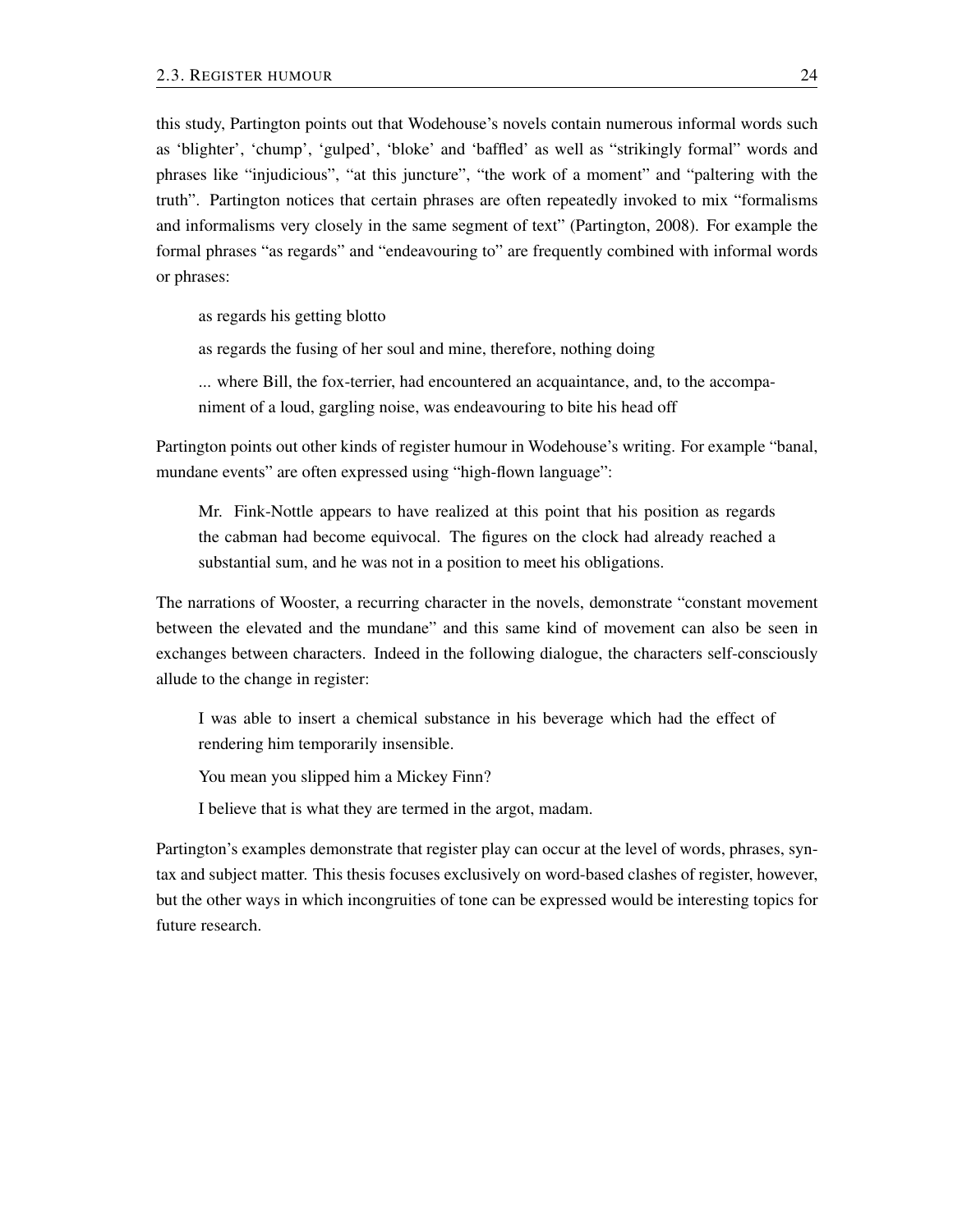# Chapter 3

# Estimating difference in tone

## 3.1 Our goal

Clashes of a certain kind of tone occur in lexical register jokes. We are interested in building a semantic space in which position reflects a certain kind of tone because we believe that patterns unique to lexical register jokes will be seen in such a space. If the text of the Simpsons joke shown in Section 1.3, for example, were plotted in this space, words like 'Superbowl', 'gee', 'fellas', and 'gonna' would cluster together because they all have a relatively informal tone, whereas the more formal sounding word 'crestfallen' would appear as an outlier. This text is an example of the simplest kind of lexical register joke in which the tone of a single word is incongruous with the tone of the rest of the text. In more complicated lexical register jokes, groups of words are in opposition to each other, and we would expect these opposing sets of words to appear as different clusters in the space.

This chapter describes our first attempts at building a semantic space which will reflect the tone of words and exhibit such distinctive patterns when words from lexical register jokes are plotted into it. We believe that a space which estimates how words score in terms of a certain kind of tone:

- will confirm our hypothesis about the tonal structure of lexical register jokes
- can be used to automatically distinguish between lexical register jokes and regular text
- can be used to generate new lexical register jokes.

Most importantly, a semantic space in which position reflects a certain kind of tone would make the idea of "clashes of tone" more precise and would provide an objective and quantifiable way of measuring a certain kind of humorous incongruity - a concept which, from the literature we have seen, has proven hard to measure or even define.

## 3.2 Why not use a lexicon?

We believe that there is a significant subset of lexical register jokes in which the relevant dimensions of opposition have something to do with formality, archaism, literariness, etc. (For the sake of brevity, we will allude to this cluster of features as tone). Initially we hoped to find a lexicon or dictionary which might help us grade words in terms of these dimensions. Using this resource, we could then detect differences in the tone of words and if this difference were to exceed some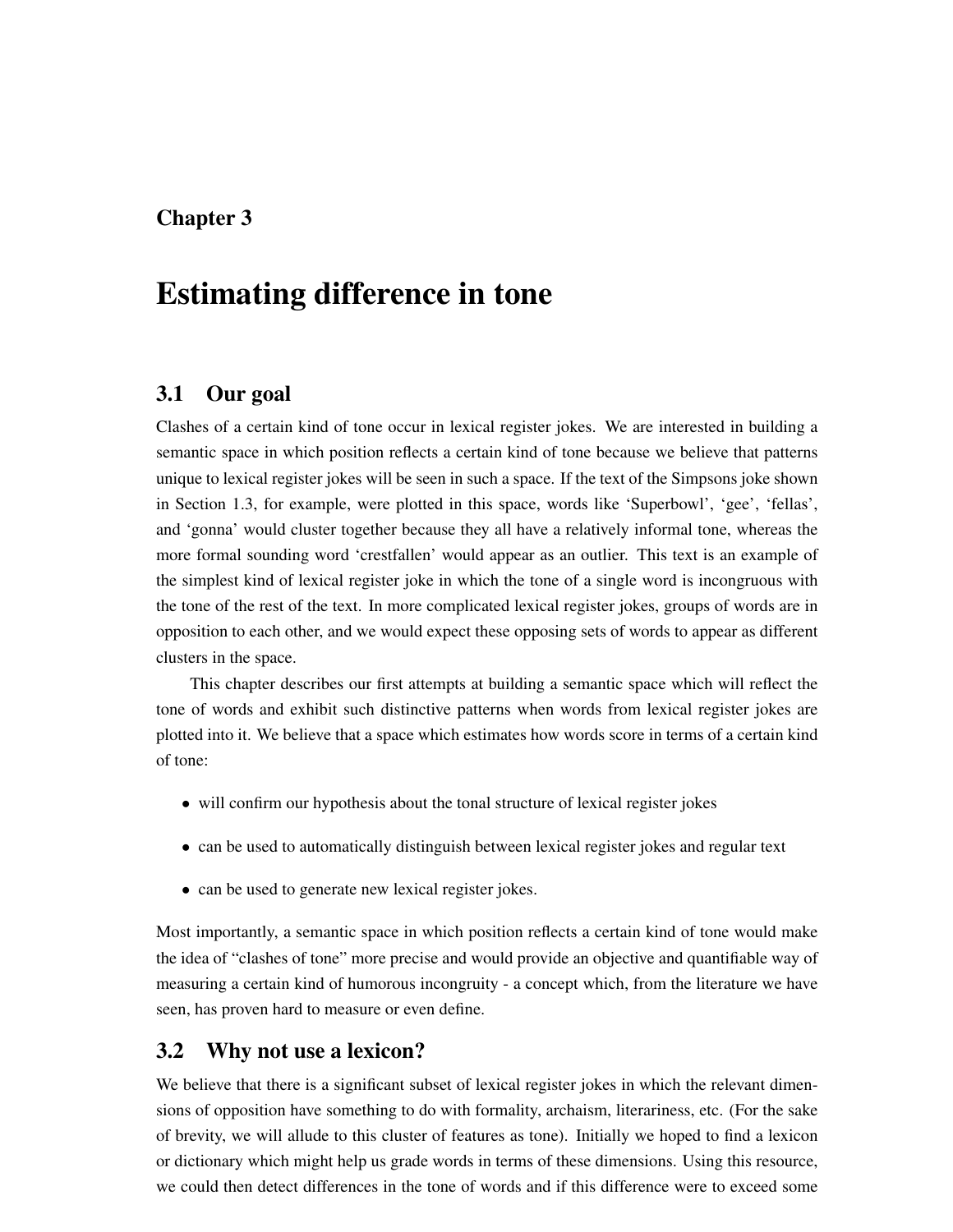empirically determined benchmark, a program could conclude with some certainty that the text is a lexical register joke.

We looked into using machine readable resources such as the American Language Standardized Dictionary<sup>1</sup>, the Moby Thesaurus<sup>2</sup> or an electronic version of Roget's 1911 thesaurus<sup>3</sup> but found that they do not provide information about the kind of tone we are interested in. In fact these lexicons do not even provide partially useful information such as whether a word is archaic or not.

Other resources such as WordNet, the MRC psycholinguistic database and the lexicon created for the STANDUP project (Manurung et al. 2008) provide familiarity ratings and we felt that this might be potentially useful information because familiarity may have something to do with our vague cluster of concepts (i.e. formality, archaism, literariness, etc). Even so, familiarity is (possibly) only one of a number of features we are interested in, so the search for resources continued.

The General Inquirer lexicon<sup>4</sup> contains 11,788 words which are tagged in terms of 182 categories. The lexicon marks, for example, whether a word is positive, negative, strong or weak, and whether a word has certain overtones such as connotations of virtue, vice or pain for example. Unfortunately none of the GIL categories provides information about how a word scores in terms of the tone we feel is at play in lexical register jokes. Also, the GIL only provides, for the most part, 2 point scales (e.g. a word either has an ethical overtone or not). We are interested, however, in knowing not only whether words have a certain kind of tone but to what degree they express this tone.

From these investigations, it appeared that existing lexical resources probably contain little of the kind of information we require. The search for resources was hampered also because it is difficult to create precise definitions of the dimensions at play in lexical register jokes, nor do we know which of them are independent of each other, nor exactly what combination of these dimensions is involved in humorous incongruity. It was decided then that a way of specifying the property we are interested in might be to make use of example corpora that seem to vary on it.

# 3.3 Creating a semantic space

In the absence of lexicons which might estimate how individual words score in terms of the vague and poorly defined amalgam of dimensions at play in lexical register jokes, a statistical approach which uses methods commonly employed in information retrieval was adopted. More precisely, our proposed model works as follows:

- select corpora which we judge to exhibit different styles or registers
- compute profiles of words in terms of their frequencies within the corpora
- use the corpora as dimensions, and the frequencies as values, to form a multidimensional space

<sup>1</sup>http://www.cs.cmu.edu/afs/cs/project/ai-repository/ai/areas/nlp/corpora/dicts/sigurd/0.html <sup>2</sup>http://icon.shef.ac.uk/Moby/

<sup>&</sup>lt;sup>3</sup> from Project Gutenberg http://www.gutenberg.org/wiki/Main\_Page

<sup>4</sup> available at http://www.wjh.harvard.edu/~inquirer/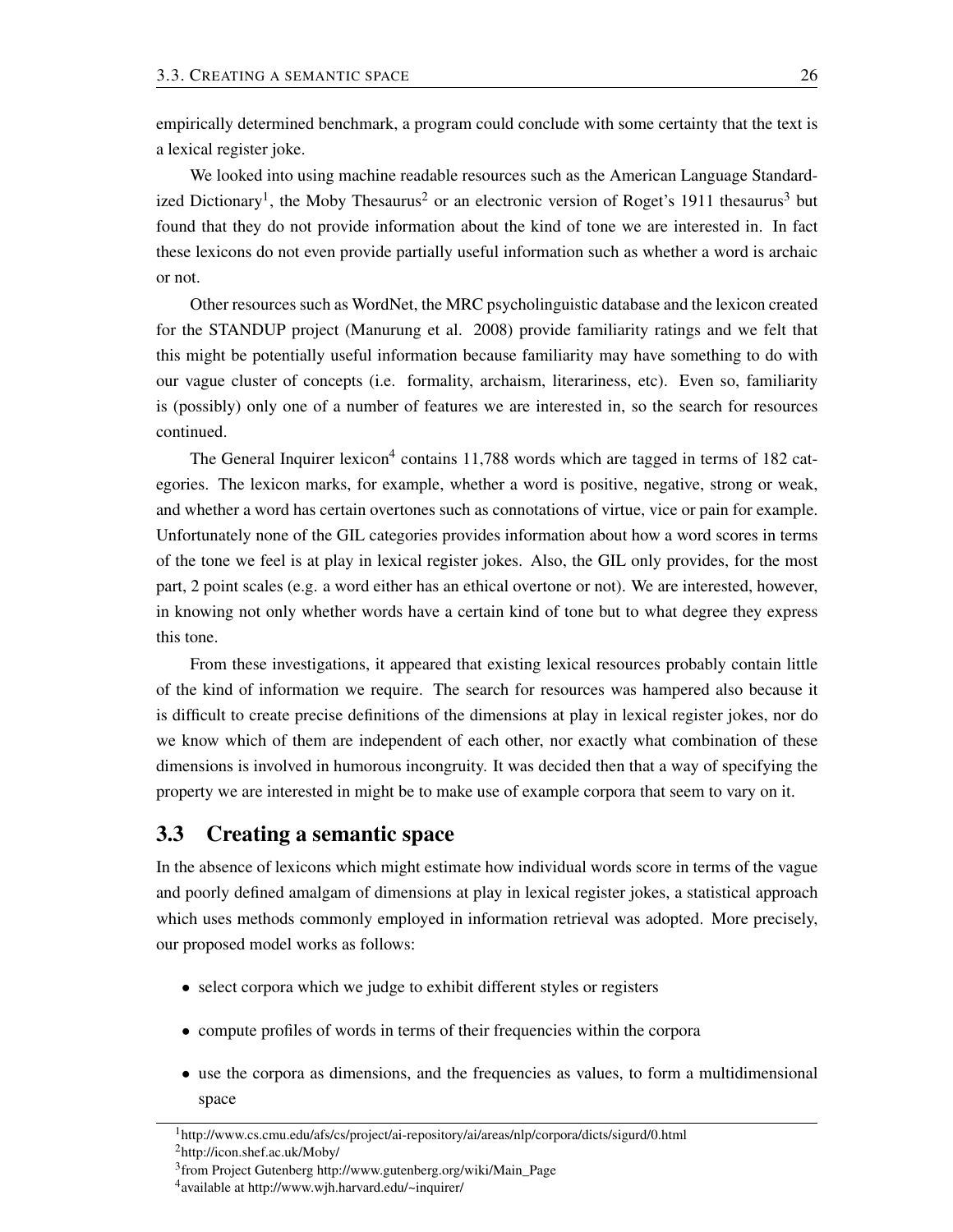- plot words from texts into the space
- try various outlier detection methods to see which one displays the outlier and clustering patterns we anticipate seeing.

It is important to note that a classifier making use of this semantic space will only attempt to estimate whether there is uniformity or disparity of lexical tone in a text. It indicates for instance if the words of a text are relatively close together in the vector space, but what kind of tone these words uniformly possess - whether they are all quite formal, informal or neutral - remains unknown. In other words the vector space classifier will simply regard a text as a set of vectors that inhabit a vector space and determine how close or how far apart they are from each other in the space. It does not know which parts of the space tend to contain formal words, which area is the neutral zone or which is the informality subspace.

It is also important to note that in the chapters that follow (Chapters 3-5), the semantic space is being developed and fine-tuned in order to maximize its accuracy in distinguishing between the lexical register jokes and regular texts of the development set. In this development stage, scores are used to guide design decisions and determine the values of certain parameters of the semantic space. Once this formative work is done, our model will be formally tested (in Chapter 6) on unseen joke data.

#### 3.3.1 Assumptions of our model

Our methodology for creating a feature space, the contours of which we hope will allow empirical measurement of words in terms of our ill-defined cluster of concepts, is based on three assumptions:

- 1. that the corpora actually display differing degrees of formality, archaicness etc. dimensions which we think are at play in lexical register jokes.
- 2. that word choice is a significant determiner of tone in a text. Syntax and metaphor, for example, may also play a very important role, but these are not considered here. This will be truer for some corpora than for others however. For example the Shakespeare corpus has many archaic words in it (e.g. 'doth', 'beseech', 'thou') but in Jane Austen's novels, for instance, formality may be expressed not as much through individual words but through syntax, metaphor, etc.
- 3. that frequency counts of a word in the various corpora can act as a kind of "tonal fingerprint" of that word. For example, in Figure 3.1 the cells represent the frequencies of words (rows) in various corpora (columns): the darker the cell, the higher the frequency. The words 'person', 'make' and 'call' display similar frequency count patterns and so would be considered similar in tone. Whereas the pattern for 'personage' is quite different, indicating that its tone may be different.

### 3.3.2 The corpora

We looked for corpora which we think display differing degrees of degrees of formality/archaism/literariness – corpora such as the King James version of the bible, Virgil's The Aeneid, all of Shakespeare's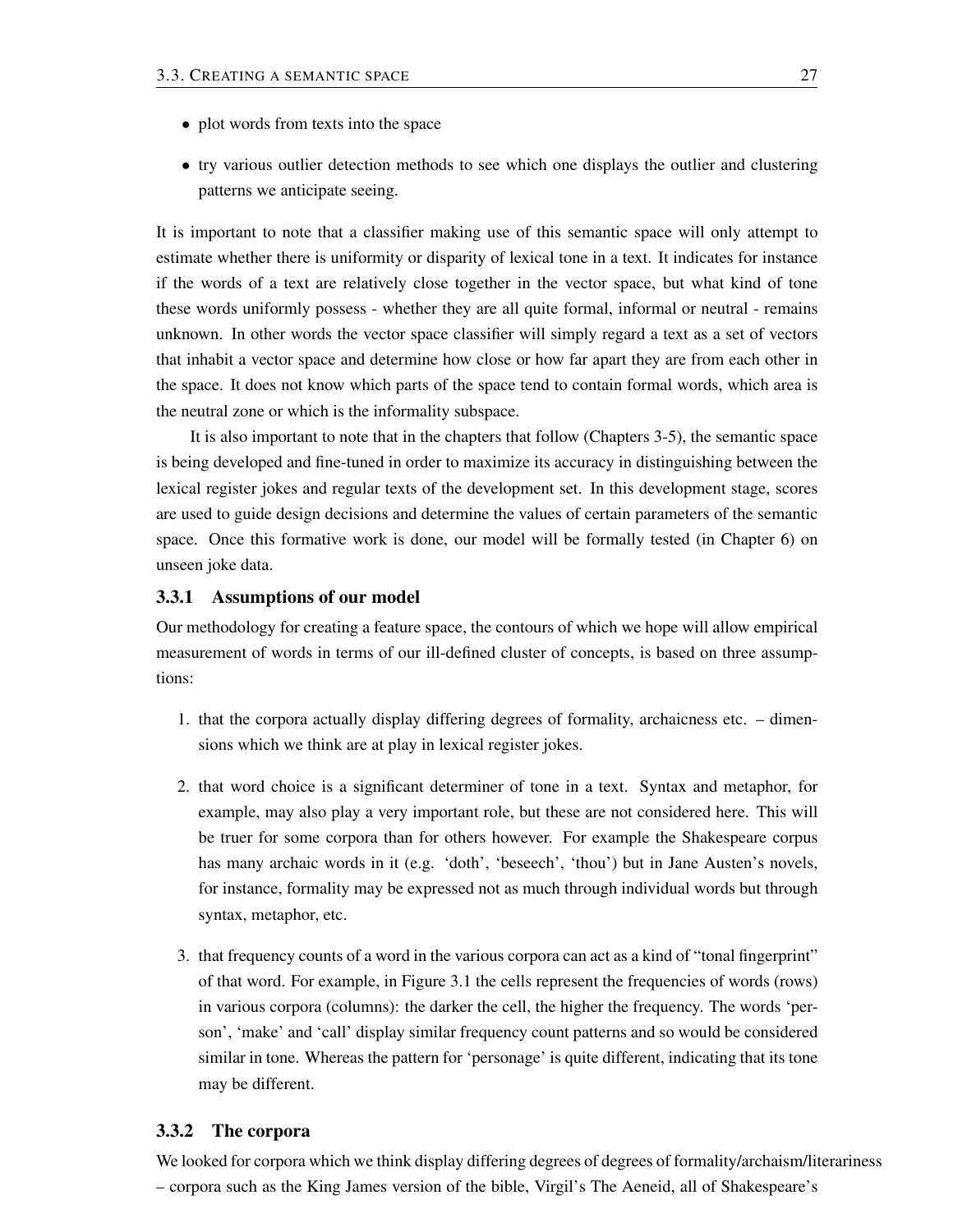

Figure 3.1: Using frequency count patterns as "tonal fingerprint". Cells in the table represent the frequencies of words (rows) in various corpora (columns).

plays and then more modern collections such as a year's worth of New Scientist articles, newspaper articles from Reuter's and a collection of common sense statements. Besides using our intuition in this regard, we also felt that the age of a work is a strong determiner of how formal, etc. it sounds to modern ears, so we chose works that were written or translated in various time periods. Table 3.1 shows the set of 12 corpora used in the initial set of experiments.

### 3.4 Automatically identifying an incongruous word

Twenty lexical register jokes were used to develop the model. All contained exactly one word (shown in bold in Tables 3.2 and 3.3) whose tone we judged to be incongruous with the rest of the text.

Most of the jokes (15/20) are captions taken from cartoons appearing in the New Yorker magazine. Joke #10 however is taken from a scene in Monty Python's The Holy Grail and three of the twenty jokes are from different episodes of The Simpsons television show. Thus all the texts except possibly one whose exact provenance is difficult to determine - are snippets of dialogue that were accompanied by images in their original contexts. Although the visual components enhance the humour of the texts, we believe the texts are self-contained and remain humorous on their own.

Twenty-two additional lexical register jokes, also captions taken from New Yorker cartoons, were reserved for the test set. These will be discussed in more detail in Chapter 6.

#### 3.4.1 Computing scores

In the tests, stopwords were filtered from a lexical register joke, frequencies of words were computed in the various corpora (and normalized per million words) and were treated as features or dimensions of a word. Words were thus regarded as vectors or points in a multi-dimensional space and the distances between them computed. We are interested in finding outliers in the space because if position in the space is in fact an estimate of tone, the word furthest away from the others is likely to be the word whose tone is incongruous.

Ranked lists of words based on their mutual distances (using different distance metrics described below), were therefore computed. If the word appearing at the top of a list matched the incongruous word according to the gold standard, a score of 2 was awarded. If the incongruous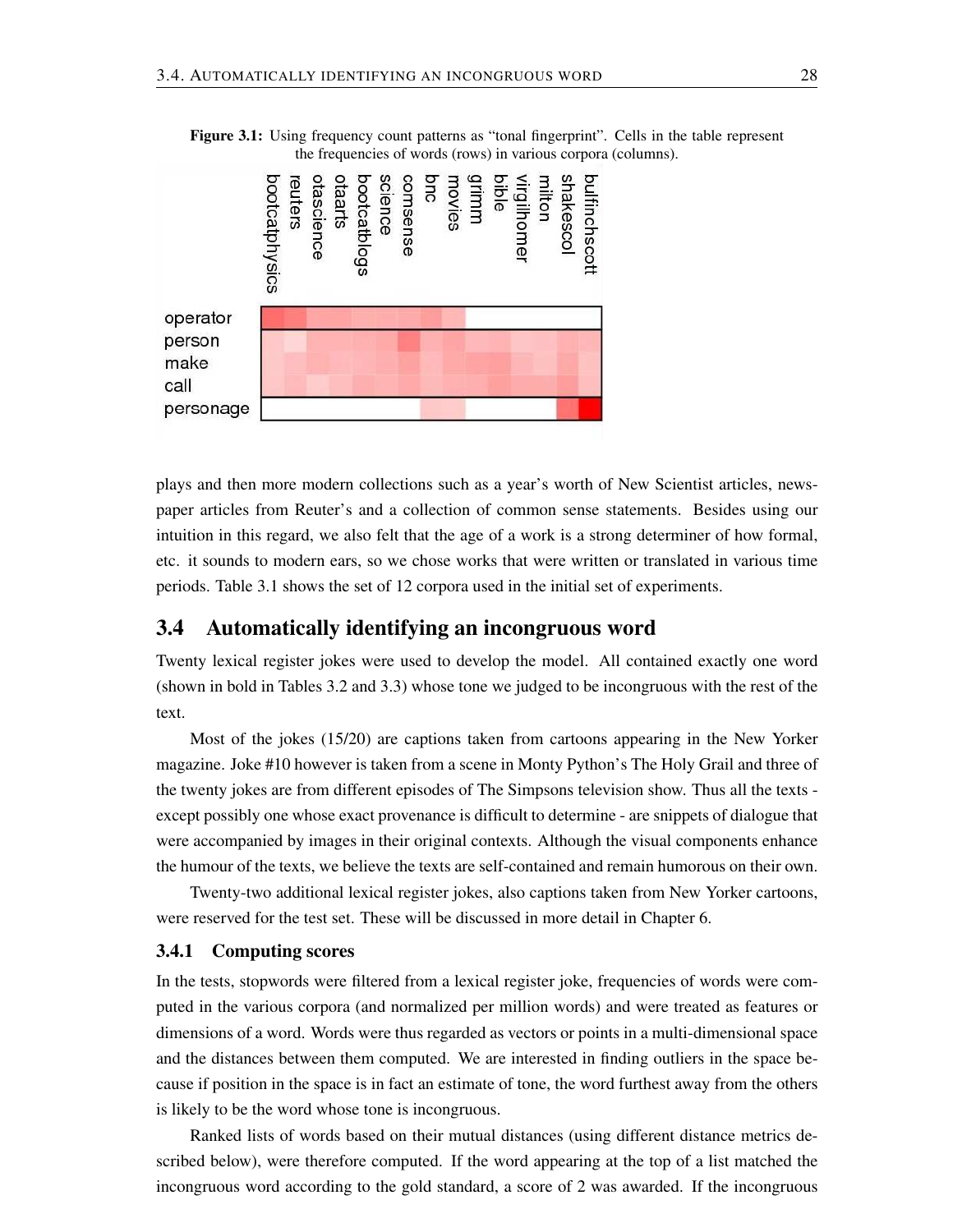| Table 3.1: Corpora A |
|----------------------|
|                      |

| no.            | corpus                                             | no. of words | source                           |
|----------------|----------------------------------------------------|--------------|----------------------------------|
| $\mathbf{1}$   | Virgil's The Aeneid (17th                          | 108,677      | Oxford Text Archive (OTA)        |
|                | century translation)                               |              |                                  |
| $\overline{2}$ | all of Jane Austen's novels                        | 745,926      | <b>OTA</b>                       |
|                | (early 19th century)                               |              |                                  |
| $\overline{3}$ | $\overline{\text{King}}$ James bible (17th century | 852,313      | Project Gutenberg                |
|                | translation)                                       |              |                                  |
| $\overline{4}$ | All of Shakespeare's tragedies                     | 996,280      | <b>OTA</b>                       |
|                | and comedies (1623 first folio                     |              |                                  |
|                | edition)                                           |              |                                  |
| $\mathfrak{S}$ | Grimm's fairy tales (19th                          | 281,451      | Project Gutenberg                |
|                | century)                                           |              |                                  |
| 6              | All the poems of Samuel Taylor                     | 101,034      | <b>OTA</b>                       |
|                | Coleridge (early 19th century)                     |              |                                  |
| $\overline{7}$ | Two novels by Henry Fielding                       | 148,337      | <b>OTA</b>                       |
|                | (18th century)                                     |              |                                  |
| 8              | Collection of common sense                         | 2,215,652    | Open Mind Common Sense           |
|                | statements                                         |              | http://commons.media.mit.edu     |
| 9              | Corpus of Reuter's new articles                    | 1,614,077    | nltk package                     |
| 10             | New Scientist articles                             | 366,393      | nltk package                     |
| 11             | Movie reviews                                      | 1,298,728    | nltk package                     |
| 12             | the written section of the British                 | 80 million   | Frequency counts of a word in    |
|                | National Corpus (World                             |              | the BNC were taken from the      |
|                | Edition).                                          |              | CUVPlus dictionary, available at |
|                |                                                    |              | the Oxford Text Archive.         |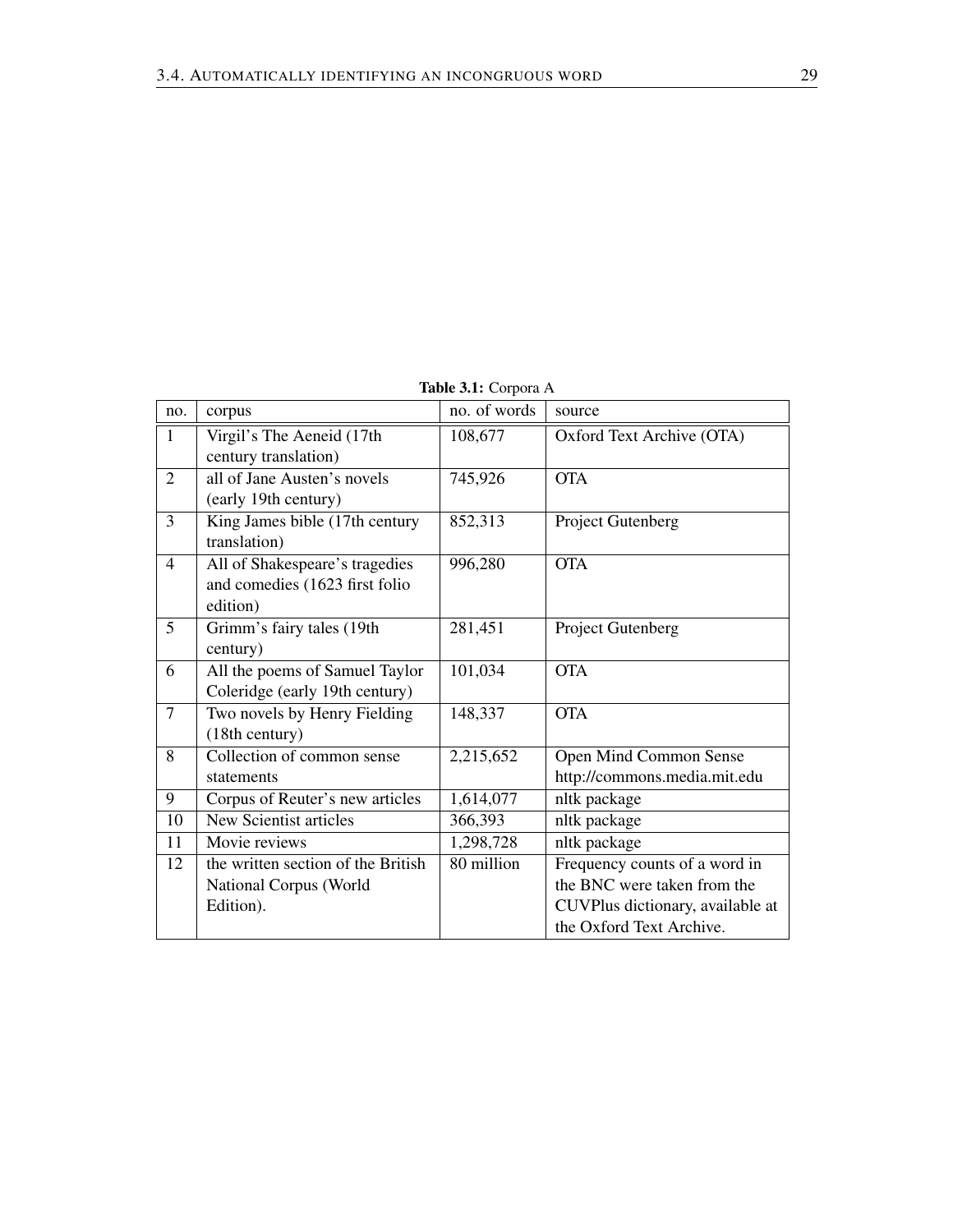|                | <b>radic dia.</b> Development set of rexious register forces |                                   |  |  |  |  |  |  |
|----------------|--------------------------------------------------------------|-----------------------------------|--|--|--|--|--|--|
| no.            | lexical register joke                                        | source                            |  |  |  |  |  |  |
| $\mathbf{1}$   | Operator, I would like to make a <b>personage</b> to         | The Complete Cartoons             |  |  |  |  |  |  |
|                | person call please.                                          | the<br><b>New</b><br>Yorker<br>of |  |  |  |  |  |  |
|                |                                                              | (CCNY), 1973, p.312               |  |  |  |  |  |  |
| $\overline{2}$ | Mom Bart is on a strict diet of complex carbohy-             | The Simpsons, "Dead               |  |  |  |  |  |  |
|                | drates steak will make him logy.                             | Putting Society"                  |  |  |  |  |  |  |
| 3              | Thirty two years as a chef and he can still go yum.          | CCNY 1970, p.90                   |  |  |  |  |  |  |
| $\overline{4}$ | Cancel my appointments for this afternoon miss I             | CCNY 1970, p.582                  |  |  |  |  |  |  |
|                | am rapping with my son.                                      |                                   |  |  |  |  |  |  |
| 5              | Gentlemen nothing stands in the way of a final               | CCNY 1970, p.596                  |  |  |  |  |  |  |
|                | accord except that management wants profit max-              |                                   |  |  |  |  |  |  |
|                | imization and the union wants more moola.                    |                                   |  |  |  |  |  |  |
| 6              | Sticks and stones may break my bones but                     | CCNY 1970, p.624                  |  |  |  |  |  |  |
|                | rhetoric will never hurt me.                                 |                                   |  |  |  |  |  |  |
| $\tau$         | Well all our data confirm your own original diag-            | CCNY 1971, p.246                  |  |  |  |  |  |  |
|                | nosis mrs you are just plain tuckered out.                   |                                   |  |  |  |  |  |  |
| 8              | Sometimes I think you are a serious research and             | CCNY 1971, p.753                  |  |  |  |  |  |  |
|                | development man and sometimes I think you are                |                                   |  |  |  |  |  |  |
|                | just messing around.                                         |                                   |  |  |  |  |  |  |
| 9              | When they recommend serving it at room temper-               | CCNY 1973, p.295                  |  |  |  |  |  |  |
|                | ature they are referring of course to the rooms of           |                                   |  |  |  |  |  |  |
|                | yesteryear.                                                  |                                   |  |  |  |  |  |  |
| 10             | You cannot expect to wield supreme executive                 | Monty Python and the              |  |  |  |  |  |  |
|                | power just because some watery tart threw a                  | Holy Grail                        |  |  |  |  |  |  |
|                | sword at you.                                                |                                   |  |  |  |  |  |  |
| 11             | Oh, how could I fall for fake (Superbowl) tickets?           | The Simpsons, "Sunday             |  |  |  |  |  |  |
|                | Gee, the fellas are gonna be crestfallen.                    | Cruddy Sunday".                   |  |  |  |  |  |  |
| 12             | Friends we have temporarily lost the video portion           | CCNY 1970, p.620                  |  |  |  |  |  |  |
|                | of our talk show but will continue to bring you the          |                                   |  |  |  |  |  |  |
|                | inane flummery of our panelists.                             |                                   |  |  |  |  |  |  |

Table 3.2: Development set of lexical register jokes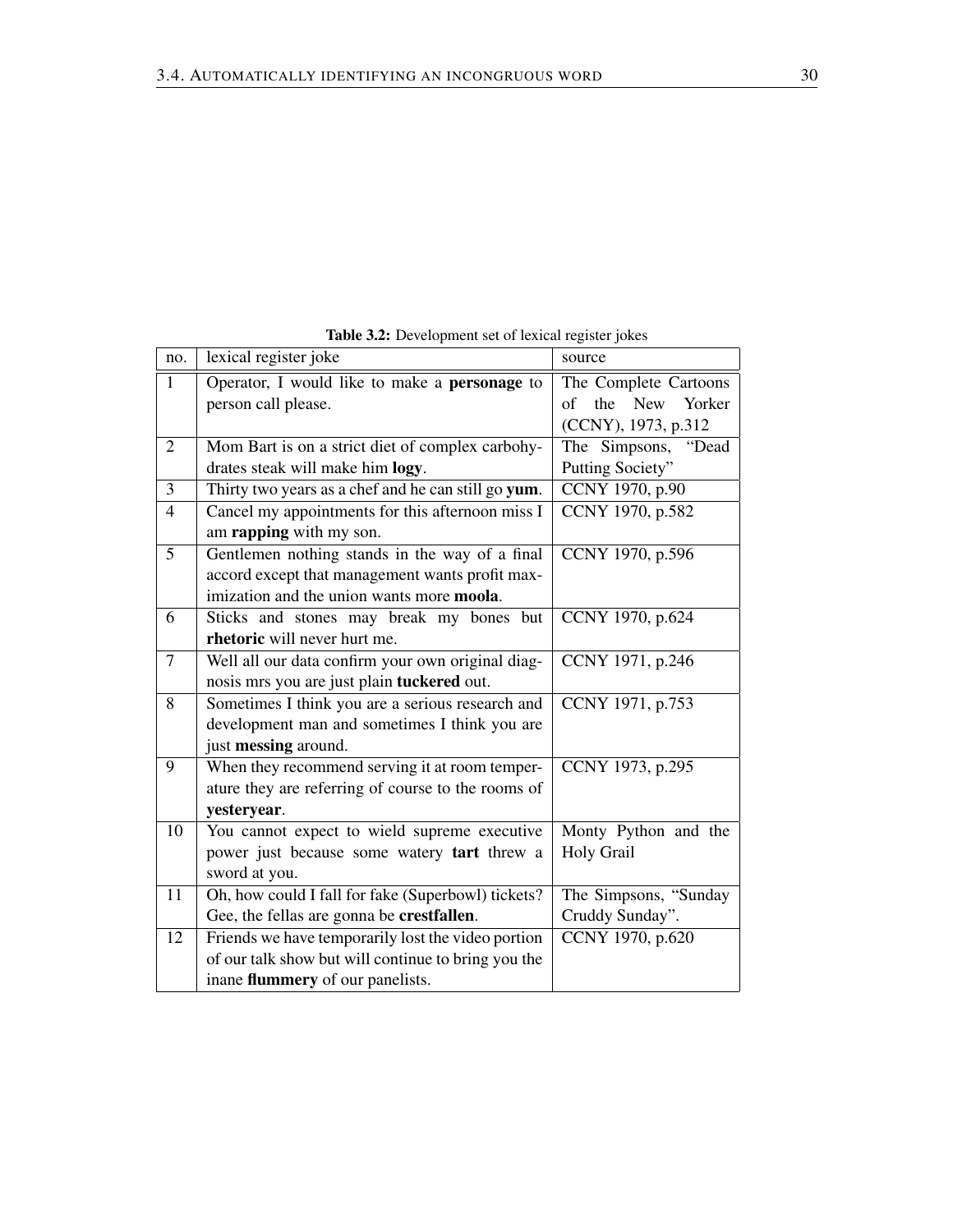| no. | lexical register joke                                  | source                  |
|-----|--------------------------------------------------------|-------------------------|
| 13  | Tell me compared to your other victims how             | CCNY 1970, p.85         |
|     | would you rate me on <b>sangfroid</b> .                |                         |
| 14  | Gee Mr. Determining which issues have growth           | CCNY 1974, p.535        |
|     | potential while simultaneously working to pro-         |                         |
|     | vide your clients with a reasonable annual yield       |                         |
|     | is most certainly creative.                            |                         |
| 15  | It is best not to use big words. Why choose a big      | joke attributed to W.C. |
|     | word when a <b>diminutive</b> one will do?             | Fields                  |
| 16  | Please can I have the thirty cents this week with-     | CCNY 1971, p.186        |
|     | out the <b>jawboning</b> ?                             |                         |
| 17  | Damn it, agree to whatever she demands no matter       | The New Yorker July 18, |
|     | what it takes I want my mommy.                         | 1994                    |
| 18  | Listen serving the customer is <b>merriment</b> enough | The Simpsons, "Twenty-  |
|     | for me.                                                | Two Short Films About   |
|     |                                                        | Springfield"            |
| 19  | Last chance to see the beautiful reflections in Mir-   | CCNY 1971, p.569        |
|     | ror Lake before eutrophication sets in.                |                         |
| 20  | The market gave a good account of itself today         | CCNY 1972, p.195        |
|     | daddy after some midmorning profit taking.             |                         |

Table 3.3: Development set of lexical register jokes (continued)

word appeared second in the list, a score of 1 was awarded. Any results other than that received a score of 0.

The baseline is the score that results if we were to randomly order the words of a text. If a text has 9 content words, the expected score would be  $2 * 1/9$  (the probability of the incongruous word showing up in the first position of the list) plus  $1 * 1/9$  (the probability of it showing up second in the list), yielding a total expected score of 0.33 for this text. This computation was performed for each text and the sum of expected scores for the set of lexical register jokes was computed to be 9.7 out of a maximum of 40.

#### 3.4.2 Computing the most distant word in a text using various distance metrics

Different methods of computing distances between words were tried to determine which one was most successful in identifying the incongruous word in a text. Our first set of experiments, performed using the corpora listed above, employed three different distance metrics:

1. Euclidean distance: this distance metric, commonly used in Information Retrieval (Li and King, 1999), computes the distance *D* between points  $P = (p_1, p_2, \dots, p_n)$  and  $Q =$  $(q_1, q_2, \ldots q_n)$  in the following way:

$$
D = \sqrt{\sum_{i=i}^{n} (p_i - q_i)^2}
$$

A word's Euclidean distance from each of the other words in a lexical joke was calculated and the distances added together. This sum was computed for each word and in this way the ranked list was produced. The word at the top of the list had the greatest total distance from the other words and was therefore considered the one most likely to be incongruous.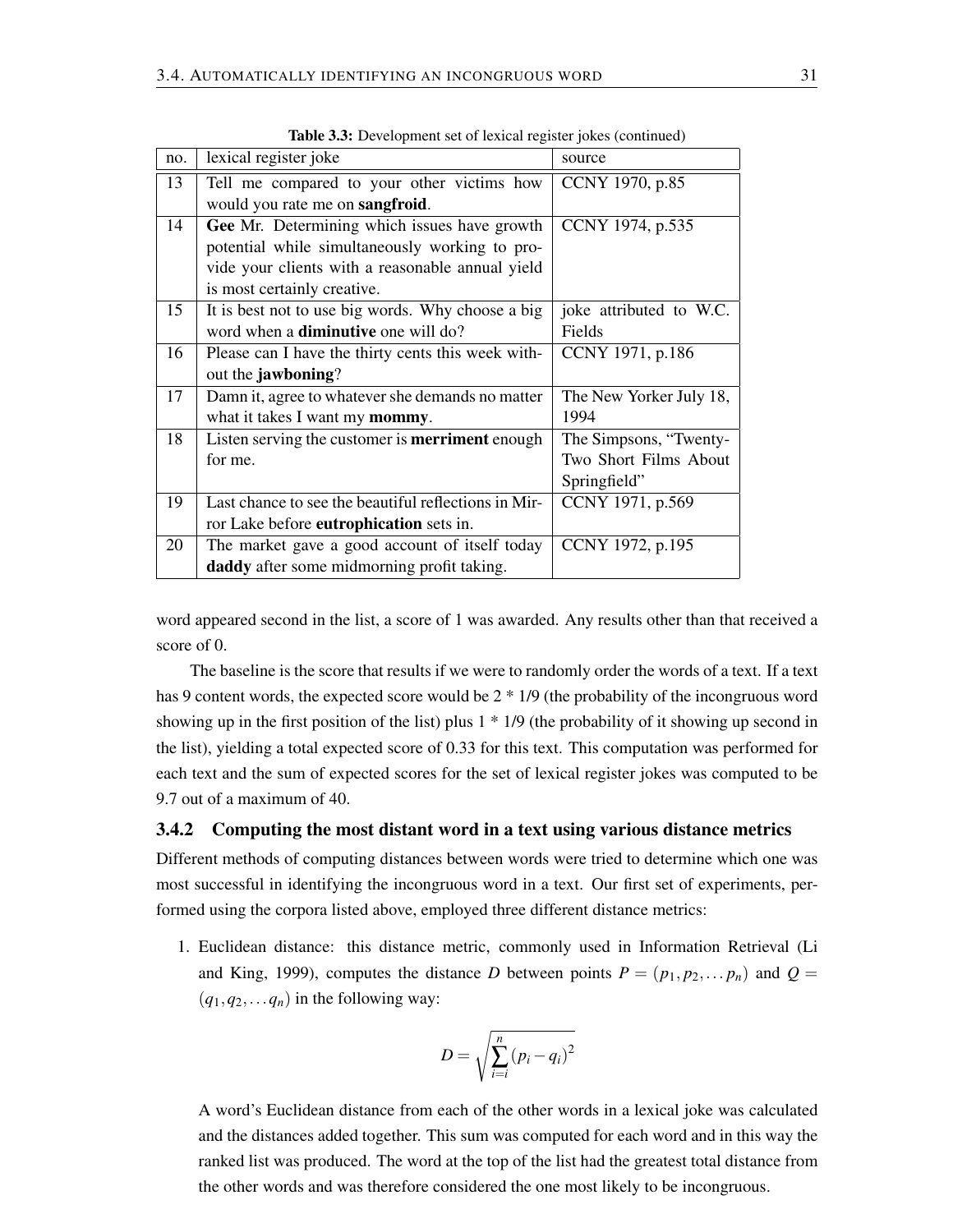2. Mahalanobis distance: This distance metric, considered by (Li and King, 1999) as "one of the two most commonly used distance measures in IR" (the other one being Euclidean distance according to these same authors), is defined as

$$
D^{2} = \sum_{r=1}^{p} \sum_{s=1}^{p} (x_{r} - \mu_{r}) v^{rs} (x_{s} - \mu_{s})
$$

where  $\mathbf{x} = (x_1, x_2, \dots, x_p)$ ,  $\mu$  is the population mean vector, **V** is the population covariance matrix and  $v^{rs}$  is the element in the rth row and sth column of the inverse of V. For each word in a text, the Mahalanobis distance between it and the other words in the text is computed and the ranked list is produced.

3. Cosine distance: Another method of estimating the difference in tone between two words, regarded as vectors *v* and *w* in our vector space, is to compute the cosine of the angle  $\theta$ between them:

$$
cosine(\theta) = \frac{v \cdot w}{\|v\| \cdot \|w\|}
$$

Cosine distance is commonly used in vector space modelling and information retrieval (Salton and McGill, 1986) and was used here to produce a ranked list of words in the manner described in 1. above<sup>5</sup>.

### 3.4.3 Initial results

Table 3.4 shows the outcomes of testing on development examples using the set of corpora A (listed in Table 3.1). Predicting the incongruous word in a text using Euclidean distances received a low score of 2 out of a maximum of 40 and proved to be worse than the baseline score. Computing the most outlying word in a text with the Mahalanobis metric yielded a score of 11 which is only slightly better than random, while using cosine distances yielded the best result with a score of 24.

| <b>Test</b> | Pre-processing | Distance metric | Corpora | Score      |
|-------------|----------------|-----------------|---------|------------|
| no.         |                |                 |         | (out of    |
|             |                |                 |         | $40^\circ$ |
|             | none           | Euclidean       |         |            |
|             | none           | Mahalanobis     |         |            |
|             | none           | cosine          |         |            |

Table 3.4: Results from first set of testing

#### 3.4.4 Experimenting with pre-processing

We experimented with two kinds of pre-processing which are familiar in information retrieval:

1. tf-idf: In an effort to weight words according to their informativeness, tf-idf (Salton and Buckley, 1988) changes a word's frequency by multiplying it by the log of the following ratio: (the total number of documents)/(how many documents the word appears in). This

<sup>&</sup>lt;sup>5</sup>The cosine of two vectors u, v is defined as their dot product divided by the product of their lengths. When u or v is a zero vector, the result is 0/0. When faced with having to compute the cosine distance between a zero vector and another vector, we have elected to have the classifier output a cosine distance of 0. See Section 4.3.3 for details.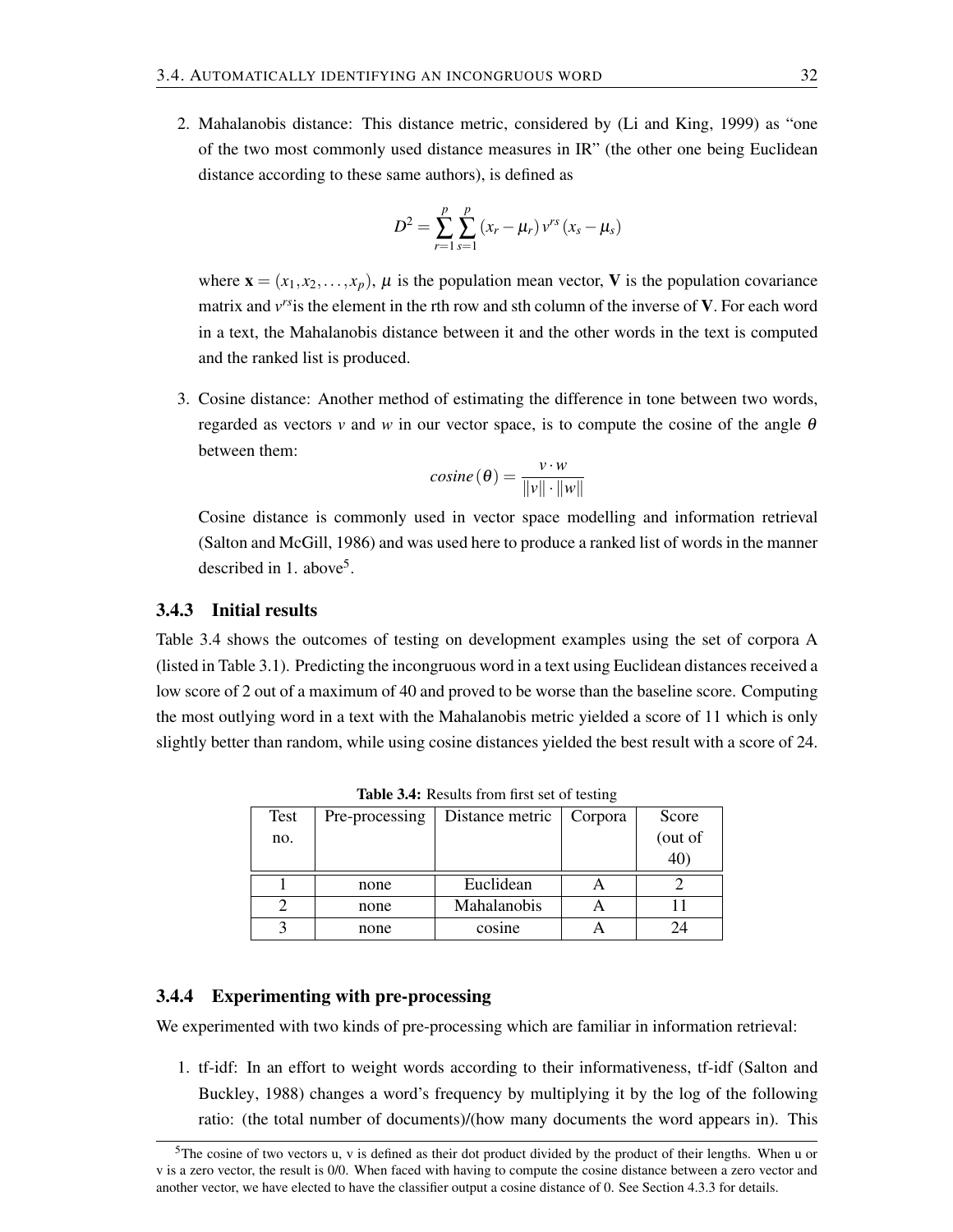| word      | c1             | c2  | c <sub>3</sub> | c4       | c5     | c <sub>6</sub> | c7             | c8     | c <sub>9</sub> | c10    | c11   | c12      |
|-----------|----------------|-----|----------------|----------|--------|----------------|----------------|--------|----------------|--------|-------|----------|
| operator  | 33.4           | 17  | 5.3            | 8.1      | 9.0    | $\theta$       | $\overline{0}$ |        | $\Omega$       | 0      | 0     | $\theta$ |
| make      | 365.5          | 767 | 1225.8         | 988.0    | 3313.6 | 742.5          | 742.5          | 1238.9 | 432.4          | 1067.1 | 957.2 | 663.1    |
| personage | $\overline{0}$ |     | 0.7            | $\Omega$ |        | $\Omega$       | $\overline{0}$ |        | $\Omega$       | 4.0    | 6.7   | 9.8      |
| person    | 14.8           | 254 | 251            | 251.0    | 3863.4 | 46.1           | 46.1           | 65.7   | 46             | 348.5  | 647.1 | 29.6     |
| call      | 116.4          | 173 | 161.6          | 144.6    | 314.1  | 95.9           | 95.9           | 228.7  | 266.8          | 223.8  | 330.3 | 386      |

Table 3.5: Frequency count matrix for content words in joke #1

transformation gives a higher weight to words that are rare in a collection of documents, and so are probably more representative of the documents to which they belong. Our model computes frequency counts in corpora rather than documents, however, so the ratio we use to weight words is a variation of the one normally computed in information retrieval.

2. log entropy: When we compute the frequencies of words in the various corpora, the data is stored in a frequency count matrix X where the value of the cell in row *i* and column *j* is the normalized frequency count of word i in corpus *j*. For example Table 3.5 shows the frequency count matrix for the content words of joke #1. Our second method of preprocessing, which has "been found to be very helpful in information retrieval" (Turney, 2006), involved computing the log entropy of the columns of matrix  $X$ . This amounts to giving more weight to columns (i.e. corpora) that are better at distinguishing rows (i.e. words). Let  $x_{ij}$  be the cell in row *i* and column *j* of the frequency count matrix **X** which has *m* rows and *n* columns. Our aim is to weight the cell  $x_i$  by the entropy of the j-th column. Turney (2006) describes how to do this:

"To calculate the entropy of the column, we need to convert the column into a vector of probabilities. Let  $p_{ij}$  be the probability of  $x_{ij}$ , calculated by normalizing the column vector so that the sum of the elements is one,  $p_{ij} = \frac{x_{ij}}{\nabla_i^m}$  $\frac{x_{ij}}{\sum_{k=1}^{m}} x_{kj}$ . The entropy of the j-th column is then  $H_j = -\sum_{k=1}^m p_{kj} \log (p_{kj}) ...$  We want to give more weight to columns ... with frequencies that vary substantially from one row ... to the next, and less weight to columns that are uniform. Therefore we weight the cell  $x_{ij}$  by  $w_j = 1 - H_j / \log(m)$ , which varies from 0 when  $p_{ij}$  is uniform to 1 when entropy is minimal. We also apply the log transformation to frequencies,  $\log(x_{ij} + 1)$ . (entropy is calculated with the original frequency values, before the log transformation is applied). For all *i* and *j*, replace the original value  $x_{ij}$  in **X** by the new value  $w_{ij} \log(x_{ij} + 1)$ " (Turney, 2006).

Tf-idf transformations (Table 3.6) generated generally worse results. Log entropy preprocessing improved all the results however, the best result emerging once again from use of the cosine metric: its score improved from 24 to 32.

### 3.4.5 Experimenting with different corpora

After achieving a good score predicting incongruous words using log entropy pre-processing and the cosine distance metric, we decided to incorporate these methods as permanent features of the system and subsequent experiments focused on varying the corpora used to compute frequency counts. Table 3.7 show the results of this experimenting. Information about the different corpora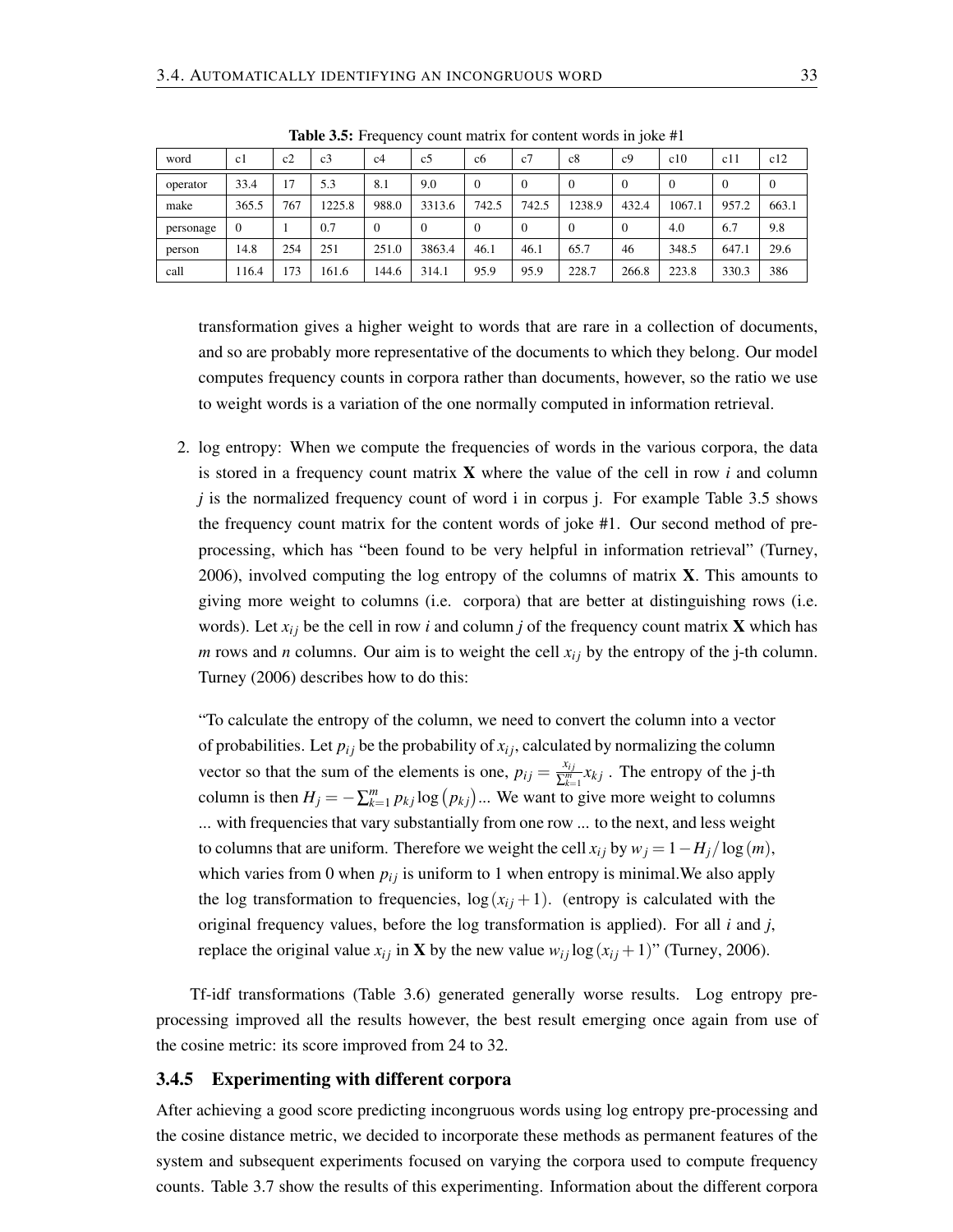| Test no.         | Pre-processing | Distance metric    | Corpora | Score (out of 40) |
|------------------|----------------|--------------------|---------|-------------------|
|                  | tf-idf         | Euclidean          |         |                   |
|                  | tf-idf         | <b>Mahalanobis</b> |         | $*4/36$           |
| $\mathbf \Omega$ | tf-idf         | cosine             |         | 14                |
|                  | log entropy    | Euclidean          |         | 13                |
|                  | log entropy    | <b>Mahalanobis</b> | А       | 23                |
|                  | log entropy    | cosine             |         | 32                |

Table 3.6: Results from performing pre-processing

\*Octave, the software we are using to compute the Mahalanobis distance, was for reasons unknown, unable to compute 2 of the test cases. Thus the score is out of 36.

| <b>Rapic 5.7.</b> Incomes from using university sets of corpora |                           |                           |  |                   |
|-----------------------------------------------------------------|---------------------------|---------------------------|--|-------------------|
|                                                                 | Test no.   Pre-processing | Distance metric   Corpora |  | Score (out of 40) |
|                                                                 | log entropy               | cosine                    |  |                   |
|                                                                 | log entropy               | cosine                    |  |                   |
|                                                                 | log entropy               | cosine                    |  |                   |

Table 3.7: Results from using different sets of corpora

sets (B, C, D) we used - details of the kind shown in Table 3.1 - are provided in the tables in Appendix A.

In experiment #1 corpus set B was built simply by adding four more corpora to corpus set A: archaic and formal sounding works by the authors Bulfinch, Homer, Keats and Milton. This increased the corpora size by ~600K words but resulted in the score dropping from 32 to 31 out of a maximum of 40.

In experiment #2 corpus set C was built by adding another four corpora to corpus B: Sir Walter Scott's "Ivanhoe", a collection of academic science essays written by British university students<sup>6</sup>, a corpus of informal blogs, and a corpus of documents about physics<sup>7</sup>. As we see from Table 3.7, adding this data  $\left(\sim 1.5 \text{ million words}\right)$  improved the score from 31 to 35.

In corpus set C, archaic and formal sounding literature seemed to be over represented and so in experiment #3 a new corpus set D was created by combining Virgil's Aeneid with works by Homer into a single corpus as they are very similar in tone. Shakespeare and Coleridge's work were also merged for the same reason, as were the works by Bulfinch and Scott. In this way, fewer columns of the "tonal fingerprint" consisted of corpora which are similar in tone. Also, works by Jane Austen and by John Keats were removed because they seemed to be relatively less extreme exemplars of formality than the others. These changes to the set of corpora resulted in a score of 37 out of a maximum of 40.

The decisions made in constructing corpus set D, indeed most of the decisions about which corpora to use as foils for estimating tone, are admittedly subjective and intuitive. This seems unavoidable, however, as we are trying to quantify obscure concepts in such an indirect manner. Individual words in our model can be compared to atoms which crystallographers use to bombard crystals in order to determine the shape of those crystals. In our case however, we are 'bouncing'

<sup>6</sup>The latter two corpora are from OTA

<sup>7</sup>The latter two corpora were created using SketchEngine http://www.sketchengine.co.uk/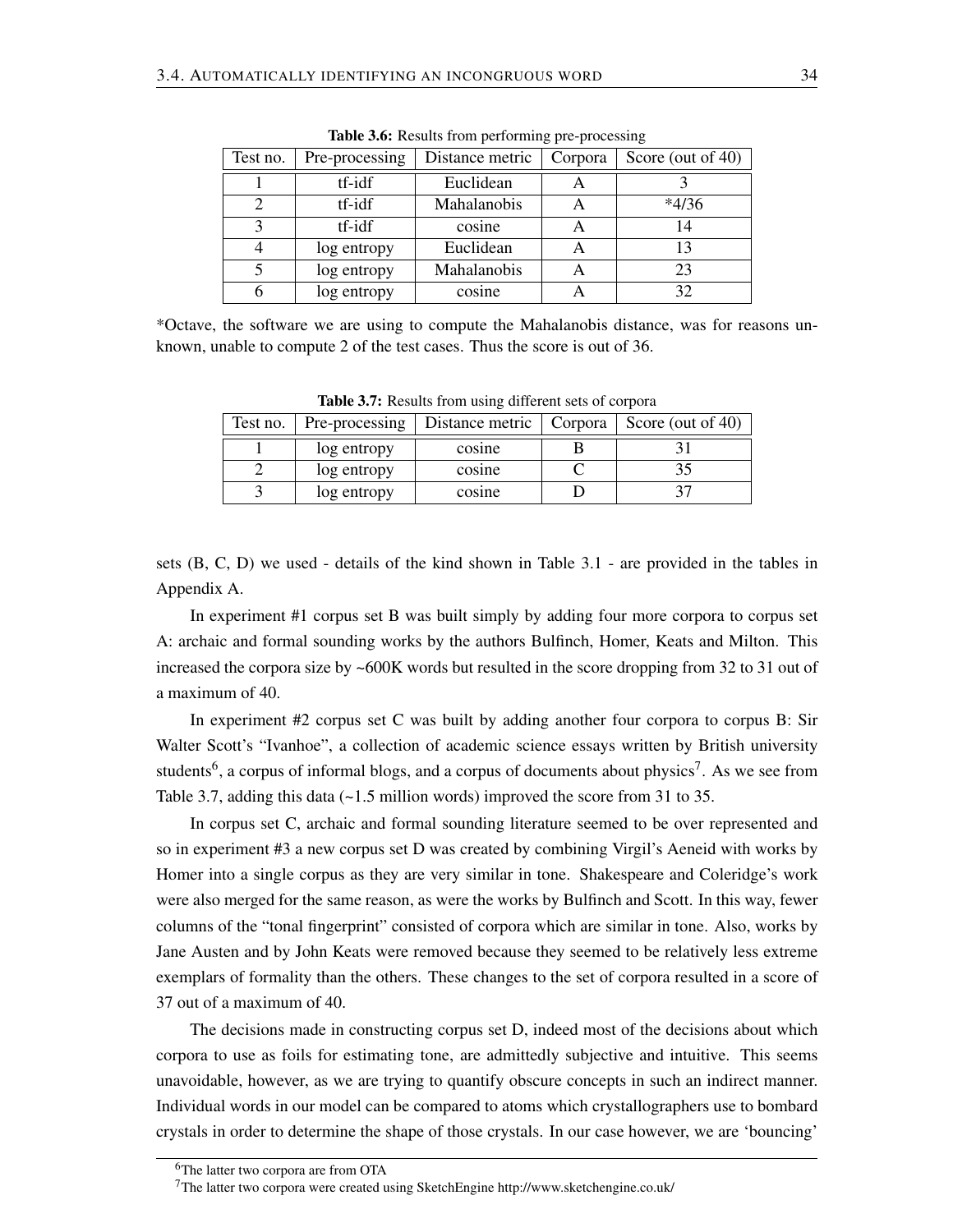words off of corpora, our targets, not to determine characteristics of the corpora, but characteristics of the words themselves. To differentiate between words in ways we care about requires experimenting with different targets. To the degree that our assumption that frequency counts in various corpora can be an estimate of a word's tone, the kind of experimentation and guesswork involved in constructing our semantic space seems valid.

Thus using corpus set D, log entropy pre-processing and cosine distance as our distance metric, produced excellent results: 92.5% of the possible maximum score in identifying the incongruous words in the development set of lexical register jokes. We found that we were even able to raise that score from 37 to 39/40 (97.5%) by not eliminating stopwords from a lexical register joke i.e. by plotting them, along with content words, into the space. (Recall that we are fine-tuning our algorithm here using development data. Once this formative work has been done, our model will be tested on unseen lexical register joke data). Incongruous words in lexical register jokes tend not to be commonplace and so including more examples of words with 'ordinary' or indistinct tone renders incongruous words more visible and probably accounts for the small rise in the score.

#### 3.4.6 What kinds of incongruity were detected?

Our method seems able to label as incongruous, the following types of words:

- words that are archaic compared to other words in a text: e.g. 'yesteryear', 'crestfallen', 'merriment'
- words that are 'fancier' than other words in a text: e.g. 'rhetoric', 'logy', 'personage', 'sangfroid', 'diminutive'('flummery' was also considered incongruous but only because it did not appear in any corpora and so had a string of zeroes as its frequency count pattern).
- words that are less 'fancy' than other words in a text: e.g. 'rapping', 'yum', 'messing', 'tart', 'gee', 'mommy', ('tuckered' and 'moola' were also considered incongruous in their respective texts but, again, only because they did not appear in any of the corpora).

The semantic space failed to identify the most incongruous word in only one case: in lexical register joke #20, the word 'midmorning' was chosen instead of 'daddy' (which appeared second in the ranked list). This mistake probably occurred because the word 'midmorning' appears in only one corpus. It may have been identified as unique, not so much because its tone is truly discordant with the other words but because the corpora data is simply too sparse. (The problem of corpus sparsity is discussed in detail in Chapter 4). Also the word 'midmorning' is sometimes spelled 'mid-morning', making the frequency counts for 'midmorning' even lower than they might have been if there were no alternative spellings.

# 3.5 Automatically distinguishing between lexical register jokes and 'regular' text

The next step is to determine whether the space can be used to detect lexical register jokes within a collection of texts. One way of automating this classification would be to find the most outlying word and to look at how far away it is from the other words in the text. If the distance were to exceed a threshold, the program would predict that the text is a lexical register joke.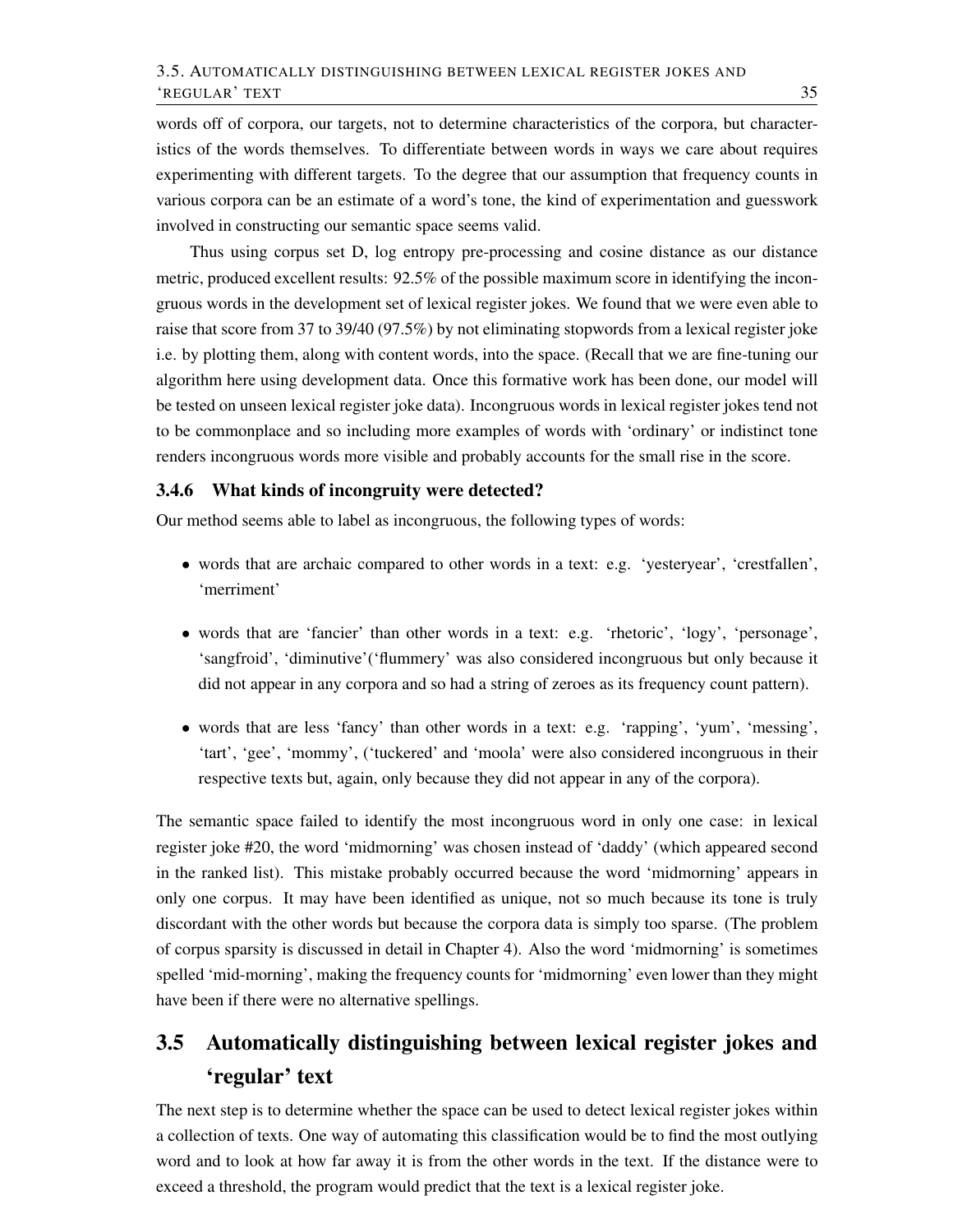#### Figure 3.2: Computing precision and recall



This approach was tested on a set of texts consisting of the development set of lexical register jokes together with a sample of 'regular' i.e. non lexical register joke texts: newspaper texts randomly<sup>8</sup> selected from the June 5 2009 issue of the Globe and Mail, a Canadian national newspaper (see Table 3.8). Complete sentences from the newspaper were initially much longer than the lexical register joke sentences - the average number of words in the lexical register jokes set is 16.1 - so newspaper sentences were truncated after the 17th word.

For each text, the most outlying word was determined using the cosine method described above (with log entropy pre-processing) and the average cosine  $(\lambda)$  it forms with the other words in the text was computed.

#### 3.5.1 Measuring the algorithm's performance

There are a number of ways of quantifying the algorithm's success in distinguishing between lexical register jokes and 'regular' text. To simplify somewhat, there are two possible perspectives.

### 3.5.1.1 Retrieval

In such a task, the program has to select a relatively small number of target items within a much larger set of items, as when searching for a relevant document in a library or a matching page on the world-wide web. Here there are two measures of success: to what extent did the search program miss items it should have found, and to what extent were the items it claimed to have found actually correct? The first of these is measured by recall which, based on Figure 3.2, is *recall* =  $\frac{tp}{|target|} = \frac{tp}{tp + fn}$ . In the figure, *tp* means true positive, *fp* means false positive and *fn* means false negative<sup>9</sup>.

The second measure of success is precision which, using the variables in Figure 3.2, is the ratio *precision* =  $\frac{tp}{|selected||} = \frac{tp}{tp+fp}$ . The nearer a ratio is to 1.0 the better. Notice that there is a trade-off here: a program could achieve a perfect recall score of 1.0 by simply choosing every item

<sup>&</sup>lt;sup>8</sup>Newspaper sentences containing proper names were rejected in the selection process because names appear haphazardly, making estimation of their tone difficult.

<sup>&</sup>lt;sup>9</sup>The figure is taken from Manning and Schutze (1999)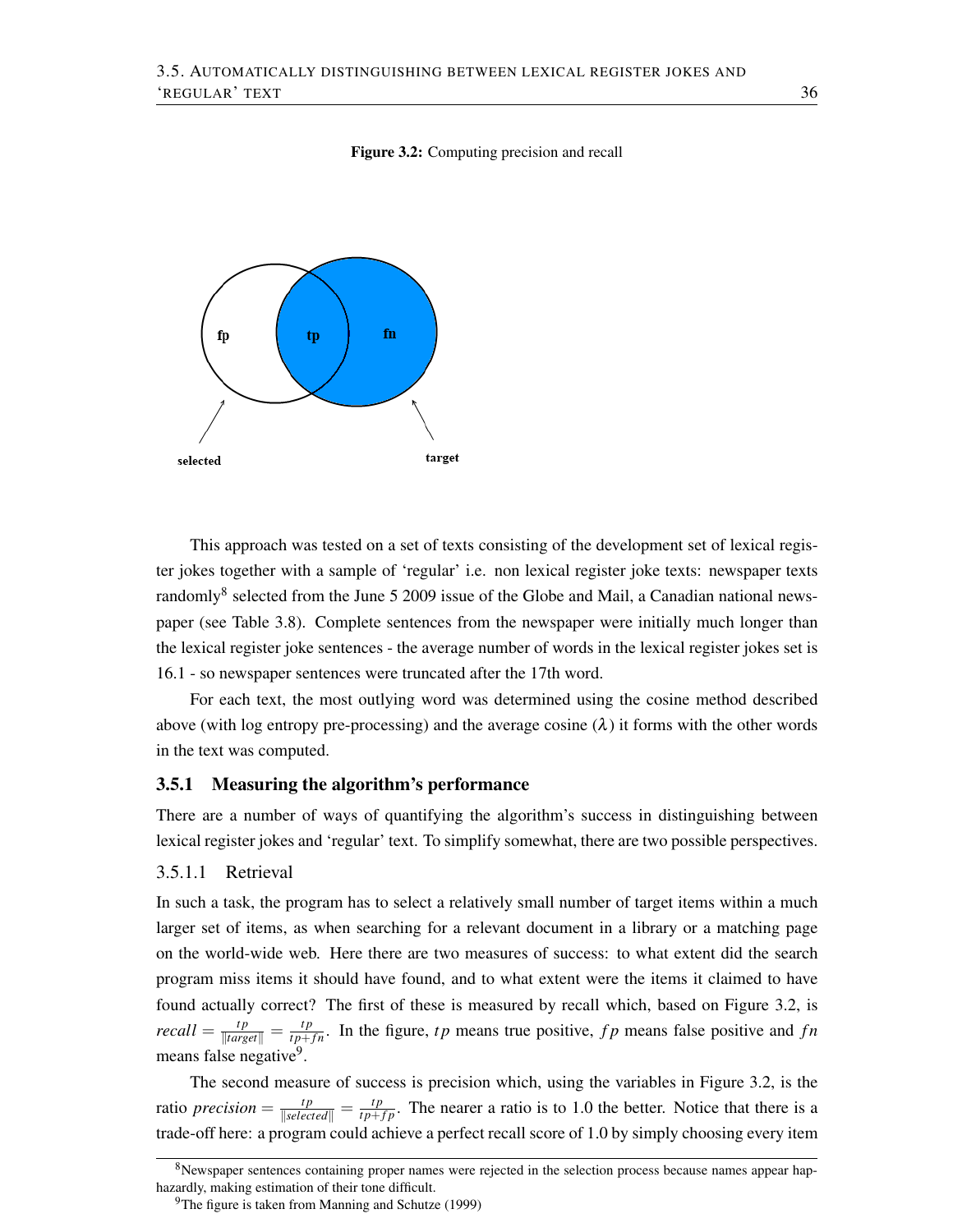| no.            | newspaper text                                                                                       |
|----------------|------------------------------------------------------------------------------------------------------|
| $\mathbf{1}$   | the tide of job losses washing across north america is showing<br>signs of ebbing, feeding hope that |
| $\overline{2}$ | yet investors and economists are looking past the grim tallies and                                   |
|                | focusing on subtle details that suggest                                                              |
| 3              | there is definitely dancing at the prom, an annual rite for muslim                                   |
|                | teens but no boys, no                                                                                |
| 4              | it is a shining example of the intersection of cultures that the                                     |
|                | president stressed in his historic                                                                   |
| 5              | he insisted last night that he would not waver or walk away from                                     |
|                | power at the end                                                                                     |
| 6              | members of both are forever claiming public interest and good as                                     |
|                | the end goal while rarely declaring                                                                  |
| $\overline{7}$ | it was also pointed out that some of the ministers with the most                                     |
|                | controversial expenses claims, details                                                               |
| 8              | almost always the only completely opaque cost is legal aid.                                          |
|                | Lawyers oppose such disclosure                                                                       |
| 9              | the chance to apply for early parole after serving so many years                                     |
|                | behind bars would be to deny                                                                         |
| 10             | a panel of international experts is recommending that the way                                        |
|                | diabetes is diagnosed should be dramatically simplified                                              |
| 11             | bumping into a member of the british royal family was an                                             |
|                | unexpected bonus for the visitors who                                                                |
| 12             | even if the resolution does not pass, it has succeeded she said in                                   |
|                | shining a spotlight on                                                                               |
| 13             | the resolution reflects growing dismay among municipalities over                                     |
|                | being shut out of lucrative infrastructure jobs as a                                                 |
| 14             | one of the dominant phenomena in the art world of the past three                                     |
|                | decades or so has                                                                                    |
| 15             | the exhibition is a historic event formally linking at last the                                      |
|                | planet's two leading centres for the                                                                 |
| 16             | at thursday night's performance the boy beside me who could not                                      |
|                | have been more than eighteen actually shrieked in                                                    |
| 17             | both runs were completely sold out and he was so mobbed at the                                       |
|                | stage door that he                                                                                   |
| 18             | the bid has already been won. what is to stop them from                                              |
|                | squeezing the architect for cuts to                                                                  |
| 19             | advertising executives packed into the hall for a television                                         |
|                | presentation, a rite of spring passage in the world                                                  |
| 20             | he contorts a bit raising his right shoulder wringing one hand with                                  |
|                | the other and fingering his                                                                          |

Table 3.8: Phrases randomly selected from a newspaper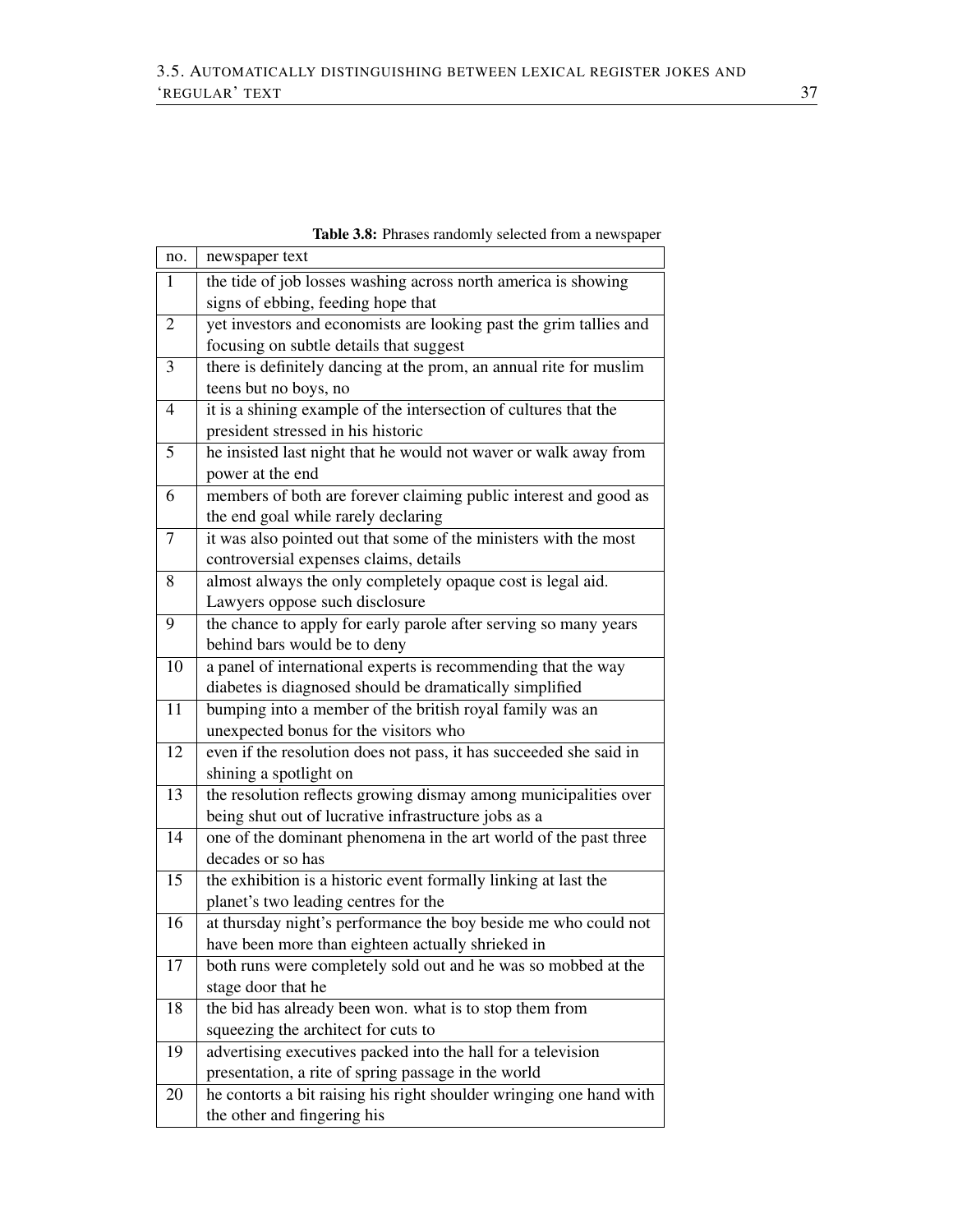in the entire collection, but its precision would be extremely poor. Sometimes precision and recall are combined into a single F-score, to allow for potential trade-offs.

#### 3.5.1.2 Classification

In such a task, the program has to classify all the items in the supplied collection into some small set of categories, often just two. In this, the central success measure is how many times the program's choice of category was correct. This is usually computed as accuracy: (number of correct classifications)/(number of classifications made). These measures are sometimes described as values between 0.0 and 1.0, sometimes as percentages.

If we had mixed our 20 joke texts into a very large number of other texts, and set our program to 'retrieve' just the jokes, then measures of precision and recall would be appropriate. However, our data set was evenly balanced between the two types of text, which means that these measures tell us less. This is largely because the relationship between precision and recall is undermined, and a program could achieve not only 100% recall but 50% precision simply by retrieving all 40 items. This gives an F-score of 66%, which is not bad for a completely dumb program.

Classification tasks, on the other hand, often operate on balanced data, and are routinely assessed in terms of accuracy, which is not distorted by this mix of data. We therefore regard accuracy as the primary success measure in these tests.

As a secondary measure of success, however, precision scores were also calculated. This is because we are interested in developing an algorithm which will lead to the generation of lexical register jokes. For that purpose, not all forms of inaccuracy are equally bad. For a generator, it is desirable that as many as possible of its output items are indeed what they should be (jokes); it matters much less if it is tacitly overlooking chances to generate other possible jokes. Hence precision (the percentage of items which the computation deems to be jokes which really are jokes) is more pertinent than recall (the percentage of the possible jokes which the computation manages to identify).

#### 3.5.2 Classification results

Accuracy is highest when the threshold cosine value (which we will refer to as the "joke boundary") is arbitrarily set at 0.5 - i.e. when we say that  $\lambda$  needs to be less than or equal to 0.5 in order for the text to be considered a lexical register joke.

Recall that a lower cosine score means a higher distance in the space. This can cause confusion when discussing measurements in the vector space and so to minimize the confusion, we will use the term 'similarity' rather than 'distance' when comparing the position of word vectors in the vector space.

Thus, to be clear, two word vectors that are far apart in the space form a low cosine value. The similarity of these two words is therefore low and if that similarity value falls unders the "joke boundary", the text containing them is considered a lexical register joke.

From Table 3.9 we see that 80% accuracy (in detecting jokes from within the set of all the texts processed), 73.1% precision and 95% recall result using this "joke boundary". (When pathological cases<sup>10</sup> are excluded from the evaluation, the program achieves  $28/35$  (80%) accuracy, 15/21 (71%) precision and 15/16 (93.8%) recall using this threshold).

 $10P$ athological texts contain words which do not appear in any of the corpora. These words were 'moola', 'tuckered', 'flummery', 'eutrophication' and 'contorts'.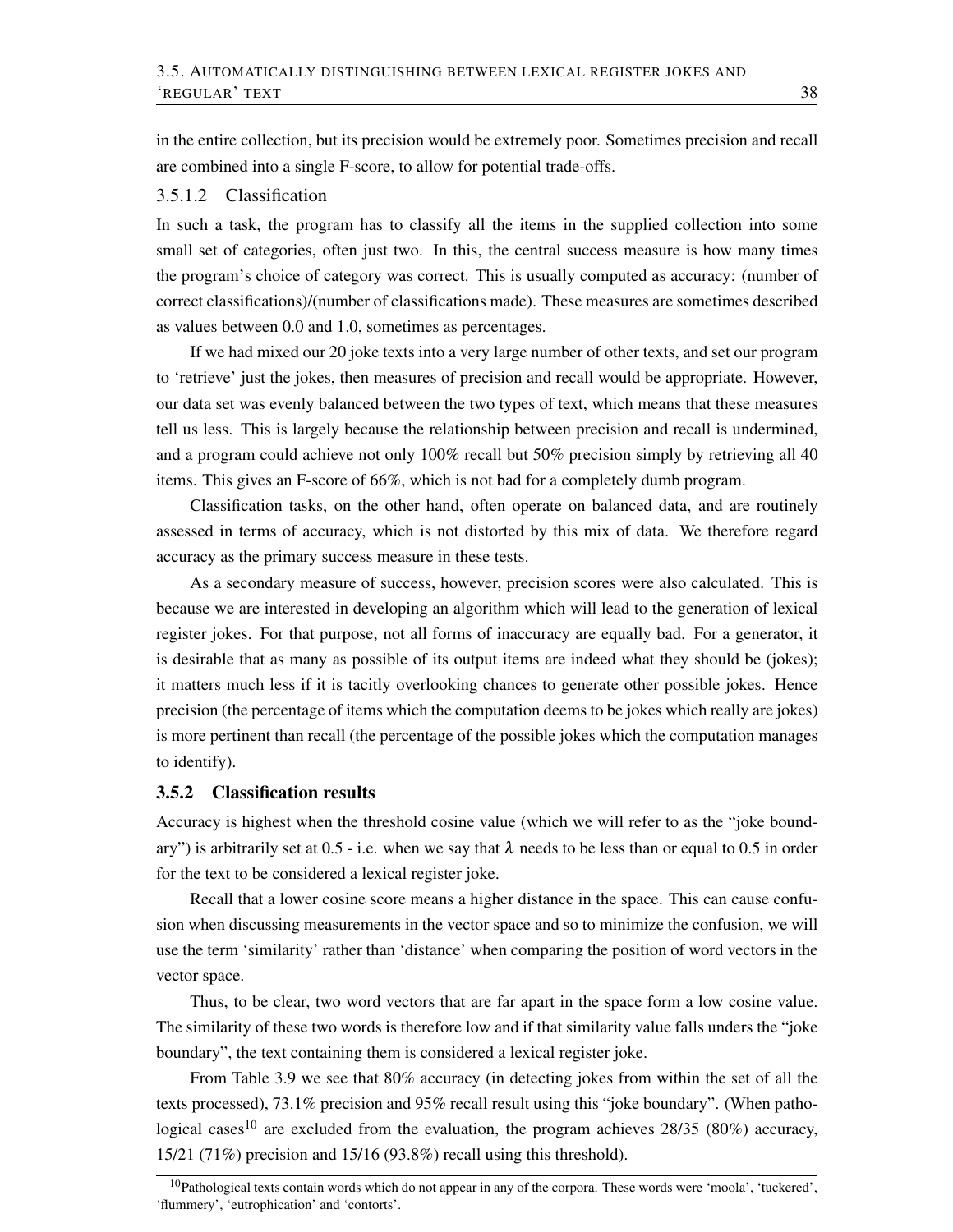| joke boundary | accuracy    | precision     | recall      | F score |
|---------------|-------------|---------------|-------------|---------|
| $\leq=0.5$    | 32/40 (80%) | 19/26 (73.1%) | 19/20(95%)  | 82.6    |
| $\leq$ -.425  | 30/40 (75%) | 14/18 (77.8%) | 14/20 (70%) | 73.7    |

Table 3.9: Accuracy, precision and recall when computing averages

The semantic space was developed to maximise its score when identifying the incongruous word in a lexical register joke, but these results show that it has limited success in estimating how incongruous a word is. We believe that differences in tone in lexical register jokes are much larger than those in regular text but the semantic space achieves, at best, only 80% accuracy in reflecting the size of these discrepancies.

One reason for this might be that the set of corpora is simply not large enough. When the "joke boundary" is set at 0.5, the three newspaper texts (not containing a pathological word) mistakenly classified as lexical register jokes are:

- *the tide of job losses washing across north america is showing signs of ebbing, feeding hope that...*
- *yet investors and economists are looking past the grim tallies and focusing on subtle details that suggest...*
- *both runs were completely sold out and he was so mobbed at the stage door that he...*

The most outlying words in these texts (shown in bold) appear only rarely in the set of corpora: the word 'ebbing' appeared in only three corpora, 'tallies' in two and 'mobbed' in only one corpus. None of the other words in the newspaper texts appear in so few corpora and perhaps these words are considered significantly incongruous, not because they are truly esoteric (and clash with more prosaic counterparts) but because the corpus data is simply too sparse.

Or perhaps the problem is more deeply rooted. New sentences which no one has ever seen before are constructed every day because writing is creative: when it is interesting and not cliched it often brings together disparate concepts and words which may never have appeared together before. Perhaps the model is able to identify relatively incongruous words with precision but is less able at gauging how incongruous they are because distinguishing between innovative word choice and incongruous word choice is currently beyond its reach.

## 3.6 Improving the detection of lexical register jokes

This section discusses a method which attempts to improve the detection of lexical register jokes. This methods aim to do so, not by addressing the innovation vs. incongruity problem mentioned above<sup>11</sup>, but by using Principal Components Analysis (PCA) to refine the feature space which has been built so far.

## 3.6.1 Using PCA to improve estimates of tonal difference

Our first attempt at improving the system involves using PCA to construct a smaller coordinate system in which estimates of tone might be enhanced. PCA is a popular method "used abundantly in all forms of analysis – from neuroscience to computer graphics" which can "reduce a complex

 $11$ <sup>the</sup> solution of which is outside the scope of this thesis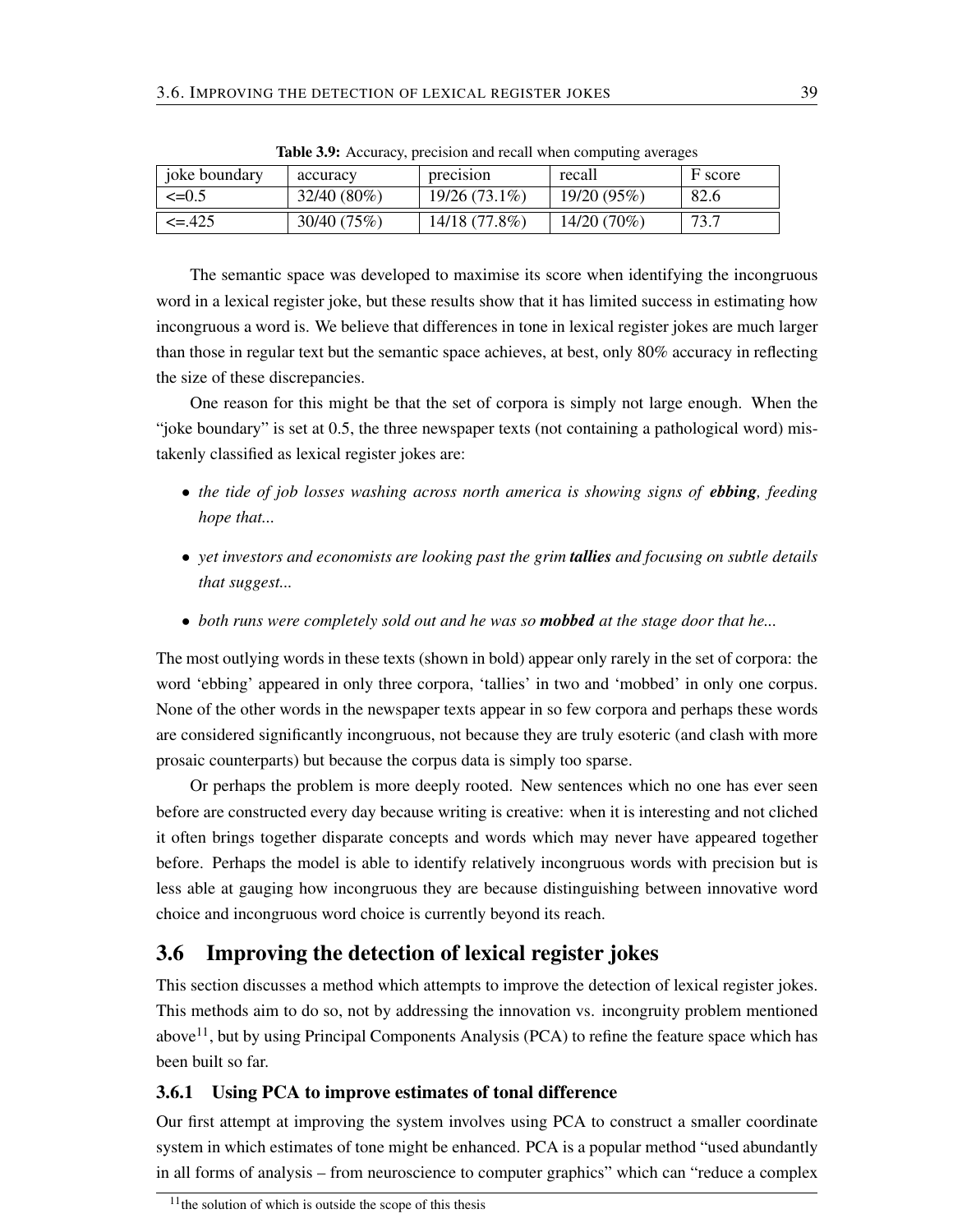data set to a lower dimension to reveal the sometimes hidden, simplified structures that often underlie it" (Shlens, 2009).

PCA will find, for example, that when scores are relatively high in corpus 1, they are also relatively high in corpora 3 and 8. Frequency counts in corpora 1, 3 and 8 are considered correlated if this pattern repeats a statistically significant number of times. In such a case, the three features, which appear as three separate dimensions in the feature space, can be collapsed into a single dimension or component, thereby simplifying the space and making its dimensions more orthogonal.

More importantly, the reduced space can potentially provide more accurate estimates of how objects score in terms of a certain property. Our hope is that PCA will find components (i.e. groups of correlated features) in the feature space which have something to do with the tone of words. Distances between words could then be measured in terms of only those components rather than in terms of all the features of the space. In this way features which do not have a bearing on tone will receive lower weightings when distance measurements are calculated, making these distance measurements more precise. Improvements in this regard will in turn enhance the system's precision in differentiating between lexical register jokes and regular text.

#### 3.6.2 Why PCA and not FA?

Factor Analysis (FA) divides variance into three types:

- 1. Common variance: variance of a variable that is shared with other variables in the analysis.
- 2. Specific variance: variance specific to a variable.
- 3. Error variance: variance introduced in a variable by noise or error in the data-gathering process Paiva 2004.

In FA, "factors are extracted only from the common variance" (Paiva, 2004). PCA, however, treats variance as a "uniform object" - it does not ignore specific and error variance when determining underlying factors in the data. Whether one uses FA or PCA sometimes depends on the nature of the data to be analysed.

For example if we were investigating whether age affects a man's reflexes, we might see how men in three different age groups - say 20 year olds, 40 year olds and 60 year olds - score in a reflex test. Let's say the data is stored in a matrix – the first column contains the scores of the 20 year olds, the second column holds all the 40 year olds' test scores and the third column, the 60 year olds' scores.

In a Factor Analysis, the variance within each age group/column would be excluded and only the variance between the columns of the matrix would be used for extracting factors. Thus all the 20 year olds, for example, would be regarded as essentially the same, in terms of their reflexes, if a Factor Analysis were performed here. Making this simplifying assumption is probably not a mistake in the context of this experiment, but it would be a serious error in the case of our experiments. The columns of our frequency count matrices represent corpora and the rows consist of words that appear in a given text (which may or may not be a lexical register joke). Treating those words as roughly identical, like the objectified 20 year olds in the reflex experiment for example, would be a serious mistake as these words are not roughly equal in terms of their frequencies within a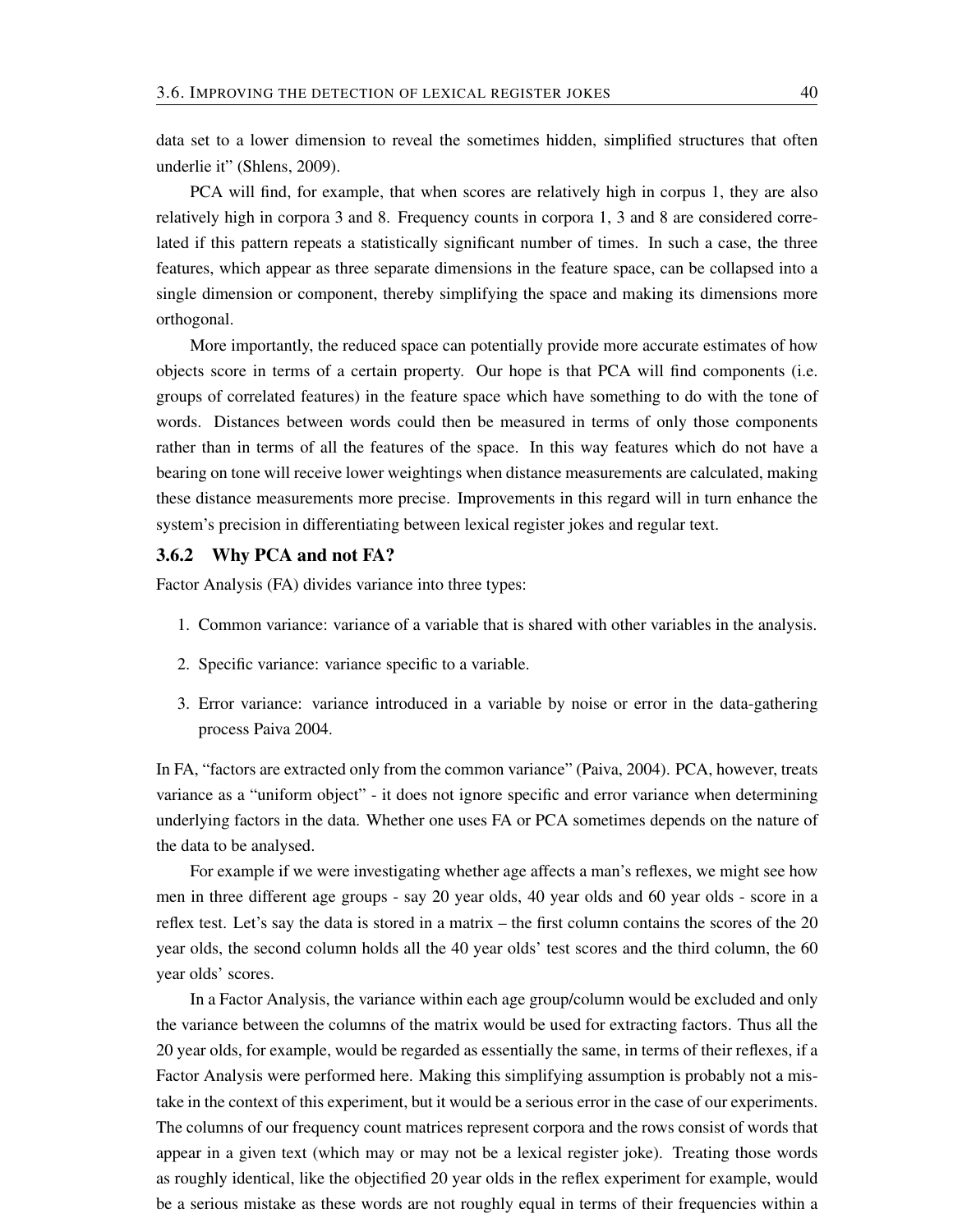

Figure 3.3: Results of PCA on matrix **X** (i.e. stopwords appear in the 14000 word sample and no log entropy pre-processing was performed).

corpus. In other words, the variance of a variable (i.e. corpus in our case) is not something that can be ignored when searching for correlations in the frequency count data. For this reason Principal Components Analysis, which considers all variance in data as relevant, was chosen.

## 3.6.3 Performing PCA

Currently the feature space which performs best in estimating differences of tone has 15 features: each feature is a word's frequency count in one of the 15 corpora of corpus set D. To perform PCA a large sample of words was created by randomly choosing 1000 words from each corpus in corpus set D, except the BNC, resulting in a list of 14,000 words. (Words were not randomly selected from the BNC because our system does not make direct use of this corpus. Instead it uses the CUVPlus dictionary to obtain frequency counts of words in the BNC. Therefore 1000 words were selected from each of the corpora in corpus set D except for the BNC). Frequency counts of these 14000 words in the 15 corpora were then computed, resulting in a 14000 x 15 matrix (matrix X). PCA was performed on the matrix to determine whether it is simply an undifferentiated mass - a kind of numerical Pangaea - or whether it can be divided into component 'continents'.

PCA usually performs a pre-processing step which standardizes the scores of each column of the matrix to a mean of 0 and a standard deviation of 1 - making the variance of each column equal to 1 (Hinton, 2004; Manly, 2004). Since there are 15 columns in matrix  $X$ , the total variance to be accounted for will be 15.

When PCA was performed on matrix  $X$ , numerous components were found but as the screeplot shown in Figure 3.3 suggests, the first component accounts for most of the variance in the data. The y axis of the graph shows how much of the total variance is 'explained' by a component and we see that component #1 accounts for more than 12/15 of the variance - the exact figure is 84.7%. Looking at the loadings of this component (a loading is a measure of how much each feature contributes to a component), we find that the loadings for each of the features are nearly equal. Since each feature contributes equally to this first component and the component accounts for most of the variation in the data, the PCA results suggest that all the corpora are highly and positively correlated.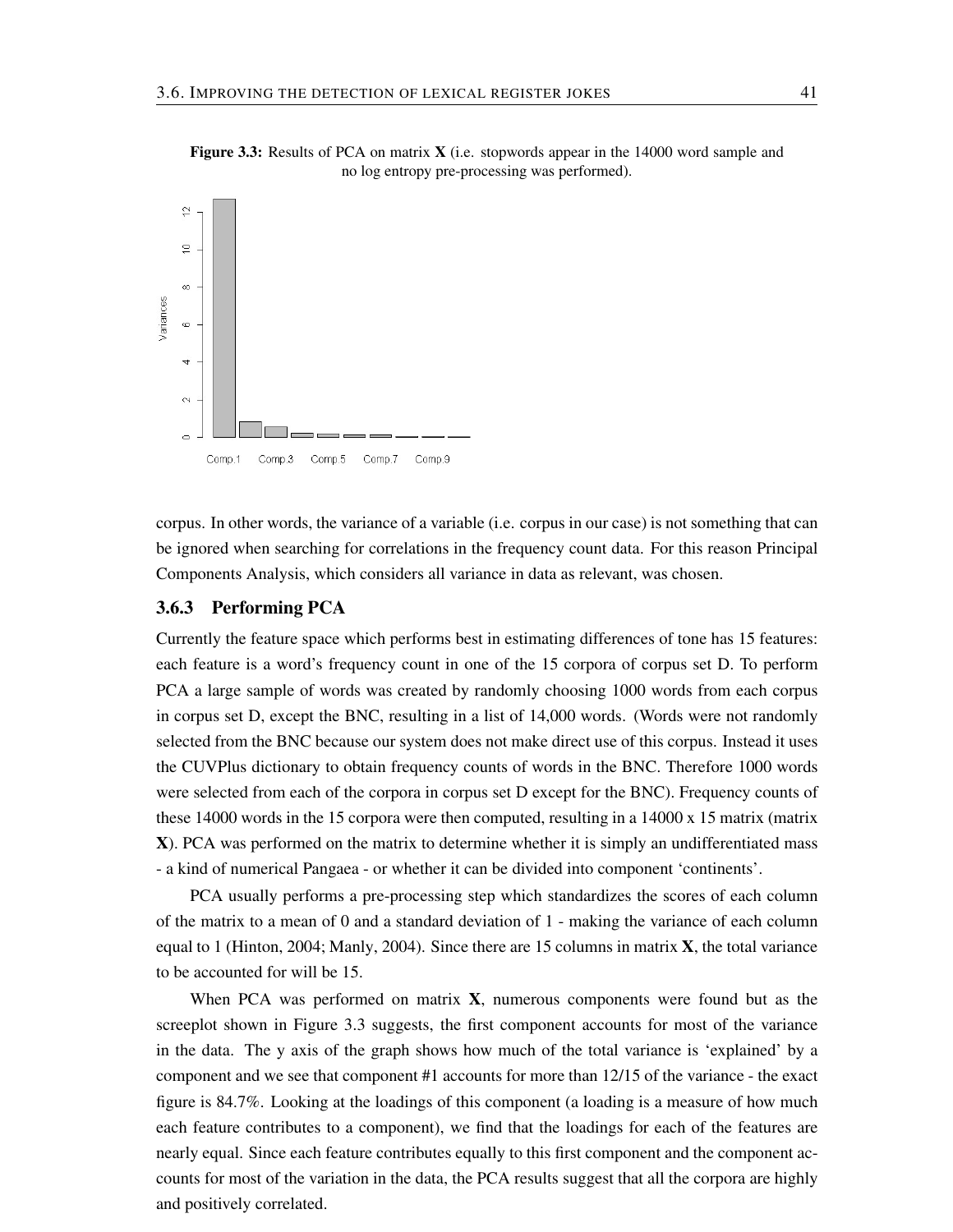

Figure 3.4: Results of PCA on matrix K (i.e. stopwords are excluded from a new 14000 word sample and log entropy of the columns performed)

We wondered, however, whether the PCA had failed to find more than one significant component in the data because stopwords were included in the sample. Including stopwords might obscure important differences between the corpora and make them seem more similar than they are. In other words, we want to find corpora that are correlated for reasons other than they share the same stopwords.

A new sample of words which does not contain stopwords was therefore compiled. 1000 content words were randomly chosen from each of the corpora, resulting in a list of 14,000 words. Proper names and abbreviations were then removed from the list for the opposite reason stopwords were excluded. Proper names and abbreviations rarely appear in more than one corpus - the name 'Shadrach', for example, appears in the bible but is unlikely to appear in any of the other corpora - and the concern was that if too many of these 'single-corpus' words were to appear in the sample, the PCA might make the opposite (but equally uninteresting) conclusion that each corpus is unique. After removing these kinds of words by hand, a list of 13060 words remained and, as before, frequency counts of these words were computed in the 15 corpora, resulting in a 13060 x 15 matrix (matrix J).

Given that the first PCA failed to find interesting patterns in the data, log entropy preprocessing of matrix J was performed for this second PCA. This step was taken for the same reason stopwords were excluded: to underscore non-trivial correlations and differences between the corpora, with the hope of improving the acuity of the Principal Components Analysis.

A total of 15 components were suggested by the second PCA but the first three, as we see from Figure 3.4, are the most significant. The first component explains 48.4% of the variation, the second component 18.1% and the third 5.3% - together they represent 71.8% of the total variance of the data.

As in the first PCA, the loadings of component #1 are roughly equal (see column 1 Table 3.10) and so this first component consists of all 15 features.

The second component consists of the group [Shakespeare/Coleridge, Virgil/Homer, Milton, the Bible, Bulfinch/Scott and Grimm's fairy tales] and the inversely related group [OTA science,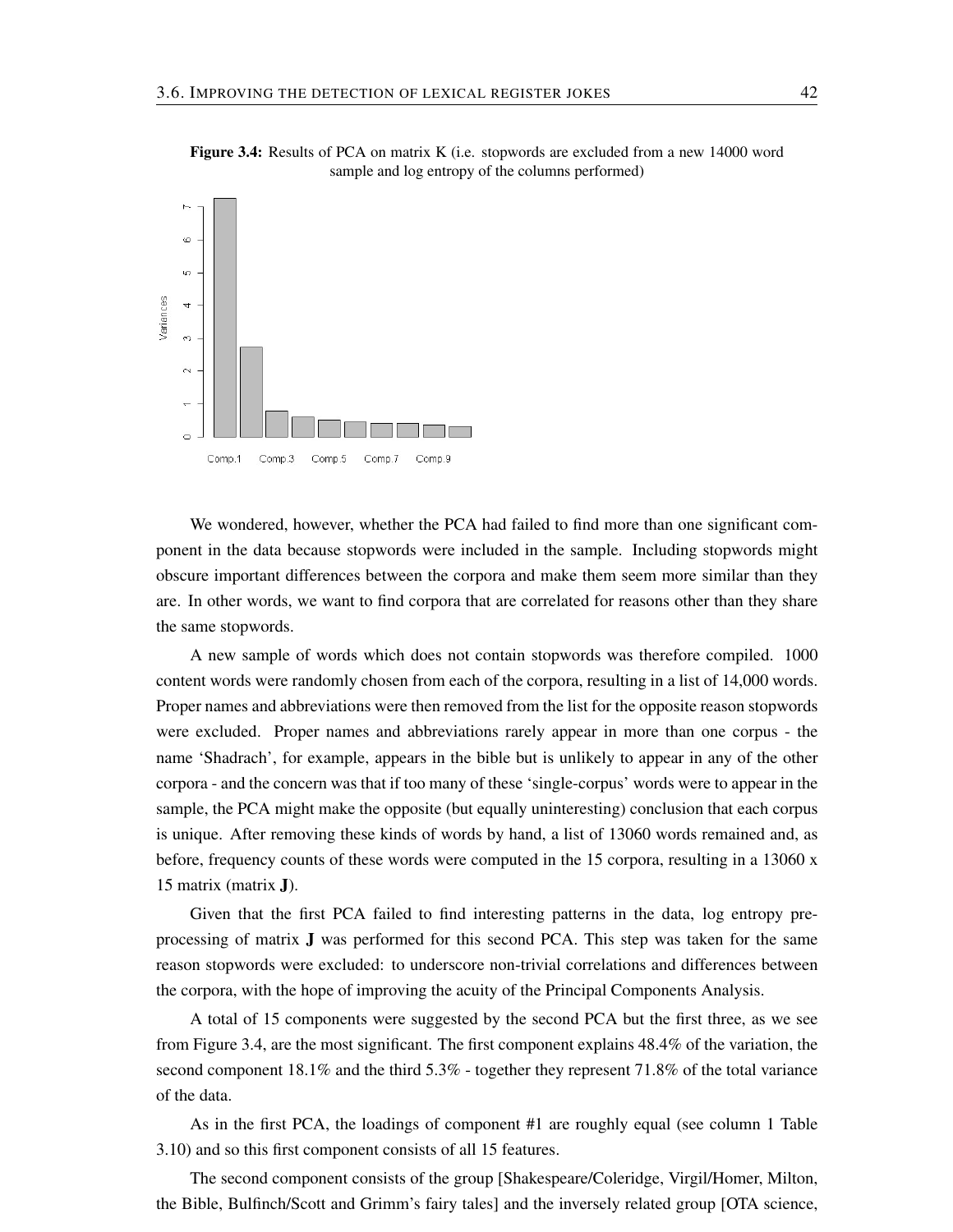|                          |             | roaumgs.    |             |
|--------------------------|-------------|-------------|-------------|
| Corpus number and        | Component 1 | Component 2 | Component 3 |
| name                     |             |             |             |
| 1 Virgil/Homer           | $-0.2356$   | $-0.3468$   | $-0.1474$   |
| 2 The bible              | $-0.2008$   | $-0.3420$   | 0.1138      |
| 3 BNC                    | $-0.3349$   | 0.1418      | $-0.0212$   |
| 4 Common sense           | $-0.2907$   | 0.0962      | 0.3461      |
| 5 Grimm's Fairy Tales    | $-0.2354$   | $-0.2866$   | 0.2216      |
| 6 Movie reviews          | $-0.3053$   | 0.0628      | 0.3442      |
| 7 Reuters                | $-0.2451$   | 0.2349      | $-0.2660$   |
| 8 New Scientist          | $-0.2847$   | 0.2344      | $-0.0293$   |
| 9                        | $-0.2005$   | $-0.3494$   | $-0.0659$   |
| Shakespeare/Coleridge    |             |             |             |
| 10 Bulfinch/Scott        | $-0.2594$   | $-0.2924$   | $-0.1363$   |
| 11 Milton                | $-0.2046$   | $-0.3426$   | $-0.2531$   |
| 12 Physics (via bootcat) | $-0.2514$   | 0.2376      | $-0.1446$   |
| 13 OTA science           | $-0.25705$  | 0.2862      | $-0.2490$   |
| 14 Blogs (via bootcat)   | $-0.2689$   | 0.0458      | 0.5889      |
| 15 OTA arts              | $-0.2587$   | 0.2679      | $-0.2988$   |
|                          |             |             |             |

Table 3.10: Components resulting from 2nd PCA. The numbers in the columns are feature loadings.

Table 3.11: Words receiving highest and lowest component #2 scores

| words with highest C2 scores | words with lowest C2 scores |
|------------------------------|-----------------------------|
| system                       | thou                        |
| based                        | thy                         |
| research                     | thee                        |
| development                  | shall                       |
| data                         | hast                        |
| problems                     | ye                          |
| problem                      | shalt                       |
| international                | behold                      |
| group                        | thine                       |
| technology                   | lord                        |

OTA arts, Physics, Reuters, New Scientist,  $BNC$ <sup>12</sup>. The first group consists of mostly archaic works of literature while the second group is comprised of modern works and so component #2 could be regarded as a dimension that estimates how archaic a word is. Words which receive the highest and lowest scores for this component are shown in Table 3.11 and they provide further evidence that component #2 could be interpreted as a kind of archaic vs. modern dimension. It is rather remarkable to find a component apparently related to something as subtle (and semantic) as tone, lying latent in something as simple (and bloodless) as frequency count data. This offers further encouragement that assumption #3 of our model (described in Section 3.3.1) may not be as naive as one might have feared.

The third component consists of the group [blogs, common sense, movie reviews, Grimm's

 $12$ The loadings for the blogs, movie reviews and common sense statements are low, indicating that they make a negligible contribution to the component and so they do not appear in either group.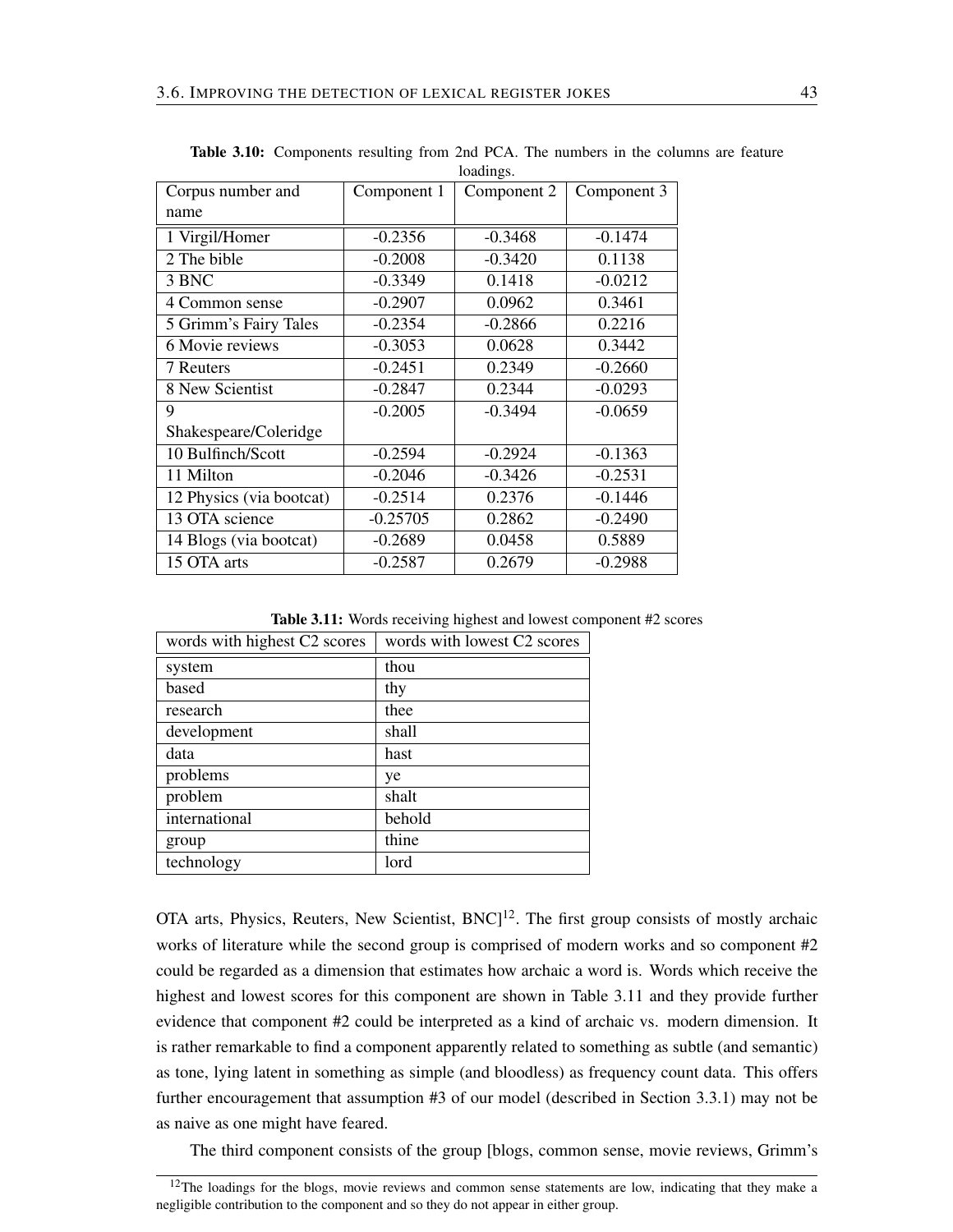| words with highest C3 scores | words with lowest C3 scores |
|------------------------------|-----------------------------|
| movie                        | labour                      |
| fun                          | favour                      |
| shit                         | region                      |
| girls                        | increase                    |
| stupid                       | yield                       |
| funny                        | greater                     |
| girl                         | proposed                    |
| cute                         | regions                     |
| favorite                     | cited                       |
| movies                       | relation                    |

Table 3.12: Words receiving highest and lowest component #3 scores

fairy tales, the Bible] and the inversely related group [OTA arts, Reuters, Milton, OTA science, Virgil/Homer, Physics, Bulfinch/Scott]<sup>13</sup>. Words which receive the highest and lowest scores in terms of component #3 appear in Table 3.12. Words with the highest scores are generally common, modern, and informal sounding. Words with the lowest component #3 scores also seem commonplace, although they are neither particularly modern or archaic sounding. Also, they are relatively more formal and 'serious' but not extremely so - they are not particularly learned or arcane, for example. Therefore component #3 might be viewed as a (perhaps flawed) 'commonmodern-informal' vs. 'common-modern-formal' dimension. The extent to which this component is useful will become apparent in the experiments (described below) in which it and the first two components are used to measure incongruities of tone.

The 12 remaining components suggested by the PCA only account for 18.2% of the variance in the data and so were not used. (It is standard practise in PCA to "discard any components that account for only a small proportion of the variation in the data" (Manly, 2004)). Nor did the remaining components seem related to tone. It is difficult to imagine, for example, what kind of tone might be characterized by the following group of dissimilar corpora: works by Milton, essays on physics, blogs, movie reviews and Shakespeare's plays. These corpora are correlated, however, in component #4 and components #5 - #15 propose other correlations which are equally discordant in terms of tone.

Thus only the first three components suggested by the PCA account for most of the variance in the data and have something to do with tone. Only these will be used to create a new semantic space in which we hope estimates of incongruity are improved. Because all 15 features of component #1 are positively correlated and have similar loadings, the 15 dimensional space which yielded the best results in previous testing (described in section 3.5) is essentially being collapsed into a single dimension in the new space. If words were scored along this dimension alone, we would expect similar results to those yielded by the 15 dimensional space: a score of 39 out of a maximum of 40 in identifying incongruous words in a text and, at best, 80% accuracy in identifying lexical register jokes in a set of texts. The new space, however, incorporates components 2 and 3 and we are hoping that they will act as refinements and improve the system's estimation of

<sup>&</sup>lt;sup>13</sup>The BNC, New Scientist and Shakespeare/Coleridge corpora have low loadings i.e. contribute little to this component and so do not appear in the groups.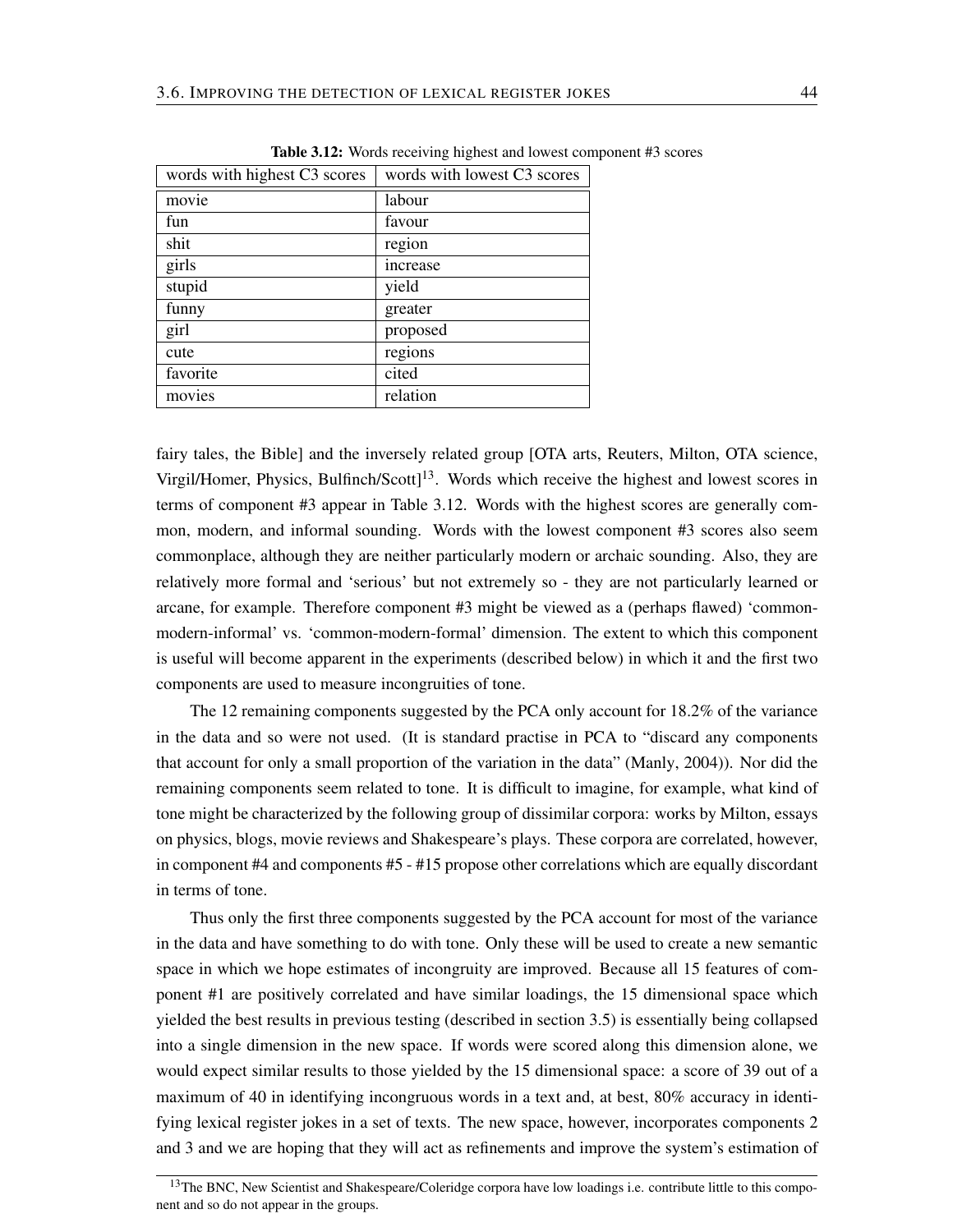tonal difference.

#### 3.6.4 Creating the reduced space

The following is a detailed list of steps that were taken to create the reduced space:

- 1. create a list of 14000 content words (i.e. exclude stopwords).
- 2. remove abbreviations and proper names, resulting in a list of 13060 words.
- 3. compute frequency counts (per million) of these words in corpus set D. This results in a 13060 x 15 matrix. This represents a sample population – a sample of English words from which we will get an idea of what the distribution of frequency scores and their resultant component scores looks like.
- 4. compute the log entropy version of these scores.
- 5. perform PCA on the above matrix. Various components emerged. The first three components and various subsets of these components will be used to build semantic spaces in which words are plotted and estimates of tonal incongruity are made.
- 6. compute the first three component scores for the log entropy version of the sample population. This results in a 13060 x 3 matrix.
- 7. compute the means and standard deviations of the columns of the above 13060 x 3 matrix.

#### 3.6.5 Using PCA subspaces for classification

To plot the words of a text such as a lexical register joke into the component space (or a subspace), the following steps are taken:

- 1. compute the frequencies (per million) of the content words in a lexical register joke (for example "sticks stones break bones rhetoric hurt").
- 2. perform log entropy transformation of these frequencies.
- 3. compute the component scores for the words in the lexical register joke.
- 4. convert these component scores into zscores. To do this we use the information from step #7 above. (Each component will have a different range of scores so to make the axes or dimensions of the component space comparable, we standardise the scores. We were uncertain whether taking this step is necessary however and Section 3.6.6 shows the results of testing the PCA subspaces when this conversion into zscores is not performed).
- 5. compute cosines between words in the component space.

#### 3.6.5.1 Plotting words into the 3 components space

When the development set of lexical register jokes are plotted into the 3 component space, a score of 36 out of a maximum of 40 is achieved in identifying the incongruous word in a text. The results for detecting lexical register jokes within a set of texts are provided in Table 3.13.

The highest accuracy is 72.5% - a worse result than when the full feature space is used (see Table 3.9). The full feature space was also better at identifying incongruous words - it achieved a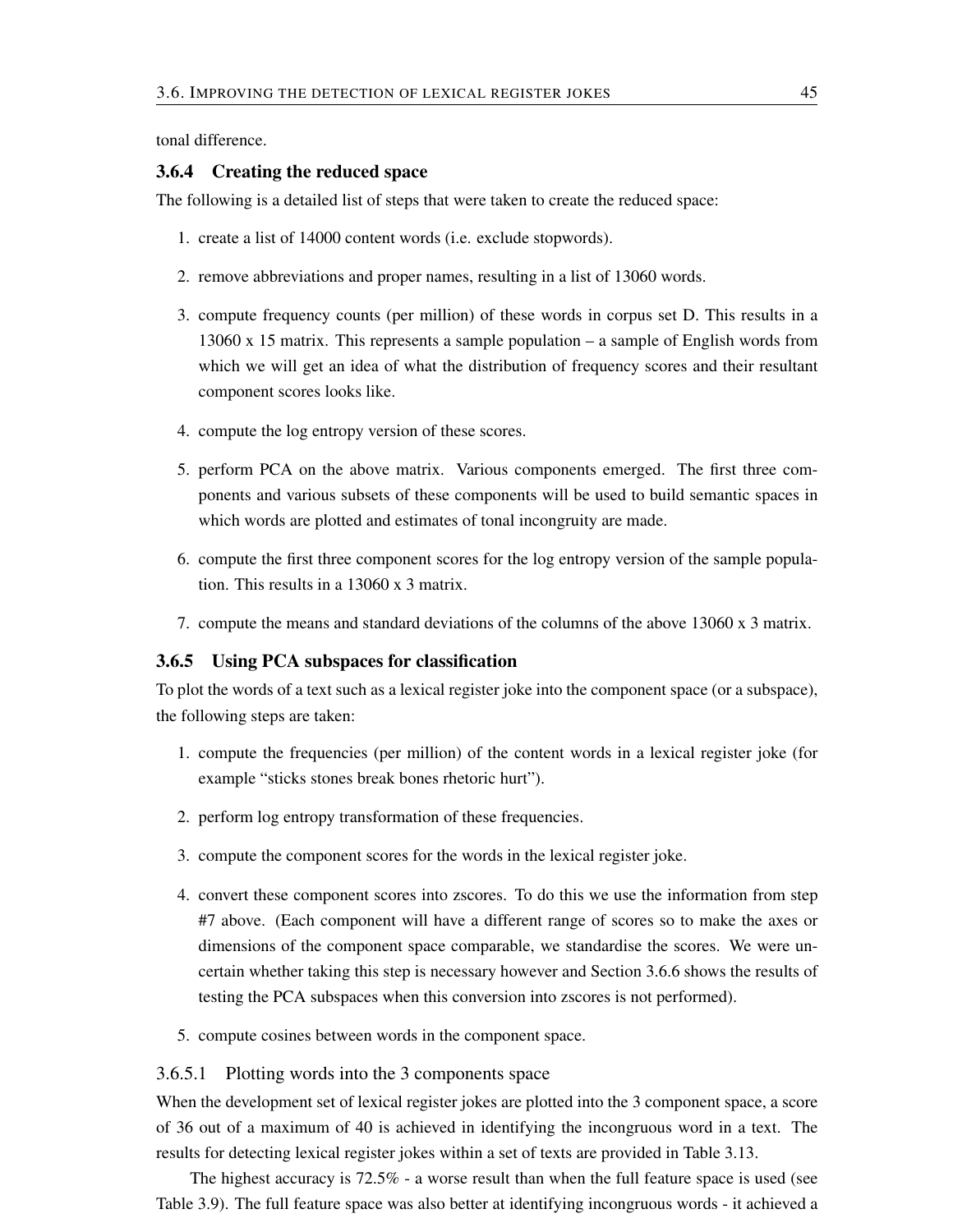| <i>i</i> oke boundary | accuracy        | precision       | recall        | F score |
|-----------------------|-----------------|-----------------|---------------|---------|
| $\leq$ -0.35          | 29/40 (72.5%)   | 14/19 (73.7%)   | $14/20(70\%)$ | 71.8    |
| $\leq$ -0.4           | 29/40 (72.5%)   | $13/17(76.5\%)$ | 13/20(65%)    | 70.3    |
| $\leq$ -0.5           | $25/40(62.5\%)$ | 7/9 (77.8%)     | 7/20(35%)     | 48.3    |

Table 3.13: Precision and recall when computing averages in the 3 component space

Table 3.14: Precision and recall when computing averages in the first 2 components space

| joke boundary | accuracy    | precision       | recall        | F score |
|---------------|-------------|-----------------|---------------|---------|
| $\leq$ -0.4   | 30/40 (75%) | 17/24 (70.8%)   | 17/20(85%)    | 77.3    |
| $\leq$ = -0.5 | 28/40 (70%) | 13/18 (72.2%)   | 13/20(65%)    | 68.4    |
| $\leq$ -0.6   | 28/40 (70%) | $10/12(83.3\%)$ | $10/20(50\%)$ | 62.5    |

score of 39 out of a maximum of 40. Therefore building a reduced space with the three components suggested by the PCA yielded worse results overall.

#### 3.6.5.2 Plotting words into the first two components space

When we measure the similarity between words using only the first two components of the PCA, the same score - 36 out of 40 - is achieved in identifying the incongruous word in a lexical register joke. The results for detecting lexical register jokes within a set of texts are provided in Table 3.14

Plotting texts into this subspace produces an accuracy of 75%, which is slightly worse than the 80% accuracy achieved when the full feature space is used. Of the 4 cases in which the incongruous word in a lexical register joke failed to be properly identified, 2 of the texts were classified as lexical register jokes. Thus even though the word chosen as the most incongruous was not actually the incongruous word, it was found to be so different from the other words in the text that the text was deemed a lexical register joke. In other words, the algorithm arrived at the right conclusion, but in the wrong way. Given these results, using a reduced space consisting of the first two components of the PCA, does not look promising.

#### 3.6.5.3 1st component space results

In this model, the word with the largest average Euclidean distance from the others on the C1 dimension is the outlier. Euclidean rather than cosine distance is used here because the space has been reduced to a single line (and computing cosine distances between words would only yield a value of either 1 or -1).

Using just component #1, a score of 27 out of a possible 40 results in attempting to identify the incongruous word in the lexical register joke set. Given such a poor result, it was not worth determining how the system performs in identifying lexical register jokes from within a set of texts.

#### 3.6.5.4 2 3 component space results

Using the subspace spanned by the 2nd and 3rd components yielded even poorer results - a score of 11 out of 40 in identifying incongruous words - and it was therefore not worth investigating how the space performs in differentiating between lexical register jokes and other kinds of text. This poor result is surprising because these two components appeared to be adequate estimates of an archaic vs. modern dimension and a 'common-modern-informal' vs. 'common-modernformal' dimension. Either this is not the case - the components are inadequate estimates of these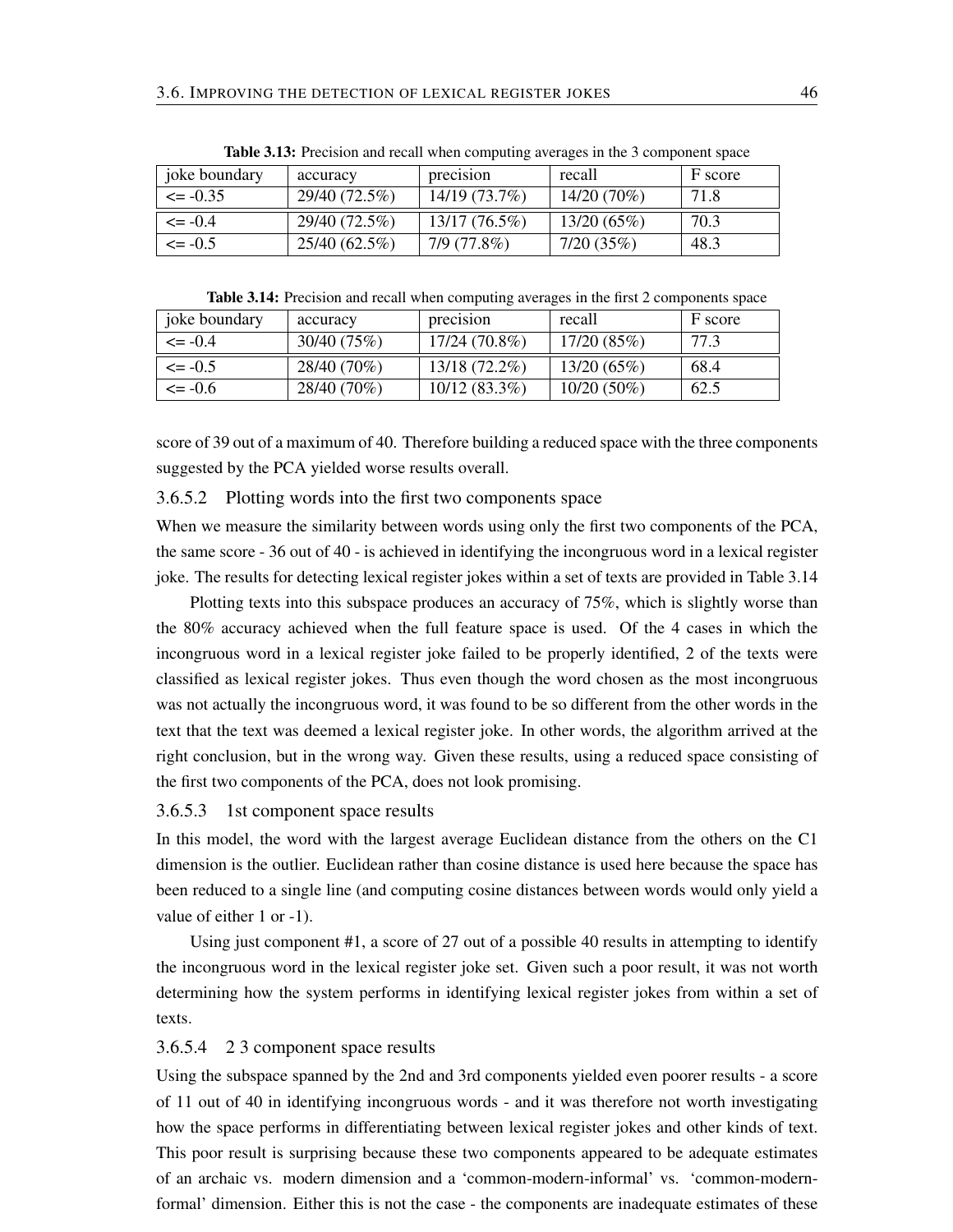| joke boundary | accuracy      | precision       | recall        | F score |
|---------------|---------------|-----------------|---------------|---------|
| $\leq$ -0.4   | 29/40 (72.5%) | 15/23 (65.2%)   | 15/20 (75%)   | 69.8    |
| $\leq$ -0.5   | 26/40 (65%)   | 13/20(65%)      | 13/20 (65%)   | 65      |
| $\leq$ -0.6   | 26/40 (65%)   | $10/14(71.4\%)$ | $10/20(50\%)$ | 58.8    |
| $\leq$ -0.7   | $24/40(60\%)$ | $7/10(70\%)$    | 7/20(35%)     | 46.7    |

Table 3.15: Precision and recall when computing averages in the components #1 and #3 space

dimensions - or they are good estimates but more than just these two dimensions are at work in the development set of lexical register jokes. The latter case would suggest that a subspace comprised of just these two dimensions is too simplistic.

#### 3.6.5.5 1 3 component space results

Plotting the words of a text into the subspace determined by components 1 and 3 yielded a score of 37 out of 40 in identifying the incongruous word in a lexical register joke. The results for detecting lexical register jokes within a set of texts are provided in Table 3.15.

Accuracy is highest at 72.5% when the joke boundary is set at  $\epsilon$  = -0.4 but this result is (slightly) worse than when words are plotted into the space defined by the first two components of the PCA (see Table 3.14).

#### 3.6.5.6 Conclusion of building a semantic space using PCA components

Building a space with the first two components suggested by the Principal Components Analysis yielded at best an accuracy of 75% in identifying a lexical register joke in a collection of texts. This reduced space therefore performs slightly worse than the full 15 dimensional feature space described in Section 3.5 which yielded an accuracy of 80%. Also, as noted above, finding the most incongruous word in a text using the reduced space yielded a score of 36 out of 40 whereas a score of 39/40 was achieved using the full 15 dimensional feature space. In other words more missteps are made in step #1 of the algorithm (identifying the incongruous word in a text) when the subspace is used, adding further evidence that it should not be preferred over the full 15 dimensional space.

#### 3.6.6 A slight modification to the PCA classification

Section 3.6.5 describes the results of classification testing when using PCA components to build various subspaces. When the words of a text were plotted into a subspace, one of the steps - step #4 in Section 3.6.5 - converted component scores into zscores. We performed this step because each component yields a different range of scores and standardizing these scores (by transforming them into zscores) makes the axes or dimensions of the component space more comparable. Performing this step, however, might be a mistake. It may be that component scores should not be equalized by transforming them into zscores because the extent of the variation in a component's axis may represent something about how important that component is. If this is true then perhaps component scores should be left as they are. We therefore performed once again all the tests described in Section 3.6.5 but this time step #4 was omitted. The results of this testing are described below.

#### 3.6.6.1 Plotting words into the 3 components space

The highest accuracy is 75% - a slightly better result than when zscoring was performed (see Table 3.13) but still worse than when the full feature space is used (see Table 3.9).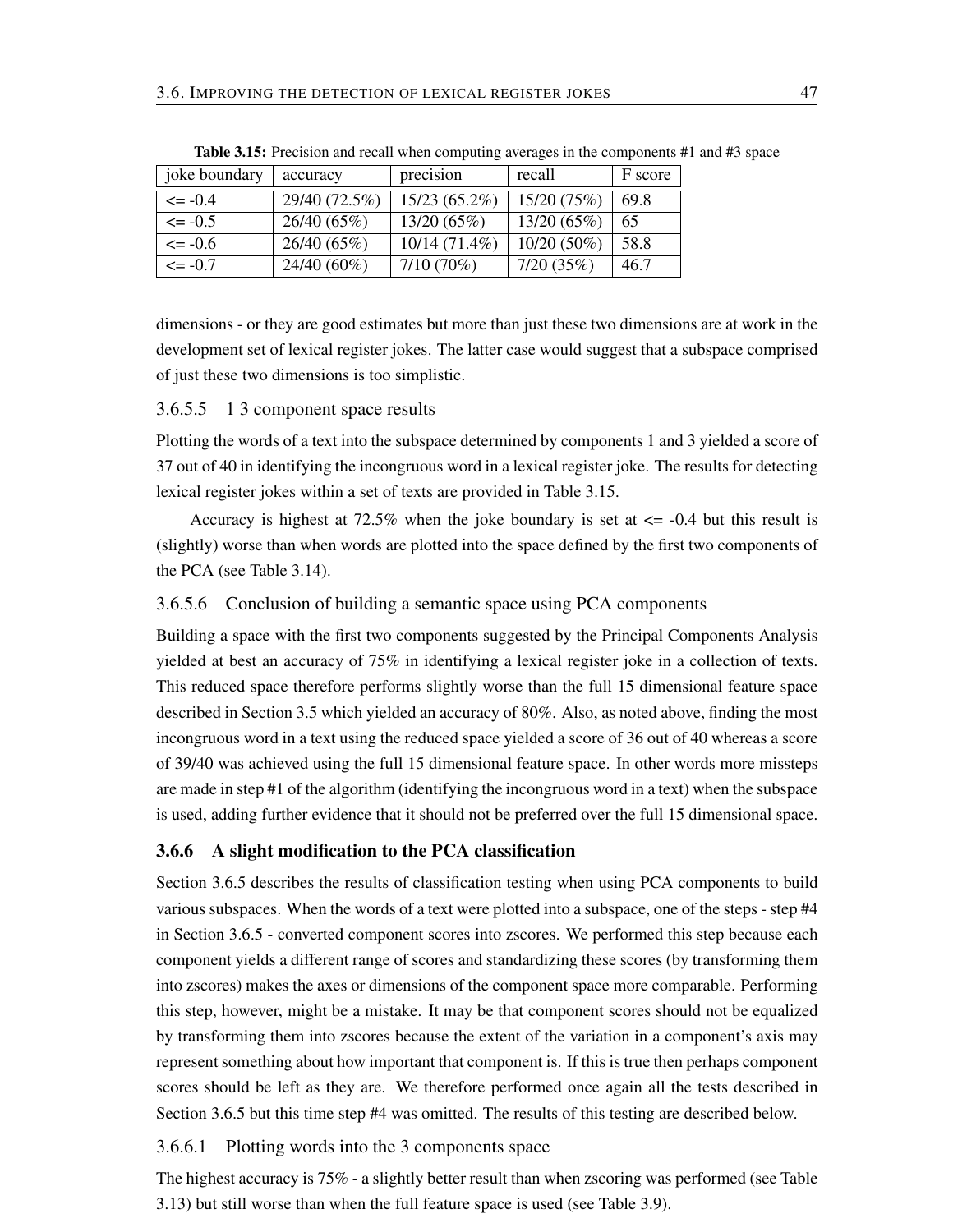| joke boundary | accuracy      | precision       | recall        | F score |
|---------------|---------------|-----------------|---------------|---------|
| $\leq 0.6$    | 27/40 (67.5%) | $15/23(65.2\%)$ | 15/20(75%)    | 69.8    |
| $\leq$ 0.55   | 30/40 (75%)   | 13/16 (81.25%)  | 13/20(65%)    | 72.2    |
| $\leq 0.5$    | 27/40 (67.5%) | 10/13 (76.9%)   | $10/20(50\%)$ | 60.6    |
| $\leq$ 0.45   | 27/40 (67.5%) | $9/11(81.8\%)$  | 9/20(45%)     | 58.1    |

Table 3.16: Precision and recall when computing averages in the 3 component space

Table 3.17: Precision and recall when computing averages in the first component space

| joke boundary | accuracy      | precision       | recall        | F score |
|---------------|---------------|-----------------|---------------|---------|
| $\leq$ 4.5    | 17/40 (42.5%) | 16/35(45.7%)    | $16/20(80\%)$ | 58.2    |
| $\leq$ = 4    | 16/40 (40%)   | $15/34(44.1\%)$ | 15/20 (75%)   | 55.6    |
| $\leq$ 3.5    | $16/40(40\%)$ | $15/34(44.1\%)$ | 15/20 (75%)   | 55.6    |
| $\leq$ = 3    | 14/40 (35%)   | $12/30(40\%)$   | $12/20(60\%)$ | 48      |
| $\leq$ 2.5    | 15/40 (37.5%) | $10/25(40\%)$   | $10/20(50\%)$ | 44.4    |

### 3.6.6.2 1st component space results

Using just component #1 as the subspace yielded the poor results shown in Table 3.17. Euclidean rather than cosine distance is used to measure the distance between word vectors because the space has been reduced to a single line (and computing cosine distances between words would only yield a value of either 1 or -1).

#### 3.6.6.3 2 3 component space results

Using components #2 and #3 as the classifier's subspace yielded the classification results shown in Table 3.18.

## 3.6.6.4 1 3 component space results

Using components #1 and #3 as the classifier's subspace yielded the classification results shown in Table 3.19. This subspace produced only a marginally higher accuracy (82.5% accuracy) than when the full feature space was used (80% accuracy) for classification (see Table 3.9).

## 3.6.6.5 Conclusion of building a semantic space using PCA components (without zscores)

Using a subspace consisting of the components #1 and #3 yielded only a slightly higher accuracy than when the full 15 dimensional feature space was used. Given only marginal improvement (accuracy improved by only 2.5%), we decided not to prefer it over the full 15 dimensional space.

| joke boundary | accuracy        | precision      | recall        | F score |
|---------------|-----------------|----------------|---------------|---------|
| $\leq 0$      | $21/40(52.5\%)$ | 20/39 (51.3%)  | 20/20 (100%)  | 67.8    |
| $\leq$ -0.2   | 23/40 (57.5%)   | 19/35 (54.3%)  | 19/20 (95%)   | 69.1    |
| $\leq$ -0.3   | 27/40 (67.5%)   | 19/31 (61.3%)  | 19/20 (95%)   | 74.5    |
| $\leq$ -0.4   | 27/40 (67.5%)   | 16/25(64%)     | $16/20(80\%)$ | 71.1    |
| $\leq$ -0.5   | 22/40 (55%)     | $8/14(57.1\%)$ | $8/20(40\%)$  | 47.1    |

Table 3.18: Precision and recall when computing averages in the 2 3 component space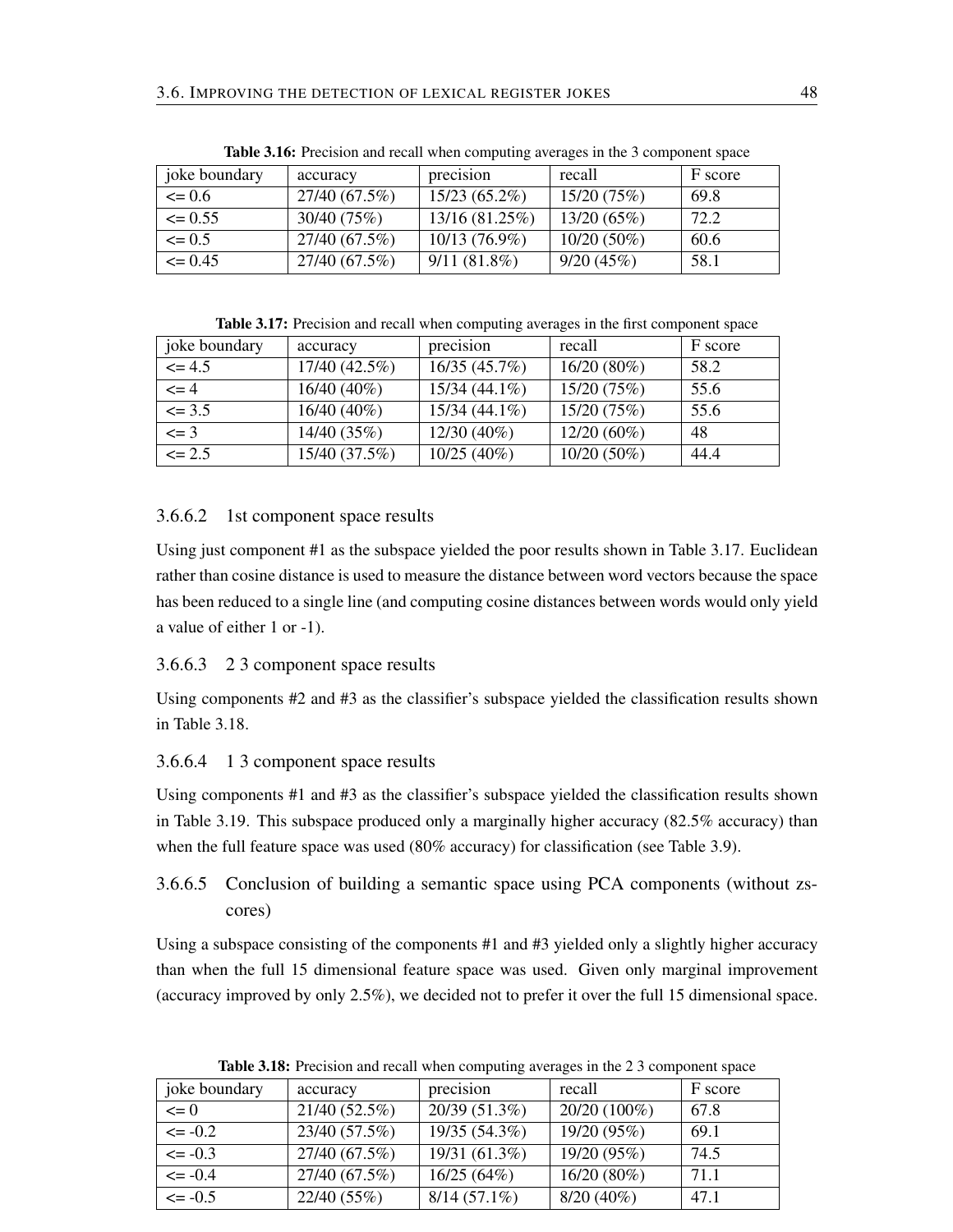| joke boundary | accuracy      | precision     | recall        | F score |
|---------------|---------------|---------------|---------------|---------|
| $\leq 0.85$   | 30/40 (75%)   | 17/24 (70.8%) | 17/20(85%)    | 77.3    |
| $\leq 0.8$    | 31/40 (77.5%) | 16/21 (76.2%) | $16/20(80\%)$ | 78.0    |
| $\leq 0.75$   | 33/40 (82.5%) | 16/19 (84.2%) | $16/20(80\%)$ | 82.1    |
| $\leq 0.7$    | 33/40 (82.5%) | 16/19 (84.2%) | $16/20(80\%)$ | 82.1    |
| $\leq$ 0.65   | 31/40 (77.5%) | 13/15 (86.7%) | 13/20 (65%)   | 74.3    |

Table 3.19: Precision and recall when computing averages in the 1 3 component space

## 3.7 Problem with development set of lexical register jokes

When we first described simple lexical register jokes, we argued, according to our intuition, that they contain a single word whose tone (tone A let's say) is incongruous to the tone of the rest of the text (tone B). This description, which guided our selection of jokes going into the development set, is too vague, however, because it does not specify how tone B is represented in the text. It turns out that tone B can be communicated in a number of ways, making the set of jokes in the development set more diverse and more complicated than we anticipated. For instance we now believe that 15 of the jokes in the development set, communicate tone B lexically (i.e. one or more words, taken individually, possess tone B) but in the five remaining jokes of this set, tone B is conveyed either (a) by a phrase (b) by the context of the passage (c) by important details in the cartoon from which the text was taken:

- 1. joke #6: "Sticks and stones may break my bones but rhetoric will never hurt me". On closer analysis of the text, the formal tone of the word 'rhetoric' does not appear to conflict with the tone of another word in the text but with the tone of the playground chant as a whole. Our algorithm will fail to notice this opposition because it does not recognize colloquial expressions and their tone. Interestingly, the word 'rhetoric' also clashes with words that are notably absent from the text. The word 'rhetoric' has replaced the words 'names' or 'words' - either word can appear in the popular expression - and because these displaced words are less formal than their usurper, and are invoked by the text in spite of their absence (because the expression, in its traditional form, is so well known), a clash of tone is generated. The classification algorithm only analyses words that actually appear in a text, however, and so clashes of tone such as this, which occur on a paradigmatic level, will not be noticed.
- 2. joke #9: "When they recommend serving it at room temperature they are referring of course to the rooms of yesteryear". Details of the cartoon from which this text is taken are crucial here: the text is spoken by a man behind the counter at a run of the mill liquor store and he is talking to a woman who is wearing a large winter coat and a frumpy hat. The imagery is important because it creates a prosaic context and the formal word 'yesteryear' opposes this context rather than the tone of any individual word or phrase in the text.
- 3. joke #12: "Friends we have temporarily lost the video portion of our talk show but will continue to bring you the inane flummery of our panelists". The formal tone of the word 'flummery' does not seem to contradict the tone of another word in this text so much as, perhaps, the context of the text - television talk shows - which are usually informal and banal. Or perhaps the real joke here is that the man on television is being uncharacteristically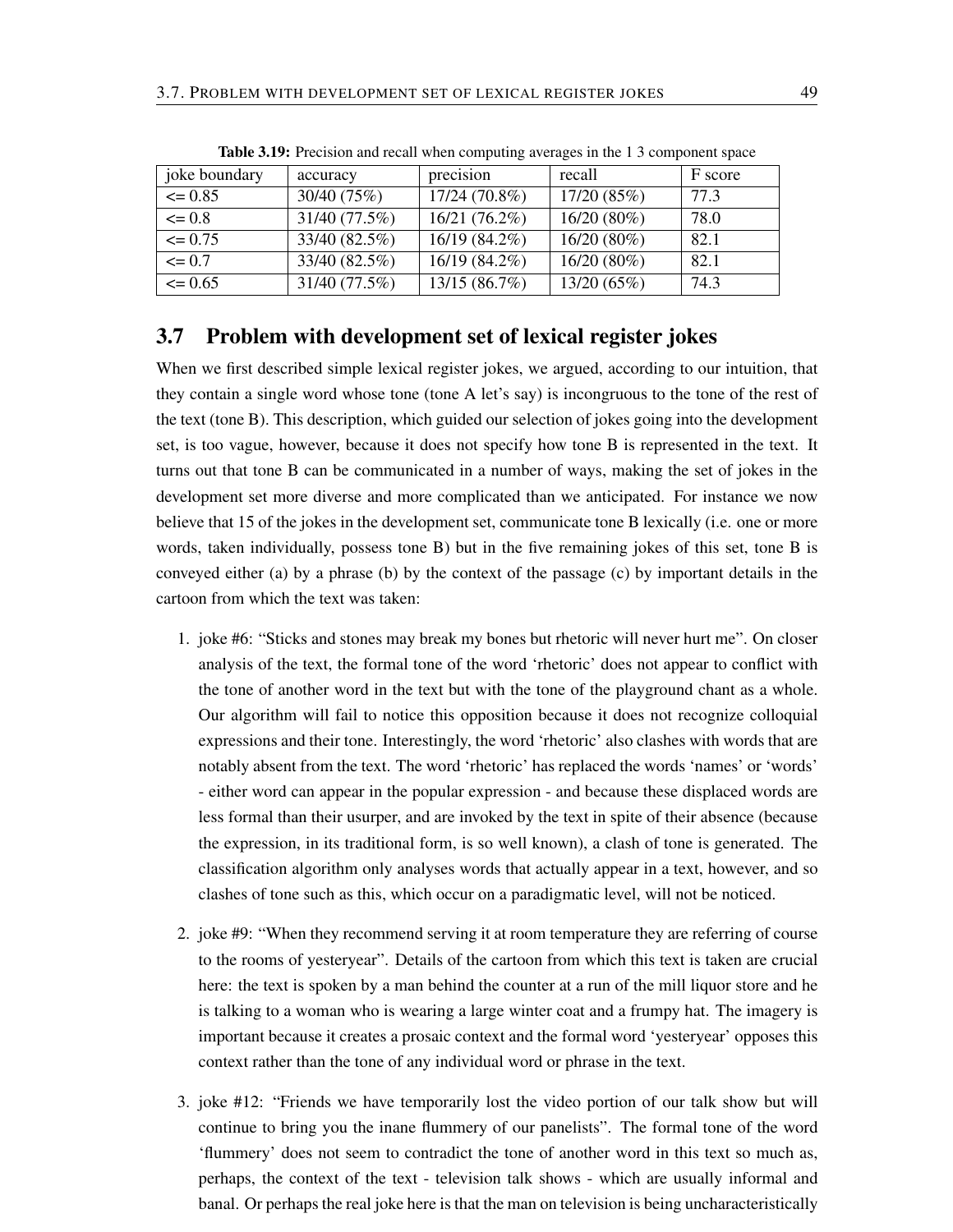honest about the poor quality of the show.

- 4. joke #13: "Tell me compared to your other victims how would you rate me on sangfroid". Again, the formal word 'sangfroid' does not contradict the tone of any other single word in this passage. The incongruity in this passage is not so much lexical as it is about the man's skewed priorities. He is more concerned about how he comes across to people, even to people who are robbing him, than he is with his personal welfare. His use of the overly formal word 'sangfroid' in such a dangerous context communicates that he is overly concerned with impressing people - even people stereotypically considered to inhabit the bottom end of the social scale - but the formal word 'sangfroid' has no informal counterpart on the lexical level here.
- 5. joke #16: "Please can I have the thirty cents without the jawboning?" As with the other examples above, analysing joke #16 at the lexical level misses the incongruity in the text. The cartoon from which this text is taken shows a small child asking his father for his weekly allowance. The main opposition here is that a very young child is using such a rude and rather sophisticated (and therefore adult-like) word such as 'jawboning'. The cartoon makes this context clear but our system is blind to this visual cue and cannot infer that a child is speaking here. It can only look for lexical opposition and in this case will find none.

Although the same thing is happening in all the jokes of the development set - a humorous clash of tone is taking place – the multiple ways tone B is represented demonstrate that further subdivisions of the kind of register humour we are interested in, can and probably should be made. Not narrowing our focus will mean having to develop a system that:

- can detect phrases in a text
- has corpora large enough to handle n-grams of various sizes (i.e. phrases) so that frequency counts of phrases in the corpora are not all zero
- can understand the context of a text and infer the tone of that context
- can discern items in the cartoon from which the text was taken and determine what kind of tone they evoke. (For example it would have to detect the details mentioned above in jokes #9 and #16).

These things are clearly beyond the capabilities of the vector space model we have created so far which has been designed to, at best, detect differences in the tone of individual words. Our goal is to construct a model of a particular subclass of humour that is detailed enough to be implemented in a computer program. But if that subclass covers too broad a range of phenomena, our analysis of the humorous mechanisms at work in these kinds of texts will be unnecessarily complicated and the implementation of the model computationally intractable or even impossible.

We will therefore narrow our definition of the simplest kind of lexical joke and say that this is a text in which the tone of a single word (tone A) conflicts with the tone of one or more other words in the text (tone B) and both tone A and tone B are presented lexically. The five jokes in the development set which express tone B in non-lexical ways have therefore been replaced by five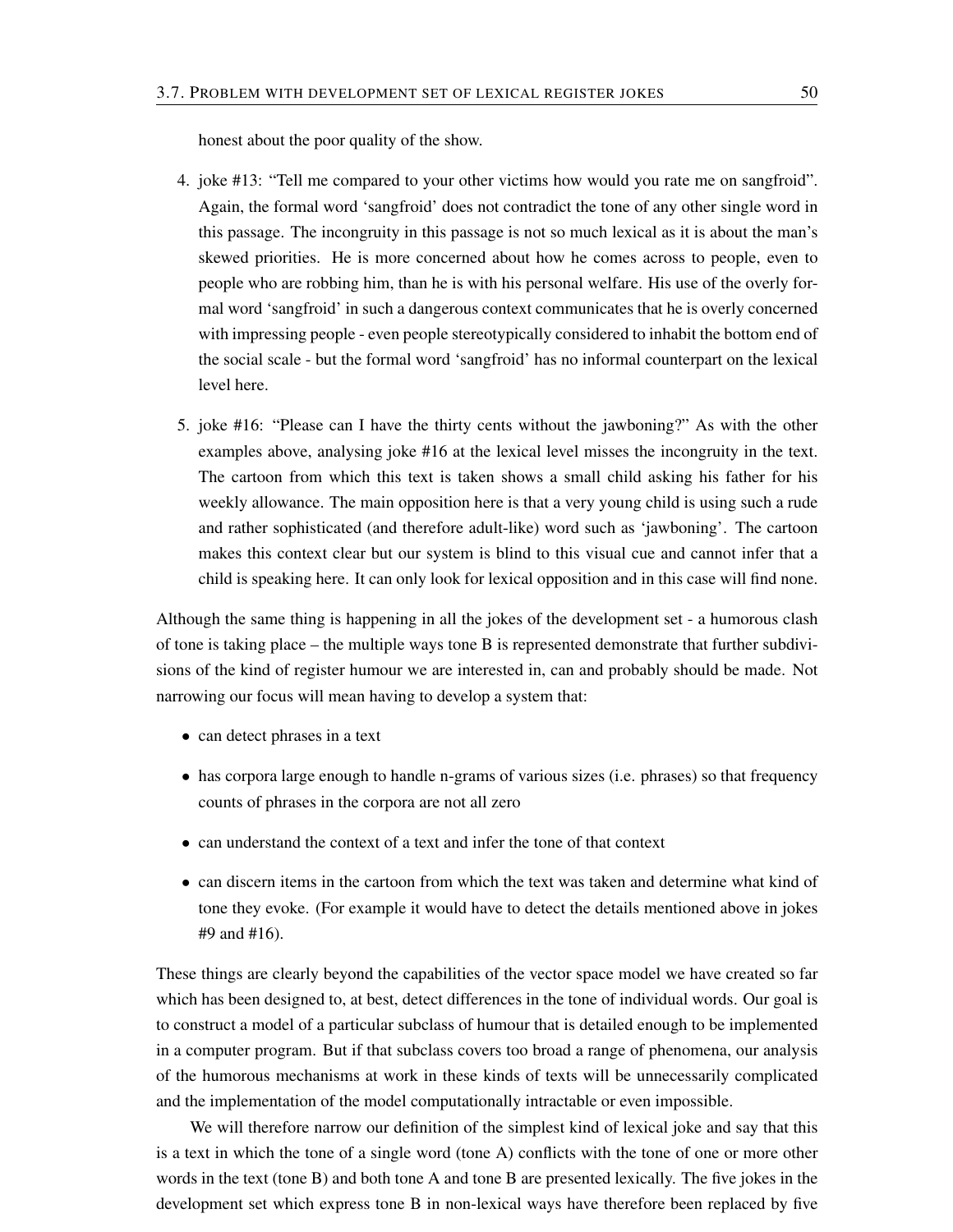| joke boundary | accuracy      | precision       | recall       | F score |
|---------------|---------------|-----------------|--------------|---------|
| $\leq$ 0.65   | 25/40 (62.5%) | $20/35(57.1\%)$ | 20/20 (100%) | 72.7    |
| $\leq 0.6$    | 28/40 (70%)   | 20/32 (62.5%)   | 20/20 (100%) | 76.9    |
| $\leq$ 0.55   | 30/40 (75%)   | 19/28 (67.9%)   | 19/20 (95%)  | 79.2    |
| $\leq 0.5$    | $32/40(80\%)$ | 19/26 (73.1%)   | 19/20 (95%)  | 82.6    |
| $\leq$ 0.45   | 31/40 (77.5%) | 15/19 (78.9%)   | 15/20 (75%)  | 76.9    |
| $\leq 0.4$    | 28/40 (70%)   | 12/16(75%)      | 12/20 (60%)  | 66.7    |

Table 3.20: Scores when computing cosine averages for improved development set

texts randomly selected from our test set of simple lexical register jokes. The five replacement jokes, where the word with tone A is shown in bold and word(s) with tone B are underlined, are:

- 1. I understand you perfectly. When you say you want to extend your parameters, it means you want floozies.
- 2. Thou shalt not horn in on thy husband's racket.
- 3. Why art thou giving me a hard time? Eh? Speak up!
- 4. Forbearance is the watchword. That triumvirate of Twinkies merely overwhelmed my resolve.
- 5. His grace the lord archbishop has granted me an audience tomorrow. Work up a few zingers will you?

The test set of lexical register jokes has therefore been reduced from 22 to 17 items.

## 3.8 Classification results on improved development set of lexical register jokes

Testing the algorithm described in Section 3.5 (where we compute the average cosine each word forms with the other words in a text and use the lowest of these to decide whether a text is a lexical register joke or not) on the improved development set of lexical jokes, yielded the scores shown in Table 3.20.

The best scores occur when a joke boundary of 0.5 is used: the classifier achieves 80% accuracy, 73.1% precision and 95% recall. These results are identical to the best results achieved when the classification method was tested on the old (and flawed) development set of lexical jokes. (See Section 3.5.2 for details). This is because 4/5 of the faulty texts were classified as lexical register jokes in the earlier test and the same proportion of new jokes (which have replaced the flawed texts) were classified as lexical register jokes in the new test.

Although the five faulty jokes in the old development set were not actually simple lexical register jokes (as explained above), most of them were classified as such because they housed a pathological word (i.e. a word which appears in only a few or no corpora), and this demonstrates a major flaw with our vector space model: pathological words appear as outliers in the space whose average cosine distance to the other words in the text almost always exceeds the joke boundary. In other words, texts containing a pathological word will almost always be classified as lexical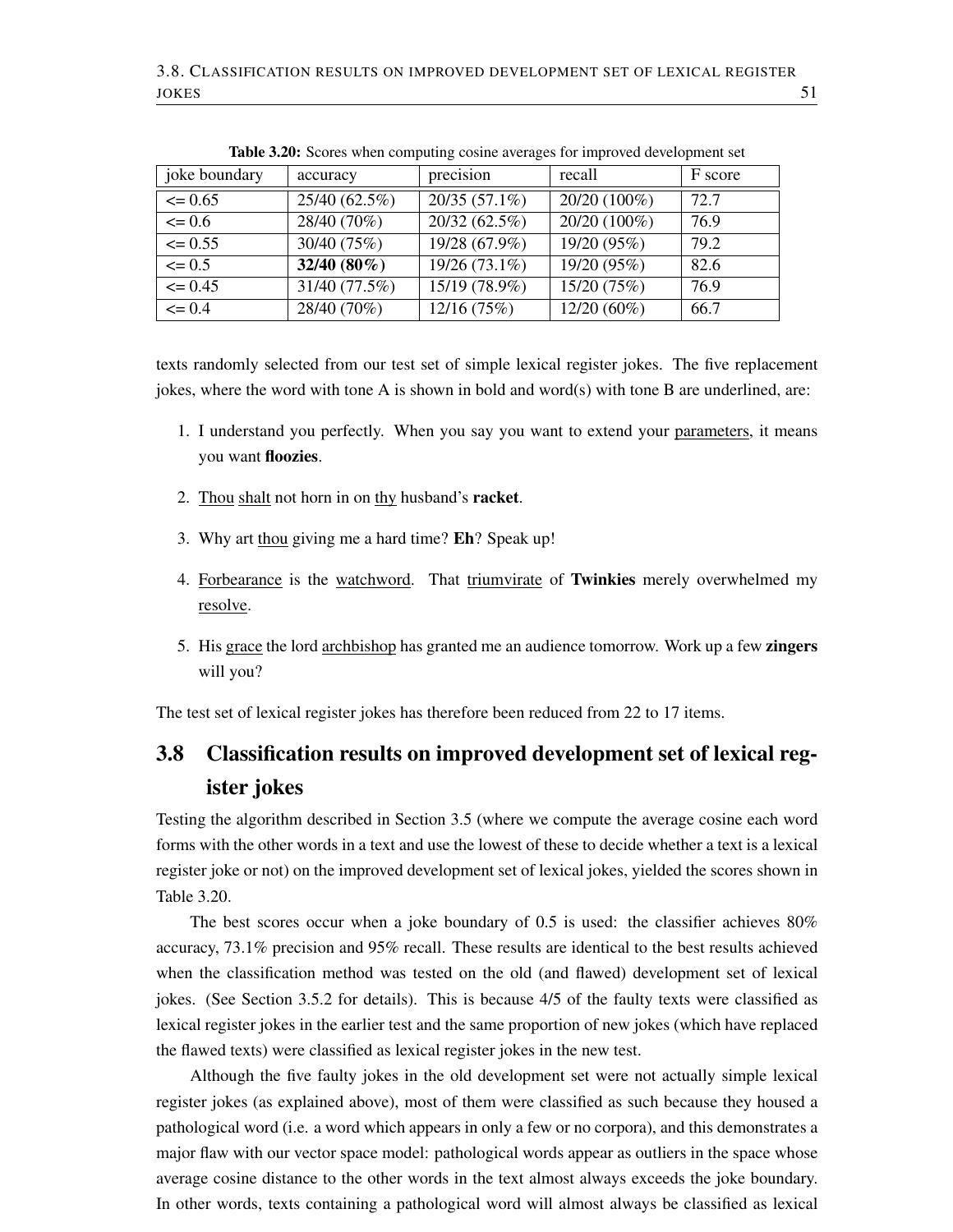|               |               | <u>uuvivo</u> |              |         |
|---------------|---------------|---------------|--------------|---------|
| joke boundary | accuracy      | precision     | recall       | F score |
| $\leq$ 0.65   | 34/40 (85%)   | 20/26 (76.9%) | 20/20 (100%) | 86.9    |
| $\leq 0.6$    | 37/40 (92.5%) | 20/23 (87%)   | 20/20 (100%) | 93.0    |
| $\leq$ 0.55   | 36/40 (90%)   | 19/22 (86.4%) | 19/20 (95%)  | 90.5    |
| $\leq$ 0.5    | 38/40 (95%)   | 19/20 (95%)   | 19/20 (95%)  | 95      |
| $\leq$ 0.45   | 35/40 (87.5%) | 15/20 (75%)   | 15/20 (95%)  | 83.8    |

Table 3.21: Scores for cosine averages method on dev set of lexical register jokes and newspaper quotes

register jokes. Chapter 4 describes this problem in more detail and discusses how it might be addressed.

## 3.9 Adding another set of newspaper texts

All of the lexical register jokes in the development set are bits of dialogue appearing in cartoons, movies and humorous stories whereas the 'regular' text in the development set are sentences randomly selected from a newspaper - none of which is quoted text. That the two sets of texts differ in this respect may represent a flaw in the testing that has been performed up to this point. Ideally we would like to build a set of regular text which differs from lexical register jokes only in terms of the features that make lexical register jokes humorous - in other words to create a collection of negative examples which are "similar in most of their aspects to the positive examples" (Mihalcea and Pulman, 2007). That way, if the classifier performs well in distinguishing between the two sets, we are more confident that it has based its decisions on the presence or absence of the humour-producing feature we are interested in (i.e. incongruity of tone) rather than on differences between the two sets which have nothing to do with humour.

Twenty quoted texts were therefore randomly selected from the November 29 2010 edition of the Canadian Broadcasting Corporation (CBC) website with the hopes of forming a set of 'regular' text which, because it is composed of speech, may be more akin to the style and form of lexical register jokes. Starting at the homepage of the website, articles were randomly selected and searched for quotes. The first quote to appear in an article was selected and truncated after the 17th word because the average number of words in the lexical register jokes set is 15.4 and texts should probably be of comparable size. Only one quote per article was selected in an attempt to build a varied sample of texts and to avoid bias that might be introduced by taking all the examples from only a few articles. (If all the quotes were from an article on quantum physics, for example, these might be full of esoteric and domain-specific jargon which would make the sample less representative). In this way newspaper quotes from 20 different articles, all of which are listed in Appendix B, were collected.

When the average cosine method (introduced in Section 3.5) is used to distinguish lexical register jokes in the development set from newspaper quotes, the scores listed in Table 3.21 occurred. The highest accuracy achieved is 95% when the joke boundary is set to 0.5.

The excellent results of the average cosine method are encouraging but it would be prudent not to overestimate them because:

1. It may be that the newspaper quotes, although randomly selected, are atypically bland examples of quoted text. Take the following text, for example: "We need to work with the family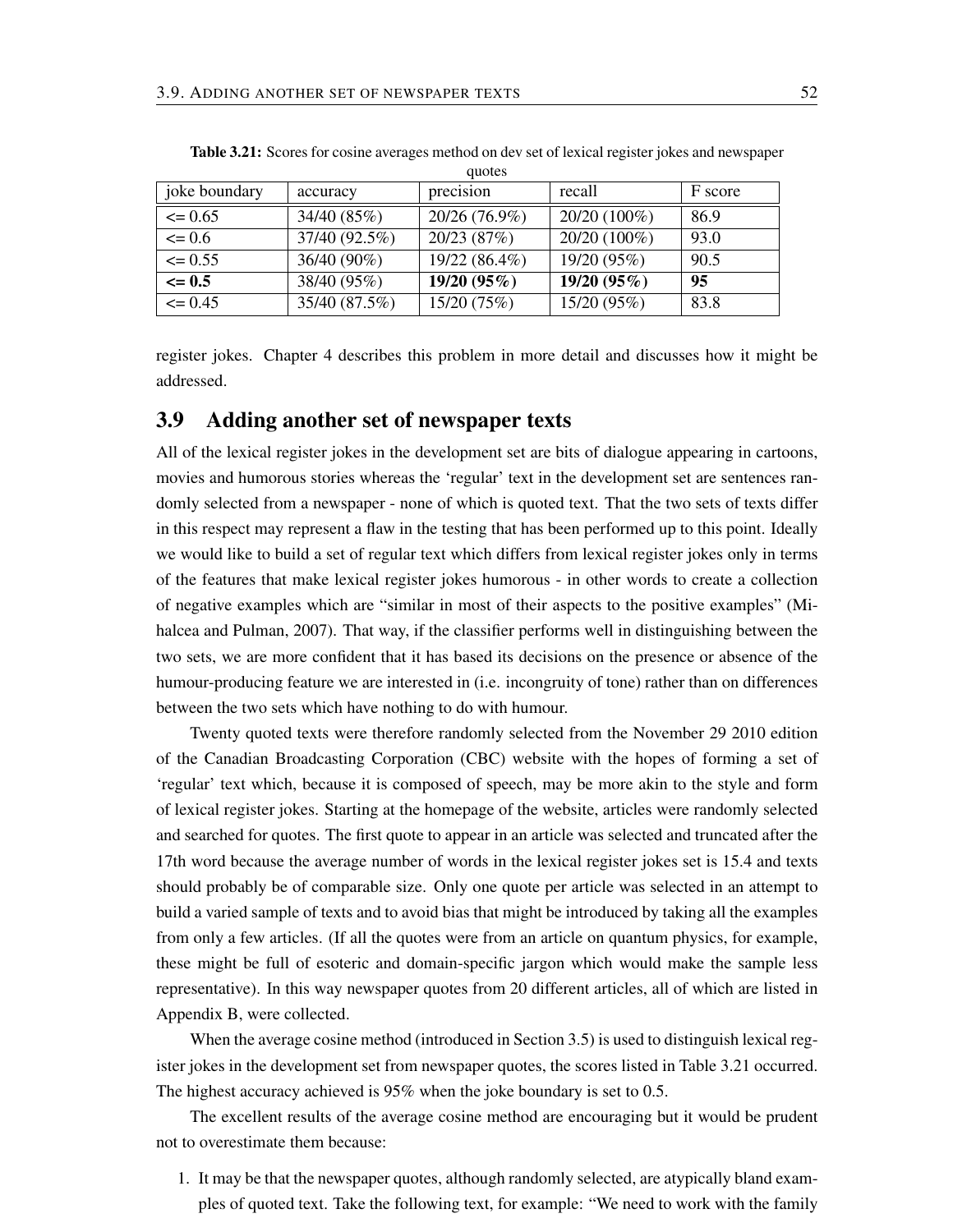in making sure they find the objects, and we need". Only five words, fewer than 1/3 of the words in the text, are content words (i.e. not stopwords) and the vocabulary choice seems particularly simple and uniform. In general, speech is probably simpler and less varied than written text, but perhaps not this simple!

2. We are not really comparing humorous quoted text with 'regular' quoted text after all. Lexical register jokes in the development set are not actually examples of speech - they are creative works of fiction which are presented as spoken text. It is possible that the vector space could be classifying texts based on lexical differences between actual spoken text and creatively written text which is only masquerading as spoken text.

## 3.10 Summary

Lexical register jokes are texts which owe their humour to the presence of a clash of tone. The simplest kind of lexical register joke is one in which the tone of a single word is incongruous relative to the tone of the rest of the text and we are interested in building a semantic space which can provide an objective and quantifiable way of measuring this kind of humorous incongruity. After experimenting with different distance metrics (Euclidean, Mahalanobis, cosine), different kinds of pre-processing (tf-idf, log entropy pre-processing) and various sets of corpora, the best solution we found involved:

- computing frequency counts of words in the 15 corpora of corpus set D (see Appendix A for a list of the corpora in this set). These corpora display varying degrees of lexical formality and represent the axes or dimensions of a semantic space that will be used for measuring differences in tone.
- normalizing and performing log entropy transformations of the frequency counts.
- using the cosine metric to compute similarities between word vectors.

Using this semantic space, a score of 39 out of a possible 40 was achieved in identifying the incongruous words in a development set of simple lexical register jokes. Experiments were then performed to determine if the space could be used to automatically detect these same lexical register jokes from within a collection of texts. The best accuracy achieved was 80% (with a precision of 73.1% and a recall of 95%), and attempts were then made to improve these results using Principal Components Analysis (PCA).

Building a reduced space consisting of the first 2 components suggested by the PCA, lowered the accuracy of detecting lexical register jokes to 75%. This drop in accuracy can partially be accounted for by the fact that when the subspace is used, more errors are made in the initial steps of the algorithm in finding the incongruous word in a text.

A problem with five jokes in the development set was then noticed: in each of these texts, one of the conflicting tones was represented non-lexically. In order to maintain our goal of constructing a model of a subclass of humour that can be implemented computationally, we therefore made our description of the simplest kind of lexical register joke more precise. The simplest lexical register jokes contain a single word whose tone conflicts with the tone of other words in the text and both tones are expressed lexically (not phrasally or contextually, for example). The five faulty jokes in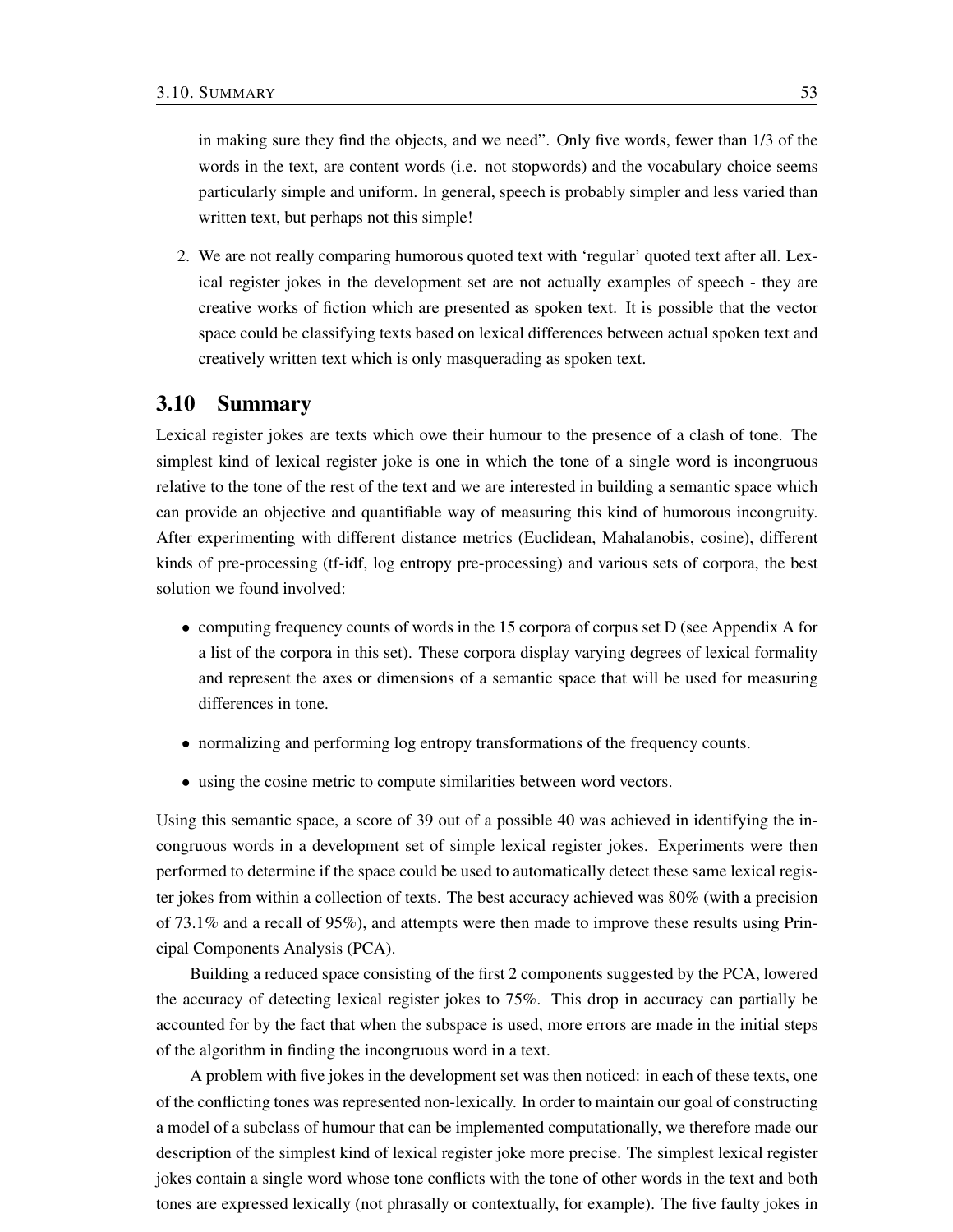the development set were therefore replaced and the average cosine method was performed on the new development set of jokes. Results were very similar to those yielded by tests on the older (and faulty) set of development texts and this revealed a fundamental problem with the vector space model we have developed so far: texts which contain a pathological word will almost always be classified as lexical register jokes. This problem will be addressed in the next chapter.

It was also noticed that the simple lexical register jokes in the development set are all examples of quoted speech whereas the set of 'regular' texts used in testing so far has consisted of written text from newspapers. An additional set of 'regular' text, consisting of quotes from newspapers, was therefore assembled and used to test the average cosine method. The average cosine method yielded a particularly high 95% accuracy in distinguishing between simple lexical register jokes and the new set of regular text. These results are encouraging but should be regarded with some skepticism because, among other things, the new set of regular text may be particularly bland.

The next chapter discusses the difficulty certain types of words pose for the vector space model, and in Chapter 5 we will explore using clustering solutions to automatically distinguish between lexical register jokes and regular text. These algorithms produce results on par with the best methods described in this chapter, and they also offer the possibility of detecting more complicated lexical register jokes, rather than just the simplest kind.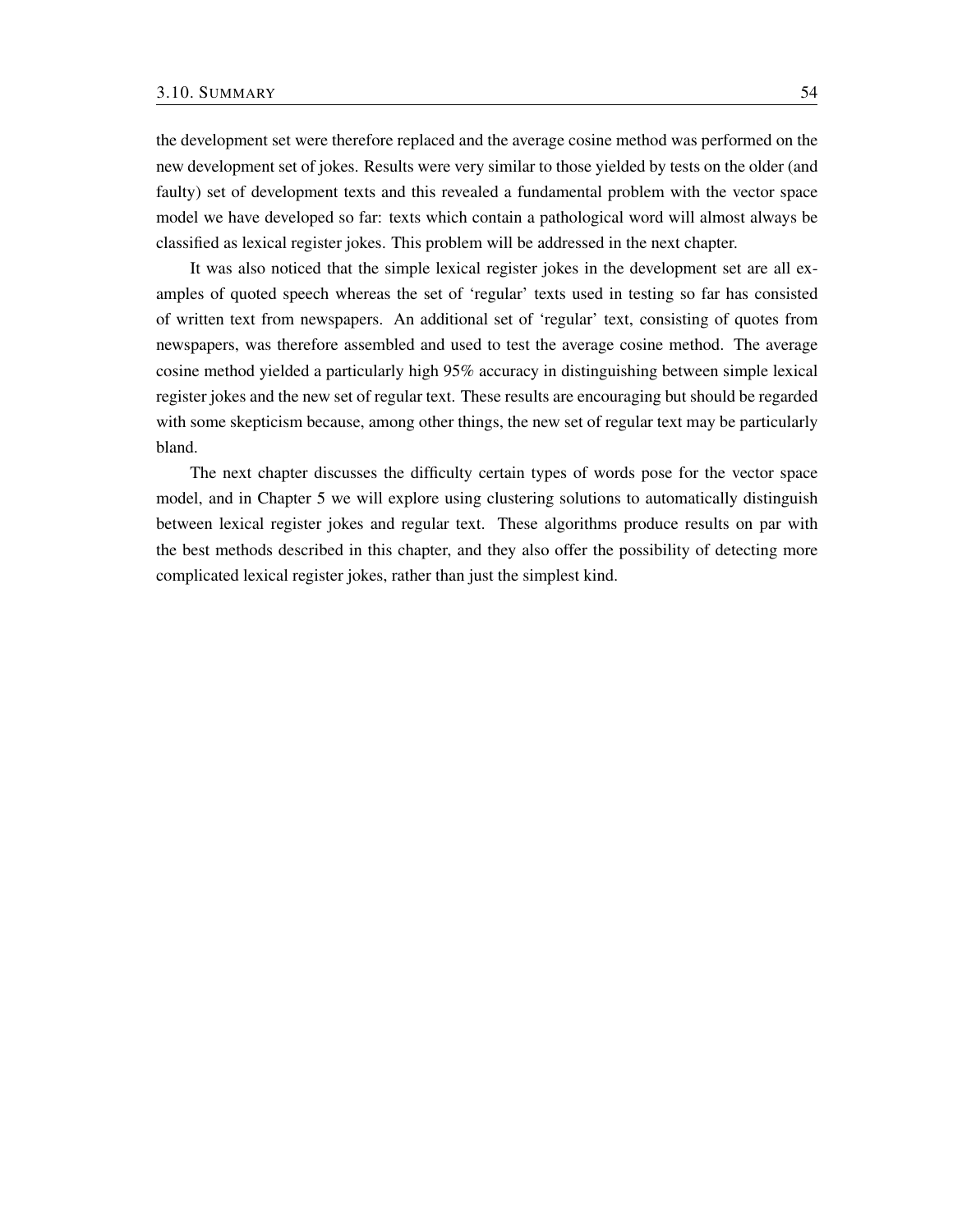## Chapter 4

# Data Sparsity

## 4.1 Introduction

The previous chapter introduced a classifier which aims to distinguish lexical register jokes from regular text. The classifier makes use of a vector space into which individual words of a text are plotted. The aim is to have a word's position in the space reflect its tone, and so large distances between words would therefore represent significant differences in their tone. Significant difference of tone is a fundamental characteristic of lexical register jokes and if the vector space accurately reflects these differences, the classifier will be able to recognize these kinds of texts.

Various parameters of the classifier were experimented with and a development set of lexical register jokes and 'regular' text was used to evaluate the classifier's performance. The best accuracy achieved on the development set was 80% with a precision of 73.1% and a recall of 95%.

A step in the classifier's algorithm involves computing frequency counts of a word in corpora that vary in tone and these frequencies represent the word's coordinates in the vector space. One of the assumptions of our model is that frequency count distributions in the corpora can act as a kind of "tonal fingerprint" of a word. If the corpora are too sparse, however, these distributions will be compromised and may fail to be proper estimates of tone. The aim of this chapter is to determine the extent to which corpus sparsity might be responsible for classifier errors and to explore what might be done to correct some of these errors.

## 4.2 Frequency counts as estimators of tone

How do we regard a word that has a low frequency count in a given corpus, such as the King James version of the bible? Can we infer anything about its tone? Words like 'Amminadib', 'cheereth' and 'clappeth', for example, occur only once in the bible and they possess a formal tone. On the other hand, the words 'folks', 'onions' and 'moist' also appear only once in the bible yet these words are not archaic or formal sounding. From this perspective, the task of evaluating the tone of words using frequency counts in a corpus seems daunting.

The task looks even more formidable when we consider that the number of words occurring just once or twice in any given corpus is often considerable. For example there are 12,584 word types in the version of the King James bible we are using and nearly a quarter (3962) of these appear in the text only once. Nor is the bible unique in this regard. Word types "have a very uneven distribution" and "very rare words make up a considerable proportion" of most texts (Manning and Schutze, 1999). Manning and Shutze write "it is hard to predict much about the behaviour of words that you never or barely ever observed in your corpus" and the same could be said about predicting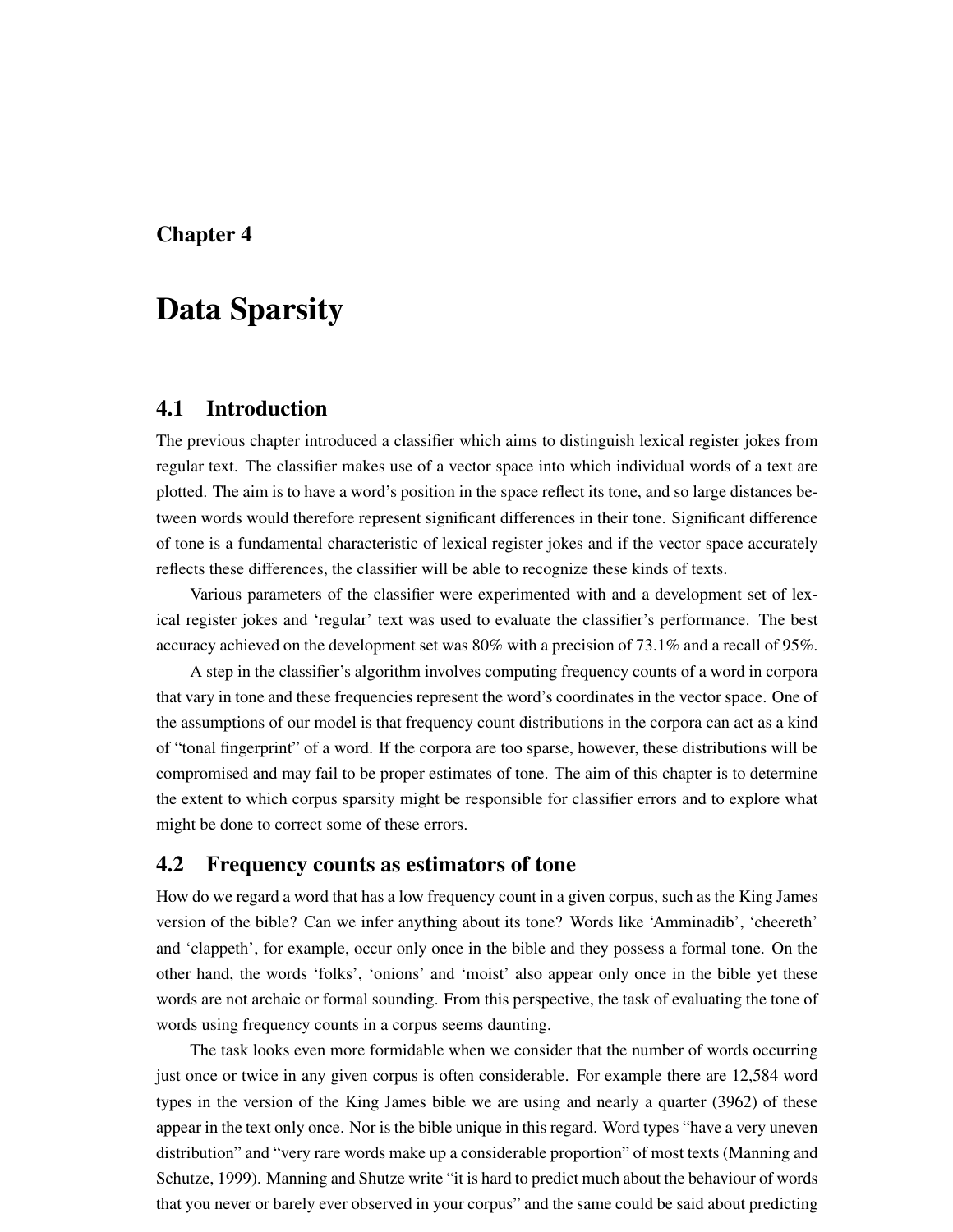the tone of infrequently occurring words.

It is important to keep in mind however, that we are not looking at a word's frequency count in a single corpus, in order to estimate its tone, but at its frequencies in multiple corpora. We find, for example, that the word 'Amminadib' does not appear in any of the other corpora in corpus set D, for example, and this makes its single appearance in the bible – a seemingly tenuous connection to this corpus – more significant when regarded in this light. This is because words which are rare in a collection of corpora are probably more representative of the corpora to which they belong. Whereas the word 'folks' occurs only once in the bible but appears in 11/15 of the corpora in corpus set D, making its tenuous connection to the bible corpus (and perhaps its tone) even more tenuous.

Because their profiles in the various corpora are so different, these two words, which seemed alike when their frequencies in the bible alone were considered, will be far apart from each other in the vector space of our model. In this case, the vector space model properly shows that these two words have noticeably different tone. (Whether the vector space would classify a text housing these two words as a lexical register jokes is another matter).

But sometimes estimating difference in tone using the vector space model fails and one reason for this might be on account of corpus sparsity (making the frequency count vectors inaccurate in some way and the distances between them misleading). This chapter attempts to investigate the extent to which sparsity of corpus data accounts for errors made by the classifier.

## 4.3 Words that are problematic for the classifier

Numerous words in the development set of jokes appear in only a few corpora or none at all. In some cases this is appropriate. Words like 'logy' and 'triumvirate' are truly rare and their esoteric nature is used to generate incongruity in a text when they appear side by side with, respectively, the relatively informal words 'mom' and 'twinkies'.

On the other hand, other words in the development set such as 'yum' and 'mommy' (which appear in jokes #3 and #12 respectively) have low frequencies in the subset of corpora in which they appear, probably not because they are truly rare but because the set of corpus data we are using (corpus set D) is simply too sparse.

Sparsity of corpus data, a perennial issue in NLP, is perhaps the biggest problem with our vector space model. To better understand this problem, we have created a partial taxonomy of the different types of frequency count distributions that can occur in the space (see Table 4.1). The left column of this table lists the profiles (A - C) that are especially difficult to interpret and we will examine each of these in turn.

#### 4.3.1 Profile A

Words with profile A are problematic, not because they appear in just a few corpora but because their frequencies in those few corpora are low. The phenomenon of words appearing in just a few corpora is to be expected. For example archaic words such as 'thee' and 'thou' will, for the most part, appear in only a subset of the corpora (e.g. archaic corpora) and these common ancient words will have high frequencies. Words with high frequencies in just a few corpora have profiles D or E in Table 4.1 and are not considered as problematic as words with profiles A - C. This is because high frequencies in just a few corpora and zero or low frequencies in the remaining corpora gives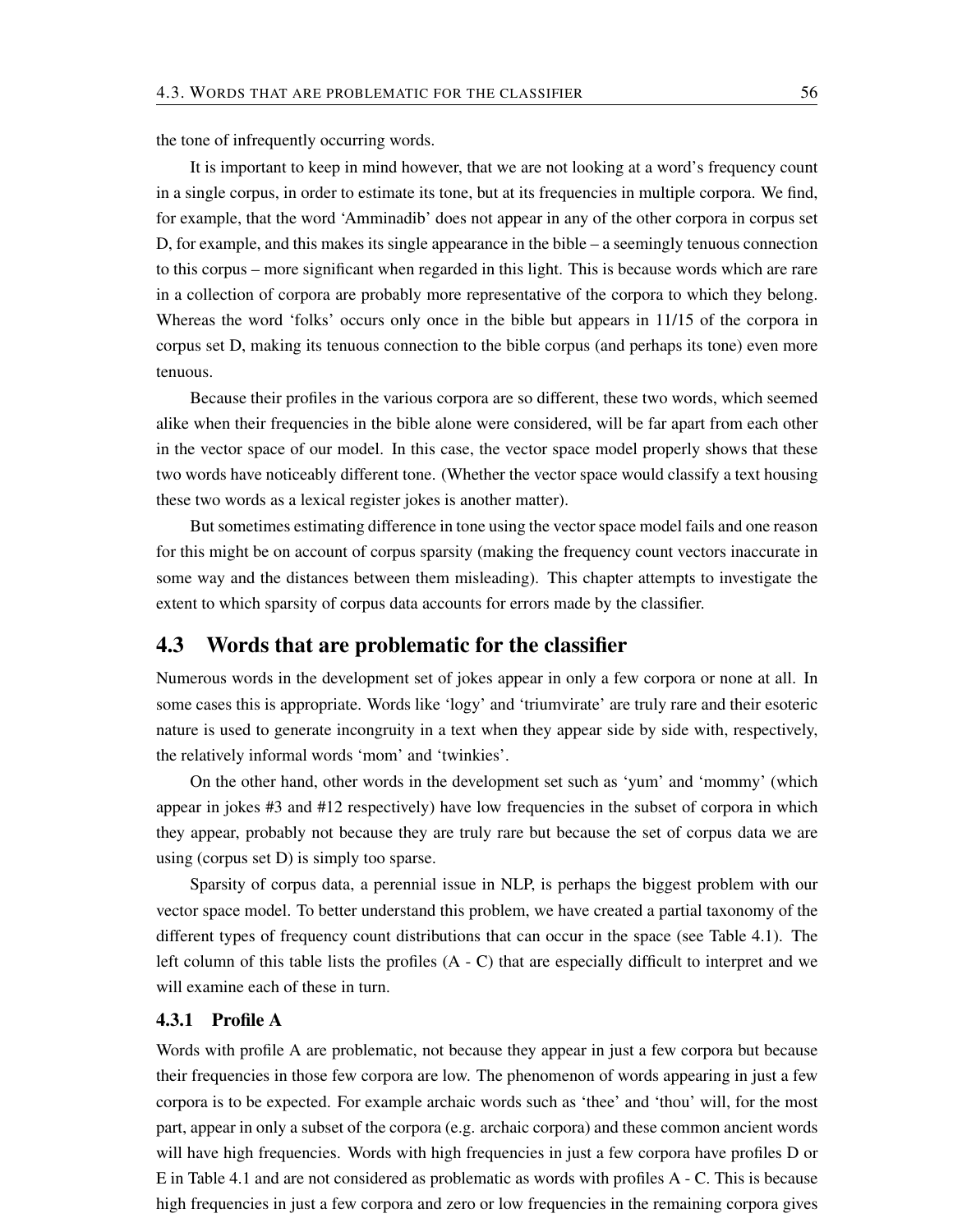| <b>Problematic Profiles</b> | Non-problematic          |
|-----------------------------|--------------------------|
|                             | Profiles                 |
| A                           | D                        |
| low frequencies in just a   | high frequencies in just |
| few corpora (and zeroes     | a few corpora (and       |
| elsewhere)                  | zeroes elsewhere)        |
| ĸ                           | F.                       |
| low frequencies in many     | high frequencies in just |
| corpora (and zeroes         | a few corpora (and low   |
| elsewhere)                  | frequencies elsewhere)   |
| C                           | F                        |
| words with zero vector      | high frequencies in      |
| profiles                    | numerous corpora         |
| (i.e. do not appear in      |                          |
| any corpora)                |                          |

Table 4.1: Different frequency count distributions

us higher confidence that a word with such a profile is closely associated with the corpora in which it appears (and perhaps conveys some of the tone of those corpora).

Words with profile A are more difficult to interpret, however, because words with differing tone can belong to this set. For example, a word with profile A could be:

- 1. a word that rarely occurs in the subset of corpora but those corpora still reflect the tone of the word. Let's say the word 'electrodynamics' appears in a subset of scientific corpora but nowhere else. These corpora do convey the tone of the word - it sounds scientific - but it occurs only rarely in these corpora, perhaps because the corpus data is sparse (and so this word should actually have, for example a profile of D or E). Or it may be the case that low frequencies are appropriate, because 'electrodynamics' is a highly technical term and is rarely used outside very specific contexts, even in scientific journals.
- 2. a word that rarely occurs in the subset of corpora and these corpora do not reflect the tone of the word. For example let's say that the subset of corpora in which the word occurs is once again a set of scientific texts. A word such as 'squeezing' might occur only rarely in these corpora and it does not sound particularly scientific.
- 3. a word that is rarely used anywhere (e.g. 'triumvirate'). The dominant tone of these rare words might be that they sound rare. Hence their tone may not be conveyed by the few corpora in which they appear. In our example, the word 'triumvirate' sounds formal and rare in a literary way rather than a scientific way and its tone is not accurately conveyed by the subset of corpora in which it happens to appear.

Thus from the examples above, we see that a word with profile A which occurs infrequently in a subset of corpora might communicate the tone of those corpora (e.g. 'electrodynamics' in the example above), might have a neutral tone ('squeezing') or might sound predominantly esoteric ('triumvirate').

In fact distinguishing between the different kinds of words that can have profile A is complicated further because the classifier uses the cosine metric to measure the similarity between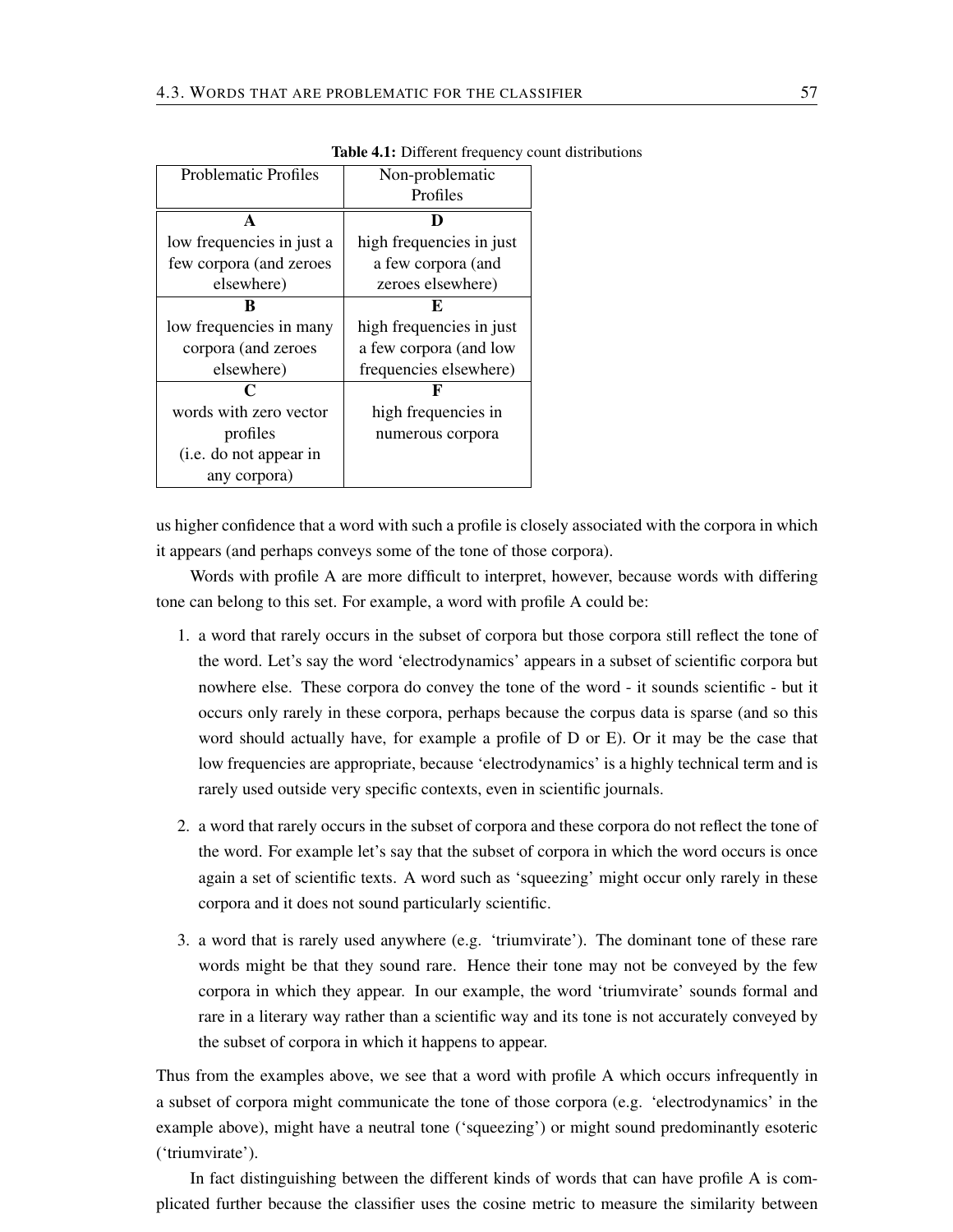vectors. Under the cosine method, a vector of [1,1,0,0,0], for example, is identical to the vector [100,100,0,0,0] because the cosine method normalizes vectors. After normalization, these two vectors will be of unit length and point in the same direction. Thus, in the vector space used by the classifier, a word with profile A is not only ambiguous for the reasons listed above, but it is also indistinguishable from some words with profile D (see Table 4.1).

The reverse is also true of course. Normally profile D would be one of the least ambiguous profiles - a relatively clear indicator that a word truly belongs to a subset of corpora and has a distinctive kind of tone - yet under the cosine method, words with profile D are conflated with a set of words that have a profile which is very difficult to interpret (profile A). In other words, one of the few profiles we considered relatively non-problematic has conjoined with a profile that is perhaps the most difficult to interpret!

#### 4.3.2 Profile B

Words with profile B are also difficult to interpret. For instance it may be the case that a word with profile B would more accurately exhibit profiles  $D$  or E had the corpora data been fuller<sup>1</sup>. Words with profile B will probably not appear as outliers in the space because, under the cosine method, they will appear close to common words which have high frequencies in numerous corpora (profile F). (For example a word with vector [1,2,1,1] will be identical to a word with a vector such as [100,200,100,100] when the cosine method is used to measure similarities in the vector space. This is, as explained above, due to the normalization of vectors that occurs when computing cosine distances). Thus a word which misleadingly exhibits profile B because of corpus sparsity, might actually be a word with a more distinctive tone than this profile suggests and contributing to an incongruity of tone in the text. It will not stand out in the vector space, however, and might be indistinguishable from a crowd of common words clustered near it.

### 4.3.3 Profile C

A word with profile C is a zero vector. Recall that the cosine distance between a zero vector and another vector is undefined. (The cosine of two vectors u, v is defined as their dot product divided by the product of their lengths. When u or v is a zero vector, the result is 0/0). When faced with having to compute the cosine distance between a zero vector and another vector, we have elected to have the classifier output a cosine distance of 0. A cosine of 0 (which represents a  $90^\circ$  angle) is the maximum distance two vectors can be from each other in the space. (Vectors in the space can not be at an angle greater than 90◦ because they do not contain negative values. A word cannot appear a negative number of times in a corpus). Consequently any text containing a word with profile C will exceed the joke boundary and be considered a lexical register joke.

We decided to have the classifier behave in this way because we believe that zero vectors are not always mistakes arising from corpus sparsity. lexical register jokes sometimes make use of truly rare words to create opposition of tone. In fact, of the twenty jokes in the development set, we believe that  $3/20$  (15%) of these texts use very rare words for humorous effect<sup>2</sup>. The appearance

<sup>&</sup>lt;sup>1</sup>For that matter, it could be the case that a word with almost any profile 'should' have any one of the other profiles, depending on the extent and kind of corpus sparsity impairing a system.

<sup>&</sup>lt;sup>2</sup>The three jokes which we believe use rare words (shown in bold below) to create opposition of tone are:

<sup>1.</sup> Mom! Bart is on a strict diet of complex carbohydrates. Steak will make him logy.

<sup>2.</sup> Last chance to see the beautiful reflections in Mirror Lake before eutrophication sets in.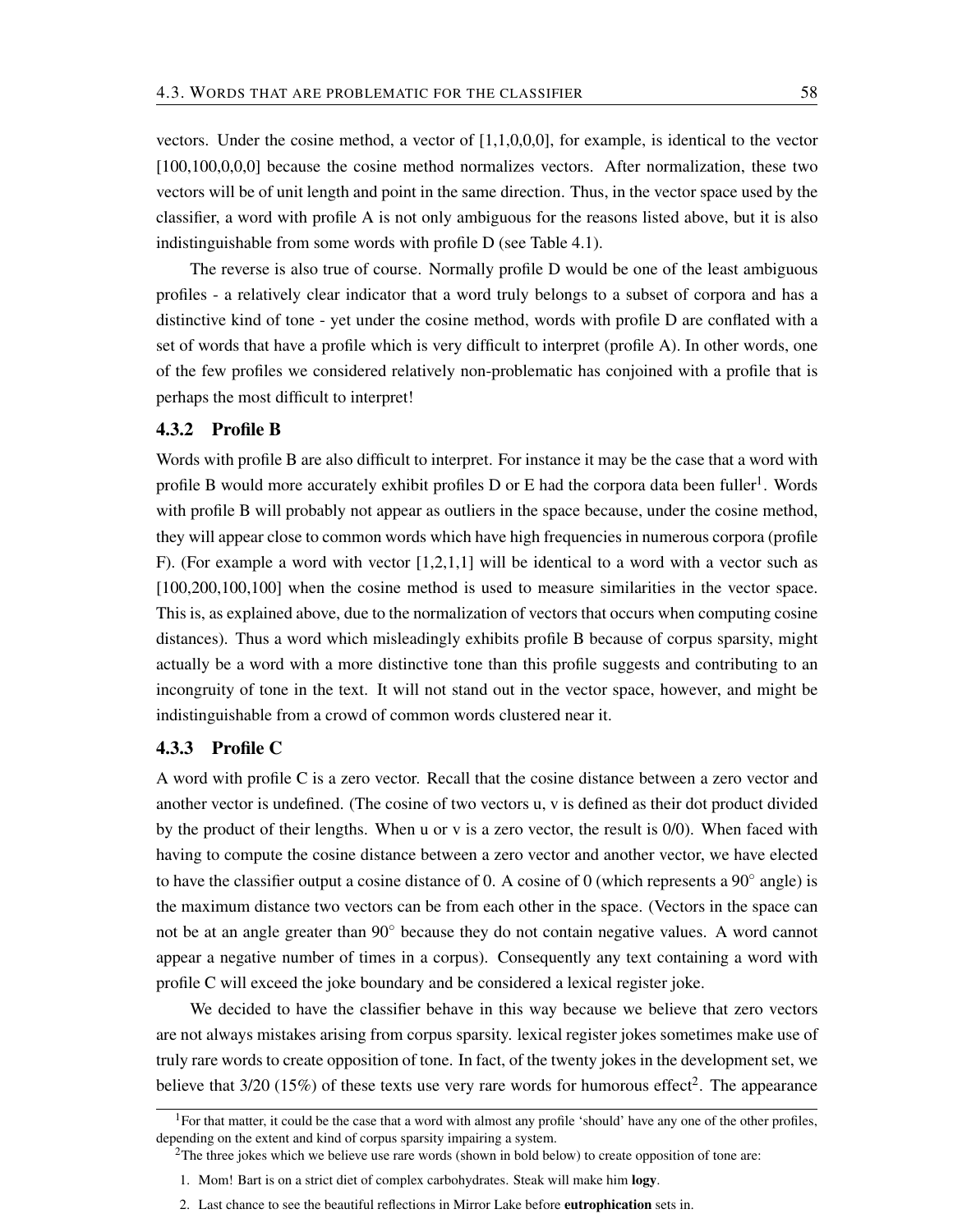of zero (or nearly zero) vectors in the vector space is therefore appropriate sometimes and should not always be dismissed as noise. Such a vector sometimes communicates valuable information about a word (i.e. that it is rare) and reflects an important characteristic of a certain type of lexical register joke.

The problem of course is distinguishing between the case when a word with profile C actually is rare and when it only appears to be, because of corpus sparsity. Even if a word with profile C is actually rare, it is naive to have the classifier regard every text housing such a word as a lexical register joke because, obviously, non-humorous texts will also contain such words. Our decision to have the classifier regard a text containing a profile C word as a lexical register joke might not be entirely misguided if such words appear more frequently in lexical register jokes than in 'regular' text, but whether this is in fact the case is not clear. Classifiers conventionally must classify all of the data they are presented with, however, and in the face of this requirement, some kind of decision, however arbitrary and unsatisfying it appears to be, had to be made with regards to texts containing these words. The joke generator, however, is not constrained in this way and so, given the ambiguities of profile C words, texts containing them will be eliminated as candidate jokes. See Chapter 7 for details.

## 4.3.4 Non-problematic profiles D, E, and F

Profiles D and E provide perhaps clearer evidence that words possess the distinctive tones of the corpora in which they appear. High frequencies in just a few corpora and zero (profile D) or low (profile E) frequencies in the remaining corpora gives us higher confidence that a word with such a profile is closely associated with the corpora in which it appears (and perhaps conveys some of the tone of those corpora).

Profile F is probably the clearest indicator of a word's tone (or lack thereof) because it is likely that only stopwords and very common words will have high frequencies in numerous corpora. Thus words with profile F are likely to have a neutral tone.

## 4.4 Distinguishing between profile A and D words

As stated above, predicting the tone of profile D words would normally be relatively straightforward but when the cosine metric is used to measure the similarity between words in the vector space, profile D words are conflated with profile A words - words whose tone is very difficult to predict. A way of distinguishing between words with these profiles, however, would be to make use of a threshold. For example a word belonging to profile A would be a word that has frequencies in only a few corpora (and zeroes elsewhere) and each of those frequencies are below the threshold value, whereas a word with profile D also appears in only a few corpora but its frequencies are above the threshold. The classifier could then be equipped with confidence ratings. For each text it encounters, the classifier could generate a number representing its confidence in classifying that text, and texts containing profile A words would receive lower confidence ratings than other kinds of texts.

A practical problem emerges however with the introduction of confidence ratings: how would

<sup>3.</sup> Forbearance is the watchword. That triumvirate of Twinkies merely overwhelmed my resolve.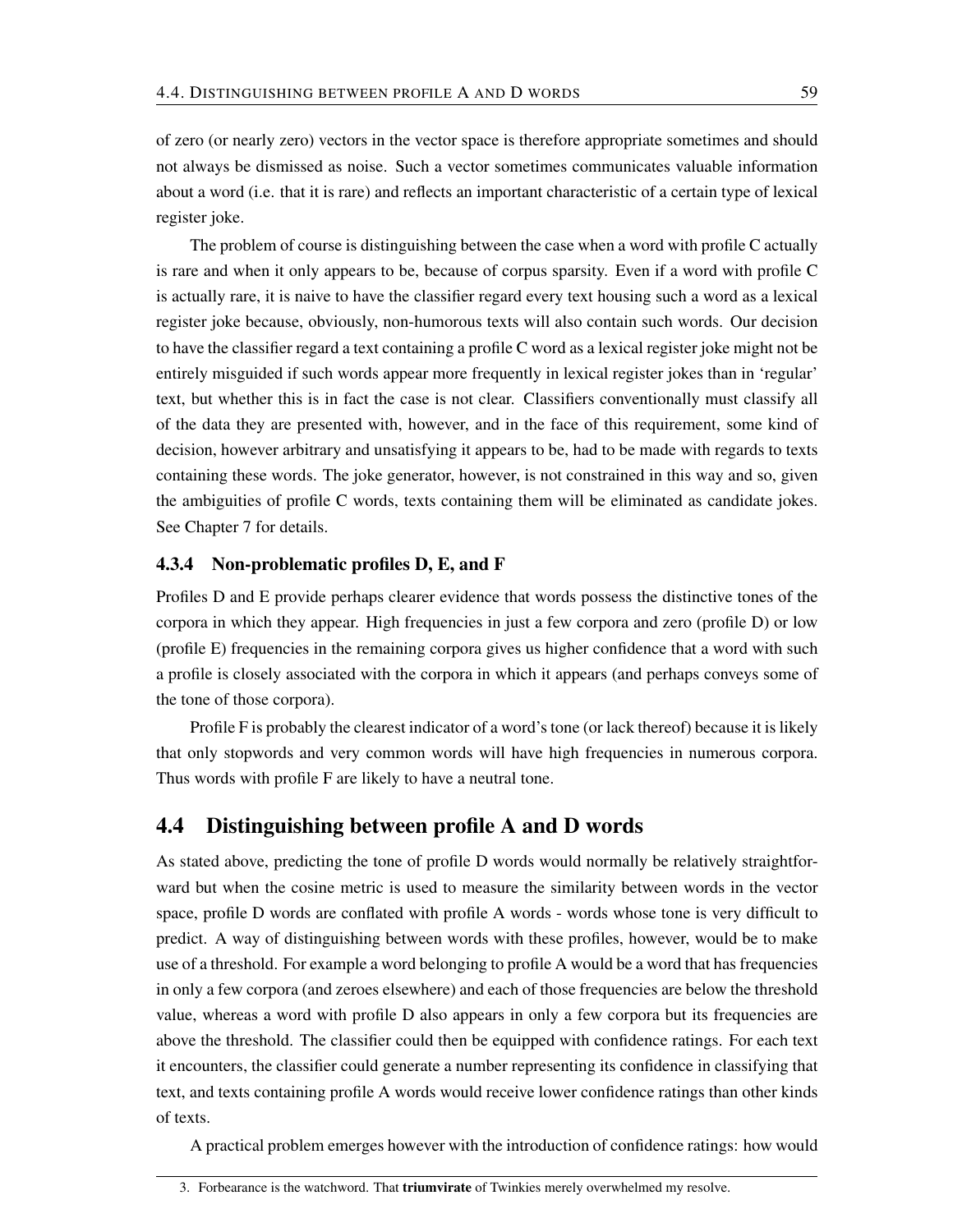the classifier's performance be evaluated under such a system? Would accuracy scores be computed only on texts for which the classifier had a confidence level higher than 80% for instance? How many texts in the development or test sets would actually be classified if this were the case? Given the rarity of lexical register jokes, filtering out texts with low confidence ratings may reduce the size of the development and test sets by too much.

Perhaps because of difficulties such as these, classifiers traditionally do not abstain from classifying certain data and must classify all of their input. We will therefore follow this convention and will not incorporate confidence levels into the classifier. A confidence rating system will be implemented in the lexical register joke generator, however. When the vector space is used to generate lexical register jokes, the generator will be directed to output only texts about which it is fairly confident. If a text constructed by the generator is found to contain a word with profile A, for instance, that text will be discarded because estimating whether it contains an incongruity of tone is too uncertain. Chapter 7 discusses this and other kinds of filtering performed by the joke generator.

## 4.5 Testing whether words with profile A or D always appear as outliers

We know that words with profile C will always appear as outliers in the space because, rightly or wrongly, we chose to have the classifier treat them this way. But what about words which occur in only a few corpora? Does the classifier automatically regard a word with profile A or D as the most outlying word, regardless of the frequency count distributions of the other words in the text?

Sometimes, of course, a word with profile A or D will be one of the incongruous words in a text, but we want to know whether it always appears as an outlier (i.e even when it is not responsible for incongruity of tone in a text). This is a real possibility when we recall that stopwords and common words in texts are plotted into the vector space along with content words. These common types of words are included because early tests of the classifier determined that doing so made accuracy scores significantly higher. Stopwords and common words have high frequencies in all the corpora and so their vectors will tend to point in roughly the same direction. A single text will often contain numerous stopwords and common words and consequently words with profile A or D might always stand out as outliers in such contexts.

This is an important issue to examine. If we arbitrarily define "a few corpora" to be three or fewer corpora (but not 0 corpora) and words with "low frequencies" as those that appear no more than 8 times (per million words) in a corpus, then 8/20 of the lexical register jokes in the development set contain a word with profile A and 1/20 contains a word with profile D. The classifier regards each of these words as the most outlying word in its text and all 9 of the texts to which these words belong were properly classified as lexical register jokes. But the worry here is that these texts (9/20 or 45% of the jokes in the development set) may have been classified correctly, not because an incongruity of tone was detected but simply because each of these texts contains a word that occurs in only a few corpora (and distances to these kinds of words might always exceed the joke boundary).

Further doubts arise about whether the classifier properly handles profile A and D words when we find that four of the newspaper texts contain words with profiles A  $(3/20)$  or D  $(1/20)$  -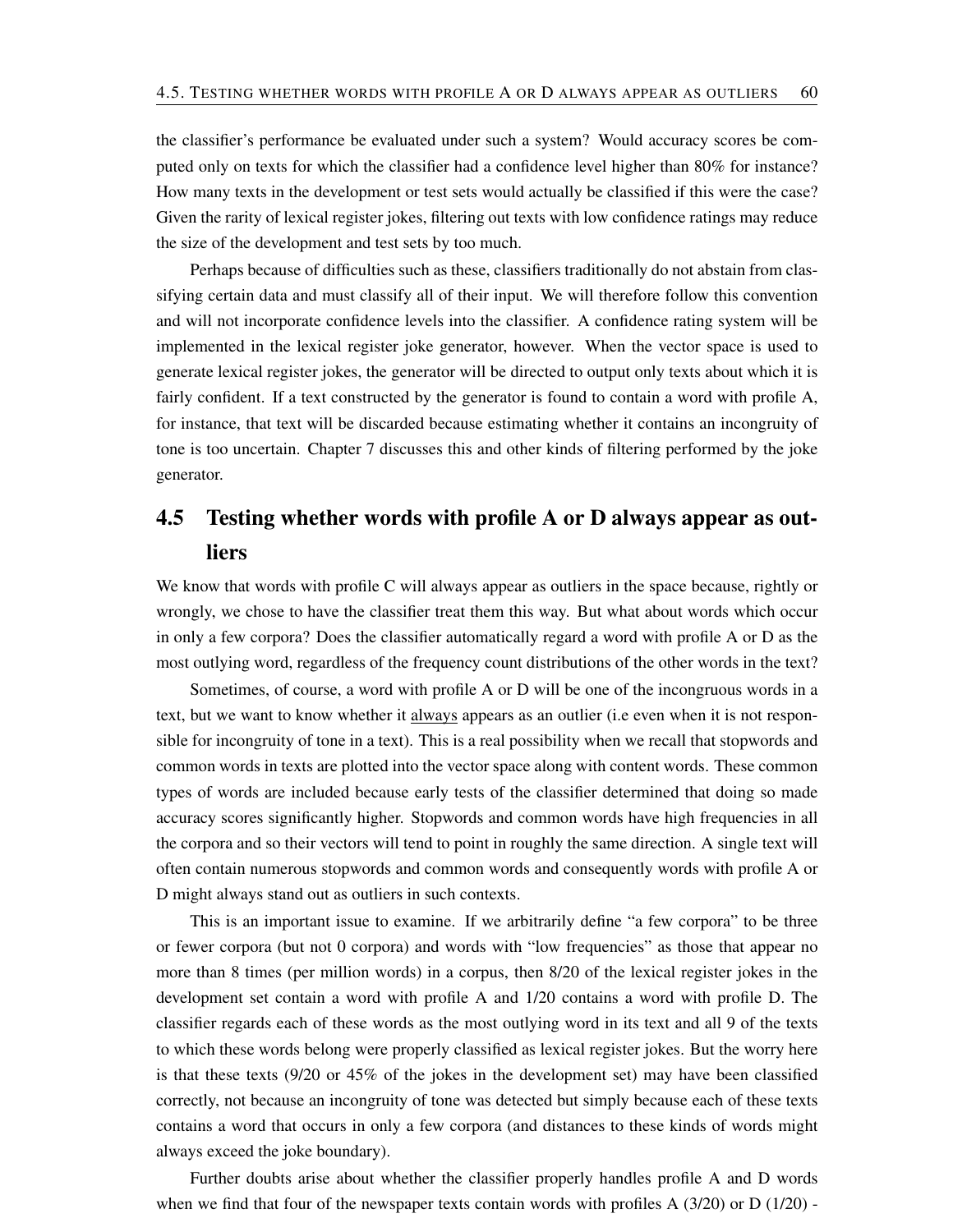

Figure 4.1: Bag of words test to determine if rarest word is always the most outlying word

each of which is the most outlying word in the text - and all four of these texts were consequently classified as lexical register jokes. (14 newspaper texts which did not contain these types of words were correctly classified and 1 newspaper text which contained a zero vector was classified as a lexical register joke).

In an attempt to see whether the classifier automatically regards a word with profile A or D as the most outlying word, regardless of the frequency count distributions of the other words in the text, the following "bag of words" were intuitively and informally selected and were plotted into the vector space:

wert thee thy methinks doth and of the intemperate prodigious ducat computer oft aghast anon

(A "bag of words" can be used here because the text does not have to be grammatically or semantically correct in order investigate this matter). A handful of stopwords appear in this constructed text because stopwords regularly appear in lexical register jokes and, along with content words, are plotted into the vector space for the consideration of the classifier.

The word in our bag of words test which occurs in the fewest corpora is the word 'ducat': it appears in only two corpora with frequencies of 7.1 and 1.82 times per million words and so this is a word with profile A. This word is archaic and is in keeping with the tone of most of the other words in the text which are also archaic and formal sounding. The word 'computer', however, also appears in the list and we believe that it is the most incongruous word in the list. It appears fairly frequently - in all but six of the corpora - and we are interested in seeing whether the classifier will regard it or the word 'ducat' as the most outlying word in the space. Figure 4.1 shows the frequency count distributions for these words.

When this text is processed by the classifier, the word 'computer' is in fact regarded as the most outlying word in the vector space when the average cosine method is used. (In Figure 4.1, the number 1 appears in brackets after the word 'computer', indicating that its distance from the other words in the text is the greatest).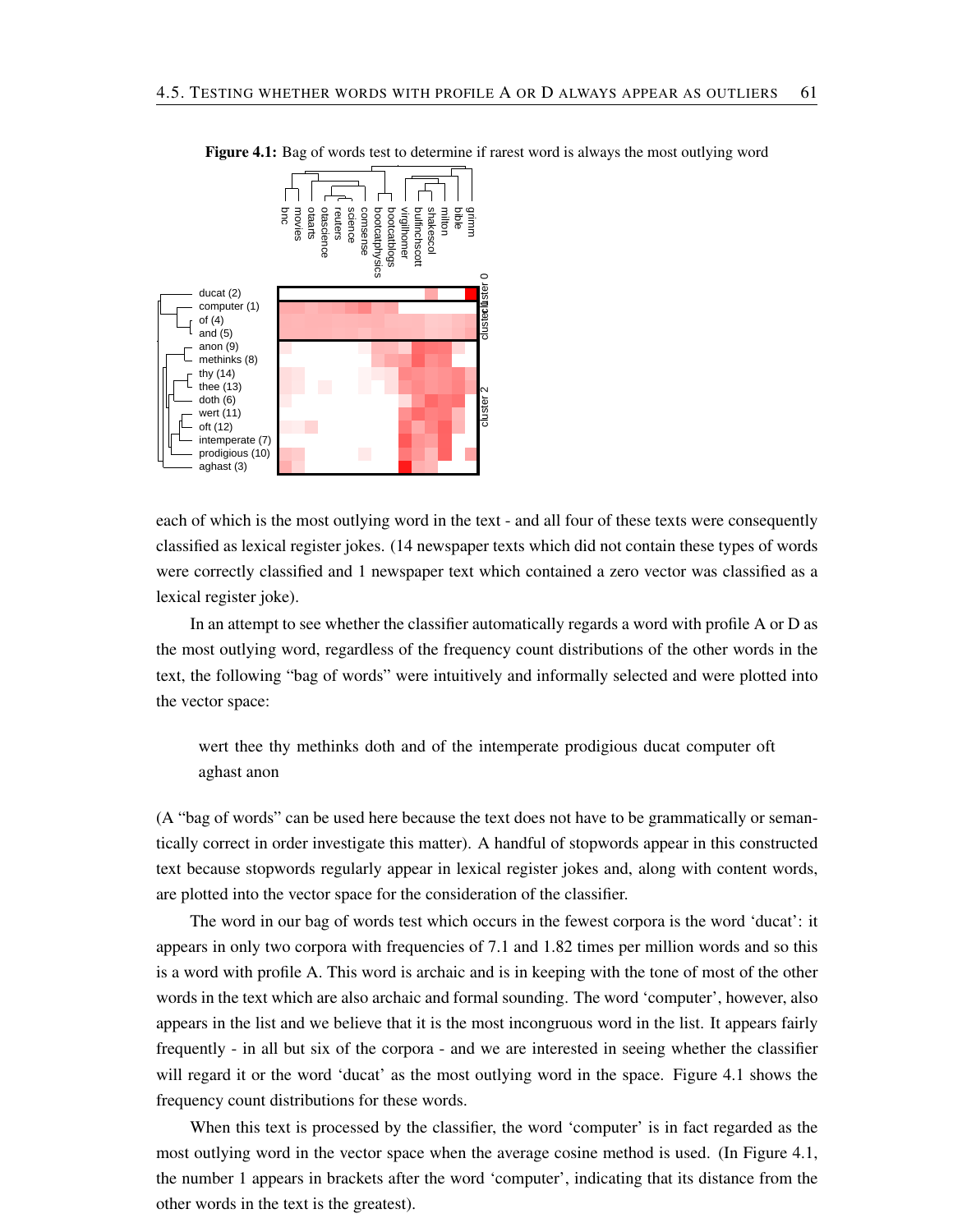

In a similar test, the words "gee mommy incumbent and the of icky drat" are plotted into the space. Of all the words, the word 'drat' appears in the fewest number of corpora - only one, the corpus of blogs - and it appears there only 2.54 times per million words. It too is a word with profile A and its tone is in keeping with the other content words of the text except for the formal word 'incumbent', which we believe is the most incongruous word in the text. Figure 4.2 shows the frequency count distributions for this second bag of words test and demonstrates that once again, the classifier did not simply choose the rarest occuring word as the most outlying word: the word 'incumbent' is properly identified as the outlier in the space even though it appears in significantly more corpora (6 in total) than the word 'drat'. These results are encouraging because they demonstrate that a word with profile A does not always appear as the most outyling word in the vector space.

This also means that words with profile D will not always appears as the most outlying word in a vector space. As explained earlier, the cosine method normalizes vectors. Thus a word vector with profile A (e.g.  $[1,1,0,0...]$  and a word vector with profile D  $[300,300,0,0...]$  - both of which are pointing in the same direction - are both normalized to unit length, and so become identical. As our two bag of words tests have demonstrated, words with profile A do not always appear as the most outlying word in a text. If we were to replace the words with profile A in the bag of words tests with profile D words which point in the same direction, then, after normalization, these profile D words will be identical to the profile A words. They too will therefore not always appear as the most outlying words in the vector space.

## 4.6 Improving corpus coverage

Twelve lexical register jokes in the development set contain a word which rarely occurs in any of the corpora or not at all (i.e. words with profile A or C) but we believe that at most only three of these words are actually rare: 'logy', 'eutrophication' and the word 'triumvirate'. That leaves 9 texts containing words which may not actually be rare and occur infrequently only because corpus data is sparse. This means that nearly half of the lexical register jokes in the development set have been correctly classified as lexical register jokes, but perhaps for the wrong reason.

In light of this, we decided to introduce a new and larger set of corpora (corpus set E). Informal corpora such as lyrics from rap music  $\left(\sim 2.2 \text{ million words}\right)$ , and the first 11 seasons of the television show South Park (~800,000 words) were added to corpus set D, as were formal corpora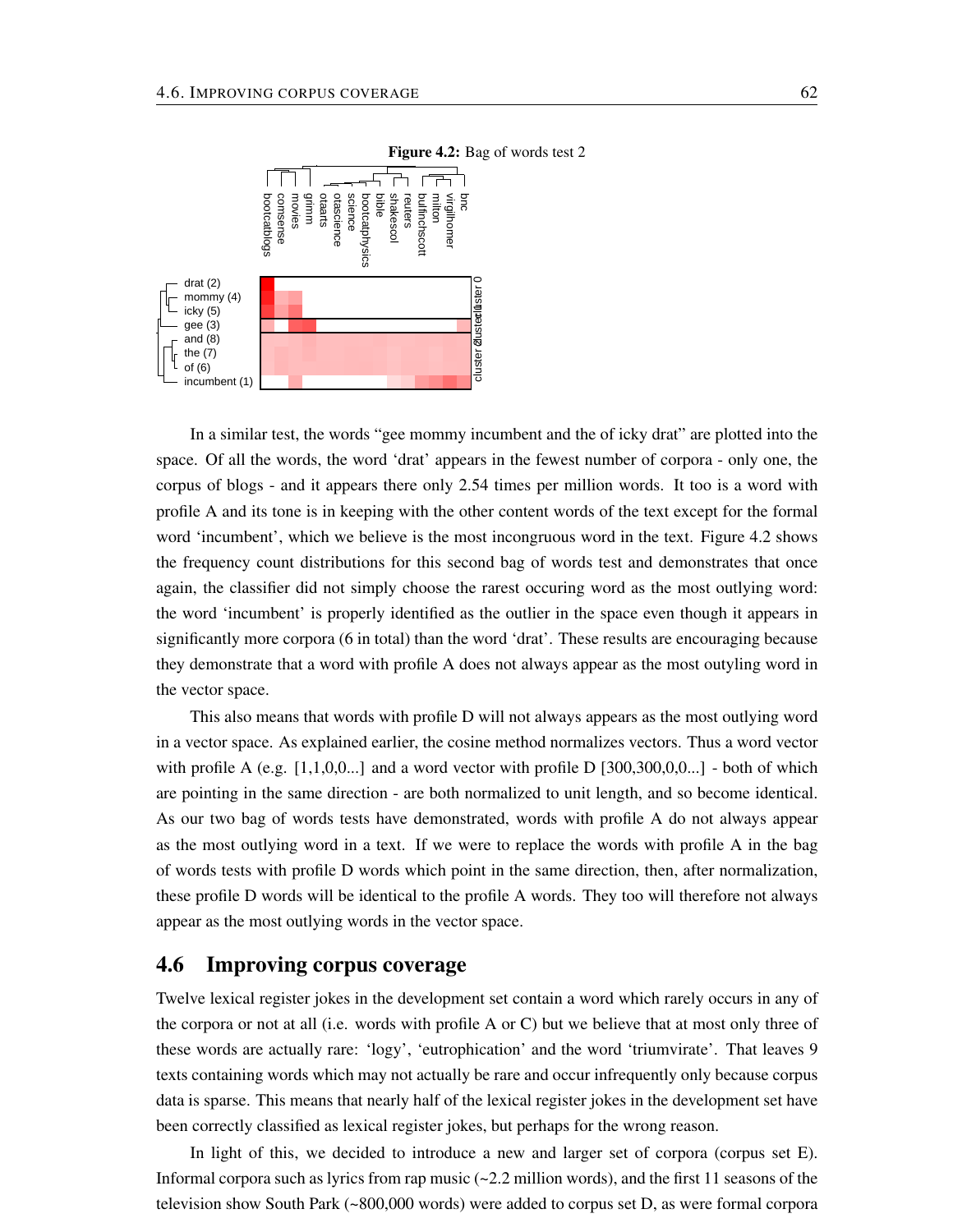such as book reviews ( $\sim$ 3.4 million words) and science articles ( $\sim$ 2.1 million words) written for the New York Times newspaper. Corpus set E thus contains 20 million words - roughly twice as much data as corpora set D.

It was hoped that adding this data would help reduce the number of misclassifications made on account of corpus sparsity and might also provide fuller coverage of the following kinds of tone (as informally assessed):

- 1. archaic
- 2. modern formal (scientific)
- 3. modern formal (literary)
- 4. modern informal
- 5. middle of the road formality

These are only informal and intuitive categories and are not used in any way in the formal model. A full listing of corpus set E, organized in terms of these categories, appears in Appendix A. We have chosen to represent these categories in particular because we believe that the following oppositions of tone are prevalent in lexical register jokes:

- $\bullet$  1 vs. 4
- $\bullet$  2 vs. 4
- $\bullet$  3 vs. 4
- $\bullet$  1 vs. 2

Sparsity of corpus data will always be a problem because any set of corpora chosen will be limited, but the addition of more data will hopefully reduce the magnitude of the problem.

## 4.7 Testing of corpus set E

When the classifier uses corpus set E to create a vector space and the average cosine method (which yielded the best classification results in the testing described in chapter 3) is used to estimate whether a text is a lexical register joke or not, an accuracy score of  $31/40$  (77.5%), a precision of 19/27 (70.4%) and a recall of 19/20 (95%) result. (see Table 4.2)<sup>3</sup>.

Although using corpus set E did not improve test results (when corpora set D was used, the classifier's accuracy was 80%, precision was 73.1% and recall 95%), it may nevertheless be worthwhile using this new set of corpora. For instance 12 of the lexical register jokes in the development set contained words with profiles A or  $C<sup>4</sup>$  when frequencies of words were computed in corpus set D and that number has been reduced to 8 texts when corpus set E is used to create profiles of words<sup>5</sup>. This might mean that more of the lexical register jokes are being classified

<sup>&</sup>lt;sup>3</sup>Also, when newspaper quotes rather than newspaper text are used as non-humorous texts, results are identical to when corpus set D was used: an accuracy score of 38/40 (95%), a precision of 19/20 (95%) and a recall of 19/20 (95%) result.

<sup>4</sup>Using corpus set D, 8 lexical register jokes contained a word with profile A and 4 contained a word with C.

<sup>5</sup>Using corpus set E, 8 lexical register jokes have a word with profile A and no lexical register jokes have a word with profile C.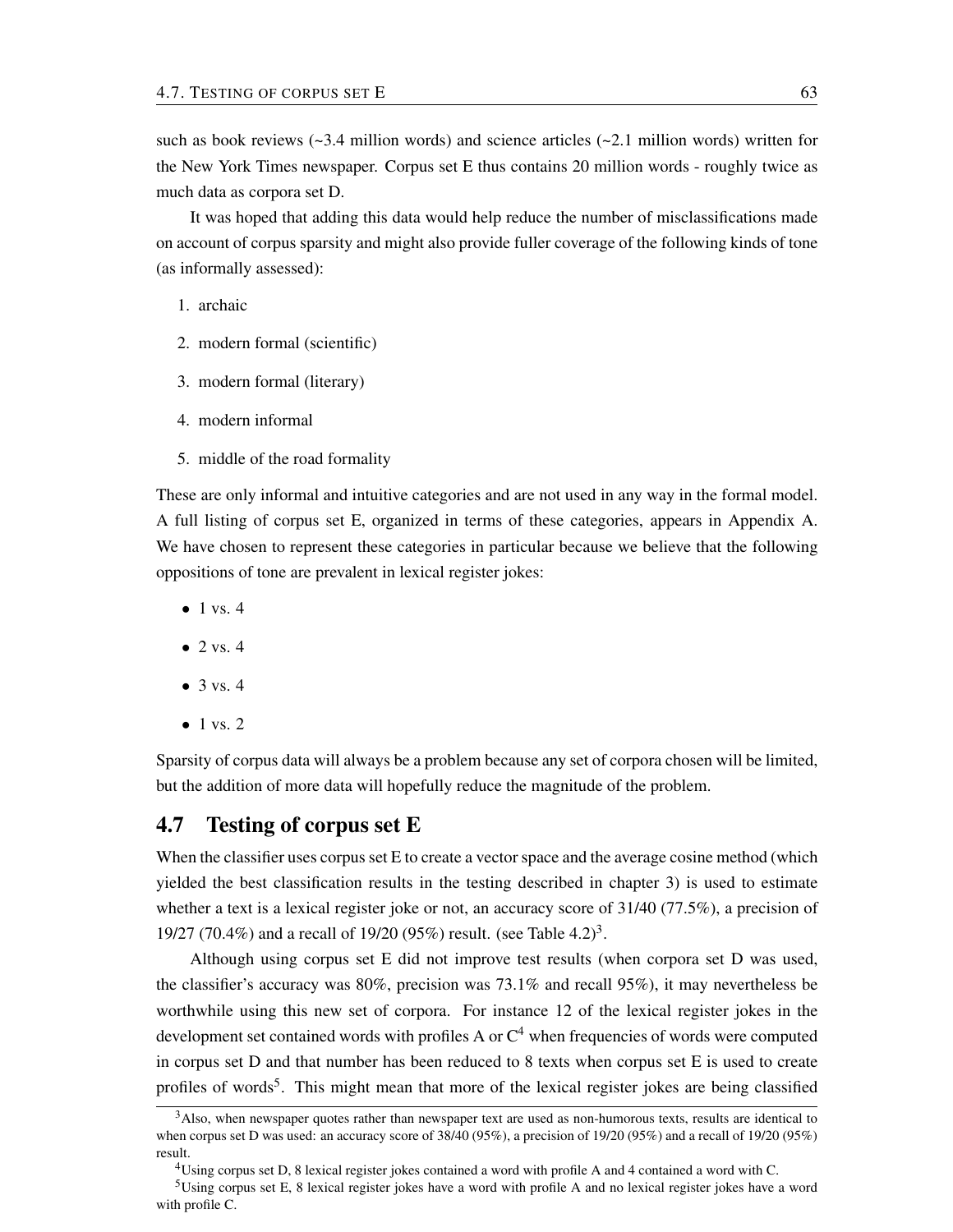| joke        | accuracy         | precision       | recall         | F score |
|-------------|------------------|-----------------|----------------|---------|
| boundary    |                  |                 |                |         |
| $\leq$ 0.65 | 29/40 (72.5%)    | 20/31 (64.5%)   | $20/20(100\%)$ | 78.4    |
| $\leq 0.6$  | $31/40 (77.5\%)$ | 19/27 (70.4%)   | 19/20 (95%)    | 80.9    |
| $\leq 0.55$ | 29/40 (72.5%)    | $16/23(69.6\%)$ | $16/20(80\%)$  | 74.4    |

Table 4.2: Results of using average cosine method with corpus set E

correctly, not because they possess words which falsely appear to be rare but because an opposition of tone was detected. If this is the case then the new set of corpus data may prove more useful when testing unseen data and when it comes time to generate new lexical register jokes.

## 4.8 Other classifier errors involving problematic words

The highest accuracy score results when the joke boundary is set to 0.6. At this boundary, the classifier misclassifies only one lexical register joke but 8 newspaper texts – nearly half of the development set of 'regular' text. In other words, the classifier is only marginally better than random when classifying the regular text of the development set.

Only one of the newspaper texts of the development set contains a word with a problematic profile when corpus set E is used (4 newspaper texts contained a profile A or C word using corpus set D)<sup>6</sup>. (Newspaper text #19 contains the word 'contorts' which is a profile A word). The outlying word in the remaining seven texts appear in at least 5 corpora: 'ebbing' appears in 5 corpora, 'tallies' occurs in 6, 'rite' in 12, 'municipalities' in 8, 'shrieked' in 6, 'mobbed' in 5, and 'rite' (again) in 12. Perhaps not surprisingly, all of these outliers except for one are also the rarest word in the text, and it seems likely that in spite of having doubled the size of the corpus data, sparsity of data is still to blame for so many misclassifications of 'regular' text. We cannot add more corpus data indefinitely, however, and so attempts were made to address the problem in new ways by

- 1. using Laplace smoothing, a pre-processing method.
- 2. implementing a new Pointwise Mutual Information (PMI) algorithm which uses corpus set E to identify which word is most incongruous with the other words in a text but then goes elsewhere - to Altavista and the vast resources of the world wide web - to estimate the extent to which this word is relatively incongruous.

## 4.9 Smoothing

Chen and Goodman write that "whenever data sparsity is an issue, smoothing can help performance" (1998). The name smoothing is used because frequency count distributions are 'smoothed' or made "a little less jagged" by subtracting counts from ngrams with high frequencies and redistributing those counts to ngrams with low or zero frequencies. Smoothing techniques are often used to construct n-gram language models and so many of these algorithms deal with ngrams where  $n > 1$ . One of the simplest kinds of smoothing, Laplace smoothing (also sometimes called

 $6$ Our definitions of profile A and D should probably be revised, however, if corpus set E is adopted. When corpus set D was used, which consisted of 15 texts, these were words which appear in three or fewer corpora. corpus set E is larger - it consists of 25 texts - so perhaps profile A or D words should be redefined as words that appears in five or fewer corpora. If this is the case, the number of newspaper texts containing a profile A word when corpus set E is used is 2/20 rather than 1/20.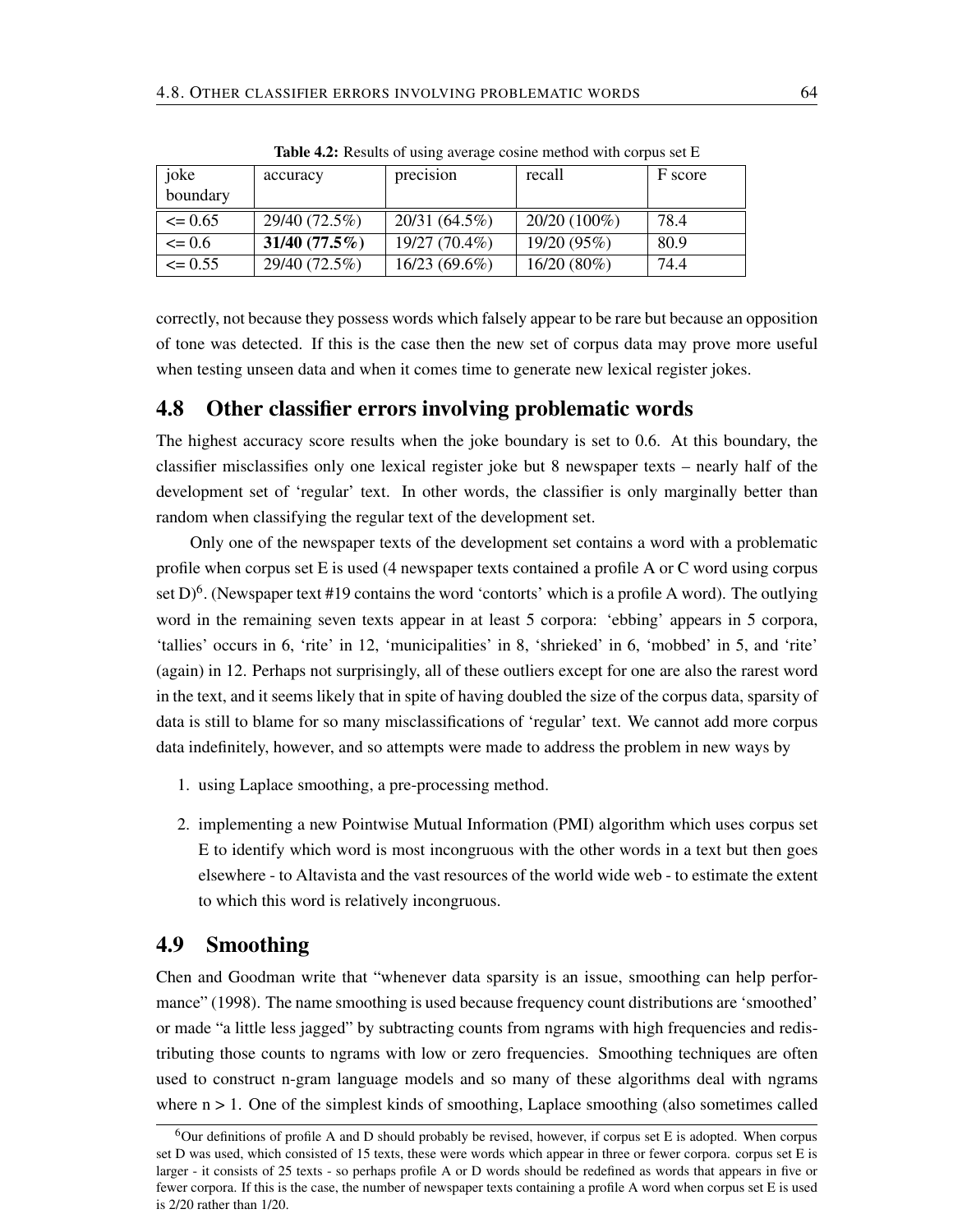| joke        | accuracy      | precision       | recall      | F score |
|-------------|---------------|-----------------|-------------|---------|
| boundary    |               |                 |             |         |
| $\leq 0.88$ | 28/40 (70%)   | 19/31 (61.3%)   | 19/20 (95%) | 74.5    |
| $\leq$ 0.85 | $32/40(80\%)$ | $15/18(83.3\%)$ | 15/20 (75%) | 78.9    |
| $\leq 0.80$ | 27/40 (67.5%) | $7/7(100\%)$    | 7/20(35%)   | 51.9    |

Table 4.3: Laplace smoothing, using avg cosine method

Add-1 smoothing), however, is applicable to unigrams ( $n = 1$ ) and might therefore be useful in our context in which the frequencies of individual words are being computed.

#### 4.9.1 Laplace smoothing

Without smoothing, the probability P of a word  $w_i$  appearing in a particular corpus is estimated as  $P(w_i) = \frac{c_i}{N}$  where  $c_i$  is the word's frequency count in the corpus and *N* is the total number of word tokens in the corpus. The idea behind Laplace smoothing is that we pretend to see every word once more than we actually did. "Since there are V words in the vocabulary and each one was incremented, we ... need to adjust the denominator to take into account the extra V observations" (Jurafsky et al., 2009) and so the smoothed probability of a word becomes  $P_{laplace}(w_i) = \frac{c_i+1}{N+V}$ .

Take for example the word 'the' which occurs 4600 times in the bible corpus. Before smoothing, its probability of appearing in this corpus is 4600/816914 which is about .56%. After smoothing, this probability is only slightly reduced to  $4601/(816914 + 12584)$ , roughly 0.55% and this seems reasonable because we do not want to greatly reduce the probability of words which occur quite frequently in a corpus. We do not want to do so because if a word has been seen frequently in a corpus, its unsmoothed probability may be quite reliable and should therefore not be significantly altered.

Conservative reduction and redistribution of probability mass is probably appropriate in the case of common words but such conservatism appears to be an ineffective way of dealing with problematic words (words with profiles A - C for instance). As we have seen, the word 'Amminadib' appears only once in the bible corpus and so its probability before smoothing is 1/816914 or 1.22  $*10^{-6}$ . Laplace smoothing increases its probability of appearing to 2/(816914 + 12584) which is  $2.41 * 10^{-6}$ . After smoothing, the probability of this word is twice as high but is still practically zero and it is doubtful that such slight adjustments to problematic words will produce significant improvements in the classifier's performance.

These doubts are borne out in tests of the classifier. When Laplace smoothing is incorporated into the system and the average cosine method is used to automatically distinguish the lexical register jokes and regular texts of the development set, accuracy improves only slightly: from 77.5% to 80% accuracy (32/40). See Table 4.3 for details.

Also, we find that when smoothing is performed, the pair of words that are furthest apart in the classifier's vector space are less intuitive than when smoothing is not performed. Before testing, we marked by hand the pair of words in lexical register jokes which we felt were most incongruous. When Laplace smoothing is not performed, 14/20 of the pairs of words deemed most incongruous by the classifier match our intuitions whereas only 8/20 pairs match our intuitions when smoothing is performed. See Table 4.4. (Note that the "manually labelled" column sometimes contains more than one pair of words. Recall from Chapter 3 that we define simple lexical register jokes as texts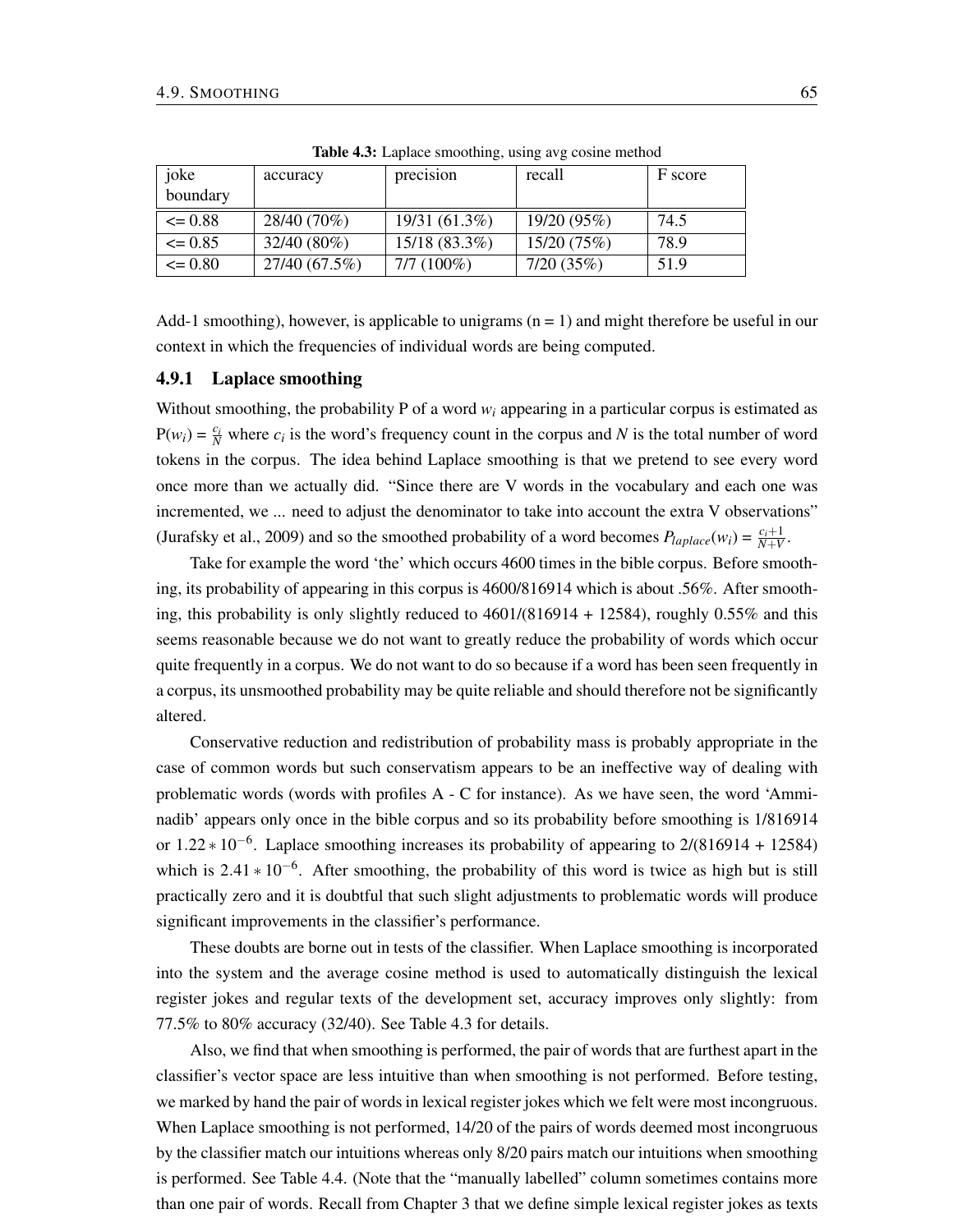in which the tone of a certain word (tone A) conflicts with the tone of one or more other words (tone B). In some cases, therefore, a word with tone A will conflict with multiple words that have tone B. Thus when numerous word pairs occur in this column, this means that we believe that a conflict of tone is expressed by any one of these pairs. And we were interested to see whether the classifier, when it finds the most incongruous pair of words in a text, chose any of the pairs in a given list).

Given only marginal improvement in accuracy and much less intuitive selection of incongruous words when Laplace smoothing is performed, we decided against integrating this kind of smoothing into the system. Lacking credible frequencies for a word cannot be remedied simply by adding 1 (or some other constant) to each frequency. The problem with low frequency counts resulting from corpus sparsity is that the frequencies of problematic words are probably accurate in some dimensions but significantly wrong in others and such a coarse-grained method as Laplace smoothing is unable to correct these kinds of errors.

#### 4.9.2 Simple Good Turing smoothing

Another smoothing algorithm - Simple Good Turing - was also investigated as a way of dealing with problematic words but proved to be unhelpful because it does not apportion probabilities to individual words occurring 0 times in a corpus. Instead it estimates a total probability of all unseen objects (Gale and Sampson, 1995). For example Simple Good Turing might estimate that the total probability for unseen words in a given corpus is 0.2048. If the vocabulary size of that corpus is V, then the number of unseen words in the corpus is V subtracted from the vocabulary size of English as a whole. But what is the vocabulary size of English as a whole? Even if we were able to make this calculation, we would then have to ask whether the probability mass of 0.2048 should be distributed evenly among all unseen types. Considering the difficulty of these questions - questions which would have to be answered in order to make use of the Simple Good Turing algorithm - this smoothing technique was abandoned as a possible way of dealing with problematic words.

## 4.10 Using PMI to improve detection of lexical register jokes

Another way we hoped to address the corpus sparsity problem was to implement a new algorithm which uses the web as a giant corpus to estimate the co-occurrence of words. Information about how strongly words co-occur is used, in a variation of the Pointwise Mutual Information (PMI) method, to estimate how incongruous a word is compared to other words in a text.

The main assumption of the PMI method, described in Turney and Littman (2003), is that words which score similarly on certain dimensions tend to cluster together in texts. In the paper, the authors are interested in automatically determining the semantic 'orientation' of a word whether a word 'sounds' positive or negative. (For example the words 'cries' and 'disturbing' are negative while 'honest' and 'intrepid' sound positive). The authors created by hand the following list of seven positive words and seven negative words which were used as paradigms of positive and negative semantic orientation:

Pwords = {good, nice, excellent, positive, fortunate, correct and superior}

Nwords = {bad, nasty, poor, negative, unfortunate, wrong, and inferior}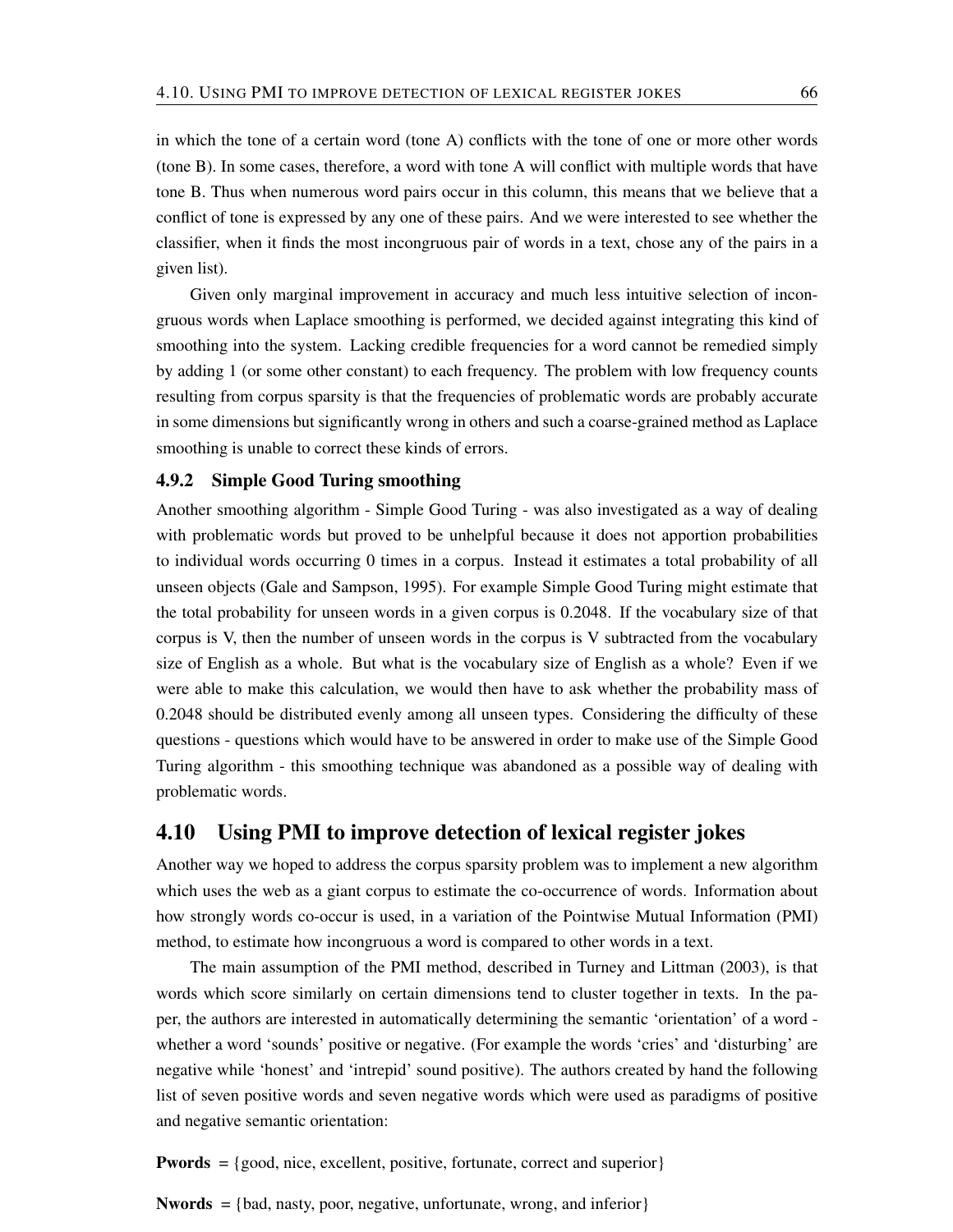| joke no.       | no smoothing             | smoothing            | manually labelled          |
|----------------|--------------------------|----------------------|----------------------------|
| 1              | operator personage       | operator personage   | operator personage         |
| $\overline{2}$ | mom logy                 | mom strict           | mom logy                   |
| $\overline{3}$ | as yum                   | chef he              | chef yum                   |
| $\overline{4}$ | appointments rapping     | appointments rapping | appointments rapping       |
| 5              | maximization moola       | gentlemen management | maximization moola,        |
|                |                          |                      | gentlemen moola,           |
|                |                          |                      | management moola,          |
|                |                          |                      | profit moola               |
| 6              | diagnosis tuckered       | data tuckered        | diagnosis tuckered, data   |
|                |                          |                      | tuckered                   |
| $\overline{7}$ | development messing      | research man         | research messing,          |
|                |                          |                      | development messing        |
| 8              | wield tart               | executive sword      | executive tart, supreme    |
|                |                          |                      | tart                       |
| 9              | fellas crestfallen       | are gonna            | fellas crestfallen, gee    |
|                |                          |                      | crestfallen, superbowl     |
|                |                          |                      | crestfallen,               |
| 10             | gee determining          | gee determining      | gee clients, gee           |
|                |                          |                      | simultaneously, gee        |
|                |                          |                      | potential, gee yield       |
| 11             | diminutive do            | big diminutive       | big diminutive             |
| 12             | demands mommy            | demands mommy        | damn mommy                 |
| 13             | customer merriment       | customer merriment   | customer merriment         |
| 14             | beautiful eutrophication | eutrophication sets  | beautiful eutrophication   |
| 15             | daddy midmorning         | daddy profit         | daddy market, daddy        |
|                |                          |                      | account, daddy profit,     |
|                |                          |                      | daddy midmorning           |
| 16             | parameters floozies      | you parameters       | parameters floozies        |
| 17             | shalt racket             | shalt racket         | shalt racket, thou racket, |
|                |                          |                      | thy racket                 |
| 18             | thou eh                  | thou eh              | thou eh                    |
| 19             | forebearance watchword   | forebearance merely  | triumvirate twinkies,      |
|                |                          |                      | forebearance twinkies,     |
|                |                          |                      | watchword twinkies,        |
|                |                          |                      | overwhelmed twinkies,      |
|                |                          |                      | resolve twinkies           |
| 20             | lord zingers             | archbishop tomorrow  | archbishop zingers, lord   |
|                |                          |                      | zingers, grace zingers     |

Table 4.4: pairs of words with lowest cosine when smoothing and not smoothing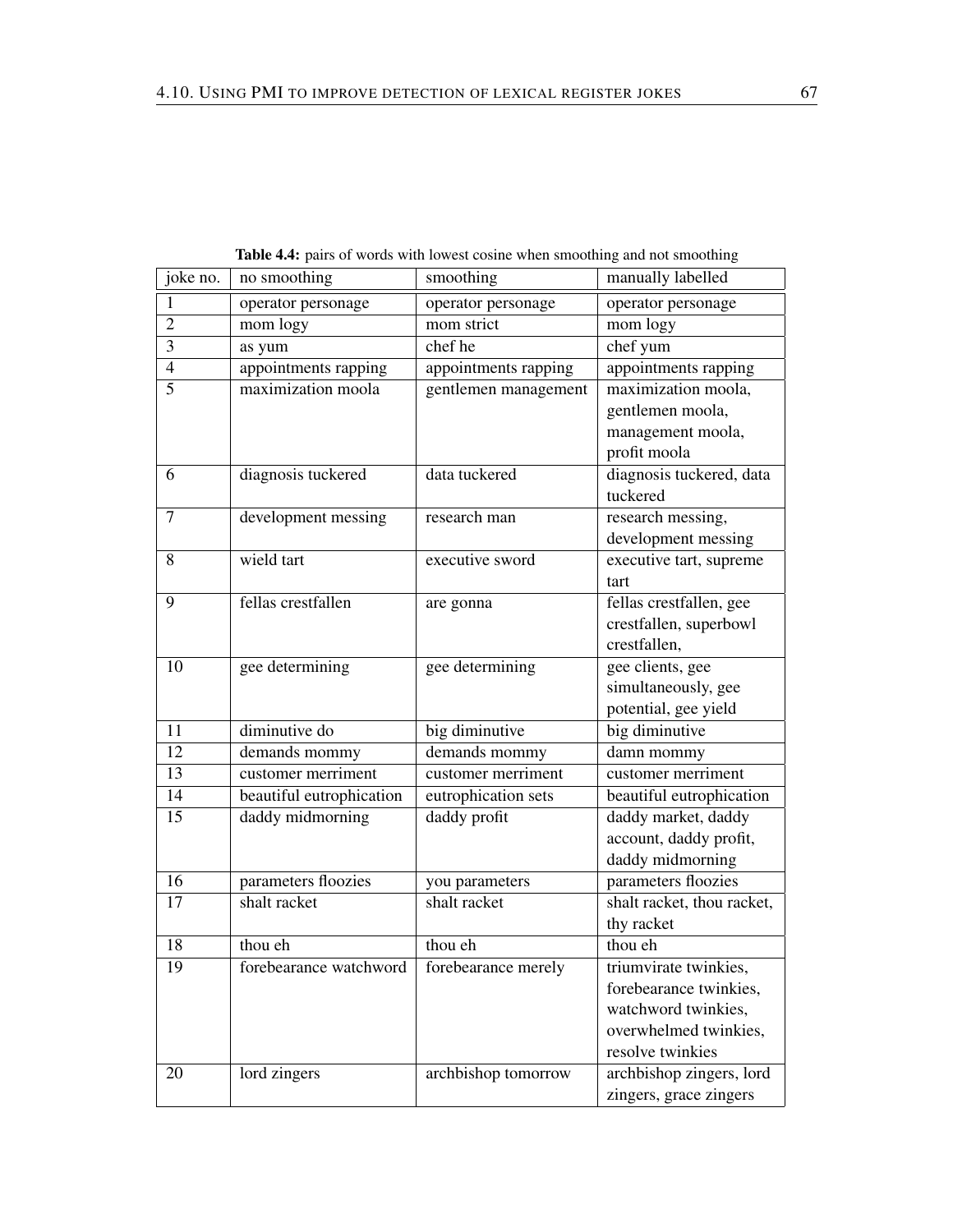Their system then attempts to infer the direction and intensity of the semantic orientation of a word from its statistical association with these paradigm words. The strength of a word's association with each of the paradigm words is estimated using the following:

$$
PMI(word1, word2) = log_2\left(\frac{p(word1\&word2)}{p(word1) * p(word2)} \ge log_2\left(\frac{\frac{1}{N}hits(word1NEARword2)}{\frac{1}{N}hits(word1) * \frac{1}{N}hits(word2)}\right)
$$

(Note that *N* is the total number of documents indexed by Altavista). For a given word, queries are issued to Altavista and the number of hits in which a word appears with each of the paradigm words is computed. The number of times a word occurs with another word can only be approximated - Altavista does not provide the exact count - by counting instead the number of hits (i.e. matching documents) in which the two words co-occur. Altavista was chosen because it has a NEAR operator which will only return documents that contain the words within 10 words of each other. The overall semantic orientation of a word is then computed by:

$$
SO-PMI(word) = \sum_{pword \in Pwords}PMI(word, pword) - \sum_{nword \in Nwords}PMI(word, nword)
$$

One way of using the PMI method to automatically detect lexical register jokes would be to perform the *SO* − *PMI* computation for each word in a given text, but with paradigm words which exemplify formality and informality rather than semantic orientation. Formal and informal paradigm words could be selected by hand and estimates of a word's formality or informality could then be made by measuring how often it co-occurs with these exemplars. Words in a text could be scored in this manner and if some words receive significantly different PMI scores from their counterparts, one might conclude that the text is a lexical register joke.

We adopted a different approach however - one which does not introduce the subjectivity of hand-picking paradigm words. Using corpus set  $D^7$ , log entropy pre-processing and cosine distance as our distance metric, the most outlying word in a text is identified in the same way the previous classifier performed this step (because this step was performed well by the previous classifier  $8$ ). The most outlying word's PMI score is then computed with each of the other content words in the text, rather than with paradigm words. Negative PMI scores would suggest that this outlying word does not normally co-occur with other words in the text and the magnitude of the scores would estimate the extent to which their tone differs. If the magnitude is large, and exceeds a certain threshold (the value of which is to be determined by tests such as this on the development set of texts), the outlying word would be considered significantly incongruous and the text would be regarded as a lexical register joke.

A test of the PMI method on the development set of texts was performed and when the lowest PMI score is used to determine whether a text is a lexical register joke or not, the highest accuracy achieved is 72.5% (see Table 4.5).

 $7$ Tests of the PMI method were performed before corpus set E was adopted.

 ${}^{8}$ In 19/20 of the lexical register jokes, the most outlying word in the vector space was the word we, informally, selected as the most incongruous word in the text.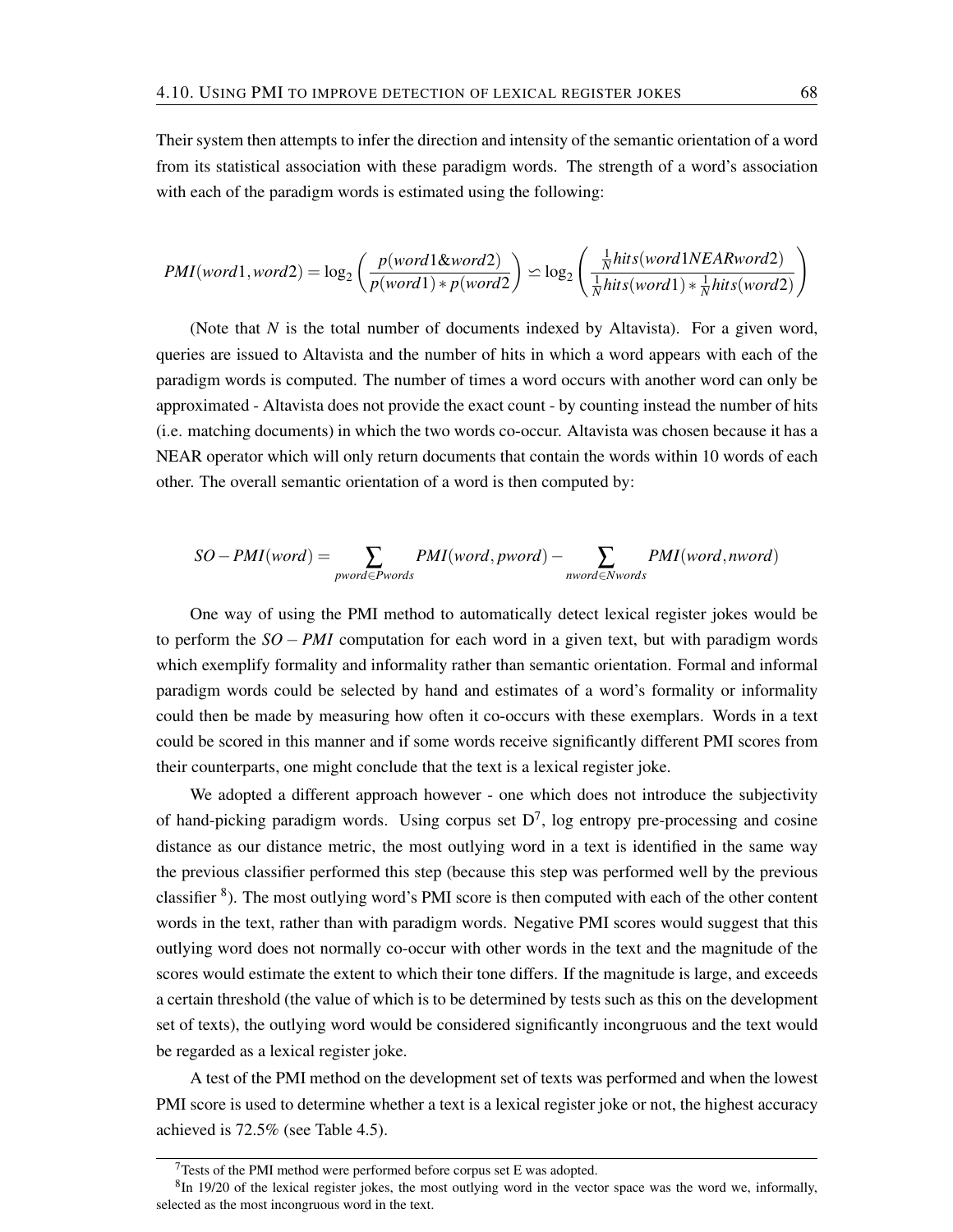| $\angle$ UUJI   |               |               |               |         |  |
|-----------------|---------------|---------------|---------------|---------|--|
| benchmark       | accuracy      | precision     | recall        | F score |  |
| value           |               |               |               |         |  |
| $\leq -8$       | 28/40 (70%)   | 13/18 (72.2%) | 13/20(65%)    | 68.4    |  |
| $\leq$ -8.5     | 29/40 (72.5%) | $12/15(80\%)$ | $12/20(60\%)$ | 68.6    |  |
| $\epsilon = -9$ | 26/40(65%)    | 7/8(77.8%)    | 7/20(35%)     | 48.3    |  |

Table 4.5: Using lowest PMI score to decide if a text is lexical register joke or not (October  $2009$ 

Table 4.6: Using average PMI score to decide if a text is lexical register joke or not (October 2009)

| benchmark  | accuracy      | precision      | recall      | F score |
|------------|---------------|----------------|-------------|---------|
| value      |               |                |             |         |
| $\leq$ -5  | 33/40 (82.5%) | 17/21(81%)     | 17/20(85%)  | 83      |
| $\leq$ -6  | $32/40(80\%)$ | 14/16 (87.5%)  | 14/20 (70%) | 77.8    |
| $\le$ -6.5 | 33/40 (82.5%) | $13/13(100\%)$ | 13/20(65%)  | 78.8    |

However when the average (rather than just the lowest) of the PMI scores is used to identify lexical register jokes within a collection of texts, results improve significantly. From Table 4.6 we see that an accuracy of 82.5%, a precision of 100% and a recall of 65% is achieved when a threshold of -6.5 is used. These results are comparable to those yielded by the vector space classifier described in Section 3.5 which uses corpus set D to build a vector space. That classifier yielded 80% accuracy, 73.1% precision and 95% recall. (See Table 3.9 for details).

Because the internet continually changes, a test of the latter PMI method (which uses the average of PMI scores) was performed on the same data four months later to determine how results might change with time. Results in Table 4.7 show that when the same threshold of -6.5 is used, accuracy, precision and recall scores universally drop. In fact a different threshold of -5 yields the best result of the later test (77.5% accuracy), but this is still lower than the best accuracy score achieved in the test performed just a few months earlier. The fact that the best threshold to use changes with time because of the constant flux of the internet, constitutes a major flaw in applying the PMI method to web data. It is possible that every time the PMI method were to be used on new data, a "test of the waters" could be performed using the development set to determine what the threshold should be, given the latest incarnation of the web. However the overhead of having to do this, and the inherent instability of applying this method to a growing and changing corpus, raises serious questions about the implementation described here. The 82.5% accuracy achieved in the October test and the 77.5% accuracy of the later test suggest that using co-occurrence data to detect lexical incongruities is promising, but it would be preferable if the corpus used to collect such data were not only large, but stable.

## 4.11 Conclusion

This chapter explored the extent to which corpus sparsity might account for classifier errors. Three ways of improving things were therefore investigated:

1. obtaining more corpora, (thereby creating a final corpora set E) so that fewer words with profile A or C appear.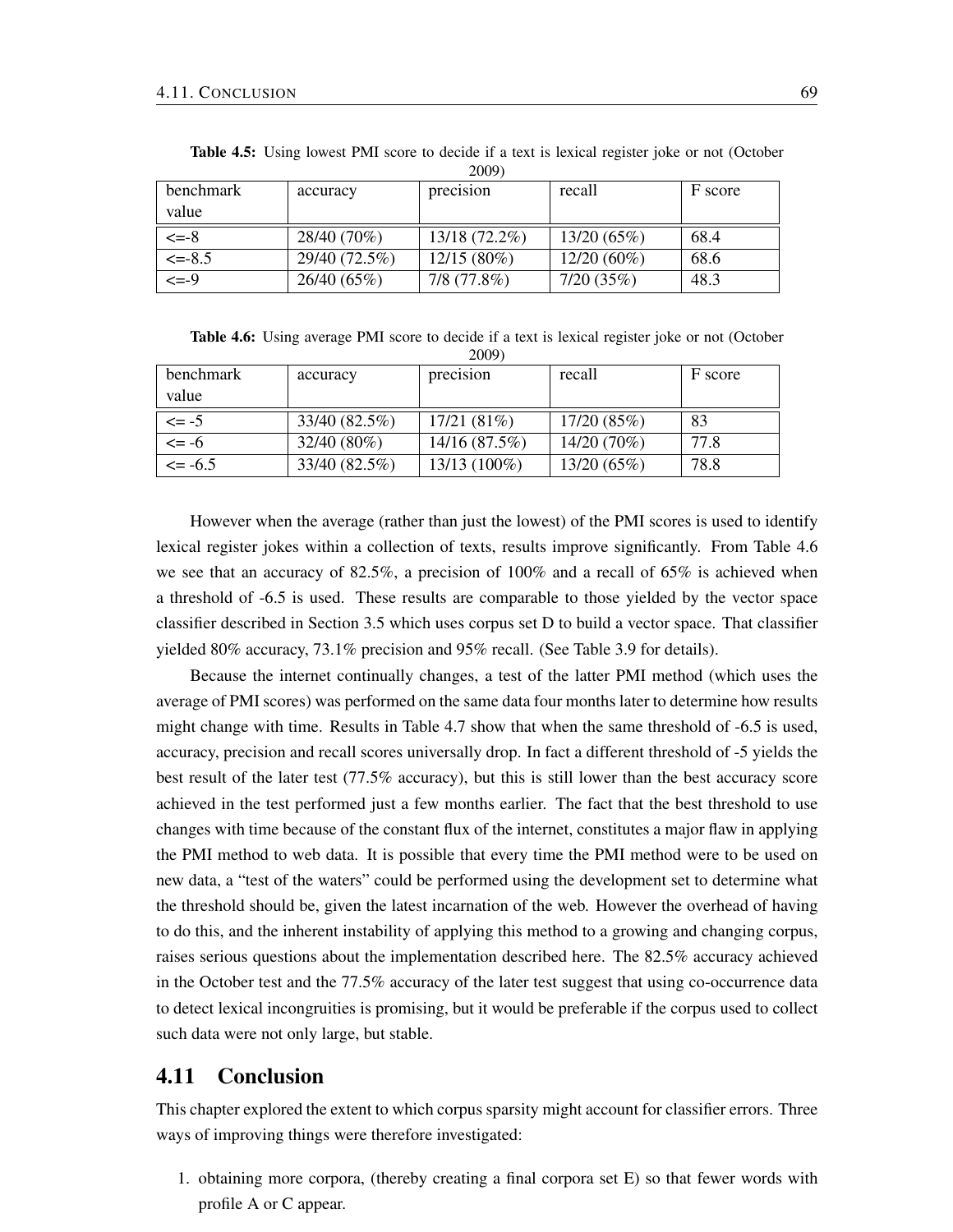|            |               | $\sim$ $\sim$ $\sim$ $\sim$ |               |         |
|------------|---------------|-----------------------------|---------------|---------|
| benchmark  | accuracy      | precision                   | recall        | F score |
| value      |               |                             |               |         |
| $\leq -5$  | 31/40 (77.5%) | 16/21(76.2%)                | $16/20(80\%)$ | 78.1    |
| $\le$ -5.5 | 30/40 (75%)   | 14/18 (77.8%)               | 14/20 (70%)   | 73.7    |
| $\leq -6$  | 30/40 (75%)   | 13/16 (81.3%)               | 13/20 (65%)   | 72.2    |
| $\le$ -6.5 | 30/40 (75%)   | 11/12(91.7%)                | 11/20(55%)    | 68.8    |

Table 4.7: Using average PMI score to decide if a text is lexical register joke or not (February 2010)

#### 2. performing Laplace smoothing

#### 3. implementing a variation of the PMI method

Neither of the first two techniques significantly improved accuracy scores when tested on the development set of texts. Nevertheless the vector space delineated by corpus set E was adopted because it was thought that the extra data and coverage it provides might make the system better for generation and future testing with the test set.

The third method tried for improving the detection of lexical register jokes is a variation of the PMI method, and it yielded slightly better results. One test achieved 82.5% accuracy, the best classification result achieved so far. However results dropped to 77.5% accuracy when the very same test was performed 4 months later.

This is because content on the web (which is indexed by Altavista) is used by the system to predict whether a text is a lexical register joke or not, and this content is always changing. Using the web as a corpus for computing the probabilities of words co-occuring is tempting because of its enormous size, but the rapid growth and capriciousness of this resource might make our implementation of the PMI method too unstable to use.

This chapter also identified two types of words that are especially problematic for the vector space classifier to handle: words with profile A and profile C, as described in section 4.3. Even though words with profile A do not always appear as outliers in a text, they are nonetheless very difficult to interpret for the reasons given in section 4.3.1. Similarly words with profile C are problematic. Lexical register jokes sometimes make use of truly rare words to create opposition of tone but it would be naive to regard every text housing a rare word as a lexical register joke. Also, as stated in section 4.3.3, it is ambiguous in the first place whether words with profile C are in fact truly rare or only appear to be so because of corpus sparsity.

Increasing the size of the corpora and smoothing did not eliminate words with profile A or C although the former step reduced their number. We have therefore decided that when it comes time for generation, texts containing words with these highly ambiguous profiles will be eliminated as candidate jokes.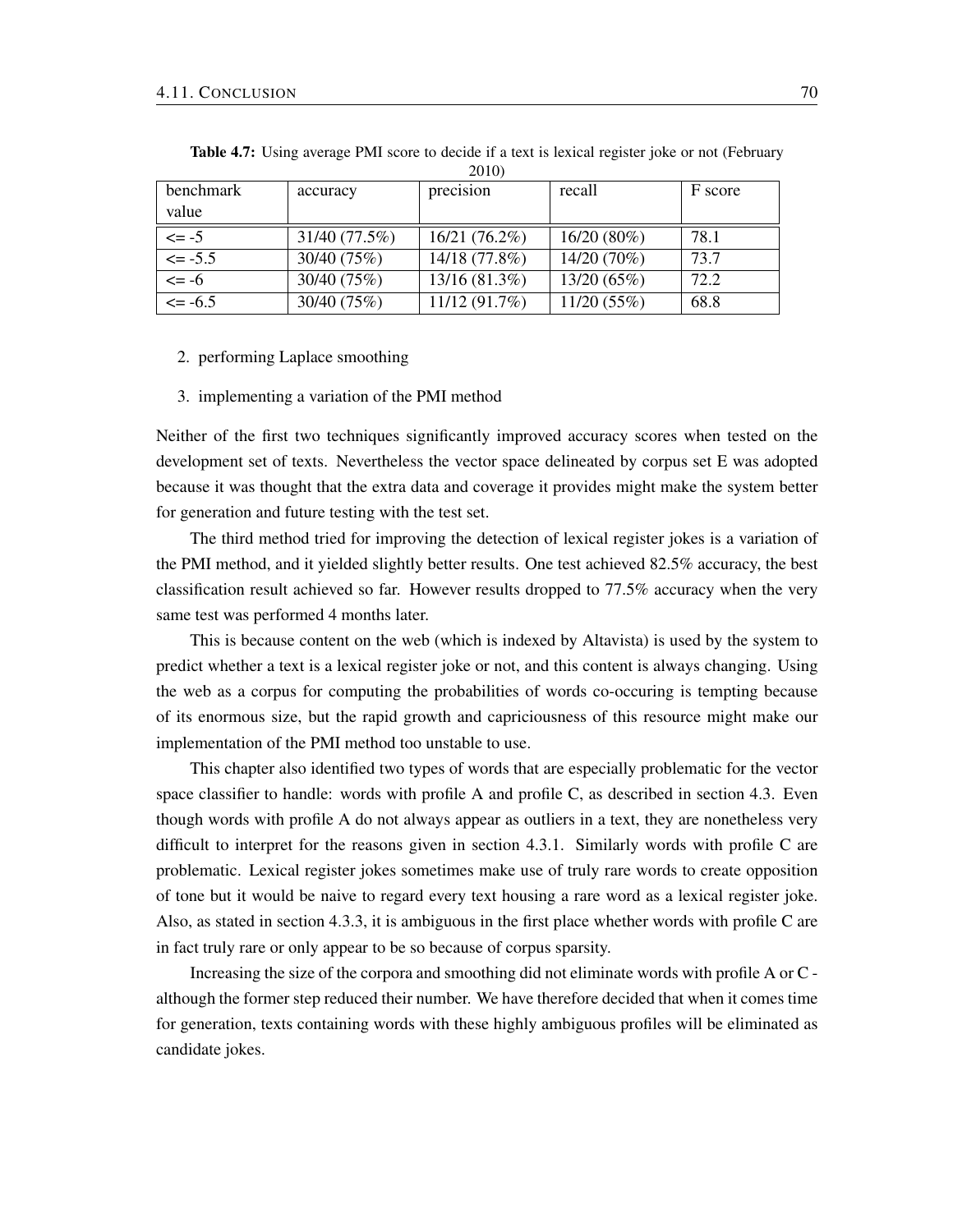## Chapter 5

# A better model of lexical register jokes

## 5.1 The structure of lexical register jokes

Our initial hypothesis was that in simple lexical register jokes, the tone of a single word opposes the tone of the rest of the text. At the end of Chapter 3, however, we made our description more precise by stating that the simplest kind of lexical register joke is a text in which the tone of a single word (tone A) conflicts with the tone of one or more other words in the text (tone B) and both tone A and tone B are presented lexically. Although not stated explicitly, this definition assumes that there are therefore three groups of words in lexical register jokes which are important to consider: a word with tone A (singleton set #1), words which are not involved in the conflict of tone and so can be considered neutral (set  $#2$ ) and one or more words with tone B (set  $#3$ ) which is somehow opposite to tone A.

Often there are multiple stopwords and very common words which have neutral tone within any given text and so set #2 will almost never be an empty or singleton set, although that is perhaps a possibility. Figures 5.1 and 5.2 show the different cases of simple lexical register jokes and Figure 5.3 represents more complicated lexical register jokes. The latter jokes are texts in which both set #1 and set #3 have more than one word in them.

In Chapter 3, one of the most successful classification algorithms searched for the most outlying word in a text and used its average distance with the rest of the words in the text to decide if a text is a lexical register joke or not. (Let us call this classifier #1). Given our 3 set model of the structure of lexical register jokes, this division of a text into only two groups - an outlying word and the rest of the words in a text - is overly simplistic and might obscure the extent to which an outlying word creates an opposition of tone. If the outlying word is set #1, then according to our more detailed model, classifier #1 has conflated sets #2 and #3 into a single group and measured the distance between set #1 and this overly large group when really only the distance between set #1 and set #3 should have been measured and used to estimate whether a text contains an incongruity of tone or not. In other words, neutral words (set #2) should probably not have been included in distance measurements as they could potentially dilute distance results and make important differences in tone less noticeable.

In spite of conflating sets #2 and #3 into a single entity and perhaps introducing error when it did so, classifier #1, as reported in the previous chapter, still managed to yield a respectable 77.5% accuracy in tests on the development set (using corpus set E). However we have implemented algorithms which align better with our more detailed model of lexical register jokes. The first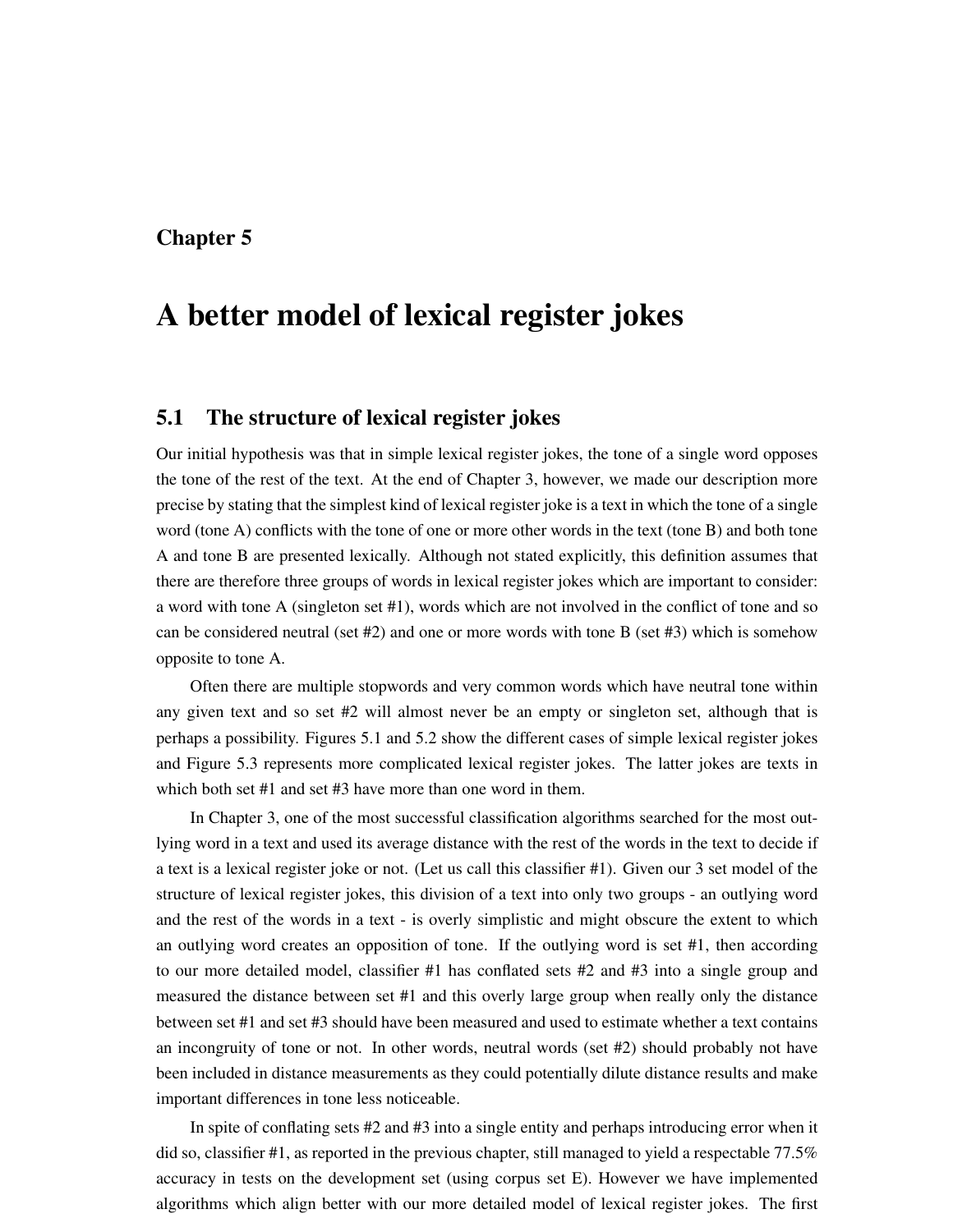

#### Figure 5.1: Simple lexical register jokes - case #1





algorithm clusters words into the three sets described above and measures the distances between these clusters. Our implementation and testing of this potentially more precise method is the main subject of this chapter.

Another algorithm which emerged from the more detailed model - the fourth classifier proposed in this thesis - was also implemented and it too will be discussed in this chapter. This algorithm involves looking only at the distances between pairs of words and using the smallest of these to decide whether a text is a lexical register joke.

## 5.2 CLUTO's partitional clustering algorithm

Clustering algorithms can be divided into two classes: partitional and agglomerative solutions. Partitional clustering involves choosing random cluster centers and assigning each point in the dataset to the closest center. New centers are then computed - these are the averages of the points in a group - and a point is "moved to a new group if it is closer to that group's center than it is to the center of its present group" (Manly, 2004). This process is repeated until points no longer move to new groups. Agglomerative solutions, however, initially assign each point to its own singleton cluster. Pairs of clusters "are then successively merged according to some objective function until all points belong to the same cluster" (Kamvar et al., 2002).

In the past, "various researchers have recognized that partitional clustering algorithms are



Figure 5.3: More complicated lexical register jokes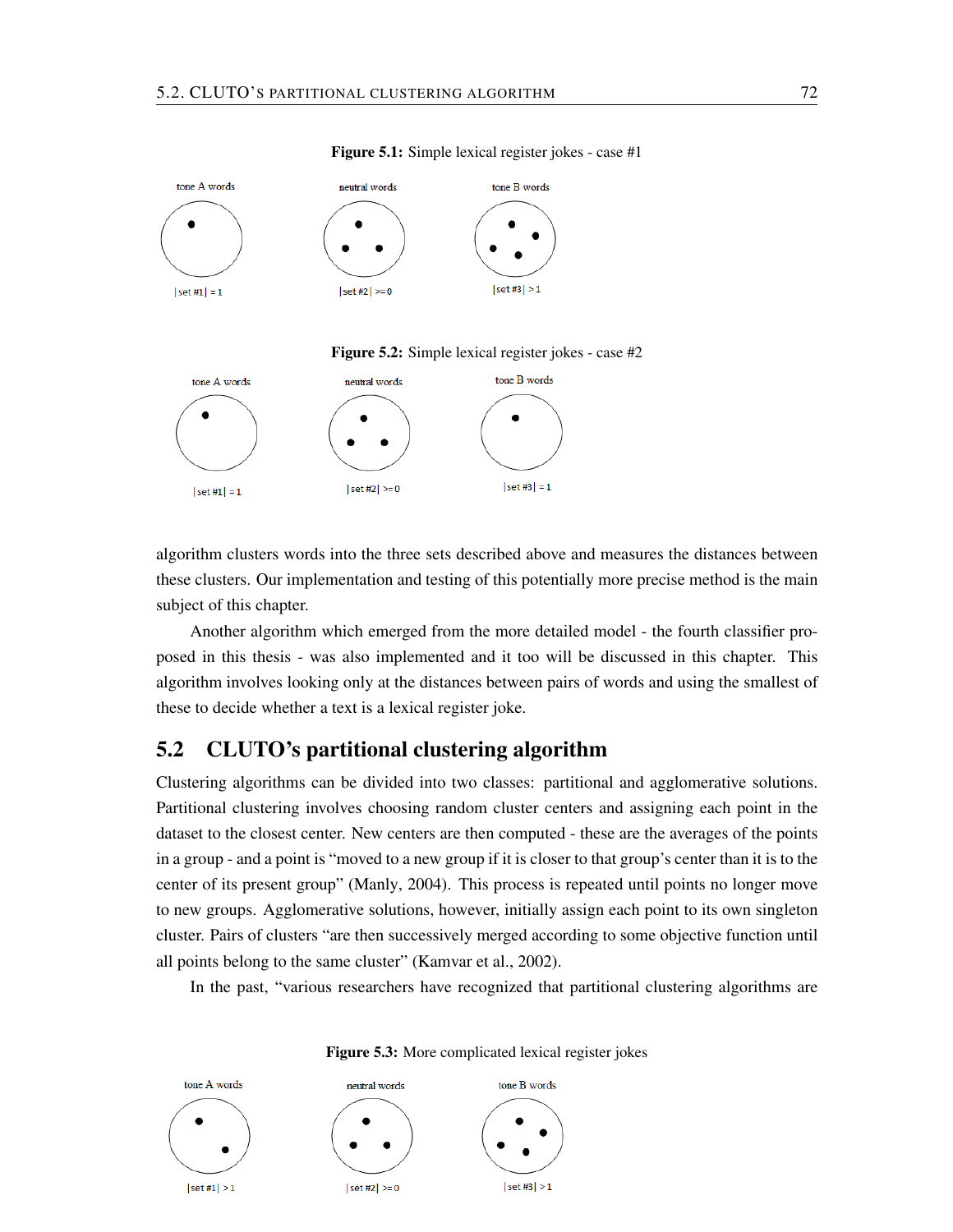well-suited for clustering large document datasets" (Zhao and Karypis, 2004). In the hope that this kind of clustering might also prove useful in our domain, we selected for our tests a partitional algorithm which is implemented in a software package called CLUTO (see Zhao and Karypis (2003) for details). This software was chosen because it implements a partitional algorithm but also because it outputs useful images of clustering results and provides multiple ways of defining the similarity and dissimilarity of objects in a vector space. Similarity and dissimilarity of objects are defined in the software by 'criterion' functions and the three functions used in our experiments are described below.

### 5.2.1 CLUTO's criterion functions

In CLUTO, criterion functions are divided into two classes: 'internal' functions which focus on intra-cluster similarity and 'external' functions, which focus on inter-cluster dissimilarity (Zhao and Karypis, 2004). In other words, internal criteria functions find clusters by focusing on minimizing the distance between words within a cluster whereas external criteria functions focus on finding clusters which are as far away from each other as possible. In our tests we experimented with two internal functions called I1 and I2 and an external function called E1.

In the formulas below, let the symbols  $u$ ,  $v$  and  $w$  denote word vectors which have been normalized (i.e. have unit length) and the symbol S denote the set of  $n$  words we want to cluster<sup>1</sup>. Let  $S_1$ ,  $S_2$ , ... and  $S_k$  denote the *k* clusters,  $n_1$ ,  $n_2$ ,...,  $n_k$  represent their sizes and *sim* represent the similarity function to be used for clustering. If  $S_i$  and  $S_j$  are two clusters of words containing  $n_i$  and  $n_j$  words respectively, let  $W_i$ ,  $W_j$  and  $C_i$ ,  $C_j$  be their corresponding composite and centroid vectors.

CLUTO's *I*<sup>1</sup> function is an internal criterion function which is defined below:

$$
I_1 = \sum_{i=1}^k \frac{1}{n_i} \left( \sum_{v, u \in S_i} sim(v, u) \right)
$$

In the experiments described in the previous chapter, the cosine function proved to be the best metric for outlier detection and classification so we decided to use it as the similarity function in all the clustering experiments. Therefore in the equation above,  $sim(v, u)$  is replaced by  $cos(v, u)$ and this replacement is made directly in the other criterion functions described below.

CLUTO's *I*<sup>2</sup> function is another internal criterion function which is "used by the popular vector-space variant of the K-means algorithm" (Zhao and Karypis, 2004). Zhao and Karypis explain that "in this algorithm each cluster is represented by its centroid vector and the goal is to find the clustering solution that maximizes the similarity between each ... [point] ... and the centroid of the cluster that it is assigned to" (Zhao and Karypis, 2003). When the cosine metric is used to measure similarity between a point and a centroid, the criterion function to be maximized is:

$$
I_2 = \sum_{r=1}^{k} \sum_{w_i \in S_r} \cos(w_i, C_r)
$$

<sup>&</sup>lt;sup>1</sup>In our experiments we do not normalize vectors to unit length before measuring their cosine distance. (Computing the cosine between two vectors actually performs this normalization). We assume that vectors are of unit length here so that the criterion functions can be simplified and perhaps understood better by the reader.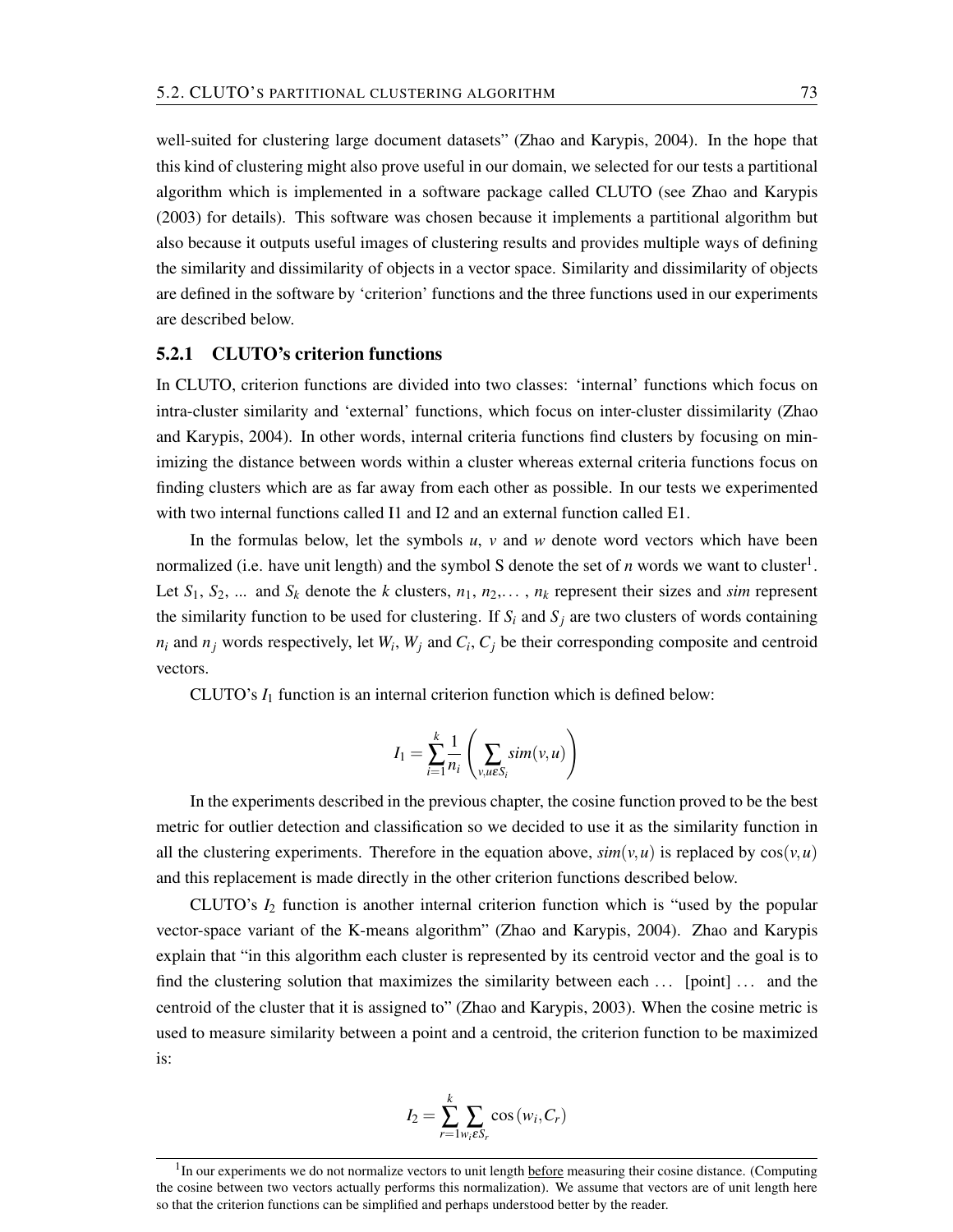This formula can be rewritten as:

$$
I_2 = \sum_{r=1}^k \sum_{w_i \in S_r} \frac{w_i^t C_r}{\parallel C_r \parallel} = \sum_{r=1}^k \frac{W_r^t C_r}{\parallel C_r \parallel} = \sum_{r=1}^k \frac{W_r^t W_r}{\parallel W_r \parallel} = \sum_{r=1}^k \parallel W_r \parallel
$$

The third criterion function used in our experiments is an external criterion function called *E*<sub>1</sub> and it is defined as:

$$
E_1 = \sum_{r=1}^{k} n_r \cos\left(C_r C\right)
$$

where  $C$  is the centroid vector of the entire collection. The clustering algorithm which makes use of this function tries to "minimize the cosine between the centroid vector of each cluster to the centroid vector of the entire collection" (Zhao and Karypis, 2003). The equation for  $E_1$ which is being minimized, can be re-written as:

$$
E_1 = \sum_{r=1}^k n_r \frac{C_r^t C}{\parallel C_r \parallel \parallel C \parallel } = \sum_{r=1}^k n_r \frac{W_r^t W}{\parallel W_r \parallel \parallel W \parallel } = \frac{1}{\parallel W \parallel} \left( \sum_{r=1}^k n_r \frac{W_r^t W}{\parallel W_r \parallel } \right)
$$

where *W* is the composite vector of all the words in a text. (Since the initial term  $\frac{1}{\|W\|}$  is a constant, it can be excluded).

# 5.3 Classification tests using clustering

Tests were performed on the same set of development texts described previously, in order to determine how clustering compares to other classification methods tried so far. As in previous experiments, a word's normalized frequency counts in the set of corpora (corpora set E) are computed and log entropy pre-processing is performed on the data. In this way a multi-dimensional vector is constructed for each word in a text.

In previous experiments, the average cosine  $(\lambda)$  each word forms with the other words in the text was computed to find the most outlying word in a text. If the value of  $\lambda$  for the most outlying word was less than or equal to some threshold, the text was classified as a (simple) lexical register joke. (Recall that the smaller the cosine distance between two vectors, the further apart they are).

In our experiments with clustering however, classification of texts proceeds in a different manner. Word vectors are first of all grouped into clusters using CLUTO's partitional algorithm and the similarity between each of the clusters is computed. The similarity between clusters *S*<sup>1</sup> and  $S_2$ , for example, is computed by computing the average of the similarities between word  $w_i$ and word  $v_j$  for all  $w_i$  in  $S_1$  and  $v_j$  in  $S_2$ .

Let's say a text consists of 5 words: personage, behest, would, to and computer. When we look for 3 clusters, a cluster with 'personage' and 'behest' is suggested (cluster #1 let's say), another consists of 'would' and 'to' (cluster #2) and a singleton cluster contains the word 'computer' (cluster#3). We compute the average cosine between a cluster and each of the other clusters. In other words, we compute the average of the cosines between

- personage & would
- personage & to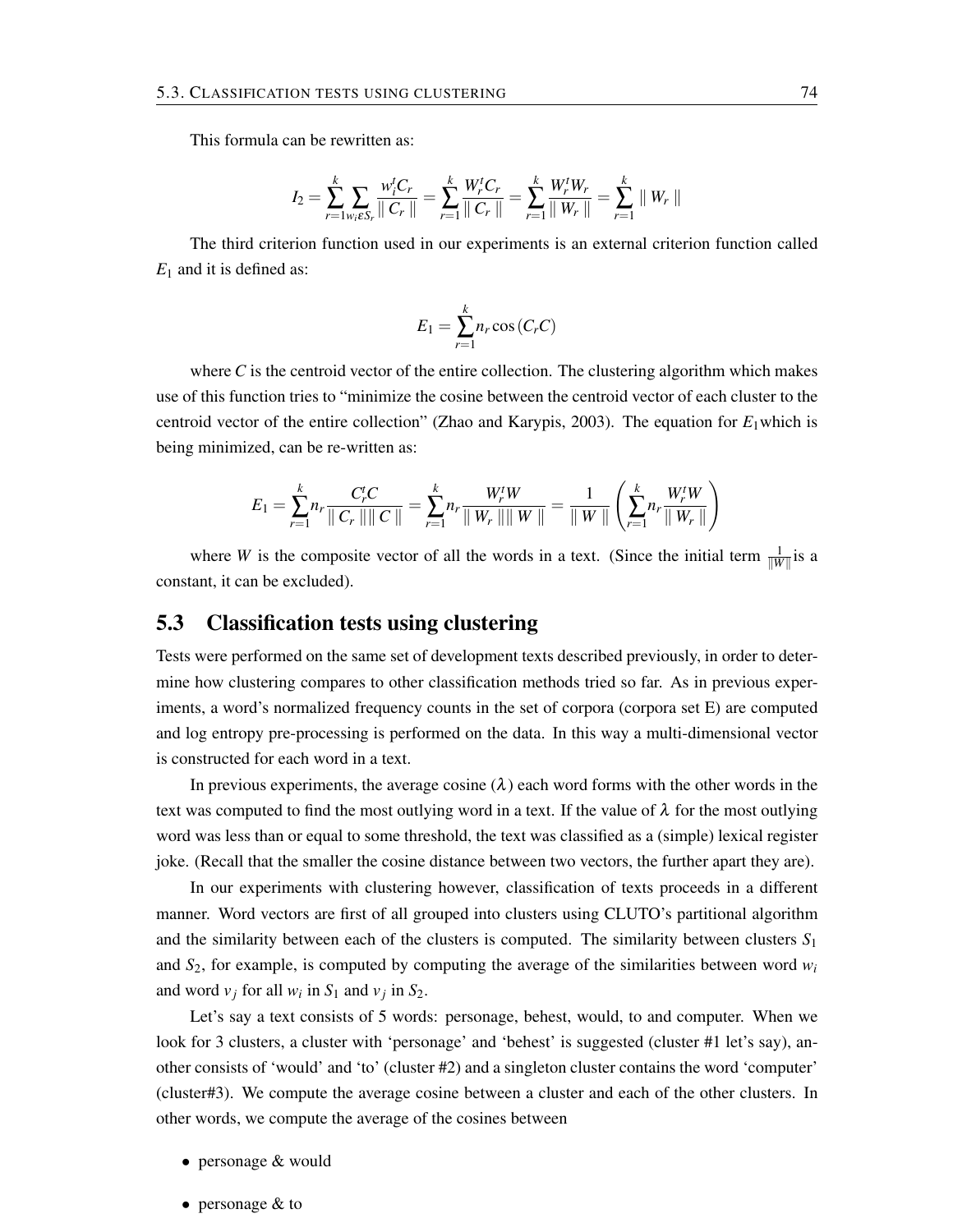- behest  $&$  would
- $\bullet$  behest  $\&$  to

We then take the average of the cosines between

- personage & computer
- behest & computer

And finally we take the average of the cosines between

- would & computer
- to & computer

We use the smallest of these average similarities to judge whether the text is a lexical register joke or not: if it is less than or equal to some threshold, a cluster is considered significantly far away from another cluster, and the text is classified as a lexical register joke.

### 5.3.1 Factors varied

In our initial test, three factors were varied:

- 1. the joke boundary (defined in Section 3.5.2).
- 2. the criterion function used to cluster the data. (The functions I1, I2 and E1 were tried).
- 3. whether or not stopwords in a text are included.

The number of clusters to look for needs to be specified before the clustering program executes. In initial tests, we directed the software to search for three clusters because we believe this is the number of the different kinds of tone (a neutral tone and two conflicting tones) which occur in simple lexical register jokes. In later tests we will see how different numbers of clusters looked for by the classifier affect accuracy scores.

### 5.4 Results of CLUTO's partitional clustering

Tables 5.1 - 5.2 show the classification accuracy scores that result when we look for three clusters and the three factors listed above are varied. In the tests, eight joke boundaries spaced at intervals of 0.05 and ranging from 0.65 to 0.3 were used. However the tables exclude boundaries 0.65 and 0.6 as they produced consistently poorer results.

When stopwords are kept, the E1 function yields the highest accuracy score of 77.5% in distinguishing the development set of lexical register jokes from the original set of newspaper texts (i.e. not the newspaper quotes). When stopwords are excluded, the I1 and I2 criterion functions yield at best 72.5% accuracy and the E1 function yields 70% accuracy. All the scores resulting from different values of the three factors seem quite similar and it was difficult to determine which, if any of the factors had a significant effect on accuracy scores. We therefore performed a 3-way ANOVA on all the results falling within a joke boundary range of 0.5 to 0.3.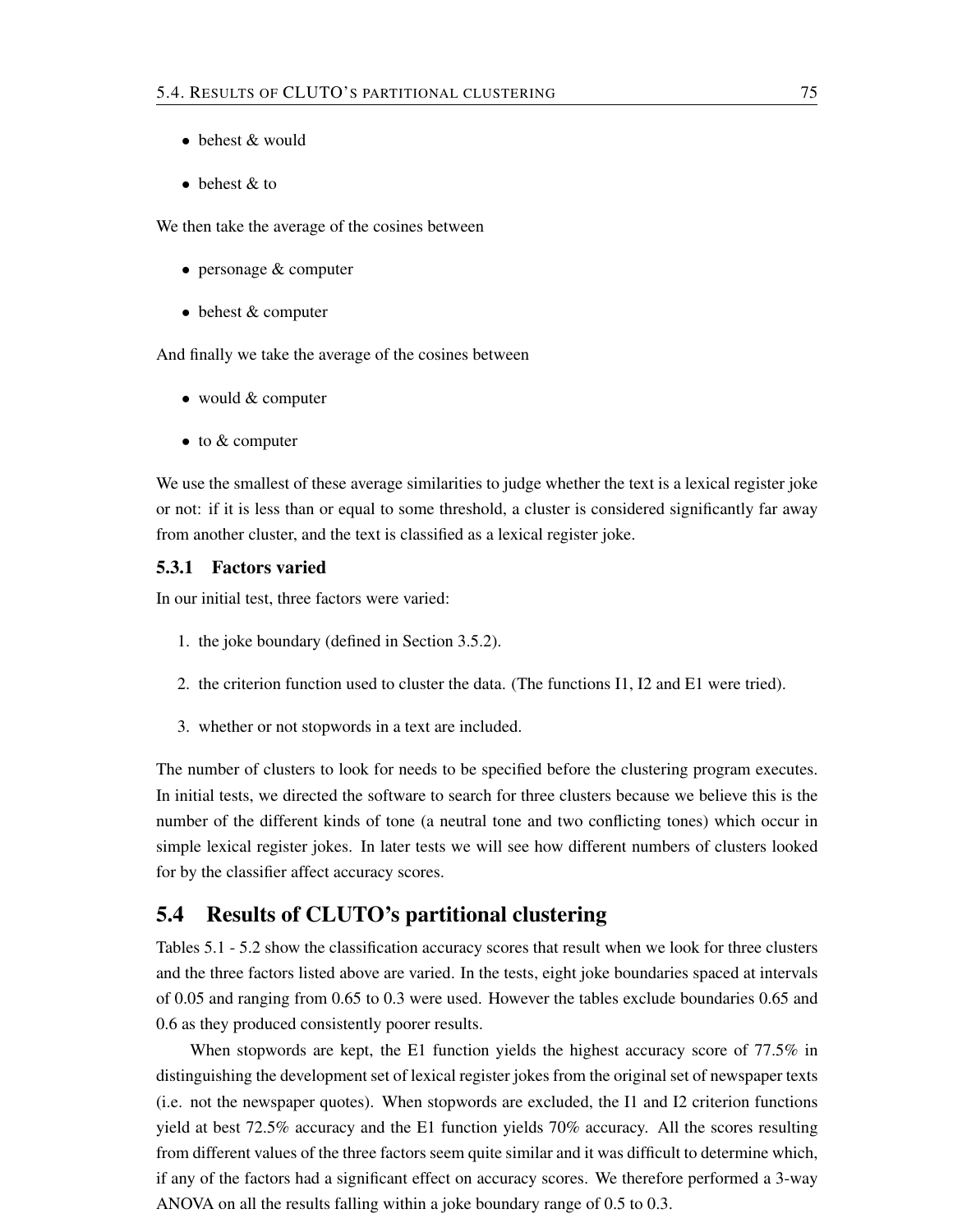|             |               | <b>rapic <math>\mathcal{L}</math></b> $K=0$ , Reeping stop words |                            |
|-------------|---------------|------------------------------------------------------------------|----------------------------|
| joke        | E1 accuracy   | I1 accuracy                                                      | I2 accuracy                |
| boundary    |               |                                                                  |                            |
| $\leq 0.5$  | 29/40 (72.5%) | 30/40 (75%)                                                      | 30/40 (75%)                |
| $\leq 0.45$ | 28/40 (70%)   | 28/40 (70%)                                                      | 28/40 (70%)                |
| $\leq 0.4$  | 31/40 (77.5%) | 28/40 (70%)                                                      | $\overline{27/40}$ (67.5%) |
| $\leq 0.35$ | 27/40 (67.5%) | 30/40 (75%)                                                      | 30/40 (75%)                |
| $\leq 0.3$  | 28/40 (70%)   | 28/40 (70%)                                                      | 29/40 (72.5%)              |

Table  $5.1: k-3$  keeping stopwords

**Table 5.2:**  $k=3$ , excluding stopwords.

| joke        | E1 accuracy   | I1 accuracy   | I2 accuracy   |
|-------------|---------------|---------------|---------------|
| boundary    |               |               |               |
| $\leq 0.5$  | 28/40 (70%)   | 29/40 (72.5%) | 29/40 (72.5%) |
| $\leq 0.45$ | 27/40 (67.5%) | 28/40 (70%)   | 28/40 (70%)   |
| $\leq 0.4$  | 24/40 (60%)   | 24/40 (60%)   | 24/40 (60%)   |
| $\leq 0.35$ | 27/40 (67.5%) | 26/40 (65%)   | 26/40 (65%)   |
| $\leq$ 0.3  | 29/40 (72.5%) | 29/40 (72.5%) | 29/40 (72.5%) |

### 5.4.1 Performing ANOVA

Performing ANOVA (Analysis of Variance) involves making a null hypothesis - which in our case is that all the scores come from the same distribution (i.e. they are not significantly different). A simple ANOVA test computes a probability (p) of whether the hypothesis is true or not and a commonly used significance level is 0.05. If, for example, we compare test scores from school A with test scores from school B and ANOVA returns a p value of 0.05 or less, this suggests that the two sets of scores are significantly different. A p value of 0.05 means that there is only a 5% chance that test scores this different would arise from randomly selecting from the same (normal) distribution.

The more complicated 3-way ANOVA which we performed on the test results returns three values because it computes a probability (p) for the three factors we are interested in:

- 1. factor #1: the joke boundaries
- 2. factor #2: the criterion functions
- 3. factor #3: whether or not stopwords in a text are kept.

N-way ANOVA estimates how much variance in the data is due to a given factor and computes the probability of that variance resulting simply from chance. In other words, for each factor, a probability is computed and that probability is whether differences in scores arising from different values of a factor are significant or not.

The 3-way ANOVA on the classification accuracy scores returned p values of 0.0203 for factor #1, 0.9031 for factor #2 and 0.0048 for factor #3. In other words the test concluded that factors #1 and #3 have a significant effect on accuracy scores.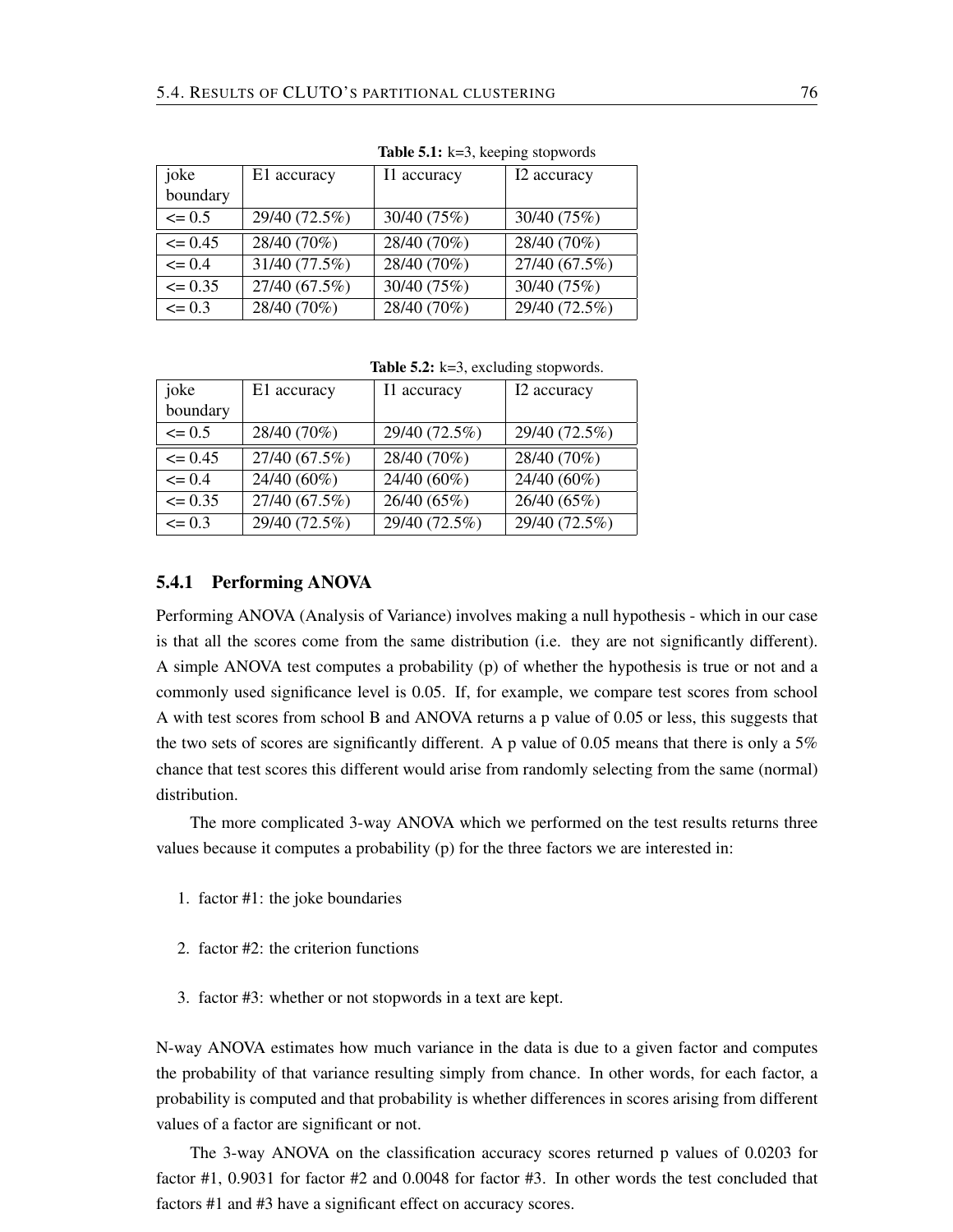

Figure 5.4: Multiple comparison test for different values of factor #1

Figure 5.5: Multiple comparison test for different values of factor #3



### 5.4.2 Multiple comparison testing

ANOVA, however, only suggests whether groups of data are significantly different - it does not indicate which groups are actually different and produce better results. To determine this, a multiple comparison test was performed.

Figures 5.4 and 5.5 show which values for factors #1 and #3 yield significantly different accuracy scores. Figure 5.4 shows that the value for factor #1 which yields the highest mean accuracy is 0.5. The exact value of this mean is 29.17 and it is represented as a circle in the middle of the top line in Figure 5.4. In multiple comparison testing, means are significantly different only if their confidence intervals, which appear as horizontal lines in the figures, are disjoint<sup>2</sup>. Thus from the figure we see that the mean accuracy score for a joke boundary of 0.5 yields the highest mean accuracy score but is only significantly higher than the mean accuracy scores arising from a boundary of 0.4.

<sup>&</sup>lt;sup>2</sup>With a certain level of confidence, we predict that the population mean appears somewhere within the range demarcated by the confidence interval. The confidence intervals pictured in the figures are 95% confidence intervals. This means that if you were to take 100 samples from a population distribution and to build confidence intervals for these samples, 95 of them would contain the population mean. See Hinton (2004) for details.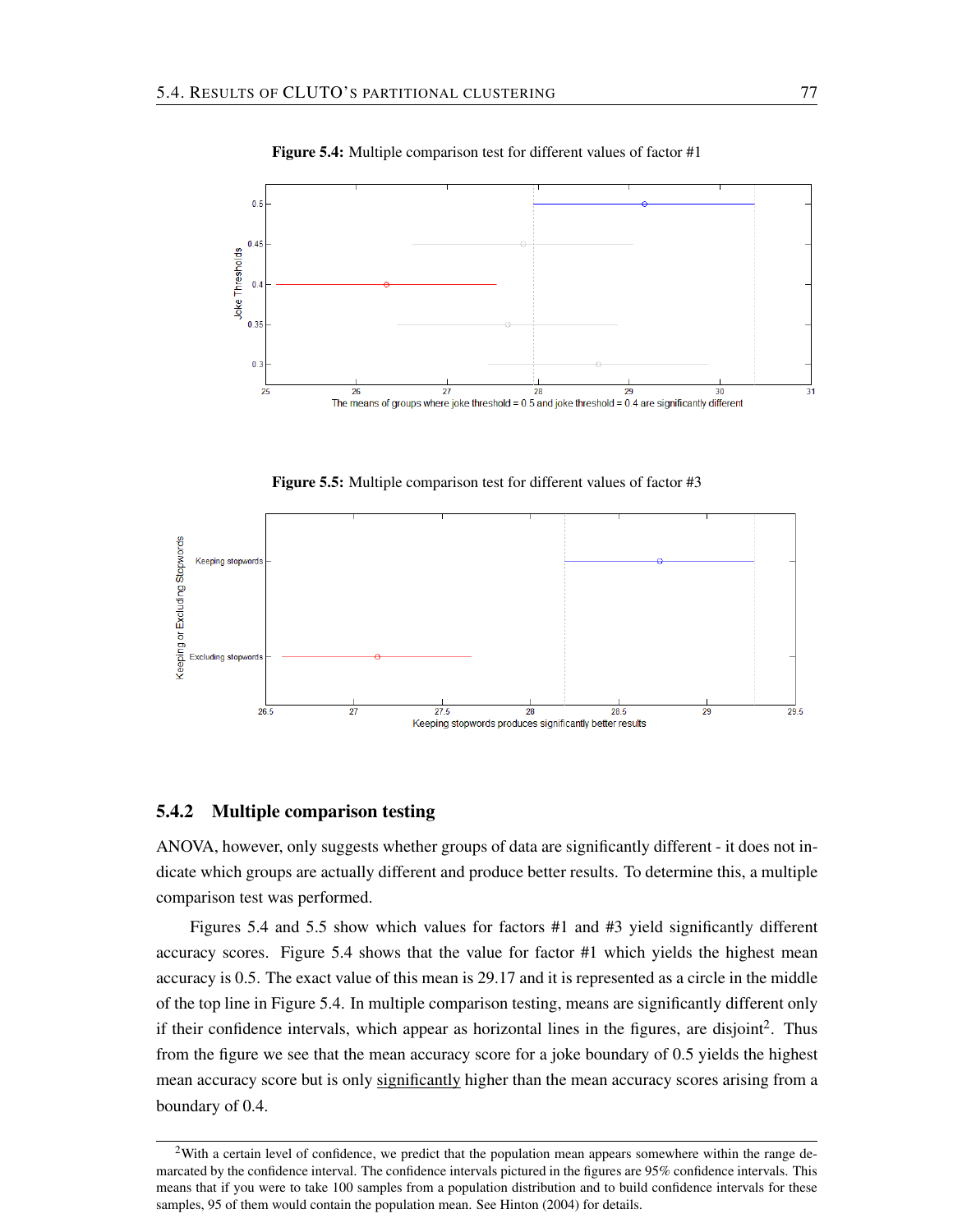Similarly, Figure 5.5 shows that, according to the multiple comparison test, keeping stopwords produces a mean accuracy score (28.73) which is significantly higher than the mean accuracy score that occurs when stopwords are excluded (27.13). In our final model, we will therefore resolve to keep stopwords.

Given this decision, we decided to perform a 2-way ANOVA on the results that arise when stopwords are kept to see whether factors #1 and #2 had significant effects on scores when factor #3 is fixed in this way. This 2-way ANOVA returned p values of 0.6598 for factor #1 and 0.9671 for factor #2. The test suggests that which joke boundary and which criterion function to use when stopwords are kept does not matter - none of the different values for these factors yielded significantly higher accuracy scores. We will wait, however, until we have performed further testing before we decide which joke boundary and which criterion function to use in our final classification algorithm. (Recall that we are fine-tuning our classification method here using development data. Once this formative work has been done, our model will be tested on unseen lexical register joke data).

### 5.5 Results of clustering (using newspaper quotes)

When newspaper quotes are used as the development set of regular texts, classification tests yield the accuracy scores listed in Table 5.3.

| joke        | E1 accuracy   | I1 accuracy   | I2 accuracy   |  |  |
|-------------|---------------|---------------|---------------|--|--|
| boundary    |               |               |               |  |  |
| $\leq 0.65$ | 33/40 (82.5%) | 33/40 (82.5%) | 33/40 (82.5%) |  |  |
| $\leq 0.6$  | 37/40 (92.5%) | 37/40 (92.5%) | 37/40 (92.5%) |  |  |
| $\leq 0.55$ | 36/40 (90%)   | 35/40 (87.5%) | 35/40 (87.5%) |  |  |
| $\leq 0.5$  | 33/40 (82.5%) | 34/40 (85%)   | 34/40 (85%)   |  |  |

Table 5.3: Classification results on newspaper quotes, k=3, keeping stopwords

The I1 and I2 accuracy scores for the boundaries shown are identical and the E1 scores are nearly so. The best accuracy score for all three criterion functions is 92.5%: a high score but possibly misleading because, as stated previously, the development set of newspaper quotes may be uncharacteristically bland.

# 5.6 Looking for a different number of clusters

We wanted to see what sort of accuracy scores result when the clustering algorithm looks for a different numbers of clusters other than three. We felt this might be important because it may be that our intuition is wrong about the words of a lexical register joke naturally dividing into three groups according to their tone. Another possibility is that our hypothesis about the number of clusters to look for is sound but the vector space we have built is flawed in such a way that a non-intuitive value of k might prove to be more useful when classifying texts. If the vector space is a flawed estimate of tone, but is not useless in this regard (after all a classification accuracy of 77.5% was achieved on the development set when k equals three), then a more empirical approach to choosing a value of k might be called for.

We therefore determined what kinds of accuracy scores result when k equals 2, 3, 4, and 5 and compared these four sets of scores using a 1-way ANOVA. For a given value of k, the top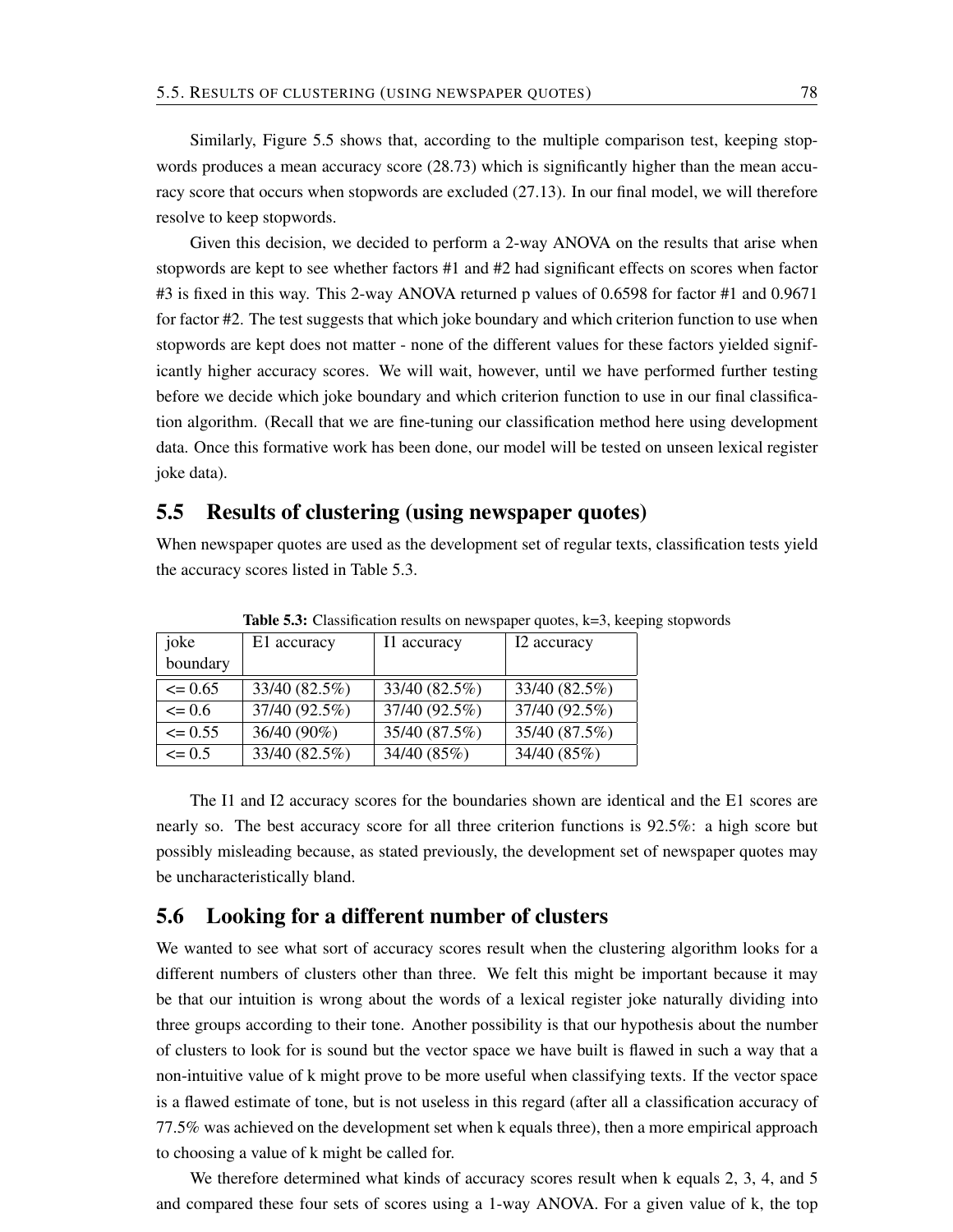

Figure 5.6: Multiple comparison test of scores resulting from different values of k

three scores for each criterion function were collected. This resulted in a set of 9 scores (a triad of scores for E1, I1 and I2) and these 9 scores represented the (best) scores yielded for a given value of k.

The 1-way ANOVA returned a p value of 0.1189 which is above the significance level of 0.05. Thus accuracy scores resulting from different values of  $k$  are not significantly different. The  $k=3$ scores are not significantly worse or better than any of the other results and so a more empirical choice of k is not to be preferred over our theoretical value of  $k=3$ . A reason it does not matter which value of k is used may have to do with the fact that we are testing simple lexical register jokes in which a single word is in opposition to one or more other words in a text. For different values of k, the most outlying word still appears in its own cluster (or has at most 1 other word in its cluster) and this word is roughly the same distance from the furthest cluster, regardless of how many other clusters are found by the algorithm.

### 5.7 Where did classification go right and wrong?

When  $k=3$  and the criterion function is I1 for example, six newspaper texts and four lexical register jokes were improperly classified. We will speculate about why these mistakes were made and examine some examples of successful classification. But first we will describe the various pieces of information which the classification algorithm outputs upon analysing a text.

### 5.7.1 Explaining the output of the classification program

Figure 5.7 shows the frequency count patterns of the words in lexical register joke #1 and how the classifier clusters these words. The grey cells in the figure represent the frequencies of words (rows) in various corpora (columns): the darker the cell, the higher the frequency. (These frequencies have been transformed by log entropy processing). The horizontal lines dividing the figure represent the clusters. Thus the word 'personage' appears in its own cluster (which is labelled cluster 0 on the right hand side of the diagram), cluster 1 consists of mostly stopwords and cluster 2 contains the words 'operator' and 'i'.

The hierarchical tree on the left side of Figure 5.7 shows which words are most closely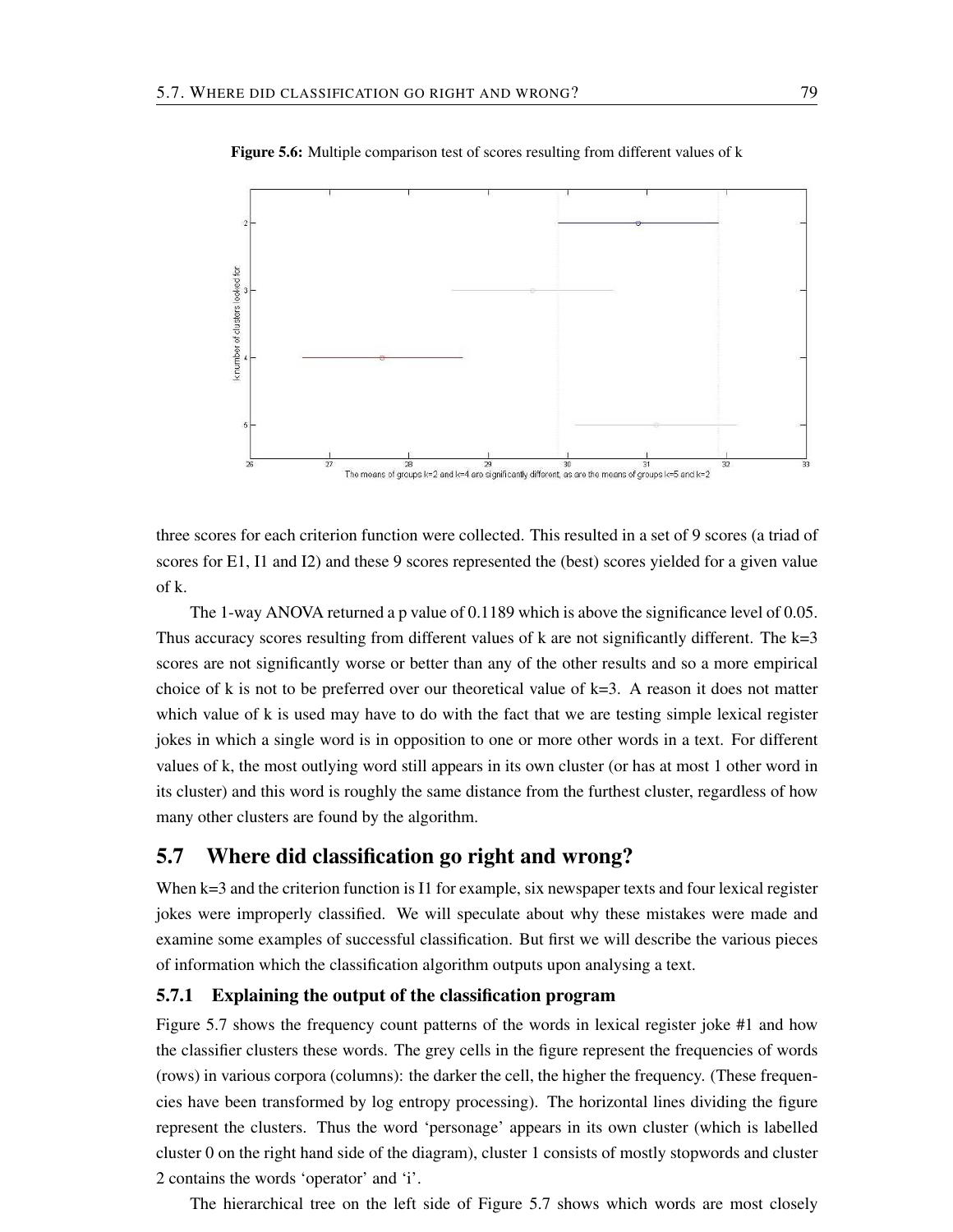

Figure 5.7:  $k=3$  clustering for lexical register joke #1

related to each other. For example the word 'to' appears twice in the text and so the two instances of this word are the first to cluster (in an agglomerative solution) because they are identical. The stopwords 'a' and 'would' are the next pair to merge and they then combine with the first pair. The last word to join the hierarchical tree is the incongruous word 'personage' because it is the most outlying word. We used a partitional algorithm to cluster texts but the hierarchical tree we are describing here was produced "by performing a hierarchical agglomerative clustering on top of" the partitional algorithm (Zhao and Karypis, 2003). An option can be specified in CLUTO (the part of the classifier which clusters the words of a text based on their frequency counts) which "builds a complete hierarchical tree that preserves the clustering solution that was computed", even if that solution was produced by a partitional algorithm (Zhao and Karypis, 2003). We selected this option because it shows at an atomic level which words and groups of words in a text are most similar and dissimilar.

Similarly a hierarchical tree appears at the top of Figure 5.7 and it demonstrates which corpora are most alike in terms of the words of a single text (i.e. which corpora display similar frequency count patterns). Using so few frequency count patterns (only twelve in the case of lexical register joke #1 for instance because it contains only twelve words) to draw any conclusions about the corpora would be unwise and so this information was largely ignored - it was certainly not used by the classification algorithm to decide whether a text is a lexical register joke or not.

Returning to Figure 5.7, the numbers which appear in brackets after the words are the rank of the words, as described in the previous chapter, and have nothing to do with CLUTO's clustering of the data. We include this ranked list information in Figure 5.7 and in the other figures below to see if the outlier word detected by the earlier method appears in its own cluster when clustering is performed. In the outlier detection method described previously, a word's cosine distance from each of the other words in a text was calculated and the distances added together. This sum was computed for each word and in this way a ranked list was produced. The word at the top of the list was furthest away from the others and was therefore considered the one most likely to be incongruous.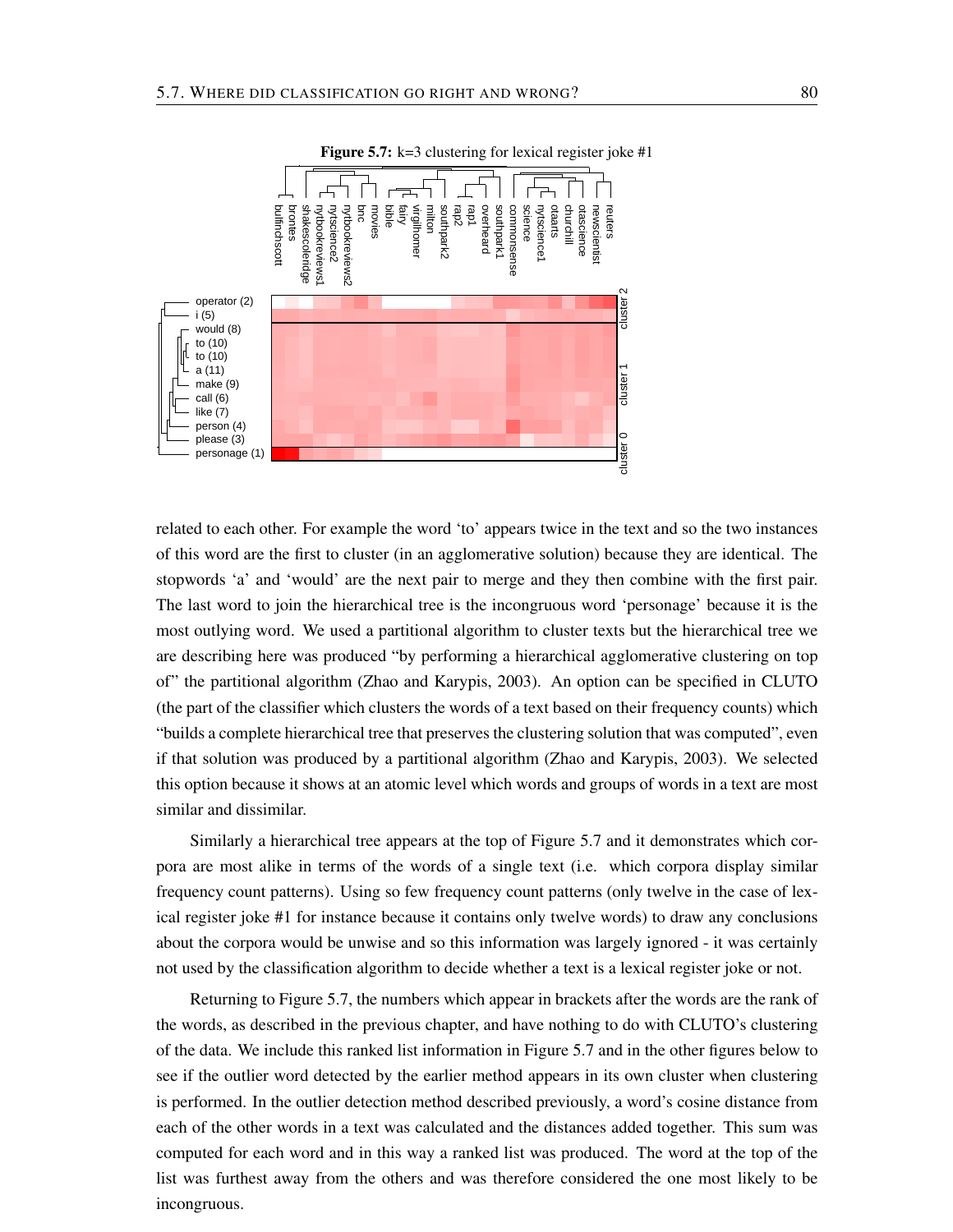

Figure 5.8: Classifier's clustering of lexical register joke #13

In the case of the joke shown in Figure 5.7 (lexical register joke #1) and 13 other simple jokes from the development set, the words previously identified as outliers appear in singleton clusters. In the 6 remaining jokes, the outlier word appears in a cluster with only one other word. Thus there appears to be a correspondence between the outputs of the outlier detection method described earlier (in Chapter 3) and the clustering algorithm described here. This is perhaps unsurprising given that the cosine metric is used in both cases as a way of estimating similarities between words - although in the case of clustering, the cosine metric is incorporated into a criterion function rather than used alone as a measure of similarity.

### 5.7.2 Comparison of intuitive and automated clustering

In order to avoid any bias, texts of the development set were clustered by hand before looking at how the classifier performed this task. (Appendix C shows how we clustered the words of all the jokes in the development set). This section compares how the classifier clustered texts to how we grouped the words of lexical register jokes according to their tone.

### 5.7.2.1 Jokes where classifier and our intuition agree

Five jokes (jokes 7, 11, 13, 17, and 18) were clustered by the classifier exactly the way we clustered them by hand. For example Figure 5.8 shows that the classifier put the words 'customer' and 'merriment' into different singleton clusters and the rest of the words in a third cluster and this is the way we clustered the text according to our intuition.

### 5.7.2.2 Jokes whose words were clustered nearly the same way as our intuition

Seven jokes in the development set (jokes 1, 2, 4, 6, 9, 14, 20) were clustered in nearly identical ways to how we grouped words of the text based on the formality of their tone. Take for example joke 1: 'Operator, I would like to make a personage to person call'. Figure 5.7 shows the frequency count patterns of the words in this text and how the words were clustered. We find that apart from the stopword 'I' appearing with the word 'operator' in cluster 2 rather than with the other stopwords of cluster 1, the clustering solution for lexical register joke 1 is identical to how we clustered the words of this text by hand. Table 5.4 shows how we clustered the words of lexical register joke 1 by hand and compares this to how the classifier clustered the text.

A reason the word 'I' does not appear in cluster 1 might be because it appears relatively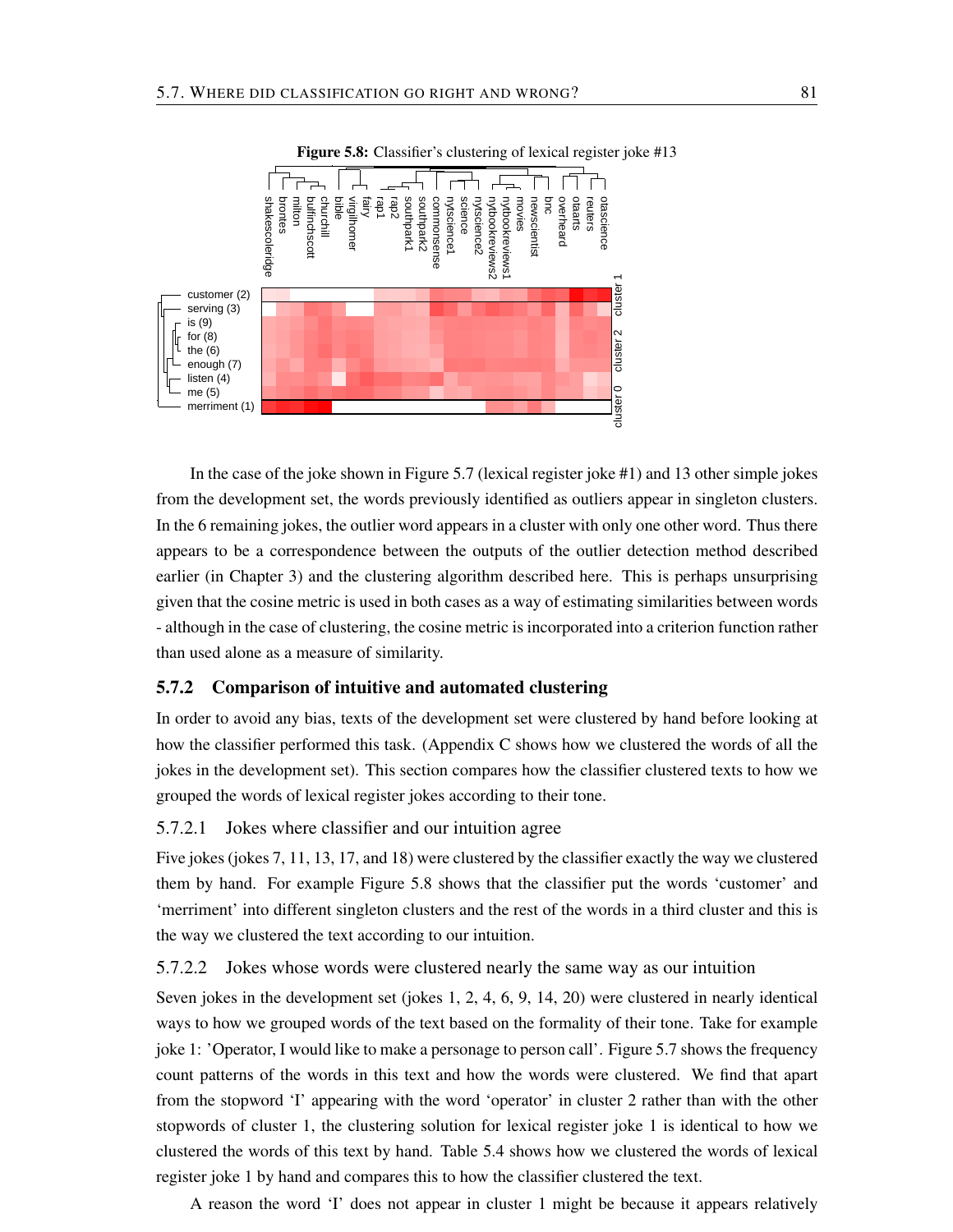infrequently in the common sense corpus (it appears only 209 times) whereas the other stopwords appear 3 to 382 times more frequently in that corpus. Sentences in the common sense corpus tend not to be subjective statements (some examples are: "Eyes are used to see things", "A bird can fly", "Most people sleep in a bed.") and perhaps the relatively low frequency of the word 'I' in this single corpus is enough to set this word apart from the other stopwords. Judging from appearances, the tile pattern or 'fingerprint' for the word 'i' seems much more similar to the fingerprints of the other stopwords - certainly more similar to these patterns than the one for the word 'operator' yet the cold facts of the cosine measurements disagree with this judgement.

| tone             | group 1   | group 2             | group 3     |
|------------------|-----------|---------------------|-------------|
| how we clustered | personage | i, would, like, to, | operator    |
|                  |           | make, a, person,    |             |
|                  |           | call                |             |
| how the program  | personage | would, like, to,    | operator, i |
| clustered        |           | make, a, person,    |             |
|                  |           | call                |             |

Table 5.4: Comparing clustering by hand and by classifier (lexical register joke #1)

The algorithm's clustering of words in this text accords almost perfectly with how we would cluster the data and the distance between the singleton cluster 0 and the rest of the words in the text is large enough for the text to be considered a lexical register joke.

The algorithm's clustering of joke 9 also closely resembles how we clustered the words of this text (see Table 5.5). The only difference is that the clustering algorithm included the word 'oh' in the neutral cluster and the word 'tickets' in the informal cluster whereas we put 'oh' in the informal cluster and 'tickets' in the neutral cluster. More importantly, the formal word 'crestfallen' formed a singleton cluster which was significantly far away from the 'informal' cluster ('gee', 'fellas', 'gonna' etc.) in the vector space and the text was classified as a lexical register joke.

| tone             | group 1     | group 2              | group 3             |
|------------------|-------------|----------------------|---------------------|
| how we clustered | crestfallen | how, could, I, fall, | fake, Superbowl,    |
|                  |             | for, the, are, be,   | gee, fellas, gonna, |
|                  |             | tickets              | oh                  |
| how the program  | crestfallen | how, could, I, fall, | fake, Superbowl,    |
| clustered        |             | for, the, are, be,   | gee, fellas, gonna, |
|                  |             |                      | tickets             |

Table 5.5: How we clustered lexical register joke #9

The five other lexical register jokes which were clustered in nearly identical ways to how we grouped words of the text are similar to the two examples above. The word with tone A forms a singleton cluster and either

- 1. all the words we identified as having tone B appear in another cluster but a word we classified as neutral also appears with them
- 2. all the words we identified as having tone B appear in another cluster except for one, which appears in the neutral cluster.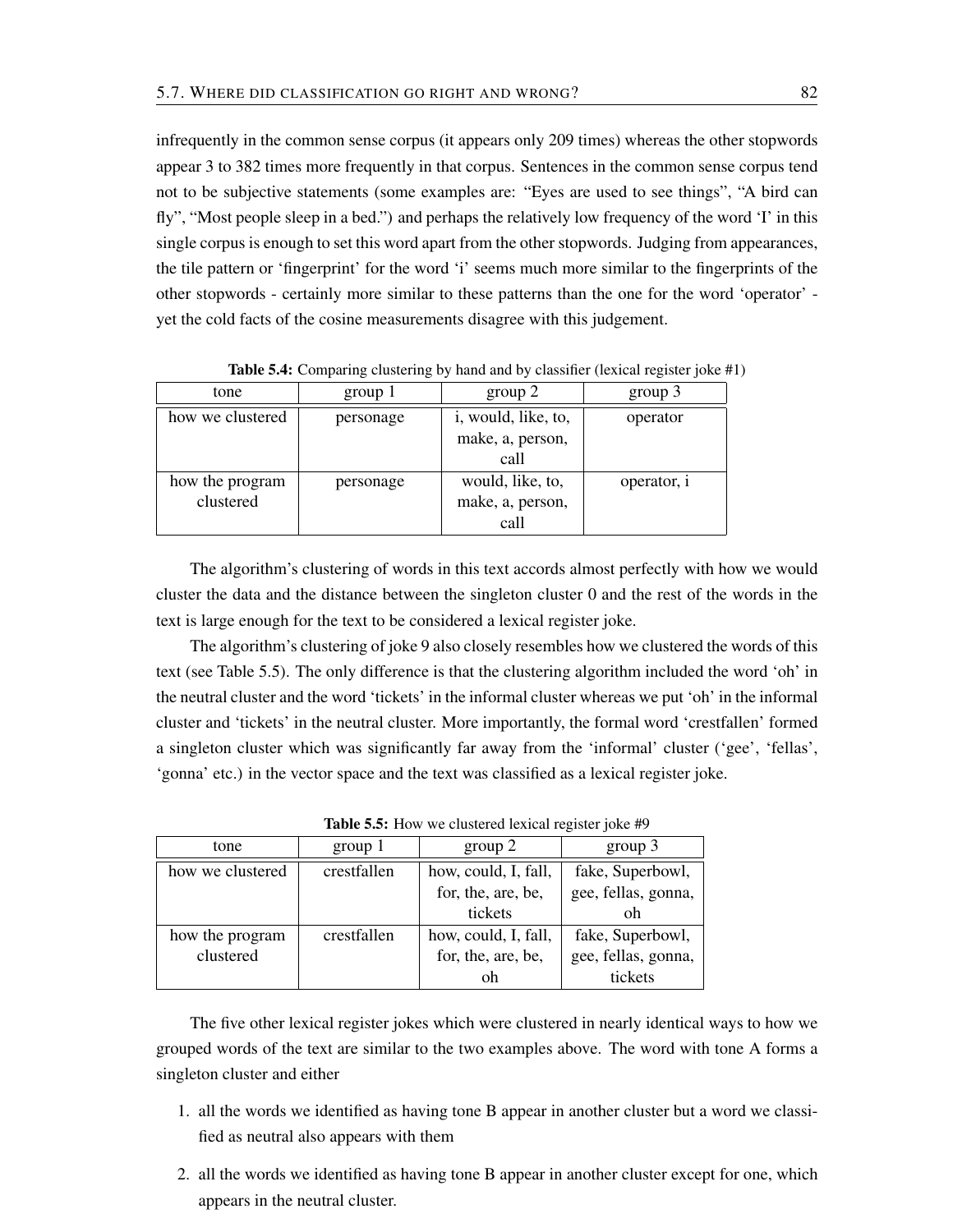5.7.2.3 Joke where clustering is quite different from intuition, but not obviously wrong Joke 10 was particularly difficult to cluster by hand and so determining whether the classifier's clustering of the words in these texts was inferior to our own is ambiguous. In this text, the word 'gee' is informal and is the only word in the text to contribute to that end of the opposition (i.e. it has tone A). Exactly which of the other words in the text oppose its informality of tone (i.e. words with tone B) is less clear, however. As Table 5.6 suggests, we felt that the words 'potential', 'simultaneously', 'clients', 'annual', 'yield', and 'creative' were business-like words which oppose the informal tone of the word 'gee'.

When the classifier processed this text, it also placed the word 'gee' in a singleton cluster and grouped all the words we identified as having a formal business-like tone in another cluster, except for the word 'yield', which it put in the neutral cluster. However the classifier also added the words 'reasonable', 'provide', 'growth', 'issues', and 'determining' to the cluster of words we identified as business-like. These words are not obviously wrong selections however - many of them do in fact convey a formal business-like tone - and it is difficult to know whether the classifier's clustering of the text is actually better or worse than the clustering we performed by hand.

| group 1<br>tone  |                  | group 2            | group 3 |
|------------------|------------------|--------------------|---------|
| how we clustered | potential,       | determining,       | gee     |
|                  | simultaneously,  | which, issues,     |         |
|                  | clients, annual, | have, growth,      |         |
|                  | yield, creative  | while, working,    |         |
|                  |                  | to, provide, your, |         |
|                  |                  | with, a,           |         |
|                  |                  | reasonable, is,    |         |
|                  |                  | most, certainly    |         |
| how the program  | potential,       | which, have,       | gee     |
| clustered        | simultaneously,  | while, working,    |         |
|                  | clients, annual, | to, provide, your, |         |
|                  | creative,        | with, a, is, most, |         |
|                  | reasonable,      | certainly, yield   |         |
|                  | provide, growth, |                    |         |
|                  | issues,          |                    |         |
|                  | determining      |                    |         |

Table 5.6: How we clustered lexical register joke #10 compared to the classifier

# 5.7.2.4 Jokes where clustering is significantly different from intuition (and obviously wrong)

The classifier clustered 7 joke texts in significantly different ways than we did. In fact in 5 of these texts, pairs of words which we believed possess opposite kinds of tone, were placed in the same cluster by the classifier. These pairs of words were 'chef' and 'yum' (joke 3), 'moola' and 'gentlemen' (joke 5), 'damn' and 'mommy' (joke 12), 'floozies' and 'parameters' (joke 16) and 'triumvirate' and 'twinkies' (joke 19). Figure 5.9 shows the classifier's incorrect pairing of opposite words in joke #3.

Upon closer analysis, however, the words 'chef' and 'yum', which we initially felt created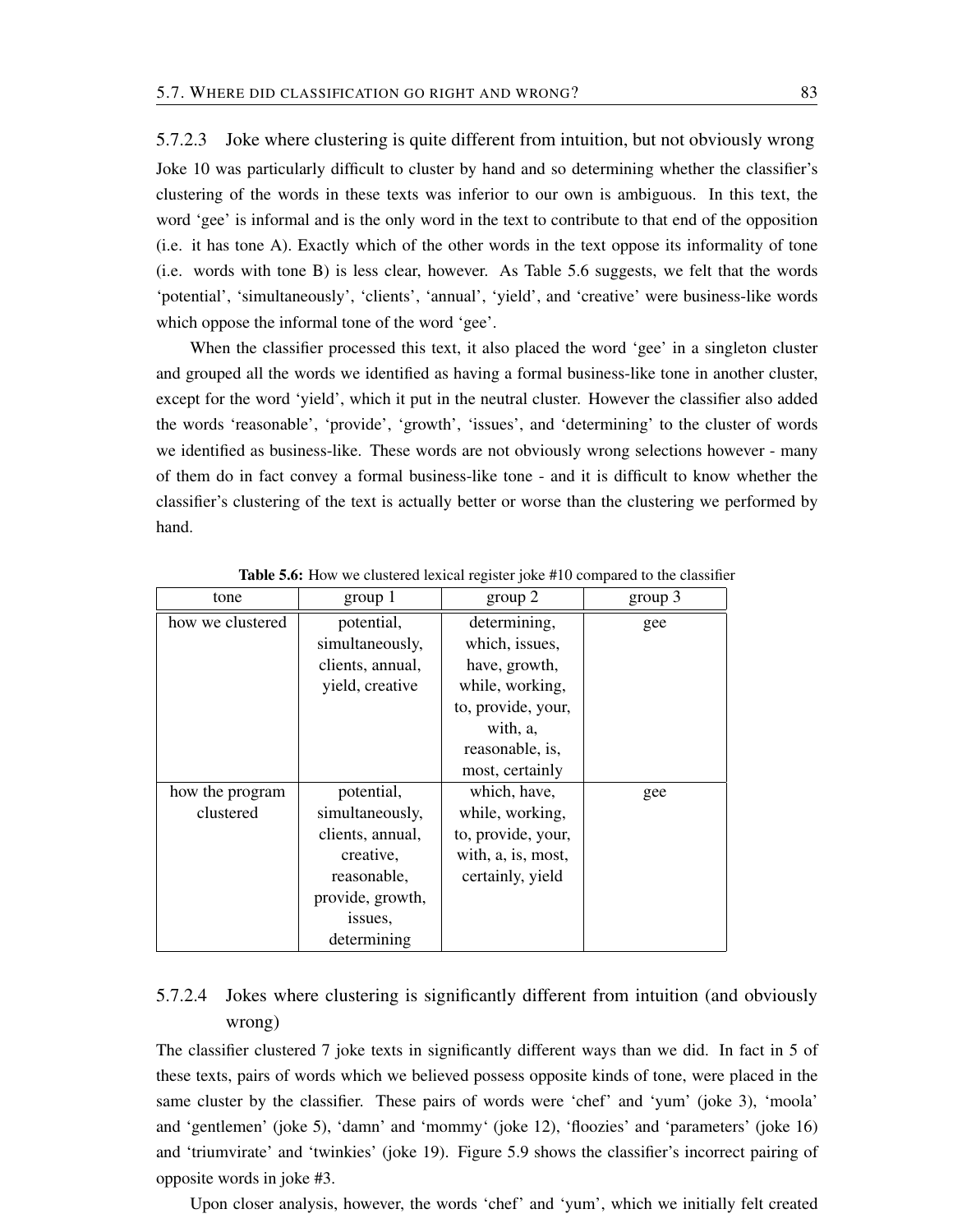

Figure 5.9: Words with opposite tone in lexical register joke #3 were incorrectly clustered together by the classifier.

an opposition of tone in joke #3, do not seem to have significantly different kinds of tone and this text ('Thirty two years as a chef and he can still go yum'), which is a caption taken from a New Yorker cartoon, is perhaps the weakest lexical register joke in the development set. This is because details of the cartoon from which this caption is taken make an important contribution to the opposition of tone occurring in this joke, but this contribution is lost when the caption is divorced from its cartoon. The cartoon for this caption shows a chef talking to a waiter about another chef, presumably the head chef of a kitchen, who can be seen in the background of the cartoon sampling a dish. Both chefs are wearing formal uniforms – the traditional white chef's coat and hat - and the waiter is also dressed formally in a tuxedo. These details suggest that the setting of the joke is the kitchen of an expensive restaurant and so a somewhat formal context is created by the cartoon, which is then undermined when the informal word 'yum' appears in the caption.

When we initially reviewed this text to decide whether it was a lexical register joke or not, we believed that the tone of the word 'chef' (and no other word in the text) was able to connote the formality of the setting when the caption is read without its cartoon. This judgement seems wrong in retrospect and the tones of the words 'chef' and 'yum' do not seem significantly different or opposite. The classifier's placement of the words 'chef' and 'yum' in the same cluster may therefore not be a serious error – the problem here may have more to do with our inclusion of this text into the development set of jokes rather than with the classifier's clustering algorithm. (To avoid mistakes such as this occurring in the test set of lexical register jokes, a filtering step using volunteeers was performed. See Chapter 6 for details).

Although clustering together the words 'chef' and 'yum' from joke #3 may not be a gross error on the part of the classifier, examples can be found in which it mistakenly placed words with more clearly opposite tone into the same cluster. For example the words 'parameter' and 'floozies', which we identified as opposites by hand, appear in the same cluster when the classifier processed joke #16. From their frequency count distributions, shown in Figure 5.10, we find that what these two words have most in common is perhaps not that they appear in many of the same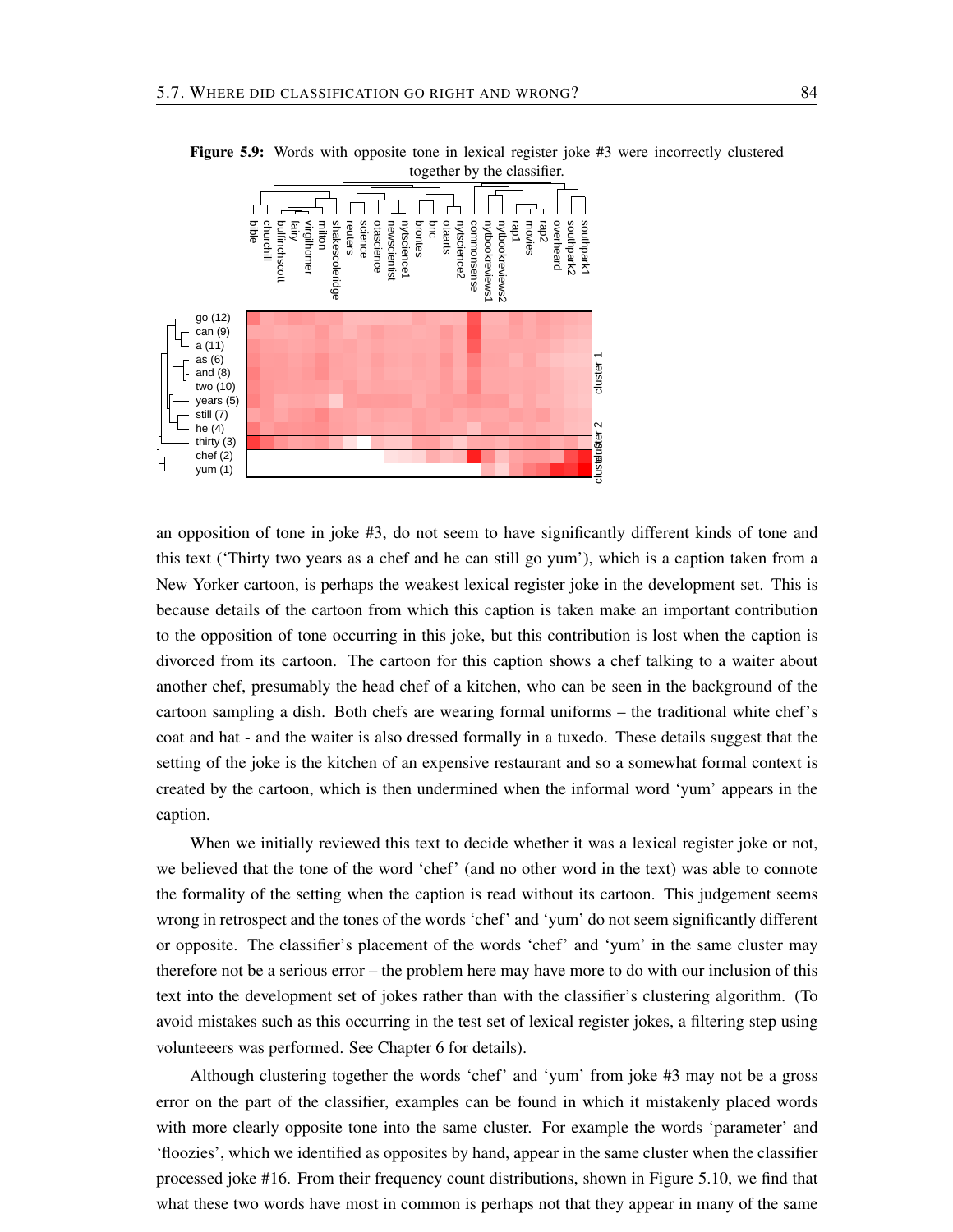

Figure 5.10: Frequency count distribution and clustering of joke #16

corpora – they only have 1 corpus in common – but that, of all the words in the text, they appear in the fewest number of corpora. Because all of the other words in the text, without exception, appear in all of the corpora, these two words, which do not, are regarded as similar. This again highlights the fact that when numerous words in the text appear in most of the corpora, words that do not appear in many corpora, but have little else in common, are often identified as alike by the classifier.

Joke 19 is similar to joke 16. Two words which we considered as having opposite tone - 'twinkies' and 'triumvirate' - only have a single corpus in common, but both are the only profile A words to appear in the text, and perhaps for this reason, they are placed in the same cluster by the classifier.

Similarly, two words in joke 12, which we identified by hand as having opposite tone, were clustered together by the classifier. This joke differs from the other jokes in the development set, however, because the two opposite words housed within it ('damn' and 'mommy') are not opposite in the usual way - where one word is formal and the other is informal. Instead, both of these words possess different kinds of informal tone: 'damn' is a curse and therefore harsh (and swear words tend to be regarded as informal uses of language) while the word 'mommy' is child-like. The vector space, however, is not subtle enough to distinguish between differing kinds of informality. Because both words are informal, they appear in many of the same corpora (as we can see in Figure 5.11), have similar frequency vectors in the space, and so are considered alike rather than different.

Jokes 8 and 15 were also clustered in significantly different ways than the way we clustered them by hand. In these cases, the classifier did not place words which were identified as opposites by hand, into the same cluster, but the clustering suggested by the classifier is nonetheless significantly different from our intuitive grouping of words. Why the classifier clustered the words of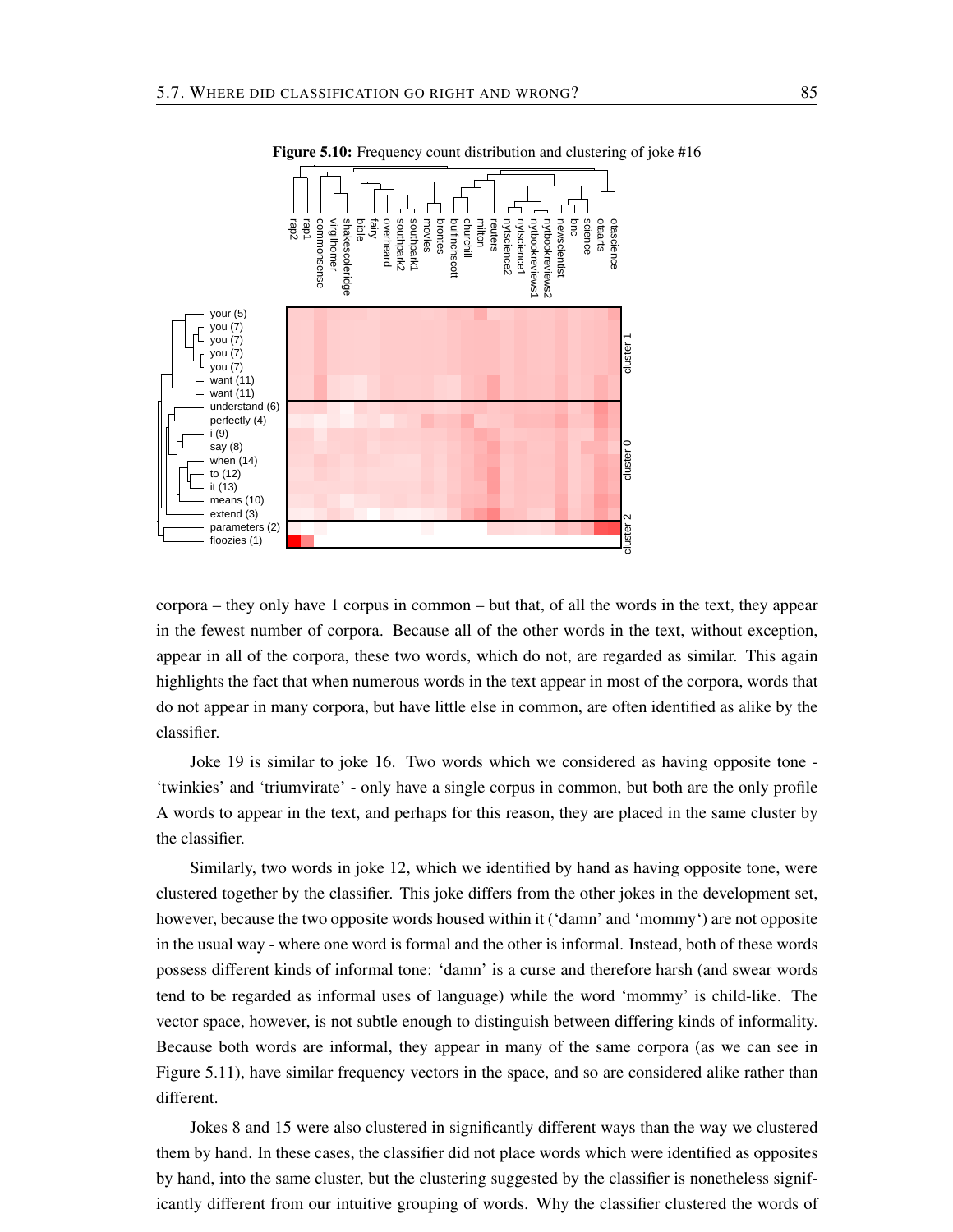

Figure 5.11: Words (from joke 12) with different kinds of informal tone are clustered together

these texts so differently than we did is unclear.

#### 5.7.3 Incorrectly classified newspaper texts

The six newspaper texts which were incorrectly classified as lexical register jokes were:

- *the tide of job losses washing across north america is showing signs of ebbing, feeding hope that*
- *yet investors and economists are looking past the grim tallies and focusing on subtle details that suggest...*
- *at thursday night performance the boy beside me could not have been more than actually shrieked in*
- *both runs were completely sold out and he was so mobbed at the stage door that he*
- *advertising executives packed into the hall for television presentation a rite of spring passage in the world*
- *he contorts a bit raising his right shoulder wringing one hand with the other and fingering his ...*

These same texts (along with 2 others) were mistakenly classified as lexical register jokes by the classifier described in chapter 4 (classifier #1). This is perhaps not surprising when we recall from Section 5.1 how similar are classifier #1 and the clustering classifier described in this chapter (let's call this classifier  $\#3$ )<sup>3</sup>. Further evidence of their similarities is found when we notice that each of the words shown in bold above were considered the most outlying words by classifier #1 and when

<sup>3</sup>Classifier #2 is the classifier described in Chapter 3 which uses a variation of the PMI method to estimate the similarity of the tones of words.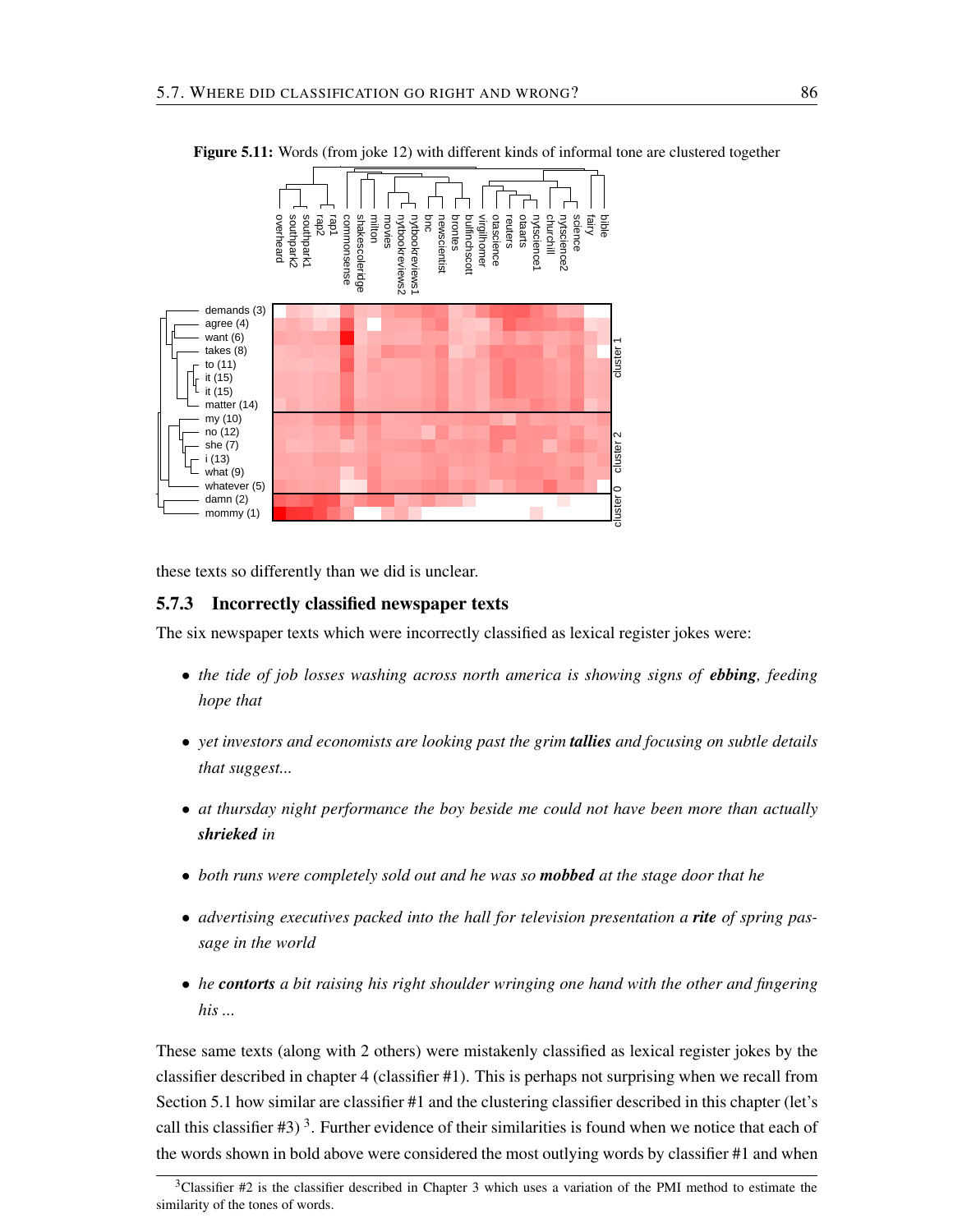the clustering classifier executed its algorithm, these same bolded words were placed in singleton clusters.

The six texts listed above highlight what is perhaps the biggest problem with classifier #3 (and continues to be a problem plaguing classifier #1): texts containing profile A words are almost always classified as lexical register jokes. If we define profile A (and D) words to be words that occur in six or fewer corpora then all of the words shown in bold, except for one (the word 'rite') are profile A words. None of the other words in the newspaper texts appear in so few corpora and when the number of clusters looked for by the classifier is equal to 3, these profile A words all form singleton clusters. Figure 5.12 for example demonstrates how pronounced the difference is between the word 'mobbed' and the rest of the words in newspaper text 17. We believe that this difference is inflated and has more to do with the sparsity of the corpus data than with the word 'mobbed' being truly esoteric. Because the other words in the text - content words and stopwords - appear in a relatively large number of corpora (none of the other words appear in fewer than six corpora), the distance between their vectors and the vector for the word 'mobbed' is unduly large and the text is thus mistakenly classified as a lexical register joke. Although the amount of corpus data was enlarged (to corpus set E), corpus coverage still seems to be inadequate and continues to hamper classifiers #1 and #3.



### 5.8 A classifier (#4) which looks at cosine pairs

Figures 5.1 to 5.3, from section 5.1 show the different kinds of lexical register joke. In each case, at least one pair of words creates an opposition of tone. There may be other words involved in creating oppositions of tone but it is enough to identify just one of these oppositions. An algorithm which computes the distances between each pair of words in a text and uses the lowest of these to decide if a text is a lexical register joke should therefore suffice as a classifier. In fact such an algorithm might perform better than classifier #1 (the average cosine method). Figure 5.13 shows a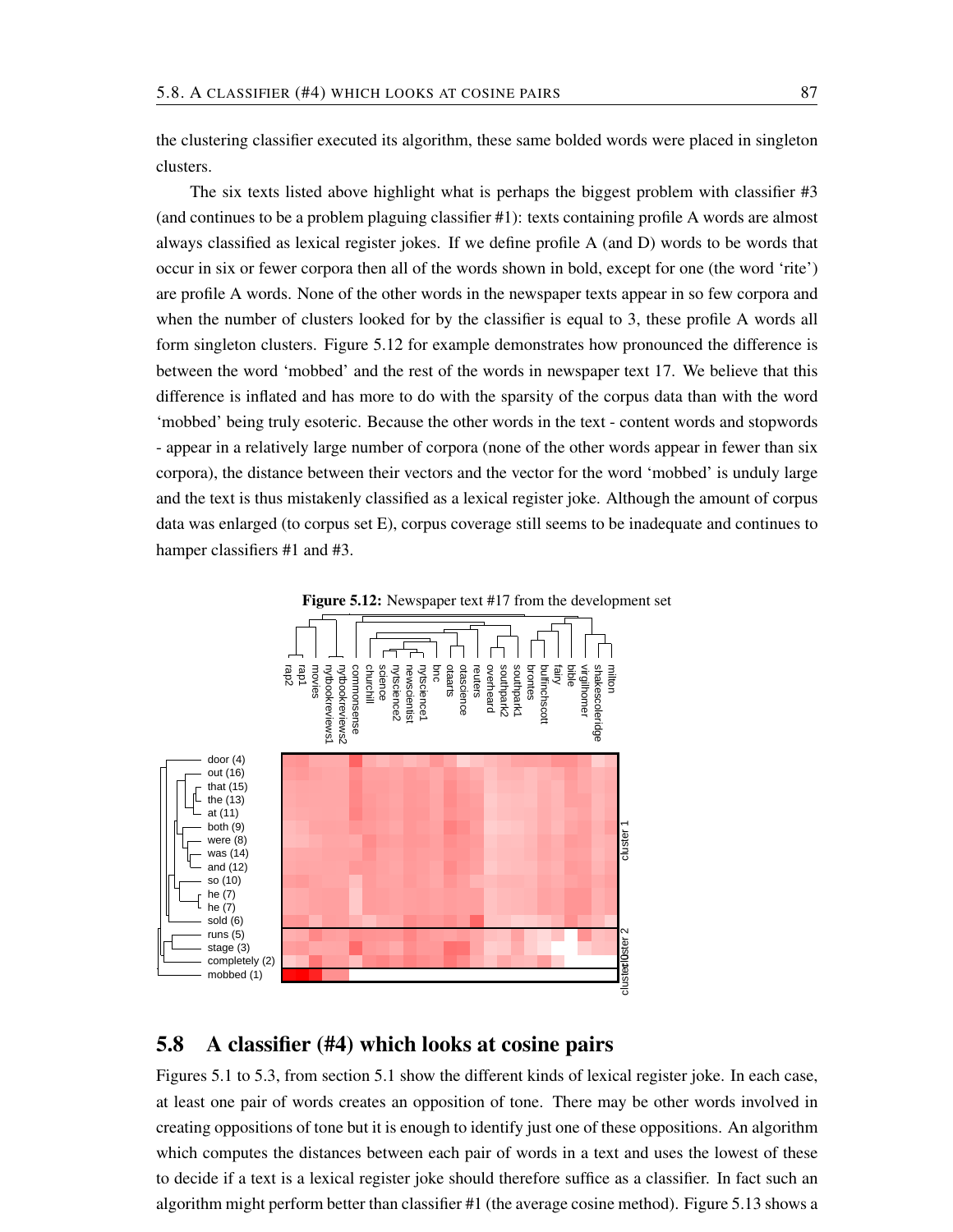

1 dimensional space in which 5 words from a text (items A to F in the diagram) have been plotted. In the figure, words A and F are significantly far apart, suggesting that an incongruity of tone exists between this pair of words. This fact may be lost, however, when classifier #1 computes, for instance, word A's average distance to all the words in the text. As the figure suggests, word A is quite close to words B and C in the space. When these small distances, along with word A's distances to the other words in the text are added together and an average taken, the significantly large distance between words A and F will have been watered down in the resulting mean<sup>4</sup>. If both words A and F have such close neighbours, their average distances to other words in the text might not exceed the joke boundary and the text would be misclassified as regular text.

A classifier (classifier #4) that computes the cosine distances between every pair of words in a text and uses the lowest of these to decide if a text is a lexical register joke was therefore implemented and Table 5.7 shows its performance when classifying the development set of texts.

| joke        | accuracy      | precision     | recall      | F score |
|-------------|---------------|---------------|-------------|---------|
| boundary    |               |               |             |         |
| $\leq 0.2$  | 26/40 (65%)   | 9/12(75%)     | 9/20(45%)   | 56.3    |
| $\leq 0.25$ | 31/40 (77.5%) | 14/17 (82.4%) | 14/20 (70%) | 75.7    |
| $\leq 0.3$  | 29/40 (72.5%) | 14/19 (73.7%) | 14/20 (70%) | 71.8    |
| $\leq 0.35$ | 30/40 (75%)   | 16/22 (72.7%) | 16/20 (80%) | 76.2    |
| $\leq$ 0.4  | 30/40 (75%)   | 17/24 (70.8%) | 17/20 (85%) | 77.3    |
| $\leq 0.45$ | 28/40 (70%)   | 17/26 (65.4%) | 17/20 (85%) | 73.9    |

Table 5.7: Lowest cos method on development set

A joke boundary of 0.25 yielded the highest accuracy of 77.5%. Although this classifier should theoretically perform better than classifier #1, in practise it did not improve on the accuracy of classifier #1.

# 5.9 Hybrid classifier

A fifth and final classifier which is a hybrid of classifiers #3 and #4 was also implemented. This classifier requires that both classifiers #3 and #4 agree that a text is a lexical register joke if the text is to be classified as such. Adding this requirement could reduce the number of false positives proposed by the classifier and might therefore improve on the accuracy and precision scores of

<sup>&</sup>lt;sup>4</sup>The vector space represented in Figure 5.13 is a simplified 1 dimensional space - the actual vector space used by the algorithm has 15 dimensions - but the argument proposed in this section holds for spaces with higher dimensions.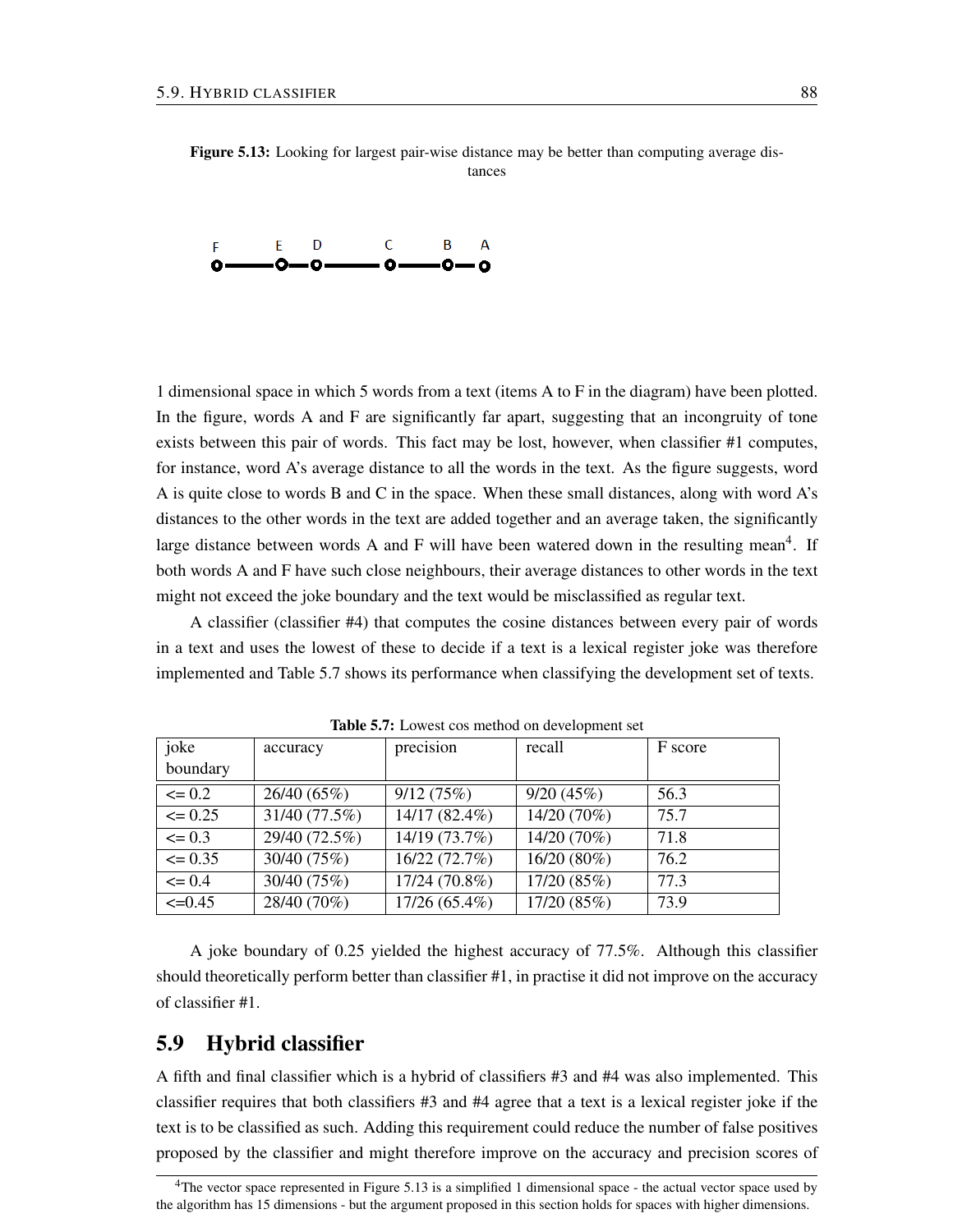classifiers #3 and #4 when these are run alone. (On the other hand, the hybrid could also have a detrimental effect on all the scores. For instance recall scores of the hybrid will always be equal to or lower than the lowest recall score of classifiers #3 or #4, given that more restrictions have been imposed on a text for it to be considered a lexical register joke).

| classifier        | accuracy      | precision       | recall      | F score |
|-------------------|---------------|-----------------|-------------|---------|
| classifier $#3$   | 30/40 (75%)   | 16/22 (72.7%)   | 16/20 (80%) | 76.2    |
| (clustering, I1)  |               |                 |             |         |
| function, $k=3$ , |               |                 |             |         |
| boundary $\leq$   |               |                 |             |         |
| 0.5)              |               |                 |             |         |
| classifier #4     | 31/40 (77.5%) | $14/17(82.4\%)$ | 14/20 (70%) | 75.7    |
| (lowest pairwise) |               |                 |             |         |
| cos with          |               |                 |             |         |
| boundary of       |               |                 |             |         |
| 0.25)             |               |                 |             |         |
| classifier $#5$   | 31/40 (77.5%) | $14/17(82.4\%)$ | 14/20 (70%) | 75.7    |
| (hybrid of        |               |                 |             |         |
| classifiers #3    |               |                 |             |         |
| and $#4$ above)   |               |                 |             |         |

Table 5.8: Hybrid scores on development set (using I1 criterion function, keeping stopwords)

Table 5.8 demonstrates that the hybrid classifier does not improve on the highest accuracy or precision scores of classifiers #3 and #4 (which are shown in rows 1 and 2 of the table) when tested on the development set. In fact it achieves exactly the same results as classifier #4.

# 5.10 Summary of the 5 classifiers

As Table 5.9 suggests, all five classifiers tested up to this point achieved remarkably similar results. Because no one stands out, all five of the classifiers will be evaluated on the test set.

# 5.11 Classifying more complicated lexical register jokes

Classification which uses clustering (classifier #3) and classification which looks at pairwise cosines (classifier #4) did not improve on the accuracy scores of classifiers #1 (average cosine method) or #2 (the classifier that uses a variation of the PMI method to estimate tone similarity). An advantage of classifiers #3 and #4 over these others, however, is that they should be able to recognize more complicated lexical register jokes. Recall from section 5.1 that in more complicated lexical register jokes, the tone of groups or clusters of words stand in opposition to each other, as opposed to simple lexical register jokes in which only a single word opposes the tone of one or more other words in a text. Clustering algorithms could potentially discover clusters of words which are far apart from each other in a vector space, thus providing a way of detecting more complicated kinds of lexical register jokes. Similarly, the lowest cosine method should also be able to detect more complicated lexical register jokes. All lexical register jokes, regardless of their complexity, contain at least one pair of words whose tones are in opposition. Classifier #4 simply looks in a text for the pair of words that are furthest apart in the vector space and classifies the text based on that information. In this way it too should be able to detect the whole class of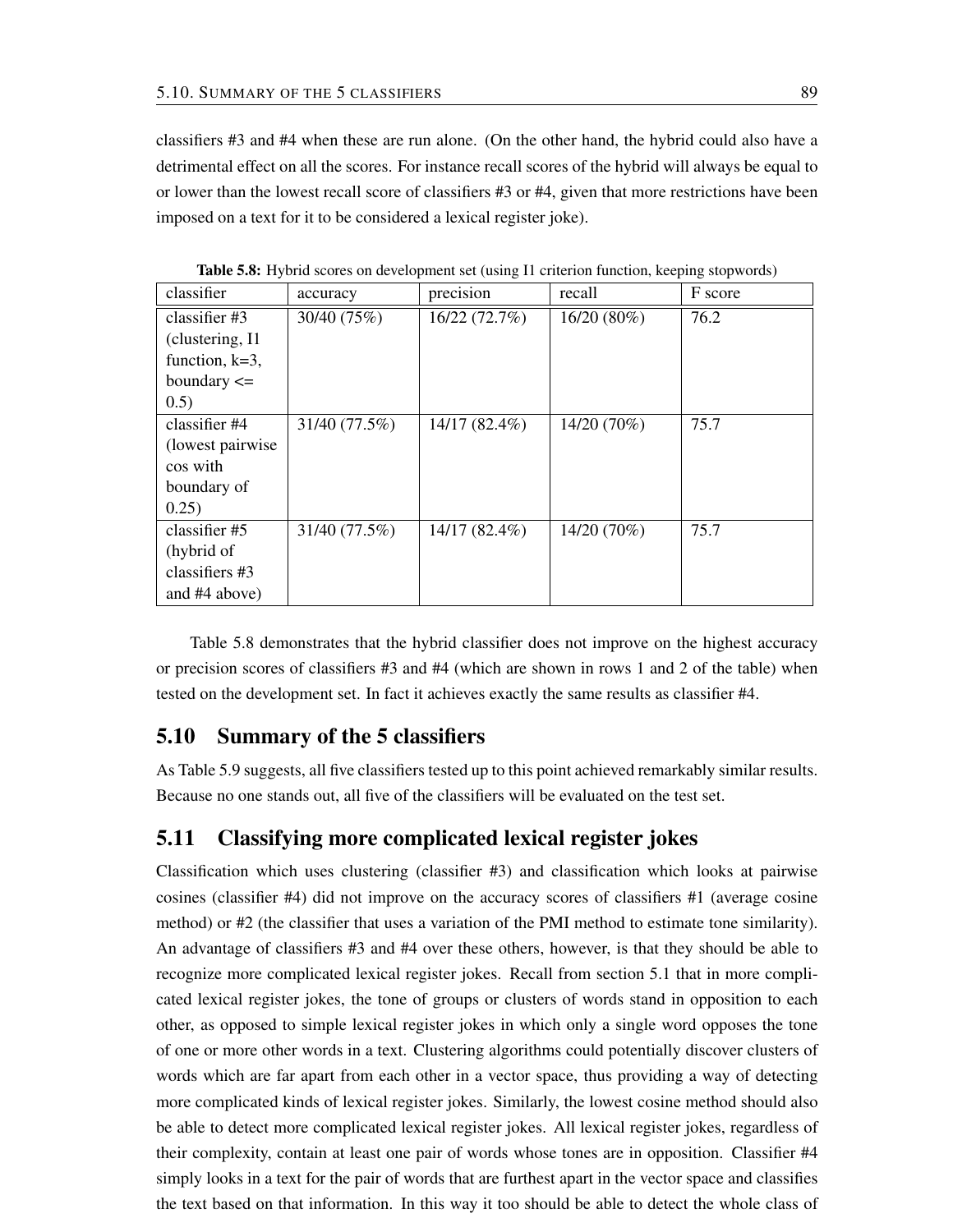| classifier          | accuracy      | precision     | recall      | F score |
|---------------------|---------------|---------------|-------------|---------|
| classifier #1       | 31/40 (77.5%) | 19/27 (70.4%) | 19/20 (95%) | 80.9    |
| (avg cos            |               |               |             |         |
| method) $\leq 0.6$  |               |               |             |         |
| classifier #2       | 31/40 (77.5%) | 16/21 (76.2%) | 16/20 (80%) | 78.1    |
| (PMI method,        |               |               |             |         |
| threshold $\leq -5$ |               |               |             |         |
| October 2010        |               |               |             |         |
| result)             |               |               |             |         |
| classifier #3       | 30/40 (75%)   | 16/22 (72.7%) | 16/20(80%)  | 76.2    |
| (clustering, I1     |               |               |             |         |
| function, $k=3$ ,   |               |               |             |         |
| boundary $\leq$     |               |               |             |         |
| (0.5)               |               |               |             |         |
| classifier #4       | 31/40 (77.5%) | 14/17 (82.4%) | 14/20 (70%) | 75.7    |
| (lowest pairwise)   |               |               |             |         |
| cos with            |               |               |             |         |
| boundary of         |               |               |             |         |
| 0.25)               |               |               |             |         |
| classifier #5       | 31/40 (77.5%) | 14/17 (82.4%) | 14/20 (70%) | 75.7    |
| (hybrid of          |               |               |             |         |
| classifiers #3      |               |               |             |         |
| and #4 above).      |               |               |             |         |

Table 5.9: Summary of the 5 classifiers' performance on the development set

lexical register jokes.

Assembling a set of more complicated lexical register jokes with which the classifiers might be tested, proved difficult however: only three were found in a manual search of over 11,000 New Yorker cartoon captions and a fourth example was found in the movie Monty Python and the Holy Grail. These four more complicated lexical register jokes are:

- 1. Would you care to know dear that your hazy morn of an enchanted day in May is composed of six tenths parts per million sulfur dioxide, two parts per million carbon monoxide, four parts per million hydrocarbons, three parts ...
- 2. And then he strode into the board meeting brandishing this flaming sword and said Woe unto him who moves his corporate headquarters out to the suburbs.
- 3. And finally Lord may thy wisdom guide and inspire the deliberations of those thy servants our planning and zoning commission.
- 4. Oh, Lord, bless this thy hand grenade that with it thou may est blow thy enemies to tiny bits, in thy mercy.

In each of the texts, words in bold communicate one kind of tone and words which we believe convey a conflicting tone are underlined. Given the difficulty of finding examples of this kind of lexical register joke, we were unable to create both a development and test set of examples. In fact four examples hardly constitutes even a single viable set with which we might test the performance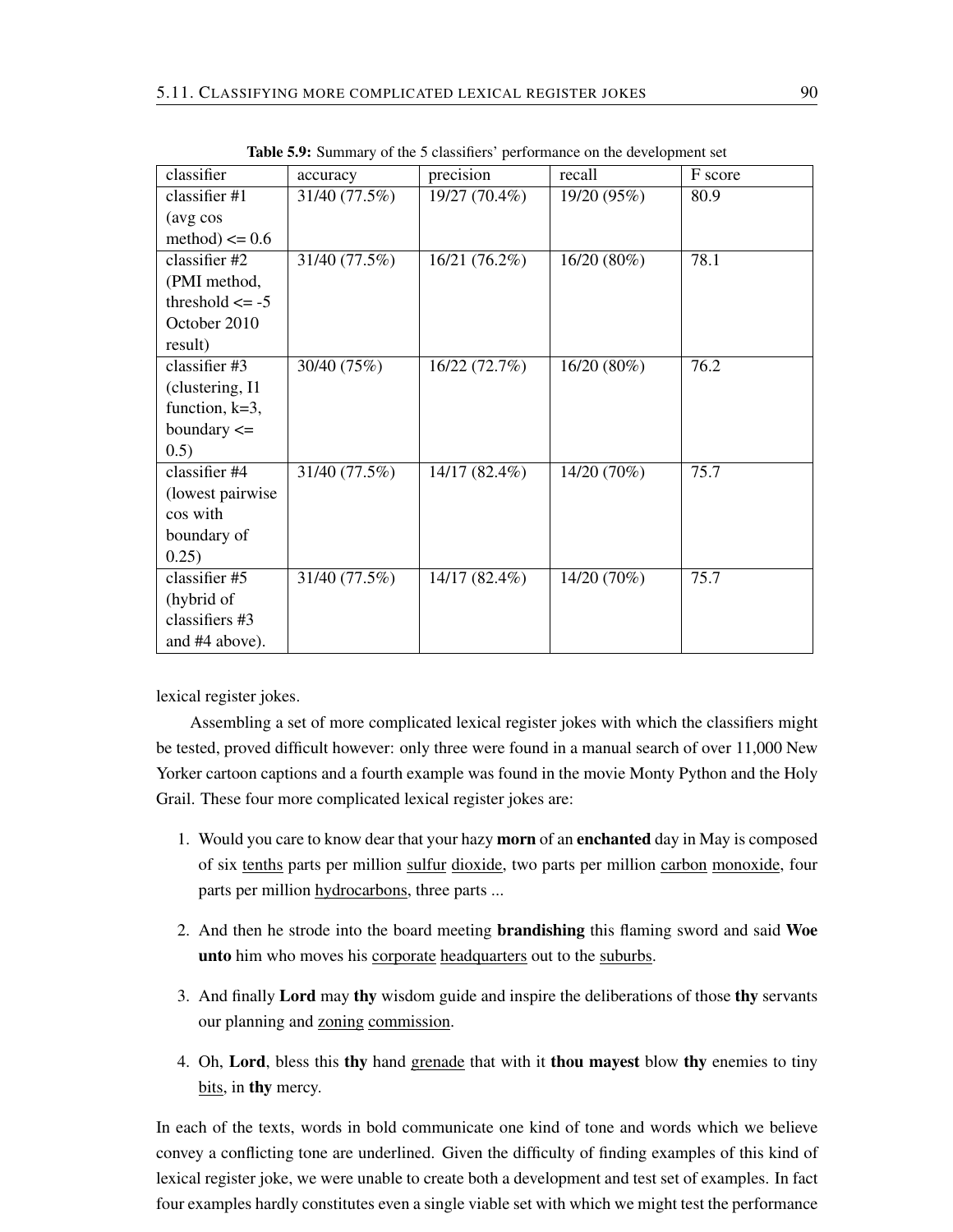of an algorithm. Nevertheless, it seemed worthwhile to determine if classifiers #3 and #4 are better able to recognize this type of joke than the first two classifiers, which were developed to recognize only the simplest kind of lexical register joke. A test set consisting of these 4 more complicated lexical register jokes and the same set of 20 regular newspaper texts from the development set was therefore created.

|                    | accuracy      | precision     | recall       | F score |
|--------------------|---------------|---------------|--------------|---------|
| classifier $#1$    | 18/24 (75%)   | $3/8$ (37.5%) | 3/4(75%)     | 50      |
| (avg cos           |               |               |              |         |
| method) $\leq 0.5$ |               |               |              |         |
| classifier $#2$    | 17/24 (70.8%) | $3/9$ (33.3%) | 3/4(75%)     | 46.1    |
| (PMI method)       |               |               |              |         |
| classifier #3      | 17/24 (70.8%) | $3/9$ (33.3%) | 3/4(75%)     | 46.1    |
| (clustering I1     |               |               |              |         |
| function,          |               |               |              |         |
| keeping            |               |               |              |         |
| stopwords)         |               |               |              |         |
| $\leq 0.51$        |               |               |              |         |
| classifier #4      | 21/24 (87.5%) | $4/7(57.1\%)$ | $4/4(100\%)$ | 72.7    |
| (lowest pairwise)  |               |               |              |         |
| $cos$ ) <= 0.25    |               |               |              |         |
| classifier #5      | 20/24 (83.3%) | $3/6(50\%)$   | 3/4(75%)     | 60      |
| $(hybrid) \leq$    |               |               |              |         |
| $0.51$ for esim,   |               |               |              |         |
| 0.25 for lowest    |               |               |              |         |
| pairwise cos       |               |               |              |         |

Table 5.10: Performance of the classifiers on more complicated lexical register jokes

Table 5.10 shows how all five classifiers performed on the test set. Classifier #1 achieved an accuracy of 18/24 (75%) when a joke boundary of 0.5 was used. 15/20 newspaper texts were correctly classified and 3/4 of the jokes were correctly identified as jokes. Classifier #2, which uses a variation of the PMI method and goes out on the web to compute co-occurrence statistics, yielded 17/24 (70.8%) accuracy. 14/20 newspaper texts and 3/4 of the jokes were correctly classified. Interestingly classifier #3, which theoretically should be better at recognizing more complicated lexical register jokes than classifiers #1 and #2, performed no better than these – in fact it achieved the same accuracy as classifier #2. The test did provide some indication, however, that classifier #3 may be grouping together words with similar tone. For example Figure 5.14 shows that the classifier's clustering of words in joke #1 is quite close to our intuitive clustering of the text into clusters that have archaic, modern and neutral tones.

Classifier #4 produced the best results of all. It correctly classified 17/20 newspaper texts and 4/4 of the jokes. Its accuracy of 21/24 (87.5%) is 12% to 16% higher than the other classifiers. This seems like a marked improvement, but when we consider the smallness of the development set, which consists of only 4 complicated lexical register jokes and 20 newspaper texts, an improvement of 12% to 16% accuracy only amounts to 3 or 4 more texts being correctly classified by classifier #4. Given the small size of the development set, it is therefore difficult to determine whether the performance of classifier 4 is in fact significantly better than the others.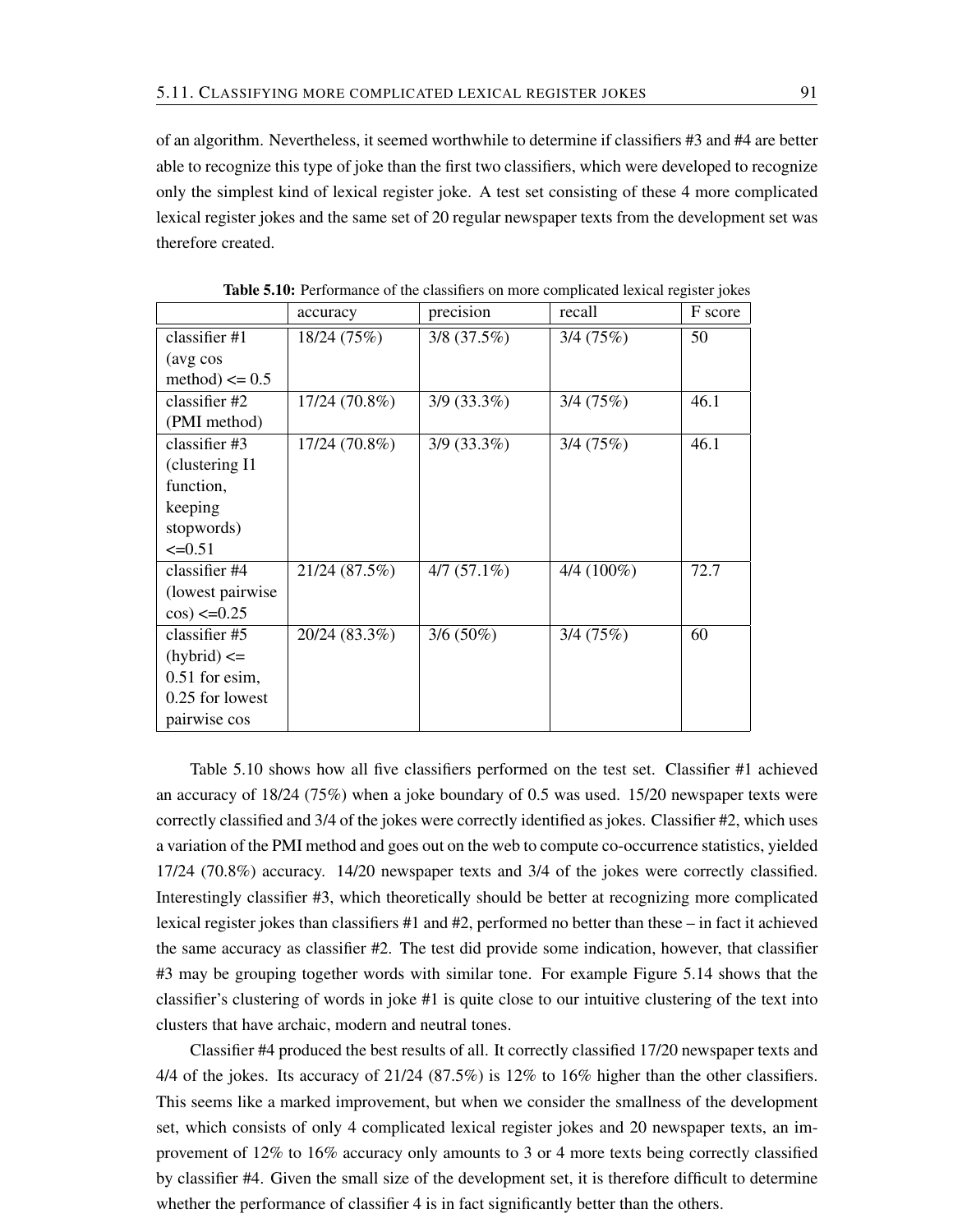

Figure 5.14: Clustering of more complicated joke #1

Finally, the hybrid algorithm (classifier #5), achieved the second best result with an accuracy of 83.3% when it used the results of classifiers #3 and #4 to decide whether a text was a lexical register joke or not.

From Table 5.10 we see that precision scores are very low, indicating that each of the classifiers generate a high number of false positives.

# 5.12 Conclusion

This chapter began by providing a more detailed model of the structure of lexical register jokes. The simplest lexical register joke consists of three groups of words: a single word with tone A (singleton set #1), words with neutral tone (set #2) and one or more words with a tone B (set #3) which conflicts with tone A. More complicated lexical register jokes have an identical structure except that set #1 contains more than one word. The chapter then introduced and evaluated classifiers  $#3$  and  $#4$  which, like the classifiers  $#1$  and  $#2$ , aim to distinguish simple lexical register jokes from regular text.

Classifiers #3 and #4 are similar to classifier #1. For instance all of these algorithms create identical vector spaces and use the cosine metric or a variation of it to compute distances within that space. Classifier #1, however, searched for the most outlying word in a text and used its average cosine distance with the rest of the words in the text to decide if a text is a lexical register joke or not. In other words it divided a text into only two groups - an outlying word and the rest of the words in a text. Classifier #3, however, makes use of a clustering algorithm which attempts to cluster words into the three sets described by our detailed model. It then measures the distances between these clusters and uses this information to judge whether a text is a lexical register joke or not. In this way classifier #3 aims to perform a more detailed dissection and examination of texts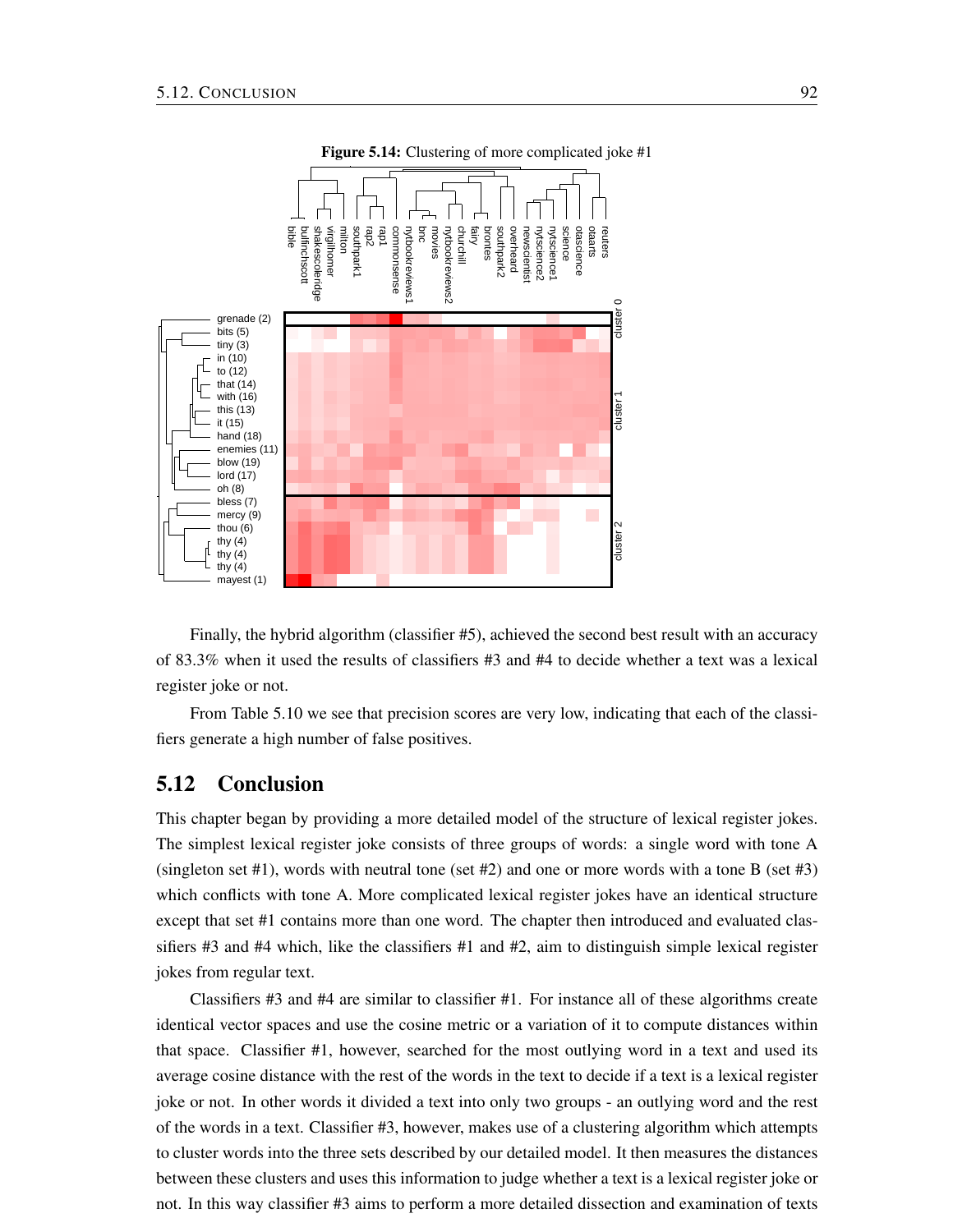which more closely aligns with our hypothesis about the structure of lexical register jokes.

Classifier #4 is also closely aligned to the more detailed model of lexical register jokes. It looks in a text for the pair of words which are furthest apart in the vector space and uses that distance to decide if the text is a lexical register joke or not.

In spite of their theoretical superiority, however, classifiers #3 and #4's accuracy scores (75% and 77.5% respectively) were no higher than those yielded by classifiers #1 and #2. In fact the 6 newspaper texts misclassified by classifier #3, in tests on the development set, were also misclassified by classifier #1. As explained in chapter 4, classifier #1 appeared to be hampered by a problem of corpus sparsity - corpus set E was created to try to address this issue but the problem remained - and classifiers #3, #4 and #5 (a hybrid of classifiers #3 and #4), which also build a vector space based on corpus set E, appear to be equally affected by this sparsity problem.

Despite not improving on the task of distinguishing between simple lexical register jokes and regular text, an advantage classifiers  $\#3$  and  $\#4$  confer over classifiers  $\#1$  and  $\#2$  is that they can theoretically detect the whole class of lexical register jokes: texts in which 1 or more words communicate tone A and 1 or more words represent tone B. A small set of more complicated lexical register jokes was therefore created and tested on each of the classifiers. Classifier #3 performed no better than classifiers #1 and #2, however, in distinguishing more complicated lexical register jokes. The accuracies of all three of these classifiers were nearly identical when tested on the set of more complicated jokes. On the other hand, classifier #4 performed quite well – its accuracy score was 12% - 16% higher than the other classifiers. Given the small size of this test set, however, it is still an open question whether it provides any real advantage in recognizing more complicated lexical register jokes.

Thus neither of the five classifiers tested up to this point stands out as superior. All five will therefore be evaluated on a test set of simple lexical register jokes and the results of that testing is the subject of the following chapter.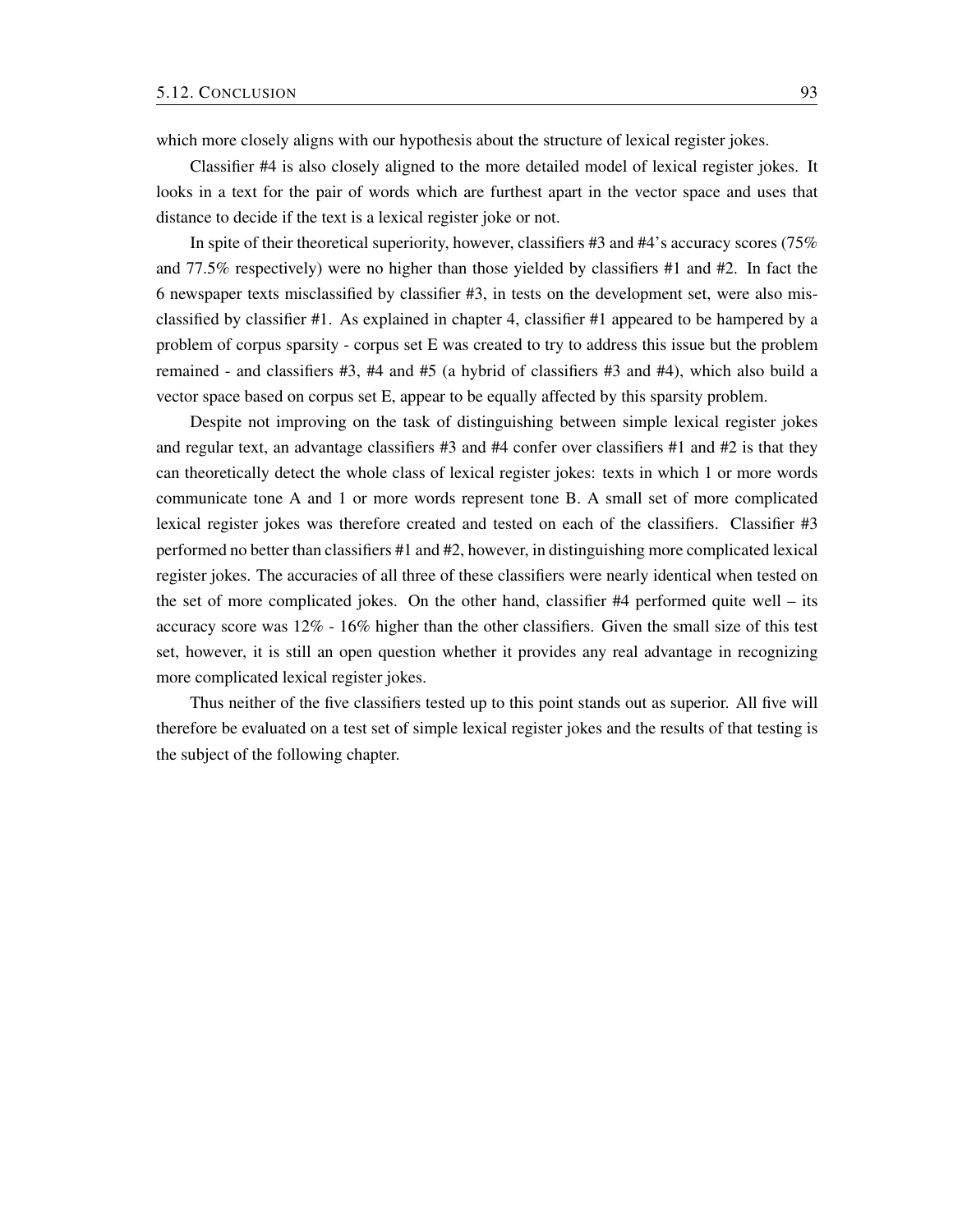# Chapter 6

# Testing the classifiers

Up to this point, five classifiers have been implemented and tested on a development set of lexical register jokes and regular text. Classifiers #1, #3, #4 and #5 make use of a vector space in which the position of a word is determined by its frequencies in a set of 25 corpora (corpus set E), and each of these classifiers uses the cosine metric or a variation of it to compute distances within that space. Classifier #1, (introduced in Chapter 3) searches for the most outlying word in a text and uses that word's average cosine distance with the rest of the words in the text to decide if a text is a lexical register joke or not. Classifier #3 (introduced in Chapter 5) makes use of a clustering algorithm which attempts to cluster the words of a text into the three sets described by our model of lexical register jokes (see Chapter 5 for details). It then measures the distances between these clusters to judge whether a text is a lexical register joke or not. Classifier #4 (introduced in Chapter 5) looks for the pair of words in a text that are furthest apart from each other in the vector space and uses that distance to classify a text. Classifier #5 (also introduced in Chapter 5), is a hybrid of classifiers #3 and #4 - i.e. both classifiers #3 and #4 have to agree that a text is a lexical register joke if it is to be classified as such. Classifiers #1, #4, and #5 achieved 77.5% accuracy and classifier #3 yielded an accuracy of 75% in distinguishing lexical register jokes from non-jokes in tests on the development set.

Classifier #2 (introduced in Chapter 4) estimates differences in tone in a significantly different way than the others. It makes use of vastly more data - all of the English web pages indexed by Altavista - to determine how frequently words co-occur on the web. These co-occurrence statistics are then used to estimate how similar words might be in terms of tone. The main assumption underlying this algorithm is that the more frequently words co-occur, the more likely it is that they have a similar kind of tone. Despite this algorithm's significant differences from the other four classifiers, it too achieved an accuracy of 77.5% in one of the tests on the development set. Thus none of the five classifiers stands out as superior and the performance of each will be measured in a final test on unseen data. The details and results of that testing are the subject of this chapter.

# 6.1 Creating the test set

The test data initially consisted of 17 texts which we intuitively regard as lexical register jokes and 17 'regular' texts. All of the jokes are captions from cartoons that appeared in the New Yorker magazine between the years 1969 and 1978. Over 10,000 cartoons were published in the New Yorker during that period but only 30 of these had captions which we intuitively regarded as simple lexical jokes. 13 of those captions went into the development set (which also contained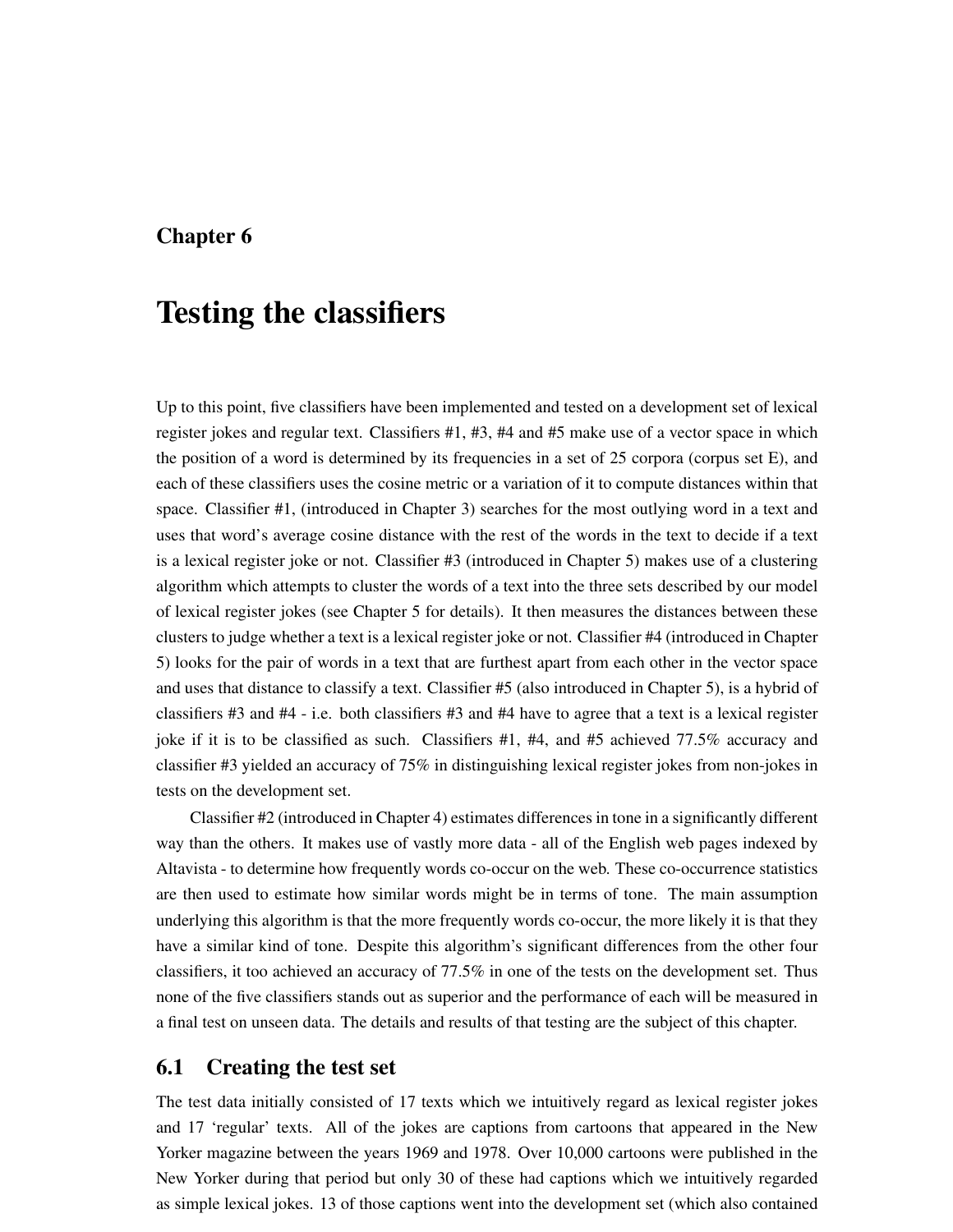lexical register jokes from other sources) and 17 into the test set. (See Chapter 3 for details).

The 17 'regular' texts in the test set are newspaper quotes gathered from the November 29 2010 issues of the Canadian Broadcasting News (CBC) and the Globe and Mail news websites. Starting at the homepage of these websites, articles were searched for quotes i.e. speech appearing in quotation marks. Only one quote per article was selected in an attempt to build a varied sample of texts and to avoid bias that might be introduced by taking all the examples from only a few articles. In order to be selected, a quote had to form a complete sentence. Quotes containing proper nouns were rejected, however, because these types of words are unlikely to appear with much frequency in the corpora. Frequency distributions of proper nouns are therefore likely to be poor estimates of tone and so any newspaper quote containing this type of word was rejected as a candidate for entry into the test set.

A total of 40 newspaper quotes were collected from the news websites and the first 17 quotes with roughly the same length as the lexical register jokes were put into the test set. This resulted in a test set in which the average number of words in the lexical register joke texts is 17.6 and the average number of words in the newspaper texts is 18.1. Lexical register jokes in the development set contained an average of 17 words and regular texts were truncated after the 17th word in an attempt to make both kinds of texts equal in length. (See chapter 3). This procedure was not followed, however, in building the test set. Instead, regular texts had to be complete sentences containing at least 12 but no more than 23 words. Lexical register jokes are complete sentences and it was felt that examples of regular text should also be complete sentences so that the lexical register jokes and the regular texts are as structurally and stylistically similar as possible.

### 6.2 Validating the test set

Before using the test set to evaluate the classifiers, we wanted to ensure that:

- 1. other people regard the lexical register jokes in the test set as humorous
- 2. other people do not regard the regular texts in the test set as humorous
- 3. a conflict of tone between individual words occurs in each of the lexical register jokes

To determine items 1 & 2 above, 20 volunteers were asked to rate texts in the test set. Volunteers' answers were accepted, however, only if a Cloze fluency test was passed. Upon completing the fluency test, volunteers were then asked to score how humorous texts in the test set are on a scale from 0 to 100. Each volunteer's median score was then computed. Any score for a text which exceeded the volunteer's median was regarded as a vote by that volunteer that the text is funny. If at least 65% of the participants voted that a lexical register joke text was humorous then it remained in the test set. Using this procedure, the following four jokes were eliminated from the test set:

- *What it boils down to sire is that they seek a lifestyle more similar to your own.*
- *Attention, everyone! Here comes Poppa, and we're going to drive dull care away! Its quips and cranks and wanton wiles, nods and becks and wreathed smiles.*
- *I wrote this especially for your birthday Pop. It's about how enlightened American business executives have created a viable economy and a mobile and progressive social structure.*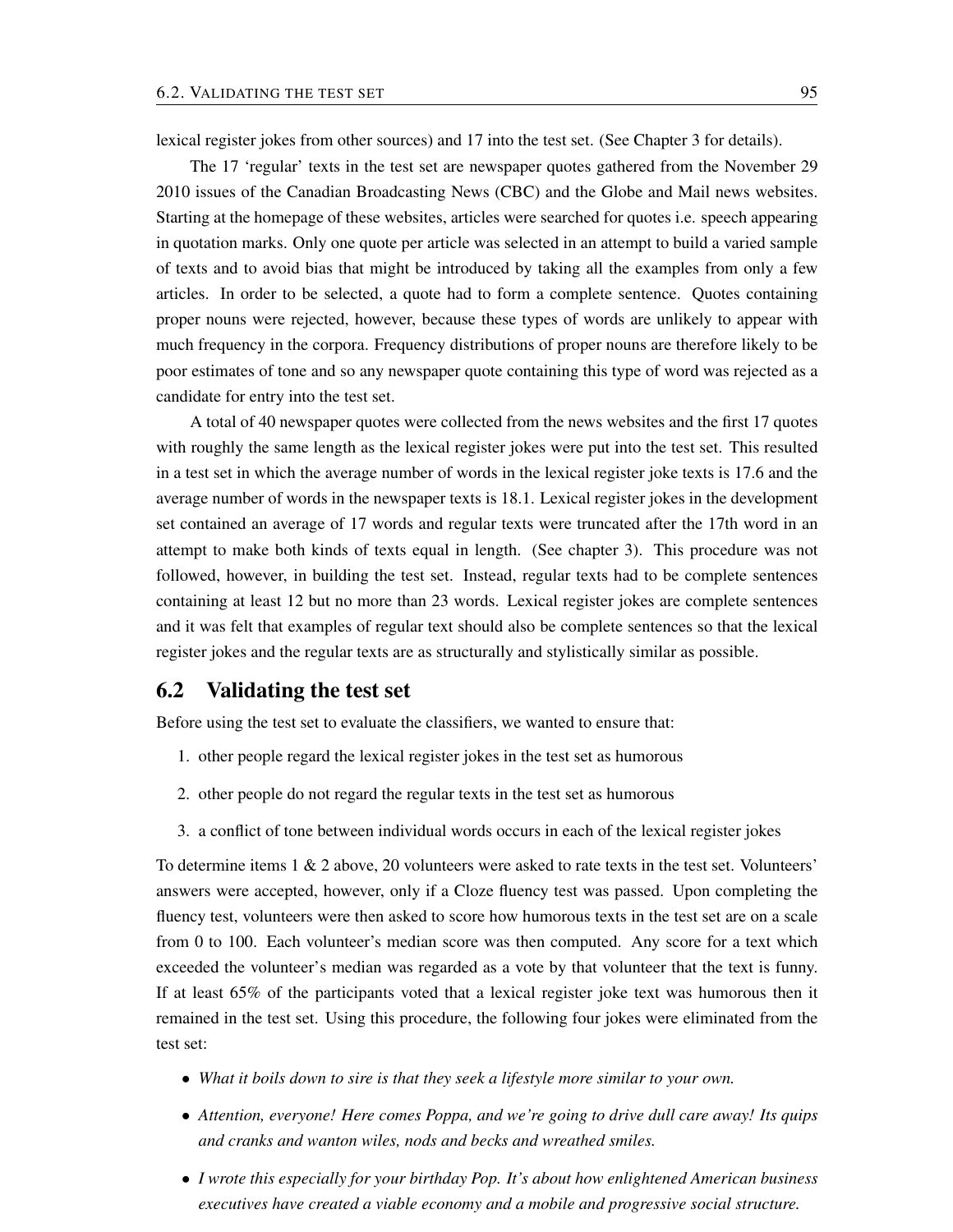| $\mathbf{1}$   | This cell block is for naughty businessmen like yourself who        |
|----------------|---------------------------------------------------------------------|
|                | were caught price fixing and such.                                  |
| $\overline{2}$ | Hail Caesar! The enemy has been totalled.                           |
| 3              | The woman who ordered the poulet chasseur would like to come        |
|                | in and rap about it.                                                |
| $\overline{4}$ | If you do not mind my saying so Doctor, 'Exegetical                 |
|                | Dissertations on Theosophical Redirections in the Twentieth         |
|                | Century' will not have quite the impact of 'Keep the Faith Baby!'.  |
| 5              | Woe! The gods have now decreed that there will be a short pause     |
|                | for a commercial.                                                   |
| 6              | And finally Lord may thy wisdom guide and inspire the               |
|                | deliberations of those thy servants our planning and zoning         |
|                | commission.                                                         |
| 7              | I deem thee newsworthy.                                             |
| 8              | You are getting to be a big boy sonny and when we are alone it is   |
|                | still nice to hear you call me Popsy. But in front of people try to |
|                | remember to call me Sire.                                           |
| 9              | Miss would you type this searing blast at the honkie power          |
|                | structure in triplicate for me please?                              |
| 10             | There is a skillful juxtaposition of contrasting elements but       |
|                | doggone it I miss his oblique offhand symbolism.                    |
| 11             | I warned you that giving him the presidency would be a boo boo.     |

Table 6.1: The test set of lexical register jokes

• *Oh drat! I forgot to add sodium propionate to retard spoilage.*

Similarly, three newspaper texts were eliminated from the test set because 65% of the respondents regarded them as relatively humorous. These were:

- *He has put a knife in our back, taken us to court and accused us of theft.*
- *If that's art then I'm in the wrong racket. I guess I'm not cultured.*
- *So what that means is I will have to do this every two years until he dies or I die.*

Therefore 13 lexical register jokes and 14 regular texts remained in the test set after this evaluation. Five computational linguists were then asked whether the remaining jokes in the test set possess a conflict of tone which is expressed lexically. Specifically, experts were asked whether a text has a conflict of tone and which words (but not phrases) contribute to that conflict. If at least 3/5 of the linguists agreed that a text contained such a conflict, that text remained in the test set. This evaluation resulted in the elimination of two more jokes. The final test set of lexical register jokes can be seen in Table 6.1

At this point the test set consisted of 11 lexical register jokes and 14 regular texts. To create a balanced set of jokes and regular texts, 3 of the 14 newspaper quotes were therefore randomly eliminated from the test set.

# 6.3 Results

Table 6.2 shows how the five algorithms performed on the test set. Classifier #3, the clustering classifier, achieved the best test results (shown in bold in the table) with an accuracy of 95.5%,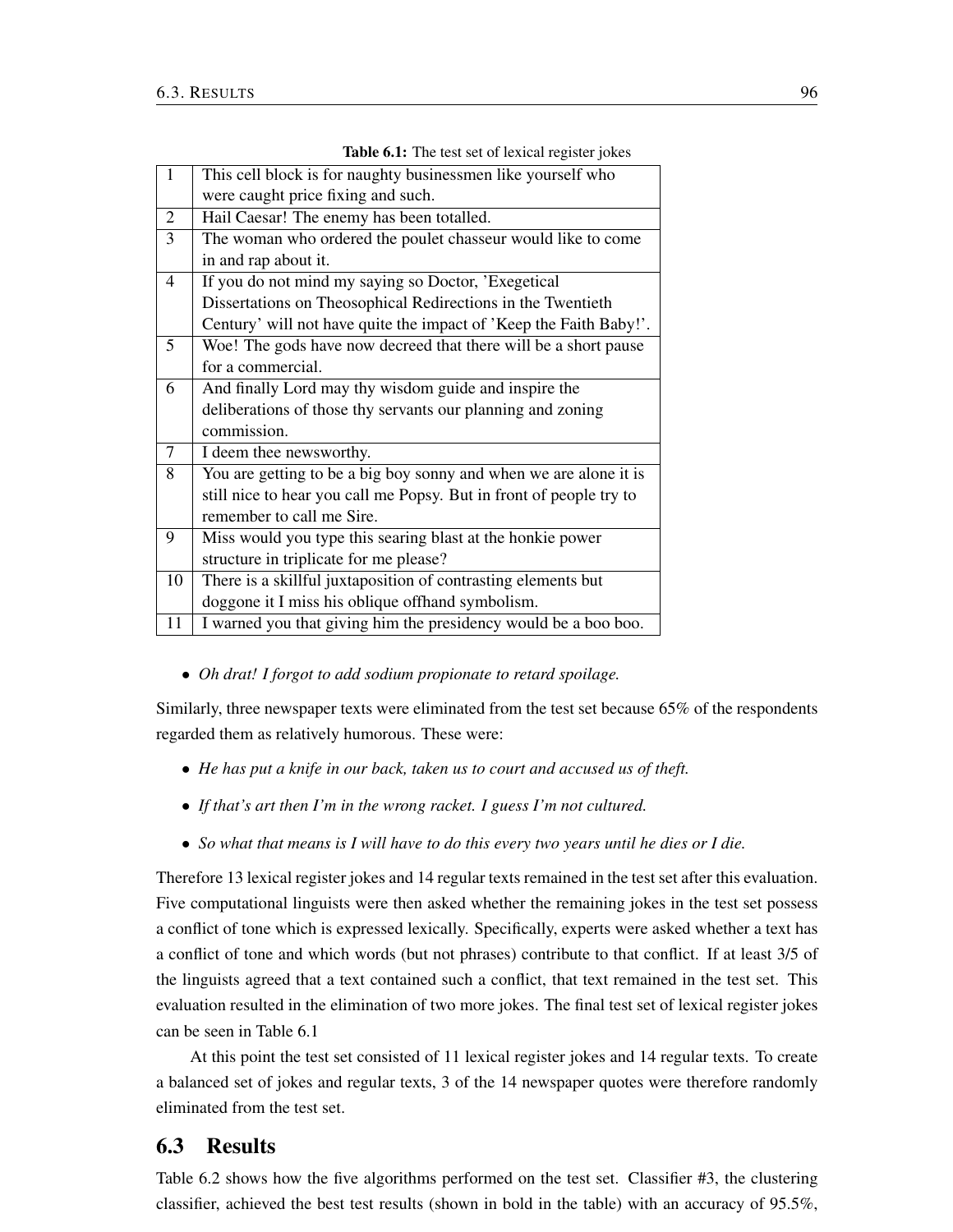| classifier      | joke                  | accuracy   | precision    | recall         | F score |
|-----------------|-----------------------|------------|--------------|----------------|---------|
|                 | boundary              |            |              |                |         |
| $#1$ (avg cos)  | $\leq 0.6$            | 19/22      | 10/12        | 10/11          | 86.9    |
|                 |                       | $(86.4\%)$ | $(83.3\%)$   | $(90.9\%)$     |         |
| $#2$ (PMI)      | $\leq$ -20.8          | 18/22      | $7/7(100\%)$ | $7/11(63.6\%)$ | 77.8    |
|                 |                       | $(81.8\%)$ |              |                |         |
| #3 (clustering) | $\epsilon = 0.5$      | 21/22      | 10/11        | 10/11          | 90.9    |
|                 |                       | $(95.5\%)$ | $(90.9\%)$   | $(90.9\%)$     |         |
| #4 (lowest)     | $\leq 0.25$           | 20/22      | $9/9(100\%)$ | $9/11(81.8\%)$ | 90      |
| pairwise cos)   |                       | $(90.9\%)$ |              |                |         |
| $#5$ (hybrid)   | $\epsilon = 0.5$ for  | 20/22      | $9/9(100\%)$ | $9/11(81.8\%)$ | 90      |
|                 | clustering,           | $(90.9\%)$ |              |                |         |
|                 | $\epsilon = 0.25$ for |            |              |                |         |
|                 | lowest                |            |              |                |         |
|                 | pairwise cos          |            |              |                |         |

Table 6.2: Results of the 5 classifiers on the test set (February 2012)

90.9% precision and 90.9% recall and classifiers #4 and #5 achieved similarly high results. In tests on the development set, it was determined that the best joke boundary to use for classifier #4 was 0.25, although a boundary of 0.4 yielded only slightly lower results in those earlier tests. Had a boundary of 0.4 been used when classifying the test set, classifier #4 would have achieved exactly the same results as classifier #3.

Classifier #1 also achieved quite good results when evaluated on the test set: 86.4% accuracy, 83.3% precision and 90.9% recall. Classifier #2, which implements the PMI method, yielded the poorest results, although its accuracy of 81.8% and 100% precision are respectably high. This classifier's recall score of 63.6%, however, was significantly lower than those of the other classifiers.

Thus all five of the classifiers performed quite well when evaluated on this test set of unseen data.

### 6.3.1 Thresholds

Note that the joke boundaries for classifiers #1, #3, #4 and #5 which are shown in Table 6.2 are the boundaries which yielded the highest accuracies in tests on the development set. The boundary for classifier #2, however, was determined by performing an up to date test of the PMI method on the development set. Recall that the PMI method uses co-occurrence counts of words that appear near each other in documents on the web to estimate their similarity in tone. Content on the internet continually changes and grows, however, making co-occurrence statistics change over time. This in turn alters the value of the threshold which the PMI method should use to separate regular text from lexical register jokes. Thus the best threshold to use for the current version of the web was determined using the known set of development texts and this new threshold of -20.8 was used to classify the unknown set of texts in the test set.

Interestingly, this new PMI threshold is approximately 4 times lower than the threshold of -5 which was best to use in tests of the PMI method on the development set 2 years earlier (February 2010). This suggests that Altavista, the web browser used to gather co-occurrence statistics, may have changed its search algorithm somehow and/or content on the internet has significantly altered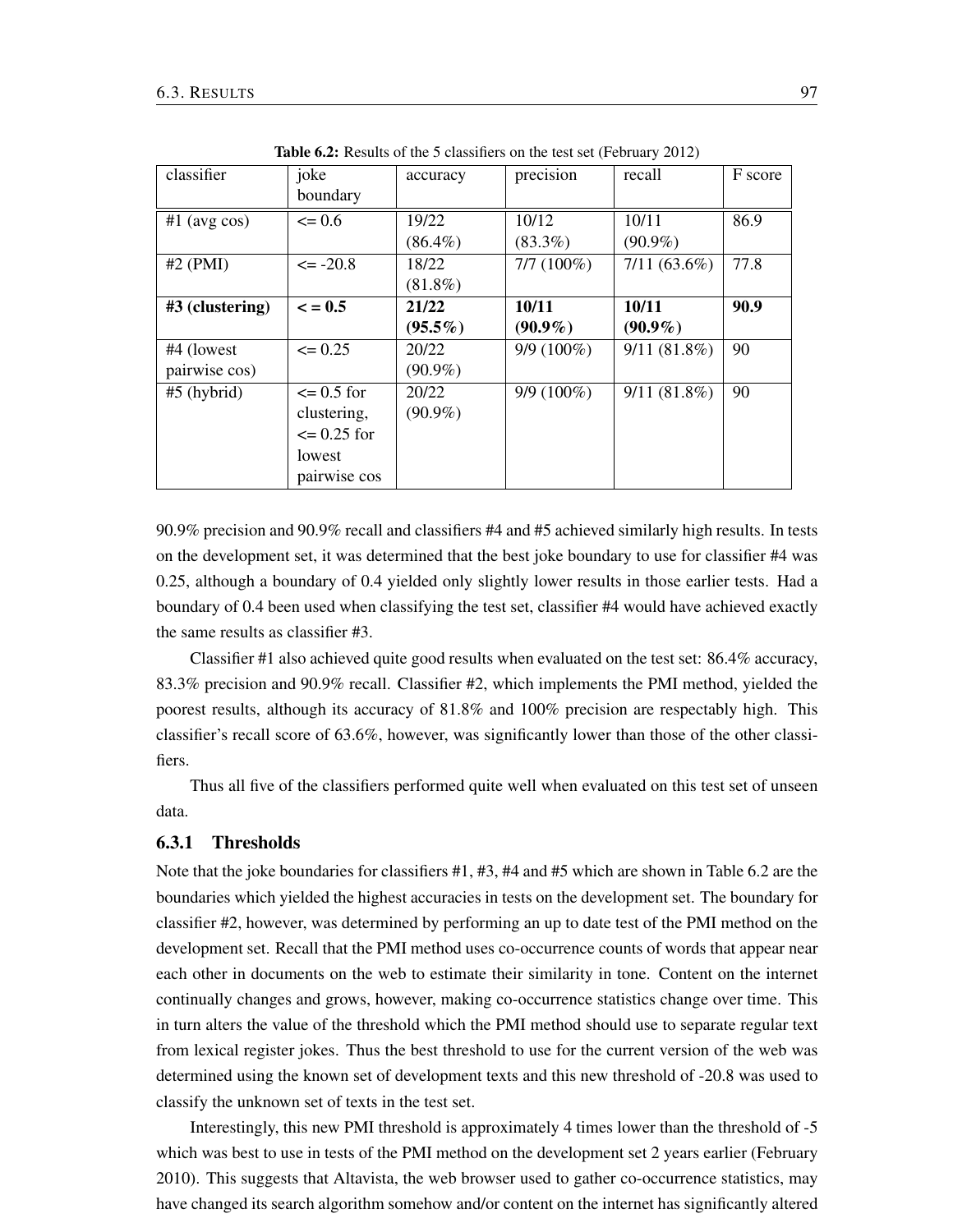in the last two years. Whatever the case may be, the dramatic change in the value of the threshold in the course of 2 years suggests that the data used by classifier  $#2$  may be quite different than its previous incarnation. Despite this possibly dramatic difference, however, the classifier's accuracy score on the test set was only 4% higher in this more recent test. Precision rose from 76.2% to 100%, however, while the recall score fell from 80% to 63.6% in the more recent test.

# 6.4 Testing with simpler classifiers

In tests on the development set, classifier results were compared to a baseline score that would result if all texts were classified as lexical register jokes. For balanced sets, this naive algorithm will always achieve 50% accuracy, 50% precision and a recall of 100%, resulting in an F score of 66.7. Three additional 'simple' classifiers were implemented, however, in an attempt to assess more thoroughly the performance of the five classifiers on the test set. It is possible that the five classifiers developed so far are overly complicated and that simpler solutions might produce similar (or even better) results. Whatever the likelihood of this may be, it is nonetheless useful to produce various benchmarks against which the five classifiers might be measured.

The four simple classifiers are:

- 1. a classifier that classifies every text as a lexical register joke.
- 2. a classifier that classifies a text as a lexical register joke if one or more of the words in the text has a BNC frequency of 0. i.e. it is a rare word. In lexical register jokes, one or more of the words involved in a conflict of tone is often rare. An algorithm that detects rare words and classifies texts containing these types of words as lexical register jokes might perform well.
- 3. a classifier that uses the same pre-processing, vector space and distance measurements as the non-naive classifier #1 but the initial frequency vector computed for each word is binary: if a word appears in a given corpus, regardless of how often, a value of 1 is assigned to a dimension. If a word does not appear in the corpus, a value of 0 is assigned. Building vectors which simply indicate whether or not a word appears in the various corpora and measuring distances between these vectors might suffice for successful classification.
- 4. the same classifier as the one described above except that the log entropy processing step is omitted. Recall that the non-naive classifiers, except for classifier #2, compute the frequencies of words in the various corpora and store that data in a matrix where the value of the cell in row i and column j is the normalized frequency count of word i in corpus j. Columns are then weighted according to how much frequencies in that column vary: more variability means a column receives a higher weight. The simple classifier #3 described above, however, creates binary vectors and so the columns of the matrix will be a series of 0s and 1s. When there is less variability in the columns, the pre-processing step taken by the classifier might therefore be unnecessary or may even have a detrimental effect on the classifier.

Table 6.3 shows the performance of more naive classifiers when evaluated on the test set. The highest accuracy achieved by the simpler classifiers was 72.7% (both naive classifiers #2 and #4 received this score). This accuracy is quite high, especially for such a simple algorithm as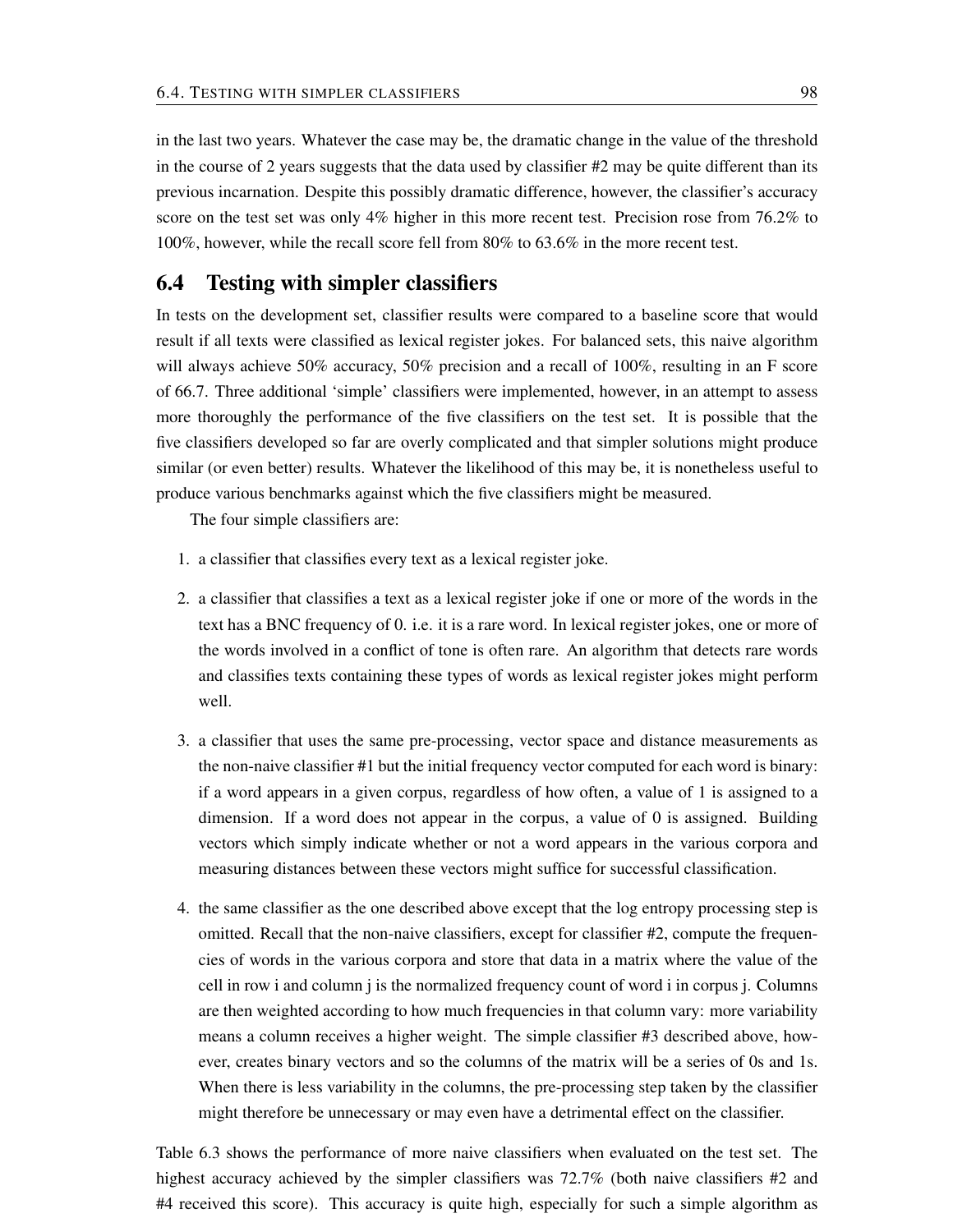| classifier                | joke boundary | accuracy        | precision       | recall         | F score |
|---------------------------|---------------|-----------------|-----------------|----------------|---------|
| classify everything as a  | n/a           | $11/22(50\%)$   | $11/22(50\%)$   | $11/11(100\%)$ | 66.7    |
| joke                      |               |                 |                 |                |         |
| if text has word with bnc | n/a           | 16/22 (72.7%)   | $5/5(100\%)$    | $5/11(45.5\%)$ | 62.5    |
| $= 0$                     |               |                 |                 |                |         |
| binary vectors, avg cos   | $\leq 0.25$   | $13/22(59.1\%)$ | 10/18 (55.6%)   | 10/11 (90.9%)  | 69      |
| method (log entropy)      |               |                 |                 |                |         |
| binary vectors, avg cos   | $\leq$ 0.7    | 16/22(72.7%)    | $10/15(66.7\%)$ | 10/11 (90.9%)  | 76.9    |
| method (no log            |               |                 |                 |                |         |
| entropy)                  |               |                 |                 |                |         |

Table 6.3: Results of simpler classifiers on test set

classifier #2, and the success of this classifier in particular suggests that the use of rare words in lexical register jokes may be quite common. Nonetheless, the 72.7% accuracy achieved by the best of these naive classifiers is 22.8% lower than the best accuracy achieved by the non-naive classifiers. This suggests that separating lexical register jokes from regular texts may not be a trivial task which can be accomplished with much exactness by algorithms that are simpler than the ones proposed in this thesis.

# 6.5 Another set of newspaper quotes

Test results of the five classifiers seemed quite high and we wondered whether this might be because the test set of regular texts, which consisted of newspaper quotes, are uncommonly bland. If these texts contain only very common words then distinguishing them from lexical register jokes may be misleadingly simple. Tests were therefore performed on 11 more unvalidated quotes taken from the February 8, 2012 paper version of the Canadian newspaper the Globe and Mail.

Table 6.4 shows the results of this second test and scores are again quite high. Classifiers #4 and #5 achieved the best results and these were exactly the same as the classifier #4 results in the earlier test: 90.9% accuracy, 100% precision and 81.8% recall. Although it did not achieve the best results overall in this new test, classifier #3, still performed well with 90.9% accuracy, 83.3% precision and 90.9% recall. The PMI method, however, performed poorly relative to the other classifiers in this test. It also performed poorly in comparison to its performance on the first test set: accuracy dropped from 81.8% to 72.7%, precision fell by roughly 20% to 77.8% and recall remained at 63.6%.

This second test of the classifiers therefore suggests that the first test may not have been misleadingly positive. It may be, however, that as a genre, newspaper quotes are relatively easy to distinguish from lexical register jokes. Therefore other kinds of regular text were collected and used to evaluate the classifiers and the next section describes the results of this testing.

# 6.6 Testing with other kinds of regular text

Three additional sets of regular text were created in order to determine how well the five classifiers distinguish these texts from the test set of 11 lexical register jokes. These three additional sets consisted of:

1. 11 randomly selected proverbs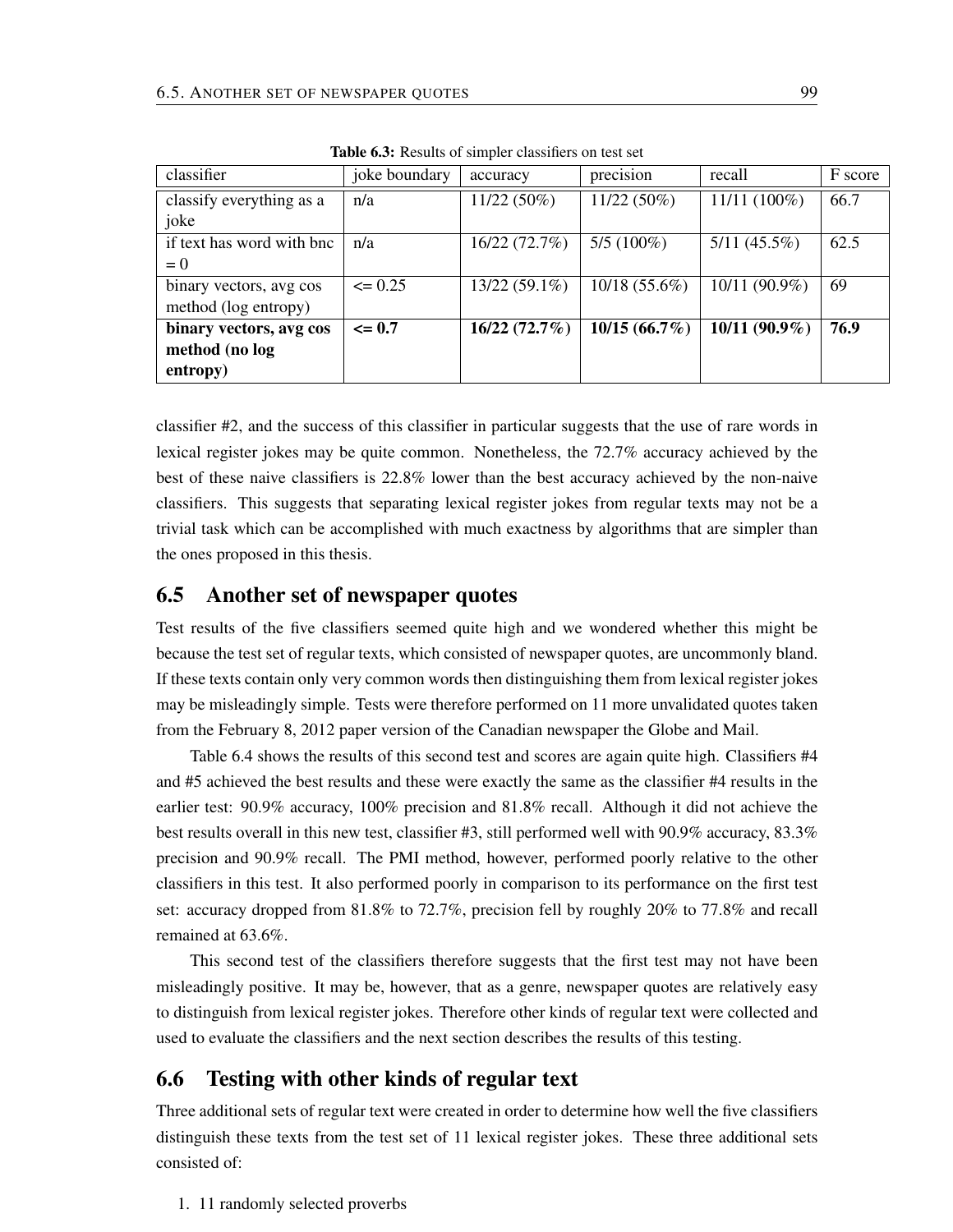| classifier        | joke boundary     | accuracy        | precision       | recall          | F score |
|-------------------|-------------------|-----------------|-----------------|-----------------|---------|
| $#1$ (avg cos)    | $\leq 0.6$        | 19/22 (86.4%)   | $10/12(83.3\%)$ | $10/11(90.9\%)$ | 86.9    |
| $#2$ (PMI)        | $\leq$ -20.8      | 16/22(72.7%)    | 7/9(77.8%)      | $7/11(63.6\%)$  | 70.0    |
| $#3$ (clustering) | $\leq$ = 0.5      | 20/22 (90.9%)   | $10/12(83.3\%)$ | 10/11 (90.9%)   | 86.9    |
| #4 (lowest        | $\epsilon = 0.25$ | $20/22(90.9\%)$ | $9/9(100\%)$    | $9/11(81.8\%)$  | 90      |
| pairwise cos)     |                   |                 |                 |                 |         |
| $#5$ (hybrid)     | $0.5$ for         | 20/22 (90.9%)   | $9/9(100\%)$    | $9/11(81.8\%)$  | 90      |
|                   | clustering, 0.25  |                 |                 |                 |         |
|                   | for lowest        |                 |                 |                 |         |
|                   | pairwise cos      |                 |                 |                 |         |

Table 6.4: Running classifiers on unvalidated set of 11 more newspaper quotes

Table 6.5: When regular texts are modern proverbs

| classifier        | joke boundary    | accuracy        | precision       | recall          | F score |
|-------------------|------------------|-----------------|-----------------|-----------------|---------|
| $#1$ (avg cos)    | $\leq 0.6$       | 19/22 (86.4%)   | 10/12 (83.3%)   | 10/11 (90.9%)   | 86.9    |
| $#2$ (PMI)        | $\leq$ -20.8     | 16/22 (72.7%)   | 7/9(77.8%)      | $7/11(63.6\%)$  | 70.0    |
| $#3$ (clustering) | $\leq$ = 0.5     | $20/22(90.9\%)$ | $10/11(90.9\%)$ | $10/11(90.9\%)$ | 90.9    |
| #4 (lowest        | $\leq$ 0.25      | 19/22 (86.4%)   | $9/10(90\%)$    | $9/11(81.8\%)$  | 85.7    |
| pairwise cos)     |                  |                 |                 |                 |         |
| $#5$ (hybrid)     | $0.5$ for        | 20/22 (90.9%)   | 10/11 (90.9%)   | 10/11 (90.9%)   | 90.9    |
|                   | clustering, 0.25 |                 |                 |                 |         |
|                   | for lowest       |                 |                 |                 |         |
|                   | pairwise cos     |                 |                 |                 |         |

- 2. 11 randomly selected New Yorker captions
- 3. 491 proverbs

Test results are below.

### 6.6.1 Proverbs

The first 11 proverbs listed on the website http://www.phrases.org.uk/meanings/proverbs.html which contain at least 12 words were collected to create an additional test set of regular texts. Proverbs containing proper nouns or hyphenated words were excluded from the set, however, because frequencies of these types of words in the corpora would probably be misleadingly low.

Table 6.5 shows the results when the five classifiers were given the task of distinguishing these 11 proverbs from the test set of 11 lexical register jokes. Classifiers #3 and #5 scored best of all with 90.9% accuracy, 90.9% precision and 90.9% recall, and these results are very similar to the ones achieved by classifiers #3, #4, and #5 in previous tests in which the set of regular texts consisted of newspaper quotes. That the scores are so similarly high might suggest that proverbs and newspaper quotes possess a similar uniformity of tone which makes them relatively easy to distinguish from the tonal variation that occurs in lexical register jokes<sup>1</sup>.

<sup>&</sup>lt;sup>1</sup>As was the case in the first test described in section 6.3, if classifier #4 used a joke boundary of 0.4 rather than 0.25, scores would be even higher: accuracy would be 95.5%, precision 91.7% and recall 100%.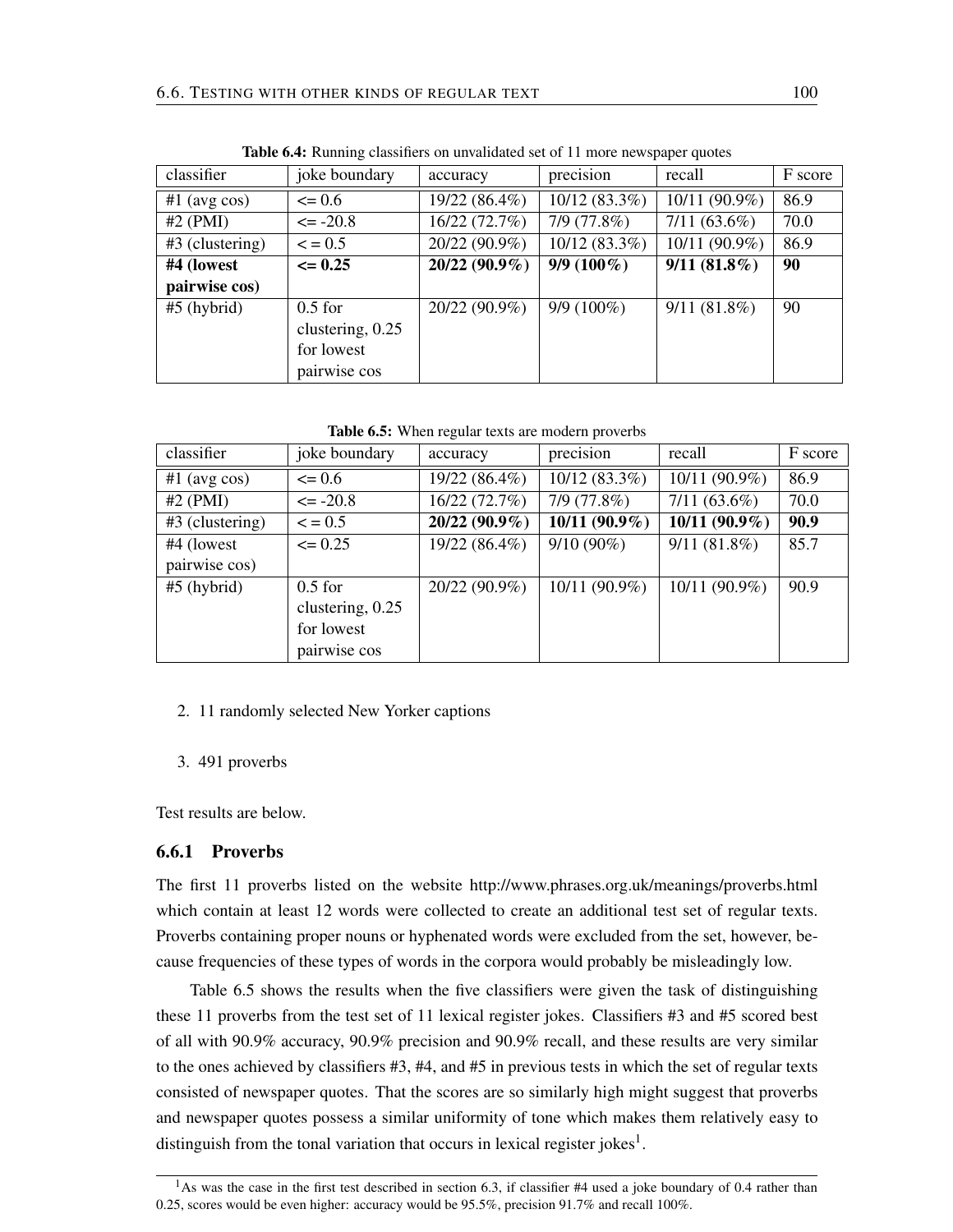| classifier        | joke boundary    | accuracy      | precision       | recall         | F score |
|-------------------|------------------|---------------|-----------------|----------------|---------|
| $#1$ (avg cos)    | $\leq 0.6$       | 19/22 (86.4%) | $10/12(83.3\%)$ | 10/11 (90.9%)  | 86.9    |
| $#2$ (PMI)        | $\leq$ -20.8     | 16/22 (72.7%) | 7/9(77.8%)      | $7/11(63.6\%)$ | 70.0    |
| $#3$ (clustering) | $\leq$ = 0.5     | 19/22 (86.4%) | 10/12 (83.3%)   | 10/11 (90.9%)  | 86.9    |
| #4 (lowest        | $\leq 0.25$      | 19/22 (86.4%) | $9/10(90\%)$    | $9/11(81.8\%)$ | 85.7    |
| pairwise cos)     |                  |               |                 |                |         |
| $#5$ (hybrid)     | $0.5$ for        | 19/22 (86.4%) | $9/10(90\%)$    | $9/11(81.8\%)$ | 85.7    |
|                   | clustering, 0.25 |               |                 |                |         |
|                   | for lowest       |               |                 |                |         |
|                   | pairwise cos     |               |                 |                |         |

Table 6.6: When regular texts are New Yorker captions

### 6.6.2 New Yorker captions

Table 6.6 shows the results when the set of regular texts consists of 11 New Yorker captions that are not lexical register jokes. These texts were randomly selected from a database of New Yorker captions that appeared in the magazine in the year 2003. Captions containing a proper noun or hyphenated words were not admitted into the test set.

Classifiers #4 and #5 produced the best results with 86.4% accuracy, 90% precision and 81.8% recall. Scores are not as high as when the regular text consists of proverbs rather than captions, but results are still quite good.

#### 6.6.3 Large set of proverbs

The classifiers were also tested on a test set consisting of the 11 lexical register jokes and 491 proverbs taken from the site http://www.phrases.org.uk/meanings/proverbs.html. This was the first website to appear in the search results when the term 'proverbs' was searched for on the Canadian version of Google (www.google.ca) in February 2012. Proverbs on the website which contained proper nouns or hyphenated words were not admitted into the set. Results of the test can be seen in Table 6.7.

Classifier #2, which makes use of the Altavista website to estimate the similarity of words in terms of their tone, was not tested on this large test set. Previous test sets had been quite small and automated use of the Altavista search engine had therefore been unobtrusive. Classifying over 500 texts with classifier #2, however, would require making over 10,000 unsanctioned queries to Altavista - not quite a denial of service attack, but the makings of one. Classifier #2 performed worse than the other classifiers in each of the tests performed so far and so its exclusion from this final test is perhaps not a great loss.

From Table 6.7 we see that, as in many of the other tests, classifier #4 performed best overall. It mistakenly classified 17 of the proverbs as lexical register jokes, however, mostly because these proverbs contain words which appear only rarely in the corpora or not at all: words such as 'nowt', 'weepers', 'agley', 'parsnips', 'glisters', 'catchee', 'mickle' and 'muckle'.

### 6.7 Assessing the test results

All five of the classifiers performed quite well in most of the final tests on unseen data. Classifier #3 yielded the best accuracy scores overall - it yielded an average accuracy of 90.9% in the tests on balanced sets of data - and classifier #4 performed nearly as well with an average of 88.7%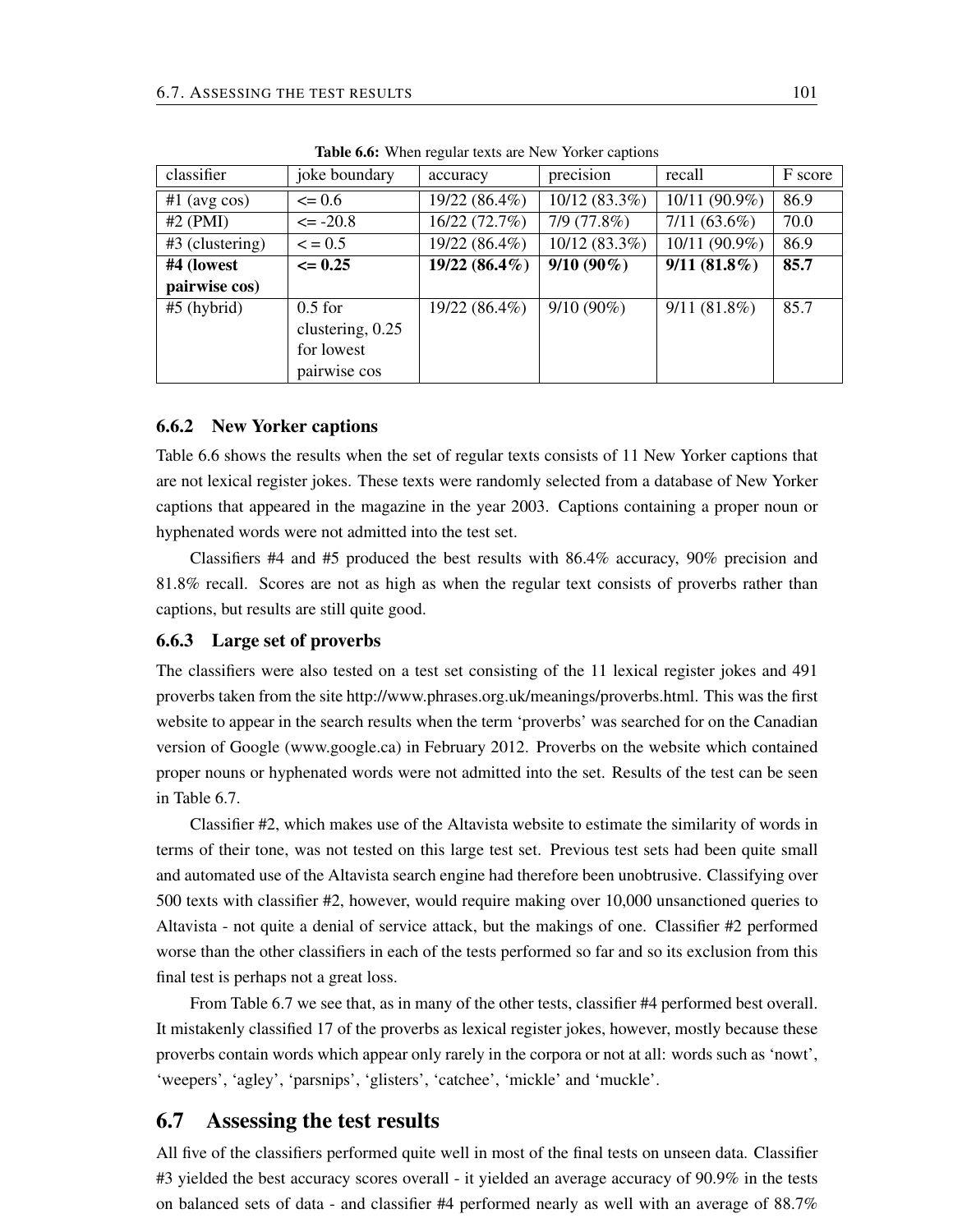| classifier      | joke         | accuracy   | precision      | recall      | F score |
|-----------------|--------------|------------|----------------|-------------|---------|
|                 | boundary     |            |                |             |         |
| $#1$ (avg cos)  | $\leq 0.6$   | 434/502    | 10/77          | 10/11       | 22.7    |
|                 |              | $(86.5\%)$ | $(13.0\%)$     | $(90.9\%)$  |         |
| $#2$ (PMI)      | n/a          | n/a        | n/a            | n/a         | n/a     |
| #3 (clustering) | $\leq$ = 0.5 | 446/502    | 10/65          | 10/11       | 26.3    |
|                 |              | $(88.8\%)$ | $(15.4\%)$     | $(90.9\%)$  |         |
| #4 (lowest      | $\leq 0.25$  | 483/502    | 9/26           | 9/11        | 48.6    |
| pairwise cos)   |              | $(96.2\%)$ | $(34.6\%)$     | $(81.8\%)$  |         |
| $#5$ (hybrid)   | $0.5$ for    | 483/502    | $9/26(34.6\%)$ | 9/11(81.8%) | 48.6    |
|                 | cluster-     | $(96.2\%)$ |                |             |         |
|                 | ing, $0.25$  |            |                |             |         |
|                 | for          |            |                |             |         |
|                 | lowest       |            |                |             |         |
|                 | pairwise     |            |                |             |         |
|                 | $\cos$       |            |                |             |         |

Table 6.7: Testing where regular text consists of 491 modern proverbs

Table 6.8: Accuracy scores of the top two performers on tests of the balanced sets data

| classifier        | test $#1$ | test #2  | test #3 | test $#4$ | average |
|-------------------|-----------|----------|---------|-----------|---------|
| $#3$ (clustering) | $95.5\%$  | $90.9\%$ | 90.9%   | 86.4%     | 90.9%   |
| #4 (lowest)       | $90.9\%$  | $90.9\%$ | 86.4%   | 86.4%     | 88.7%   |
| pairwise cos)     |           |          |         |           |         |

accuracy. (See Table 6.8 for a summary of these results). Classifier #3 also yielded the highest recall scores overall. In each of the tests on the balanced sets, classifier #3 correctly identified 10/11 (90.9%) of the lexical register jokes whereas classifier #3 correctly identified 9/11 (81.8%) of the lexical register jokes - just 1 joke less than classifier #4 in each of these tests. (See Table 6.9 for details).

Classifier #4, however, yielded the highest precision scores in those same tests. It achieved an average of 95% precision and classifier #3, the second highest performer in this regard, yielded 87.1% precision overall. (See Table 6.10 for a summary of these results).

A test on an unbalanced set of texts, which consisted of distinguishing 491 proverbs from 11 lexical register jokes, yielded high accuracy scores ranging from 86.5% to 96.2% and high recall scores ranging from 81.8% to 90.9%. Precision scores in this test, however, were universally low. The highest precision was a score of only 34.6%, which was achieved by classifier #4.

Such low precision scores in this test have important implications for our plan to adapt the

| classifier        | test $#1$  | test $#2$  | test $#3$  | test $#4$  | average    |
|-------------------|------------|------------|------------|------------|------------|
| $#3$ (clustering) | 10/11      | 10/11      | 10/11      | 10/11      | 10/11      |
|                   | $(90.9\%)$ | $(90.9\%)$ | $(90.9\%)$ | $(90.9\%)$ | $(90.9\%)$ |
| #4 (lowest        | 9/11       | 9/11       | 9/11       | 9/11       | 9/11       |
| pairwise cos)     | $(81.8\%)$ | $(81.8\%)$ | $(81.8\%)$ | $(81.8\%)$ | $(81.8\%)$ |

Table 6.9: Recall scores of the top two performers on tests of the balanced sets data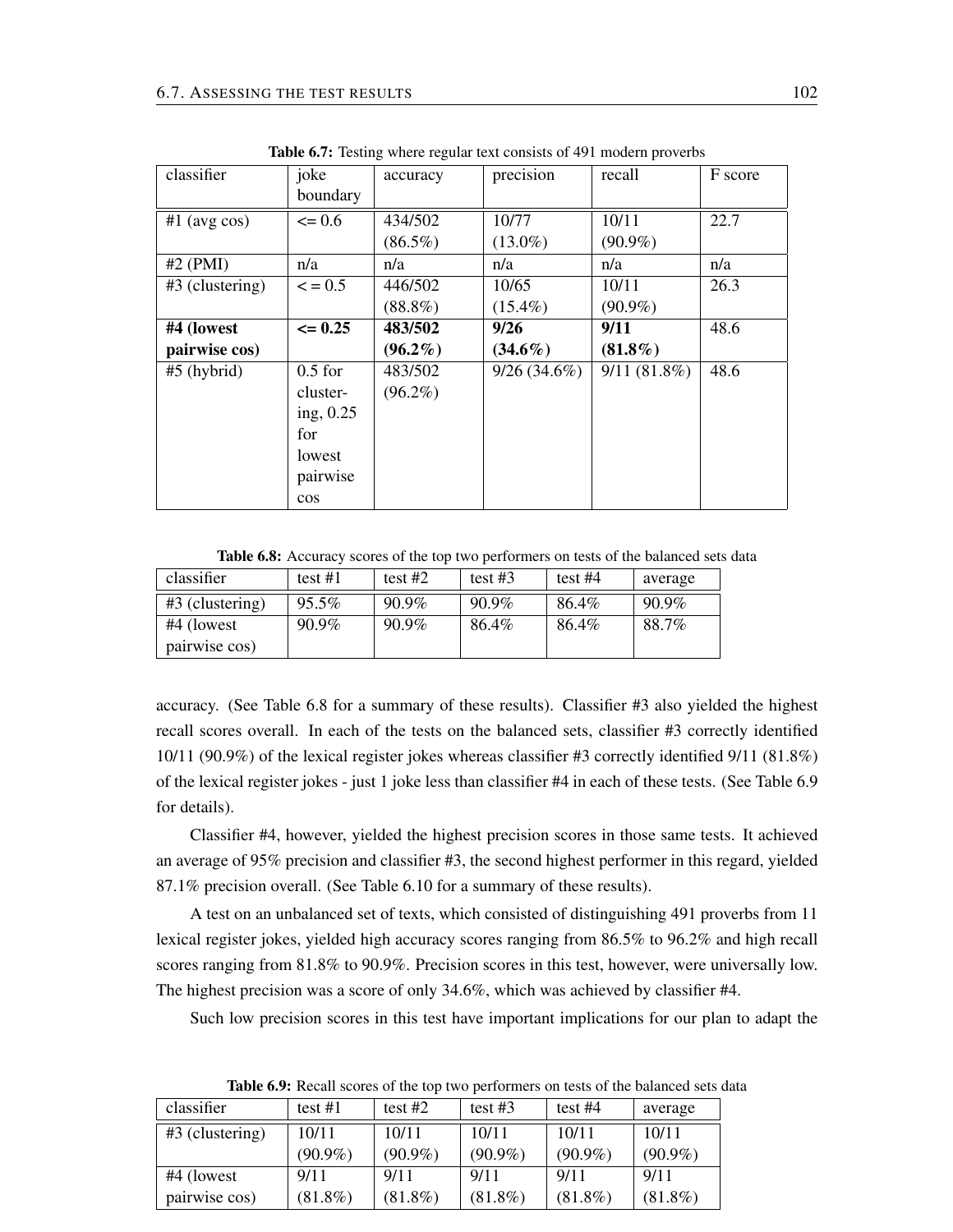| classifier        | test #1 | test $#2$ | test #3  | test #4 | average  |
|-------------------|---------|-----------|----------|---------|----------|
| $#3$ (clustering) | 90.9%   | 83.3%     | $90.9\%$ | 83.3%   | $87.1\%$ |
| #4 (lowest        | $100\%$ | $100\%$   | 90%      | 90%     | 95%      |
| pairwise cos)     |         |           |          |         |          |

Table 6.10: Precision scores of the top two performers on tests of the balanced sets data

best of the classifiers into a joke generator. Low precision scores yielded by the classifiers in the test of the unbalanced set suggest that a generator based on any one of the classifiers is likely to produce a significant number of texts which are not in fact lexical register jokes. The full algorithm of the generator, which is described in the following chapter, will implement certain filtering however, which will attempt to address the problem of false positives. For instance the generator will have the option to output only texts about which it is fairly confident. Classifiers traditionally do not have this option: by convention they are not allowed to abstain from classifying certain data and must classify all of their input. For this reason filtering was not incorporated into the classifiers.

Because it yielded the highest precision scores (and nearly as high accuracy scores as classifier #3), classifier #4 will form the basis of the lexical register joke generator.

# 6.8 Conclusion

Test results suggest that the method employed by classifiers #1, #3, #4 and #5 can be quite effective in detecting lexical register jokes. This method consists of building vectors, whose dimensions consist of frequencies in various corpora, and using the distances between these vectors to estimate differences in lexical tone.

Classifier #3 for example, achieved an average accuracy of 90.9%, 87.1% precision, and 90.9% recall in tests of balanced sets of data. Earlier tests on development data suggest that amassing more corpus data might yield even better results, as corpus sparsity seems to be the major limitation of these implementations.

Classifier #2, which uses a different algorithm and considerably more corpus data to estimate differences in tone, did not perform as well as the other classifiers in the series of final tests presented in this chapter. This classifier is not hampered by a shortage of corpus data - it makes use of all the English web pages indexed by Altavista to compute co-occurrence statistics of words and these statistics are used to estimate differences of tone. In spite of this advantage, test results for classifier #2 were consistently worse than the others.

Classifier #4 yielded the highest precision scores of all the classifiers (and ranked a close second after classifier #3 in terms of accuracy and recall scores), and for this reason, it will form the basis of a lexical register joke generator. However in a test on unbalanced data (the last test described in this chapter) all the vector space classifiers, including classifier #4, yielded a high number of false positives (i.e. regular texts mistakenly classified as lexical register jokes). Universally poor precision scores resulted and this has worrying implications for basing a joke generator on any of the classifiers. Filtering mechanisms which attempt to minimize this problem will be implemented into the joke generator, however. These filtering mechanisms, and the full algorithm of the generator, will be described in the following chapter.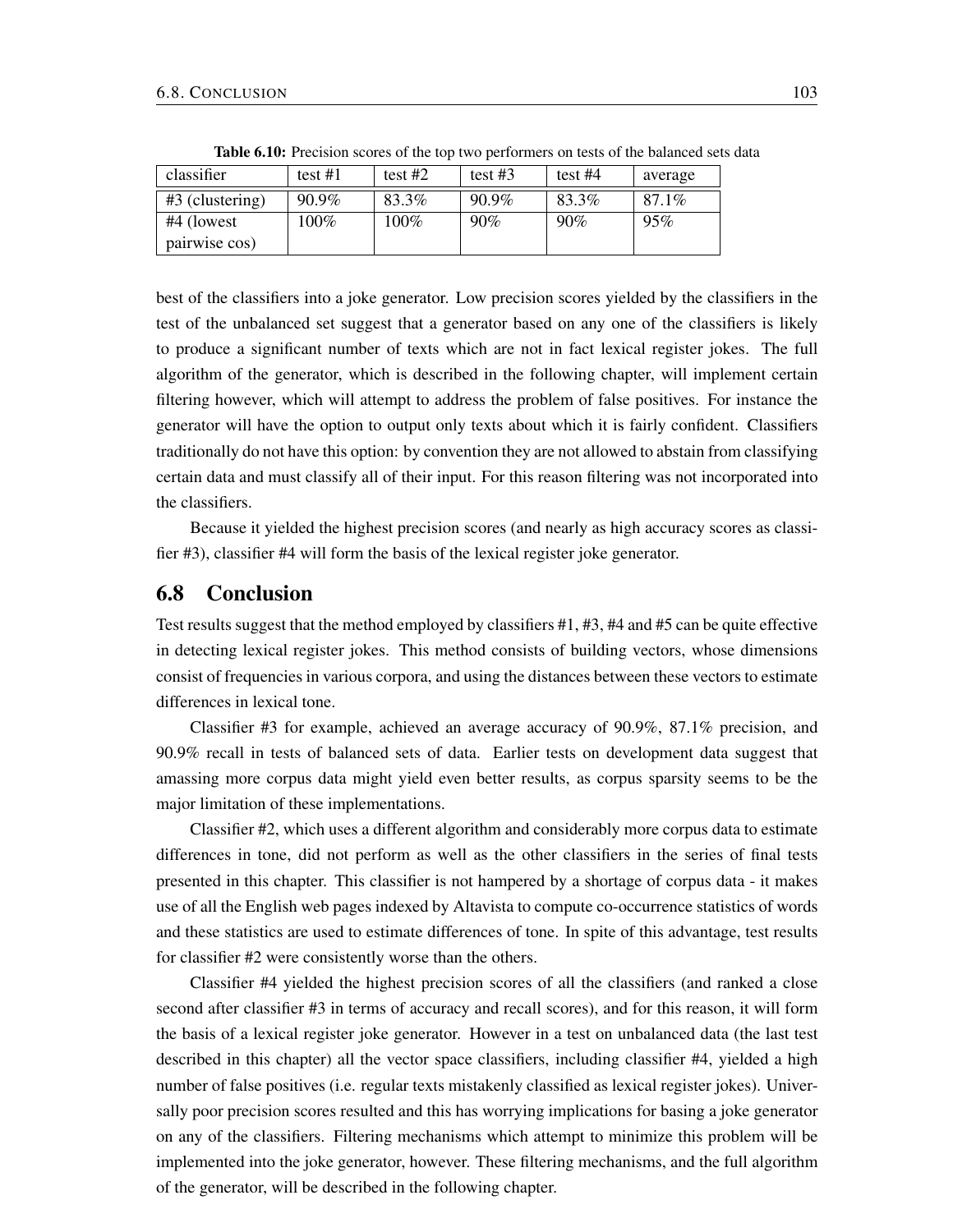# Chapter 7

# Generator development

# 7.1 Building a joke generator

Up to this point, algorithms which attempt to discover differences in the tone of individual words have been developed. These algorithms have been incorporated into classifiers which aim to distinguish lexical register jokes from different kinds of regular text. One of the most successful of these was classifier #4 which classifies a text by

- taking words of a text, including stopwords, and computing their frequencies in a set of 25 corpora (corpus set E). A 25 dimensional vector, therefore, is computed for each word and this represents the word's position in a vector space.
- normalizing and performing log entropy transformations of the word vectors.
- using the cosine metric to compute distances between the word vectors.
- finding the pair of words that are furthest apart from each other.
- using that distance to decide whether a text is a lexical register joke or not. If the distance exceeds an empirically determined joke boundary, the classifier concludes that the text is a lexical register joke.

We were interested in determining whether classifier #4 could be modified or incorporated into a system that generates lexical register jokes. In such a system, words that are significantly far apart in the classifier's vector space could be used to create lexical register jokes. An implementation of this idea was therefore developed and the list below outlines the steps it takes to create lexical register jokes:

- 1. select potential seed texts.
- 2. eliminate the text if it contains words with extremely sparse frequency information. (See Chapter 4 for details).
- 3. check the uniformity of tone of the seed text.
- 4. label parts of speech.
- 5. select a word in the text.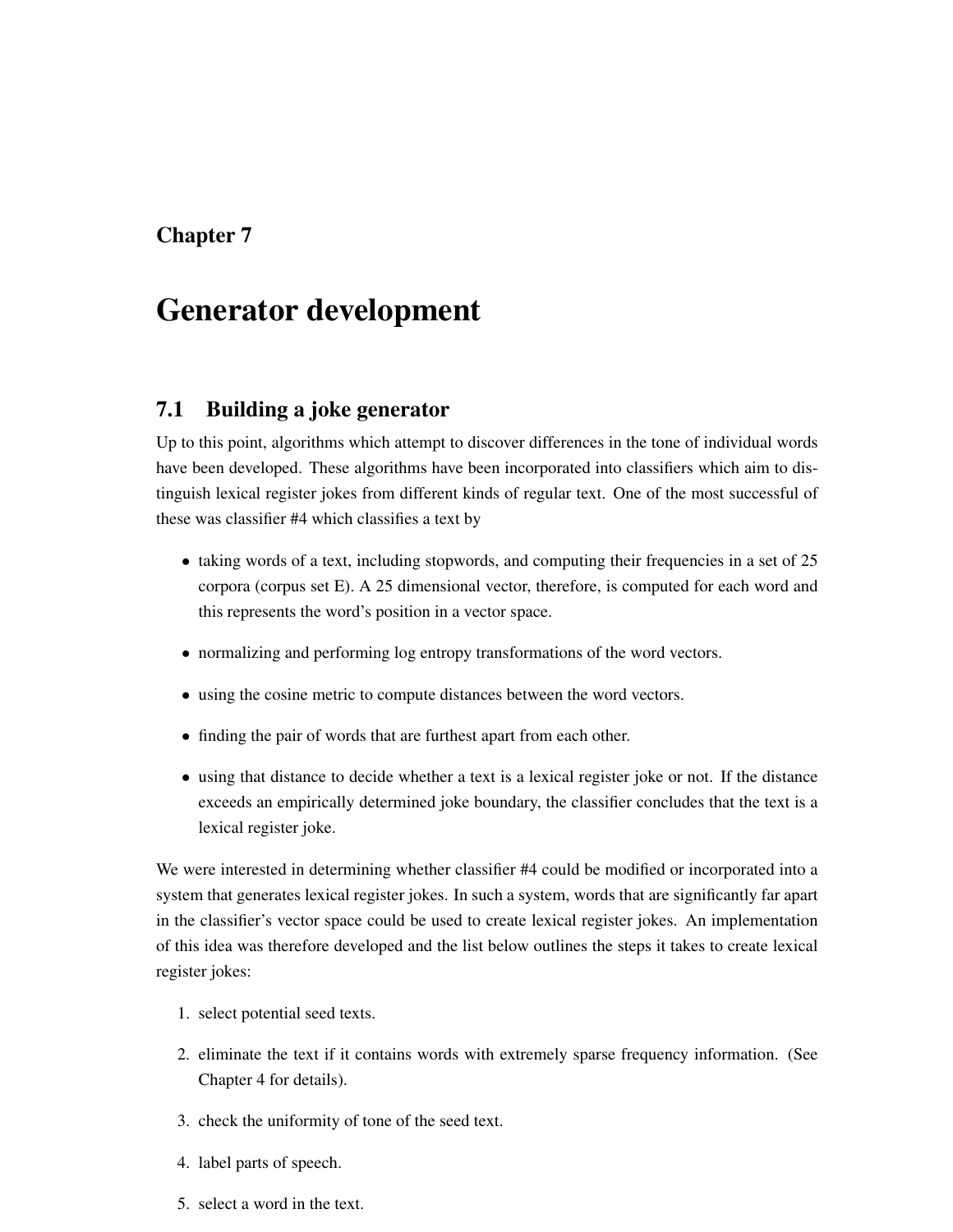- 6. find synonyms for the selected word.
- 7. for each synonym, determine whether it is a word with extremely sparse frequency information. If so, reject it.
- 8. build new texts in which synonyms that were not filtered out in step #7 replace the original word.
- 9. evaluate each new text using classifier #4. If a text exceeds the joke boundary, it is considered a lexical register joke.

The rest of the chapter will discuss each of these steps in turn.

### 7.2 Step 1: select potential seed texts

Lexical register jokes do not simply consist of words with conflicting tone. If this were the case, a simple list of words with incongruous tone such as "poulet, woman, come, chasseur, ordered, rap" would be humorous.

Even though this list consists of the content words of a lexical register joke (which a majority of human subjects classified as humorous - see chapter 6 for details), and contains at least one pair of words with conflicting tone (in this case there are 2 pairs of words in conflict – 'rap' and 'poulet' and 'rap' and 'chasseur'), the humour of the joke dissolves when the text is converted into a simple list of words. This example suggests therefore that the context in which an incongruity of tone appears matters. At the very least, an incongruity of tone probably needs to appear within a semantically coherent phrase or sentence.

Automatic generation of semantically coherent sentences is a difficult problem, however, which the field of natural language generation has yet to solve. To avoid having to generate a coherent sentence from scratch, therefore, the lexical register joke generator will instead take an already existing text, assume that it is coherent, choose one of the words in this text and attempt to find a synonym for it whose tone conflicts with the tone of one or more other words in the text. Simply replacing a word with a near-synonym is unlikely to render the text incomprehensible, and having done so will have introduced a potentially humorous incongruity of tone into the text.

Creating an incongruity of tone within just any kind of coherent sentence might only occasionally produce a lexical register joke, however. This is because lexical register jokes probably also need to possess the property of self-containment. A lexical register joke is read and understood on its own without supporting text and seed texts that are to be turned into lexical register jokes would also need to possess this property. Equipping a system to recognize whether a text makes sense on its own and can somehow stand alone is currently impossible however and may be an AI-complete problem. An alternative to having to rely on such a system is to identify by hand certain genres or types of writing which are likely to contain self-contained passages and to provide these as input to the lexical register joke generator. The generator could then randomly pick passages belonging to these genres and use them as potential seed texts for lexical register jokes.

Two types of writing which are likely to contain self-contained passages are proverbs and quotations. Proverbs are often quoted in conversation or text to summarize a particular idea and so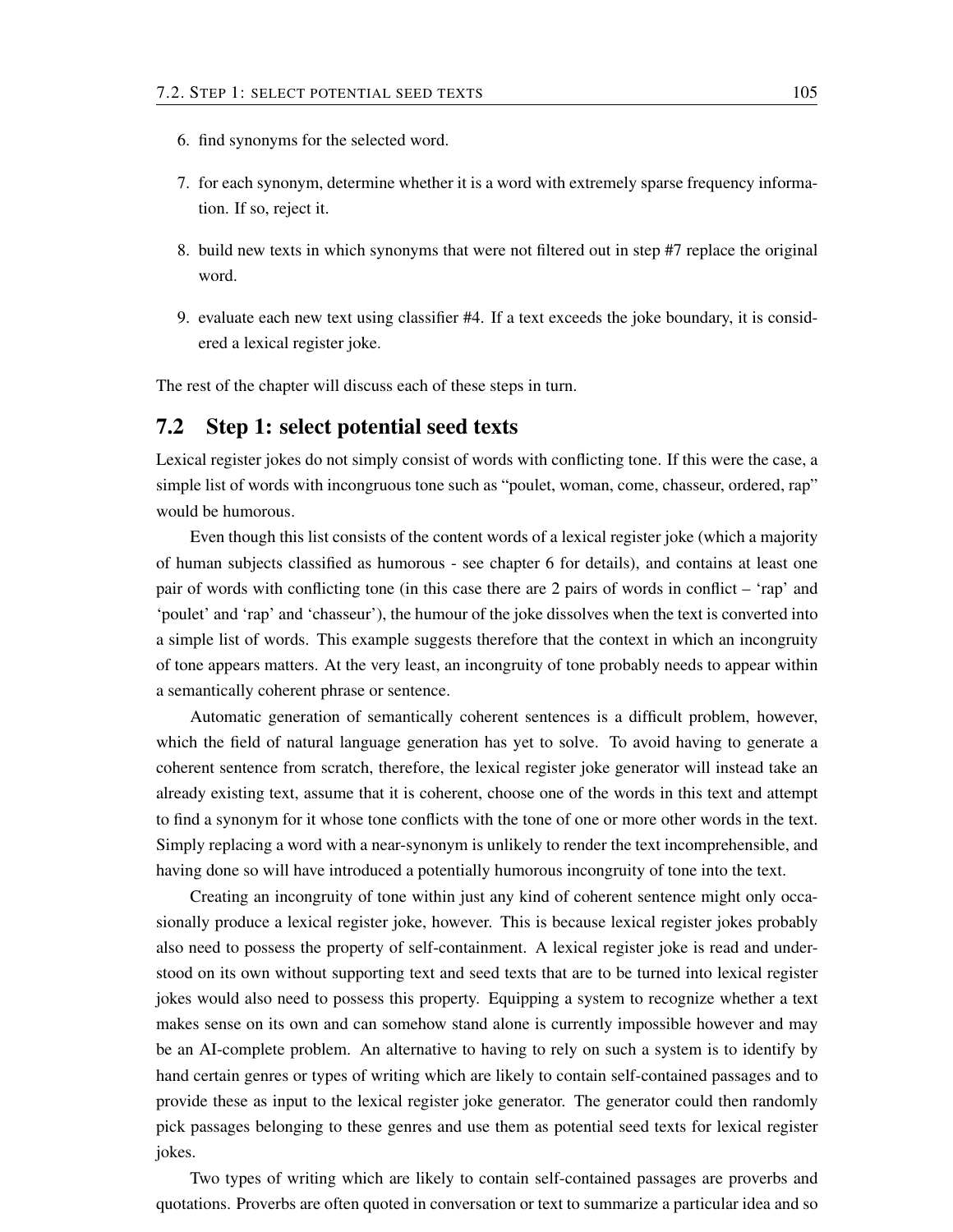the context in which they appear is important. Yet they also have a kind of distance or separateness to them - they frequently stand apart from the conversation or text in which they appear - and quotations often display this same kind of detachment.

Therefore biblical proverbs and quotations attributed to famous figures will, in separate runs, act as input to the generator. These types of texts are self-contained and they display a formality of tone which the generator can attempt to oppose in a humorous way by making certain lexical changes. Other kinds of self-contained seed texts could also be used of course, but in the initial tests of the generator, examples from these two types of genres will be used.

### 7.3 Step 2: eliminate unsuitable seed texts

In this step, the system will eliminate certain texts from the set of seed texts. These texts will be eliminated because they contain problematic words whose tone is difficult to estimate. In Chapter 4, profile A words were loosely defined as words with low frequencies in only a few corpora and words with profile C were defined as words that do not appear in any corpora. Words with these profiles were problematic for the vector space classifiers because at least two types of words, which are quite different and should be distinguished from each other, can have these kinds of profiles: (1) truly rare words (such as 'sesquipedalianism' for example) (2) words which are not actually rare but only appear to be so because the corpus data used by the system is simply too sparse. The latter words have misleadingly low frequency distributions (i.e. have profiles A or C) and will incorrectly appear as outliers in the vector space, thus making the texts containing them incorrectly appear to possess an incongruity of tone. For this reason, the generator will reject seed texts containing profile A or C words.

In the initial test of the generator, a word with low frequency in a corpus will be defined as a word that appears fewer than 4 times per million in that corpus - call this the **frequency threshold** - and a word that appears in "only a few corpora" will be defined as a word that appears in fewer than 2 corpora - call this the corpus threshold. In other words, a profile A word will initially be defined as a word that appears with a frequency of 4 or more times per million in only 1 corpus. Different values for the corpus and frequency thresholds will be tried in later tests of the generator.

# 7.4 Step 3: check uniformity of tone

The next step in the generation algorithm attempts to evaluate the uniformity of tone in a potential seed text. Seed texts containing words that are significantly far apart from each other are considered suspect and are eliminated in this step of the algorithm. Although seed texts containing profile A or C words will have been filtered out in step 2 above, some of the texts passing through that filter might nonetheless contain words with inaccurate frequency profiles. As explained in Chapter 4, the corpora used to compute frequency vectors of words do not always provide adequate coverage. Consequently, words will often appear further away from each other than they should be in the vector space and the classifiers (described in chapter 5) are led into making false positive errors. (Recall that false positives are regular texts that are misclassified as lexical register jokes).

For instance in tests on an unbalanced set of texts (consisting of 11 lexical register jokes and 491 proverbs - see Chapter 6 for details) classifier #4, the algorithm that will be incorporated into the generator, produced the fewest number of false positives of all the classifiers, but the number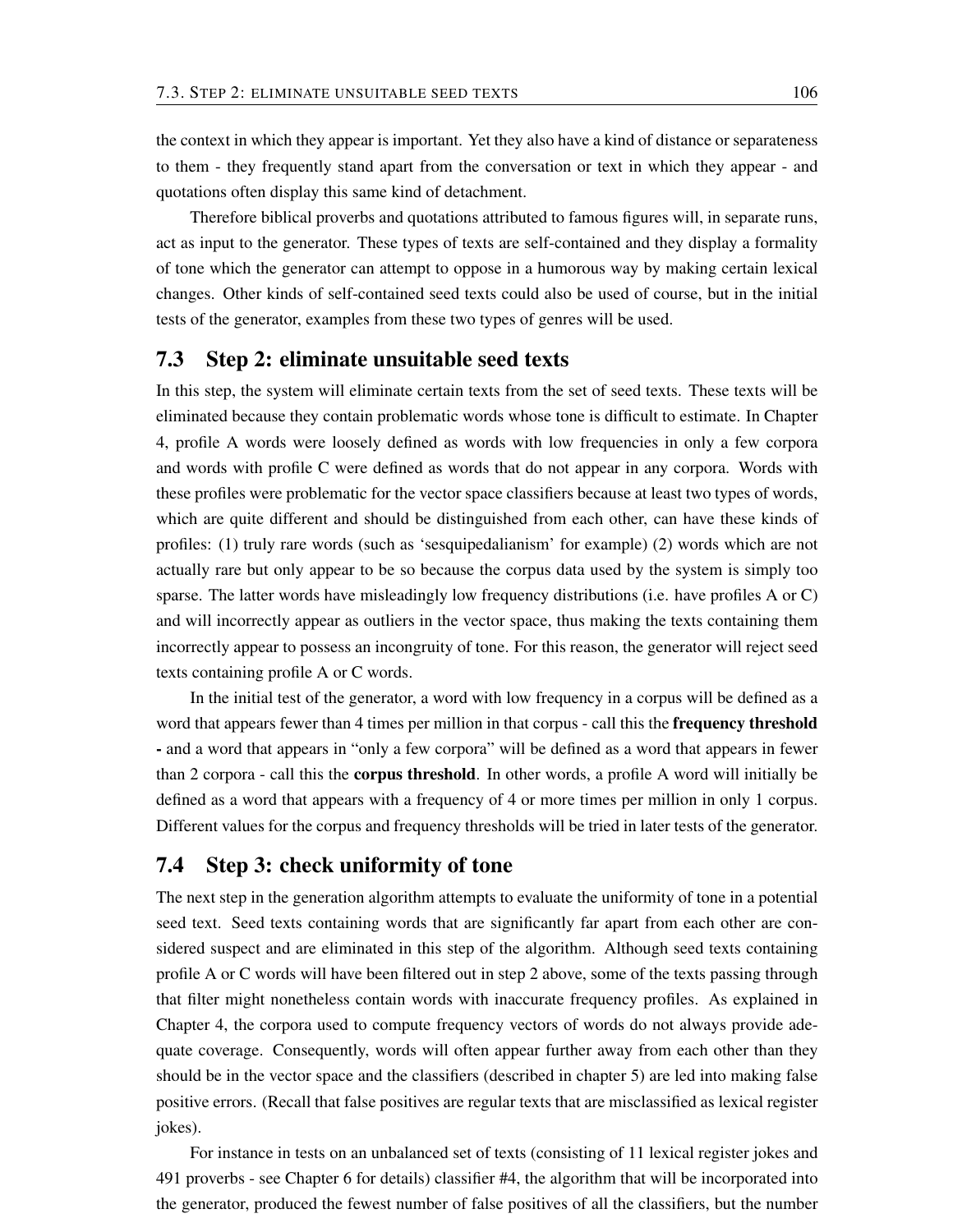of these was nonetheless quite high. 7 of the 491 proverbs were incorrectly identified as lexical register jokes while 9 of the 11 lexical register jokes were classified correctly. This resulted in a low precision score of 34.6%.

$$
precision = \frac{tp}{\|selected\|} = \frac{tp}{tp + fp} = \frac{9}{9+7} = 34.6\%
$$

The system therefore seems prone to making false positives. In light of this, a seed text i.e. a regular text which typically has uniform tone - which is found to contain words that are significantly far apart in the space, will be regarded with suspicion.

It is important to note that sometimes the generator will be correct in its assessment that a regular text is on the verge of containing an incongruity of tone - in which case replacing a word with slightly different tone might suffice in transforming the text into a lexical register joke. It seems likely that texts in the real world have varying degrees of uniformity of tone and that some regular texts are on the verge of containing an incongruity of tone. In other words, if regular texts were plotted in a vector space that perfectly represented their tone, it is possible that for some, the distances between words would be quite large. As we have seen, however, the vector space we have developed is not perfect and has trouble differentiating these true cases from cases arising from corpus sparsity problems. Given these problems, the generator will not attempt to construct lexical register jokes using seed texts that appear to already contain or nearly contain an incongruity of tone.

In developing classifier #4, it was determined that a cosine value of 0.25 was the best joke boundary to use to decide whether a text is a lexical register joke; call this the **joke boundary**. In other words, any text containing a pair of words whose distance exceeded this value was classified as a lexical register joke. This stage of the algorithm, however, aims to filter out texts that are not significantly uniform in tone. We therefore make use of a value - call this the **uniformity** boundary - which texts must exceed in order to be considered uniform. More specifically, the cosine of each pair of words in a text will need to exceed this boundary in order for the text to be considered uniform.

Values for the joke boundary and the uniformity boundary will be varied in the development testing of the joke generator, but not independently of each other because the uniformity boundary will always need to be higher than the joke boundary. As Tables 7.1 - 7.2 show, values up to 0.55 could have acted as effective joke boundaries for separating lexical register jokes from regular text (in the testing of classifier #4 on a series of final test sets, described in the previous chapter). Using a joke boundary as high as 0.55 for instance would have yielded 90.9% accuracy, 84.6% precision and 100% recall in separating lexical register jokes from regular text (in this first of the final set of tests). These tests of the classifiers suggest therefore that a lower bound for the uniformity boundary should probably not be much lower than 0.55. In initial tests of the generator, a text which is considered uniform in lexical tone will therefore be defined as one in which the cosine values between each pair of words in the text are all greater than 0.6, but different values for this parameter will be tried in later tests of the generator. (Note that the generator therefore makes use of four parameters: a corpus threshold (see Section 7.4 for details), frequency threshold (see Section 7.4), uniformity boundary and joke boundary).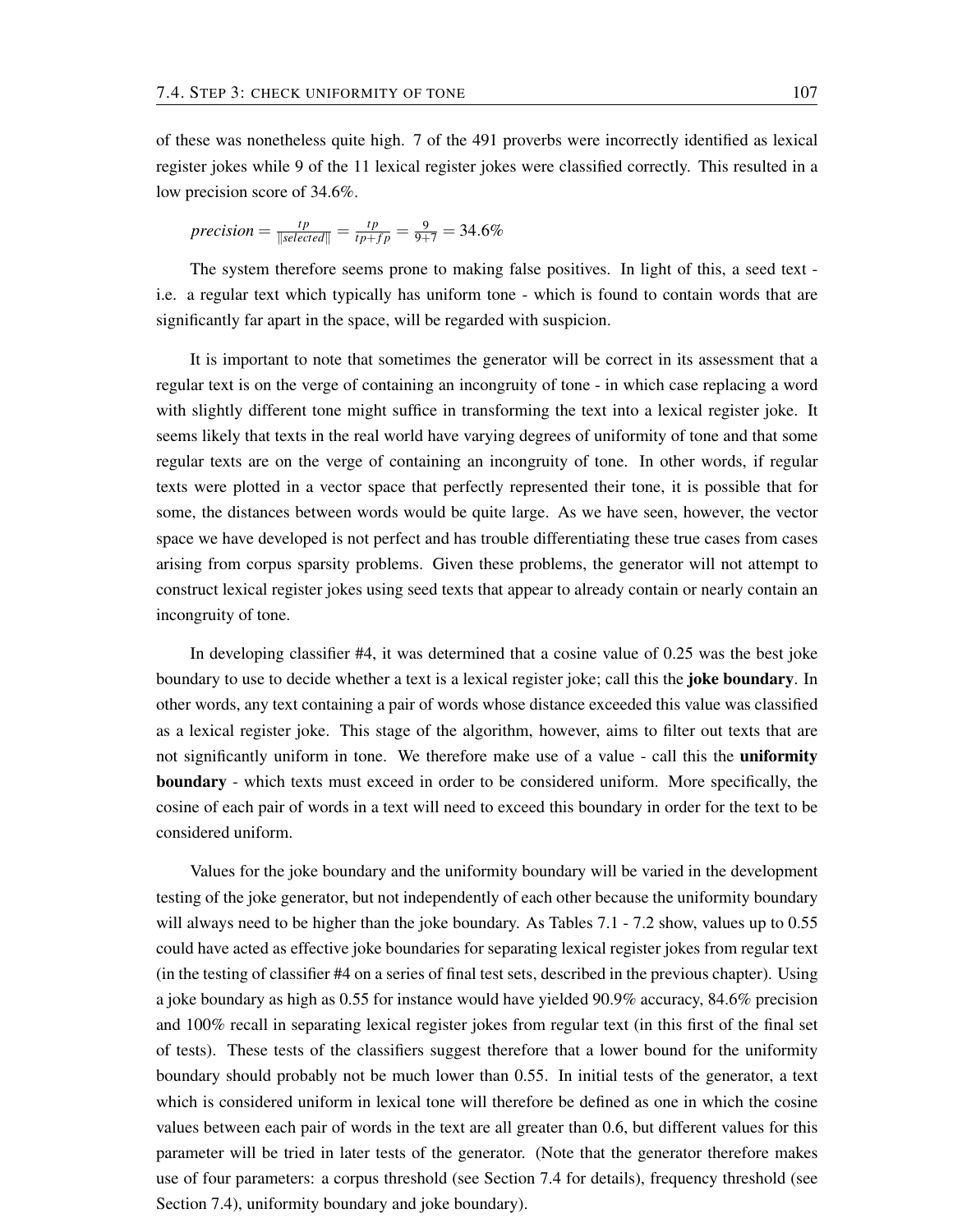| joke boundary | accuracy      | precision       | recall                    | F score |
|---------------|---------------|-----------------|---------------------------|---------|
| 0.25          | 20/22 (90.9%) | 9/9 (100%)      | $9/11(81.8\%)$            | 90.0    |
| 0.3           | 20/22 (90.9%) | 9/9 (100%)      | $\overline{9/11}$ (81.8%) | 90.0    |
| 0.35          | 20/22 (90.9%) | 9/9 (100%)      | $9/11(81.8\%)$            | 90.0    |
| 0.4           | 22/22 (100%)  | 11/11 (100%)    | 11/11 (100%)              | 100     |
| 0.45          | 21/22 (95.5%) | 11/12 (91.7%)   | 11/11 (100%)              | 95.7    |
| 0.5           | 20/22 (90.9%) | 11/13 (84.6%)   | 11/11 (100%)              | 91.7    |
| 0.55          | 20/22 (90.9%) | 11/13 (84.6%)   | 11/11 (100%)              | 91.7    |
| $0.6^{\circ}$ | 15/22 (68.2%) | $11/18(61.1\%)$ | 11/11 (100%)              | 75.9    |
| 0.65          | 14/22 (63.6%) | 11/19 (57.9%)   | 11/11 (100%)              | 73.3    |

Table 7.1: Classifier #4 results on test set #1 (lexical register jokes and newspaper quotes) using different thresholds

Table 7.2: Classifier #4 results on test set #2 (lexical register jokes and newspaper quotes#2) using different thresholds joke boundary  $\vert$  accuracy  $\vert$  precision  $\vert$  recall  $\vert$  F score

| joke boundary | accuracy      | precision       | recall         | F score |
|---------------|---------------|-----------------|----------------|---------|
| 0.25          | 20/22 (90.9%) | $9/9(100\%)$    | $9/11(81.8\%)$ | 90.0    |
| 0.3           | 19/22 (86.4%) | $9/10(90\%)$    | $9/11(81.8\%)$ | 85.7    |
| 0.35          | 19/22 (86.4%) | $9/10(90\%)$    | $9/11(81.8\%)$ | 85.7    |
| 0.4           | 21/22 (95.5%) | 11/12 (91.7%)   | 11/11 (100%)   | 95.7    |
| 0.45          | 20/22 (90.9%) | $11/13(84.6\%)$ | 11/11 (100%)   | 91.7    |
| 0.5           | 20/22 (90.9%) | 11/13 (84.6%)   | 11/11 (100%)   | 91.7    |
| 0.55          | 18/22 (81.8%) | $11/15(73.3\%)$ | 11/11 (100%)   | 84.6    |
| 0.6           | 18/22 (81.8%) | 11/15 (73.3%)   | 11/11 (100%)   | 84.6    |
| 0.65          | 15/22 (68.2%) | $11/18(61.1\%)$ | 11/11 (100%)   | 75.9    |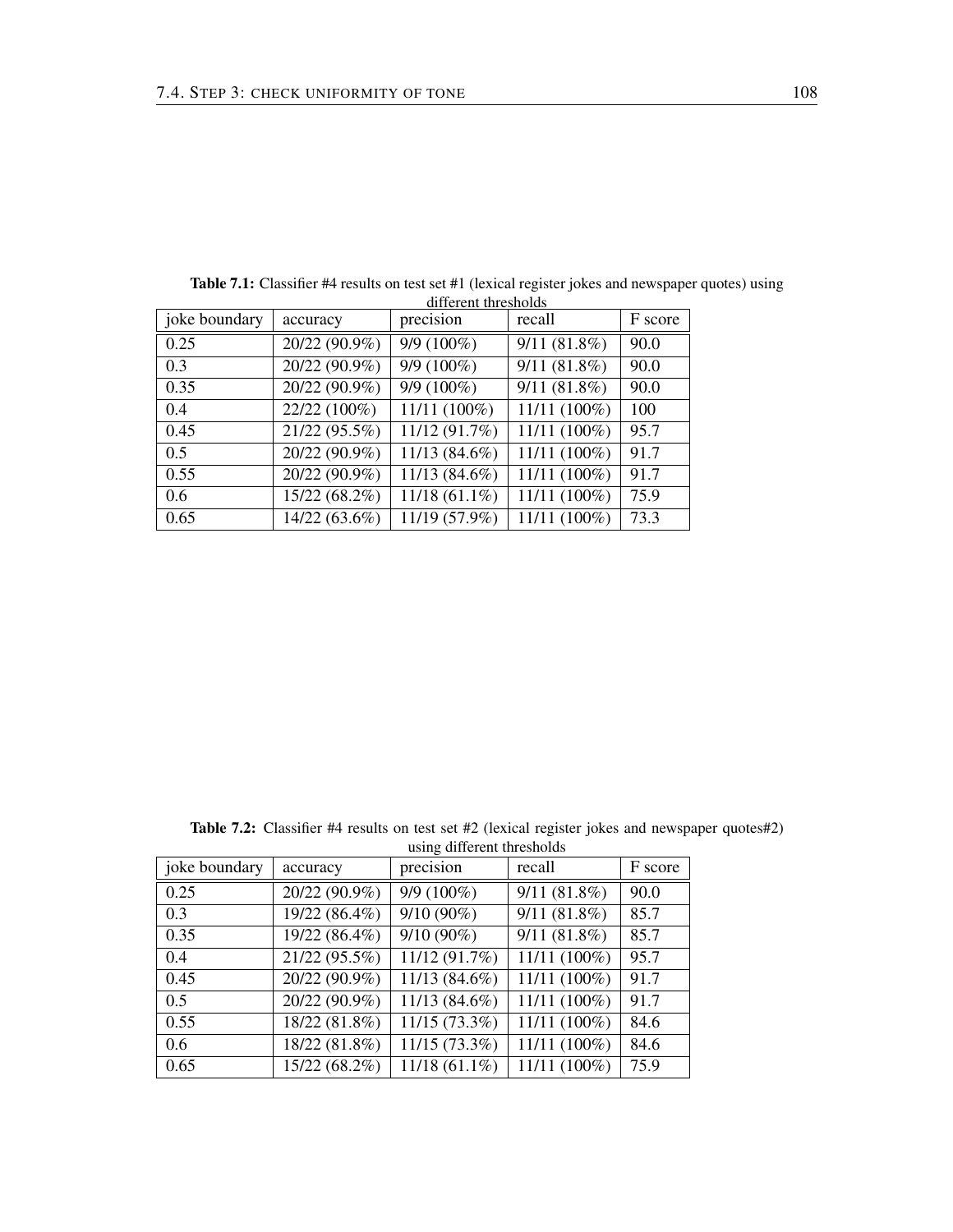### 7.5 Step 4: label parts of speech

The generator will then label the parts of speech in a seed text using the Stanford parser (Klein and Manning, 2003). This parser uses a probabilistic context-free grammar to identify the syntactic parts of a text.

## 7.6 Step 5: select a word in the text

The generator makes a single change to a seed text and that is to replace a word with a synonym whose tone conflicts with one or more other words in the text. Different parts of speech, for instance verbs or adjectives, could be selected but in our tests we have arbitrarily chosen nouns as targets for replacement. The noun nearest the end of a text is selected so that a certain kind of tone can first of all be established and then undermined.

# 7.7 Step 6: find synonyms for the selected word

The generator then automatically retrieves synonyms for the targeted word from the website www.thesaurus.com. This website has been selected because it provides synonyms whose tones seem to vary in their tone (whereas a resource such as WordNet does not appear to provide as much variability of tone). For example, some of the synonyms suggested for the word 'happy' are "blessed, blissful, blithe, chipper, chirpy, convivial, delighted, ecstatic, jolly, jubilant, peppy, perky, sparkling, tickled" and these seem to demonstrate a wide variation of tone.

Sometimes a synonym suggested by thesaurus.com will be a phrase. For example one of the synonyms of 'child' listed on the website is "little one". We arbitrarily allowed the generator to accept phrasal synonyms but it is important to note that the system will not evaluate the tone of the phrase as a whole because it can only compute frequencies for unigrams. Thus in our example, a frequency vector would not be created for the noun phrase "little one" - instead a vector for the word 'little' and another vector for the word 'one' would be created and plotted into the space along with the other unigrams in the text.

Note that the generator does not perform word sense disambiguation. In the text "As our case is new, we must think and act anew.", for example, the last occurring noun is the word 'case' and its meaning here is "case as in situation". When the generator retrieves synonyms of the word 'case' from thesaurus.com, however, the synonyms returned are for the word "case as in container". Thus errors will sometimes arise because synonyms are retrieved for the wrong meaning of a word.

## 7.8 Step 7: reject synonyms with problematic profiles

The generator checks each synonym to determine whether it is a profile A or C word. If it is, the synonym is rejected because it is considered a problematic word, for the reasons given in Section 7.3.

## 7.9 Step 8: create a new text

The generator then builds a new text for each synonym which was not filtered out in step 7. In the new text, a synonym appears in place of the word that was selected in Step 5 (see Section 7.6).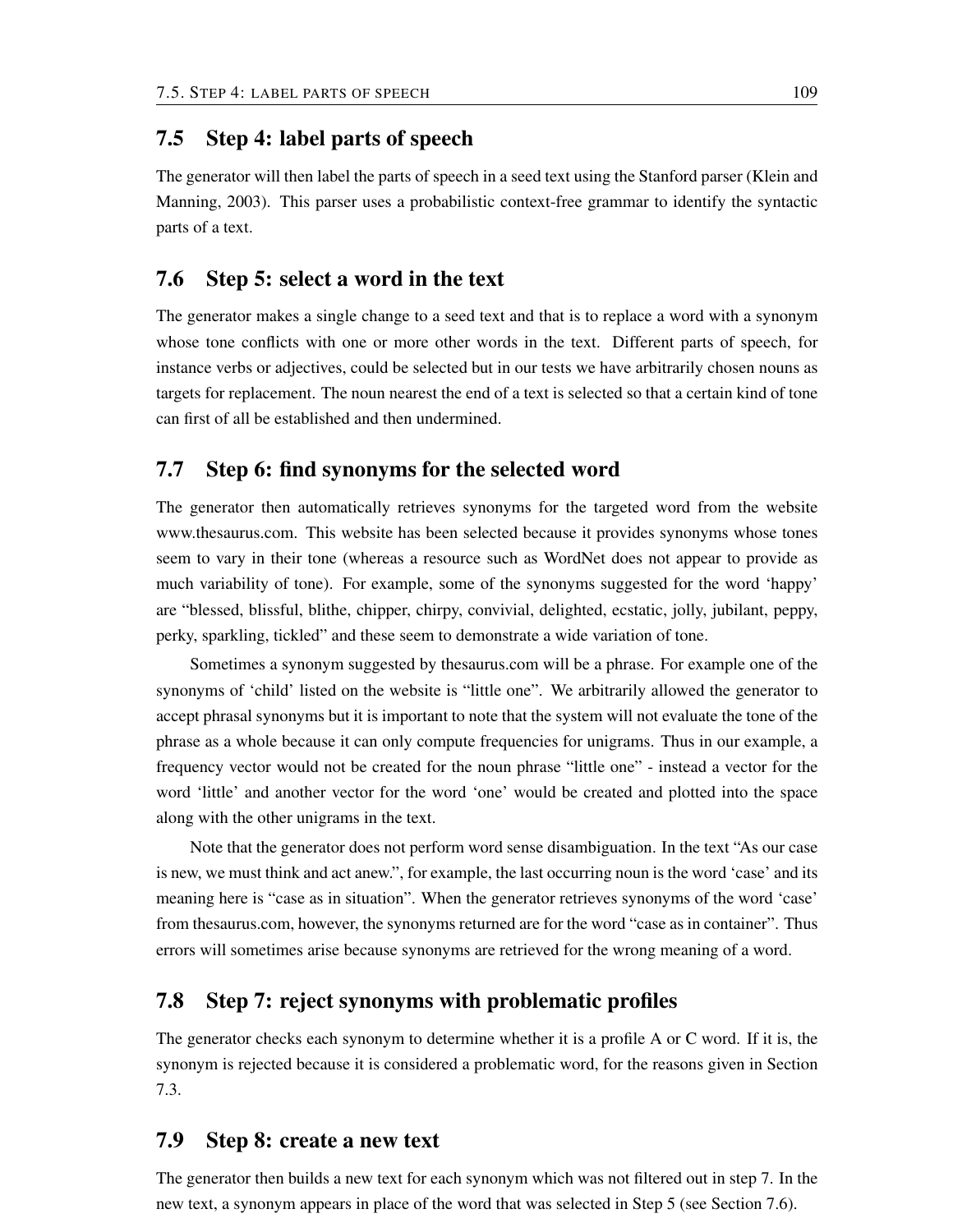| final test no.            | precision when joke | precision when joke |
|---------------------------|---------------------|---------------------|
|                           | boundary is 0.25    | boundary is 0.4     |
| #1 lexical register jokes | $9/9(100\%)$        | $11/11(100\%)$      |
| and newspaper quotes      |                     |                     |
| #2 lexical register jokes | 9/9 (100%)          | 11/12 (91.7%)       |
| and another set of        |                     |                     |
| newspaper quotes          |                     |                     |
| #3 lexical register jokes | $9/10(90\%)$        | 11/12 (91.7%)       |
| and modern proverbs       |                     |                     |
| #4 lexical register jokes | $9/10(90\%)$        | 11/13 (84.6%)       |
| and new yorker captions   |                     |                     |
| (which are not lexical    |                     |                     |
| register jokes)           |                     |                     |
| #5 lexical register jokes | 9/25(36%)           | $11/47(23.4\%)$     |
| and large set of modern   |                     |                     |
| proverbs                  |                     |                     |

Table 7.3: Setting joke boundary to 0.25 and 0.4 in final tests of classifier #4

## 7.10 Step 9: evaluate each new text using classifier #4

Each new text is then evaluated using classifier #4. Section 7.1 outlines the algorithm of this classifier and Chapter 5 provides further details. In development testing of classifier #4, it was determined that a cosine value of 0.25 was the best boundary to use to decide whether a text is a lexical register joke (i.e. the joke boundary was set to 0.25) but as Table 7.1 shows, boundaries up to 0.55 yielded high performance scores in the first of these final tests. Table 7.3 compares the precision scores yielded by classifier #4 on the five final test sets when the joke boundary was set to 0.25 and 0.4 respectively. Precision scores were very similar in each case and so both of these values, among others, will be experimented with in tests of the generator. We are interested in maximizing precision when generating jokes because precision measures the extent to which items identified by the system as lexical register jokes are truly lexical register jokes. In other words reducing the number of false positives is the priority here. Accuracy scores could instead be used to measure performance but computing these would be considerably more onerous. This is because, for each set of seed texts, potentially hundreds of texts can be constructed in step 8 of the algorithm. If a text passes steps 2 and 3 of the algorithm, as many as 30 or more synonyms could be retrieved from thesaurus.com and so each seed text could produce 30 possible lexical register jokes to be evaluated by the system. If, for example, 40 seed texts are input into the generator, 1200 texts could then be created in step 8 (40 seed texts  $*$  30 synonyms per seed text = 1200 generated texts). Computing an accuracy score would require computing the following ratio: (number of true positives + number of true negatives)/total number of texts. In other words all 1200 texts would have to be evaluated by volunteers to determine how many texts the generator was right to generate or reject. Computing a precision score, on the other hand, only requires evaluating whether the texts actually output by the generator are lexical register jokes.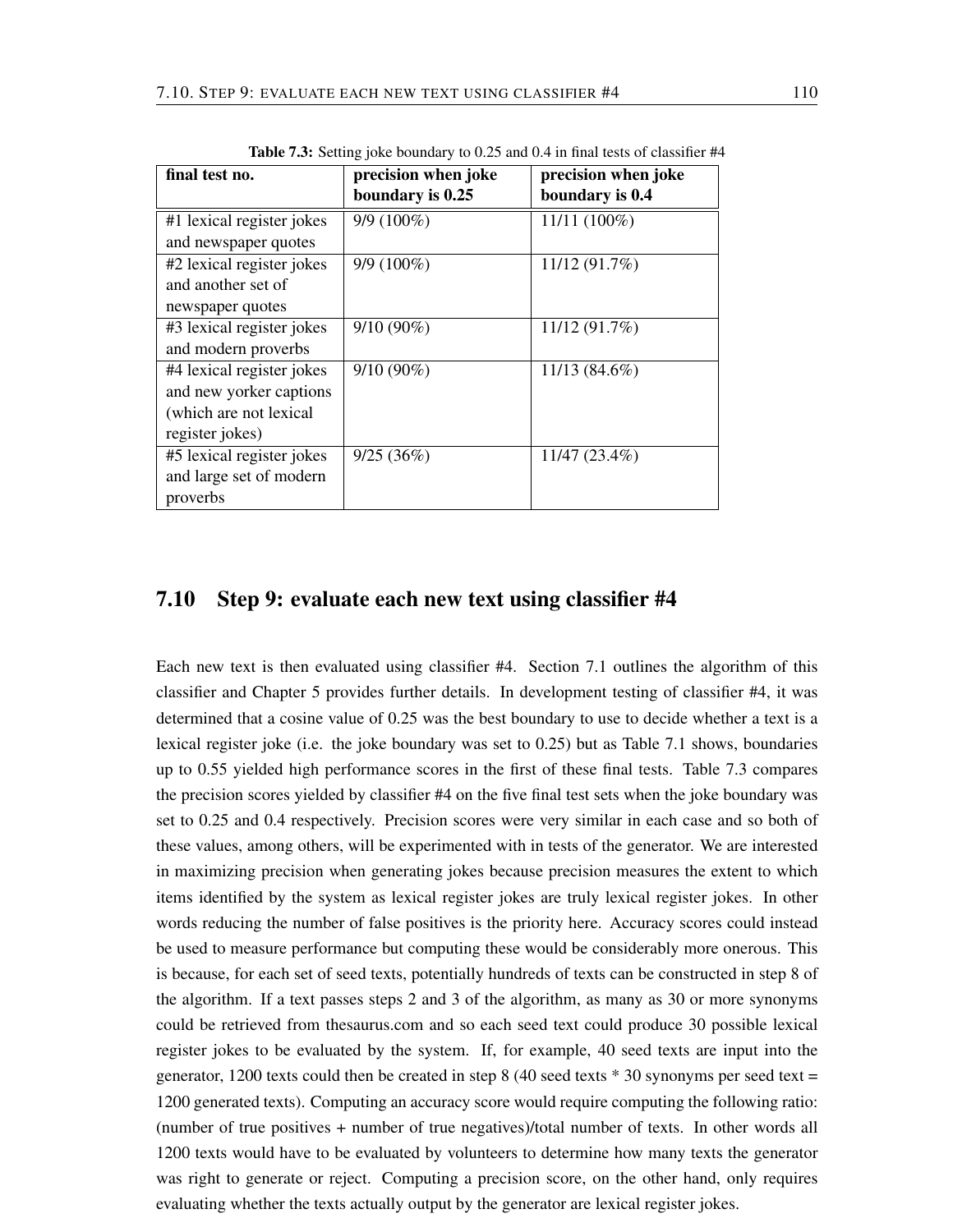#### 7.11 Development testing of the generator

In development testing, different values for the four thresholds (described above) were experimented with and our intuition was used to decide whether a text output by the generator contains a large difference in tone. Formally judging whether texts are humorous or not was deferred until the final test, when texts output by the generator were evaluated by human volunteers. As explained above, precision scores arising from various threshold settings used in these trials helped determine the threshold values used in the final tests of the generator. (See Chapter 8 for details).

#### 7.11.1 Test #1 - initial values for thresholds

In the first set of development testing, 57 proverbs (chapters 3 and 13 of the book of Proverbs in the King James version of the bible) were input to the generator as potential seed texts. In a second and separate run, 38 quotes attributed to Abraham Lincoln were then provided as input. In these initial tests, the four thresholds of the generator were set as follows:

- $\bullet$  uniformity boundary = 0.6 (i.e. all the word pairs in the seed texts had to have cos distances >= 0.6 for the text to be considered uniform in tone).
- $\bullet$  joke boundary = 0.25 (i.e. texts that are classified as lexical register jokes contain at least one word pair with a cosine value  $\leq$  0.25).
- frequency threshold  $= 4$  (i.e. a word has to have a frequency  $> 4$  for it to be considered as appearing in a corpus)
- corpus threshold = 1 (i.e. a word appearing in just 1 corpus is considered a profile A word)

Using these settings, the texts output by the generator when proverbs were used as potential seed texts were:

So shall they be life unto thy soul, and grace to thy cervix.

So shall they be life unto thy soul, and grace to thy isthmus.

Strive not with a man without cause, if he have done thee no disservice.

Strive not with a man without cause, if he have done thee no impairment.

The original texts on which these jokes are based are "So shall they be life unto thy soul, and grace to thy neck" and "Strive not with a man without cause, if he have done thee no harm". Only 2 of the 57 proverbs ended up being used as seed texts for lexical register joking and the other 55 proverbs were rejected for one of the reasons below:

- 1. the text exceeded the uniformity boundary
- 2. the text contained problematic profile A or C words
- 3. synonyms for the word to be replaced were either all problematic or when plotted into the space, did not exceed the joke boundary.

We believe that only the first two texts output by the generator contain an incongruity of tone whereas in the other two texts, the tone of the words 'disservice' and 'impairment' do not, according to our intuition, create significant clashes of tone in their respective texts.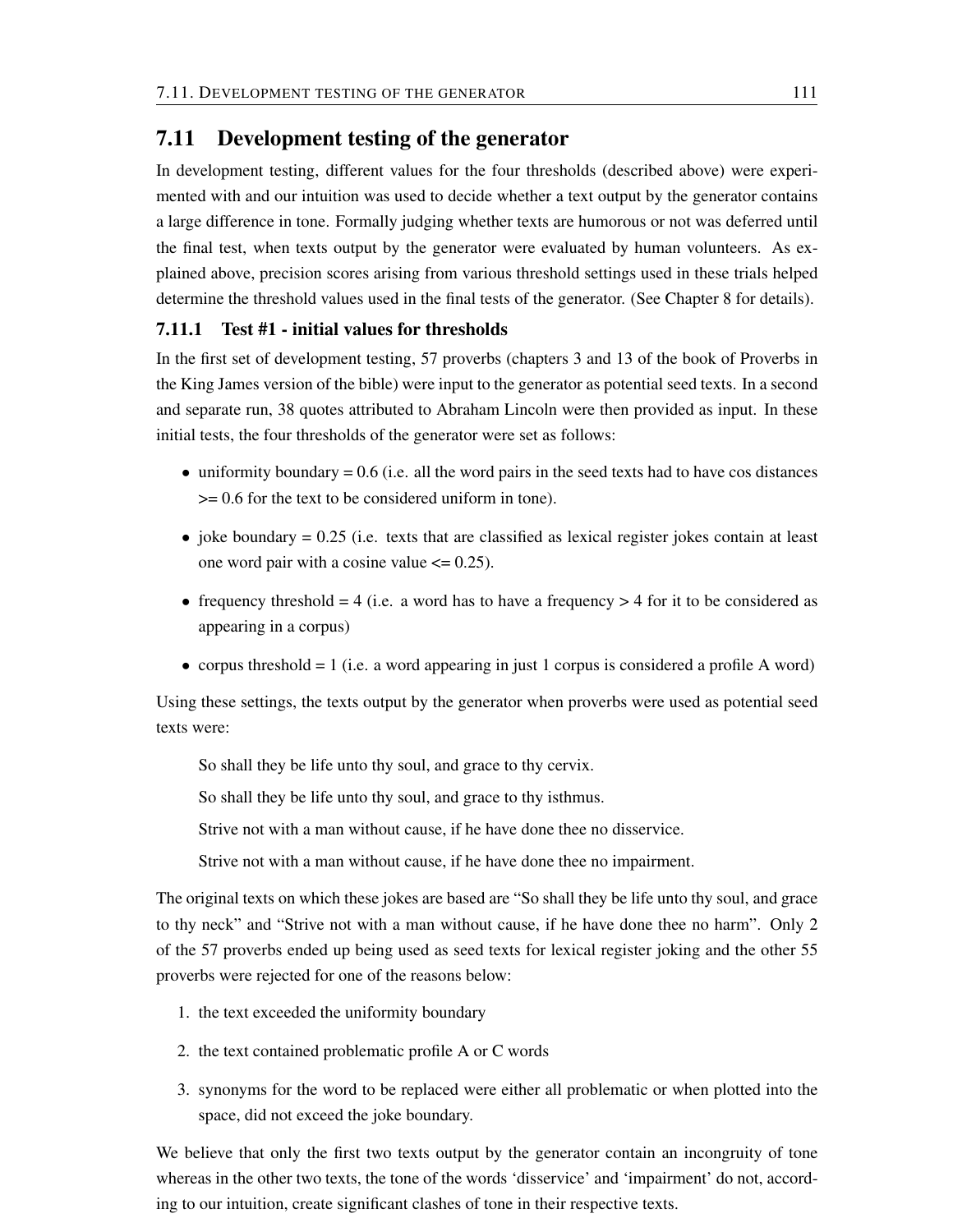| <b>Original Lincoln quote</b>                | <b>Generator version</b>               |
|----------------------------------------------|----------------------------------------|
| Avoid popularity if you would have           | Avoid popularity if you would have     |
| peace.                                       | amity.                                 |
| Do not interfere with anything in the        | Do not interfere with anything in the  |
| Constitution. That must be maintained,       | Constitution. That must be maintained, |
| for it is the only safeguard of our          | for it is the only safeguard of our    |
| liberties.                                   | authorization.                         |
| Everybody likes a compliment.                | Everybody likes an acclamation.        |
| I am a firm believer in the people. If       | I am a firm believer in the people. If |
| given the truth, they can be depended        | given the truth, they can be depended  |
| upon to meet any national crisis. The        | upon to meet any national crisis. The  |
| great point is to bring them the real facts. | great point is to bring them the real  |
|                                              | dope.                                  |
| I can make more generals, but horses         | I can make more generals, but horses   |
| cost money.                                  | cost pesos.                            |

Table 7.4: Original seed texts (Lincoln quotes) and generator's version

Similarly, Table 7.4 shows generator results when quotes attributed to Abraham Lincoln (taken from www.brainyquote.com) are used as seed texts. The first column of this table provides the original quote and the second column shows the version of the text output by the generator. In this test run of the generator, we think that the last two texts, shown in bold in the table, contain an incongruity of tone whereas the others do not.

#### 7.11.2 Test #2 - varying the uniformity and joke boundaries

When the frequency and corpus thresholds are kept at 4 and 1 respectively but the uniformity and joke boundaries are varied (as shown in the leftmost column of Table 7.5), the number of texts output by the generator increases. Table 7.5 shows the proportion of texts output by the generator which we believe contain significant differences in lexical tone when the 57 biblical proverbs are used as seed texts and Table 7.6 shows the results when the 38 Lincoln quotes act as seeds.

Appendix D provides a complete listing of the texts output by the generator at the different settings. Many texts (too many to list here) were mistakenly classified as containing incongruities of tone and were output by the generator. Some examples are:

Always bear in mind that your own obstinacy to succeed is more important than any other (original word was 'resolution').

The law of the wise is a fountain of life, to depart from the snares of bereavement (original word was 'death').

Be not wise in thine own eyes: fear the LORD, and depart from wrongdoing (original word was 'evil').

The word appearing in bold in a text is the synonym which replaced a word in the text and this synonym was significantly further away from at least one other word in the text. We believe the system made an error in these cases because of the corpus sparsity problem described in chapter 4. Because the set of corpora used by the system does not provide enough coverage, the frequencies for the bolded words are, we think, misleadingly low, and make the words appear incorrectly as outliers in their respective texts. The frequency vectors for the bolded synonyms are: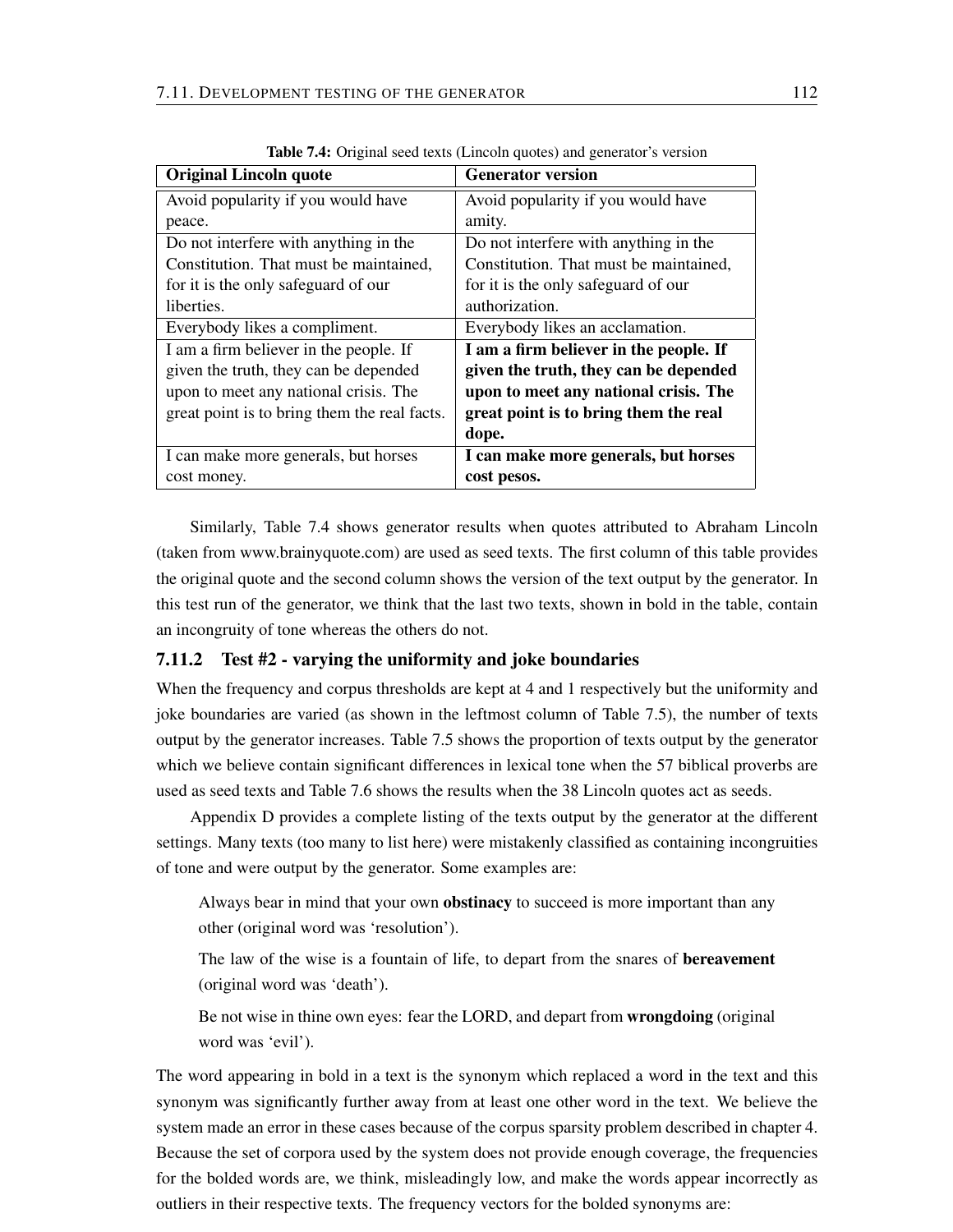Table 7.5: Percentage of texts which contain a significant difference in tone when frequency threshold  $= 4$ , corpus threshold  $= 1$  and 57 proverbs (KJV) are used as seed texts. The threshold settings in the last row of the table, shown in bold, produce the greatest number of outputs and relatively high precision scores. They will be used in the final test of the generator.

| uniformity      | incongruous       | examples                                                   |
|-----------------|-------------------|------------------------------------------------------------|
| and joke        | texts             |                                                            |
| bound-          |                   |                                                            |
| aries           |                   |                                                            |
| $0.6$ and       | $2/4(50\%)$       | -So shall they be life unto thy soul, and grace to thy     |
| 0.25            |                   | cervix.                                                    |
|                 |                   | -So shall they be life unto thy soul, and grace to thy     |
|                 |                   | isthmus.                                                   |
| $0.6$ and $0.4$ | $2/8$ (25%)       | -So shall they be life unto thy soul, and grace to thy     |
|                 |                   | cervix.                                                    |
|                 |                   | -So shall they be life unto thy soul, and grace to thy     |
|                 |                   | isthmus.                                                   |
| $0.55$ and      | 5/22(22.7%)       | -The law of the wise is a fountain of life, to depart from |
| 0.35            |                   | the snares of euthanasia.                                  |
|                 |                   | -The law of the wise is a fountain of life, to depart from |
|                 |                   | the snares of exit.                                        |
| $0.5$ and       | $~16/41~(39.0\%)$ | -Withhold not good from them to whom it is due, when       |
| 0.35            |                   | it is in the power of thine shaker to do it.               |
|                 |                   | -The wise shall inherit glory: but shame shall be the      |
|                 |                   | promotion of blockheads.                                   |

Table 7.6: Percentage of texts which contain a significant difference in tone when frequency threshold  $= 4$ , corpus threshold  $= 1$  and 38 Lincoln quotes are used as seed texts. The threshold settings in the last row of the table, shown in bold, produce the greatest number of outputs and the highest precision score. They will be used in the final test of the generator.

| uniformity      | incongruous     | examples                                                   |
|-----------------|-----------------|------------------------------------------------------------|
| and joke        | texts           |                                                            |
| bound-          |                 |                                                            |
| aries           |                 |                                                            |
| $0.6$ and       | $2/5(40\%)$     | -I am a firm believer in the people. If given the truth,   |
| 0.25            |                 | they can be depended upon to meet any national crisis.     |
|                 |                 | The great point is to bring them the real dope.            |
|                 |                 | -I can make more generals, but horses cost pesos.          |
| $0.6$ and $0.4$ | 15/43 (34.9%)   | -A condo divided against itself cannot stand.              |
|                 |                 | -Am I not destroying my enemies when I make bosom          |
|                 |                 | buddies of them?                                           |
| $0.55$ and      | 14/34 (41.2%)   | -I can make more generals, but horses cost loot.           |
| 0.35            |                 | -I am a firm believer in the people. If given the truth,   |
|                 |                 | they can be depended upon to meet any national crisis.     |
|                 |                 | The great point is to bring them the real brass tacks.     |
| $0.5$ and       | $16/37(43.2\%)$ | -A residency divided against itself cannot stand.          |
| 0.35            |                 | -I desire so to conduct the affairs of this administration |
|                 |                 | that if at the end I have lost every other friend on       |
|                 |                 | earth, I shall at least have one friend left, and that     |
|                 |                 | roommate shall be down inside of me.                       |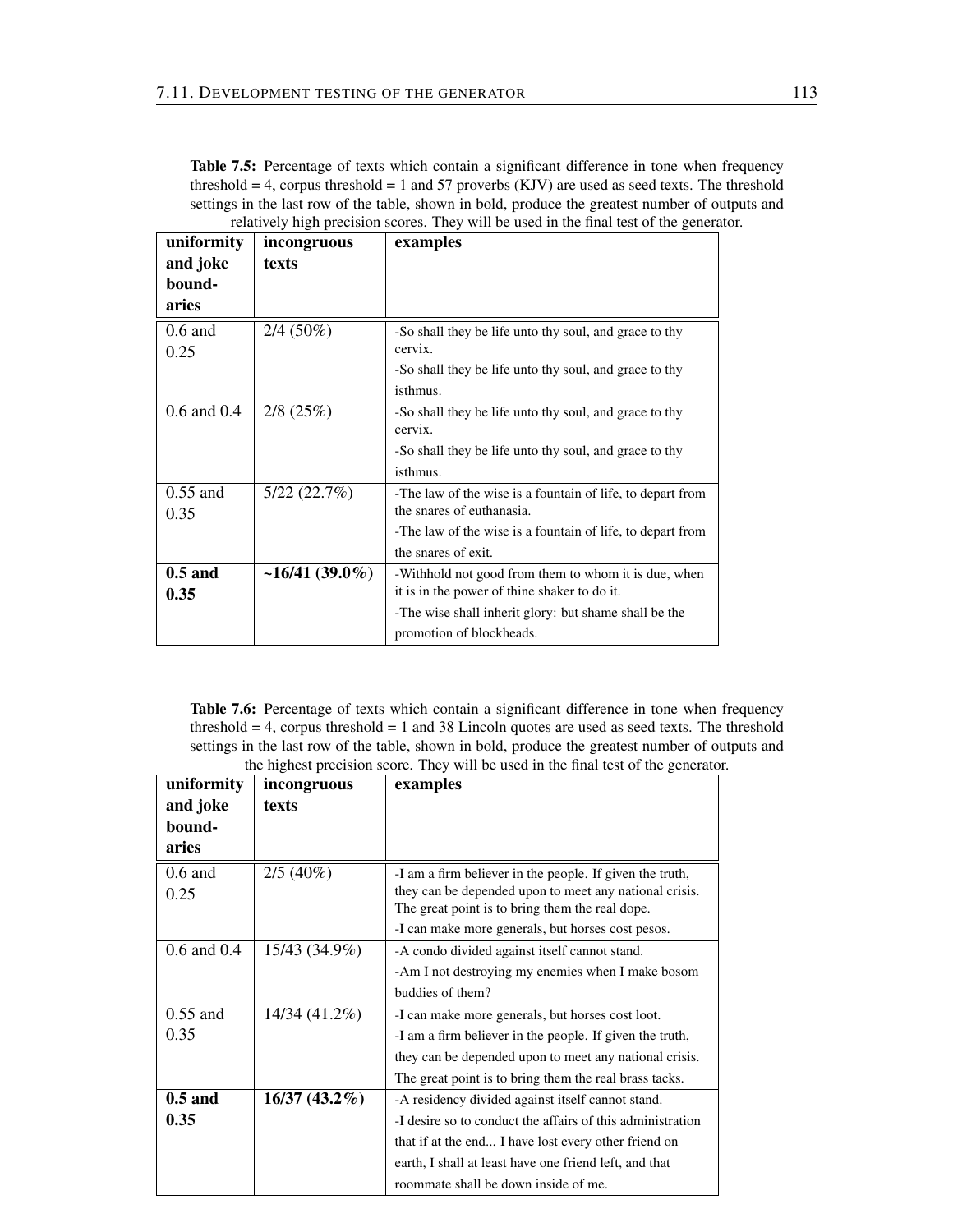Table 7.7: Percentage of Lincoln seed texts which contain a significant difference in tone when frequency threshold  $= 20$ , corpus threshold  $= 2$ . The threshold settings in the third row of the table, shown in bold, produce the highest precision scores. They will be used in the final test of the generator.

| uniformity<br>and joke<br>bound-<br>aries | incongruous<br>texts | examples                                                              |
|-------------------------------------------|----------------------|-----------------------------------------------------------------------|
| $0.6$ and<br>0.25                         | 0 texts output       | n/a                                                                   |
| $0.6$ and $0.4$                           | 3/4(75%)             | -Am I not destroying my enemies when I make bosom<br>buddies of them? |
|                                           |                      | -I can make more generals, but horses cost bucks.                     |
| $0.55$ and<br>0.35                        | $3/3(100\%)$         | -Am I not destroying my enemies when I make bosom<br>buddies of them? |
|                                           |                      | -I destroy my enemies when I make them my bosom                       |
|                                           |                      | buddies.                                                              |
| $0.5$ and<br>0.35                         | $3/3(100\%)$         | -Am I not destroying my enemies when I make bosom<br>buddies of them? |
|                                           |                      | -I destroy my enemies when I make them my bosom                       |
|                                           |                      | buddies.                                                              |

obstinacy 0 0 1 0 0 0 0.67 0 0.89 31.5 0 0 0 0 0 0 0 0 0 0.59 1.19 0 5.64 0 0 bereavement 0 0 4 0 0 0.75 0 5.45 0 0 0 0 14.47 0 0 0 0 0 1.18 1.79 0 2.11 7.52 0 0 wrongdoing 0 0 1 1.35 0 2.26 2.02 2.72 0 0 0 1.16 0 0 3.08 0 0 6.93 0 0 4.17 2.11 0 0 0

Each number represents the word's normalized count in a given corpus. We find that these words only barely exceeded the frequency and corpus thresholds and so were not classified as profile A words. (Recall that in this test run, a word had to have a frequency greater than 4.0 for it to be considered as appearing in a corpus and had to appear in more than 1 corpus in order to avoid being classified as a profile A word). These words probably should have been identified as problematic, however, because we believe they mistakenly appear as outliers in the space and incorrectly made the texts containing them exceed the joke boundary. The corpus and frequency thresholds were therefore raised in the test below in an effort to eliminate the number of false positives generated by the system, which we believe arise principally from the corpus sparsity problem.

#### 7.11.3 Test #3 - raising the frequency and corpus thresholds

In another run of development testing, the frequency threshold was raised to 20 and the corpus threshold was raised to 2. Only one setting (uniformity 0.5, joke 0.35) produced any texts (2) and neither of these showed any incongruity.

Table 7.7 shows results when Lincoln quotes are used as seed texts using these threshold settings. More seed texts are rejected in all the tests because the definitions of profile A and C words are wider and so fewer texts were output by the generator.

In fact in many cases no texts whatsoever were output, thus revealing a dilemma. If corpus and frequency thresholds are too low (as they may have been in test #2), too many words with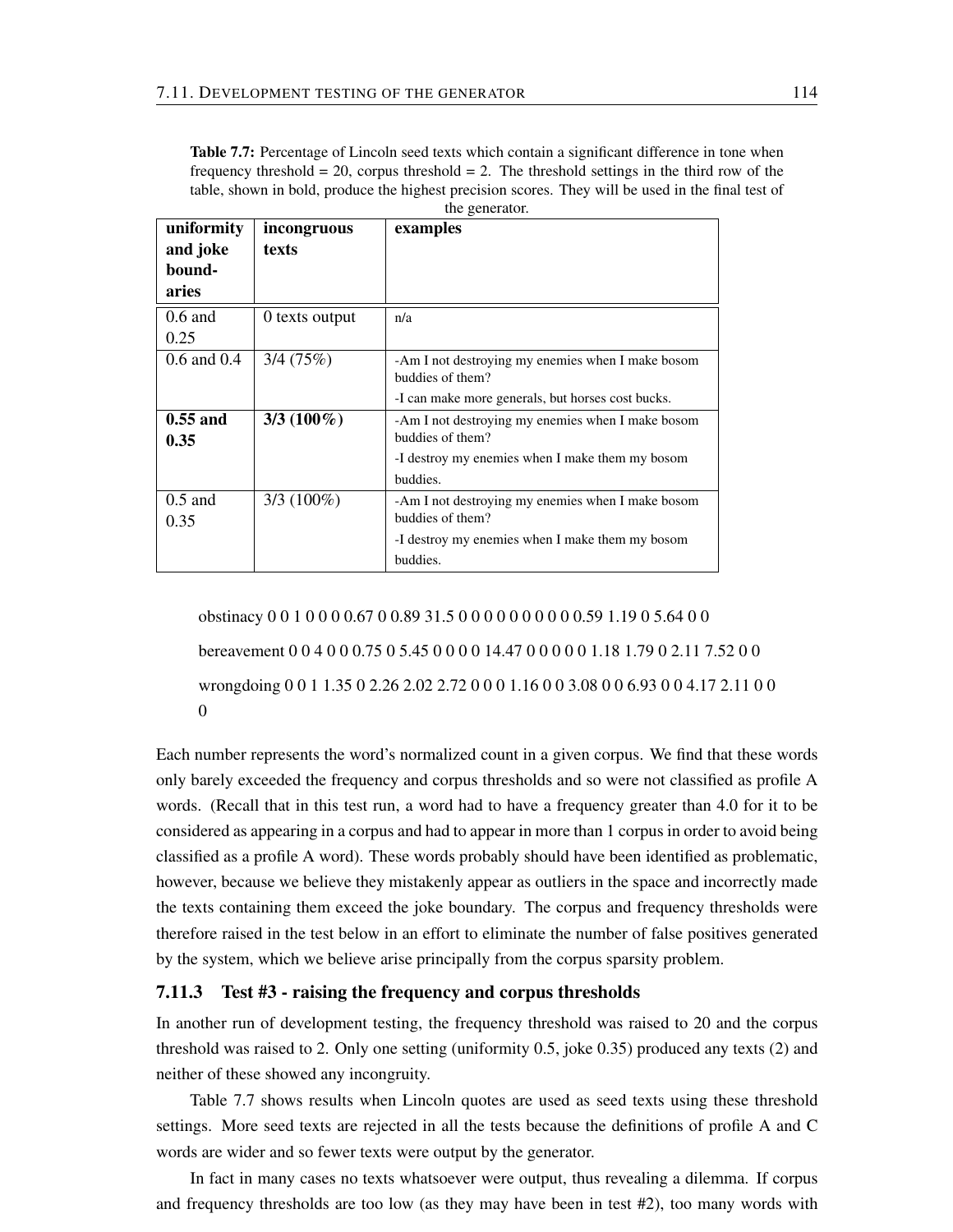misleadingly low distributions pass through the filters and are allowed to generate false positives. When corpus and frequency thresholds are raised, however, as they were in this test run (test #3), too many words are classified as problematic profile A words and at most only a handful of texts are output by the generator. It could be that the corpus and frequency thresholds were raised by too much in test #3, but previous testing of classifier #4 and the other vector space classifiers (see chapter 4 for details) suggests that tweaking these thresholds can only accomplish so much. Doing so will not solve the underlying corpus sparsity problem which we believe is the main problem affecting the performance of the vector space classifiers and the generator.

## 7.12 Parameters for final test

For the final tests of the generator, a set of thresholds to use might be frequency threshold  $= 20$ , corpus threshold  $= 2$ , uniformity boundary  $= 0.55$  and joke boundary  $= 0.35$  because these settings produce the highest precision scores in development testing. The generated output arising from these settings, however, shows little variation. For example all the jokes output from these settings, when proverbs acted as input to the generator, used the same expression to create a clash of tone:

Am I not destroying my enemies when I make **bosom buddies** of them?

I desire so to conduct the affairs of this administration that if at the end... I have lost every other friend on earth, I shall at least have one friend left, and that **bosom buddy** shall be down inside of me.

I destroy my enemies when I make them my bosom buddies.

The words in the expression "bosom buddy" were the only words that managed to both pass the filtering step (step 7 above) and to create a conflict of tone and so the variety of the output is severely limited at these settings. In fact the pair of words exceeding the joke boundary in texts #1 and #3 turned out to be 'bosom' and 'buddy'. In other words, the two words making up the synonym returned by thesaurus.com generated the incongruity of tone with each other rather than with other words in the text. (In text #2 'bosom' and 'buddy' exceeded the joke boundary as did the word pair 'bosom' and 'administration').

More numerous texts with more interesting variation can be seen in the generator's output when the following settings are used: frequency threshold  $= 4$ , corpus threshold  $= 1$ , uniformity boundary  $= 0.5$  and joke boundary  $= 0.35$ . Precision is 39.0% when seed texts consisted of proverbs and 43.2% precision resulted when Lincoln quotes were used. These settings produce the second highest precision scores and so the generator will use the following two sets of settings in the final testing:

- the more restrictive thresholds (frequency threshold  $= 20$ , corpus threshold  $= 2$ , uniformity boundary  $= 0.55$  and joke boundary  $= 0.35$ ) which yield the highest precision scores, but fewer and less interesting results.
- the less restrictive thresholds (frequency threshold  $= 4$ , corpus threshold  $= 1$ , uniformity boundary  $= 0.5$  and joke boundary  $= 0.35$ ) which yield lower precision scores but generate more interesting results.

Details and results of the final test of the generator are discussed in the following chapter.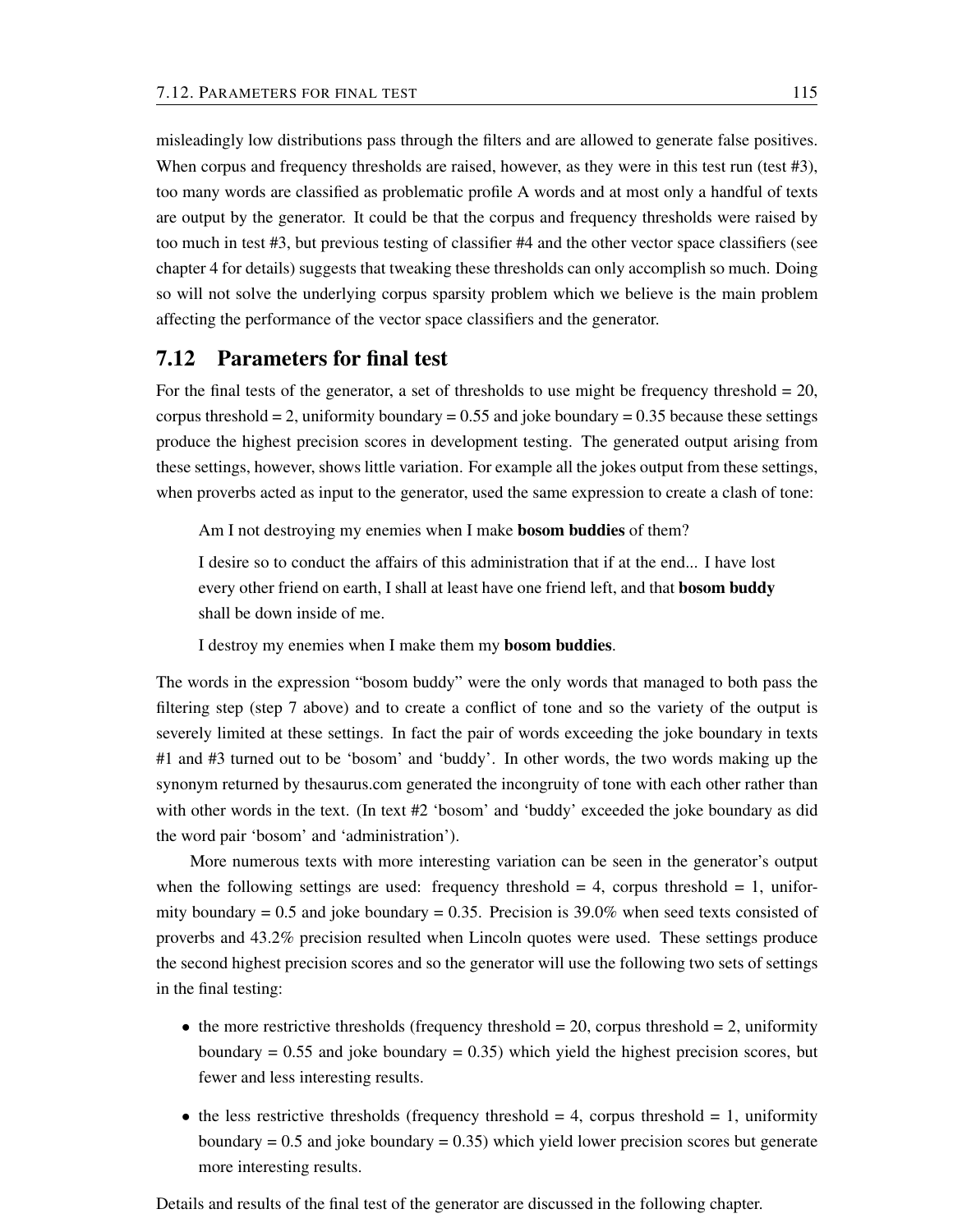## 7.13 Summary

A system for generating lexical register jokes was described and developed in this chapter. The pre-processing methods, vector space, and distance metric used by classifier #4, one of the most successful of the classifiers tested in chapter 6, were incorporated into a joke generator. The generator attempts to modify seed texts (i.e. regular texts that are not lexical register jokes) in such a way that at least one pair of words in a text are significantly far apart from each other in a vector space in which position is an estimate of tone. The program makes use of four parameters, described in Sections 7.3 and 7.4, and different values for these parameters were tried in development testing of the system. Two sets of parameters emerged as the most promising and both sets will be used in a final test of the generator. The following chapter discusses the details and results of that final test.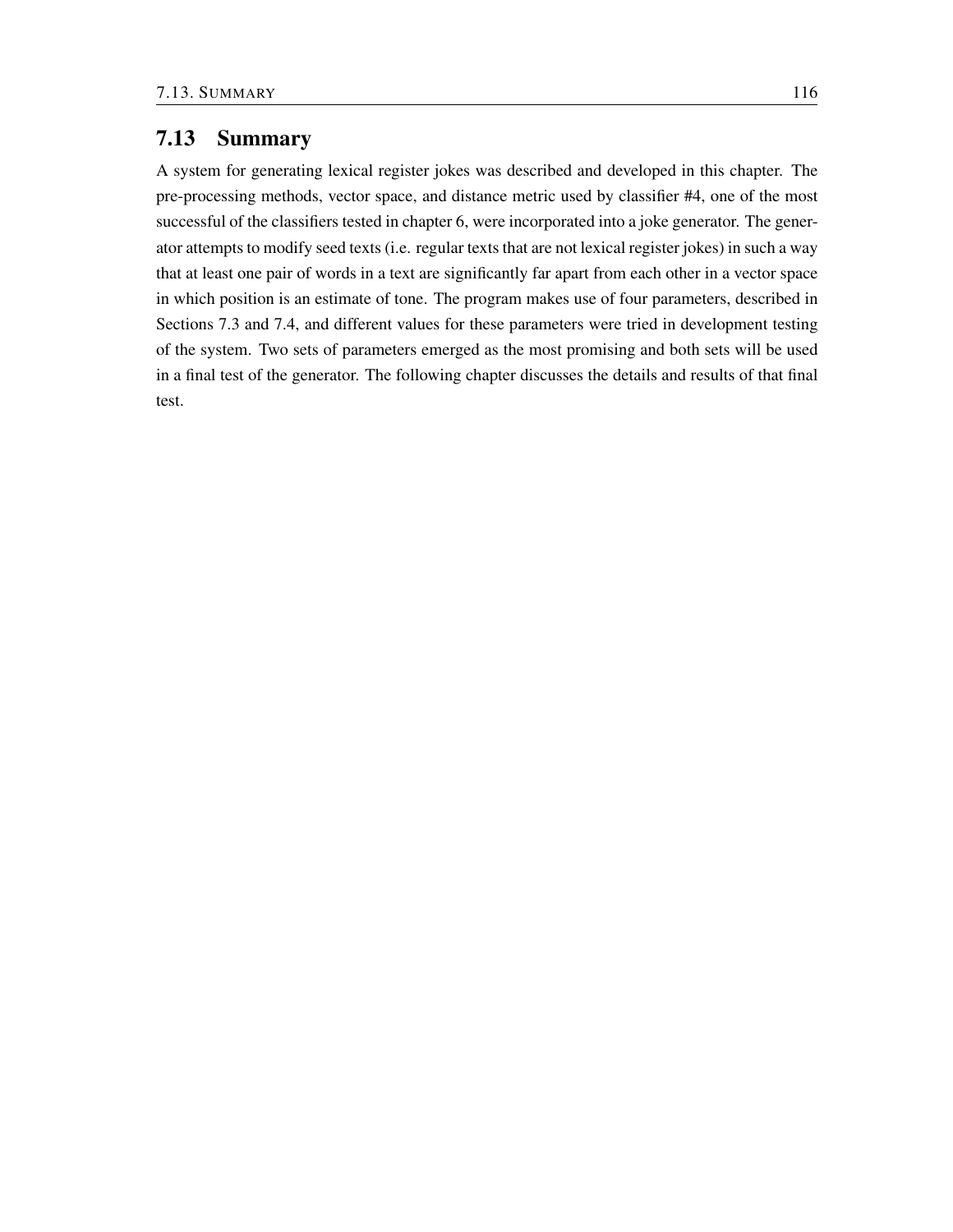# Chapter 8

# Evaluation of the generator

The previous chapter described the development of a generator which attempts to construct lexical register jokes from non-humorous seed texts. This chapter describes a final test of the generator and evaluates its performance in that test. Specifically, this chapter explains which potential seed texts were used in the test, how the generated texts were evaluated and how humorous the generated texts were considered in comparison to a set of human-made lexical register jokes and non-humorous texts.

## 8.1 The potential seed texts

Potential seed texts for the final test consisted of:

- 40 quotes attributed to Barrack Obama (from the website www.brainyquote.com).
- 40 quotes attributed to Richard Nixon (from the website www.brainyquote.com).
- 73 quotes attributed to Donald Rumsfeld (from the website www.brainyquote.com).
- 50 proverbs from chapters 6 and 17 from the Book of Proverbs (from the King James version of the bible).

The two chapters of proverbs were randomly selected from the 31 chapters of the bible's Book of Proverbs. These chapters contain 63 verses, however each verse does not always form a complete proverb or passage which can stand alone. For example verse 1 of chapter 6 does not even form a complete sentence:

My son, if thou be surety for thy friend, if thou hast stricken thy hand with a stranger,

Verse 2 is required to complete the sentence (and the thought):

thou art snared with the words of thy mouth, thou art taken with the words of thy mouth.

Verse 3, on the other hand, seems relatively self-contained:

Do this now, my son, and deliver thyself, when thou art come into the hand of thy friend; go, humble thyself, and make sure thy friend.

We therefore used our intuition in this way to group the 63 verses of chapters 6 and 17 into 50 relatively independent/self-contained passages.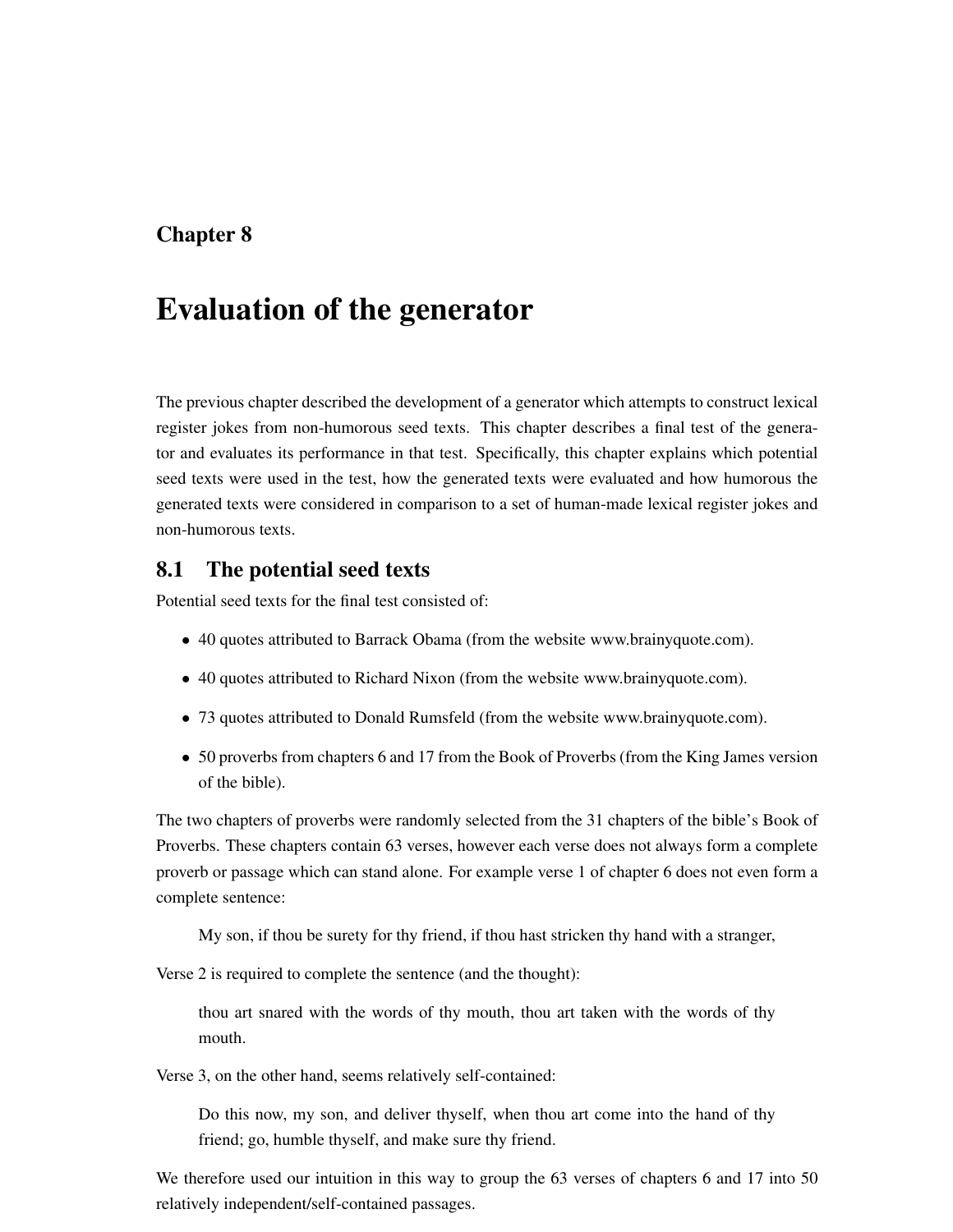|                                                                                                                                                            | orro solo of generator parameters were ased in the                                                                              |
|------------------------------------------------------------------------------------------------------------------------------------------------------------|---------------------------------------------------------------------------------------------------------------------------------|
| set #1                                                                                                                                                     | set $#2$                                                                                                                        |
| • frequency threshold $= 20$<br>• corpus threshold $= 2$<br>$\bullet$ uniformity boundary =<br>0.55<br>• joke boundary = $0.35$                            | • frequency threshold $=$ 4<br>• corpus threshold $= 1$<br>$\bullet$ uniformity boundary = 0.5<br>• joke boundary = $0.35$      |
| These more restrictive<br>parameters yielded the highest<br>precision scores in development<br>testing, but fewer and less varied<br>texts were generated. | These less restrictive parameters<br>yielded lower precision scores in<br>development testing but more<br>texts were generated. |

Table 8.1: Two sets of generator parameters were used in the final test

## 8.2 Results of generation

As explained in chapter 7, the generator uses 4 parameters and different values for these parameters were experimented with in development testing. The two sets of parameters shown in Table 8.1 yielded the best results and both sets were used in the final test.

The more restrictive parameters (set #1 in Table 8.1) generated only 2 outputs from the 203 seed texts:

If you develop decree, never have more than ten.

Presidential leadership need not always cost money. Look for low and no dues options. They can be surprisingly effective.

The seed texts for these outputs were: "If you develop rules, never have more than ten" and "Presidential leadership need not always cost money. Look for low and no cost options. They can be surprisingly effective." These are quotes attributed to Donald Rumsfeld.

The less restrictive parameters (set #2 in Table 8.1), however, produced considerably more results: 19 generated texts issued from the Obama quotes, 48 texts from the Donald Rumsfeld quotes, 22 from the Nixon quotes and 11 outputs from the proverbs. All 100 of these texts are listed in Appendix D. Given that so few texts were generated using the set #1 parameters, only the texts arising from the second, less restrictive, set of settings were evaluated.

100 generated texts are too many to be evaluated, however, and so further filtering was performed by lowering the joke boundary to 0.25 and adding the restriction that generated output could contain only 20 or fewer words. Lexical register jokes tend to be quite short - the average length of a set of attested lexical register jokes (used in the final test set for classifier testing - see Chapter 6 for details) was 17.6 - and restricting the number of words in this type of humour may be important. This filtering reduced the number of generated texts in the final set from 100 to 27. Call this set of generated texts set A.

Sometimes multiple jokes in set A were generated from the same seed text. For example:

Can a man take fire in his bosom, and his equipment not be burned?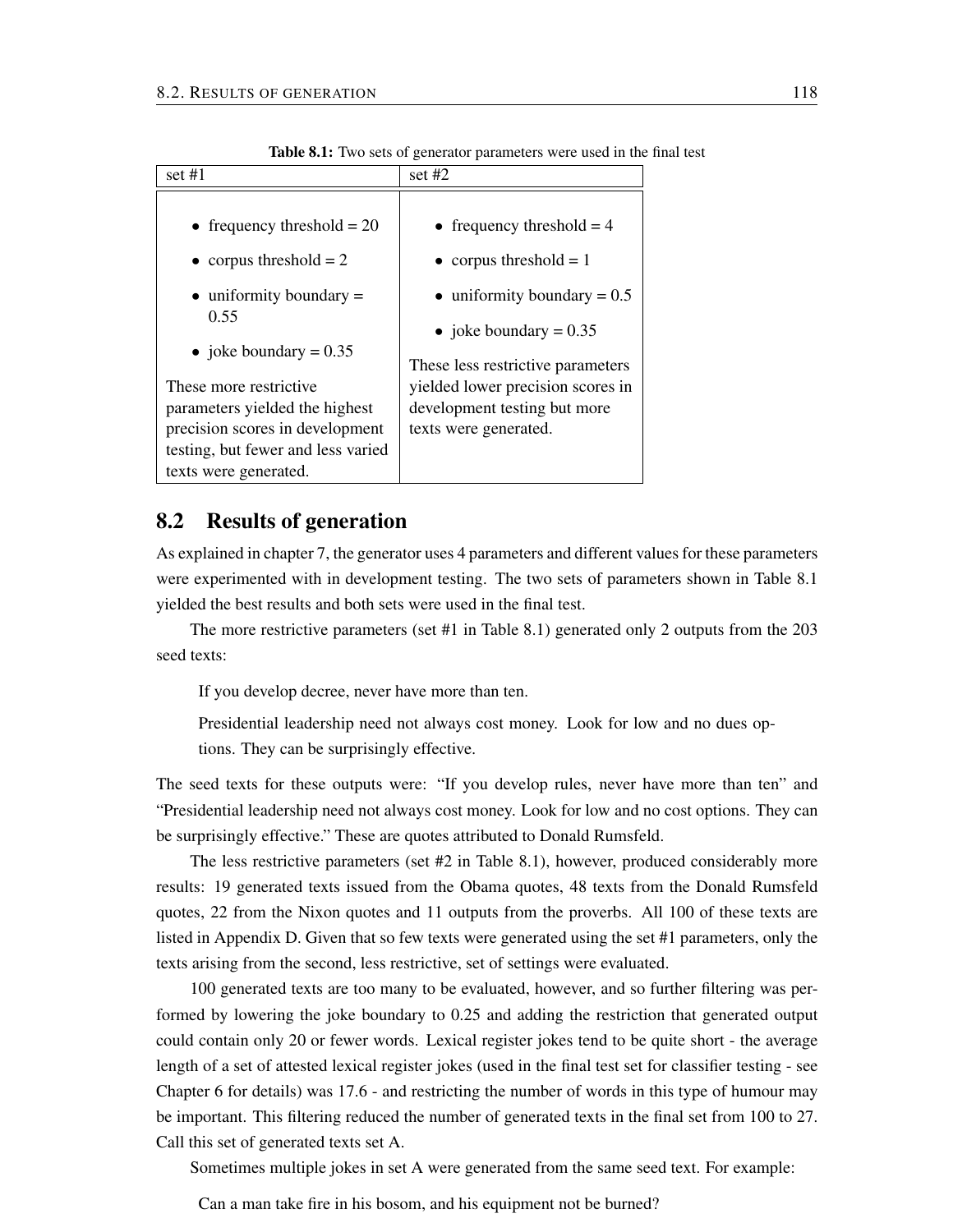Can a man take fire in his bosom, and his outfit not be burned?

In one case, as many as 5 texts in set A issued from the same seed text. We decided that in the evaluation a volunteer should judge only 1 text spawned from a given seed text because:

- 1. the volunteer might tire from having to judge texts that are nearly identical.
- 2. we do not want the volunteer to unfairly compare nearly identical texts with each other more than they compare those texts with other texts in a questionnaire.

Therefore, in order to avoid having two or more similar texts appear in a volunteer questionnaire, set A was split into 5 groups by dividing the 27 texts into 3 groups of 5 generated texts and 2 groups of 6 generated texts. None of the texts in set A appear in more than 1 group and no two texts issuing from the same seed text appear in the same group.

Control texts were then added to the 5 groups. These 15 control texts consist of:

- five human-made lexical register jokes. These are captions taken from New Yorker cartoons. They were randomly selected from a group of 13 lexical register jokes which, during classifier testing, were attested as humorous by a majority of people. (See Chapter 6 for details).
- five newspaper quotes which were attested as not humorous by a majority of people in classifier testing. (See Chapter 6 for details).
- five unaltered proverbs randomly chosen from the book of Proverbs (King James version). Given that some of the generated texts are based on proverbs, we wanted to determine whether people regard unaltered proverbs as humorous.

The same 15 control texts were put into each of the 5 groups.

## 8.3 Evaluation of the generated texts

Five different online questionnaires were created from the five sets of texts discussed above. Texts were randomly ordered within each volunteer's questionnaire and the volunteer was asked to score, on a scale from 0 to 100, how humorous the texts are. 150 people answered the questionnaire but a Cloze fluency test (the same one used in classifier testing – see Chapter 6 for details) had to be passed for results to be accepted. Only 56 people passed this test. At least 10 different people evaluated each of the generated texts and because the same control texts appeared in each of the 5 questionnaires, each of the control texts was evaluated by 56 people. An excerpt of the instructions for the questionnaire is shown below:

We are studying a subtle kind of humor. In this kind of text, words which don't really fit together appear in a text and the result is sometimes funny. For example old and modern words might appear in the same text. Or formal and informal words might appear in the same text. Here's an example:

*Gentlemen! Nothing stands in the way of a final accord except that management wants profit maximization and the union wants more moola.*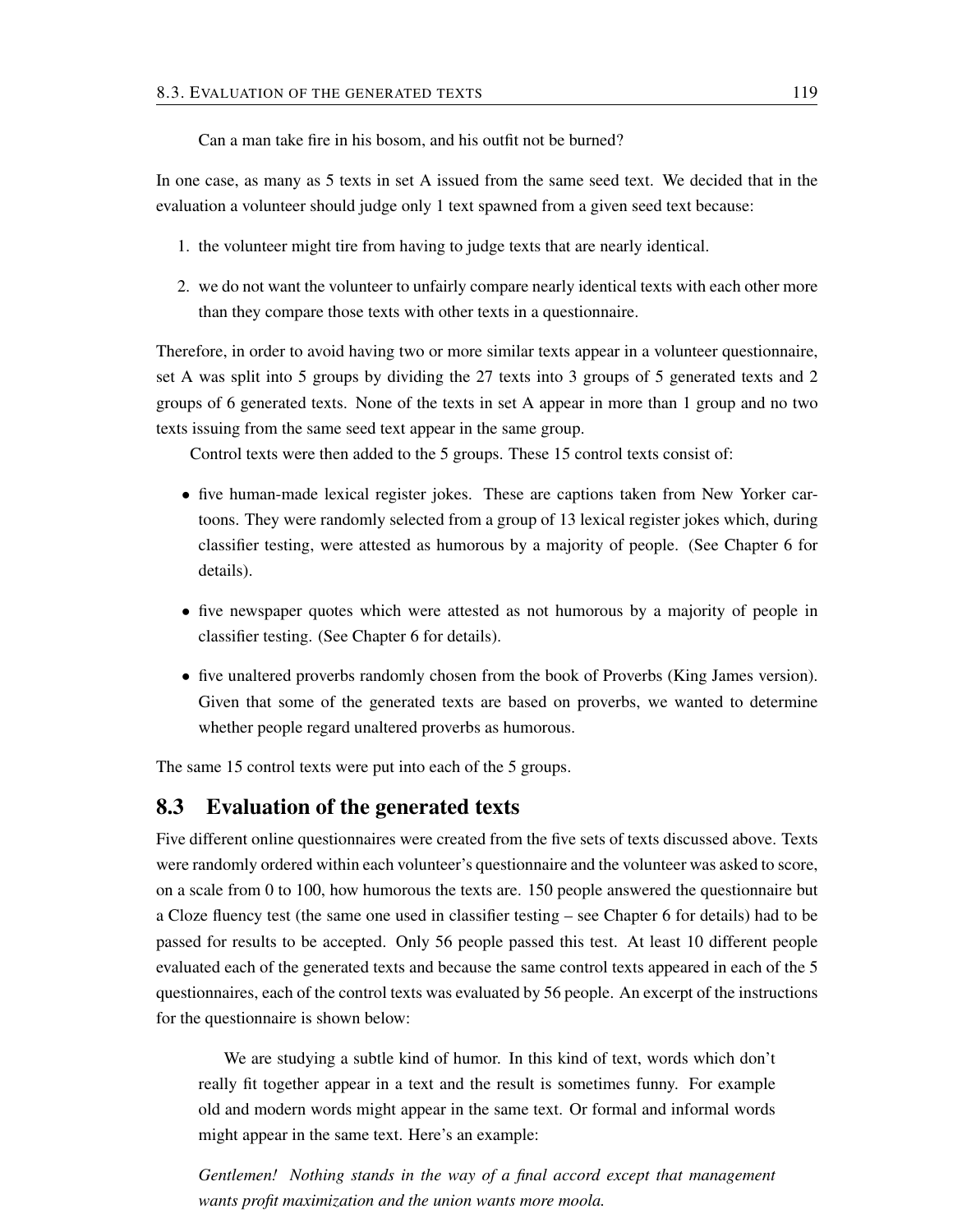In this example, many of the words of the text are formal but then the informal word moola clashes with these words and the result is humorous. Some of the texts below have this funny kind of clash while other texts do not. Note that the funny texts will not be humorous in the way a comedian's stand up joke is humorous. The funny texts we're studying are a subtle kind of humor which involves mixing together words that somehow conflict or clash with each other so please read the texts carefully with this in mind. On a scale from 0 to 100, please rate the funniness of each of the texts below.

It is possible that a volunteer's score for a text does not rate the actual funniness of the text but only indicates whether he believes there is a conflict of tone in the text. Evalutions with different instructions might be tried in future work. For example the disclaimer that texts being evaluated will likely not be as humorous as a stand-up comedian's jokes might also be edited or removed entirely.

## 8.4 Analysis of the results

Volunteers judge, on a scale from 0 to 100, how funny they think a text is. People are likely to have different averages and ranges to their scores, however (i.e. volunteer scores will have different distributions). For example let us say that only 5 texts are evaluated and subject #1's scores are [0, 0, 20, 15, 15] and subject #2's scores are [10, 10, 20, 80, 90]. A score of 20 in the first distribution, which only ranges from 0 to 20, is high relative to the other scores in the distribution. On the other hand a score of 20 in the second distribution, which has a wider range of scores from 10 to 90, is relatively low. Although both subjects have given text #3 the same raw score, the different ranges of the distributions reveal important differences in how the two subjects regard the text. Subject #1 considers it more humorous than all the other texts whereas subject #2 regards it as less humorous than some of the other texts that were evaluated. How a text scores in comparison to other texts is important information - we are interested in determining whether people regard the generated texts as more or less humorous than non-jokes and human-made jokes - but this information is lost when only raw scores from different distributions are compared.

To capture where a value stands in relation to other values in a distribution and to make values from different distributions more comparable, scores can be standardized. A standard score (or zscore) expresses a raw score in terms of how many standard deviations it is away from the mean of a given distribution:

$$
z=\frac{X-\mu}{\sigma}
$$

In the equation, X is the raw score,  $\mu$  is the mean and  $\sigma$  is the standard deviation. In the example above, a raw score of 20 in the first distribution yields a zscore of 1.07 whereas a raw score of 20 in the second distribution produces a zscore of -0.56. In other words a score of 20 in the first distribution is 1.07 standard deviations above the mean of that distribution ( $\mu = 10$ ). The zscore captures the fact that the score for text #3 was significantly higher than the average score given by subject #1. On the other hand a score of 20 in the second distribution is 0.56 standard deviations below the mean of that distribution ( $\mu = 42$ ) i.e. subject #2 gave text #3 a lower than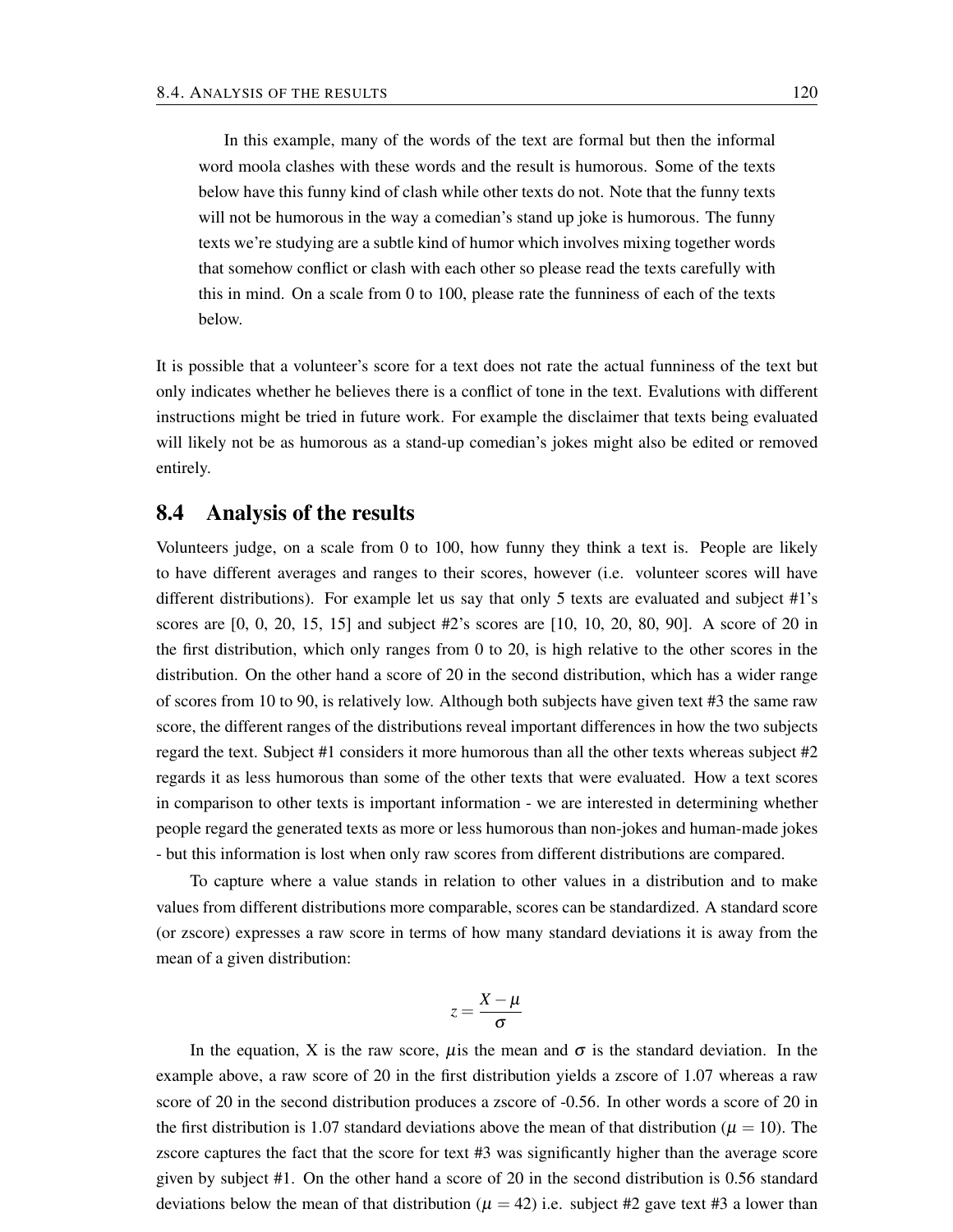average score. If text #3 was a generated text and the other texts were non-jokes in this miniexample, standardizing the raw scores captures the fact that subject #1 considers text #3 funnier than the others whereas subject #2 regards it as less humorous than some of the other texts.

We are interested, not so much in how individual texts measure up against each other, but how generated texts as a genre score in comparison to the other genres in the test (i.e. the human-made New Yorker lexical register jokes, newspaper quotes and proverbs). Therefore, for each volunteer, the 5 or 6 zscores pertaining to generated texts were averaged, as were the zscores pertaining to the three other genres. The volunteer's 20 or 21 answers were in this way reduced to a 4 tuple of averages. 56 volunteers passed the fluency test and so a 56 x 4 matrix of average zscores was produced in which a row represents a volunteer and the 4 columns represent his average zscore for the 4 genres.

An ANOVA was then performed on this matrix to determine whether scores associated with the genres (i.e. the columns of the matrix) are significantly different.

#### 8.4.1 Performing ANOVA and multiple comparison test

A one way repeated measures ANOVA was performed on the genres scores (i.e. the columns of the 56 x 4 matrix described above) and it suggested that there are significant differences between at least some of the genres scores. The significance level was  $p < 0.0005$ , indicating that there is only a .05% chance that scores this different would arise from randomly selecting from the same (normal) distribution.

ANOVA only suggests whether groups of data are significantly different - it does not indicate which groups are actually different. To determine this, a multiple comparison test was performed. Results of this test suggest that:

- 1. the New Yorker lexical register jokes are considered significantly funnier than all the other genres.
- 2. the generated texts are significantly funnier than the non-jokes i.e. the newspaper quotes and proverbs.
- 3. the scores for the newspaper quotes and the proverbs are not significantly different from each other.

In fact the genres regarded as different from each other were so different that nearly all of them received significance levels of  $p < 0.0005$  (The zero values in the "Sig" column of Figure 8.1 are not actually 0: they have been rounded to 0 and they actually signify  $p < 0.0005$ ).

A visual representation of the multiple comparison test, sometimes called an error bar graph, is shown in Figure 8.2. (The ANOVA, multiple comparison test and error bar graph were all performed using the SPSS software). Means are shown as circles in the graph and are significantly different only if their confidence intervals, which appear as vertical lines in the figures, are disjoint. The figure shows that generated texts received significantly lower scores than human made lexical register jokes but significantly higher scores than the non-jokes.

#### 8.4.2 Further analysis of the results

From 203 potential seed texts, 27 texts were generated in a test of the joke generator. These were evaluated and, on average, were found to be significantly funnier than the non-jokes in the test but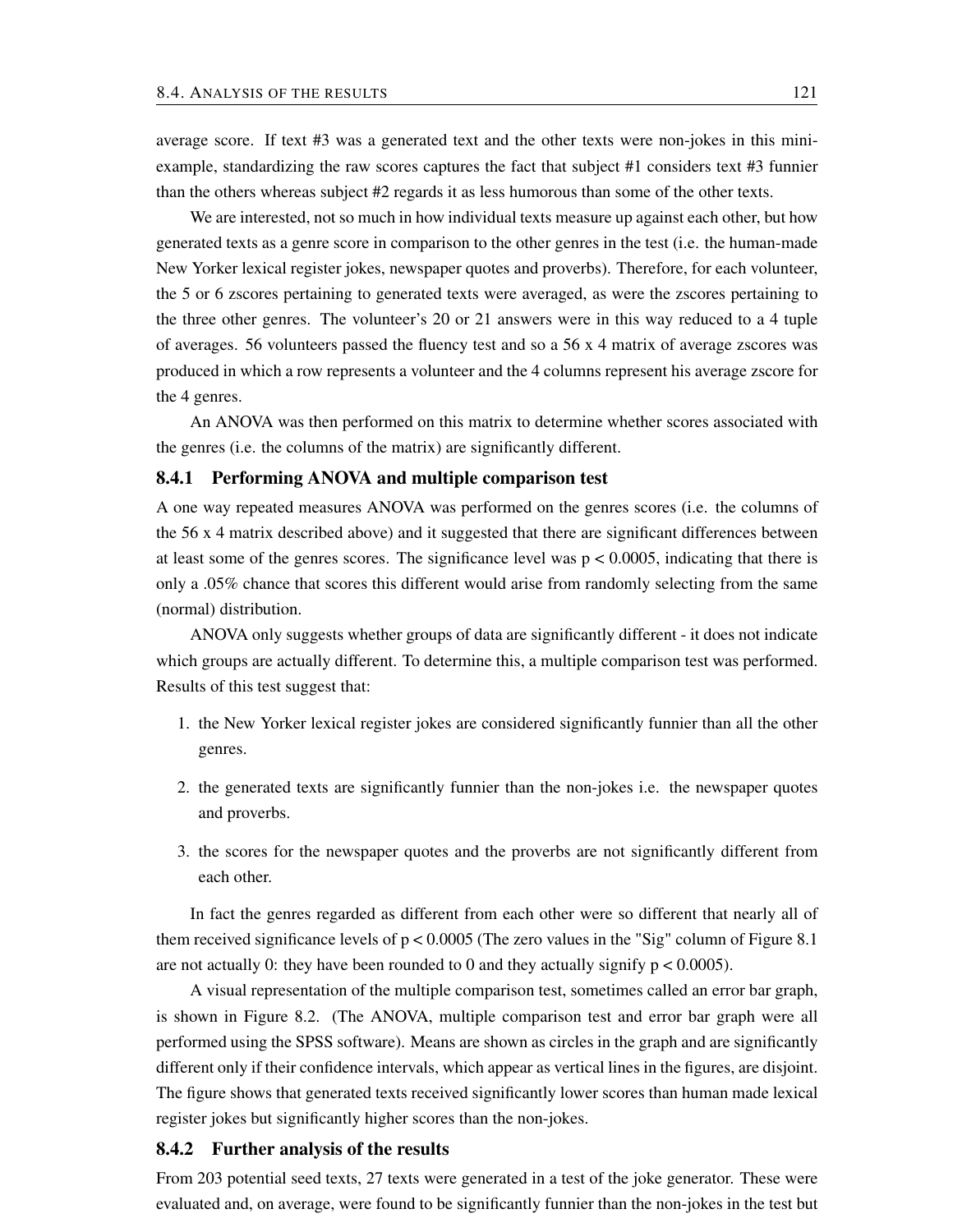| Measure:       | MEASURE 1               |                            |            |       |                                                        |                    |
|----------------|-------------------------|----------------------------|------------|-------|--------------------------------------------------------|--------------------|
| (I) genre      | $J)$ genre              | Mean Difference<br>$(I-J)$ | Std. Error | Sig.b | 99% Confidence Interval for<br>Difference <sup>b</sup> |                    |
|                |                         |                            |            |       | Lower Bound                                            | <b>Upper Bound</b> |
|                | $\overline{2}$          | $-.652$                    | .095       | .000  | $-0.965$                                               | $-.338$            |
|                | 3                       | .683                       | .065       | .000  | .468                                                   | .898               |
|                | $\overline{\mathbf{4}}$ | $.693$ <sup>*</sup>        | .076       | .000  | .441                                                   | .944               |
|                |                         | .652                       | .095       | .000  | .338                                                   | .965               |
| $\overline{2}$ | 3                       | 1.335                      | .074       | .000  | 1.091                                                  | 1.579              |
|                | 4                       | 1.344                      | .073       | .000  | 1.101                                                  | 1.587              |
|                |                         | $-.683$                    | .065       | .000  | $-.898$                                                | $-.468$            |
| 3              | $\overline{2}$          | $-1.335$                   | .074       | .000  | $-1.579$                                               | $-1.091$           |
|                | $\overline{4}$          | .009                       | .072       | 1.000 | $-229$                                                 | .248               |
|                |                         | $-.693$                    | .076       | .000  | $-0.944$                                               | $-.441$            |
| $\overline{4}$ | $\overline{2}$          | $-1.344$                   | .073       | .000  | $-1.587$                                               | $-1.101$           |
|                | 3                       | $-0.009$                   | .072       | 1.000 | $-.248$                                                | .229               |

Figure 8.1: Multiple comparison test using Bonferroni correction **Pairwise Comparisons** 



Figure 8.2: Visualising the multiple comparison test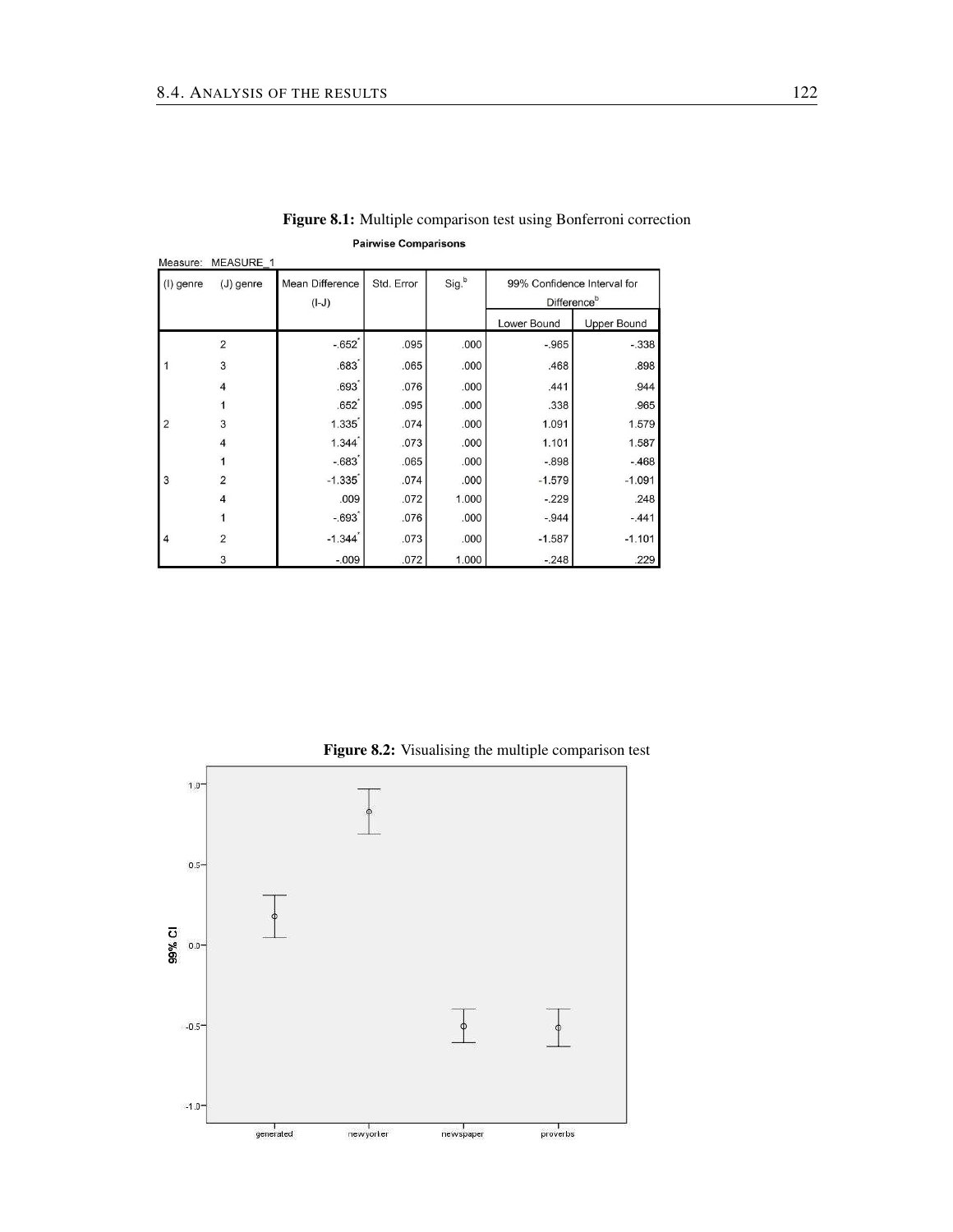not as funny as the human-made jokes. Some scores may be misleadingly high, however because the first, second and fourth highest scoring generated jokes (see rows 1, 2 and 4 in Table 8.3) were derived from the same seed text which, in its unaltered form, appears to be somewhat humorous. The seed text is:

In politics, every day is filled with numerous opportunities for serious error. Enjoy it.

Also, the generated text with the highest score was:

In politics, every day is filled with numerous opportunities for serious boner. Enjoy it.

The tone of the replacement word 'boner' is informal and does, we believe, humorously contrast with other words in the text such as 'opportunities', 'politics', and 'serious'. However the accidental sexual meaning of the word probably contributes more to the humour of the text than just its informal tone and so the high scores garnered by this text are at least partly the result of chance. The third highest scoring text made the same lexical switch (i.e. changed the word 'error' to 'boner') and its scores are probably also misleadingly high.

Furthermore, the sixth highest scoring text was:

If you develop commandments, never have more than ten.

The generator replaced the word 'rules' with 'commandments' when generating this text and we believe that the humour of the result is mostly due to an accidental reference to "the ten commandments".

Thus the texts with the top 4 highest scores and the text with the 6th highest score appear to have misleadingly high scores which overestimate the performance of the generator. When these scores are excluded and a second multiple comparison test is performed, the generated texts are still considered significantly funnier than the non-joke texts but not to the same extent as in the earlier test. Figure 8.3 is a visual representation of this second multiple comparison test. As before, means are shown as circles in the graph and are significantly different only if their confidence intervals, which appear as vertical lines in the figures, are disjoint. The mean zscore for the generated texts drops from 0.1775 to 0.0516, bringing it closer to the mean zscores for the non-jokes (-0.4668 for the newspaper texts and -0.4798 for the proverbs) and further away from the mean zscore for the human-made lexical register jokes (0.9099).

#### 8.5 Summary

In development testing of the generator (described in Chapter 7), 2 sets of parameters yielded the best results. Set #1 (shown in Table 8.1) consists of more restrictive parameters which produced only a handful of results in development testing. This was also the case in the final test of the generator: only 2 texts were generated, from 203 potential seed texts, using these parameter values.

The performance of the generator cannot be properly evaluated with so few outputs and so we decided to use the less restrictive parameter settings (set #2 in Table 8.1) in the final test of the generator. From the 203 potential seed texts, 100 texts were generated using these settings and further filtering was applied to these 100 texts, reducing their number to 27. Volunteers were asked to take a fluency test and 56/150 of these people passed the test. These 56 people were then asked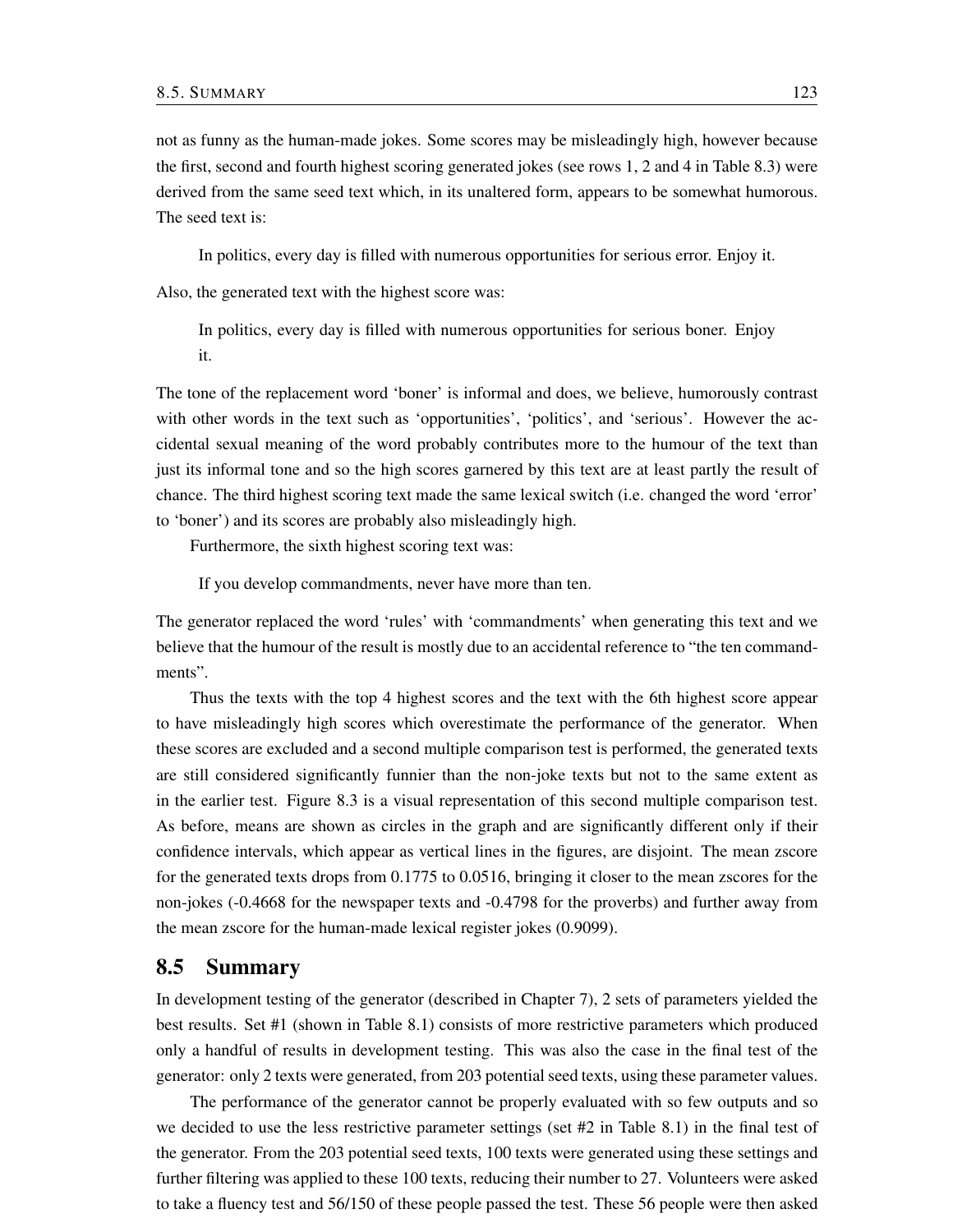| no.            | generated text                                      | average zscore |
|----------------|-----------------------------------------------------|----------------|
| $\mathbf{1}$   | In politics, every day is filled with numerous      | 1.5445         |
|                | opportunities for serious boner. Enjoy it.          |                |
| $\overline{2}$ | In politics, every day is filled with numerous      | 1.235          |
|                | opportunities for serious misdeed. Enjoy it.        |                |
| 3              | Be precise. A lack of precision is dangerous        | 0.9141         |
|                | when the margin of boner is small.                  |                |
| $\overline{4}$ | In politics, every day is filled with numerous      | 0.8264         |
|                | opportunities for serious trespass. Enjoy it.       |                |
| 5              | Can a man take fire in his bosom, and his           | 0.5654         |
|                | equipment not be burned?                            |                |
| 6              | If you develop commandments, never have more        | 0.4839         |
|                | than ten.                                           |                |
| 7              | Can a man take fire in his bosom, and his outfit    | 0.4750         |
|                | not be burned?                                      |                |
| 8              | Can a man take fire in his bosom, and his           | 0.4145         |
|                | ensemble not be burned?                             |                |
| 9              | If you develop propriety, never have more than      | 0.4049         |
|                | ten.                                                |                |
| 10             | Any change is resisted because bureaucrats have     | 0.3258         |
|                | a vested interest in the entropy in which they      |                |
|                | exist.                                              |                |
| 11             | If you develop ordinance, never have more than      | 0.3112         |
|                | ten.                                                |                |
| 12             | When cutting staff at the Pentagon, do not          | 0.2298         |
|                | eliminate the thin layer that assures civilian      |                |
|                | subjection.                                         |                |
| 13             | Treat each federal dollar as if it was hard earned; | 0.1645         |
|                | it was by a burgher.                                |                |
| 14             | If you develop precept, never have more than ten.   | 0.1552         |

Table 8.2: Generated texts in order of average zscores (from high to low)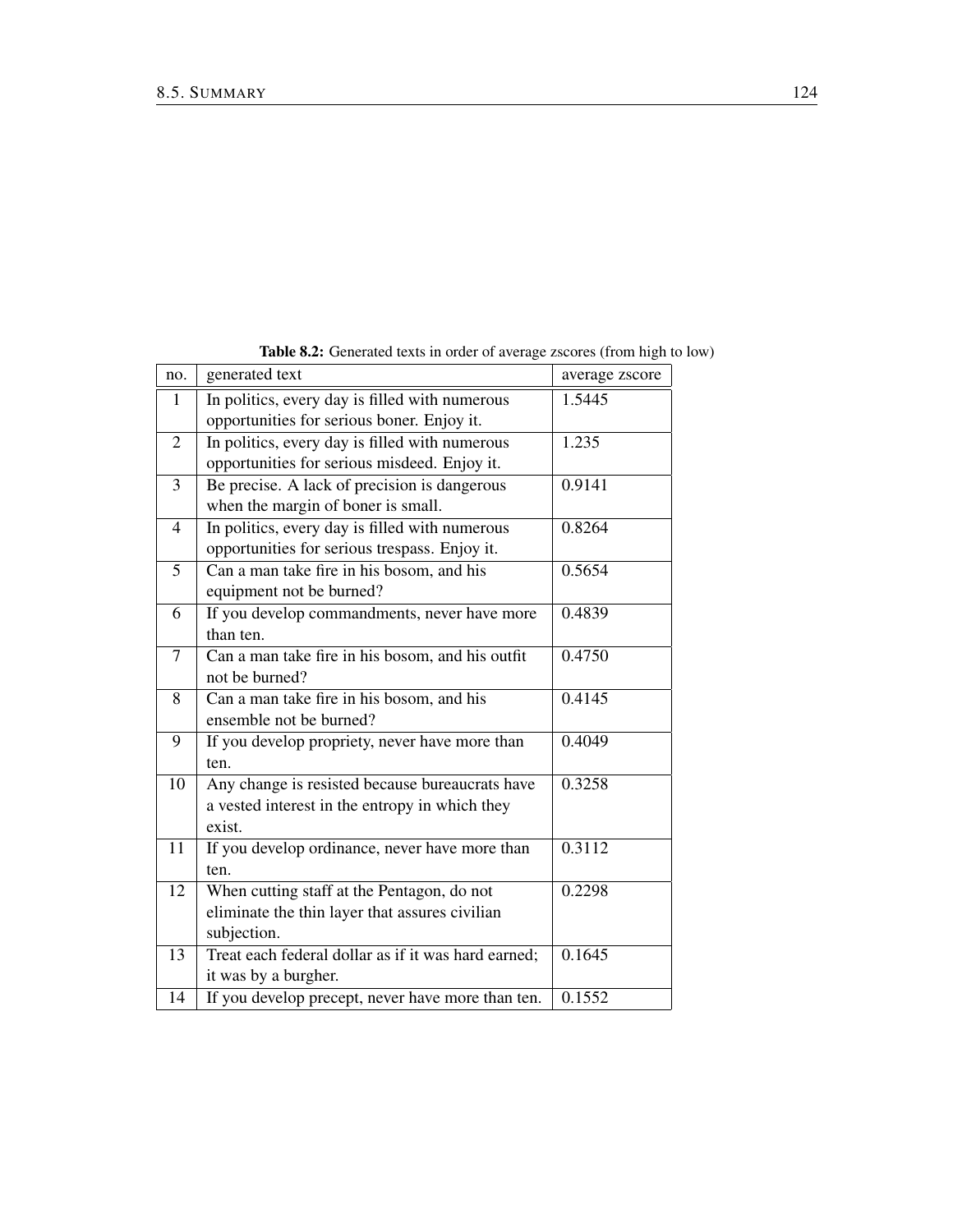| no. | generated text                                       | average zscore |
|-----|------------------------------------------------------|----------------|
| 15  | Do not speak ill of your predecessors or             | 0.1128         |
|     | successors. You did not walk in their sneakers.      |                |
| 16  | If you develop edict, never have more than ten.      | 0.0727         |
| 17  | Arguments of convenience lack righteousness          | .0289          |
|     | and inevitably trip you up.                          |                |
| 18  | Can a man take fire in his bosom, and his tout       | $-0.0439$      |
|     | ensemble not be burned?                              |                |
| 19  | Wisdom is before him that hath understanding;        | $-0.0798$      |
|     | but the eyes of a fool are in the ends of the        |                |
|     | cosmos.                                              |                |
| 20  | Know that the amount of criticism you receive        | $-0.1713$      |
|     | may correlate somewhat to the amount of promo        |                |
|     | you receive.                                         |                |
| 21  | Be precise. A lack of precision is dangerous         | $-0.2587$      |
|     | when the margin of misdeed is small.                 |                |
| 22  | When cutting staff at the Pentagon, do not           | $-0.2876$      |
|     | eliminate the thin layer that assures civilian       |                |
|     | bridle.                                              |                |
| 23  | Any change is resisted because bureaucrats have      | $-0.3435$      |
|     | a vested interest in the tumult in which they exist. |                |
| 24  | Any change is resisted because bureaucrats have      | $-0.4529$      |
|     | a vested interest in the misrule in which they       |                |
|     | exist.                                               |                |
| 25  | Wisdom is before him that hath understanding;        | $-0.4588$      |
|     | but the eyes of a fool are in the ends of the terra. |                |
| 26  | Be precise. A lack of precision is dangerous         | $-0.5563$      |
|     | when the margin of trespass is small.                |                |
| 27  | It is necessary for me to establish a winner         | $-0.6734$      |
|     | image. Therefore, I have to beat VIP.                |                |
|     |                                                      |                |

Table 8.3: Generated texts in order of average zscores (continued)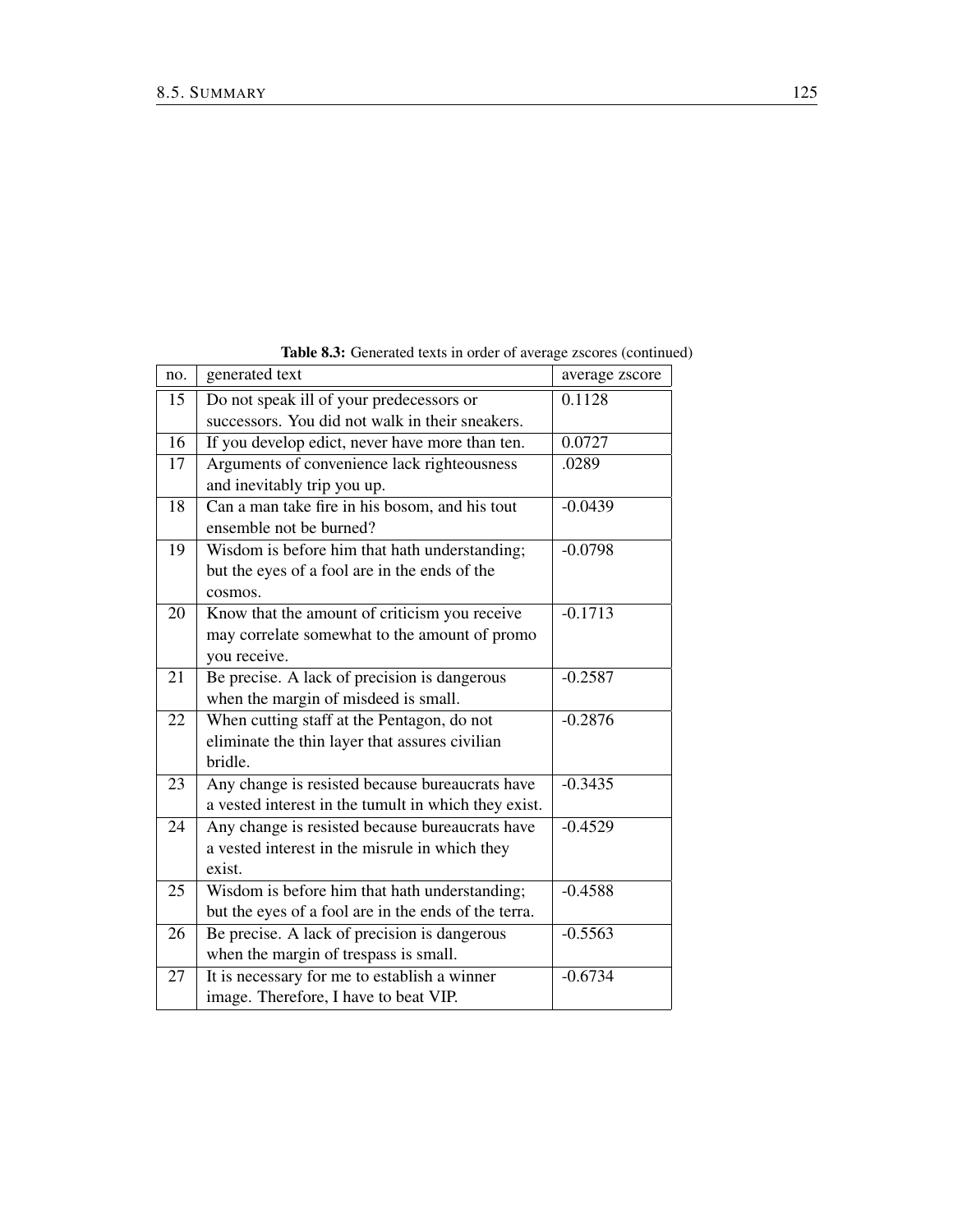

Figure 8.3: Visualising the second multiple comparison test

to score from 0 to 100 how humorous the generated texts and a set of control texts are. An ANOVA and multiple comparison test of these scores revealed that the generated texts are considered not as humorous as human-made lexical register jokes but significantly more humorous than the non-joke texts. This is an encouraging result which suggests that the vector space is somewhat successful in discovering lexical differences in tone and in modelling lexical register jokes.

The following chapter will discuss how the generator might be improved and extended and will explore whether incongruity of tone within a coherent and self-contained text is a sufficient condition for humour.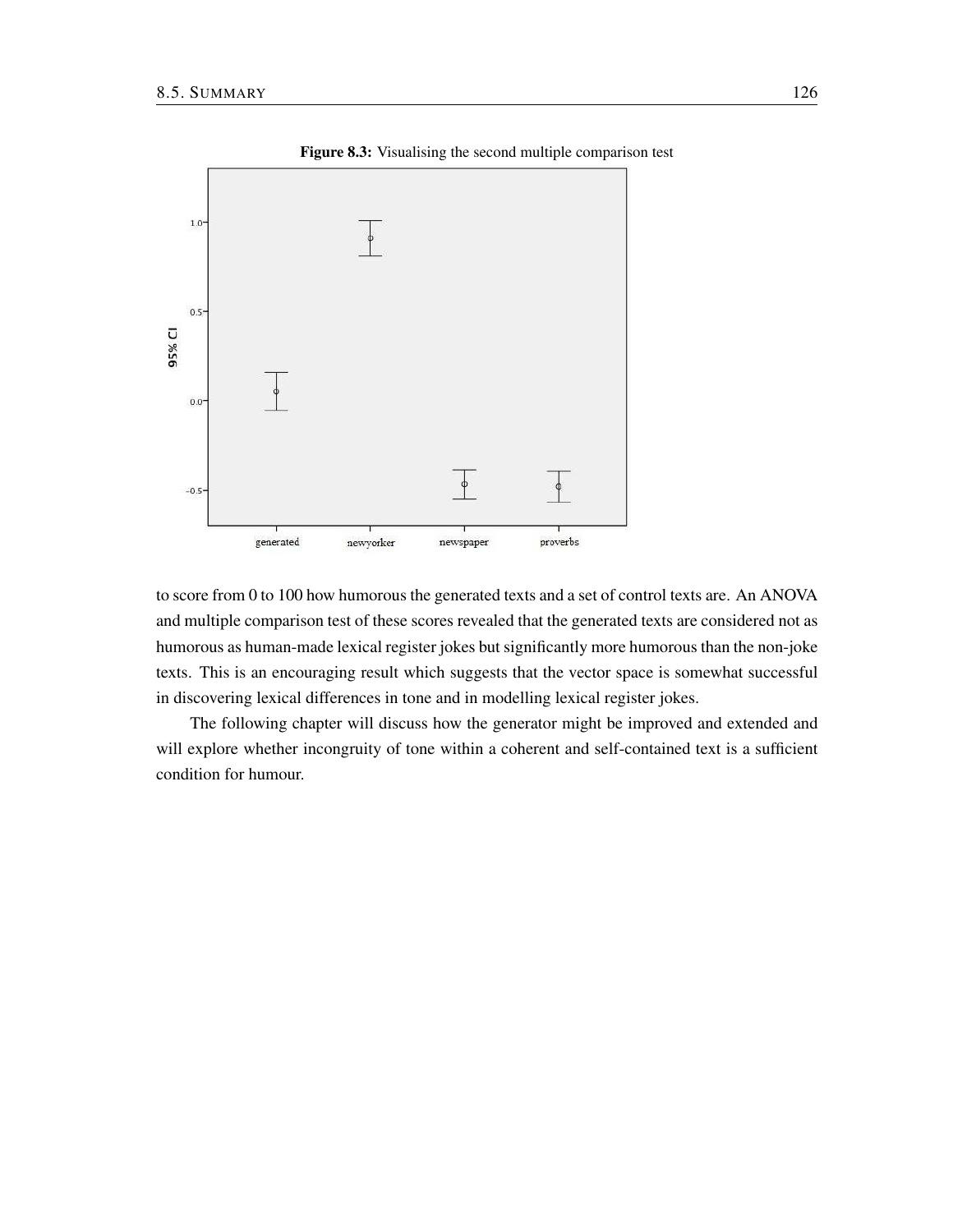# Chapter 9

# Improvements and extensions

This chapter will discuss possible problems with the generator and the vector space and will describe ways the generator might be improved and extended. The least serious issues will be discussed first. We will then examine whether incongruity of tone within a coherent and selfcontained text is a sufficient condition for humour.

## 9.1 Possible problems with the generator

Tables 9.1 and 9.2 list the generated texts according to their average zscores (from highest to lowest). They reveal that only 17/27 of the generated jokes received an average zscore higher than 0 (and two of these were only marginally higher than 0). Thus a high number - at least 10/27  $(37%)$  – of false positives were generated by the system. This section speculates about why the generator output such a high number of non-humorous texts.

#### 9.1.1 Near-synonyms with unclear meanings

Some of the failed jokes output by the generator result from the system's selection and use of near-synonyms with obscure or ambiguous meanings. For example the generator replaced the word 'earth' with the word 'terra' in the following text (generated text #25 in Table 9.2):

Wisdom is before him that hath understanding; but the eyes of a fool are in the ends of the terra.

The meaning of the word 'terra' may be obscure to many readers and perhaps because of this its tone is also unclear. Attardo (1994) suggests that even though the meaning of a word is unknown, it can nonetheless clearly communicate a certain kind of tone. For example the meaning of the word 'electrodynamics' might be unclear but different parts of the word - 'electro' and 'dynamics' - strongly communicate a scientific tone. The same cannot be said of the word 'terra', however. For reasons that are difficult to discern, the word does not, at least according to our intuition, seem to evoke a distinctive tone which contrasts with the tone of other words in the text and its unclear meaning may have something to do with this.

Similarly, the final test of the generator reveals that when the program inserts into a seed text a near-synonym that has multiple and disparate meanings, the tone of such a word can be ambiguous. For example the generator replaced the word 'rules' with the word 'ordinances' in the following text:

If you develop ordinances, never have more than ten.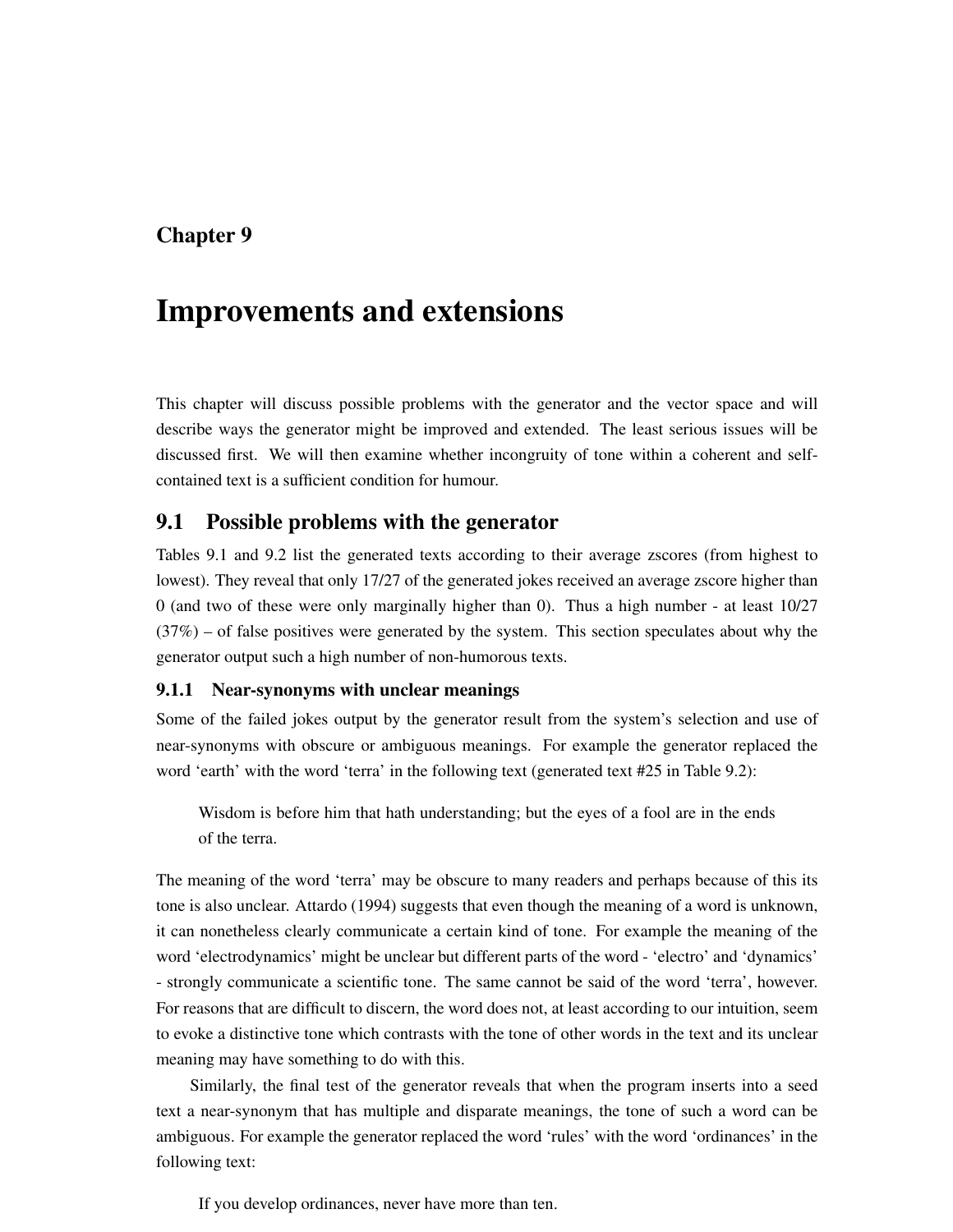| no. | generated text                                      | average zscore |
|-----|-----------------------------------------------------|----------------|
| 1   | In politics, every day is filled with numerous      | 1.5445         |
|     | opportunities for serious boner. Enjoy it.          |                |
| 2   | In politics, every day is filled with numerous      | 1.235          |
|     | opportunities for serious misdeed. Enjoy it.        |                |
| 3   | Be precise. A lack of precision is dangerous        | 0.9141         |
|     | when the margin of boner is small.                  |                |
| 4   | In politics, every day is filled with numerous      | 0.8264         |
|     | opportunities for serious trespass. Enjoy it.       |                |
| 5   | Can a man take fire in his bosom, and his           | 0.5654         |
|     | equipment not be burned?                            |                |
| 6   | If you develop commandments, never have more        | 0.4839         |
|     | than ten.                                           |                |
| 7   | Can a man take fire in his bosom, and his outfit    | 0.4750         |
|     | not be burned?                                      |                |
| 8   | Can a man take fire in his bosom, and his           | 0.4145         |
|     | ensemble not be burned?                             |                |
| 9   | If you develop propriety, never have more than      | 0.4049         |
|     | ten.                                                |                |
| 10  | Any change is resisted because bureaucrats have     | 0.3258         |
|     | a vested interest in the entropy in which they      |                |
|     | exist.                                              |                |
| 11  | If you develop ordinance, never have more than      | 0.3112         |
|     | ten.                                                |                |
| 12  | When cutting staff at the Pentagon, do not          | 0.2298         |
|     | eliminate the thin layer that assures civilian      |                |
|     | subjection.                                         |                |
| 13  | Treat each federal dollar as if it was hard earned; | 0.1645         |
|     | it was by a burgher.                                |                |
| 14  | If you develop precept, never have more than ten.   | 0.1552         |

Table 9.1: Generated texts in order of average zscores (from high to low)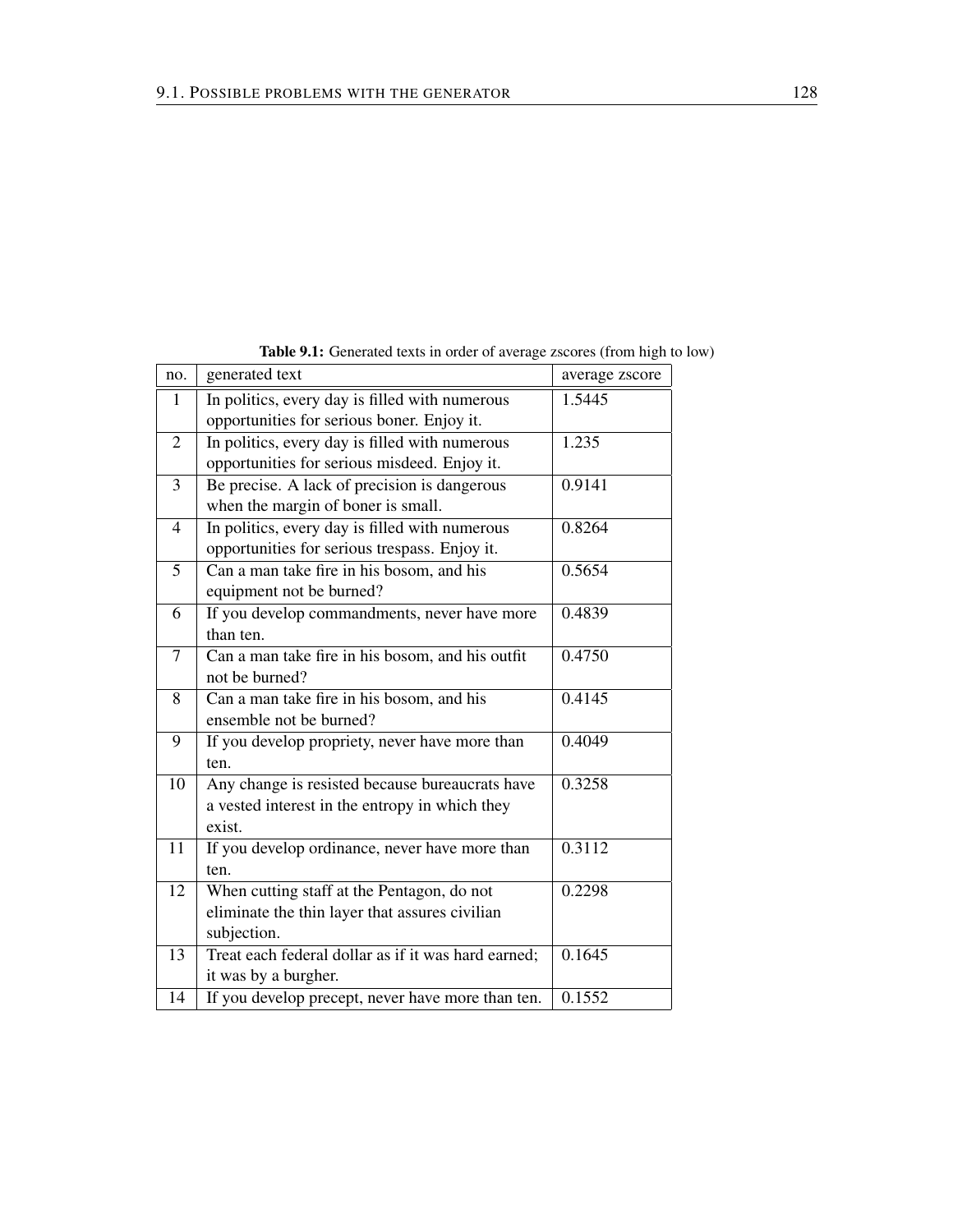| no. | generated text                                       | average zscore |
|-----|------------------------------------------------------|----------------|
| 15  | Do not speak ill of your predecessors or             | 0.1128         |
|     | successors. You did not walk in their sneakers.      |                |
| 16  | If you develop edict, never have more than ten.      | 0.0727         |
| 17  | Arguments of convenience lack righteousness          | .0289          |
|     | and inevitably trip you up.                          |                |
| 18  | Can a man take fire in his bosom, and his tout       | $-0.0439$      |
|     | ensemble not be burned?                              |                |
| 19  | Wisdom is before him that hath understanding;        | $-0.0798$      |
|     | but the eyes of a fool are in the ends of the        |                |
|     | cosmos.                                              |                |
| 20  | Know that the amount of criticism you receive        | $-0.1713$      |
|     | may correlate somewhat to the amount of promo        |                |
|     | you receive.                                         |                |
| 21  | Be precise. A lack of precision is dangerous         | $-0.2587$      |
|     | when the margin of misdeed is small.                 |                |
| 22  | When cutting staff at the Pentagon, do not           | $-0.2876$      |
|     | eliminate the thin layer that assures civilian       |                |
|     | bridle.                                              |                |
| 23  | Any change is resisted because bureaucrats have      | $-0.3435$      |
|     | a vested interest in the tumult in which they exist. |                |
| 24  | Any change is resisted because bureaucrats have      | $-0.4529$      |
|     | a vested interest in the misrule in which they       |                |
|     | exist.                                               |                |
| 25  | Wisdom is before him that hath understanding;        | $-0.4588$      |
|     | but the eyes of a fool are in the ends of the terra. |                |
| 26  | Be precise. A lack of precision is dangerous         | $-0.5563$      |
|     | when the margin of trespass is small.                |                |
| 27  | It is necessary for me to establish a winner         | $-0.6734$      |
|     | image. Therefore, I have to beat VIP.                |                |

Table 9.2: Generated texts in order of average zscores (continued)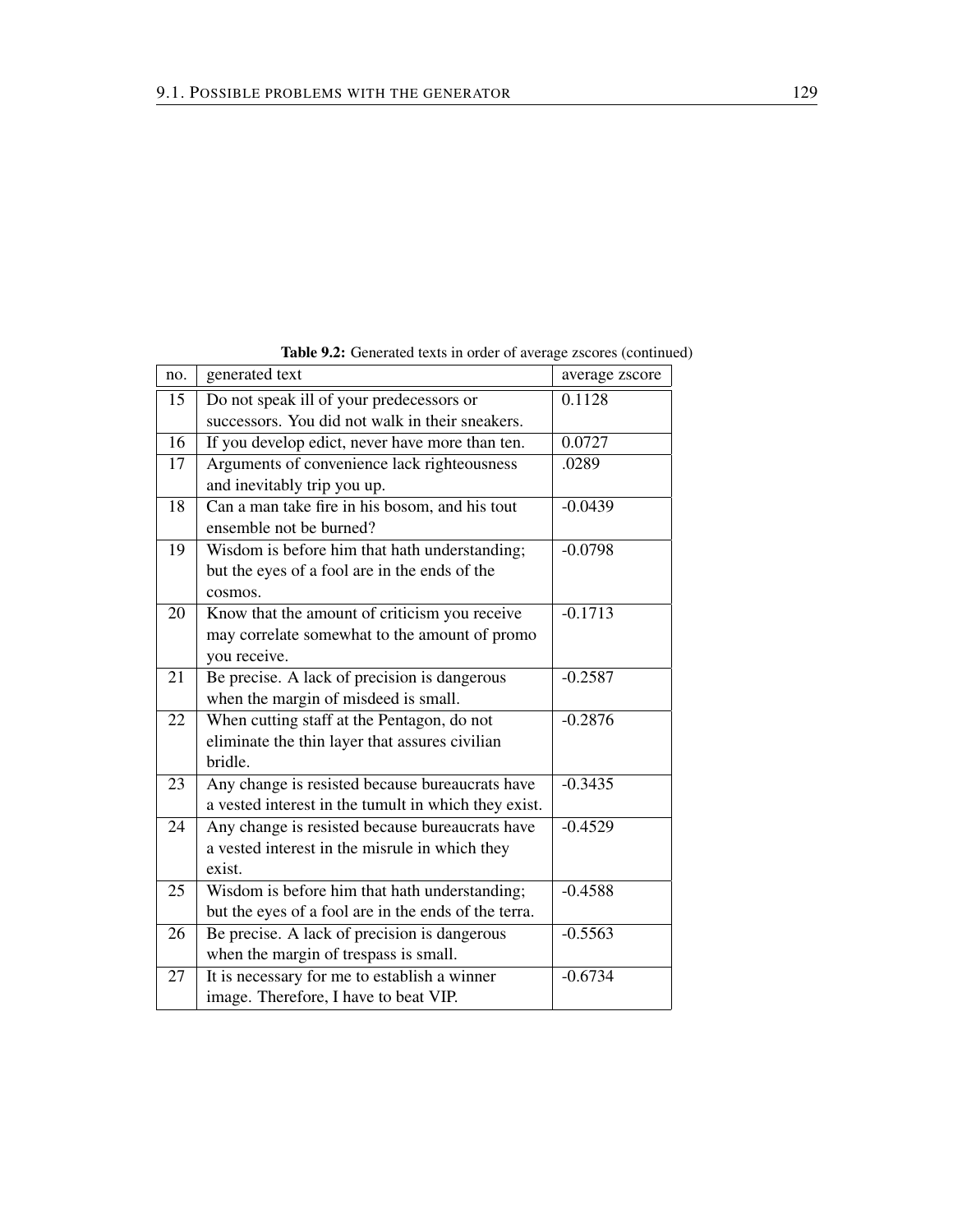The word 'ordinance' is a somewhat archaic and formal synonym for 'rule' or 'law' but it can also mean 'bomb' and these significantly different meanings evoke different kinds of tone. It is unclear which of these two meanings is intended in the text output by the generator and so the tone communicated by the word is similarly unclear. This confusion of tones prevents the word from generating, according to our intuition, a clear incongruity in the text.

#### 9.1.2 Confusing changes to common expressions

In two of the texts output by the generator (texts #21 and #26 in Table 8.3) the program changed the phrase "margin of error" to "margin of trespass" and "margin of misdeed". The words 'trespass' and 'misdeed', however, are poor choices as near-synonyms for the word 'error' as it is used in the expression "margin of error". The resulting phrases sound odd and are somewhat difficult to understand and the confusion they create may interfere with the reader's appreciation of incongruities in the text. If the joke generator could anticipate whether a given lexical change will interfere too much with the meaning of a text, better results might be achieved. Equipping a system with this ability is a difficult and unsolved problem in semantics however.

It is important to note that altering a common expression will not always render it confusing and result in a failed joke. Section 9.5.4 discusses how the generator might be extended to generate a type of register humour in which common expressions are altered to create humorous incongruities of tone.

#### 9.2 Possible problem with the vector space

Corpus sparsity will result in inaccurate frequency profiles and flawed estimates of tone and this is probably the biggest problem affecting the vector space classifiers and the generator. Profile A and C words (see Chapter 4 for details) are an obvious manifestation of this problem and the generator mitigated the effect of such words by implementing a corpus threshold: texts containing profile A or C words were not used as seed texts and near-synonyms with such profiles were not inserted into seed texts. In the final test of the generator, none of the texts output by the system contain such words. All the words in the generated texts appear in no fewer than 4 corpora. (The only exception is the word 'promo' which occurs in three corpora - the two corpora of rap lyrics and the corpus of movie reviews).

Corpus sparsity does not simply produce problematic profile A or C words, however. A word might appear in numerous corpora but its frequencies in some or all of the corpora in which it appears could be misleadingly low or high because of inadequate corpus coverage. This too can result in faulty frequency profiles and impair the system's estimates of tone. Adding more corpus data or using Google n-gram information (Michel et al., 2011) could improve the accuracy of frequency profiles and enhance the classifiers' and generator's performance.

Another way of addressing the corpus sparsity problem would be to compute the frequencies of lexemes rather than words. Hash tables of words and their normalized frequencies in the various corpora were computed and the classifiers and generator make use of these tables to construct the frequency profiles of words. A better idea would have been to create hash tables of lexemes (i.e. root forms of words rather than surface forms) and their frequencies as this would improve corpus coverage.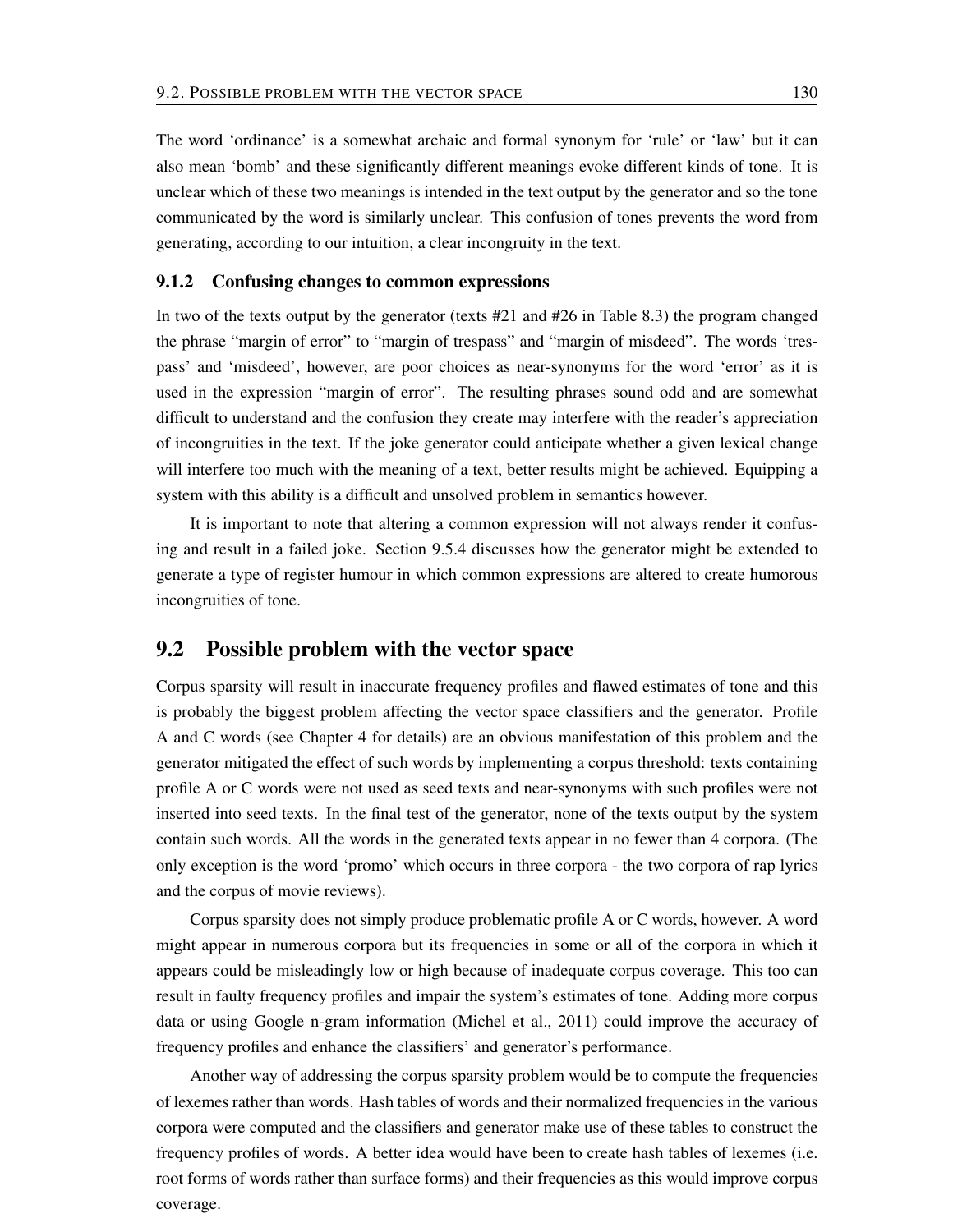# 9.3 Possible problem with the model - incongruity of tone not sufficient

Another explanation for poor generator output may be that incongruity of tone is insufficient for humour. The experiments described in Nerhardt (1970) suggest that incongruity alone is sufficient for humour but this does not appear to be true in the case of lexical register jokes. When we examine the test set of lexical register jokes (shown in Table 9.3), for instance, it appears that incongruity generates humour only when it is applied in a certain way. This hypothesis aligns with Oring's analysis of humour which states that incongruity is not humorous in itself - that "there are numerous instances of incongruities that generate no humour" – and that incongruity has to be used in a certain way to create humour (Oring, 2003). For example Oring points out that "definitions and metaphors are rooted in . . . incongruities yet neither definitions nor metaphors are in themselves funny". Metaphors "proclaim that one thing is like another; indeed that something is something other than itself". Oring asserts that this is "a logically absurd proposition" and definitions are similar to metaphors in this regard because they also describe concepts in terms of other concepts. For instance Aristotle defined man as a "rational animal" and, like all definitions, the statement is incongruous:

Man and animal are incongruous categories because humans are rational while animals are not. Yet human and animal are appropriately related because a human being is an animal in all remaining characteristics (Oring, 2003).

Like jokes, metaphors and definitions house incongruous ideas yet unlike jokes, these constructions are not humorous and Oring argues that the reason for this is that "in jokes the engagement of the incongruity and the search for its appropriateness is spurious rather than genuine".

Oring's argument that incongruity is not humorous in itself but has to be used in a certain way to create humour is convincing and a close examination of lexical register jokes seems to support this assertion. It is unclear, however, whether Oring is suggesting that incongruity is humorous only when it reveals spurious thinking or whether he would argue that this is just one way incongruity can be used for humorous effect. We would argue the latter because when the test set of lexical register jokes is examined, for example, we find that the incongruity creates a humorous effect, not because it reveals faulty reasoning, but because it challenges a stereotype or undermines someone or something that possesses a kind of social power.

In jokes #1-3, businessmen are described as naughty children, Caesar and his army are depicted as surfer boys fighting a silly war and the social position of a cultured 'foodie' is tainted when she is associated with street talk – the language of people who possess little power and status. In jokes #4-6, the seriousness of academia is satirized, the power of television executives is greatly exaggerated (and therefore undermined), and the archaism and irrationality of prayer is juxtaposed with a more prosaic kind of decision-making. In the next three jokes, the superficiality of fame in the modern age is contrasted with the idea of honour in more chivalrous times, the vanity and self-consciousness of a father are suggested and the free-spiritedness and rebelliousness of a revolutionary group is undermined when it is shown possessing some of the same characteristics as the systems of power it opposes. Finally, in the last two jokes of the test set, the pretensions of the art world are gently mocked and the power and prestige of the American presidency are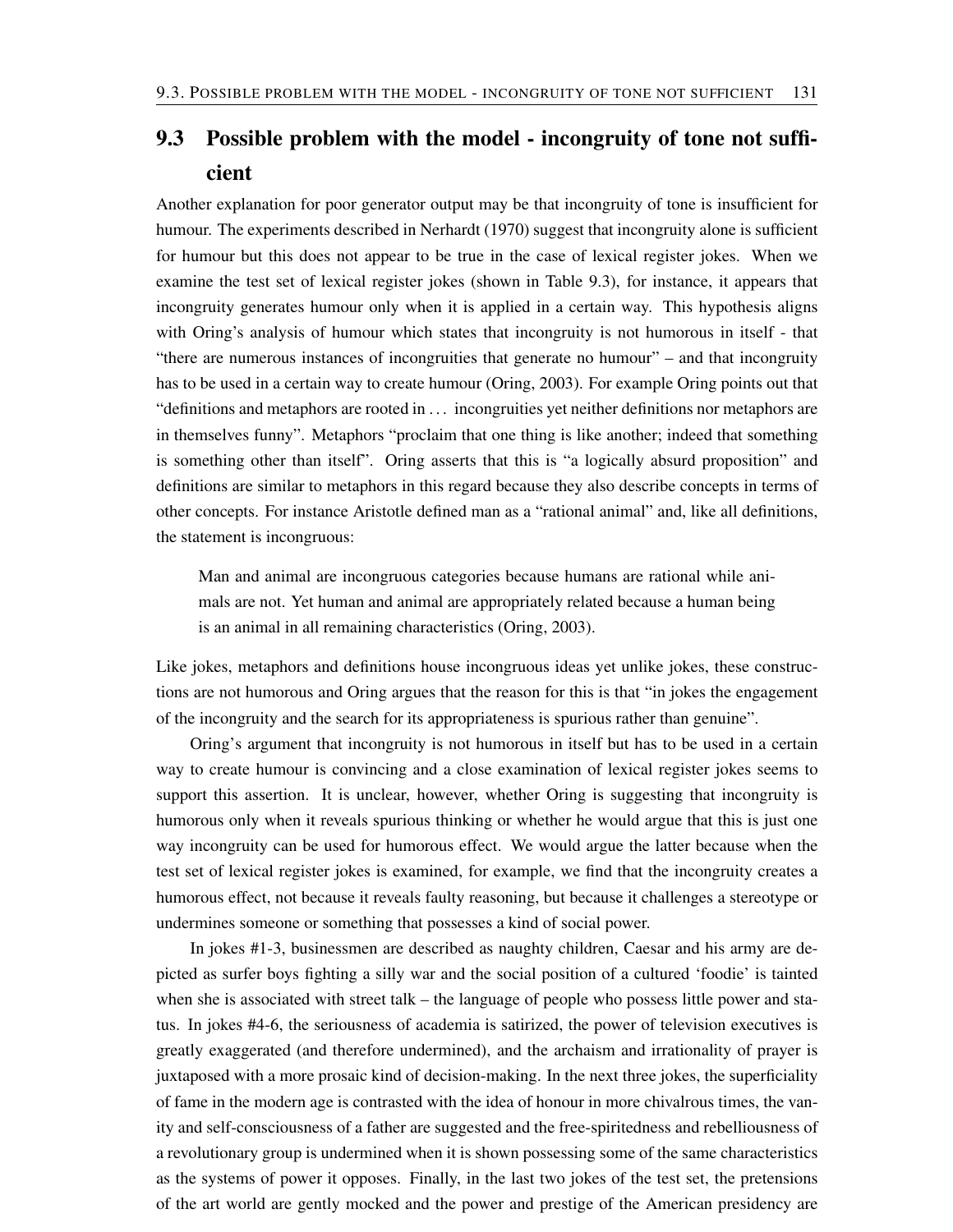| $\mathbf{1}$   | This cell block is for naughty businessmen like yourself who        |
|----------------|---------------------------------------------------------------------|
|                | were caught price fixing and such.                                  |
| $\overline{2}$ | Hail Caesar! The enemy has been totalled.                           |
| $\overline{3}$ | The woman who ordered the poulet chasseur would like to come        |
|                | in and rap about it.                                                |
| $\overline{4}$ | If you do not mind my saying so Doctor, 'Exegetical                 |
|                | Dissertations on Theosophical Redirections in the Twentieth         |
|                | Century' will not have quite the impact of 'Keep the Faith Baby!'.  |
| 5              | Woe! The gods have now decreed that there will be a short pause     |
|                | for a commercial.                                                   |
| 6              | And finally Lord may thy wisdom guide and inspire the               |
|                | deliberations of those thy servants our planning and zoning         |
|                | commission.                                                         |
| $\overline{7}$ | I deem thee newsworthy.                                             |
| 8              | You are getting to be a big boy sonny and when we are alone it is   |
|                | still nice to hear you call me Popsy. But in front of people try to |
|                | remember to call me Sire.                                           |
| 9              | Miss would you type this searing blast at the honkie power          |
|                | structure in triplicate for me please?                              |
| 10             | There is a skillful juxtaposition of contrasting elements but       |
|                | doggone it I miss his oblique of fhand symbolism.                   |
| 11             | I warned you that giving him the presidency would be a boo boo.     |

Table 9.3: The test set of lexical register jokes

undermined.

Thus incongruity of tone in lexical register jokes may be a means to an end and perhaps should not be regarded as an end in itself. This aligns with Oring's theory that how incongruity is used is important and determines whether it generates humour or not. However incongruity in lexical register jokes appears to be humorous, not because it is used to suggest spurious thinking but because inferences arising from it attack a stereotype or undermine something powerful.

Lexical register jokes, and register humour in general, are similar to the children's books in which characters' clothing can be made to clash in humorous ways. The books are split in a way that allows the reader to mismatch outfits so that a figure can be shown wearing a chimeric ensemble such as a fireman's hat, a nurse's uniform and ballerina slippers, for example. Conventions of fashion dictate that the various parts of an outfit should be consistent in style and colour and when these conventions are flaunted, the result can be humorous. Similar conventions occur in speech and writing. The tone of words in a text normally conform to a consistent and overarching style but when this convention is defied, the results, like the children's books, can be amusing.

Interestingly, outfits in the children's books are always shown on someone because the outfits themselves may not be inherently humorous. The clashing outfits are perhaps only funny when worn by a person because they make that person look ridiculous and the same may be true about conflicts of tone in register humour. Incongruity of tone may not be humorous in itself and may only be amusing when it undermines a person's dignity.

Veale (2004) addresses this issue and suggests that incongruity may not be an essential ingredient of humour, as many theories of humour suggest (Attardo, 1994; Ritchie, 2004) but is merely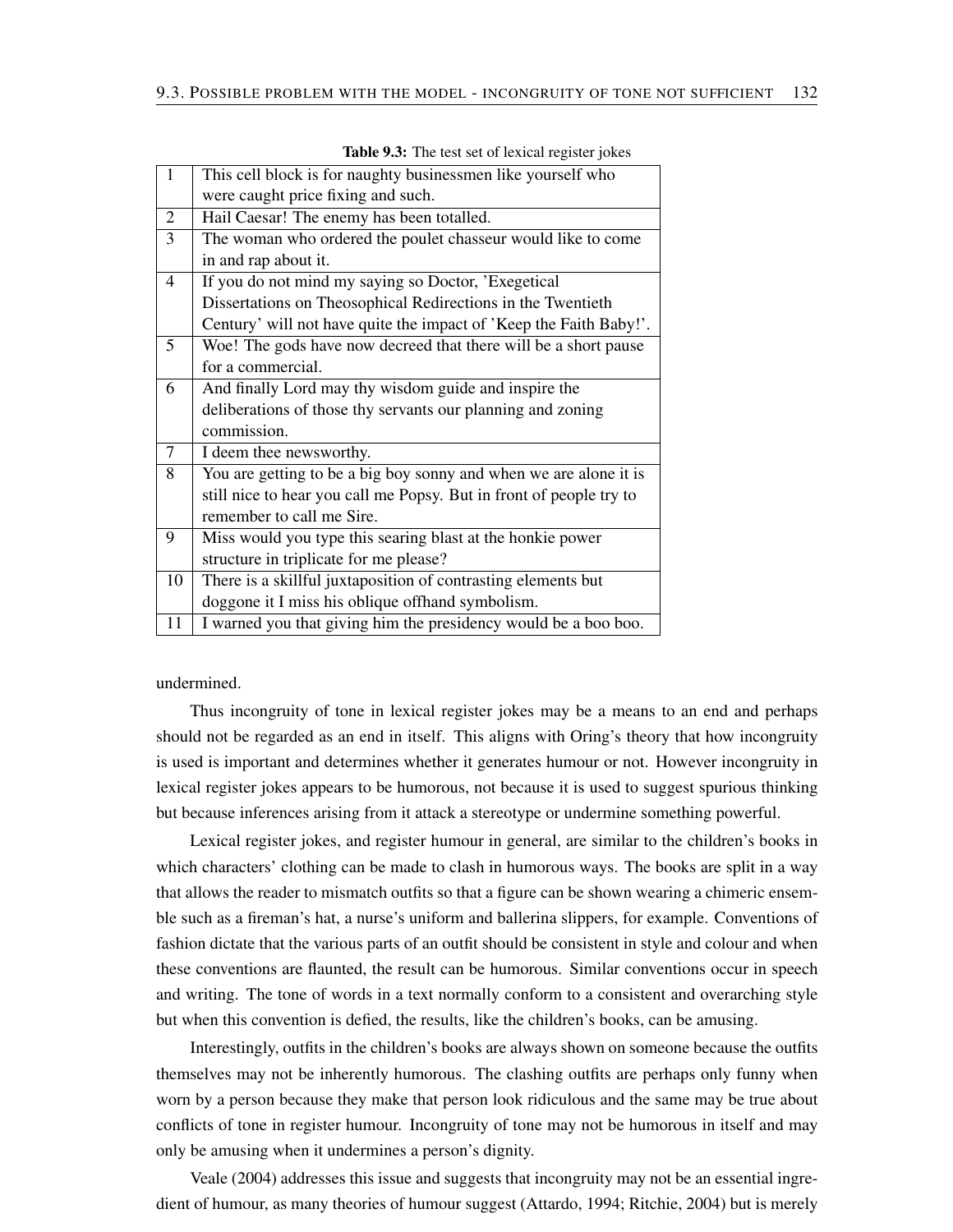'epiphenomenal' i.e. a secondary phenomenon that often occurs in jokes but is not primarily responsible for their humour. Veale argues that to explain why a text is funny, "a humour theory must not look to incongruities but provide a social explanation for why we enjoy insulting others".

One of the jokes Veale examines in the paper is the following, which appears in (Freud, 1966):

Serenissimus was making a tour through his provinces and noticed a man in the crowd who bore a striking resemblance to his own exalted person. He beckoned to him and asked: "Was your mother at one time in service at the palace?" - "No your highness", was the reply, "but my father was".

Veale argues that the humour of the passage seems to result from a collaboration between the writer of the text and its readers to "lay low a figure of privilege and authority". Veale points out that the punch line does not force a reader to the humorous conclusion that Serenissimus, rather than the peasant, is the bastard child because there are "at least two alternate construals of the punchline that are not humorous: (1) The peasant's father did work in the palace, but no affair with the queen took place. (2) The physical resemblance with Sernissimus is merely a quite reasonable coincidence". Instead of choosing one of these non-humorous interpretations, the reader selects an interpretation which is "inherently humorous" because it undermines the dignity of an authority figure. Veale argues that the writer and reader, in "a manner consonant with the Freudian view of humour", seem to "collaborate together to achieve a socially licensed spot of ego-popping" (Veale, 2004). Veale argues that a reader's "social conditioning" is such that he finds it "gratifying to see narratives where pomposity is deflated, excessive authority is thwarted, modesty is reward and arrogance is punished". Readers are therefore 'instinctively' primed to search for interpretations of texts which undermine authority.

The collaboration between writer and reader described by Veale may be the core mechanism at work in lexical register jokes. Incongruity of tone may not be inherently humorous but might instead act as a kind of opportunity for the reader to search for a humorous interpretation of the text. When a reader encounters a clash of tone in a text, he searches for an explanation for it because texts normally maintain a uniform tone. If an explanation can be found in which pomposity is deflated or, conversely, a normally marginalized entity is granted power, the text elicits a humorous response. On the other hand if no such interpretation can be found, the clash of tone may fail to ignite into humour.

### 9.4 Further testing of the model

Further tests of our model, such as those listed below, might help determine whether incongruity of tone is sufficient for humour or whether other features need to be present in a text.

#### 9.4.1 Provide attribution

Seed texts on which the generated texts were based consisted of biblical proverbs and quotes from famous politicians such as Donald Rumsfeld, Barrack Obama, and Richard Nixon. However, this attribution information was not provided to judges who evaluated and scored the texts output by the generator. It would be interesting to compare the scores from that evaluation with those in an evaluation in which attribution of the original quotes was provided. If the latter scores are higher,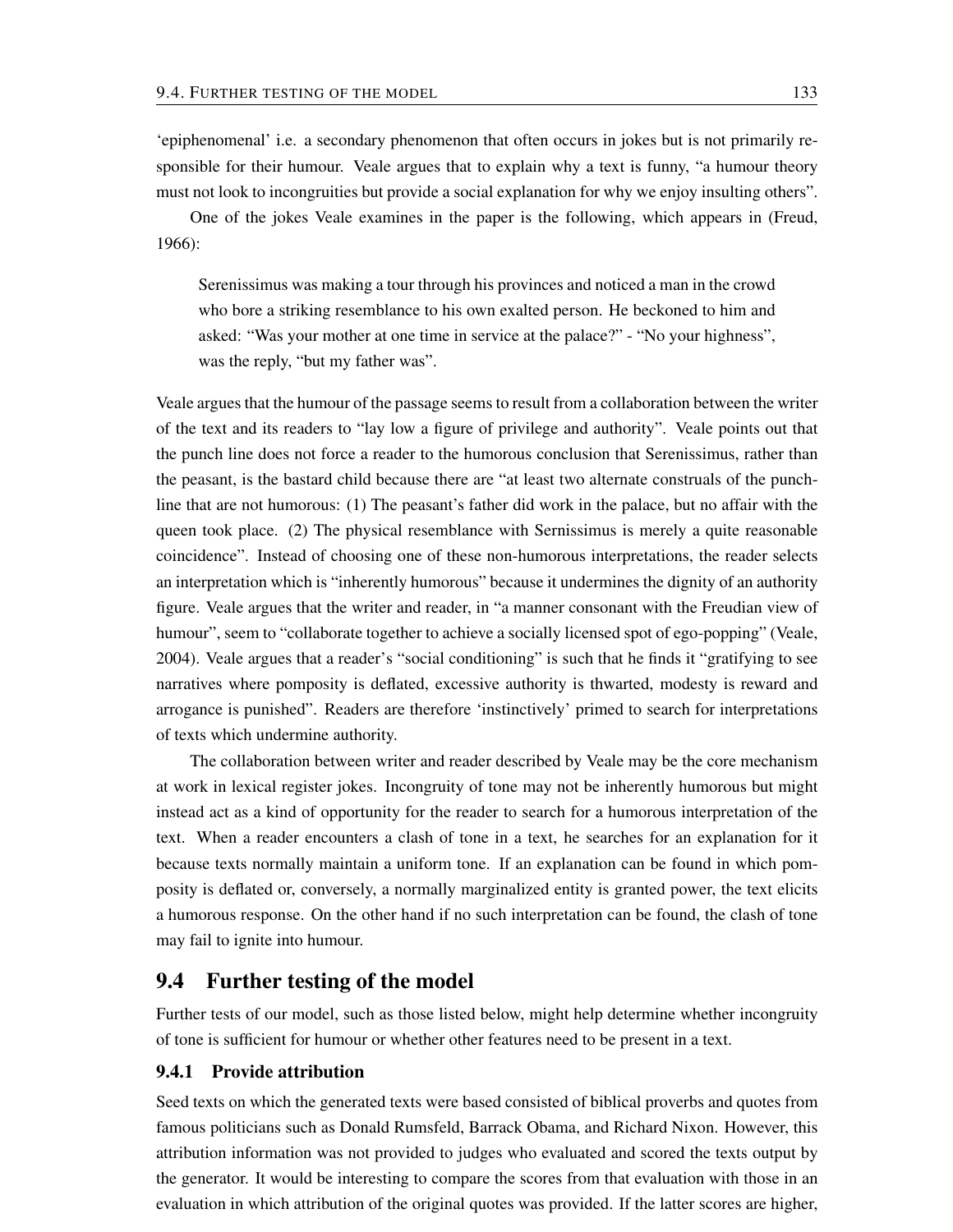this might support the argument (made in Section 9.3) that lexical register jokes need to evoke (and undermine) a personality in the text. The test would not be definitive in this regard, however. Providing attribution would introduce or add more of a personality into a text but it would also provide more context. Providing more context might make the quoted texts more self-contained and, as suggested in Chapter 7, self-containment also seems to be an important feature of lexical register jokes. If providing attribution were to improve scores, it would be unclear whether this was because texts were more self-contained or because more of an identifiable personality had been injected into the text. The fact that scores are higher because one or both of these features were present would nonetheless be important and perhaps further testing could determine the ultimate cause.

#### 9.4.2 Make identical change to different texts

Another interesting test would be to make identical near-synonym replacements in multiple texts. A number of self-contained regular texts containing the word 'wicked', for example, might be found and the word changed to a near-synonym with significantly different tone such as 'naughty'. Texts would be scored by human judges to determine whether the different contexts in which the word change was made had a significant effect on the scores.

Words in seed texts could perhaps be annotated with various tags from the General Inquirer Lexicon (GIL) (Stone, 1997). GIL tags such as HUMAN and POWER for example indicate if a word is somehow associated with human beings or has connotations of power - two semantic features that might, as argued in Section 9.3, be important in lexical register jokes. Tags from the MRC database which estimate the concreteness or imageability of words might also be used (Wilson, 1987). For example the generated text "Do not speak ill of your predecessors or successors. You did not walk in their sneakers." was produced by replacing the word 'shoes' with 'sneakers' and this text may be more humorous than some of the other generated texts because of how tangible or concrete the target word 'shoes' is. (What a person wears is often tied closely to their personality so perhaps the human or personal dimension of the word is also important here for the reasons given in Section 9.3). Making identical near-synonym replacements in texts that have different GIL and MRC annotations might reveal whether other features, besides incongruity of tone, are important for lexical joking.

#### 9.5 Extending the classifier and generator

#### 9.5.1 Syntactic tests

The quality of the texts output by the generator could be improved by performing some simple syntactic tests. For example texts such as "If you develop commandment, never have more than ten" could be improved by enforcing number agreement.

#### 9.5.2 Use Wordnet and a backing-off strategy

Wordnet (Miller, 1995) could be used as an alternative to the resource currently used by the generator (www.thesaurus.com) for retrieving synonyms. The thesaurus.com website was used because it appeared to contain more synonyms which vary in terms of their tone. Wordnet, however, could be used to expand the search for not just near-synonyms of words. More general (hypernyms) or more specific (hyponyms) words with different tone could be used by the generator and evaluated.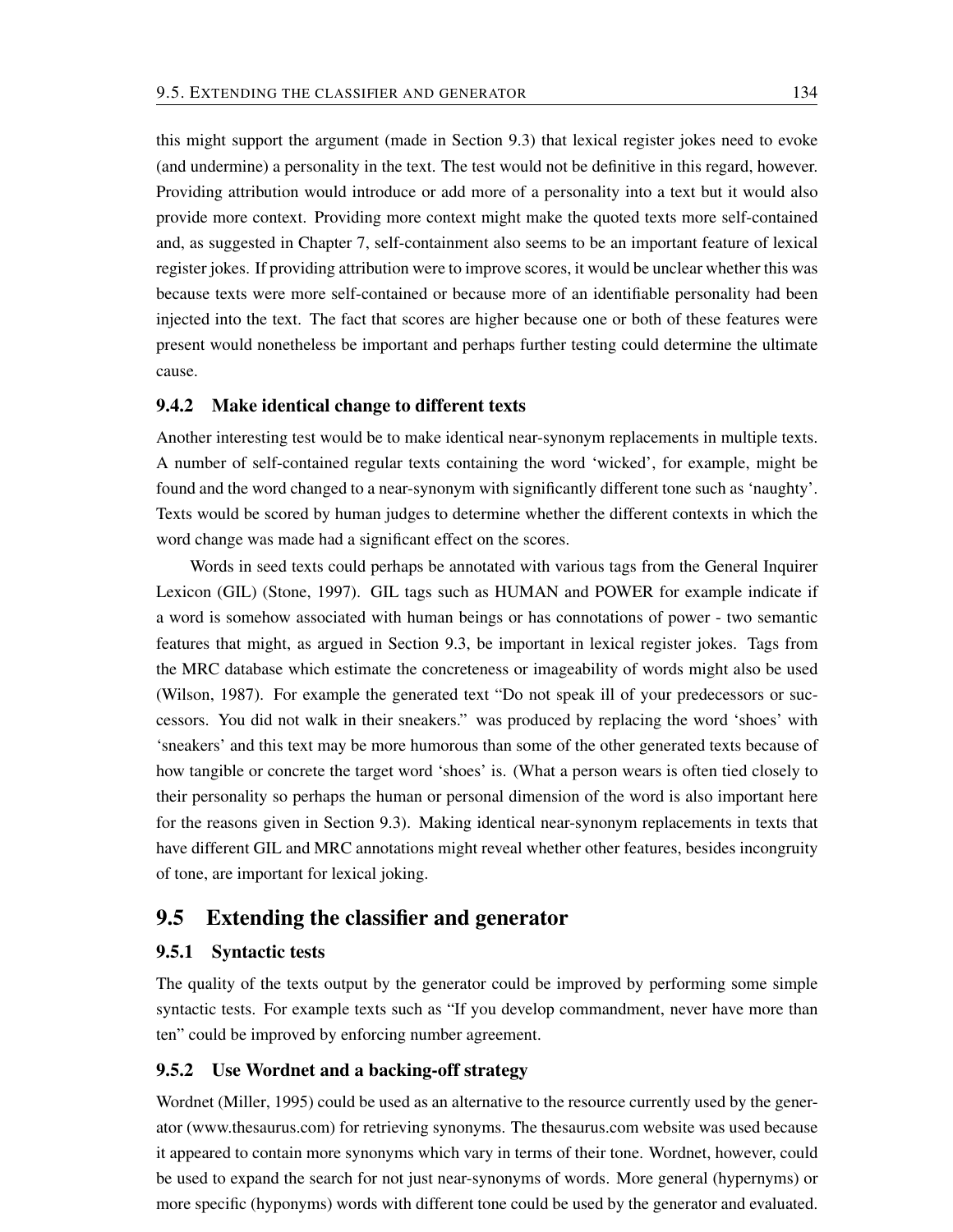#### 9.5.3 Use LSA

Latent Semantic Analysis (LSA) "represents the meaning of a word as a kind of average of the meaning of all the passages in which it appears, and the meaning of a passage as a kind of average of the meaning of all the words it contains" (Landauer et al., 1998). LSA can be used to estimate the similarity of sentences or larger passages and perhaps the generator could make use of this method to automate the search for promising seed texts. Seed texts that are semantically similar to the funniest human-made lexical register jokes (or to seed texts that were previously used by the generator to construct the funniest generated lexical register jokes) could be automatically found and used to construct new lexical register jokes. In this way the system could remain agnostic about what semantic features, besides incongruity of tone, are necessary for lexical joking. (A qualitative analysis of the seed texts deemed similar to the best lexical register jokes could be performed, however, to determine what these other semantic features might be).

#### 9.5.4 Altering common expressions

Common expressions might be especially fertile ground in which to create clashes of tone. For example in the following human-made examples of register humour, all of which are captions from New Yorker cartoons, a word in an expression has been replaced to create a humorous conflict of tone:

"Farewell cruel environment".

"Sticks and stones may break my bones but rhetoric will never hurt me.

"God bless our module".

"Was it something I averred?".

In these texts the word 'environment' replaces the word 'world', 'rhetoric' replaces 'words', 'module' replaces 'home', and 'averred' replaces the word 'said' but the altered expressions are still comprehensible and the resulting texts are humorous. Interestingly, the tone of the replacement word conflicts with the tone of the word it has replaced. The absent paradigmatic word is evoked because the expression is so well known and it participates in creating incongruity in the text in spite of its absence.

To create or recognize these kinds of jokes, a system would:

- have to be able to recognize that a piece of text is an expression (perhaps by computing co-occurrence statistics of words on the web).
- need to be able to estimate the tone of expressions and idioms. (Considerably more corpus data would be required for this. The current system suffers from problems of corpus sparsity when handling just unigrams and providing enough coverage for ngrams (where  $n > 1$ ) would be even more of a challenge).
- need to plot the word that was replaced (word A), the word that replaces it (word B), and the expression as a whole to determine if word B clashes with both word A and the original (unaltered) expression.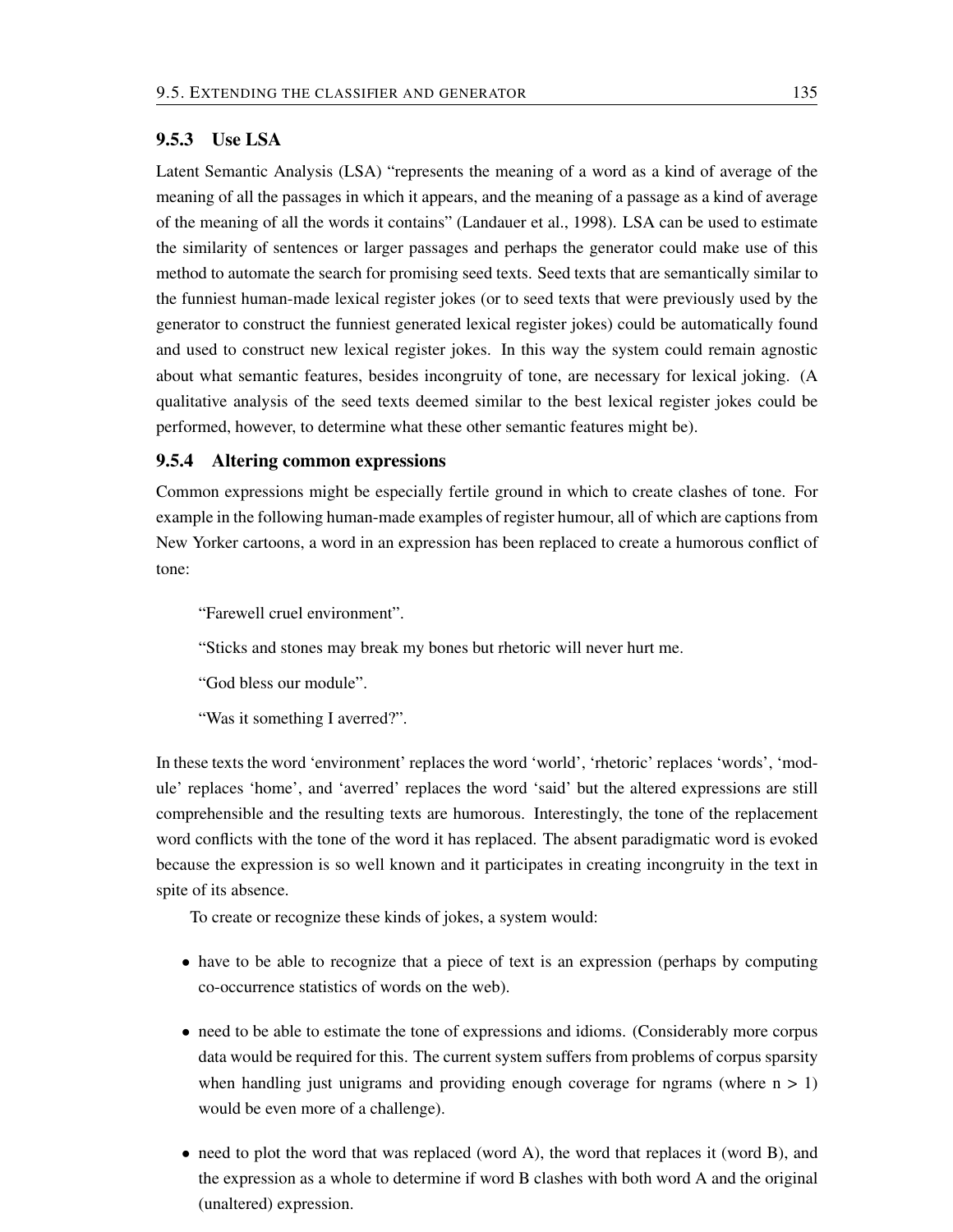• need to anticipate whether the change to an expression is too semantically disruptive. (For instance, in the final test, the generator output two lexical register jokes (texts #21 and #26 in Table 8.3) that appear to have failed because changes to an expression obscured its meaning).

As discussed in Section 9.1.2, implementing the last item in the list above would be particularly challenging and may not be possible right now.

#### 9.5.5 Create captions for cartoons

It would be interesting to build a system in which one kind of tone is represented in a cartoon and an opposing tone is generated in a caption. Numerous examples of this kind of register humour can be found in the New Yorker. One cartoon, for example, shows two conservatively dressed middle-aged women asking a museum guard whether he is "packing a heater" (i.e. carrying a gun). In another cartoon, two homeless are drinking on a park bench and one says to the other: "I thought that was rather a snivelling little muscatel didn't you?". Another cartoon shows a doctor saying to his patient, a well-dressed businessman: "And when did you first notice that your tummy was not behaving?".

Using a cartoon to communicate one kind of tone, which is opposed in the caption, can be effective because a cartoon can:

- provide structure for a joke.
- clearly and economically communicate different kinds of tone without burdening the reader with extraneous details (i.e. details which could distract the audience from potentially humorous oppositions).
- provide concreteness to a joke. As mentioned in Section 9.4.2, creating incongruities of tone with concrete objects might create better lexical register jokes.
- provide a context or vignette or scene which is self-contained. As argued in Chapter 7, selfcontainment seems to be an important feature of lexical register jokes and this may be true of other kinds of register humour.

Currently it would be too difficult to equip a system to recognize characters and objects in a cartoon or image and determine what kind of tone they evoke. However this kind of information might be gathered from people in an electronic form, for example, and used by a generator to create a caption for the image.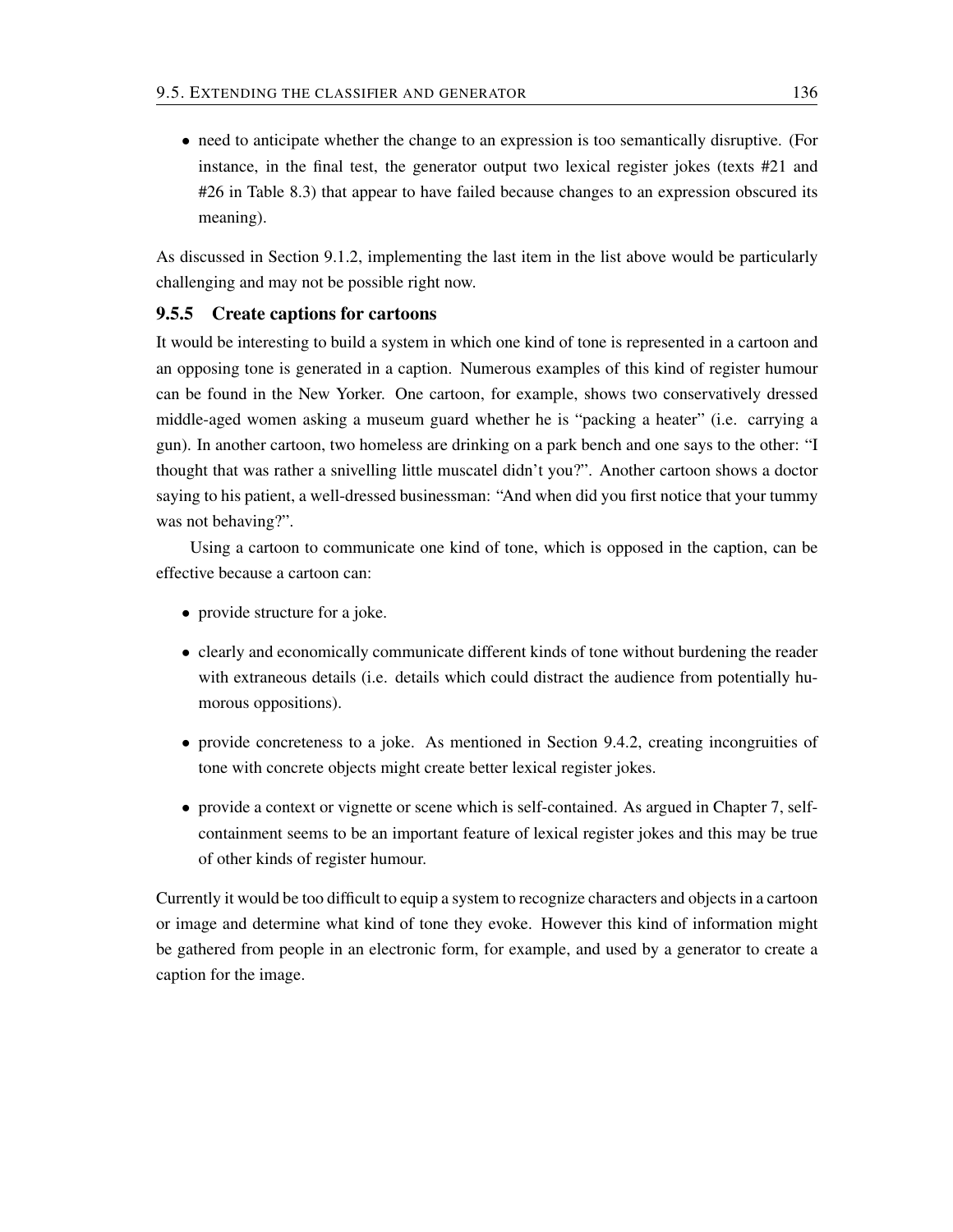# Chapter 10

# Summary

Many theories of humour claim that incongruity is an essential ingredient of humour (for example Koestler (1964); Keith-Spiegel (1972); Suls (1983)) but the concept of humorous incongruity is poorly understood. In fact linguistic research has failed even to construct a precise definition of this concept (Ritchie, 2004).

Computational linguistics brings a measure of detail and precision to the study of humour because careful analyses of the mechanisms of humour have to be made to enable algorithmic generation or detection of humorous material. In the past, joke generators and classifiers have been built which attempt to model certain subclasses of humour and developing these systems has forced investigations of humour to be more rigorous and detailed.

Even so, such systems tend to produce inconsistent results because, in spite of their increased attention to detail, none implement a model of incongruity. For example Ritchie argues that the pun generators (such as those described in Lessard and Levison (1992, 1993, 2005); Binsted (1996); Manurung et al. (2008)) do not implement a model of humorous incongruity and that "if humour results from any 'incongruity' in the output texts, this is purely fortuitous" (Ritchie, 2004). Similarly classifiers such as those described in Mihalcea and Strapparava (2006) , Mihalcea and Pulman (2007) attempt to distinguish between humorous and non-humorous texts by looking for secondary features of humorous texts rather than for incongruity, and perhaps for this reason, results of these systems are also mixed.

As in previous research, this thesis develops classifiers and a joke generator which attempt to automatically recognize and generate a type of humour. However the systems described in this thesis differ from previous programs because they implement a model of a certain type of humorous incongruity.

## 10.1 Lexical register jokes

The type of humorous incongruity modelled in this thesis occurs in a subclass of register humour we call lexical register jokes. These are humorous texts in which a conflict of tone occurs between individual words (rather than phrases or the syntax of a sentence). The kind of tone at play in lexical register jokes is hard to define, however. Intuitively it seems to be composed of various dimensions such as formality, archaism, literariness, and how flowery a word is but whether it is precisely this combination of dimensions (some of which do not seem to be independent of each other) or some other combination, is difficult to discern.

For this reason we decided that a way of specifying the property we are interested in would be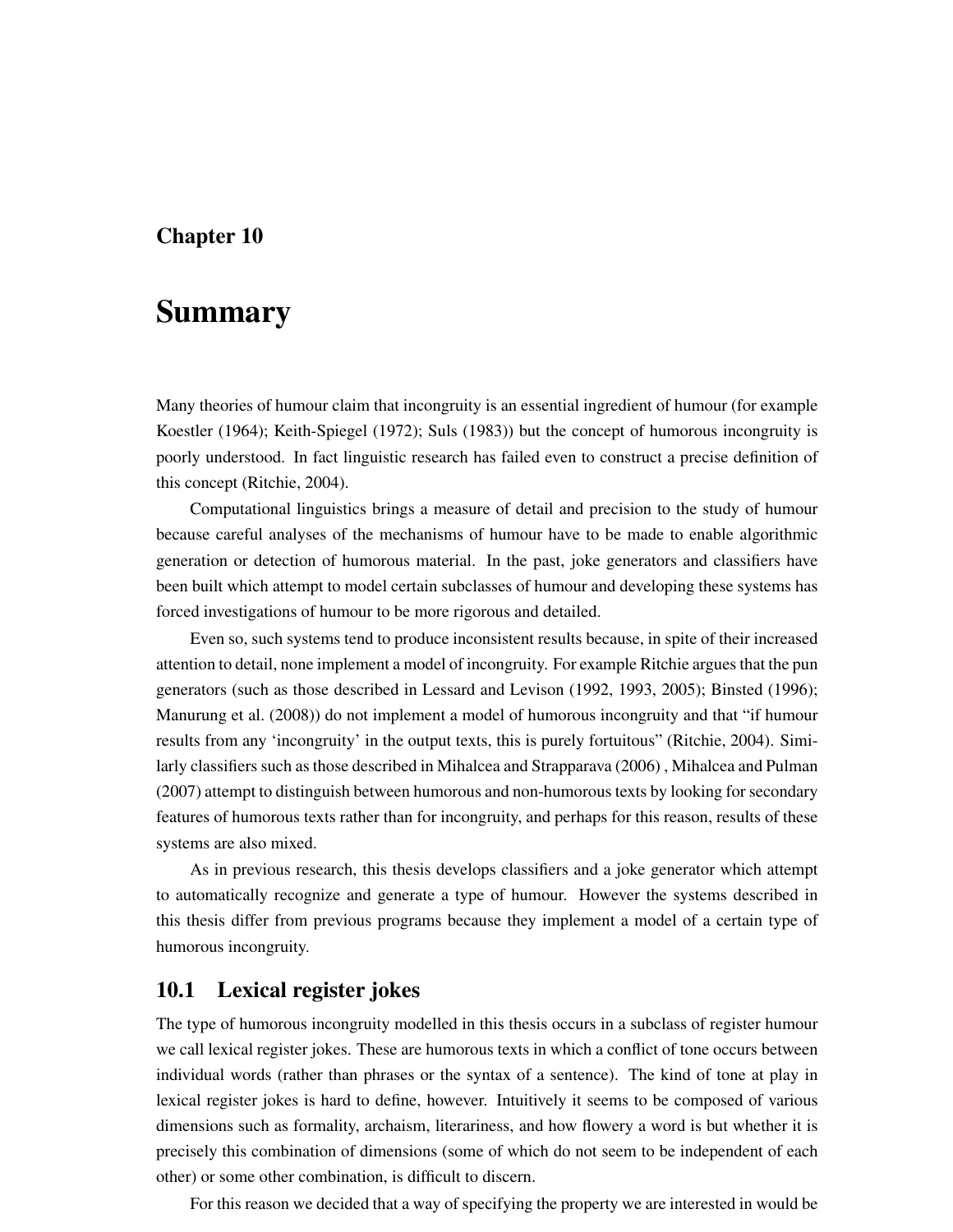to make use of example corpora that seem to vary on it. Corpora that vary in the kind of formality and informality of tone we think is at play in lexical register jokes were assembled and these corpora form the basis of a semantic space. Frequencies of a word across the different corpora are computed and together they act as an estimate of the word's tone. These frequencies can be regarded as coordinates in a multi-dimensional space and this space forms the backbone of the joke generator and most of the classifiers developed in this thesis.

Pun generators such as those mentioned above bring homophones together and attempt to build plausible contexts for them. But they do so without first determining whether the ideas evoked by the homophones are humorously incongruous rather than simply different. And so the resulting clash of ideas is sometimes odd rather than humorous. Our goal was to create a semantic space that reflects the kind of tone that is at play in lexical register jokes so that words that are far apart in the space are not simply different but exhibit the kinds of incongruities of tone we see in lexical register jokes.

## 10.2 Performance of the systems

Classifier #4 (introduced in Chapter 5) plots the words of a text into the vector space and measures the distance between each pair of words. If any of these values fall above a certain threshold, the text is classified as a lexical register joke. This classifier yielded the highest precision scores in final tests on unseen data. It achieved an average accuracy of 88.7% when distinguishing between a test set of lexical register jokes and 4 different kinds of regular text (two sets of newspaper quotes, a set of randomly selected proverbs from the bible and a set of randomly selected captions from New Yorker cartoons which are not lexical register jokes). These results were encouraging.

However in a test on unbalanced data (Chapter 6) all the vector space classifiers, including classifier #4, yielded a high number of false positives (i.e. regular texts mistakenly classified as lexical register jokes). The most likely reason for this is that the corpora used to create estimates of tone are a finite resource and do not provide perfect coverage.

Universally poor precision scores in this classification test on unbalanced data had important implications for building a joke generator that uses the vector space to gauge differences in tone. Low scores in this test suggest that such a generator is likely to produce a significant number of texts which are not in fact lexical register jokes. Filtering mechanisms which attempt to minimize this problem were therefore implemented into the joke generator (see chapter 7 for details).

From 203 potential seed texts, 27 texts were created by the generator and presented as lexical register jokes. Volunteers were asked to score, from 0 to 100, how humorous the generated texts and a set of control texts were. The generated texts were considered not as humorous as humanmade lexical register jokes but significantly more humorous than the non-joke texts. This was an encouraging result which suggests that the vector space is somewhat successful in discovering lexical differences in tone and in modelling lexical register jokes.

The joke generator was not entirely successful however, and corpus sparsity was still the most likely reason for the mixed results. Filtering mechanisms which were implemented to address this problem could eliminate only the most obvious errors arising from corpus sparsity and an imperfect vector space continued to impair estimates of tone. Adding more corpus data to the system is an obvious and increasingly viable solution to this problem as the number of machine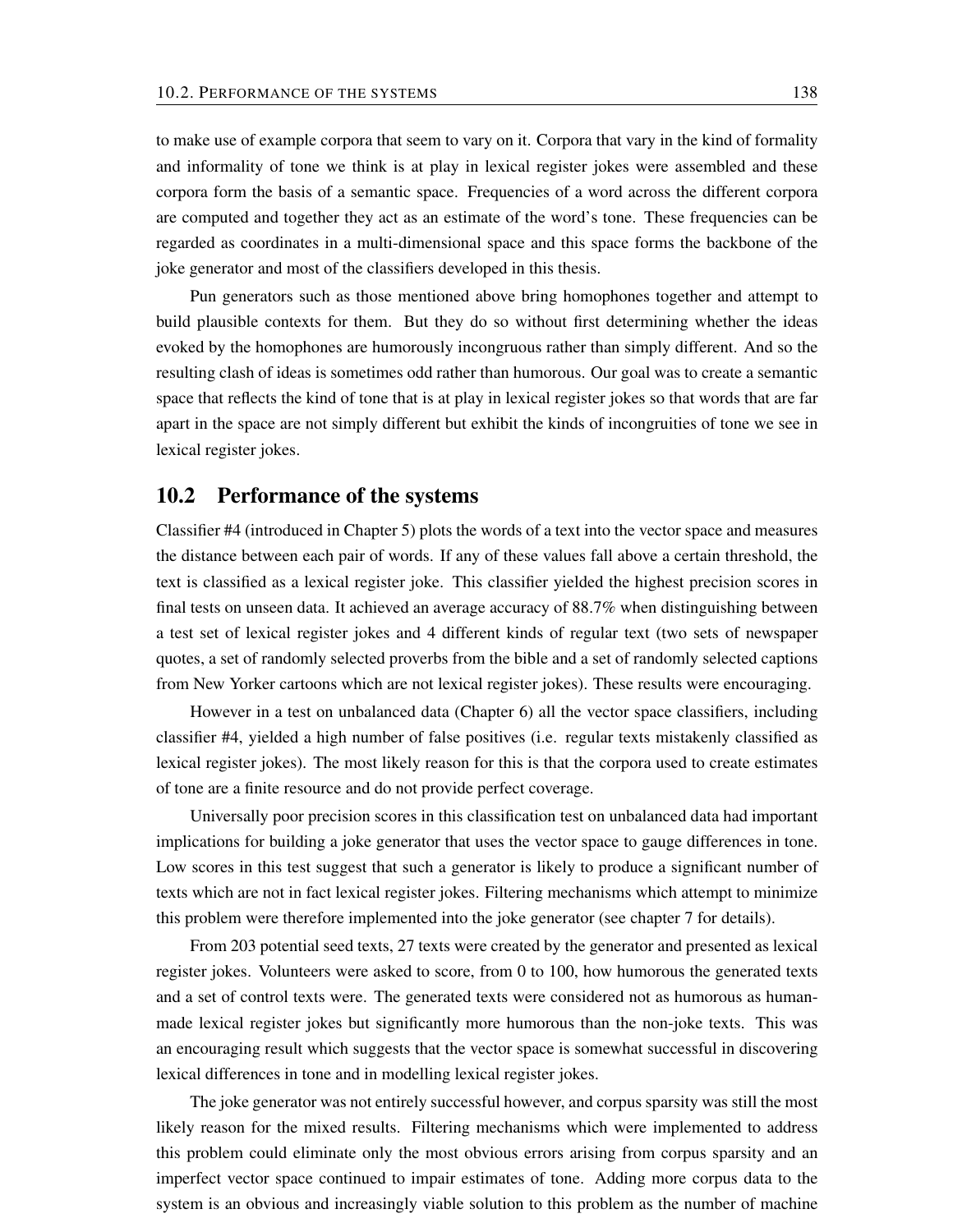readable texts being produced continues to grow.

Another possible factor affecting the generator's performance is that incongruity of tone is not a sufficient condition for humour (see Chapter 9 for details). It may be the case that incongruity of tone generates humour only when it manages to undermine someone's dignity or to reverse a stereotype.

## 10.3 Conclusion

The research described in this thesis differs from previous work in computational humour in a number of ways. It is the first to model a type of register humour and to use word frequencies as a measure of register. Register humour is perhaps more subtle than the kind of humour previously studied in computational research. It appears to be less formulaic and more dependent on context than punning, for example, and consequently may be a more challenging type of humour to model.

Perhaps most importantly, however, this thesis differs from previous research because it attempts to objectively quantify and measure a type of humorous incongruity. Previous joke generators "abstract[] structural patterns from existing examples, formulate[] computationally manageable rules that describe these patterns and implement[] an algorithm to handle these rules" (Ritchie, 2009a) but none of these systems implement a model of a type of humorous incongruity.

The research in this thesis builds and implements a model of a type of humorous incongruity, achieves some success in automatically recognizing and generating a subclass of humour, and suggests perhaps that other types of humorous incongruity can also be quantified.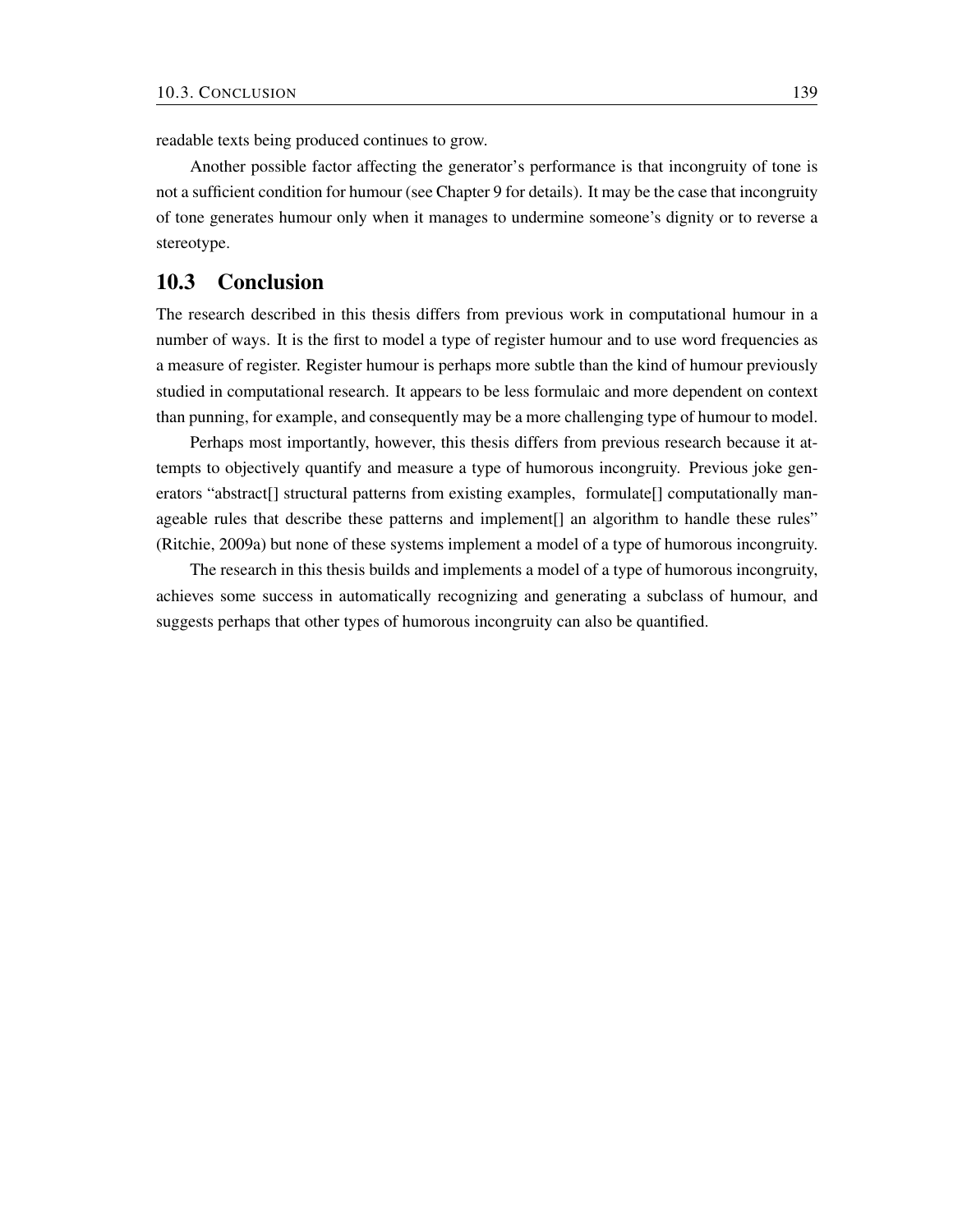# Appendix A

# The corpora used in corpus sets A - E

Chapters 3 and 4 refer to this appendix. The sources of the corpora are:

- OTA: The Oxford Text Archive. http://ota.ahds.ac.uk/
- PG: Project Gutenberg. http://www.gutenberg.org/wiki/MainPage
- OMCS: OpenMind Common Sense statements. http://commons.media.mit.edu, http://openmind.media.mit.edu/.
- NLTK: The Natural Language Toolkit. http://www.nltk.org/
- CUVP: The CUVPlus dictionary provides BNC frequency counts directly.
- LDC: Linguistic Data Consortium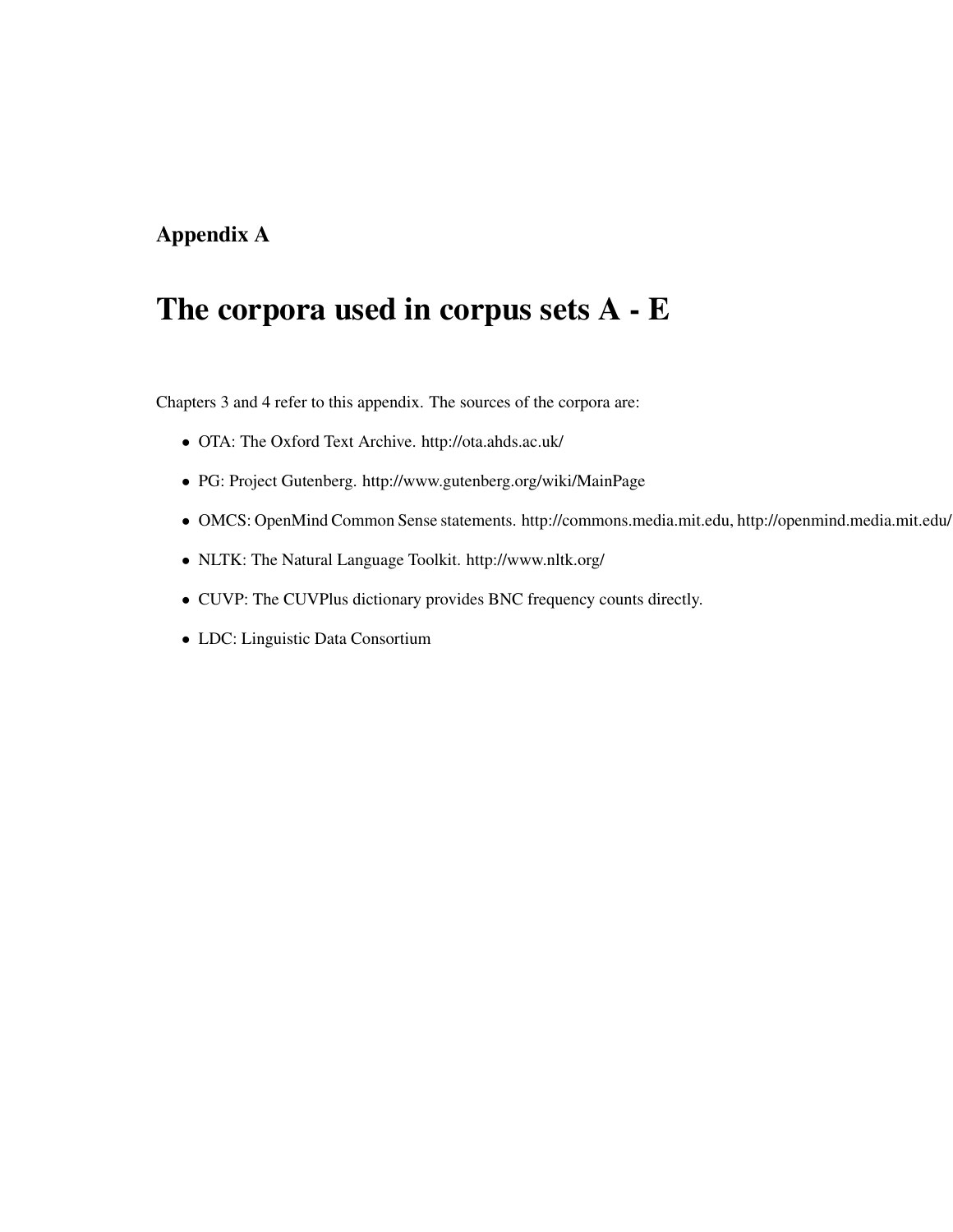# A.1 Corpus set A

| no.            | corpus                                                                       | no. of words | source                                               |
|----------------|------------------------------------------------------------------------------|--------------|------------------------------------------------------|
| $\mathbf{1}$   | Virgil's The Aeneid (17th<br>century translation)                            | 108,677      | <b>OTA</b>                                           |
| $\overline{2}$ | all of Jane Austen's novels<br>(early 19th century)                          | 745,926      | <b>OTA</b>                                           |
| $\overline{3}$ | King James bible (17th century<br>translation)                               | 852,313      | PG                                                   |
| $\overline{4}$ | All of Shakespeare's tragedies<br>and comedies (1623 first folio<br>edition) | 996,280      | <b>OTA</b>                                           |
| 5              | Grimm's fairy tales (19th<br>century)                                        | 281,451      | PG                                                   |
| 6              | All the poems of Samuel Taylor<br>Coleridge (early 19th century)             | 101,034      | <b>OTA</b>                                           |
| $\tau$         | Two novels by Henry Fielding<br>(18th century)                               | 148,337      | <b>OTA</b>                                           |
| 8              | Collection of common sense<br>statements                                     | 2,215,652    | <b>OMCS</b>                                          |
| 9              | A corpus of Reuter's new<br>articles                                         | 1,614,077    | NLTK package                                         |
| 10             | Science articles                                                             | 366,662      | NLTK package                                         |
| 11             | Movie reviews                                                                | 1,298,728    | NLTK package                                         |
| 12             | The written section of the British<br>National Corpus (World<br>Edition).    | 80 million   | BNC word frequencies from<br>CUVPlus dictionary, OTA |

Table A.1: Corpus set A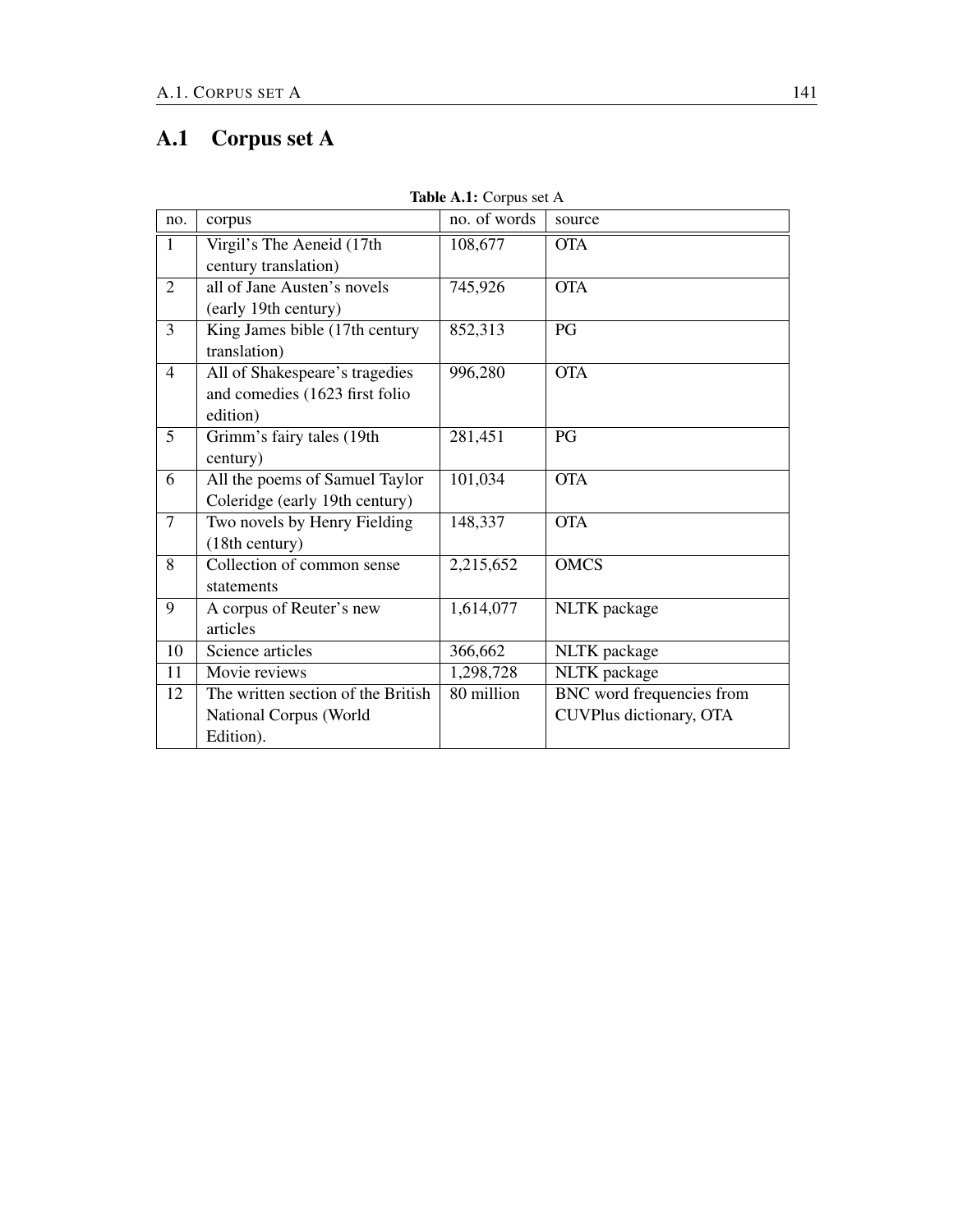## A.2 Corpus set B

Corpus set B was built by adding the following four corpora to corpus set A:

| no. | corpus                           | no. of words | source     |
|-----|----------------------------------|--------------|------------|
|     | Thomas Bulfinch (19th century)   | 222,462      | <b>OTA</b> |
| 2   | Alexander Pope's translation of  | 265,068      | <b>PG</b>  |
|     | Homer's The Odyssey (18th        |              |            |
|     | century) and Samuel Butler's     |              |            |
|     | translation of The Iliad (19th   |              |            |
|     | century)                         |              |            |
| 3   | Poetry by John Keats (early 19th | 113,665      | <b>OTA</b> |
|     | century)                         |              |            |
| 4   | Poetry by John Milton, including | 143,522      | <b>PG</b>  |
|     | Paradise Lost (17th century)     |              |            |

|  |  |  |  |  | Table A.2: Corpus set B adds the following corpora to corpus set A |
|--|--|--|--|--|--------------------------------------------------------------------|
|--|--|--|--|--|--------------------------------------------------------------------|

# A.3 Corpus set C

Corpus set C was created by adding the following four corpora to corpus B:

| no.            | corpus                           | no. of words | source                         |
|----------------|----------------------------------|--------------|--------------------------------|
|                | Sir Walter Scott's Ivanhoe (19th | 188,740      | <b>OTA</b>                     |
|                | century)                         |              |                                |
|                | Science essays by British        | 483,451      | <b>OTA</b>                     |
|                | students (present day)           |              |                                |
| 3              | A corpus of informal blogs       | 386,388      | created using SketchEngine     |
|                | (present day)                    |              | http://www.sketchengine.co.uk/ |
| $\overline{4}$ | A corpus of documents about      | 369,554      | created using SketchEngine     |
|                | physics (present day)            |              | http://www.sketchengine.co.uk/ |

Table A.3: Corpus set C adds the following corpora to corpus set B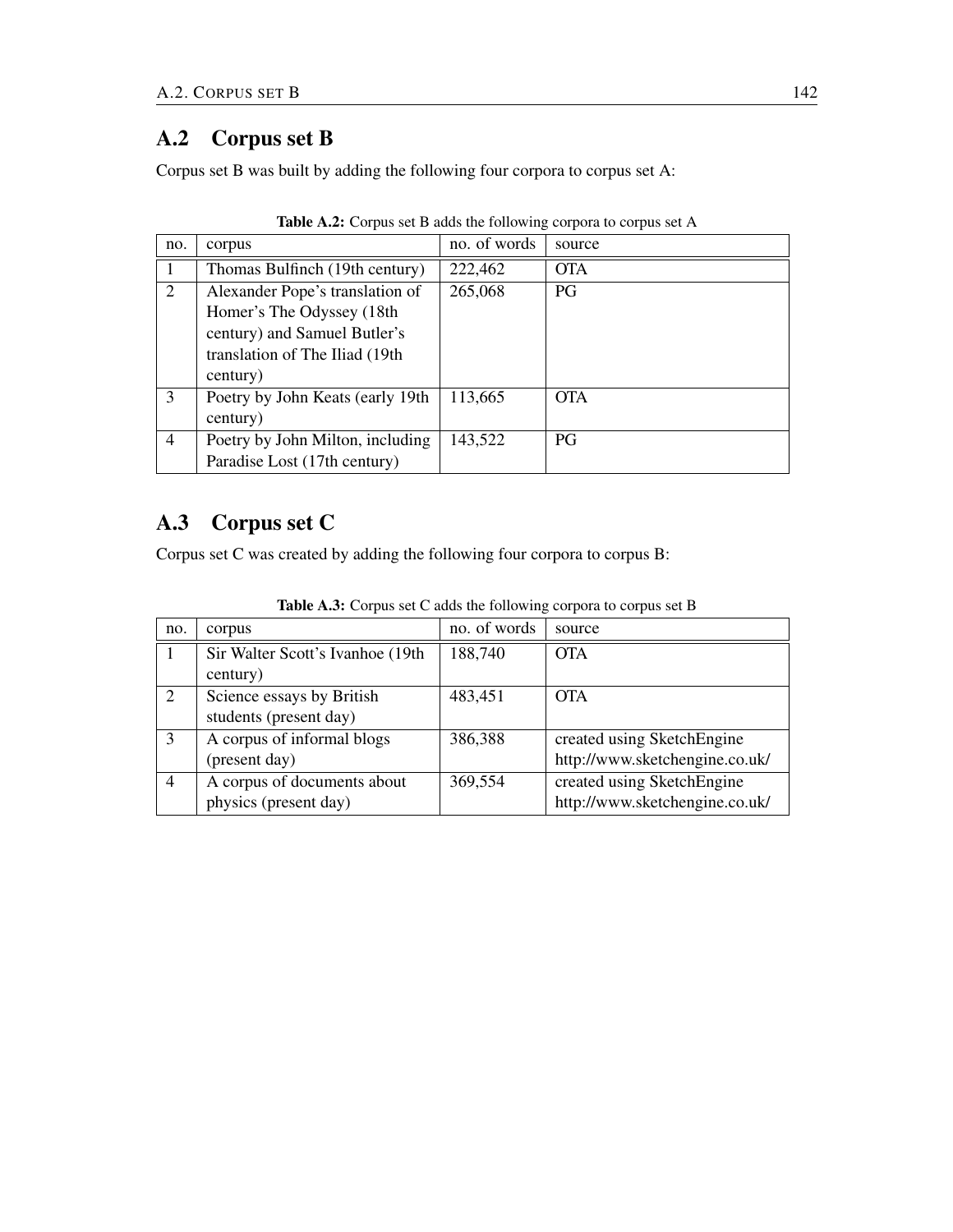## A.4 Corpus set D

We combined Virgil's Aeneid with works by Homer into a single corpus as they are very similar in tone. Shakespeare and Coleridge's work were also merged for the same reason, as were the works by Bulfinch and Scott. In this way, fewer columns of the 'tonal fingerprint' consisted of corpora which are similar in tone. Also, works by Jane Austen, Henry Fielding and John Keats were removed because they seemed to be relatively less extreme exemplars of formality than the others. These changes resulted in corpus set D:

| no.            | corpus                                                                    | no. of words | source                                                       |
|----------------|---------------------------------------------------------------------------|--------------|--------------------------------------------------------------|
| $\mathbf{1}$   | Virgil and Homer's works                                                  | 378,568      | $OTA + PG$                                                   |
| $\overline{2}$ | Shakespeare and Coleridge's<br>works                                      | 1,112,925    | <b>OTA</b>                                                   |
| $\overline{3}$ | <b>Bulfinch and Scott's works</b>                                         | 412,660      | <b>OTA</b>                                                   |
| $\overline{4}$ | King James bible (17th century<br>translation)                            | 852,313      | PG                                                           |
| 5              | Grimm's fairy tales (19th<br>century)                                     | 281,451      | PG                                                           |
| 6              | Common sense statements                                                   | 2,215,652    | <b>OMCS</b>                                                  |
| $\overline{7}$ | A corpus of Reuter's new<br>articles                                      | 1,614,077    | NLTK package                                                 |
| 8              | Science articles                                                          | 366,662      | NLTK package                                                 |
| 9              | Movie reviews                                                             | 1,298,728    | NLTK package                                                 |
| 10             | The written section of the British<br>National Corpus (World<br>Edition). | 80 million   | <b>BNC</b> word frequencies from<br>CUVPlus dictionary, OTA  |
| 11             | Poetry by John Milton, including<br>Paradise Lost (17th century)          | 143,522      | PG                                                           |
| 12             | Science essays by British<br>students (present day)                       | 483,451      | <b>OTA</b>                                                   |
| 13             | Arts essays by British students<br>(present day)                          | 324,042      | <b>OTA</b>                                                   |
| 14             | A corpus of informal blogs                                                | 386,388      | created using SketchEngine                                   |
|                | (present day)                                                             |              | http://www.sketchengine.co.uk/                               |
| 15             | A corpus of documents about<br>physics (present day)                      | 369,554      | created using SketchEngine<br>http://www.sketchengine.co.uk/ |

# A.5 Corpus set E

Corpora of rap music lyrics, transcripts from the television show South Park, New York Times books reviews and science articles were added to corpus set D to create corpus set E. Also the corpora created using the SketchEngine tool (i.e. corpus of informal blogs and a corpus about physics) were removed because they were assembled from the web by a program whose algorithm was unknown to us and because the exact sources of the contents of these corpora were unknown. Corpora set E thus contains 20 million words - roughly twice as much data as corpora set D: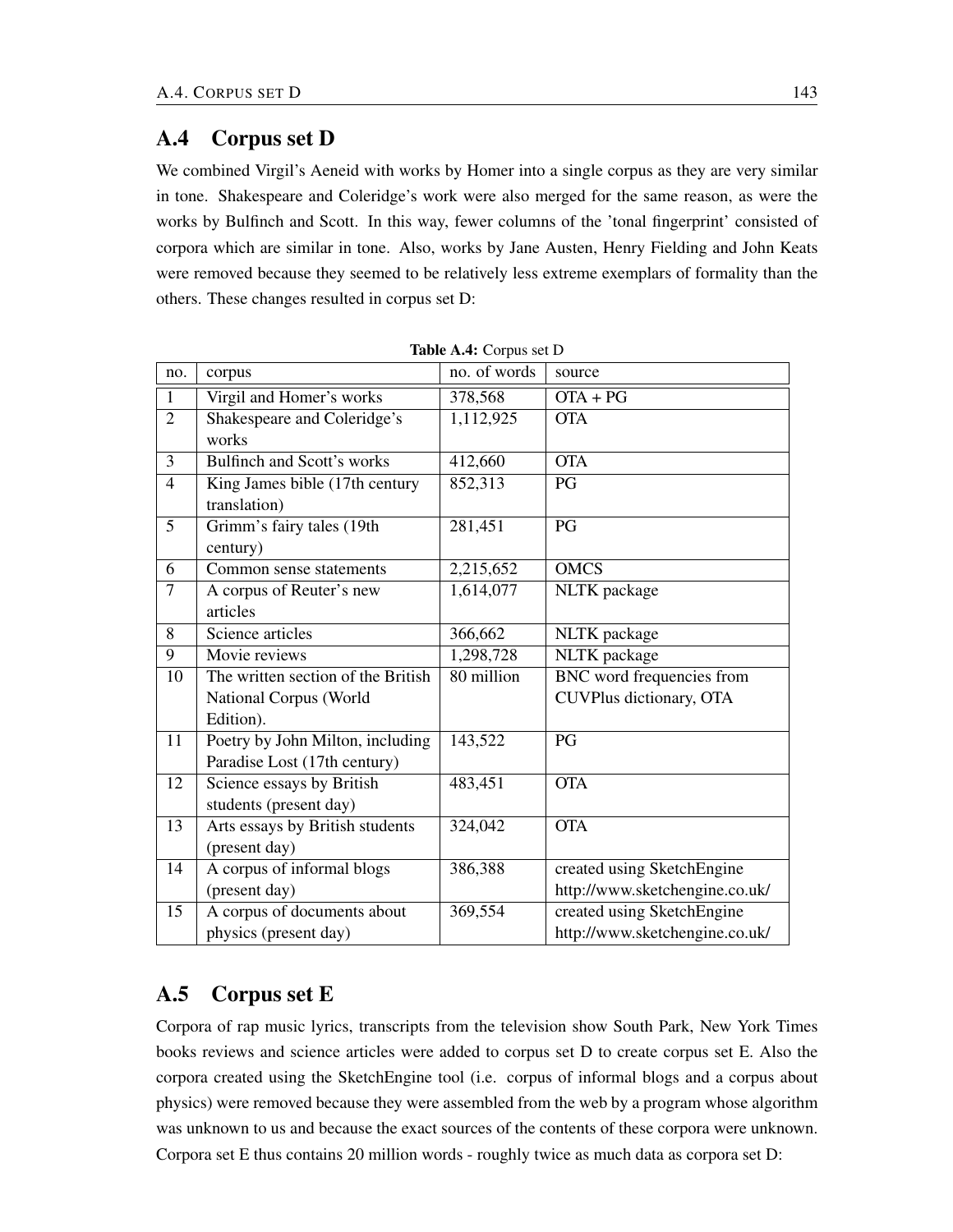| no.            | corpus                                         | no. of words       | source                          |
|----------------|------------------------------------------------|--------------------|---------------------------------|
| $\mathbf{1}$   | Virgil and Homer's works                       | 378,568            | $\overline{OTA}$ + PG           |
| $\overline{2}$ | Shakespeare and Coleridge's                    | 1,112,925          | <b>OTA</b>                      |
|                | works                                          |                    |                                 |
| 3              | Bulfinch and Scott's works                     | 412,660            | <b>OTA</b>                      |
| $\overline{4}$ | King James bible (17th century                 | 852,313            | PG                              |
|                | translation)                                   |                    |                                 |
| 5              | Grimm's fairy tales (19th                      | 281,451            | PG                              |
|                | century)                                       |                    |                                 |
| 6              | Collection of common sense                     | 2,215,652          | <b>OMCS</b>                     |
|                | statements                                     |                    |                                 |
| $\tau$         | A corpus of Reuter's new                       | 1,614,077          | NLTK package                    |
|                | articles                                       |                    |                                 |
| 8              | Science articles                               | 366,662            | NLTK package                    |
| $\overline{9}$ | Movie reviews                                  | 1,298,728          | <b>NLTK</b> package             |
| 10             | The written section of the British             | 80 million         | BNC word frequencies from       |
|                | National Corpus (World                         |                    | CUVPlus dictionary, OTA         |
|                | Edition).                                      |                    |                                 |
| 11             | Poetry by John Milton, including               | 143,522            | PG                              |
|                | Paradise Lost (17th century)                   |                    |                                 |
| 12             | Science essays by British                      | 483,451            | <b>OTA</b>                      |
|                | students (present day)                         |                    |                                 |
| 13             | Arts essays by British students                | 324,042            | <b>OTA</b>                      |
| 14             | (present day)<br><b>New Scientist articles</b> |                    | <b>OTA</b>                      |
| 15             | Overheard statements                           | 854,892<br>160,431 | NLTK package                    |
|                |                                                |                    |                                 |
| 16             | South Park episodes (seasons<br>$1-6$          | 419,622            | http://www.spscriptorium.com/   |
| 17             | South Park episodes (seasons                   | 398,409            | http://www.spscriptorium.com/   |
|                | $7-11)$                                        |                    |                                 |
| 18             | Book reviews from New York                     | 1,672,248          | <b>New York Times Annotated</b> |
|                | <b>Times</b> (1987)                            |                    | Corpus (LDC)                    |
| 19             | Book reviews from New York                     | 1,675,977          | <b>New York Times Annotated</b> |
|                | <b>Times</b> (1988)                            |                    | Corpus (LDC)                    |
| 20             | Science articles from New York                 | 1,298,059          | <b>New York Times Annotated</b> |
|                | Times (1987-1988)                              |                    | Corpus (LDC)                    |
| 21             | Science articles from New York                 | 844,345            | New York Times Annotated        |
|                | Times (2005-2006)                              |                    | Corpus (LDC)                    |
| 22             | Speeches and selected writings                 | 473,816            | PG                              |
|                | by Winston Churchill                           |                    |                                 |
| 23             | All the novels by the Bronte                   | 1,063,370          | PG                              |
|                | sisters (19th century)                         |                    |                                 |
| 24             | Rap lyrics (part 1)                            | 1,106,950          | from http://www.ohhla.com       |
| 25             | Rap lyrics (part 2)                            | 1,104,362          | from http://www.ohhla.com       |

Table A.5: Corpus set E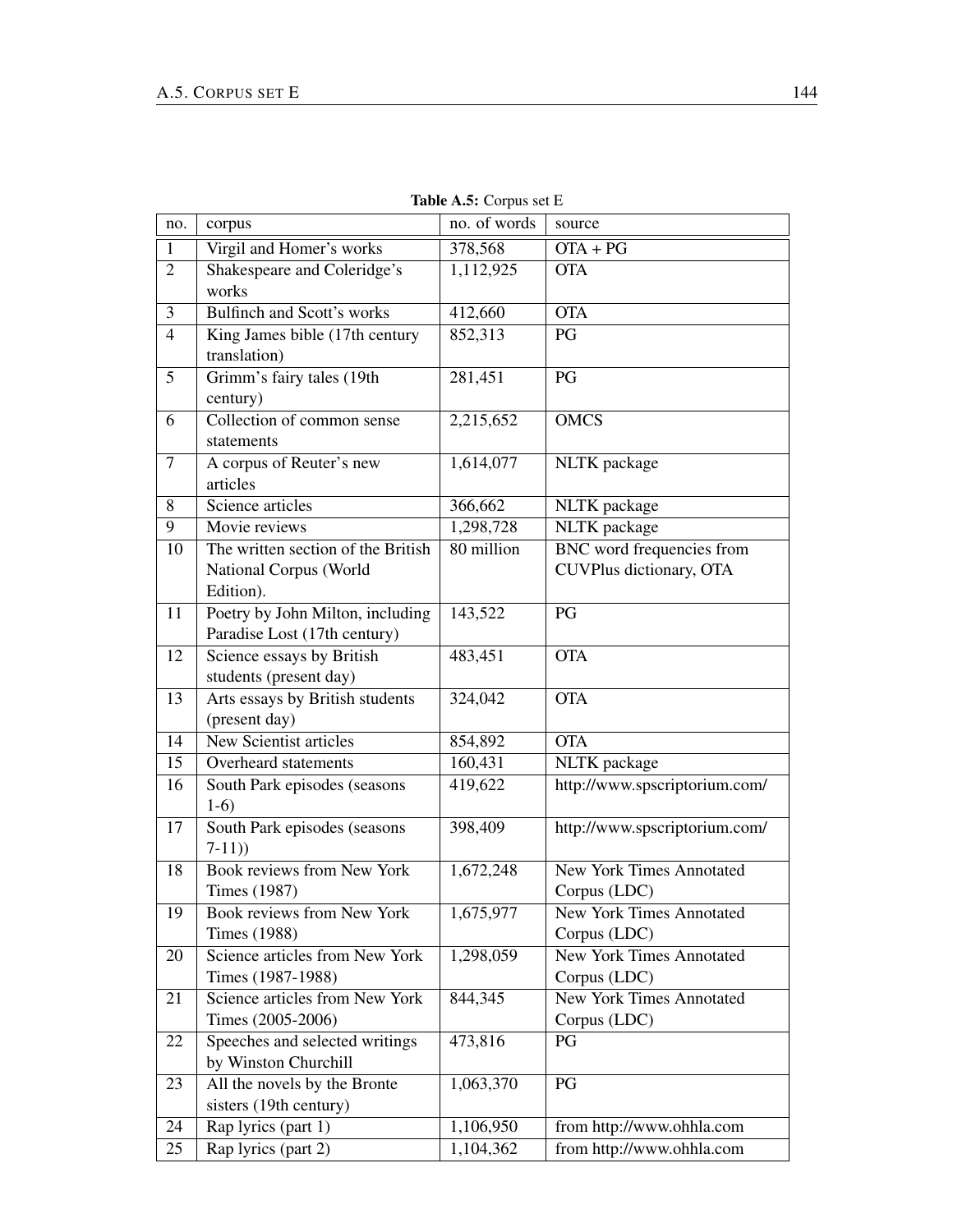### Appendix B

# The regular texts of the development and test sets

Chapter 3 refers to this appendix.

#### B.1 Development set #1 of newspaper texts

(from the June 5 2009 issue of the Globe and Mail, a Canadian national newspaper)

- 1. The tide of job losses washing across north america is showing signs of ebbing, feeding hope that
- 2. Yet investors and economists are looking past the grim tallies and focusing on subtle details that suggest
- 3. There is definitely dancing at the prom an annual rite for muslim teens but no boys, no
- 4. It is a shining example of the intersection of cultures that the president stressed in his historic
- 5. He insisted last night that he would not waver or walk away from power at the end
- 6. Members of both are forever claiming public interest and good as the end goal while rarely declaring
- 7. It was also pointed out that some of the ministers with the most controversial expenses claims, details
- 8. Almost always the only completely opaque cost is the cost of legal aid. Lawyers oppose such disclosure
- 9. The chance to apply for early parole after serving so many years behind bars would be to deny
- 10. A panel of international experts is recommending that the way diabetes is diagnosed should be dramatically simplified
- 11. Bumping into a member of the British royal family was an unexpected bonus for the visitors who
- 12. Even if the resolution does not pass, it has succeeded she said in shining a spotlight on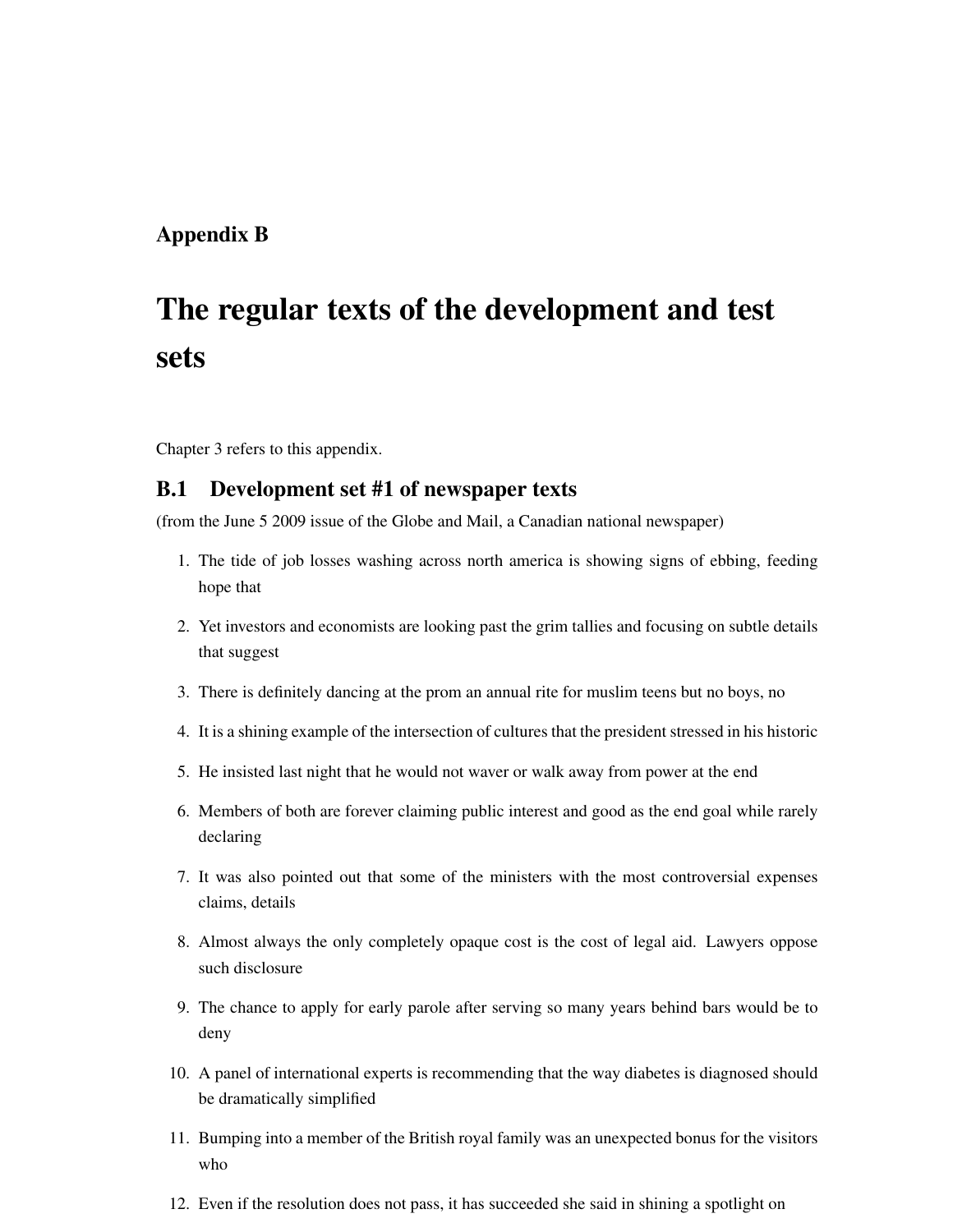- 13. The resolution reflects growing dismay among municipalities over being shut out of lucrative infrastructure jobs as a
- 14. One of the dominant phenomena in the art world of the past three decades or so has
- 15. The exhibition is a historic event formally linking at last the planet two leading centres for the
- 16. At thursday night performance the boy beside me could not have been more than actually shrieked in
- 17. Both runs were completely sold out and he was so mobbed at the stage door that he
- 18. The bid has already been won. what is to stop from squeezing the architect for cuts to
- 19. Advertising executives packed into the hall for television presentation a rite of spring passage in the world
- 20. He contorts a bit, raising his right shoulder wringing one hand with the other and fingering his

#### B.2 Development set #2 of newspaper quotes

(from the November 29 2010 edition of the Canadian Broadcasting Corporation website)

- 1. We need to work with the family in making sure they find the objects, and we need
- 2. The secretary general looks forward to a solution to the political crisis in the country since any
- 3. This new drug is much more effective than the current therapy, and safer, and on top of
- 4. It is important not only just to have the adverse drug reaction, but also more information about
- 5. As a mom, I am proud that our new, tough regulations will make a world leader in
- 6. What I can say is that if the chief has relevant information that will assist us in
- 7. In order for us to close the file, we have to complete the medical exams to make
- 8. We have no way of knowing what has been removed. It is very likely that what has
- 9. This collaboration between new government and the Foundation is going to contribute to the global effort to
- 10. I have seen every change in this business, and I think this one is the most dramatic
- 11. An attack is an attack, whether it is large or small, and we are trying to defeat
- 12. It is the longest ransom note in history do what we tell you and you may, in
- 13. As the program begins to work, we would expect that would be able to go back into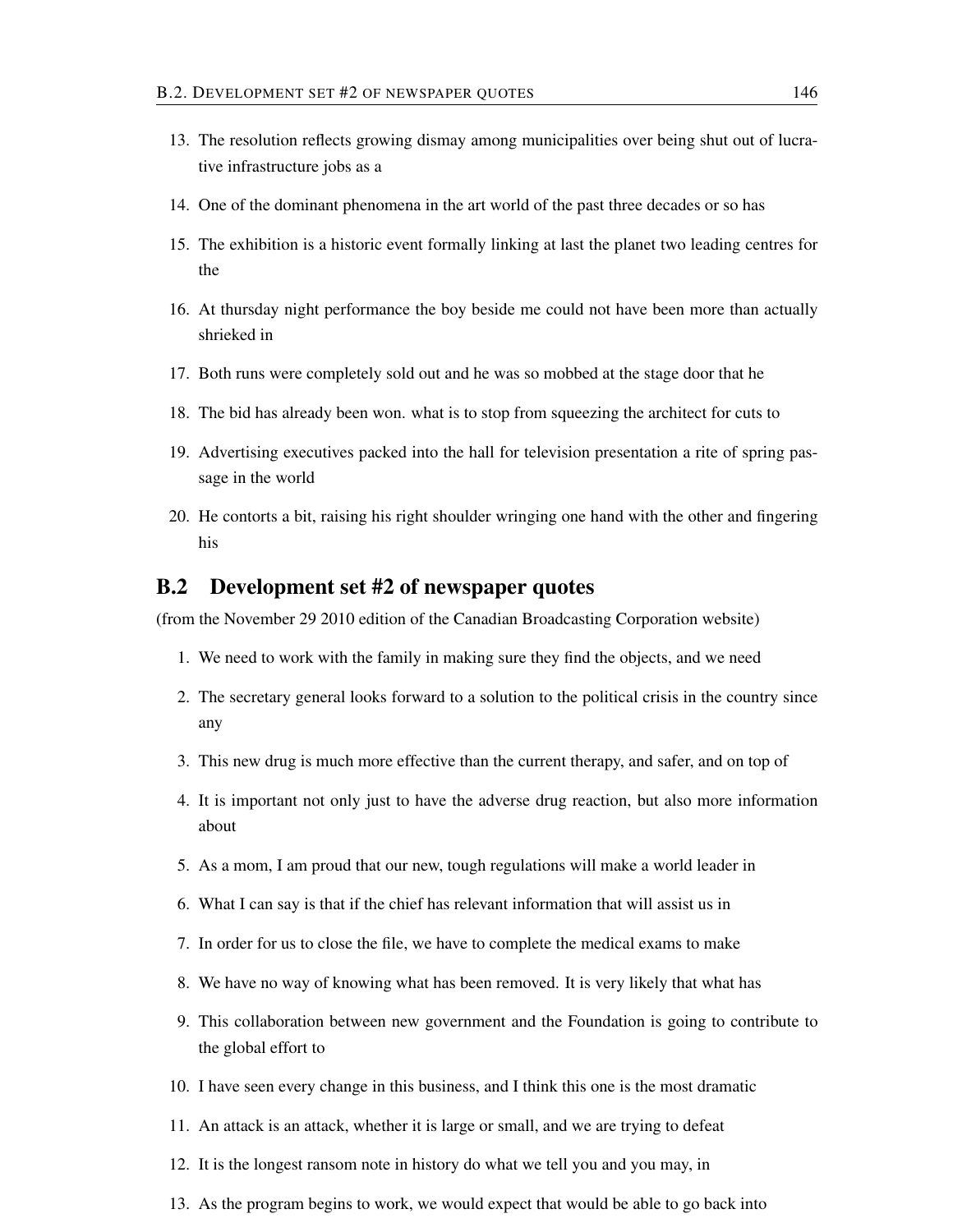- 14. The attack on patent holders and the adverse implications from the standard is proposing is unprecedented and
- 15. The hard truth is that getting this deficit under control requires some sacrifice, and that sacrifice must
- 16. I thought, if I had to let my baby die to get into heaven, maybe heaven is
- 17. I think things will probably just move forward. I do not know if the international community will
- 18. If we could just get everybody to eat one more pound of apples per year that would
- 19. We totally denounce the use of violence to achieve anything. It is not the way, it is
- 20. We take his concerns seriously when he raises them so I would like an opportunity to discuss

#### B.3 Test set #1 of newspaper quotes

(validated quotes taken from the November 29 2010 issues of the Canadian Broadcasting News (CBC) and the Globe and Mail news websites)

- 1. I got the okay to just take the wood and, to me, it was just a pile of wood.
- 2. It really is the poster child, unfortunately, for the kinds of changes that are going to have to happen.
- 3. Leadership in sports, like in life, business, or politics, always comes down to the same ingredients.
- 4. It has an institutional dimension that cannot be ignored given the circumstances.
- 5. The personal computer was designed for people to do stuff with it that the inventors of that device had never even dreamed of.
- 6. We loved him dearly and we will miss him and he was a good friend of mine.
- 7. This is about bringing respect for taxpayers back to City Hall. This team I have demonstrated here will do that.
- 8. We do things in order to get infrastructure legacy projects. That is what we do it for.
- 9. She enjoyed outings, one of which was to the circus, where she smiled when the horses went by.
- 10. The evidence that they are relying on is false. It has been edited. A significant portion of it has been removed.
- 11. The mayor himself has talked about waste, and we just think it is way out of line, the amount.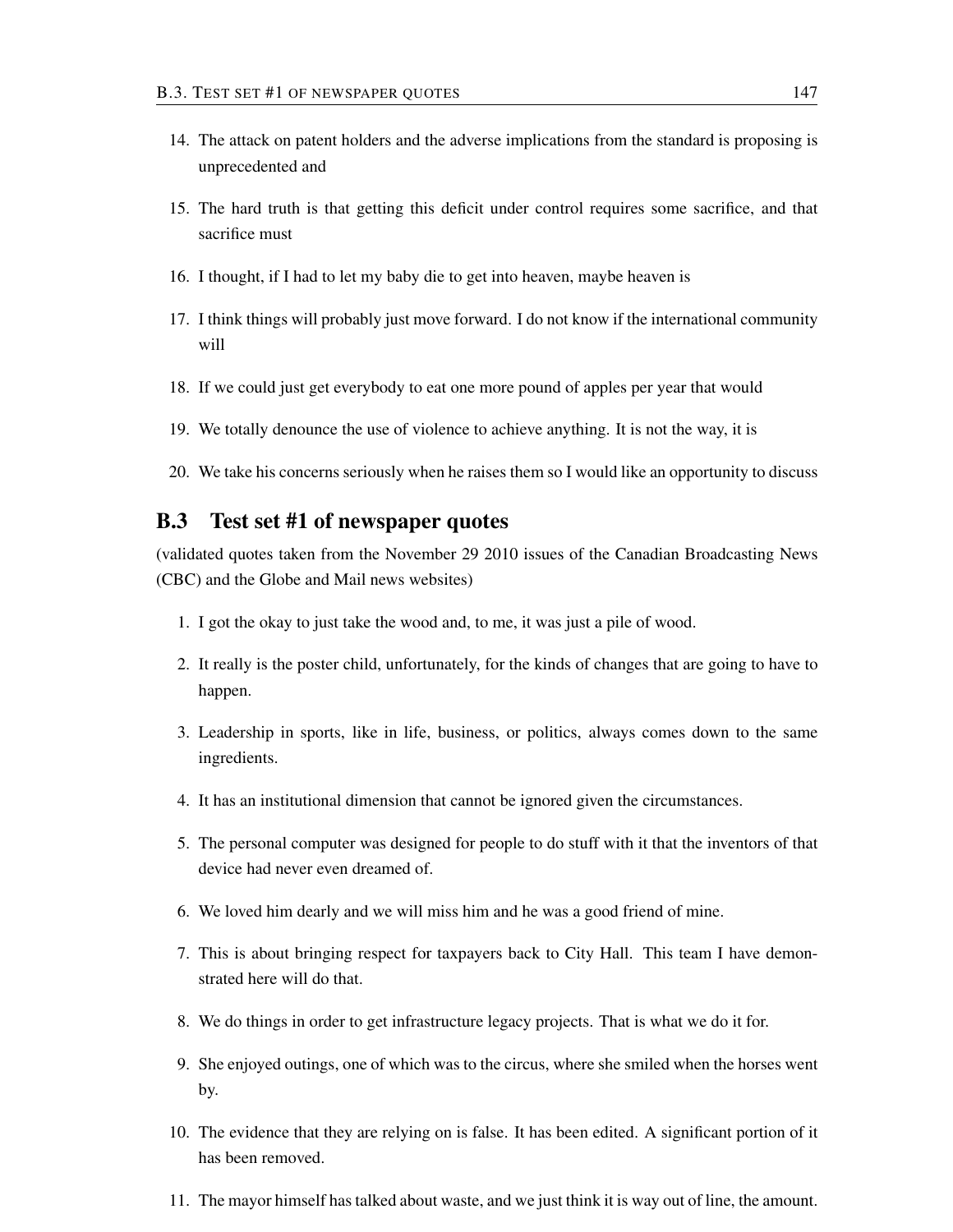#### B.4 Test set #2 of newspaper quotes

(unvalidated quotes taken from the February 8, 2012 paper version of the Canadian newspaper the Globe and Mail)

- 1. We heard that they were sent to the hospital. That was when we heard that he did not make it.
- 2. The thing that is nice about pregnancy is that in the end you have a baby.
- 3. It is going to be important for us to think about what our reliance on non renewable resource revenues will be.
- 4. Of all the candidates he is the one who is the least at ease in French, which is a fundamental problem.
- 5. He would rip off the wings of all the angels in heaven and sell them to the devil for his own gain if he could.
- 6. If I did not have people to pick my crops, I would not need my truck driver.
- 7. For all these reasons workers are easy targets in foreign lands.
- 8. I believe if I continue as the president, the people of the country would suffer more. I wish they would have a consolidated democracy.
- 9. It is really the material I use that dictates a certain kind of mood and the connections I can make between the footage.
- 10. You can not apologize for taking a position in a debate because otherwise you would never take a position in a debate.
- 11. I did not think there were too many members who did not connect the twin events, me being admitted to membership with the spontaneous fire.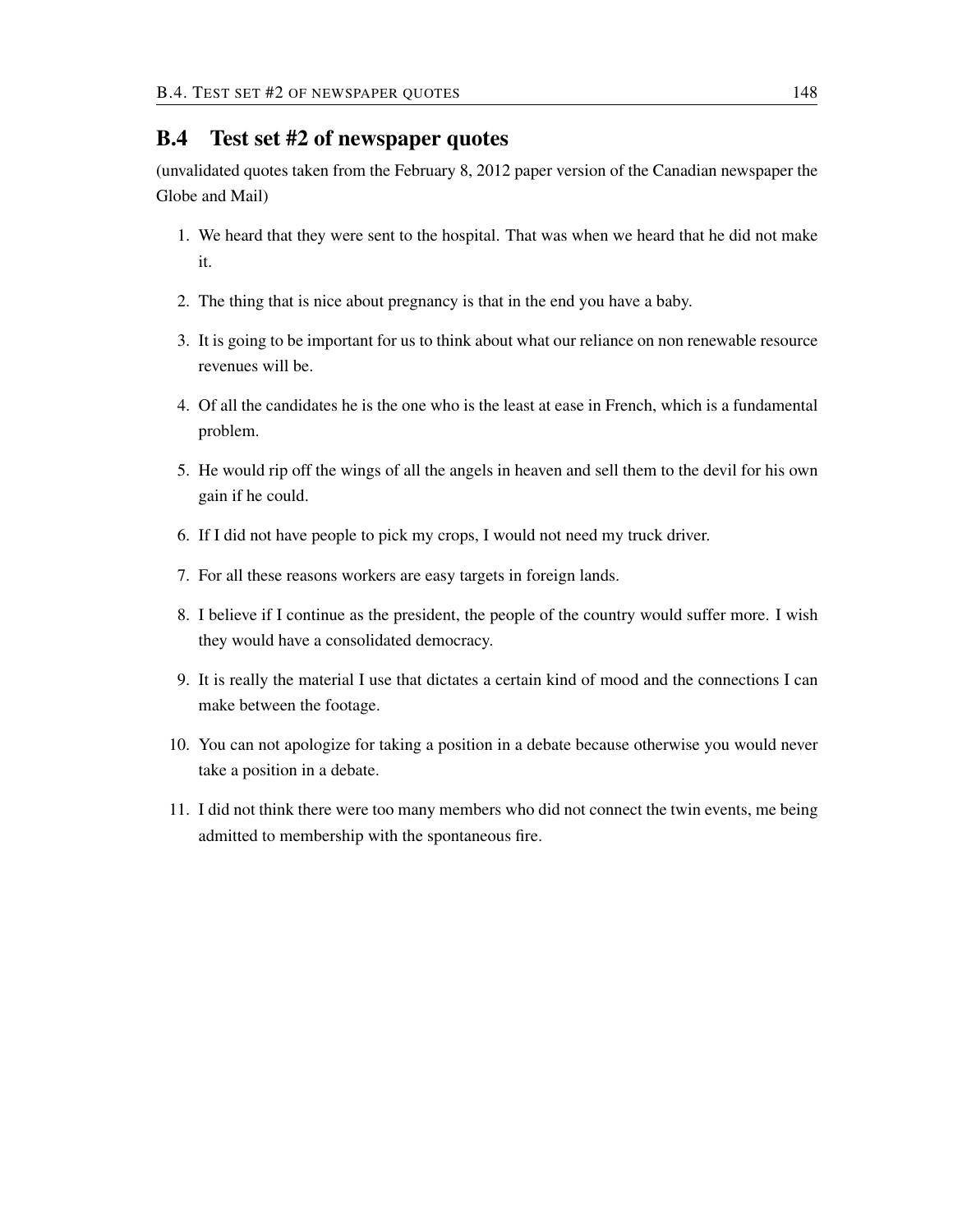### Appendix C

## How we clustered the lexical jokes by hand

Chapter 5 refers to this appendix.

#### C.1 The development set of simple lexical jokes.

A simple lexical joke is a text in which the tone of a single word (tone A) conflicts with the tone of one or more other words in the text (tone B) and both tone A and tone B are presented lexically. In the list of jokes below, the word with tone A is shown in bold and word(s) with tone B are underlined.

- 1. Operator, I would like to make a personage to person call please
- 2. Mom! Bart is on a strict diet of complex carbohydrates. Steak will make him logy.
- 3. Thirty two years as a chef and he can still go yum.
- 4. Cancel my appointments for this afternoon miss. I am rapping with my son.
- 5. Gentlemen nothing stands in the way of a final accord except that management wants profit maximization and the union wants more moola.
- 6. Well all our data confirm your own original diagnosis. You are just plain tuckered out.
- 7. Sometimes I think you are a serious research and development man and sometimes I think you are just messing around.
- 8. You cannot expect to wield supreme executive power just because some watery tart threw a sword at you.
- 9. Oh, how could I fall for fake Superbowl tickets? Gee, the fellas are gonna be crestfallen.
- 10. Gee! Determining which issues have growth potential while simultaneously working to provide your clients with a reasonable annual yield is most certainly creative.
- 11. It is best not to use big words. Why choose a big word when a diminutive one will do?
- 12. Damn it, agree to whatever she demands no matter what it takes I want my **mommy**.
- 13. Listen, serving the customer is merriment enough for me.
- 14. Last chance to see the **beautiful** reflections in Mirror Lake before **eutrophication** sets in.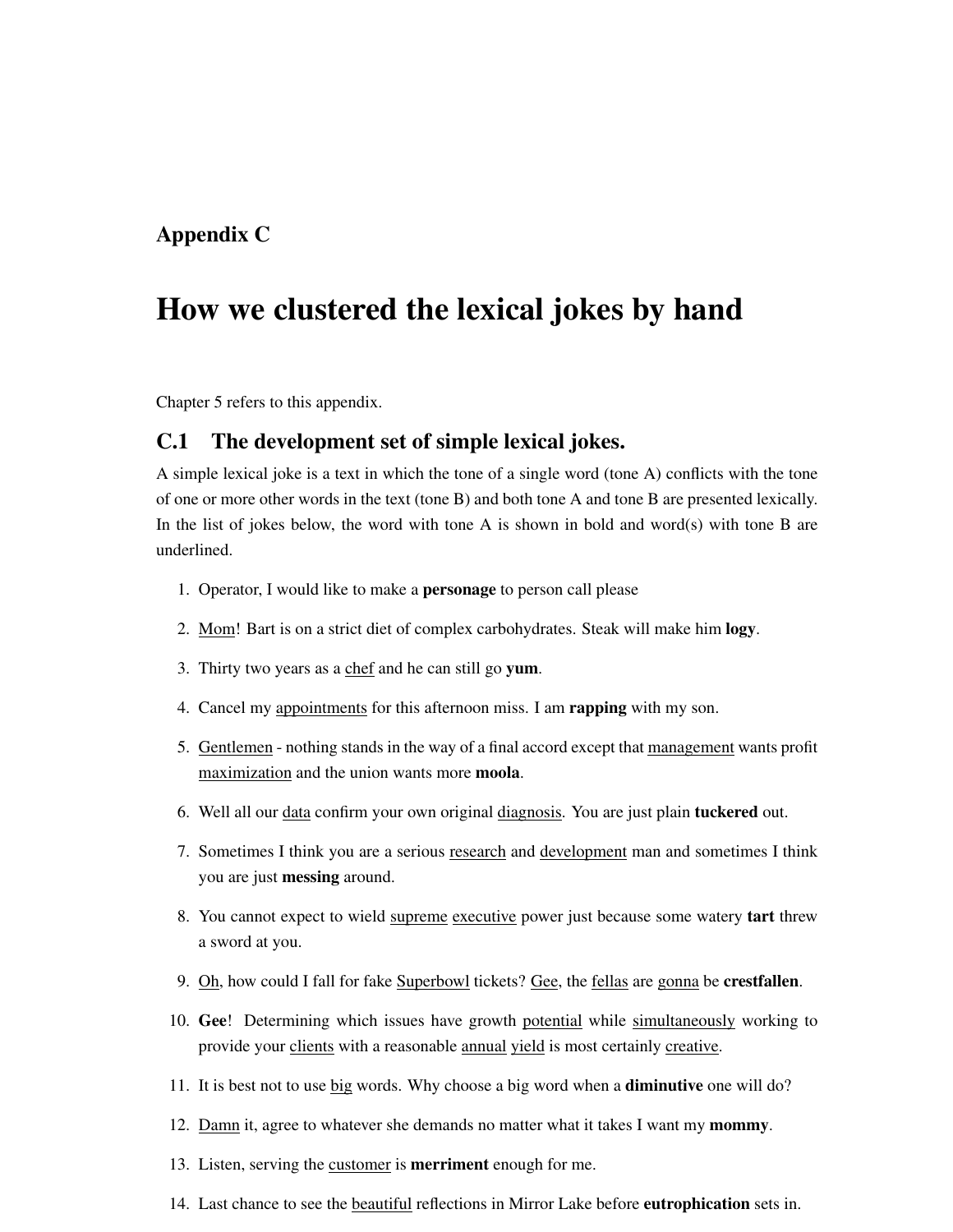- 15. The market gave a good account of itself today, Daddy, after some midmorning profit taking.
- 16. I understand you perfectly. When you say you want to extend your parameters, it means you want floozies.
- 17. Thou shalt not horn in on thy husband's racket.
- 18. Why art thou giving me a hard time? Eh? Speak up!
- 19. Forbearance is the watchword. That triumvirate of Twinkies merely overwhelmed my resolve.
- 20. His grace the lord archbishop has granted me an audience tomorrow. Work up a few zingers will you?

#### C.2 Development set of more complicated lexical jokes

- 1. Would you care to know dear that your hazy morn of an enchanted day in May is composed of six tenths parts per million sulfur dioxide, two parts per million carbon monoxide, four parts per million hydrocarbons, three parts ...
- 2. And then he strode into the board meeting brandishing this flaming sword and said Woe unto him who moves his corporate headquarters out to the suburbs.
- 3. And finally Lord may thy wisdom guide and inspire the deliberations of those thy servants our planning and zoning commission.
- 4. Oh, Lord, bless this thy hand grenade that with it thou may est blow thy enemies to tiny bits, in thy mercy.

#### C.3 Test set of simple lexical jokes

- 1. This cell block is for naughty businessmen like yourself who were caught price fixing and such.
- 2. Hail Caesar! The enemy has been totalled.
- 3. The woman who ordered the poulet chasseur would like to come in and rap about it.
- 4. If you do not mind my saying so Doctor, "Exegetical Dissertations on Theosophical Redirections in the Twentieth Century" will not have quite the impact of "Keep the Faith Baby".
- 5. Woe! The gods have now decreed that there will be a short pause for a commercial.
- 6. And finally Lord may thy wisdom guide and inspire the deliberations of those thy servants our planning and zoning commission.
- 7. I deem thee newsworthy.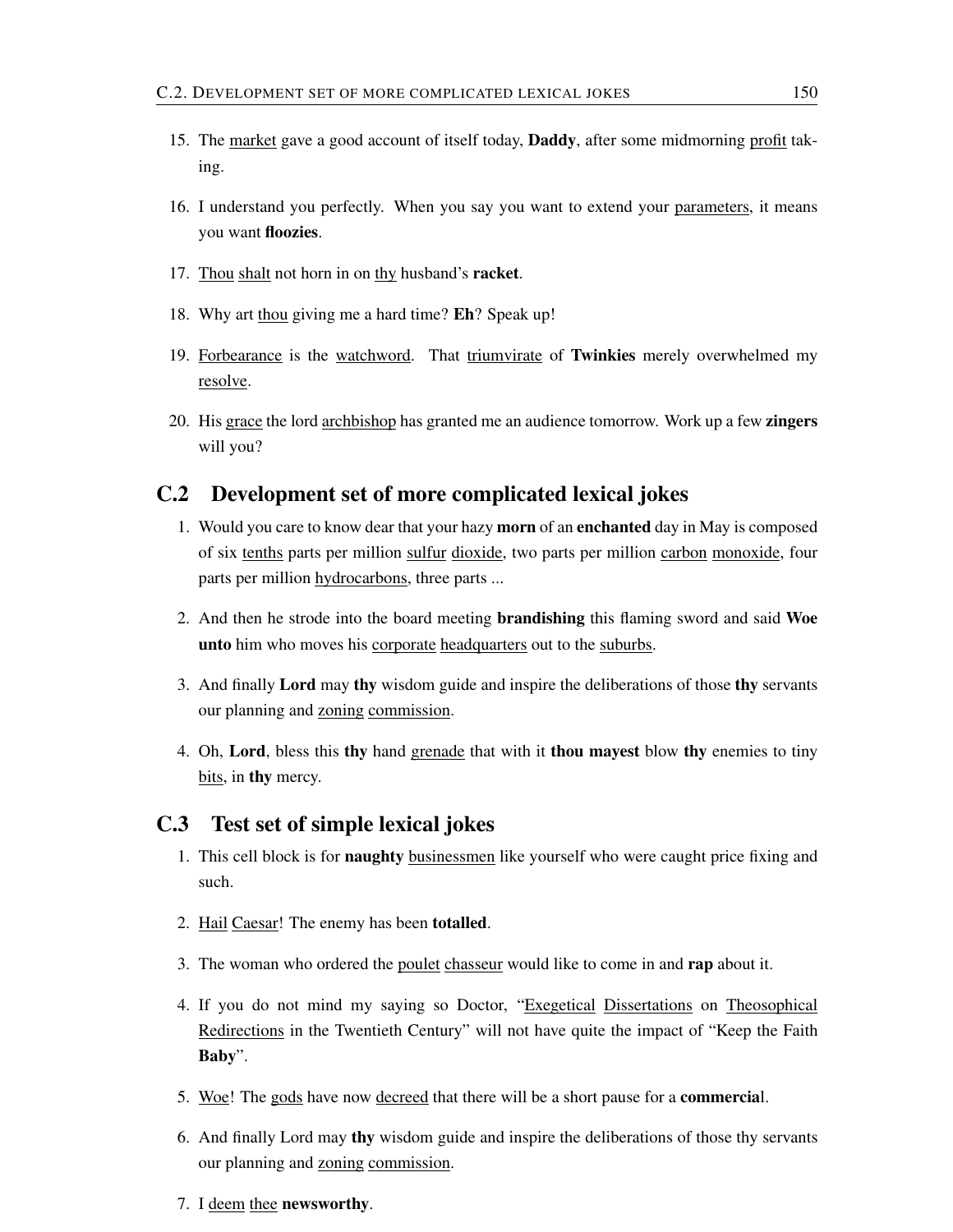- 8. You are getting to be a big boy sonny and when we are alone it is still nice to hear you call me Popsy. But in front of people try to remember to call me Sire.
- 9. Miss would you type this searing blast at the honkie power structure in triplicate for me please?
- 10. There is a skillful juxtaposition of contrasting elements but doggone it I miss his oblique offhand symbolism.
- 11. I warned you that giving him the presidency would be a boo boo.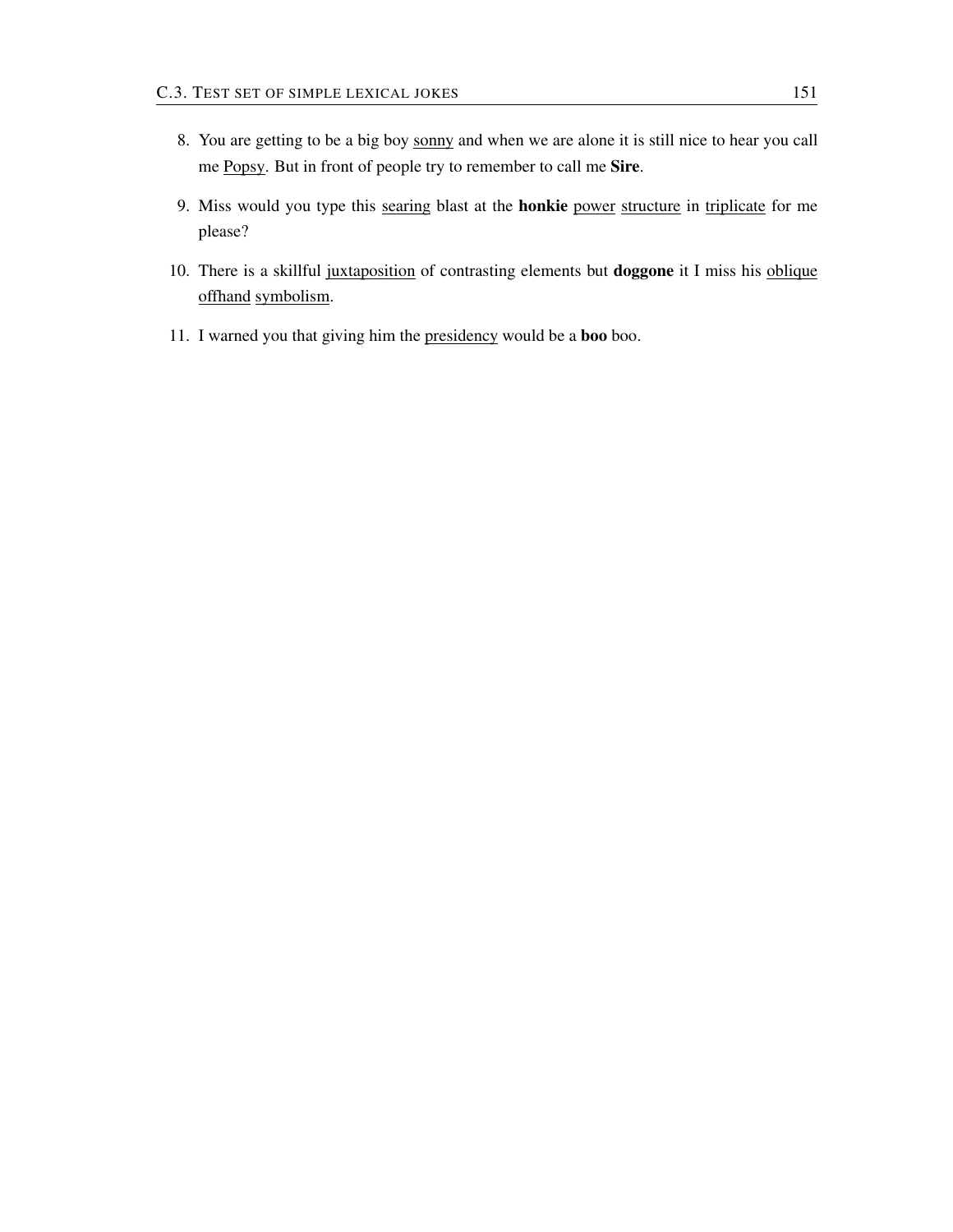### Appendix D

## All the texts output by the generator

Chapters 7 and 8 refer to this appendix. As Chapter 8 explains, the generator uses 4 thresholds and different values for these thresholds were experimented with in development testing. The two sets of thresholds shown in Table D.1 yielded the best results and both sets were used in the final test.

| set $#1$                                                                                                                                                             | set $#2$                                                                                                                              |
|----------------------------------------------------------------------------------------------------------------------------------------------------------------------|---------------------------------------------------------------------------------------------------------------------------------------|
| • frequency threshold $= 20$                                                                                                                                         | • frequency threshold $= 4$                                                                                                           |
| • corpus threshold $= 2$                                                                                                                                             | • corpus threshold $= 1$                                                                                                              |
| $\bullet$ uniformity threshold =                                                                                                                                     | $\bullet$ uniformity threshold = 0.5                                                                                                  |
| 0.55                                                                                                                                                                 | • joke threshold = $0.35$                                                                                                             |
| • joke threshold = $0.35$                                                                                                                                            | These less restrictive thresholds                                                                                                     |
| These more restrictive thresholds<br>yielded the highest precision<br>scores in development testing,<br>but yielded only 2 outputs from<br>203 potential seed texts. | yielded lower precision scores in<br>development testing but more<br>texts (100) were generated from<br>the 203 potential seed texts. |

Table D.1: Two sets of generator thresholds were used in the final test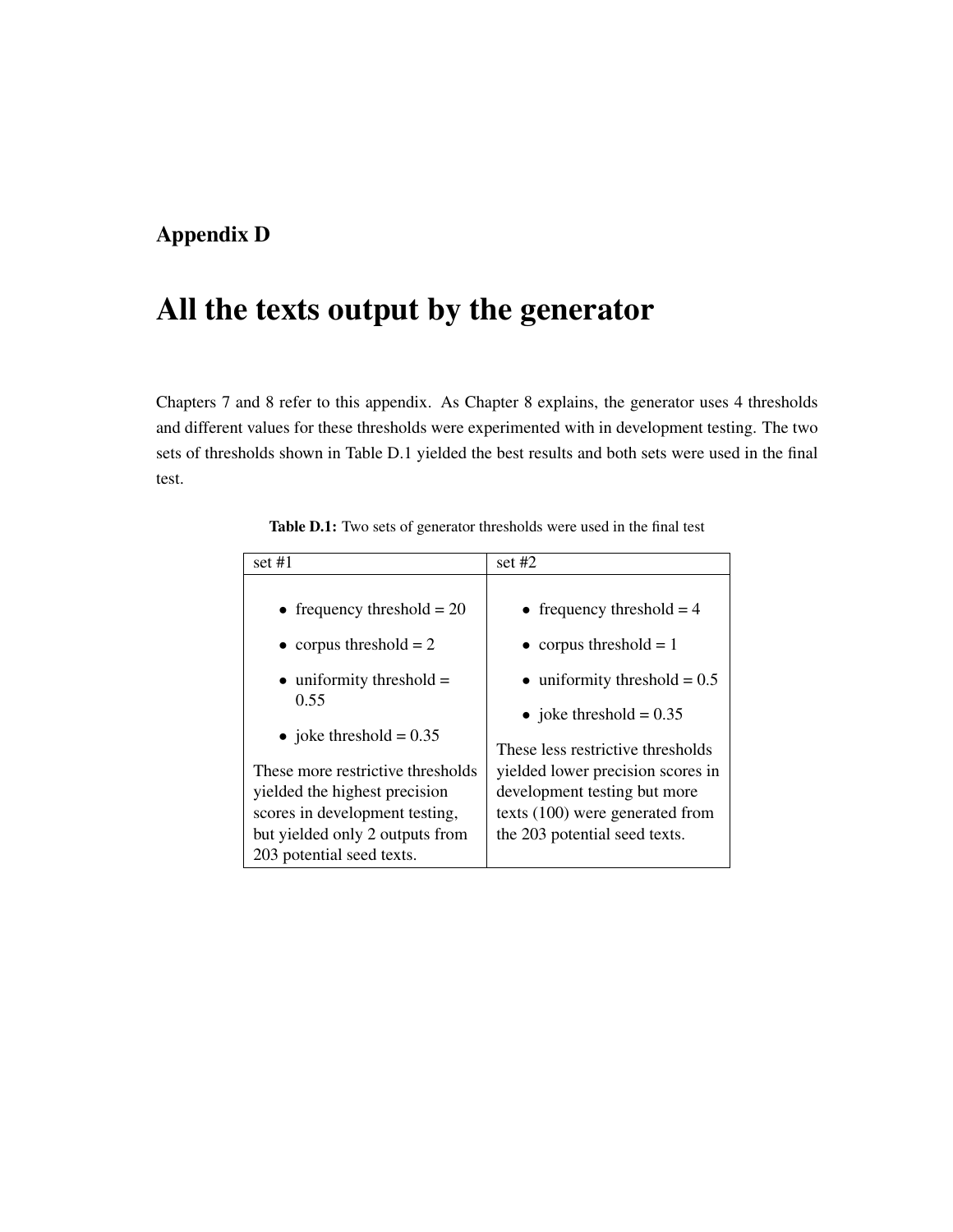#### D.1 Output from the more restrictive thresholds

The more restrictive thresholds (set #1 in Table D.1) generated only 2 texts from the 203 seed texts:

- 1. If you develop decree, never have more than ten.
- 2. Presidential leadership need not always cost money. Look for low and no dues options. They can be surprisingly effective.

#### D.2 Output from the less restrictive thresholds

The less restrictive thresholds (set #2 in Table D.1) generated following 100 texts from the 203 seed texts:

- 1. And so our goal on health care is, if we can get, instead of health care costs going up percent a year, it is going up at the level of inflation, maybe just slightly above inflation, we have made huge progress. And by the way, that is the single most important thing we could do in terms of reducing our arrears. That is why we did it.
- 2. And so our goal on health care is, if we can get, instead of health care costs going up percent a year, it is going up at the level of inflation, maybe just slightly above inflation, we have made huge progress. And by the way, that is the single most important thing we could do in terms of reducing our dues. That is why we did it.
- 3. And so our goal on health care is, if we can get, instead of health care costs going up percent a year, it is going up at the level of inflation, maybe just slightly above inflation, we have made huge progress. And by the way, that is the single most important thing we could do in terms of reducing our shortfall. That is why we did it.
- 4. And so our goal on health care is, if we can get, instead of health care costs going up percent a year, it is going up at the level of inflation, maybe just slightly above inflation, we have made huge progress. And by the way, that is the single most important thing we could do in terms of reducing our underage. That is why we did it.
- 5. As a nuclear power as the only nuclear power to have used a nuclear weapon the United States has a moral albatross to act.
- 6. As a nuclear power as the only nuclear power to have used a nuclear weapon the United States has a moral encumbrance to act.
- 7. As a nuclear power as the only nuclear power to have used a nuclear weapon the United States has a moral subjection to act.
- 8. Change will not come if we wait for some other person or some other time. We are the ones we have been waiting for. We are the vicissitude that we seek.
- 9. I can make a firm pledge, under my plan, no family making less than a year will see any form of tax increase. Not your income tax, not your payroll tax, not your capital gains taxes, not any of your tithe.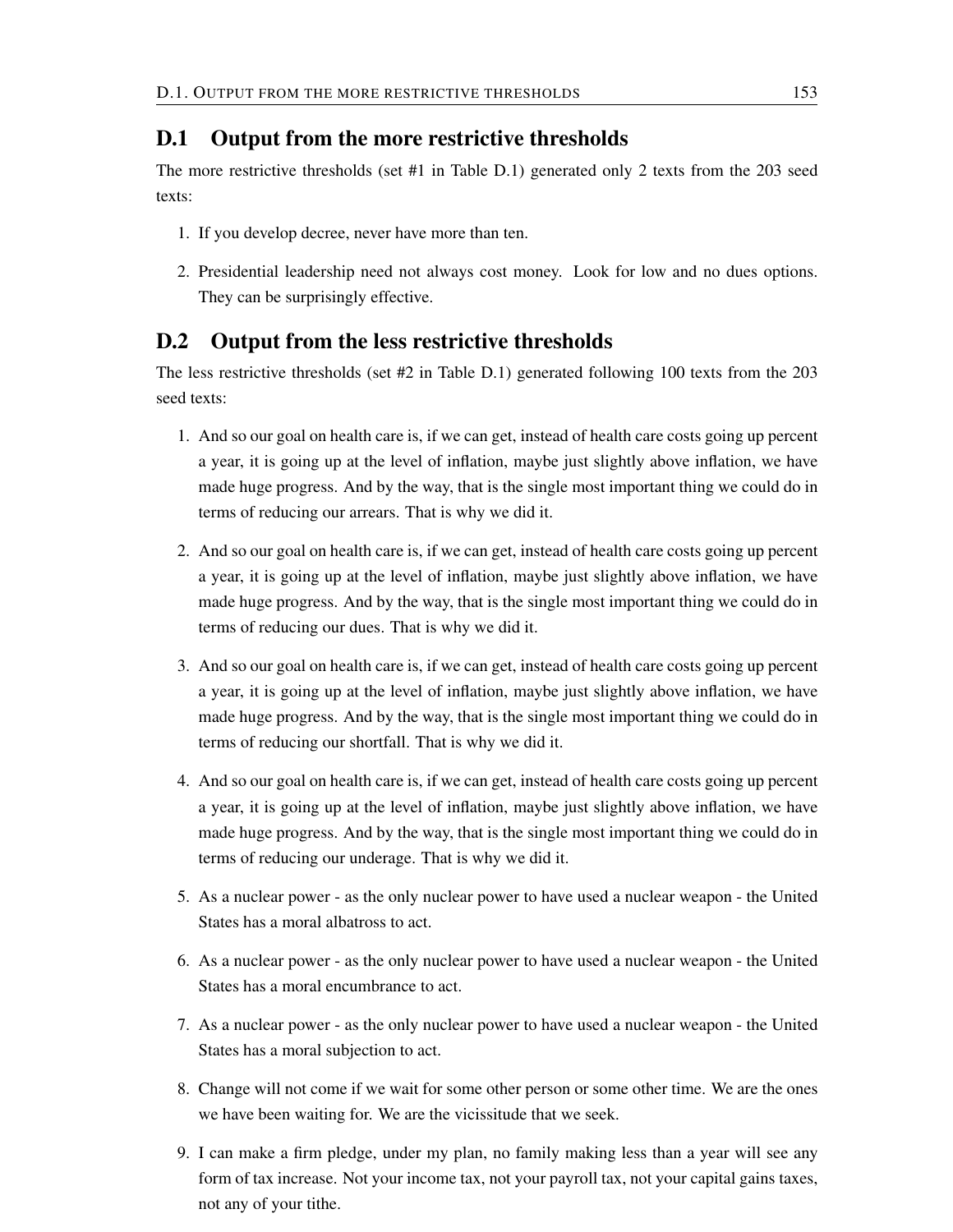- 10. I do not oppose all wars. What I am opposed to is a dumb war. What I am opposed to is a pandemic war.
- 11. I found this national debt, doubled, wrapped in a big bow waiting for me as I stepped into the watermelon Office.
- 12. I just want to go through Central Park and watch folks passing by. Spend the whole day watching mortals. I miss that.
- 13. I mean, I do think at a certain point you have made enough pesos.
- 14. I said that America role would be limited; that we would not put ground troops into Libya; that we would focus our unique capabilities on the front end of the operation, and that we would transfer responsibility to our allies and comrades.
- 15. I said that America role would be limited; that we would not put ground troops into Libya; that we would focus our unique capabilities on the front end of the operation, and that we would transfer responsibility to our allies and confederates.
- 16. I said that America role would be limited; that we would not put ground troops into Libya; that we would focus our unique capabilities on the front end of the operation, and that we would transfer responsibility to our allies and consorts.
- 17. I said that America role would be limited; that we would not put ground troops into Libya; that we would focus our unique capabilities on the front end of the operation, and that we would transfer responsibility to our allies and pals.
- 18. I said that America role would be limited; that we would not put ground troops into Libya; that we would focus our unique capabilities on the front end of the operation, and that we would transfer responsibility to our allies and playmates.
- 19. I said that America role would be limited; that we would not put ground troops into Libya; that we would focus our unique capabilities on the front end of the operation, and that we would transfer responsibility to our allies and sidekicks.
- 20. Can a man take fire in his bosom, and his ensemble not be burned?
- 21. Can a man take fire in his bosom, and his equipment not be burned?
- 22. Can a man take fire in his bosom, and his gear not be burned?
- 23. Can a man take fire in his bosom, and his outfit not be burned?
- 24. Can a man take fire in his bosom, and his tout ensemble not be burned?
- 25. Can a man take fire in his bosom, and his vesture not be burned?
- 26. Can one go upon hot coals, and his pads not be burned?
- 27. Wisdom is before him that hath understanding; but the eyes of a fool are in the ends of the cosmos.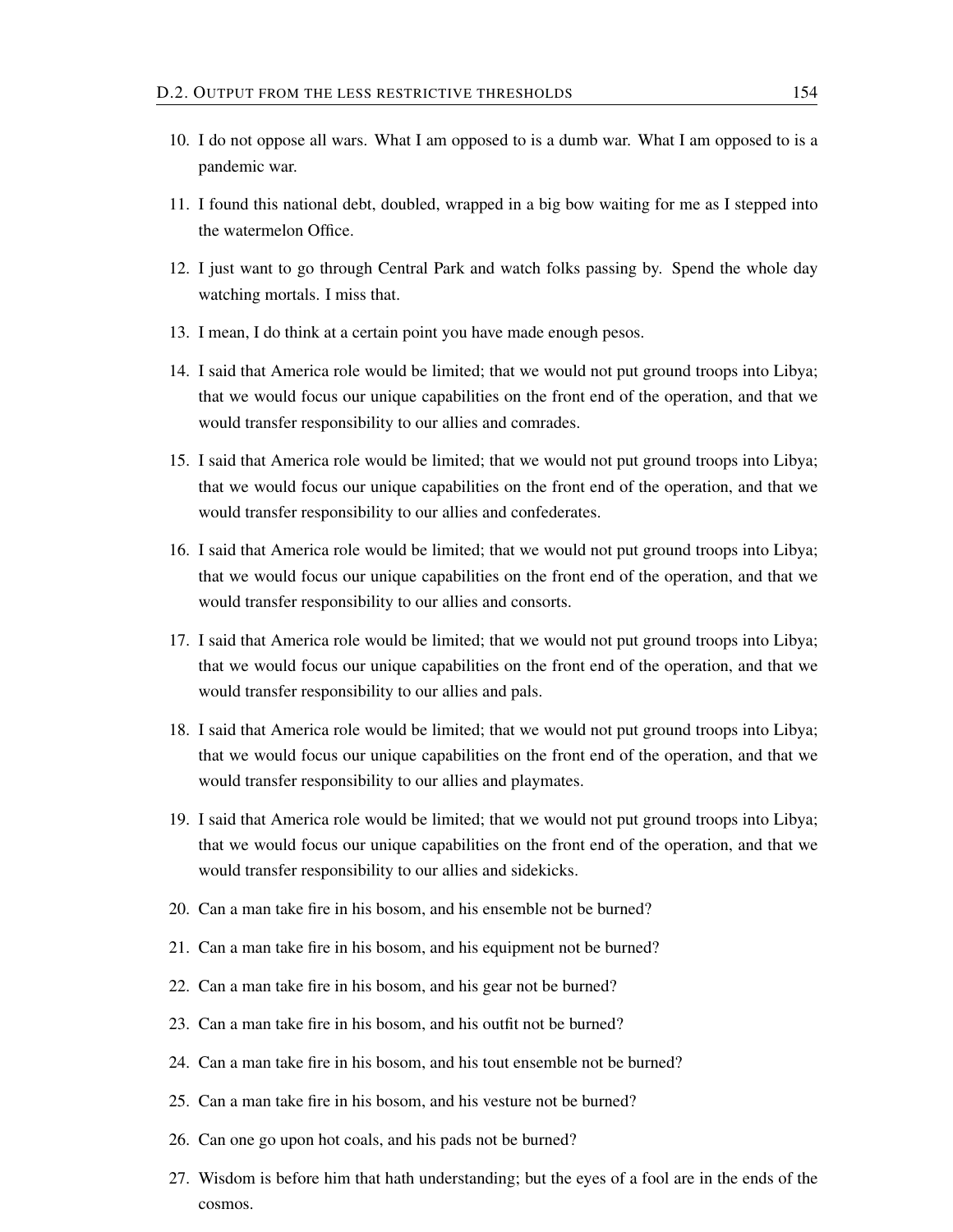- 28. Wisdom is before him that hath understanding; but the eyes of a fool are in the ends of the terra.
- 29. Wisdom is before him that hath understanding; but the eyes of a fool are in the ends of the universe.
- 30. A foolish son is a grief to his father, and acidity to her that bare him.
- 31. Always remember that back-up may hate you but those who hate you do not win unless you hate them. And then you destroy yourself.
- 32. Always remember that redundancy may hate you but those who hate you do not win unless you hate them. And then you destroy yourself.
- 33. Any change is resisted because bureaucrats have a vested interest in the bedlam in which they exist.
- 34. Any change is resisted because bureaucrats have a vested interest in the discord in which they exist.
- 35. Any change is resisted because bureaucrats have a vested interest in the entropy in which they exist.
- 36. Any change is resisted because bureaucrats have a vested interest in the misrule in which they exist.
- 37. Any change is resisted because bureaucrats have a vested interest in the tumult in which they exist.
- 38. Any lady who is first lady likes being first duchess. I do not care what they say, they like it.
- 39. Any lady who is first lady likes being first gentlewoman. I do not care what they say, they like it.
- 40. Certainly in the next years we shall see a woman president, perhaps sooner than you think. A woman can and should be able to do any political job that a swain can do.
- 41. Do not get the impression that you arouse my distemper. You see, one can only be angry with those he respects.
- 42. Do not get the impression that you arouse my irritability. You see, one can only be angry with those he respects.
- 43. Do not get the impression that you arouse my petulance. You see, one can only be angry with those he respects.
- 44. I am not a knave.
- 45. I believe in the battle whether it is the battle of a campaign or the battle of this office, which is a continuing fray.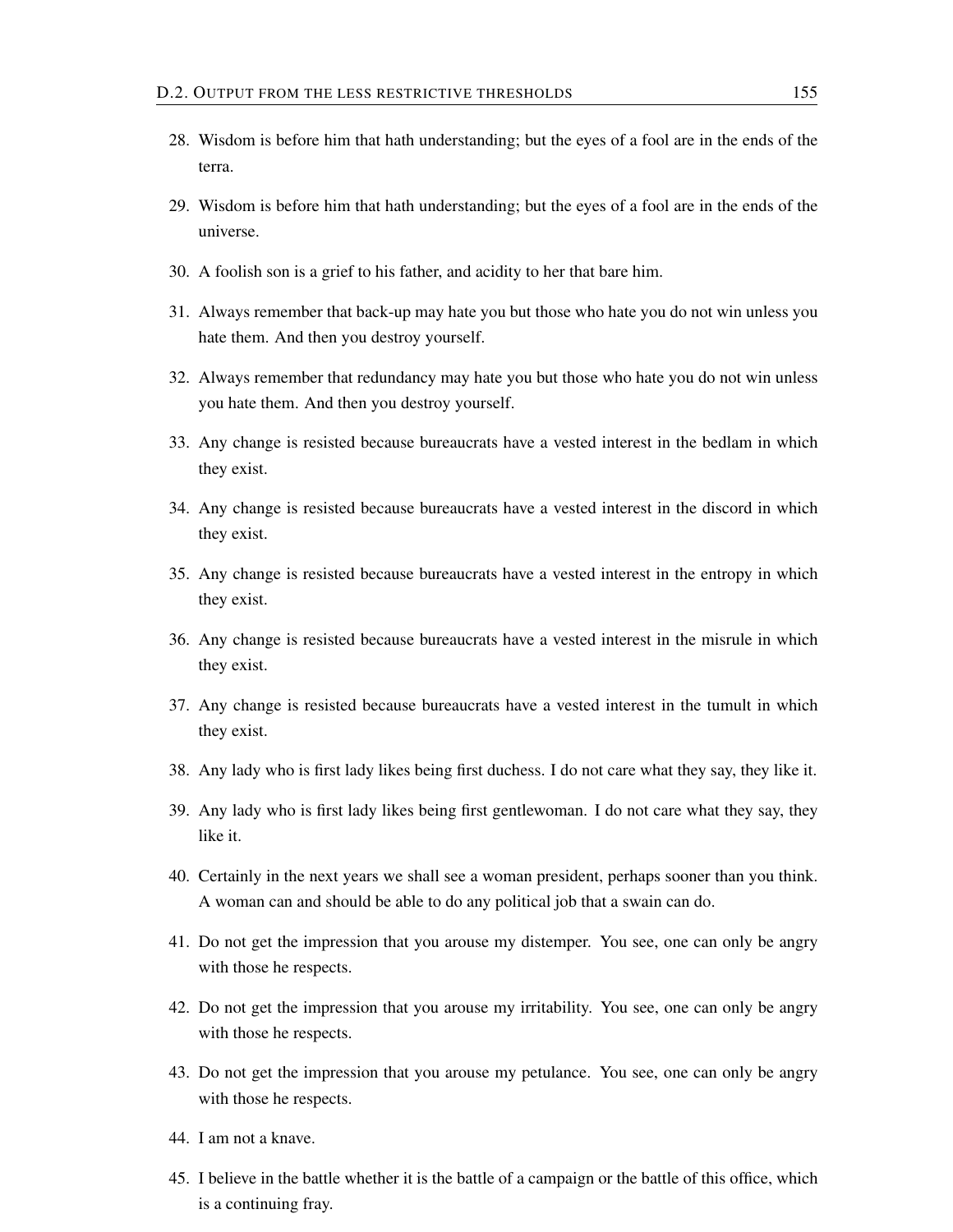- 46. I believe in the battle whether it is the battle of a campaign or the battle of this office, which is a continuing scrimmage.
- 47. I do not know anything that builds the will to win better than competitive gaiety.
- 48. I gave em a sword. And they stuck it in, and they twisted it with relish. And I guess if I had been in their position, I would have done the same implement.
- 49. I reject the cynical view that politics is a dirty biz.
- 50. In the television age, the key distinction is between the candidate who can speak poetry and the one who can only speak nonfiction.
- 51. It is necessary for me to establish a winner image. Therefore, I have to beat VIP.
- 52. It is necessary for me to establish a winner image. Therefore, I have to beat personage.
- 53. Arguments of convenience lack righteousness and inevitably trip you up.
- 54. Be precise. A lack of precision is dangerous when the margin of boner is small.
- 55. Be precise. A lack of precision is dangerous when the margin of misdeed is small.
- 56. Be precise. A lack of precision is dangerous when the margin of transgression is small.
- 57. Be precise. A lack of precision is dangerous when the margin of trespass is small.
- 58. Death has a tendency to encourage a depressing view of enmity.
- 59. Do not necessarily avoid sharp edges. Occasionally they are necessary to conveyance.
- 60. Do not speak ill of your predecessors or successors. You did not walk in their sneaker.
- 61. First rule of politics: you can not win unless you are on the ballot. Second commandment: If you run, you may lose. And, if you tie, you do not win.
- 62. First rule of politics: you can not win unless you are on the ballot. Second edict: If you run, you may lose. And, if you tie, you do not win.
- 63. First rule of politics: you can not win unless you are on the ballot. Second ordinance: If you run, you may lose. And, if you tie, you do not win.
- 64. First rule of politics: you can not win unless you are on the ballot. Second precept: If you run, you may lose. And, if you tie, you do not win.
- 65. First rule of politics: you can not win unless you are on the ballot. Second propriety: If you run, you may lose. And, if you tie, you do not win.
- 66. If a prospective Presidential approach can not be explained clearly enough to be understood well, it probably has not been thought through well enough. If not well understood by the American people, it probably will not sail anyway. Send it back for further ideation.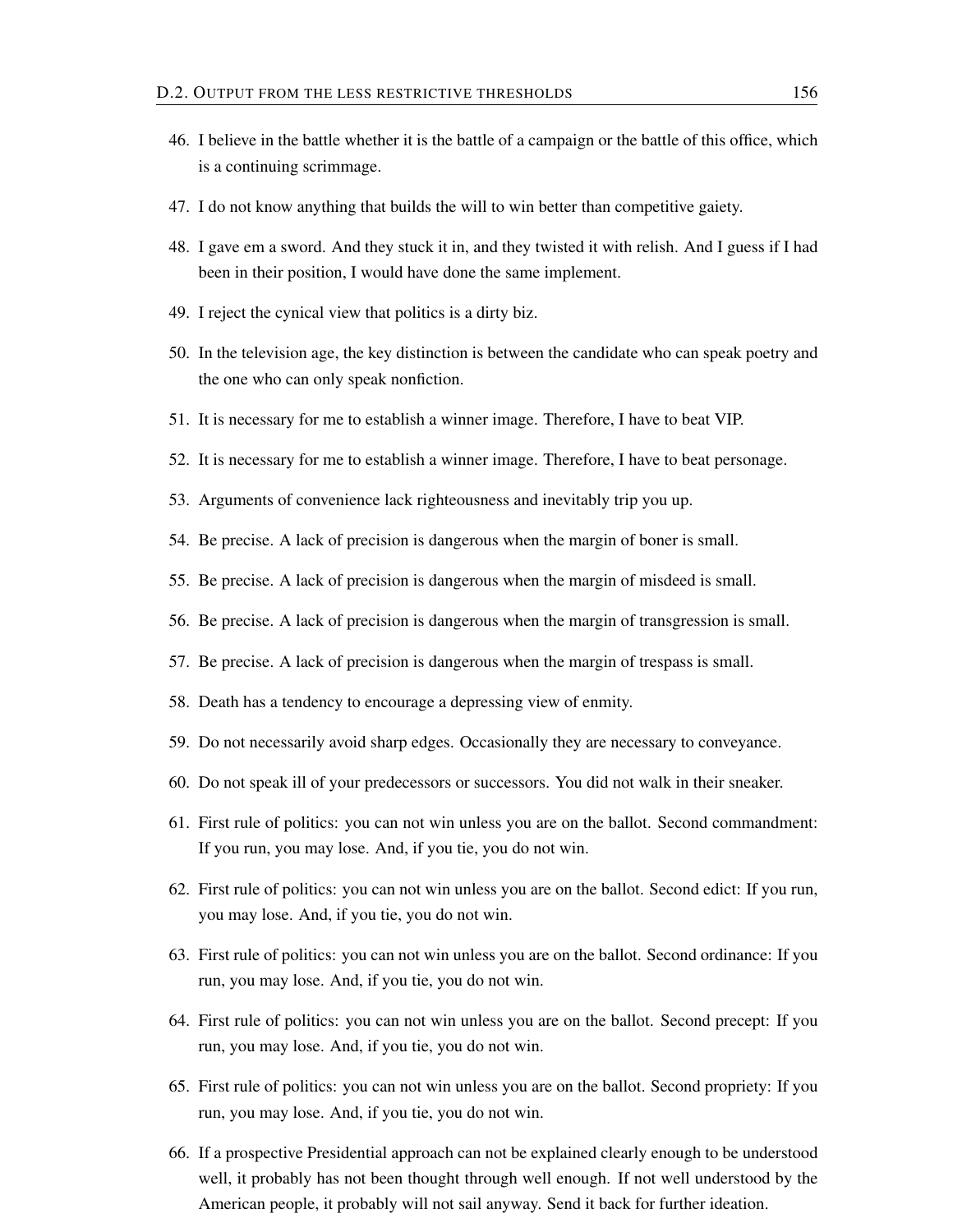- 67. If a prospective Presidential approach can not be explained clearly enough to be understood well, it probably has not been thought through well enough. If not well understood by the American people, it probably will not sail anyway. Send it back for further musing.
- 68. If you develop commandment, never have more than ten.
- 69. If you develop decree, never have more than ten.
- 70. If you develop edict, never have more than ten.
- 71. If you develop ordinance, never have more than ten.
- 72. If you develop precept, never have more than ten.
- 73. If you develop propriety, never have more than ten.
- 74. If you foul up, tell the President and correct it fast. Delay only amalgamation mistakes.
- 75. If you foul up, tell the President and correct it fast. Delay only combo mistakes.
- 76. In politics, every day is filled with numerous opportunities for serious boner. Enjoy it.
- 77. In politics, every day is filled with numerous opportunities for serious misdeed. Enjoy it.
- 78. In politics, every day is filled with numerous opportunities for serious trespass. Enjoy it.
- 79. Know that the amount of criticism you receive may correlate somewhat to the amount of clout you receive.
- 80. Know that the amount of criticism you receive may correlate somewhat to the amount of promo you receive.
- 81. Apprehend to say I do not know. If used when appropriate, it will be often.
- 82. Leave the President family business to him. You will have plenty to do without trying to manage the First Family. They are likely to do fine without your succor.
- 83. Presidential leadership need not always cost money. Look for low and no dues options. They can be surprisingly effective. The Federal Government should be the last resort, not the first. Ask if a potential program is truly a federal responsibility or whether it can better be handled privately, by voluntary organizations, or by local or state dominion.
- 84. The Federal Government should be the last resort, not the first. Ask if a potential program is truly a federal responsibility or whether it can better be handled privately, by voluntary organizations, or by local or state the feds.
- 85. The Secretary of Defense is not a super General or Admiral. His task is to exercise civilian control over the Department for the Commander in Chief and the Arcadian.
- 86. The Secretary of Defense is not a super General or Admiral. His task is to exercise civilian control over the Department for the Commander in Chief and the homey.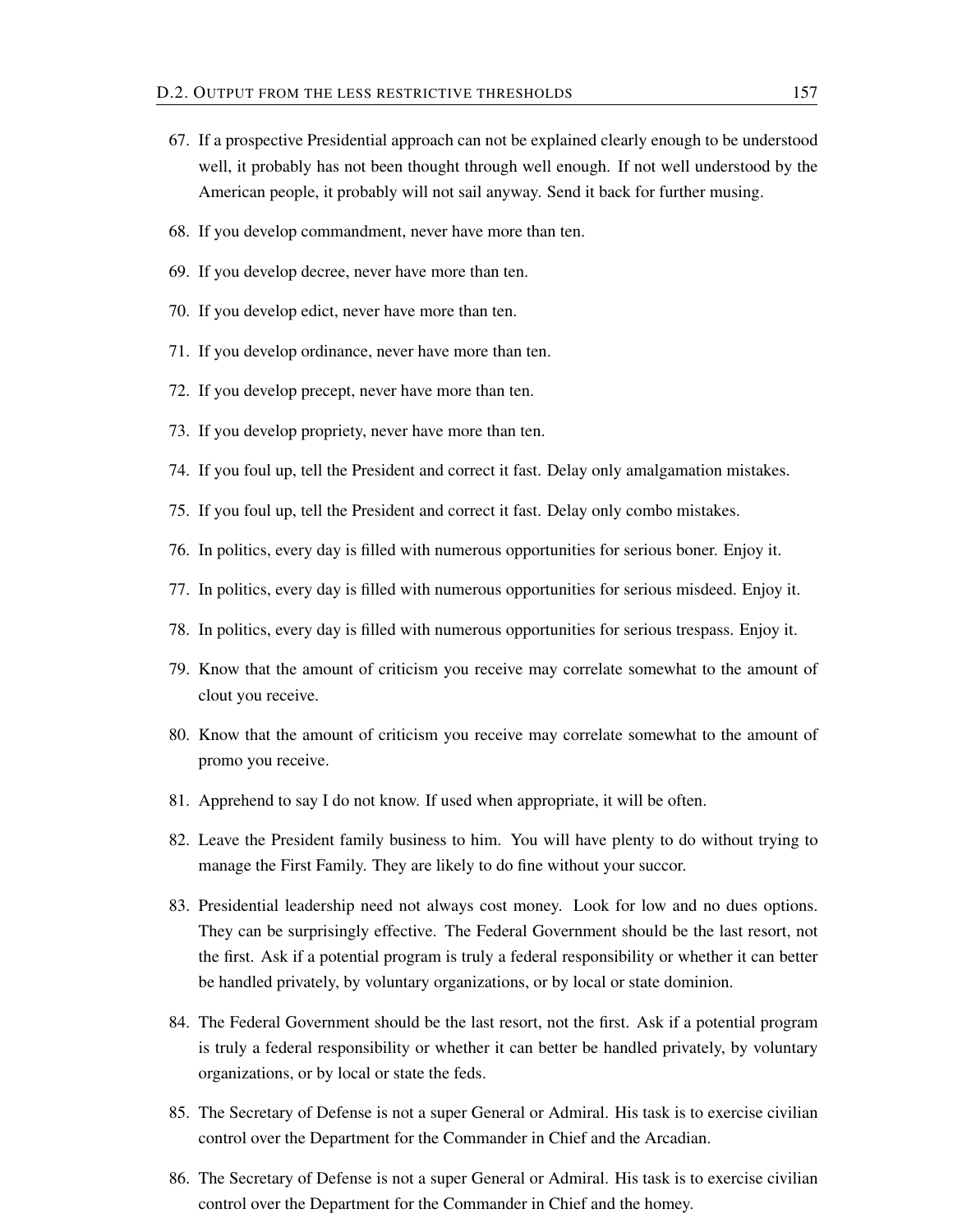- 87. The Secretary of Defense is not a super General or Admiral. His task is to exercise civilian control over the Department for the Commander in Chief and the rustic.
- 88. Treat each federal dollar as if it was hard earned; it was by a burgher.
- 89. Treat each federal dollar as if it was hard earned; it was by a inhabitant.
- 90. Visit with your predecessors from previous Administrations. They know the ropes and can help you see around some corners. Try to make original faux pas, rather than needlessly repeating theirs.
- 91. When asked for your views, by the press or others, remember that what they really want to know is the CEO views.
- 92. When cutting staff at the Pentagon, do not eliminate the thin layer that assures civilian bridle.
- 93. When cutting staff at the Pentagon, do not eliminate the thin layer that assures civilian dominion.
- 94. When cutting staff at the Pentagon, do not eliminate the thin layer that assures civilian subjection.
- 95. When cutting staff at the Pentagon, do not eliminate the thin layer that assures civilian sway.
- 96. Your performance depends on your people. Select the best, train them and back them. When errors occur, give sharper guidance. If errors persist or if the fit feels wrong, help them move on. The country cannot afford amateur hour in the alabaster House.
- 97. Your performance depends on your people. Select the best, train them and back them. When errors occur, give sharper guidance. If errors persist or if the fit feels wrong, help them move on. The country cannot afford amateur hour in the blanched House.
- 98. Your performance depends on your people. Select the best, train them and back them. When errors occur, give sharper guidance. If errors persist or if the fit feels wrong, help them move on. The country cannot afford amateur hour in the hoary House.
- 99. Your performance depends on your people. Select the best, train them and back them. When errors occur, give sharper guidance. If errors persist or if the fit feels wrong, help them move on. The country cannot afford amateur hour in the pearly House.
- 100. Your performance depends on your people. Select the best, train them and back them. When errors occur, give sharper guidance. If errors persist or if the fit feels wrong, help them move on. The country cannot afford amateur hour in the waxen House.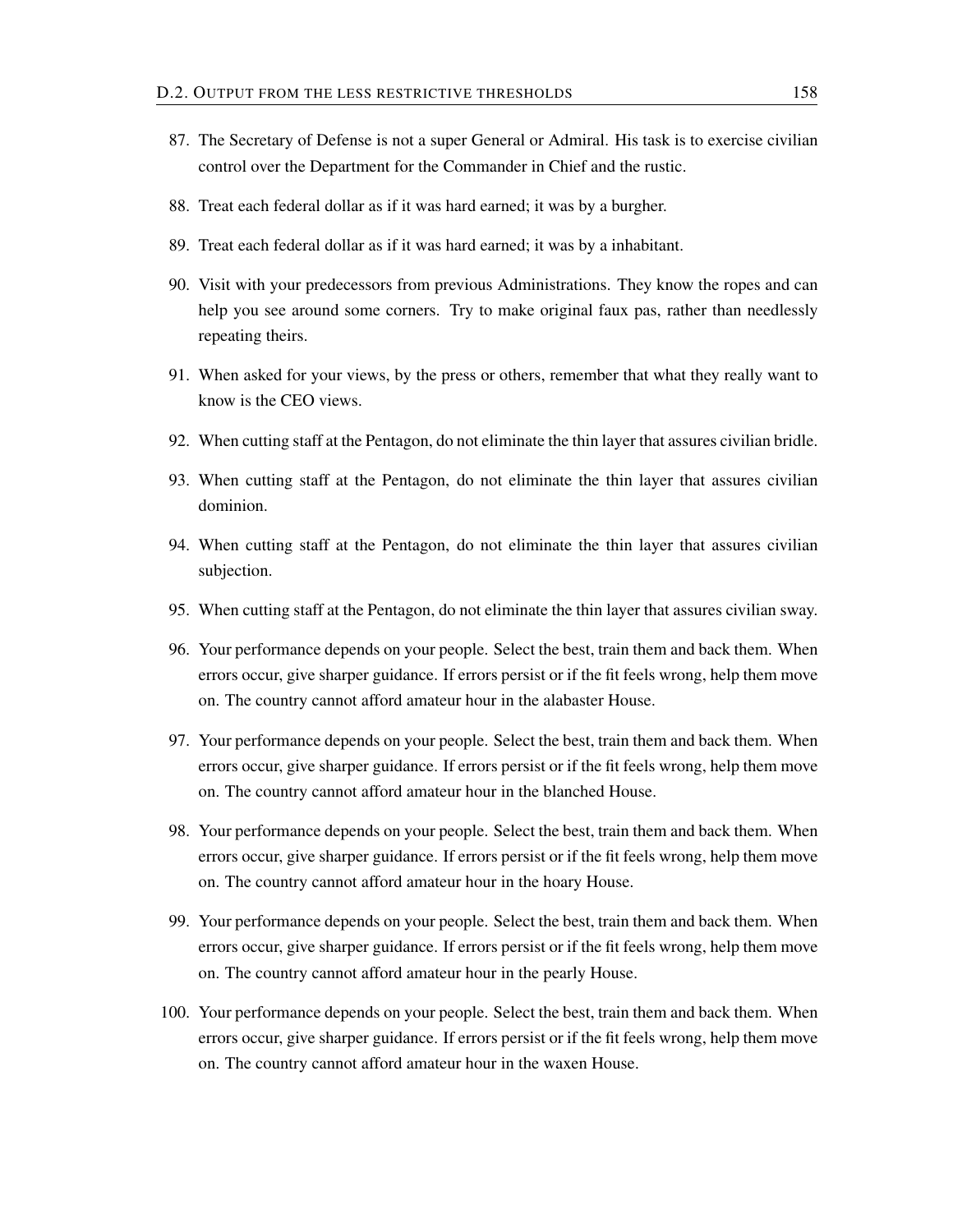## Bibliography

- Alexander, R. (1984). Verbal humor and variation in english: Sociolinguistic notes on a variety of jokes. *Beiträge zur Fremdsprachenvermittlung aus dem Konstanzer Sprachlehrinstitut (SLI)*, 14:53–63.
- Attardo, S. (1994). *Linguistic theories of humor*. Walter de Gruyter, Berlin.
- Attardo, S., Hempelmann, C., and Maio, S. D. (2002). Script oppositions and logical mechanisms: modeling incongruities and their resolutions. *Humor: International Journal of Humor Research*, 15(1):3–46.
- Attardo, S. and Raskin, V. (1991). Script theory revis(it)ed: joke similarity and joke representation model. *Humor: International Journal of Humor Research*, 4(3):293–347.
- Biber, D. (1988). *Variation across speech and writing*. Cambridge University Press.
- Binsted, K. (1996). *Machine humour: An implemented model of puns*. PhD thesis, University of Edinburgh.
- Brooke, J., Wang, T., and Hirst, G. (2010). Automatic acquisition of lexical formality. In *Proceedings of the 23rd International Conference on Computational Linguistics: Posters*, pages 90–98. Association for Computational Linguistics.
- Catford, J. C. (1965). *A linguistic theory of translation: An essay in applied linguistics*, volume 8. Oxford University Press.
- Deerwester, S., Dumais, S., Furnas, G., Landauer, T., and Harshman, R. (1990). Indexing by latent semantic analysis. *Journal of the American society for information science*, 41(6):391–407.
- Edmonds, P. (1999). *Semantic representations of near-synonyms for automatic lexical choice*. PhD thesis, University of Toronto.
- Fauconnier, G. and Turner, M. (1994). Conceptual projection and middle spaces. Technical report, Citeseer.
- Freud, S. (1966). *Jokes and their relation to the unconscious*. Routledge & Kegan Paul, London. Translated by James Strachey. First published 1905.
- Friend, T. (2002). What's So Funny? *The New Yorker*, November 11:78–93.
- Gale, W. and Sampson, G. (1995). Good-Turing frequency estimation without tears. *Journal of Quantitative Linguistics*, 2.
- Halliday, M. A. (1988). On the language of physical science. *Registers of written English: Situational factors and linguistic features*, pages 162–178.
- Hinton, P. (2004). *Statistics explained*. Routledge, London/New York.
- Jurafsky, D., Martin, J., and Kehler, A. (2009). *Speech and language processing: An introduction to natural language processing, computational linguistics, and speech recognition*. Prentice Hall.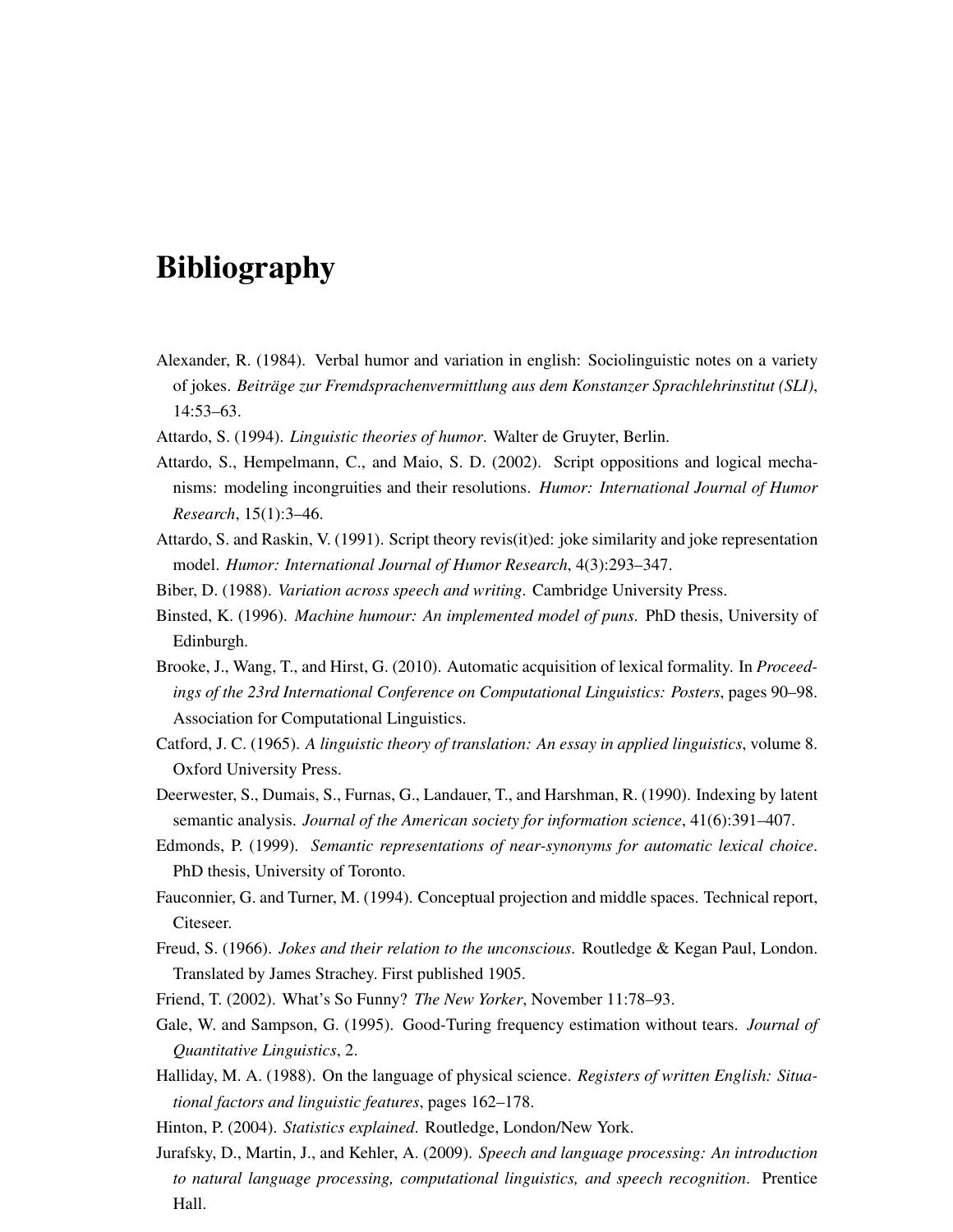- Kamvar, S., Klein, D., and Manning, C. (2002). Interpreting and extending classical agglomerative clustering algorithms using a model-based approach. In *MACHINE LEARNING-INTERNATIONAL WORKSHOP THEN CONFERENCE-*, pages 283–290.
- Katz, B. (1993). A neural resolution of the incongruity and incongruity-resolution theories of humour. *Connection Science*, 5:59–75.
- Keith-Spiegel, P. (1972). Early conceptions of humor: Varieties and issues. *The psychology of humor: Theoretical perspectives and empirical issues*, pages 4–39.
- Klein, D. and Manning, C. D. (2003). Accurate unlexicalized parsing. In *Proceedings of the 41st Annual Meeting on Association for Computational Linguistics - Volume 1*, ACL '03, pages 423–430, Stroudsburg, PA, USA. Association for Computational Linguistics.
- Koestler, A. (1964). The act of creation. *New York*, 13.
- Kyratzis, S. (2003). Laughing metaphorically: metaphor and humour in discourse. In *8th International Cognitive Linguistics Conference*, pages 20–25.
- Lakoff, G. and Johnson, M. (2003). Metaphors we live by. 1980. *Chicago: U of Chicago P*.
- Landauer, T., Foltz, P., and Laham, D. (1998). An introduction to latent semantic analysis. *Discourse processes*, 25:259–284.
- Lessard, G. and Levison, M. (1992). Computational modelling of linguistic humour: Tom Swifties. In *ALLC/ACH Joint Annual Conference, Oxford*, pages 175–178.
- Lessard, G. and Levison, M. (1993). Computational modelling of riddle strategies. In *ALLC/ACH Joint Annual Conference, Georgetown University, Washington, DC*, pages 120–122.
- Lessard, G. and Levison, M. (2005). Computational generation of limericks. *Literary and linguistic computing*, 20:89.
- Li, X. and King, I. (1999). Gaussian mixture distance for information retrieval. In *Proceedings of the International Conference on Neural Networks*, pages 2544–2549.
- Lundmark, C. (2003). Puns and blending: The case of print advertisements. *Paper, Luleå University of Technology, Sverige on http://wwwling. arts. kuleuven. ac. be/iclc/Papers/Lundmark. pdf*.
- Manly, B. (2004). *Multivariate statistical methods: a primer*. Chapman & Hall/CRC.
- Manning, C. and Schutze, H. (1999). *Foundations of Statistical Natural Language Processing*. MIT Press.
- Manurung, R., Ritchie, G., Pain, H., Waller, A., O'Mara, D., and Black, R. (2008). The construction of a pun generator for language skills development. *Applied Artificial Intelligence*, 22(9):841–869.
- Martin, R. A. (2007). *The Psychology of Humor: an integrative approach*. Elsevier Academic Press, London.
- Michel, J.-B., Shen, Y. K., Aiden, A. P., Veres, A., Gray, M. K., Pickett, J. P., Hoiberg, D., Clancy, D., Norvig, P., Orwant, J., et al. (2011). Quantitative analysis of culture using millions of digitized books. *science*, 331(6014):176–182.
- Mihalcea, R. and Pulman, S. (2007). Characterizing humour: An exploration of features in humorous texts. *Lecture Notes in Computer Science*, 4394:337–347.
- Mihalcea, R. and Strapparava, C. (2005). Computational laughing: Automatic recognition of humorous one-liners. In *Proc. of the 27th Annual Conference of the Cognitive Science Society*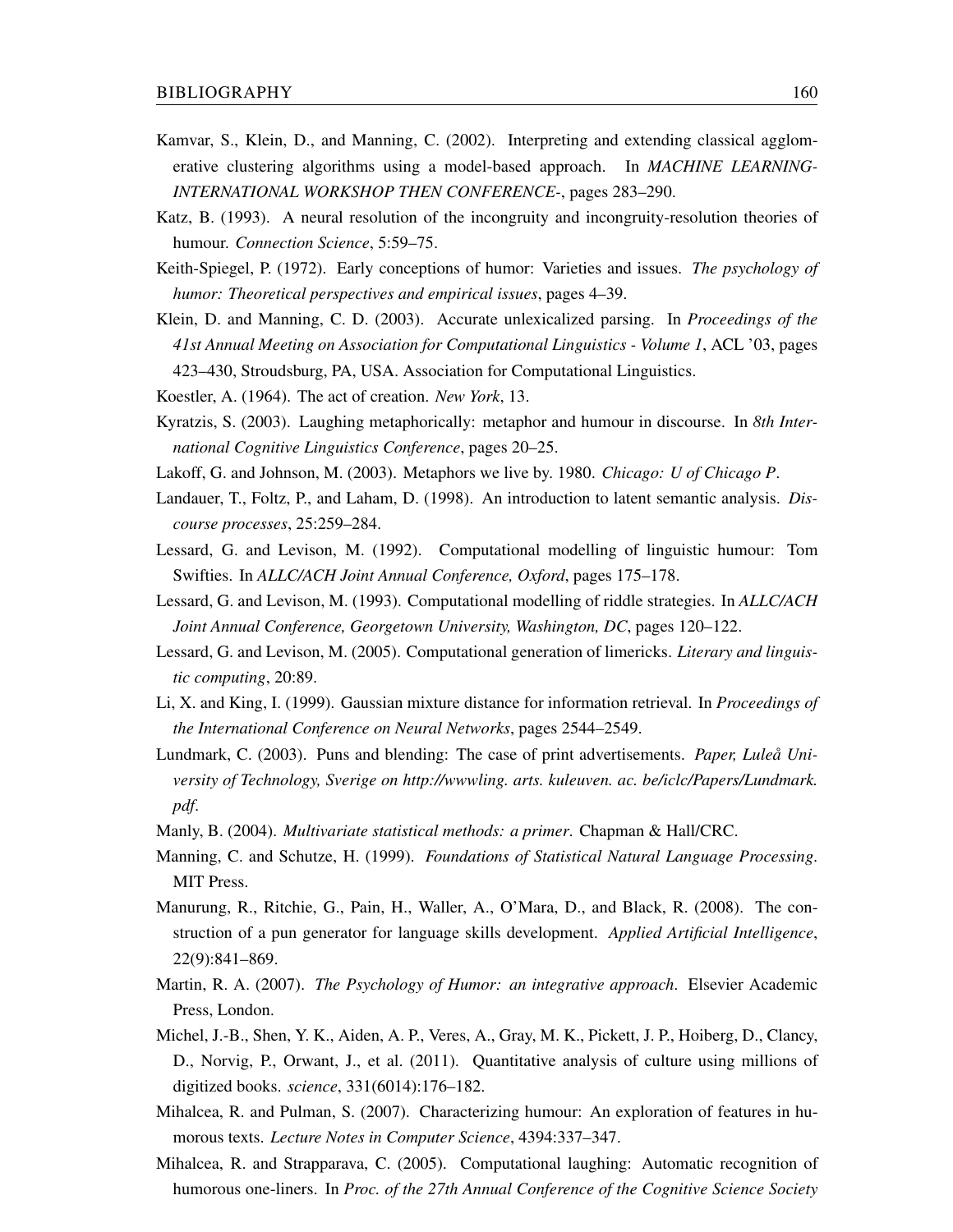*(COGSCI 05)*.

- Mihalcea, R. and Strapparava, C. (2006). Learning to laugh (automatically): Computational models for humor recognition. *Computational Intelligence*, 22(2):126–142.
- Miller, G. A. (1995). Wordnet: a lexical database for english. *Communications of the ACM*, 38(11):39–41.
- Nerhardt, G. (1970). Humor and inclination to laugh: emotional reactions to stimuli of different divergence from a range of expectancy. *Scandinavian Journal of Psychology*, 11:185–195.
- Oring, E. (2003). *Engaging Humor*. University of Illinois Press.
- Paiva, D. (2004). *Using Stylistic Parameters to Control a Natural Language Generation System*. PhD thesis, PhD Thesis, University of Brighton, Brighton, UK.
- Paiva, D. and Evans, R. (2004). A framework for stylistically controlled generation. *Natural Language Generation*, pages 120–129.
- Paiva, D. and Evans, R. (2005). Empirically-based control of natural language generation. In *Proceedings of the 43rd Annual Meeting on Association for Computational Linguistics*, pages 58–65. Association for Computational Linguistics.
- Partington, A. (2008). From Wodehouse to the White House: A corpus-assisted study of play, fantasy and dramatic incongruity in comic writing and laughter-talk. *Lodz Papers in Pragmatics*, 4.2:189–213.
- Raskin, V. (1985). *Semantic Mechanisms of Humor*. Reidel, Dordrecht.
- Ritchie, G. (1999). Developing the incongruity-resolution theory. In *Proceedings of the AISB Symposium on Creative Language: Stories and Humour*, pages 78–85.
- Ritchie, G. (2004). *The linguistic analysis of jokes*. Routledge, London/New York.
- Ritchie, G. (2009a). Can computers create humor? *AI Magazine*, 30(3).
- Ritchie, G. (2009b). Variants of incongruity resolution. *Journal of Literary Theory*, 3(2):313–332.
- Salton, G. (1971). The SMART retrieval system: experiments in automatic document processing.
- Salton, G. and Buckley, C. (1988). Term-weighting approaches in automatic text retrieval. *Information Processing & Management*, 24(5):513–523.
- Salton, G. and McGill, M. (1986). *Introduction to modern information retrieval*. McGraw-Hill, New York, NY.
- Shlens, J. (2009). A tutorial on principal component analysis. *Online Note: http://www.snl.salk.edu/ shlens/pub/notes/pca.pdf*.
- Stock, O. and Strapparava, C. (2003). HAHAcronym: Humorous agents for humorous acronyms. *Humor : International Journal of Humor Research*, 16(3):297–314.
- Stone, P. (1997). Thematic text analysis: New agendas for analyzing text content. *Text analysis for the social sciences: Methods for drawing statistical inferences from texts and transcripts*, pages 35–54.
- Suls, J. (1983). Cognitive processes in humor appreciation. *Handbook of humor research*, 1:39– 57.
- Suls, J. M. (1977). Cognitive and disparagement theories of humour: A theoretical and empirical synthesis. pages 41–45.
- Turney, P. (2006). Similarity of semantic relations. *Computational Linguistics*, 32(3):379–416.